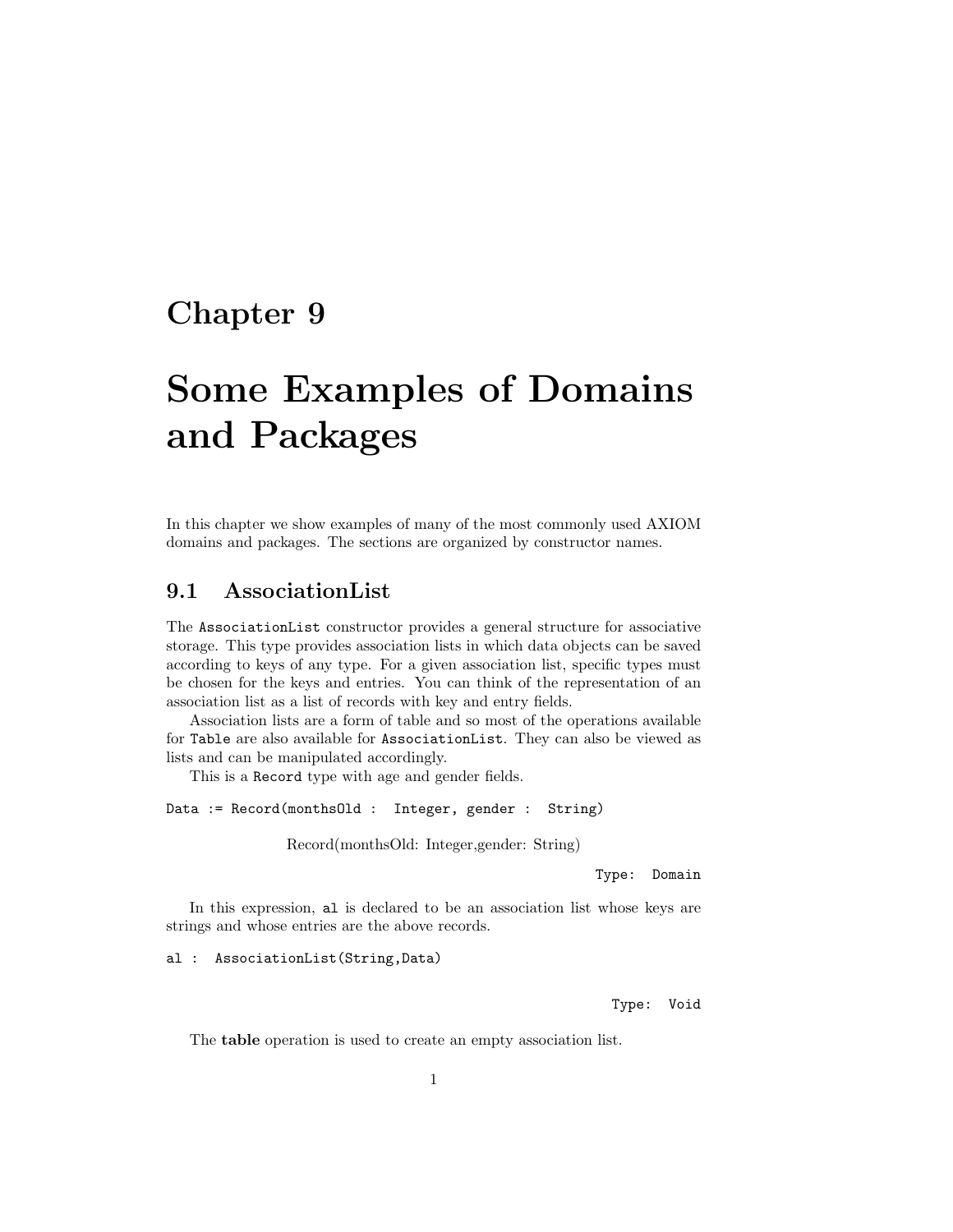al  $:=$  table()

 $table()$ 

Type: AssociationList(String,Record(monthsOld: Integer,gender: String))

You can use assignment syntax to add things to the association list.

al."bob" := [407,"male"]\$Data

 $[months Old = 407, gender = "male"]$ 

Type: Record(monthsOld: Integer,gender: String)

al."judith" := [366,"female"]\$Data

 $[monthsOld = 366, gender = "female"]$ Type: Record(monthsOld: Integer,gender: String)

al."katie" := [24,"female"]\$Data

```
[monthsOld = 24, gender = "female"]Type: Record(monthsOld: Integer,gender: String)
```
Perhaps we should have included a species field.

al."smokie" := [200,"female"]\$Data

 $[months Old = 200, gender = "female"]$ Type: Record(monthsOld: Integer,gender: String)

Now look at what is in the association list. Note that the last-added (key, entry) pair is at the beginning of the list.

al

table ("smokie" =  $[monthsOld = 200, gender = "female",$ "katie" =  $[months Old = 24, gender = "female".]$ "judith" =  $[monthsOld = 366, gender = "female",$ "bob" =  $[monthsOld = 407, gender = "male"]$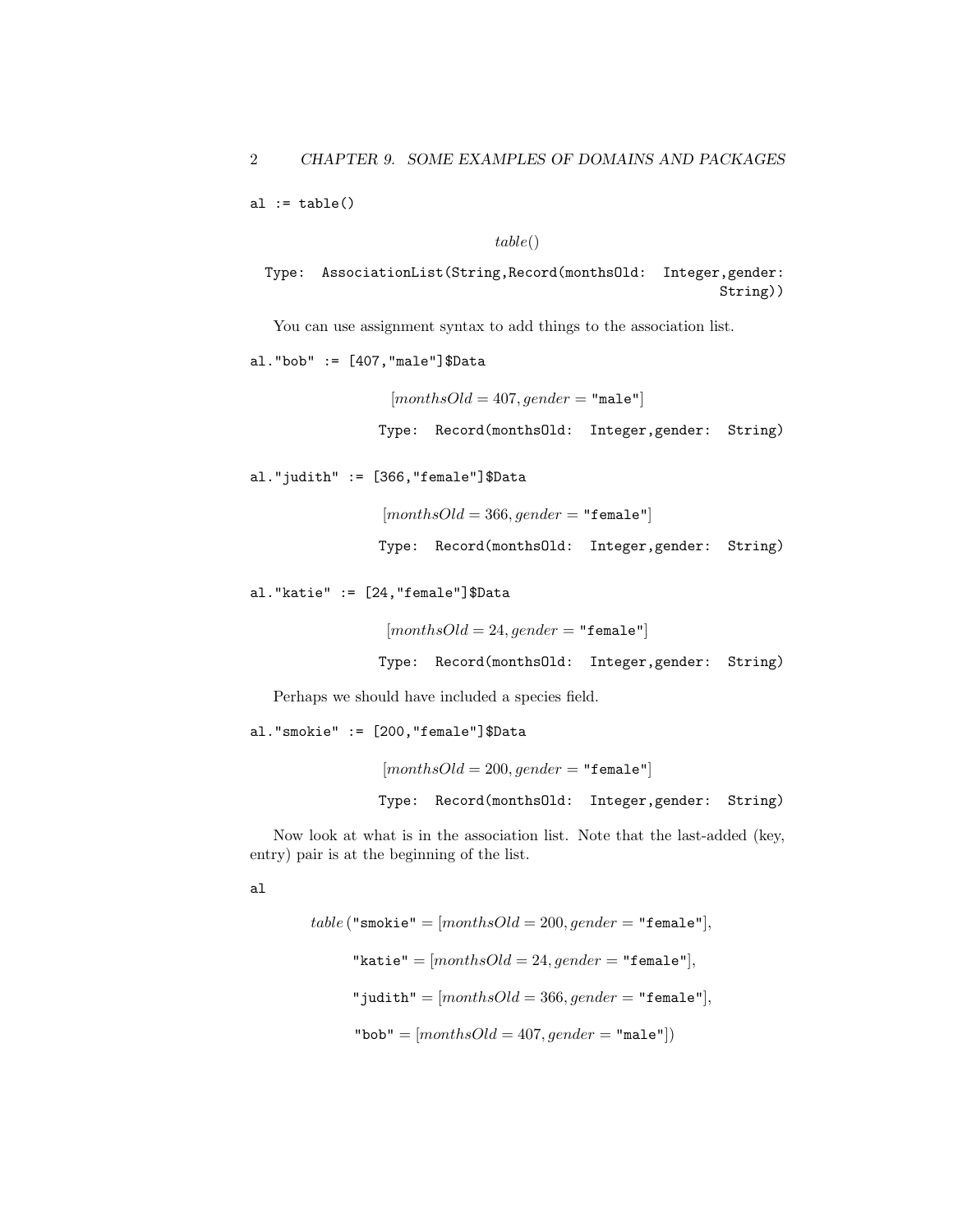Type: AssociationList(String,Record(monthsOld: Integer,gender: String))

You can reset the entry for an existing key.

al."katie" := [23,"female"]\$Data

 $[monthsOld = 23, gender = "female"$ Type: Record(monthsOld: Integer,gender: String)

Use **delete!** to destructively remove an element of the association list. Use delete to return a copy of the association list with the element deleted. The second argument is the index of the element to delete.

delete!(al,1)

```
table ("katie" = [monthsOld = 23, gender = "female","judith" = [months Old = 366, gender = "female","bob" = [monthsOld = 407, gender = "male"]
```
Type: AssociationList(String,Record(monthsOld: Integer,gender: String))

For more information about tables, see 9.64 on page 215. For more information about lists, see 9.36 on page 129. Issue the system command

)show AssociationList

to display the full list of operations defined by AssociationList.

## 9.2 BalancedBinaryTree

BalancedBinaryTrees(S) is the domain of balanced binary trees with elements of type S at the nodes. A binary tree is either empty or else consists of a node having a value and two branches, each branch a binary tree. A balanced binary tree is one that is balanced with respect its leaves. One with  $2<sup>k</sup>$  leaves is perfectly "balanced": the tree has minimum depth, and the left and right branch of every interior node is identical in shape.

Balanced binary trees are useful in algebraic computation for so-called "divide-and-conquer" algorithms. Conceptually, the data for a problem is initially placed at the root of the tree. The original data is then split into two subproblems, one for each subtree. And so on. Eventually, the problem is solved at the leaves of the tree. A solution to the original problem is obtained by some mechanism that can reassemble the pieces. In fact, an implementation of the Chinese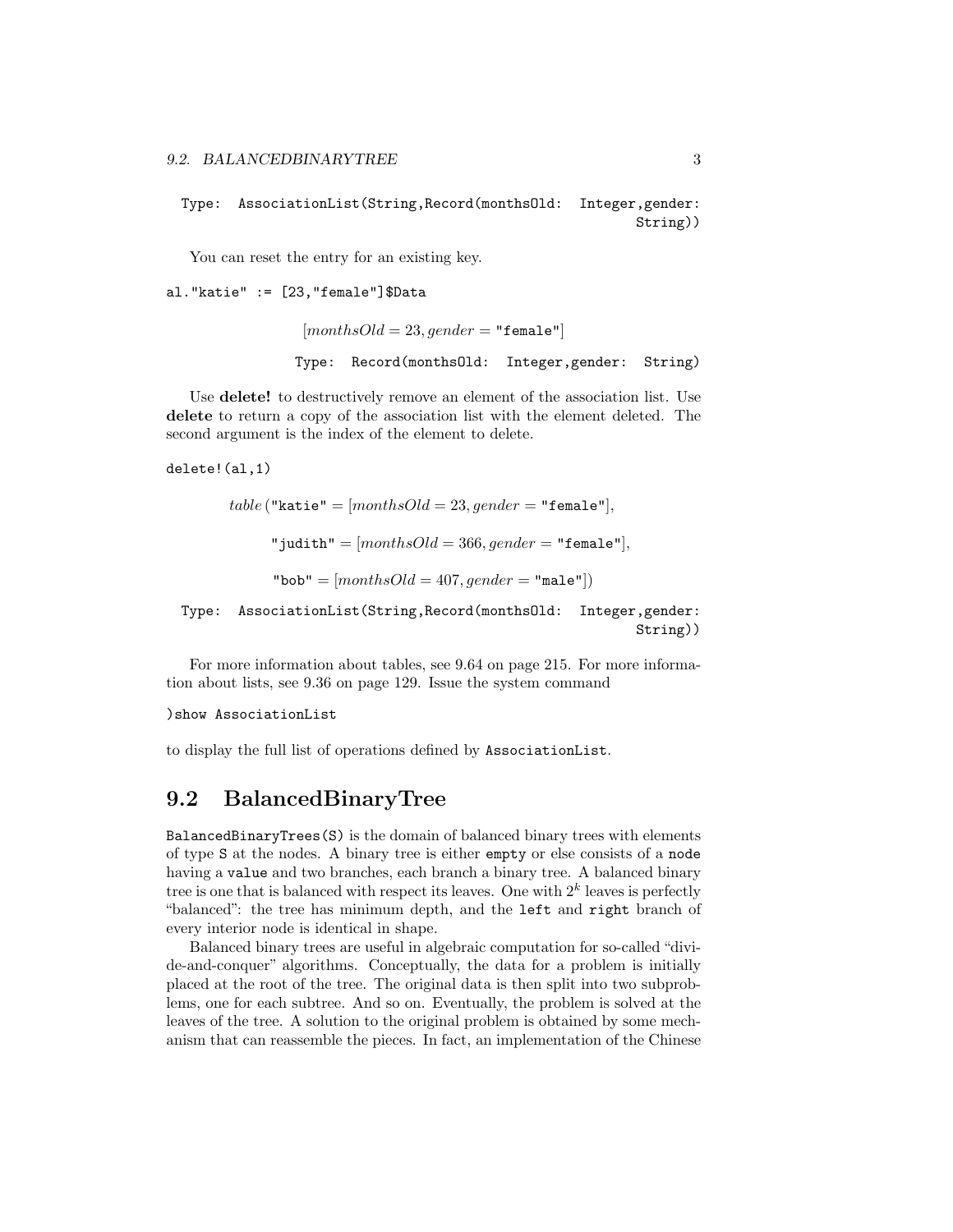Remainder Algorithm using balanced binary trees was first proposed by David Y. Y. Yun at the IBM T. J. Watson Research Center in Yorktown Heights, New York, in 1978. It served as the prototype for polymorphic algorithms in AXIOM.

In what follows, rather than perform a series of computations with a single expression, the expression is reduced modulo a number of integer primes, a computation is done with modular arithmetic for each prime, and the Chinese Remainder Algorithm is used to obtain the answer to the original problem. We illustrate this principle with the computation of  $12^2 = 144$ .

A list of moduli.

 $lm := [3, 5, 7, 11]$ 

 $[3, 5, 7, 11]$ 

Type: List PositiveInteger

The expression modTree(n, lm) creates a balanced binary tree with leaf values n mod m for each modulus m in lm.

modTree(12,lm)

 $[0, 2, 5, 1]$ 

Type: List Integer

Operation modTree does this using operations on balanced binary trees. We trace its steps. Create a balanced binary tree t of zeros with four leaves.

t := balancedBinaryTree(#lm, 0)

 $[[0, 0, 0], 0, [0, 0, 0]]$ 

Type: BalancedBinaryTree NonNegativeInteger

The leaves of the tree are set to the individual moduli.

setleaves!(t,lm)

$$
[[3,0,5],0,[7,0,11]]
$$

Type: BalancedBinaryTree NonNegativeInteger

Use mapUp! to do a bottom-up traversal of  $t$ , setting each interior node to the product of the values at the nodes of its children.

 $mapUp!(t,-*)$ 

1155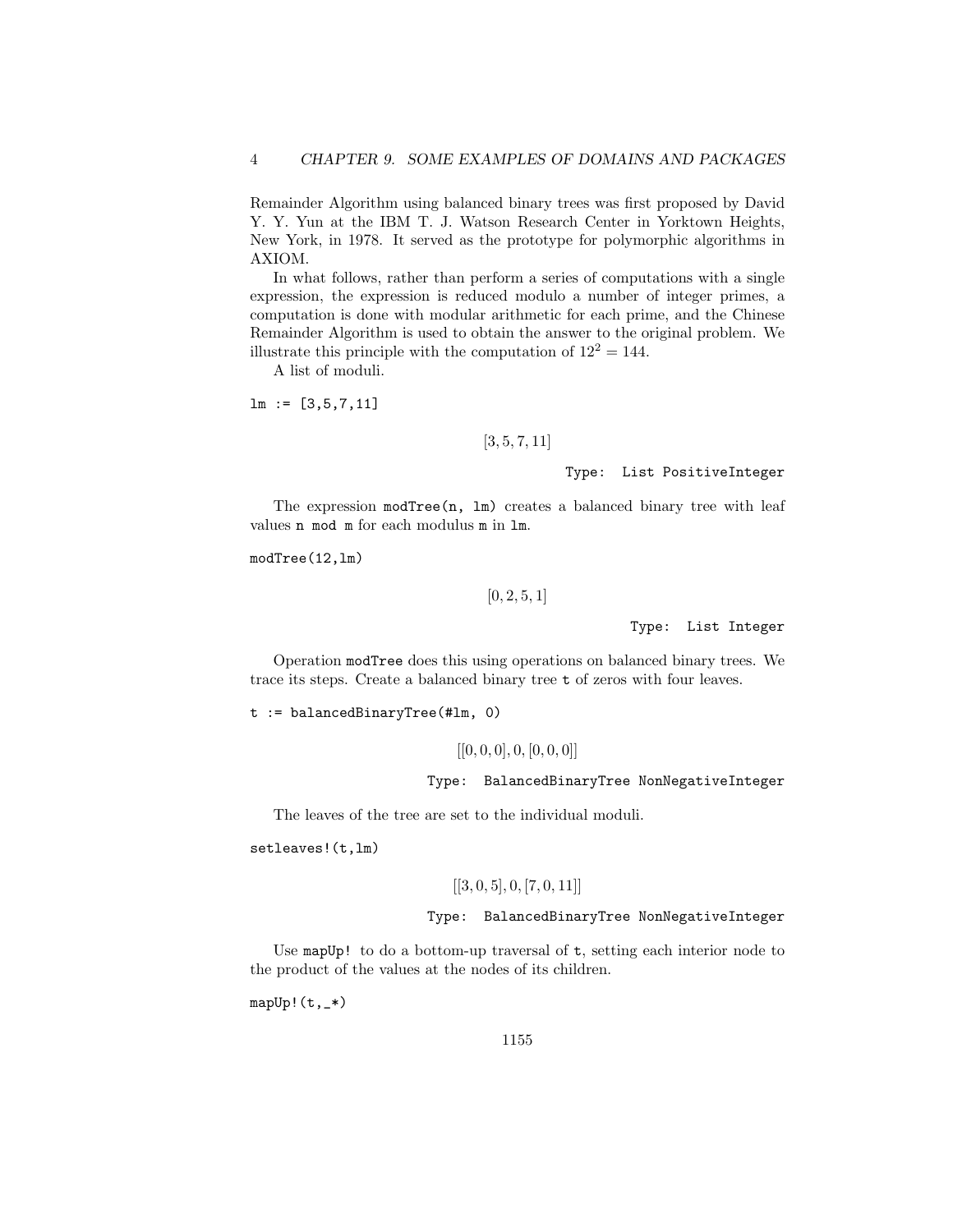Type: PositiveInteger

The value at the node of every subtree is the product of the moduli of the leaves of the subtree.

t

```
[[3, 15, 5], 1155, [7, 77, 11]]
```
#### Type: BalancedBinaryTree NonNegativeInteger

Operation mapDown!  $(t, a, fn)$  replaces the value v at each node of t by  $fn(a,v)$ .

mapDown!(t,12,\_rem)

 $[[0, 12, 2], 12, [5, 12, 1]]$ 

#### Type: BalancedBinaryTree NonNegativeInteger

The operation leaves returns the leaves of the resulting tree. In this case, it returns the list of 12 mod m for each modulus m.

leaves %

#### $[0, 2, 5, 1]$

Type: List NonNegativeInteger

Compute the square of the images of 12 modulo each m.

squares :=  $[x**2$  rem m for x in % for m in lm]

 $[0, 4, 4, 1]$ 

Type: List NonNegativeInteger

Call the Chinese Remainder Algorithm to get the answer for 12<sup>2</sup> .

chineseRemainder(%,lm)

144

Type: PositiveInteger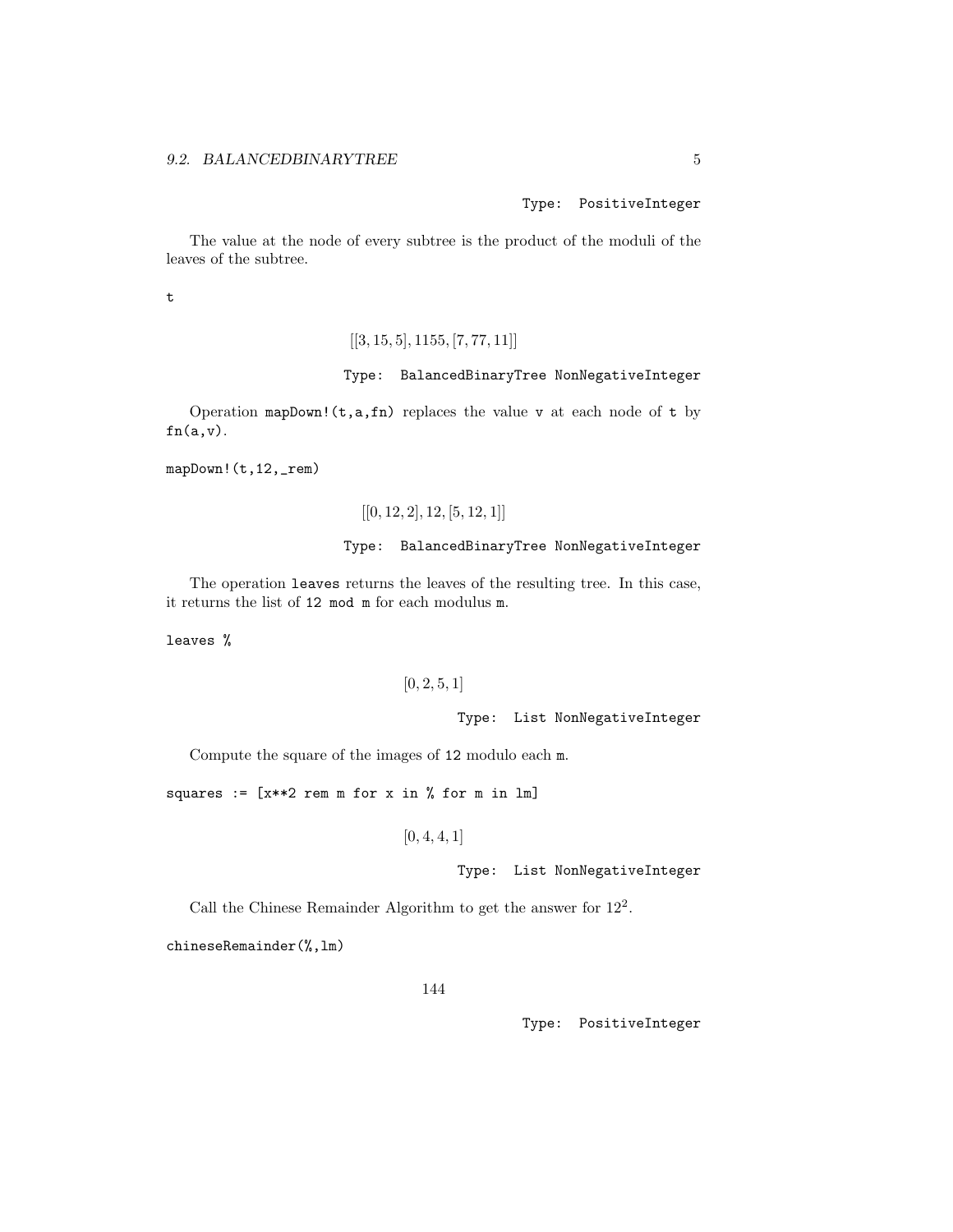## 9.3 BinaryExpansion

All rational numbers have repeating binary expansions. Operations to access the individual bits of a binary expansion can be obtained by converting the value to RadixExpansion(2). More examples of expansions are available in 9.14 on page 58, 9.29 on page 96, and 9.51 on page 184.

The expansion (of type BinaryExpansion) of a rational number is returned by the binary operation.

 $r := binary(22/7)$ 

11.001

Type: BinaryExpansion

Arithmetic is exact.

 $r + binary(6/7)$ 

100

Type: BinaryExpansion

The period of the expansion can be short or long ...

[binary(1/i) for i in 102..106]

- 0.000000101, 0.000000100111110001000101100101111001110010010101001,

 $0.000\overline{000100111011}$ ,  $0.\overline{000000100111}$ ,

0.00000010011010100100001110011111011001010110111100011

Type: List BinaryExpansion

or very long.

binary(1/1007)

0.000000000100000100010100100101111000001111110000101111110010110001111101 000100111001001100110001100100101010111101101001100000000110000110011110 111000110100010111101001000111101100001010111011100111010101110011001010 010111000000011100011110010000001001001001101110010101001110100011011101 101011100010010000011001011011000000101100101111100010100000101010101101 011000001101101110100101011111110101110101001100100001010011011000100110  $\overline{001000100001000011000111010011110001}$ 

Type: BinaryExpansion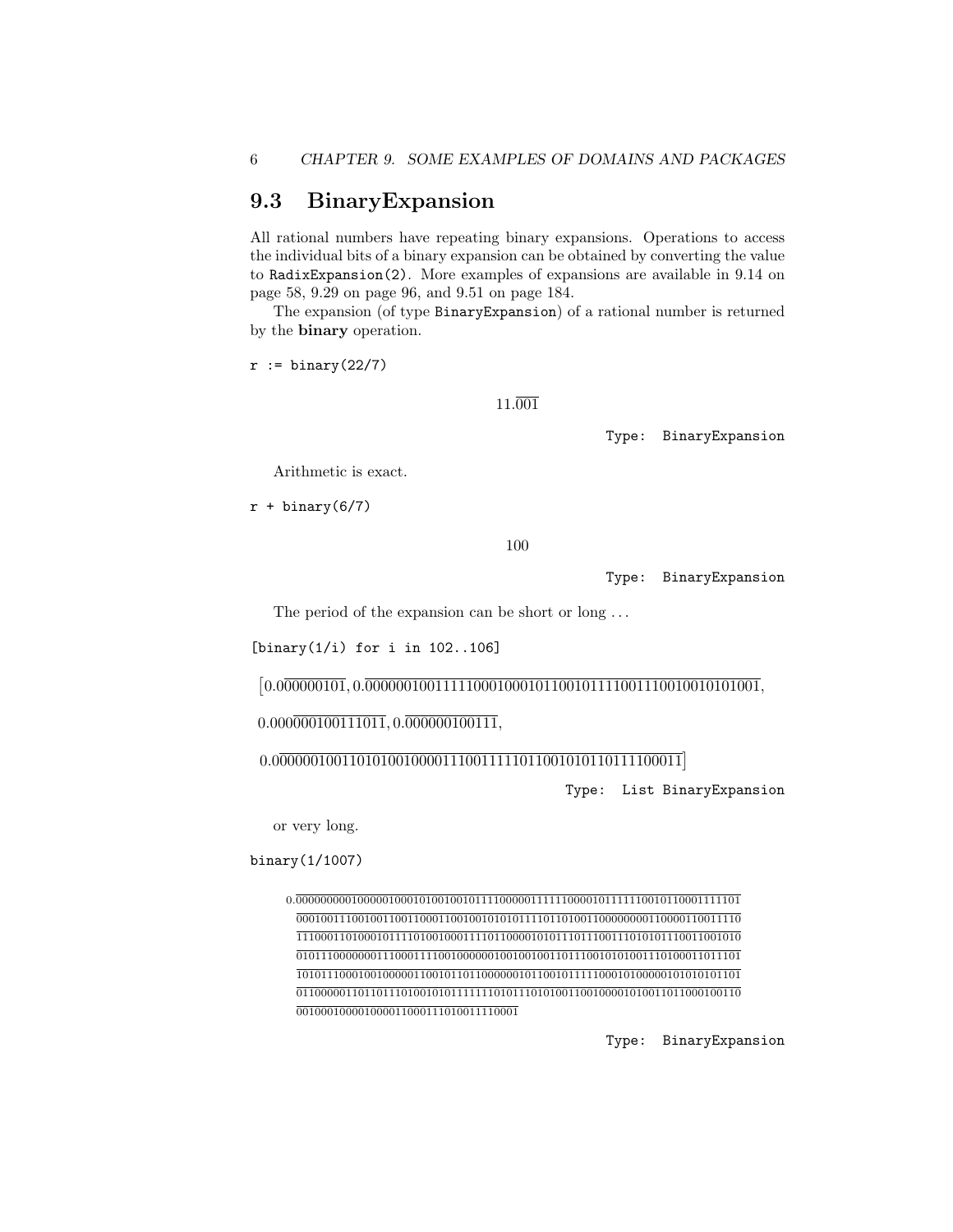These numbers are bona fide algebraic objects.

 $p := binary(1/4) * x * * 2 + binary(2/3) * x + binary(4/9)$ 

 $0.01\ x^2 + 0.\overline{10}\ x + 0.\overline{011100}$ 

Type: Polynomial BinaryExpansion

 $q := D(p, x)$ 

$$
0.1\ x + 0.\overline{10}
$$

Type: Polynomial BinaryExpansion

 $g := \gcd(p, q)$ 

 $x + 1.\overline{01}$ 

Type: Polynomial BinaryExpansion

## 9.4 BinarySearchTree

BinarySearchTree(R) is the domain of binary trees with elements of type R, ordered across the nodes of the tree. A non-empty binary search tree has a value of type R, and right and left binary search subtrees. If a subtree is empty, it is displayed as a period (".").

Define a list of values to be placed across the tree. The resulting tree has 8 at the root; all other elements are in the left subtree.

 $lv := [8,3,5,4,6,2,1,5,7]$ 

$$
[8, 3, 5, 4, 6, 2, 1, 5, 7]
$$
  
\n**Type:** List PositiveInteger

A convenient way to create a binary search tree is to apply the operation binarySearchTree to a list of elements.

t := binarySearchTree lv

$$
\left[ \left[ [1, 2, .], 3, [4, 5, [5, 6, 7]] \right], 8, . \right]
$$

#### Type: BinarySearchTree PositiveInteger

Another approach is to first create an empty binary search tree of integers.

emptybst := empty()\$BSTREE(INT)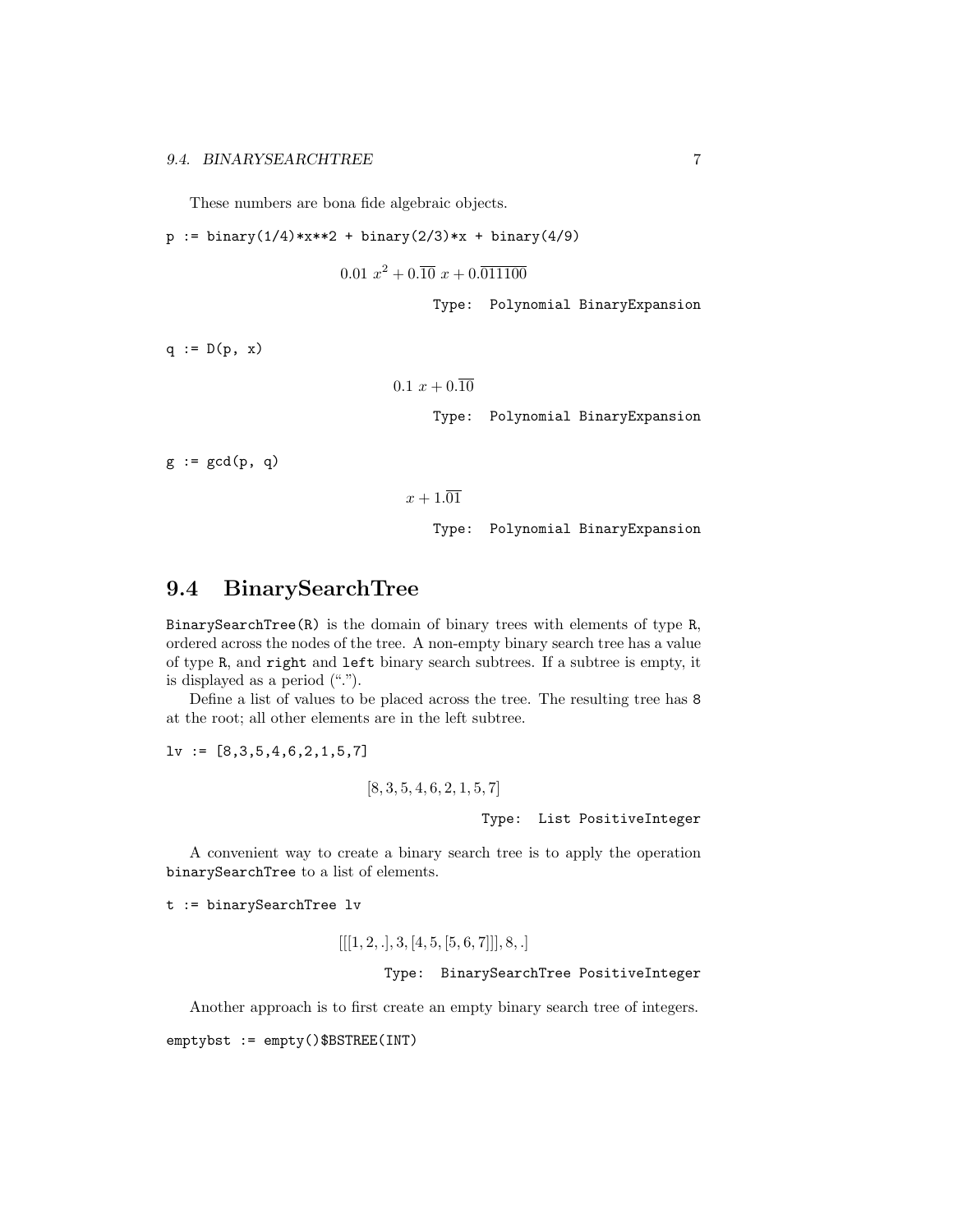$\lceil$ 

Type: BinarySearchTree Integer

Insert the value 8. This establishes 8 as the root of the binary search tree. Values inserted later that are less than 8 get stored in the left subtree, others in the right subtree.

t1 := insert!(8,emptybst)

8

Type: BinarySearchTree Integer

Insert the value 3. This number becomes the root of the left subtree of t1. For optimal retrieval, it is thus important to insert the middle elements first.

insert!(3,t1)

 $[3, 8, .]$ 

Type: BinarySearchTree Integer

We go back to the original tree  $t$ . The leaves of the binary search tree are those which have empty left and right subtrees.

leaves t

 $[1, 4, 5, 7]$ 

Type: List PositiveInteger

The operation  $split(k,t)$  returns a containing the two subtrees: one with all elements "less" than k, another with elements "greater" than k.

split(3,t)

 $[less = [1, 2, .], greater = [[., 3, [4, 5, [5, 6, 7]]], 8, .]]$ 

Type: Record(less: BinarySearchTree PositiveInteger,greater: BinarySearchTree PositiveInteger)

Define insertRoot to insert new elements by creating a new node.

insertRoot: (INT,BSTREE INT) -> BSTREE INT

Type: Void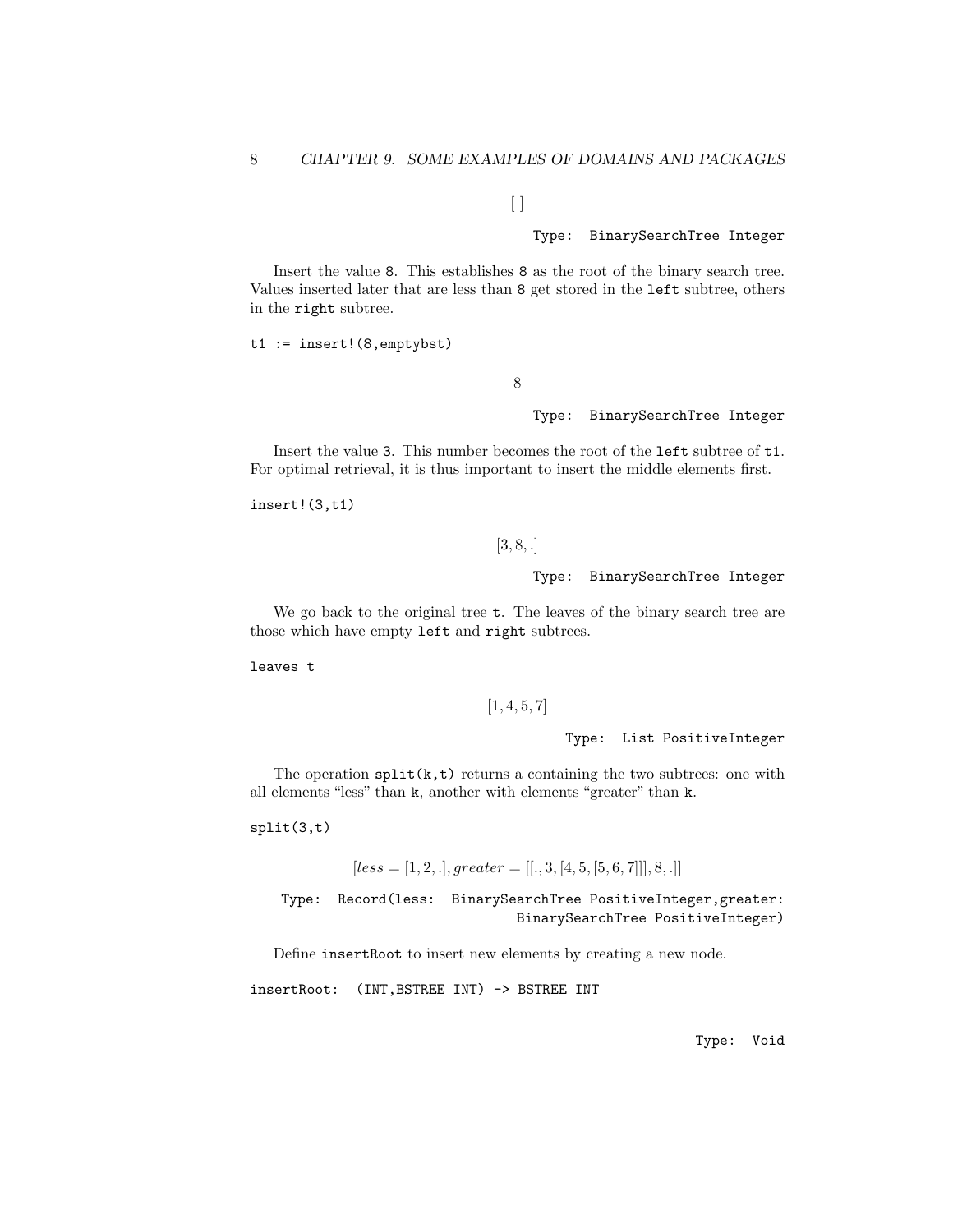The new node puts the inserted value between its "less" tree and "greater" tree.

```
insertRoot(x, t) ==a := split(x, t)node(a.less, x, a.greater)
```
Function buildFromRoot builds a binary search tree from a list of elements ls and the empty tree emptybst.

```
buildFromRoot ls == reduce(insertRoot,ls,emptybst)
```
Type: Void

Apply this to the reverse of the list lv.

rt := buildFromRoot reverse lv

```
[[[1, 2, .], 3, [4, 5, [5, 6, 7]]], 8, .]
```
Type: BinarySearchTree Integer

Have AXIOM check that these are equal.

 $(t = rt)$ @Boolean

true

Type: Boolean

## 9.5 CardinalNumber

The CardinalNumber domain can be used for values indicating the cardinality of sets, both finite and infinite. For example, the dimension operation in the category VectorSpace returns a cardinal number.

The non-negative integers have a natural construction as cardinals

 $0 = #\{ \}$ ,  $1 = \{0\}$ ,  $2 = \{0, 1\}$ , ...,  $n = \{i \mid 0 \le i \le n\}$ .

The fact that 0 acts as a zero for the multiplication of cardinals is equivalent to the axiom of choice.

Cardinal numbers can be created by conversion from non-negative integers.

c0 := 0 :: CardinalNumber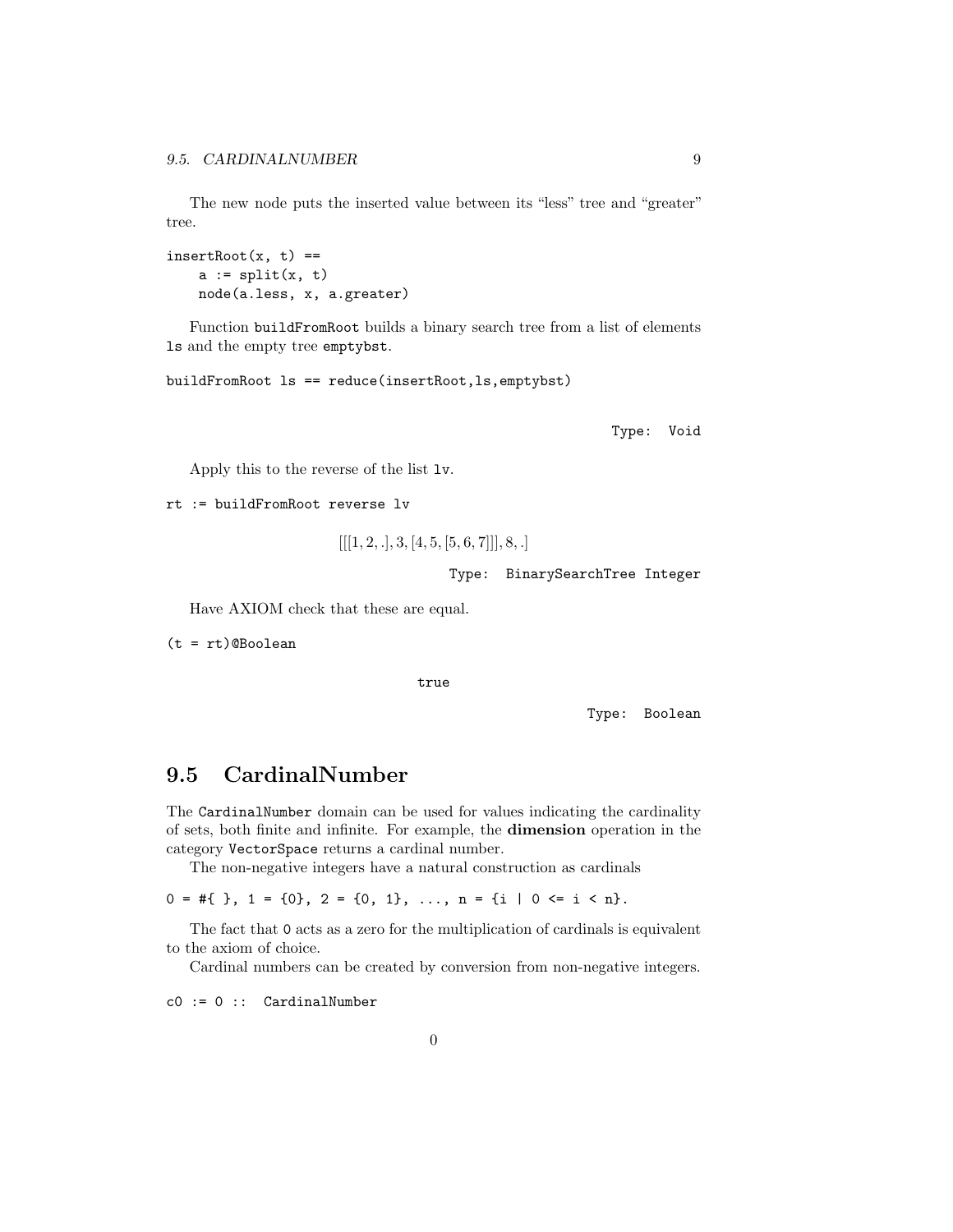Type: CardinalNumber

 $c1 := 1 :: CardinalNumber$ 1 Type: CardinalNumber c2 := 2 :: CardinalNumber 2 Type: CardinalNumber c3 := 3 :: CardinalNumber 3 Type: CardinalNumber

They can also be obtained as the named cardinal Aleph(n).

 $AO := Aleph O$ 

Aleph (0)

Type: CardinalNumber

 $A1 :=$  Aleph 1

Aleph (1)

Type: CardinalNumber

The finite? operation tests whether a value is a finite cardinal, that is, a non-negative integer.

finite? c2

true

Type: Boolean

finite? A0

false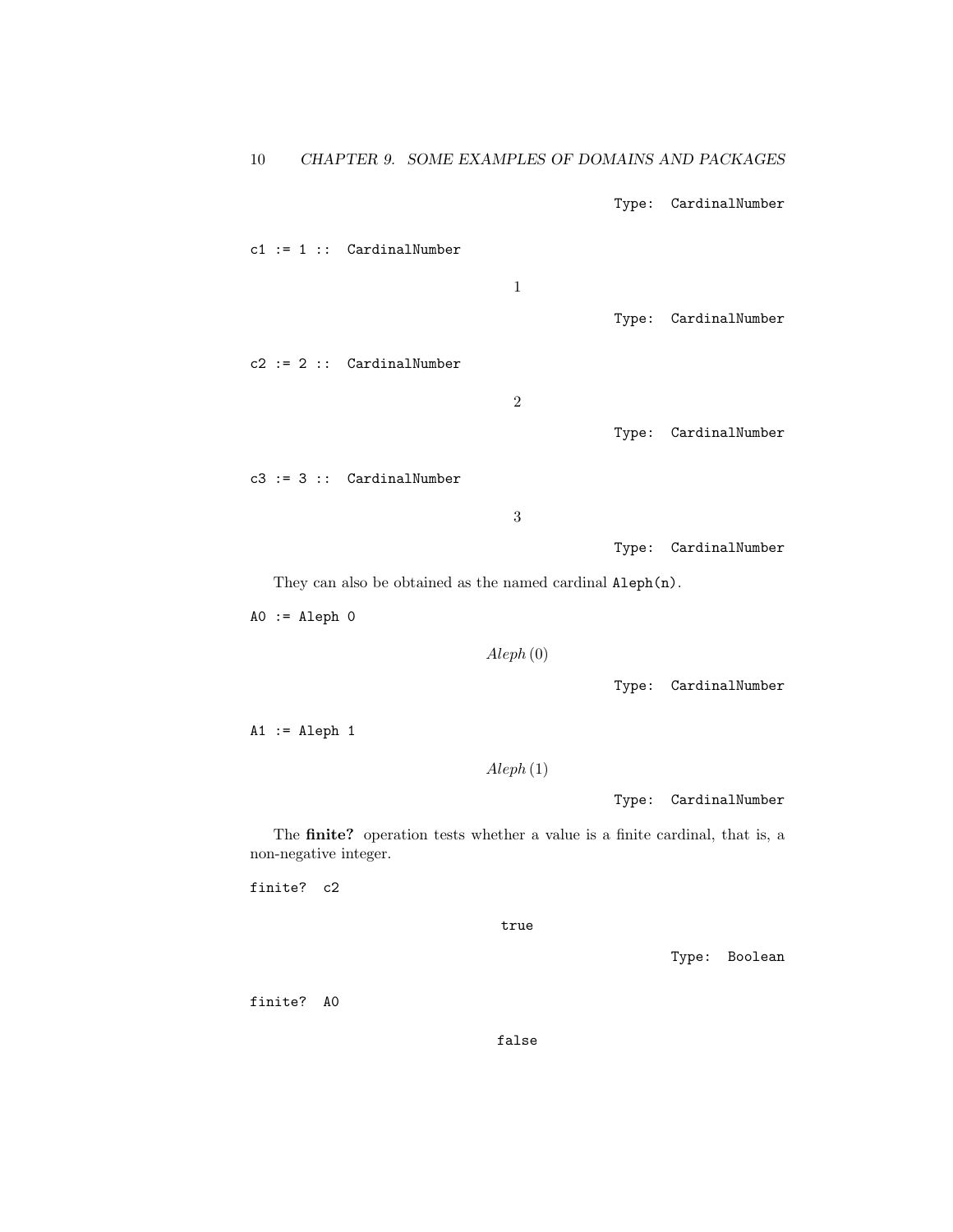Type: Boolean

Similarly, the countable? operation determines whether a value is a countable cardinal, that is, finite or Aleph(0).

countable? c2

|               | true  |               |
|---------------|-------|---------------|
|               |       | Type: Boolean |
| countable? AO |       |               |
|               | true  |               |
|               |       | Type: Boolean |
| countable? A1 |       |               |
|               | false |               |

Type: Boolean

Arithmetic operations are defined on cardinal numbers as follows: If  $x = #X$ and  $y = #Y$  then  $x + y = \#(X + Y)$  cardinality of the disjoint union  $x - y = \#(X - Y)$  cardinality of the relative complement  $x * y = #(X * Y)$  cardinality of the Cartesian product

 $x * *y = #(X * *Y)$  cardinality of the set of maps from Y to X Here are some arithmetic examples.

 $[c2 + c2, c2 + A1]$ 

 $[4, Aleph (1)]$ 

Type: List CardinalNumber

[c0\*c2, c1\*c2, c2\*c2, c0\*A1, c1\*A1, c2\*A1, A0\*A1]

 $[0, 2, 4, 0, Aleph (1), Aleph (1), Aleph (1)]$ 

Type: List CardinalNumber

[c2\*\*c0, c2\*\*c1, c2\*\*c2, A1\*\*c0, A1\*\*c1, A1\*\*c2]

 $[1, 2, 4, 1, Aleph (1), Aleph (1)]$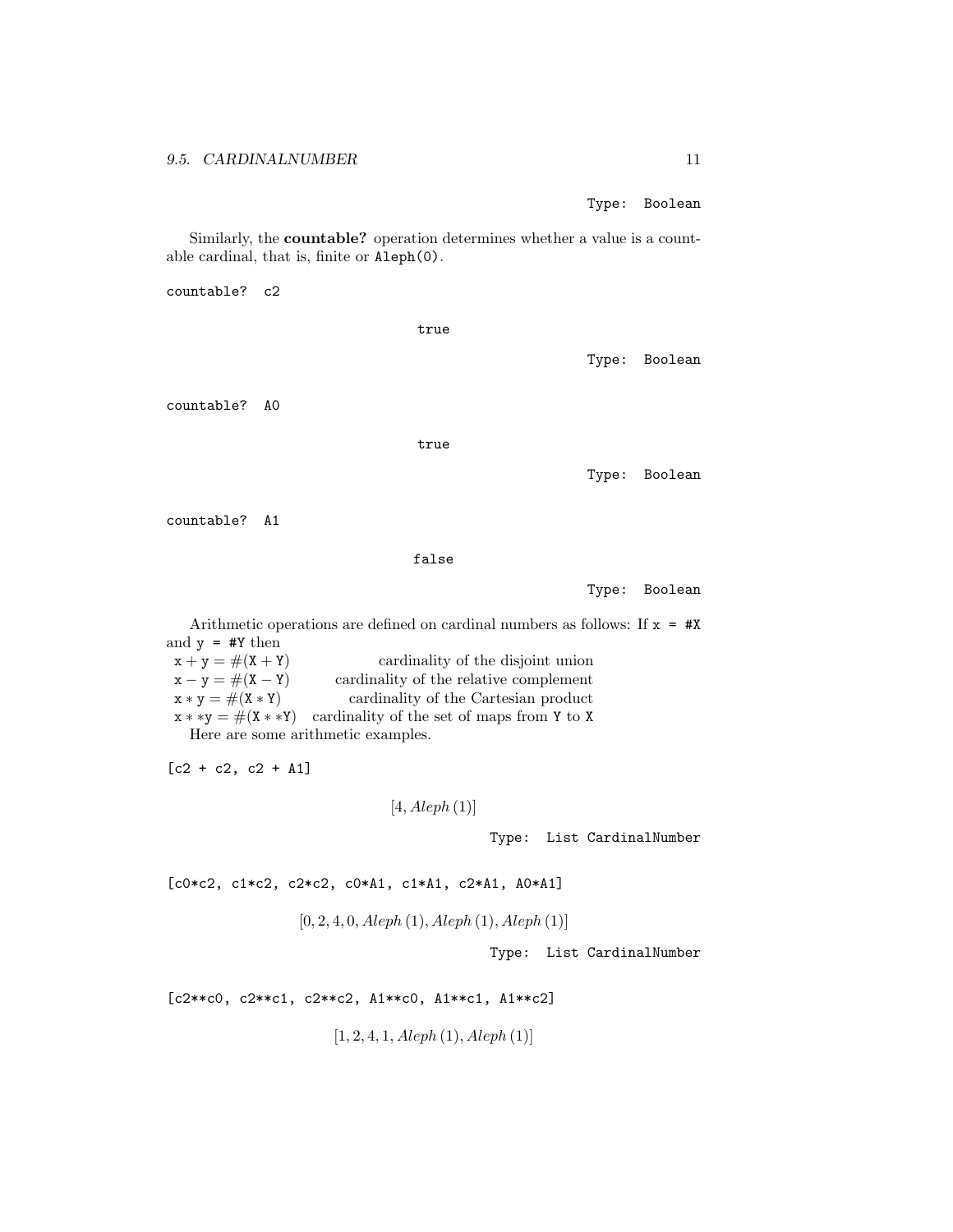Type: List CardinalNumber

Subtraction is a partial operation: it is not defined when subtracting a larger cardinal from a smaller one, nor when subtracting two equal infinite cardinals.

[c2-c1, c2-c2, c2-c3, A1-c2, A1-A0, A1-A1]

```
[1, 0, "failed", Aleph(1), Aleph(1), "failed"
```
Type: List Union(CardinalNumber,"failed")

The generalized continuum hypothesis asserts that

 $2**$ Aleph i = Aleph $(i+1)$ 

and is independent of the axioms of set theory.<sup>1</sup>

The CardinalNumber domain provides an operation to assert whether the hypothesis is to be assumed.

#### generalizedContinuumHypothesisAssumed true

true

When the generalized continuum hypothesis is assumed, exponentiation to a transfinite power is allowed.

[c0\*\*A0, c1\*\*A0, c2\*\*A0, A0\*\*A0, A0\*\*A1, A1\*\*A0, A1\*\*A1]

 $[0, 1, Aleph (1), Aleph (1), Aleph (2), Aleph (1), Aleph (2)]$ 

Type: List CardinalNumber

Three commonly encountered cardinal numbers are

- $a = #Z$  countable infinity
- $c = #R$  the continuum

 $f = \#\{g|g : [0, 1] \rightarrow \mathbf{R}\}\$ 

In this domain, these values are obtained under the generalized continuum hypothesis in this way.

 $a :=$  Aleph  $0$ 

Aleph (0)

Type: CardinalNumber

c := 2\*\*a

<sup>&</sup>lt;sup>1</sup>Goedel, *The consistency of the continuum hypothesis*, Ann. Math. Studies, Princeton Univ. Press, 1940.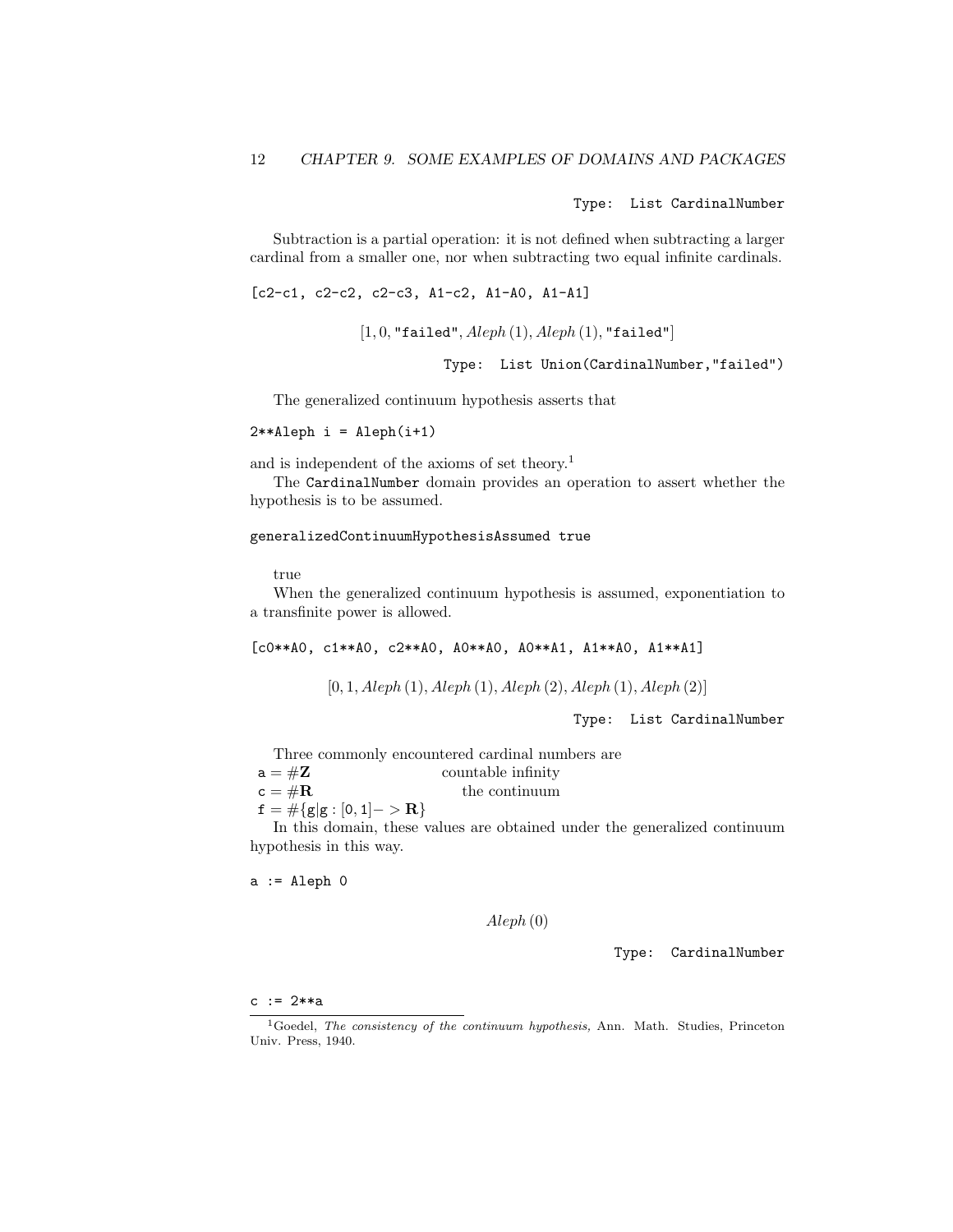Aleph (1)

Type: CardinalNumber

f := 2\*\*c

Aleph (2)

Type: CardinalNumber

## 9.6 CartesianTensor

CartesianTensor(i0,dim,R) provides Cartesian tensors with components belonging to a commutative ring R. Tensors can be described as a generalization of vectors and matrices. This gives a concise tensor algebra for multilinear objects supported by the CartesianTensor domain. You can form the inner or outer product of any two tensors and you can add or subtract tensors with the same number of components. Additionally, various forms of traces and transpositions are useful.

The CartesianTensor constructor allows you to specify the minimum index for subscripting. In what follows we discuss in detail how to manipulate tensors.

Here we construct the domain of Cartesian tensors of dimension 2 over the integers, with indices starting at 1.

 $CT := CARTEN(i0 := 1, 2, Integer)$ 

 $CartesianTensor(1, 2, Integer)$ 

Type: Domain

#### Forming tensors

Scalars can be converted to tensors of rank zero.

t0: CT := 8

8

Type: CartesianTensor(1,2,Integer)

rank t0

0

Type: NonNegativeInteger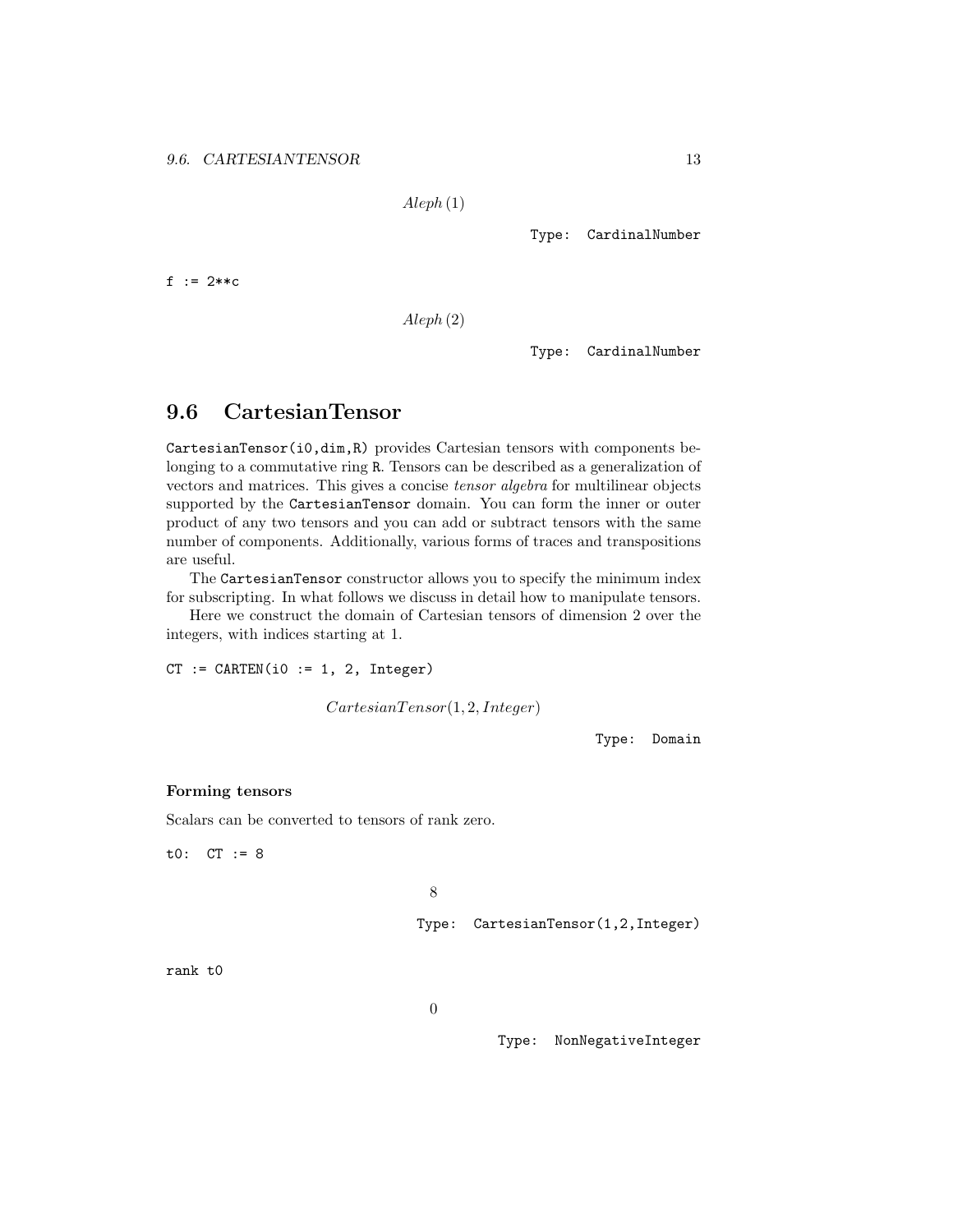Vectors (mathematical direct products, rather than one dimensional array structures) can be converted to tensors of rank one.

v: DirectProduct(2, Integer) := directProduct [3,4]

[3, 4]

Type: DirectProduct(2,Integer)

 $Tv:$   $CT := v$ 

[3, 4]

Type: CartesianTensor(1,2,Integer)

Matrices can be converted to tensors of rank two.

 $m:$  SquareMatrix(2, Integer) :=  $matrix [1,2], [4,5]$ ]

$$
\left[\begin{array}{cc} 1 & 2 \\ 4 & 5 \end{array}\right]
$$

Type: SquareMatrix(2,Integer)

 $Tm:$   $CT := m$ 

```
\begin{bmatrix} 1 & 2 \\ 4 & 5 \end{bmatrix}
```
Type: CartesianTensor(1,2,Integer)

n: SquareMatrix(2, Integer) := matrix [ [2,3],[0,1] ]

 $\left[\begin{array}{cc} 2 & 3 \\ 0 & 1 \end{array}\right]$ 

Type: SquareMatrix(2,Integer)

 $Tn:$   $CT := n$ 

 $\left[\begin{array}{cc} 2 & 3 \\ 0 & 1 \end{array}\right]$ 

Type: CartesianTensor(1,2,Integer)

In general, a tensor of rank k can be formed by making a list of rank k-1 tensors or, alternatively, a k-deep nested list of lists.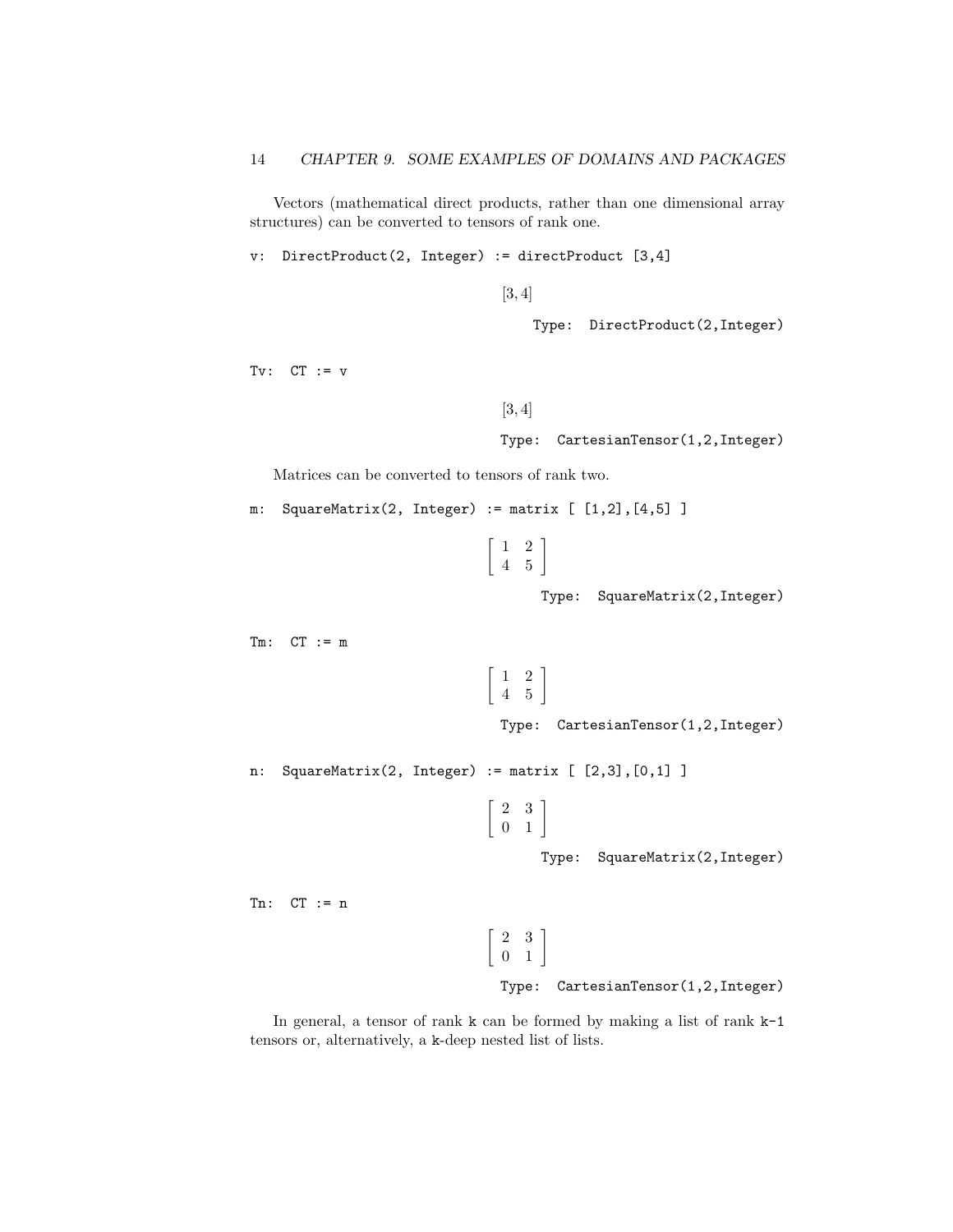t1: CT := [2, 3]

```
[2, 3]
```
Type: CartesianTensor(1,2,Integer)

rank t1

1

Type: PositiveInteger

 $t2:$  CT  $:=$  [t1, t1]

 $\left[\begin{array}{cc} 2 & 3 \\ 2 & 3 \end{array}\right]$ Type: CartesianTensor(1,2,Integer)

t3: CT := [t2, t2]  $\begin{bmatrix} 2 & 3 \\ 2 & 3 \end{bmatrix}, \begin{bmatrix} 2 & 3 \\ 2 & 3 \end{bmatrix}$ Type: CartesianTensor(1,2,Integer) tt: CT := [t3, t3]; tt := [tt, tt]

| $\left[\left[\begin{array}{ccc c} 2 & 3 & 2 & 2 & 3 & 2 & 3 & 2 & 3 & 2 & 3 & 2 & 3 & 2 & 3 & 2 & 3 & 2 & 3 & 2 & 3 & 2 & 3 & 2 & 3 & 2 & 3 & 2 & 3 & 2 & 3 & 2 & 3 \end{array}\right], \left[\begin{array}{ccc c} 2 & 3 & 2 & 3 & 2 & 3 & 2 & 3 & 2 & 3 & 2 & 3 & 2 & 3 & 2 & 3 & 2 & 3 & 2 & 3 & 2 & 3 & 2 & 3 & 2 & 3 & 2 & 3 & 2 & 3 & $ |  |
|----------------------------------------------------------------------------------------------------------------------------------------------------------------------------------------------------------------------------------------------------------------------------------------------------------------------------------------------|--|
|                                                                                                                                                                                                                                                                                                                                              |  |
|                                                                                                                                                                                                                                                                                                                                              |  |

Type: CartesianTensor(1,2,Integer)

rank tt

5

Type: PositiveInteger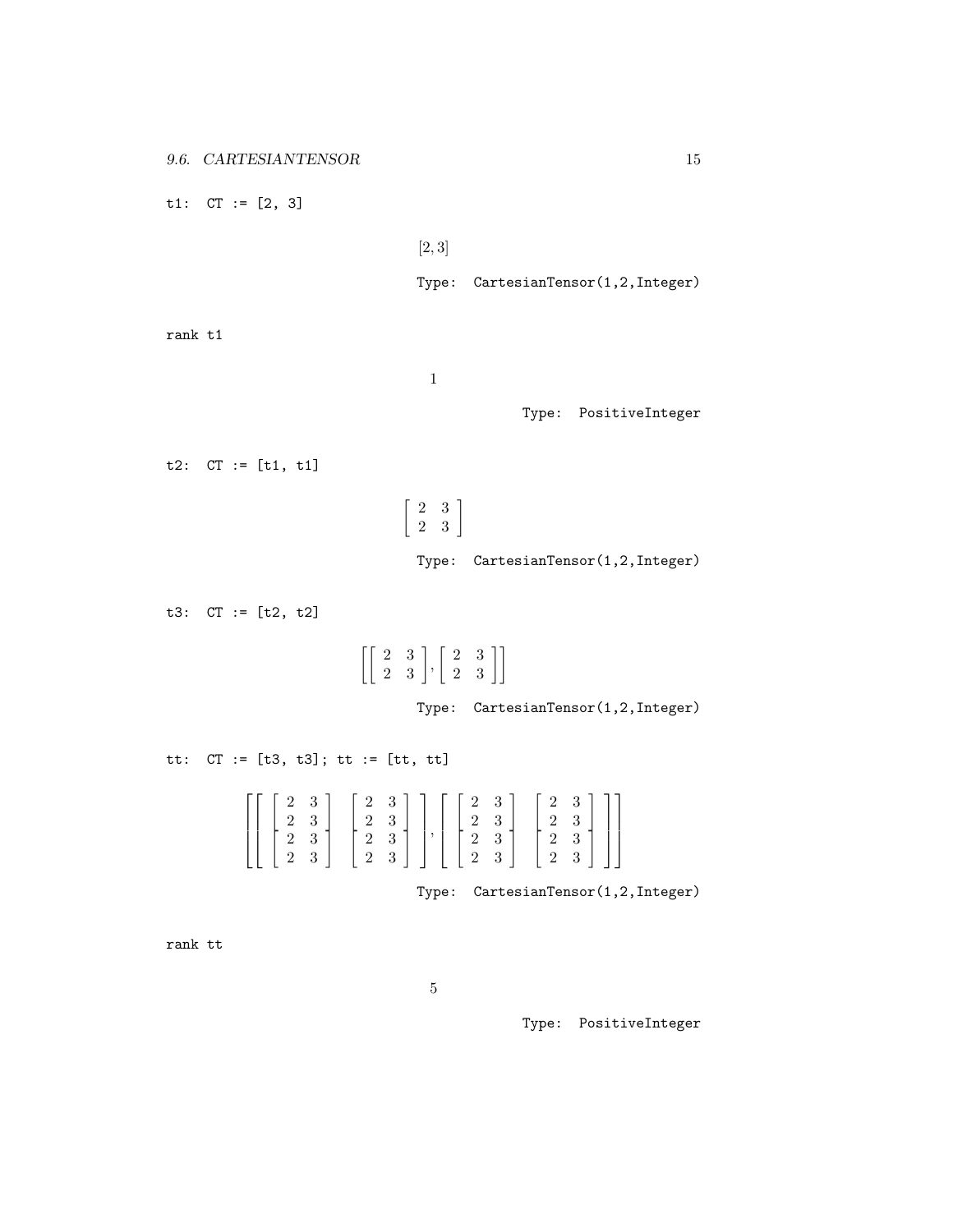#### Multiplication

Given two tensors of rank k1 and k2, the outer product forms a new tensor of rank k1+k2. Here

$$
T_{mn}(i,j,k,l) = T_m(i,j) T_n(k,l)
$$

 $Tmn := product(Tm, Th)$ 

$$
\left[\begin{array}{cc} 2 & 3 \\ 0 & 1 \\ 8 & 12 \\ 0 & 4 \end{array}\right] \quad \left[\begin{array}{cc} 4 & 6 \\ 0 & 2 \\ 10 & 15 \\ 0 & 5 \end{array}\right]
$$

Type: CartesianTensor(1,2,Integer)

The inner product (contract) forms a tensor of rank k1+k2-2. This product generalizes the vector dot product and matrix-vector product by summing component products along two indices.

Here we sum along the second index of  $T_m$  and the first index of  $T_v$ . Here

$$
T_{mv} = \sum_{j=1}^{\dim} T_m(i,j) T_v(j)
$$

 $Tmv :=$  contract  $(Tm, 2, Tv, 1)$ 

[11, 32]

Type: CartesianTensor(1,2,Integer)

The multiplication operator "\*" is scalar multiplication or an inner product depending on the ranks of the arguments.

If either argument is rank zero it is treated as scalar multiplication. Otherwise,  $a * b$  is the inner product summing the last index of a with the first index of b.

Tm\*Tv

#### [11, 32]

Type: CartesianTensor(1,2,Integer)

This definition is consistent with the inner product on matrices and vectors.

 $Tmv = m * v$ 

$$
[11, 32] = [11, 32]
$$

Type: Equation CartesianTensor(1,2,Integer)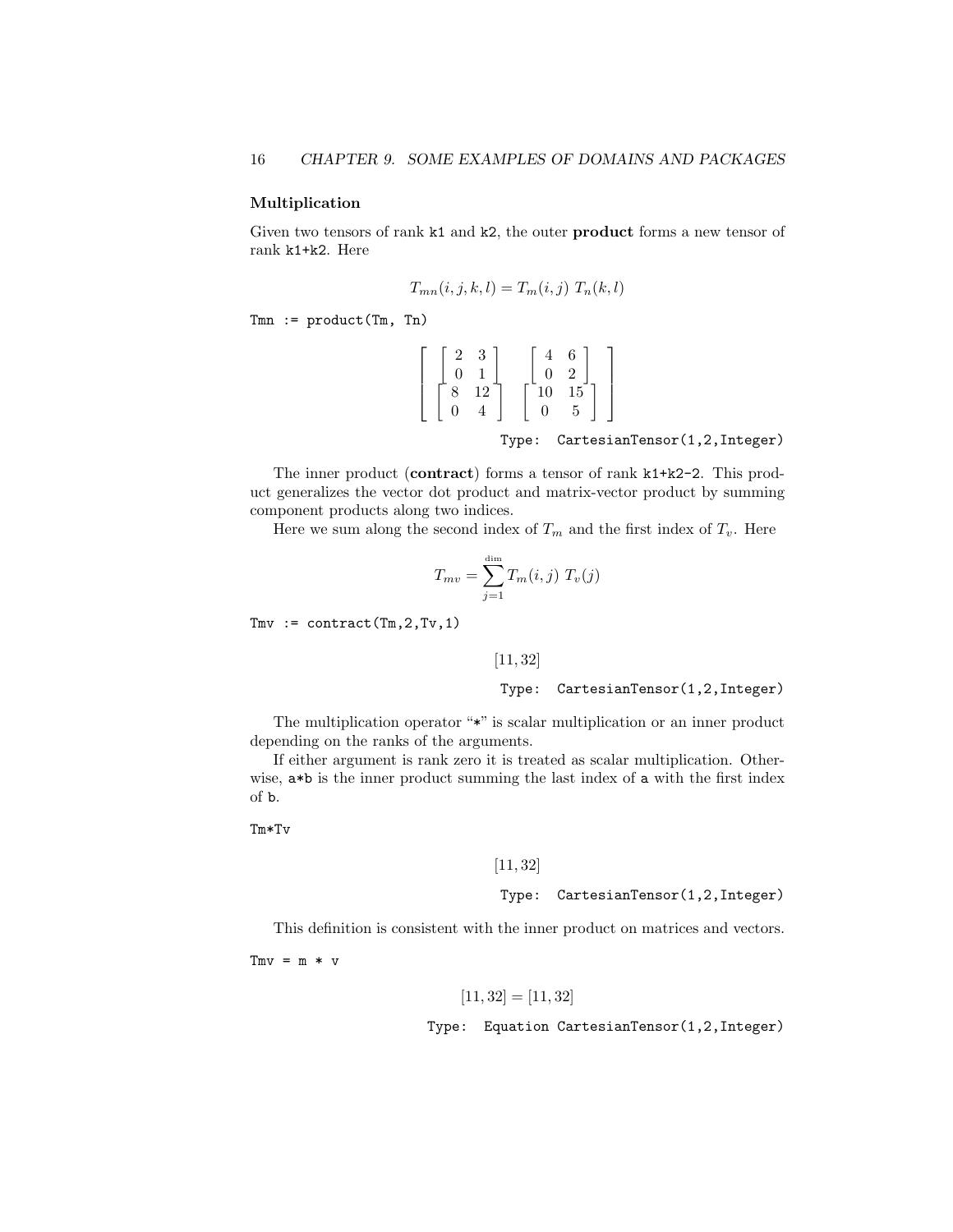## Selecting Components

For tensors of low rank (that is, four or less), components can be selected by applying the tensor to its indices.

t0()

|                                                                 | $8\,$            |       | Type: PositiveInteger |
|-----------------------------------------------------------------|------------------|-------|-----------------------|
| $t1(1+1)$                                                       |                  |       |                       |
|                                                                 | $\sqrt{3}$       |       | Type: PositiveInteger |
| t2(2,1)                                                         |                  |       |                       |
|                                                                 | $\sqrt{2}$       |       |                       |
|                                                                 |                  |       | Type: PositiveInteger |
| t3(2,1,2)                                                       |                  |       |                       |
|                                                                 | $\sqrt{3}$       |       |                       |
|                                                                 |                  |       | Type: PositiveInteger |
| Tmn(2,1,2,1)                                                    |                  |       |                       |
|                                                                 | $\boldsymbol{0}$ |       |                       |
|                                                                 |                  | Type: | NonNegativeInteger    |
| A general indexing mechanism is provided for a list of indices. |                  |       |                       |
| $to$ []                                                         |                  |       |                       |
|                                                                 | $8\,$            |       |                       |
|                                                                 |                  |       | Type: PositiveInteger |
| t1[2]                                                           |                  |       |                       |
|                                                                 |                  |       |                       |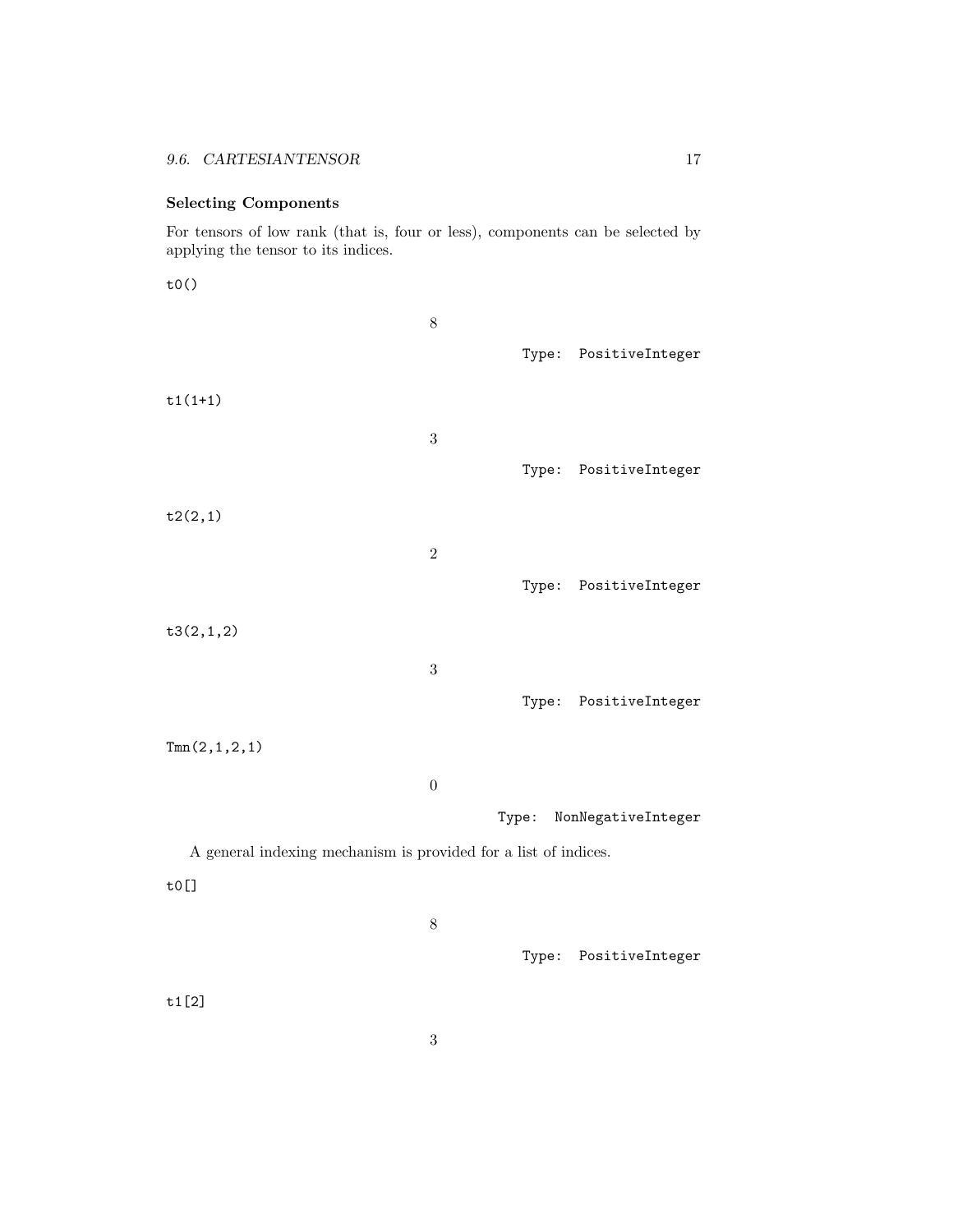Type: PositiveInteger

t2[2,1]

2

Type: PositiveInteger

The general mechanism works for tensors of arbitrary rank, but is somewhat less efficient since the intermediate index list must be created.

t3[2,1,2]

3

Type: PositiveInteger

Tmn[2,1,2,1]

0

Type: NonNegativeInteger

#### **Contraction**

A "contraction" between two tensors is an inner product, as we have seen above. You can also contract a pair of indices of a single tensor. This corresponds to a "trace" in linear algebra. The expression contract(t,k1,k2) forms a new tensor by summing the diagonal given by indices in position k1 and k2.

This is the tensor given by

$$
xT_{mn} = \sum_{k=1}^{\dim} T_{mn}(k, k, i, j)
$$

 $cTmn := contract(Tmn, 1, 2)$ 

 $\left[\begin{array}{cc} 12 & 18 \\ 0 & 6 \end{array}\right]$ 

Type: CartesianTensor(1,2,Integer)

Since Tmn is the outer product of matrix m and matrix n, the above is equivalent to this.

trace(m) \* n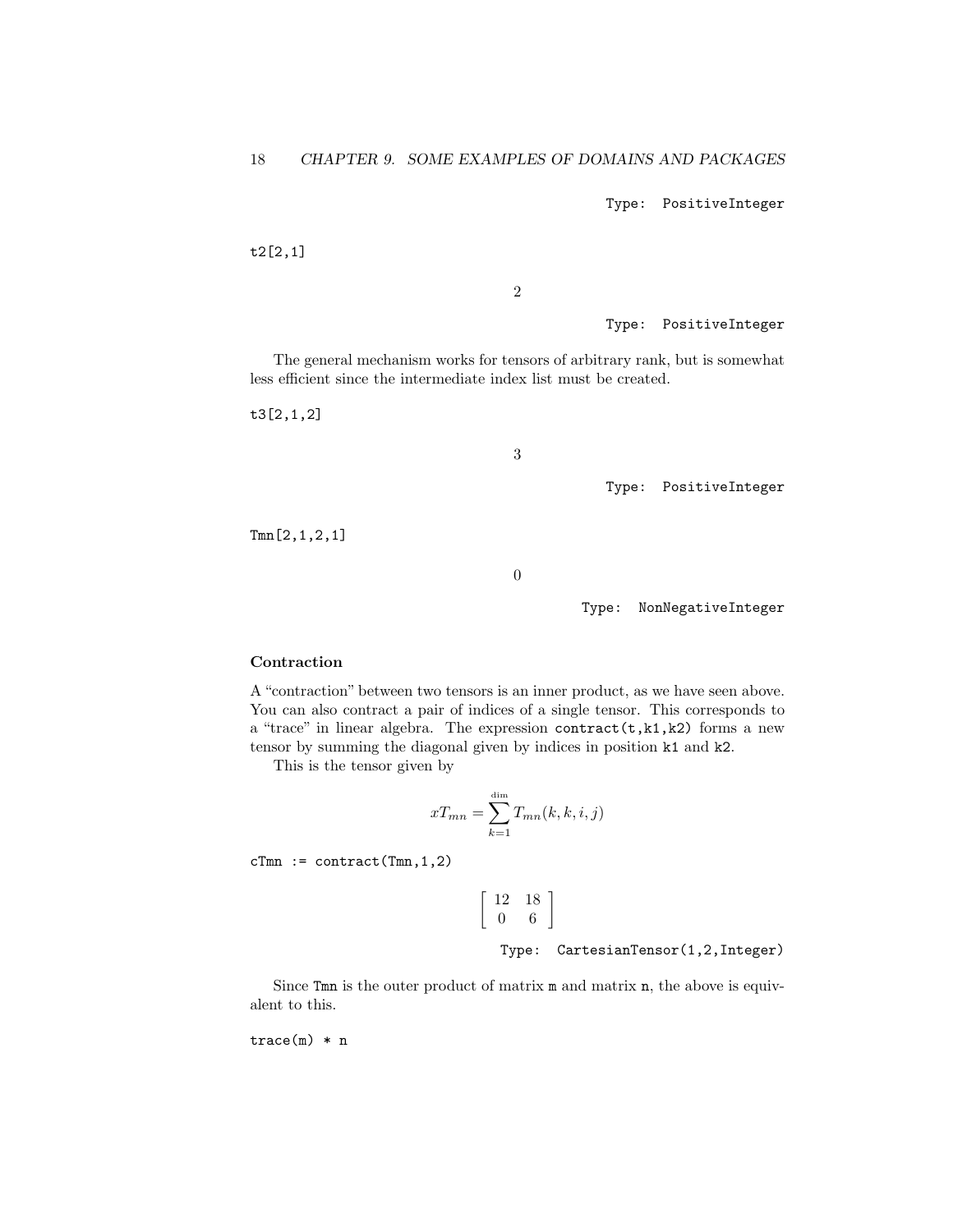$$
\begin{array}{cc}\n 12 & 18 \\
 0 & 6\n \end{array}
$$
\nType: SquareMatrix(2, Integer)

In this and the next few examples, we show all possible contractions of Tmn and their matrix algebra equivalents.

ſ

 $contract(Tmn,1,2) = trace(m) * n$ 

$$
\left[\begin{array}{cc} 12 & 18 \\ 0 & 6 \end{array}\right] = \left[\begin{array}{cc} 12 & 18 \\ 0 & 6 \end{array}\right]
$$

Type: Equation CartesianTensor(1,2,Integer)

 $control(Tmn,1,3) = transpose(m) * n$ 

$$
\left[\begin{array}{cc} 2 & 7 \\ 4 & 11 \end{array}\right] = \left[\begin{array}{cc} 2 & 7 \\ 4 & 11 \end{array}\right]
$$

Type: Equation CartesianTensor(1,2,Integer)

 $contract(Tmn,1,4) = transpose(m) * transpose(n)$ 

| $\left[\begin{array}{cc} 14 & 4 \\ 19 & 5 \end{array}\right] = \left[\begin{array}{cc} 14 & 4 \\ 19 & 5 \end{array}\right]$ |  |  |
|-----------------------------------------------------------------------------------------------------------------------------|--|--|

Type: Equation CartesianTensor(1,2,Integer)

 $contract(Tmn,2,3) = m * n$ 

| L'Z |  | 17 |
|-----|--|----|

Type: Equation CartesianTensor(1,2,Integer)

 $contract(Tmn,2,4) = m * transpose(n)$ 

$$
\left[\begin{array}{cc}8&2\\23&5\end{array}\right]=\left[\begin{array}{cc}8&2\\23&5\end{array}\right]
$$

Type: Equation CartesianTensor(1,2,Integer)

 $contract(Tmn,3,4) = trace(n) * m$ 

$$
\left[\begin{array}{cc}3 & 6 \\12 & 15\end{array}\right] = \left[\begin{array}{cc}3 & 6 \\12 & 15\end{array}\right]
$$

Type: Equation CartesianTensor(1,2,Integer)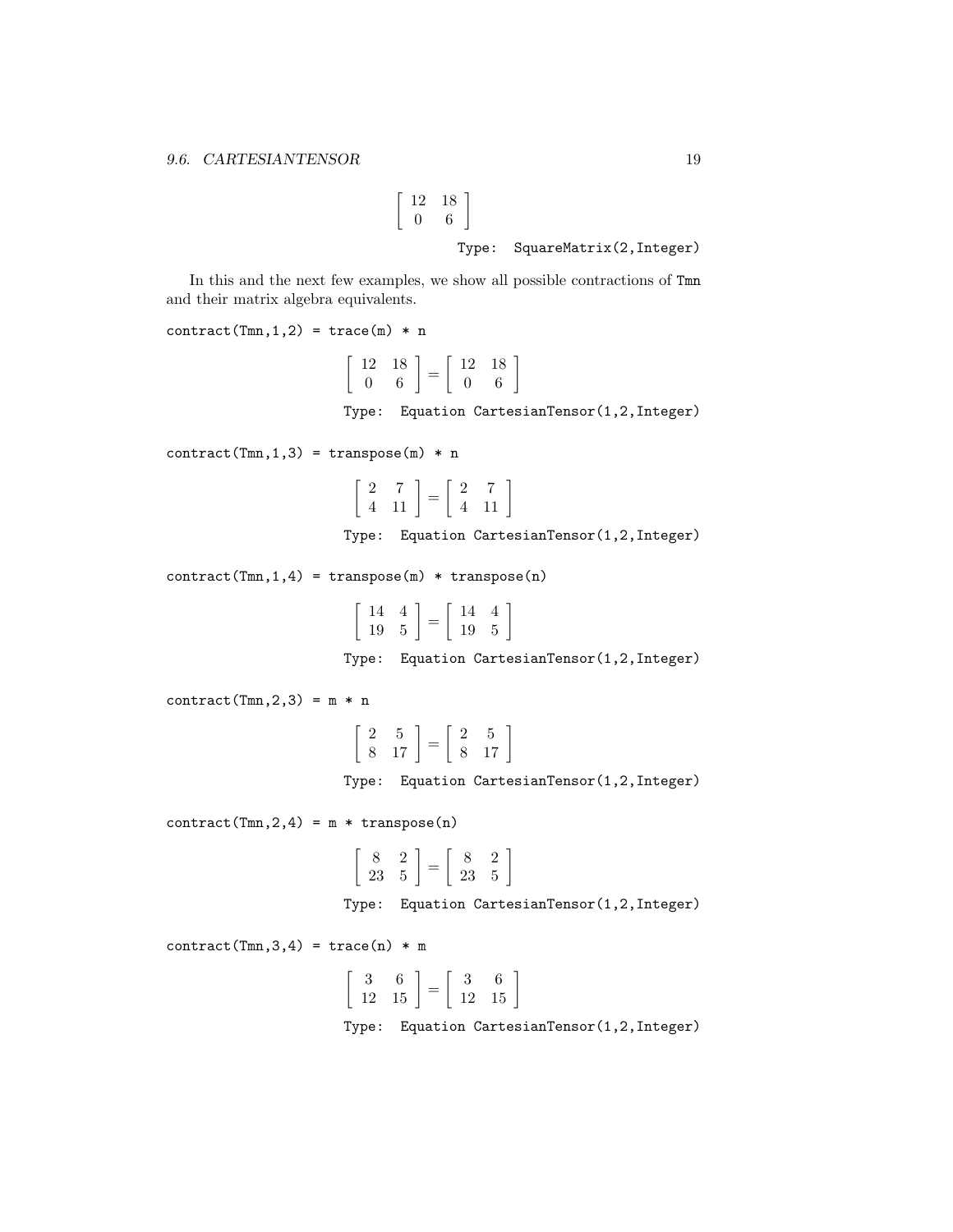#### Transpositions

You can exchange any desired pair of indices using the **transpose** operation. Here the indices in positions one and three are exchanged, that is,

$$
tT_{mn}(i,j,k,l) = T_{mn}(k,j,i,l).
$$

tTmn := transpose(Tmn,1,3)

| $\mathcal{D}$ | 3  |    | հ              |
|---------------|----|----|----------------|
| $\mathbf{R}$  | 12 | 10 | 15             |
| U             |    | 0  | $\overline{2}$ |
| l)            |    | ⋂  | 5              |

Type: CartesianTensor(1,2,Integer)

If no indices are specified, the first and last index are exchanged.

transpose Tmn

|                |          |             | 10       |  |
|----------------|----------|-------------|----------|--|
| $\Omega$       | $\Omega$ |             | $\Omega$ |  |
| 3 <sup>3</sup> | 12       | $6^{\circ}$ | $15\,$   |  |
|                |          |             |          |  |

Type: CartesianTensor(1,2,Integer)

This is consistent with the matrix transpose.

transpose Tm = transpose m

$$
\left[\begin{array}{cc} 1 & 4 \\ 2 & 5 \end{array}\right] = \left[\begin{array}{cc} 1 & 4 \\ 2 & 5 \end{array}\right]
$$

Type: Equation CartesianTensor(1,2,Integer)

If a more complicated reordering of the indices is required, then the reindex operation can be used. This operation allows the indices to be arbitrarily permuted.

This defines  $rT_{mn}(i, j, k, l) = T_{mn}(i, l, j, k).$ 

 $rTmn :=$  reindex(Tmn,  $[1, 4, 2, 3]$ )

$$
\left[\begin{array}{cc} 2 & 0 \\ 4 & 0 \\ 8 & 0 \\ 10 & 0 \end{array}\right] \quad \left[\begin{array}{cc} 3 & 1 \\ 6 & 2 \\ 12 & 4 \\ 15 & 5 \end{array}\right]
$$

Type: CartesianTensor(1,2,Integer)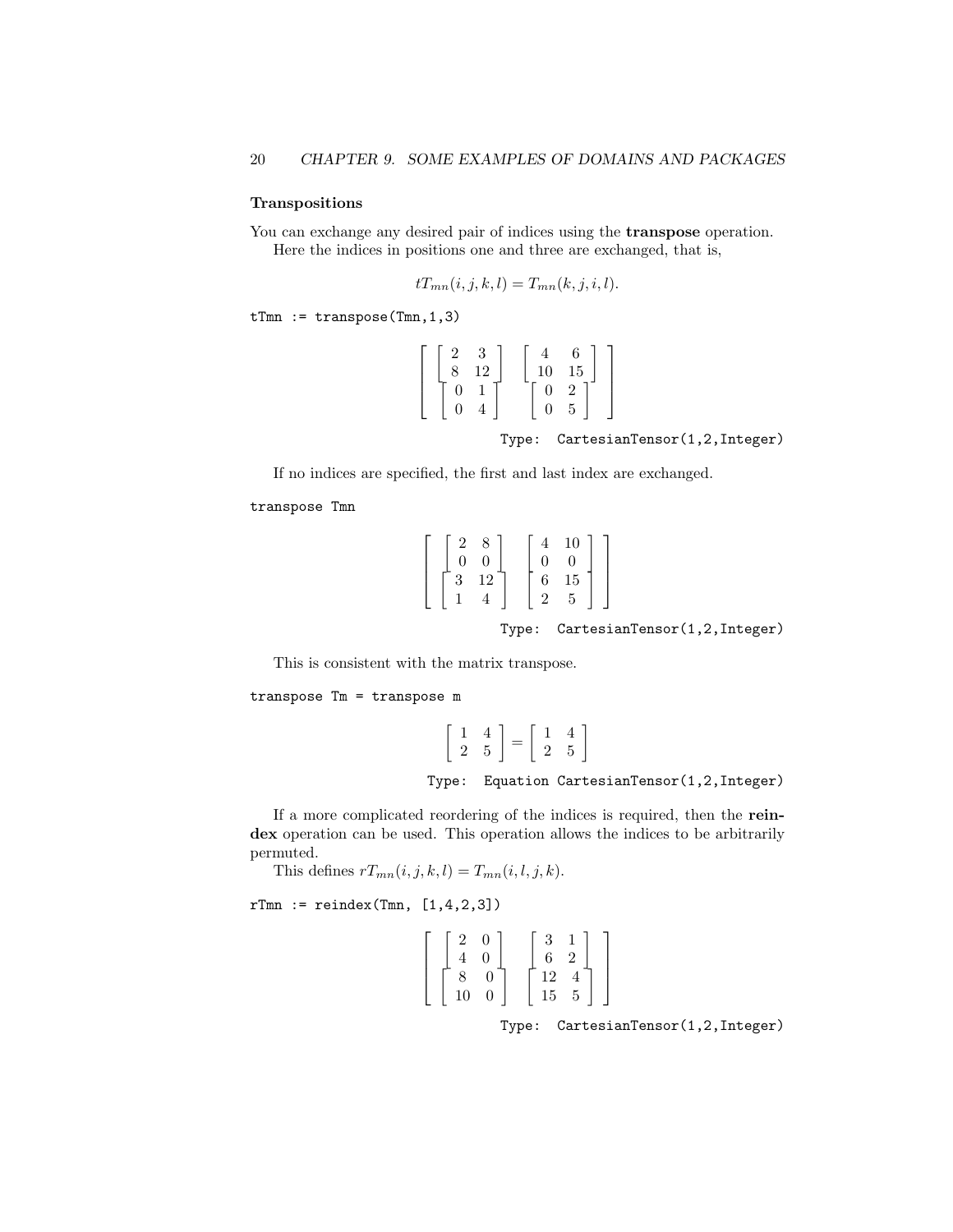#### Arithmetic

Tensors of equal rank can be added or subtracted so arithmetic expressions can be used to produce new tensors.

tt := transpose(Tm)\*Tn - Tn\*transpose(Tm)

$$
\left[\begin{array}{cc} -6 & -16 \\ 2 & 6 \end{array}\right]
$$

Type: CartesianTensor(1,2,Integer)

 $Tv*(tt+Tn)$ 

$$
\begin{aligned} & [-4,-11] \\ & \text{Type:} \quad \text{CartesianTensor}(1,2,\text{Integer}) \end{aligned}
$$

reindex(product(Tn,Tn),[4,3,2,1])+3\*Tn\*product(Tm,Tm)

$$
\left[\begin{array}{cc} \left[\begin{array}{cc} 46 & 84 \\ 174 & 212 \end{array}\right] & \left[\begin{array}{cc} 57 & 114 \\ 228 & 285 \end{array}\right] \\ \left[\begin{array}{cc} 18 & 24 \\ 57 & 63 \end{array}\right] & \left[\begin{array}{cc} 17 & 30 \\ 63 & 76 \end{array}\right] \end{array}\right]
$$

Type: CartesianTensor(1,2,Integer)

#### Specific Tensors

Two specific tensors have properties which depend only on the dimension. The Kronecker delta satisfies

$$
delta(i,j) = \begin{cases} 1 & \text{if } i = j \\ 0 & \text{if } i \neq j \end{cases}
$$

delta: CT := kroneckerDelta()

$$
\begin{bmatrix} 1 & 0 \\ 0 & 1 \end{bmatrix}
$$
  
Type: CartesianTensor(1,2,Integer)

This can be used to reindex via contraction.

 $contract(Tmn, 2, delta, 1) = reindex(Tmn, [1,3,4,2])$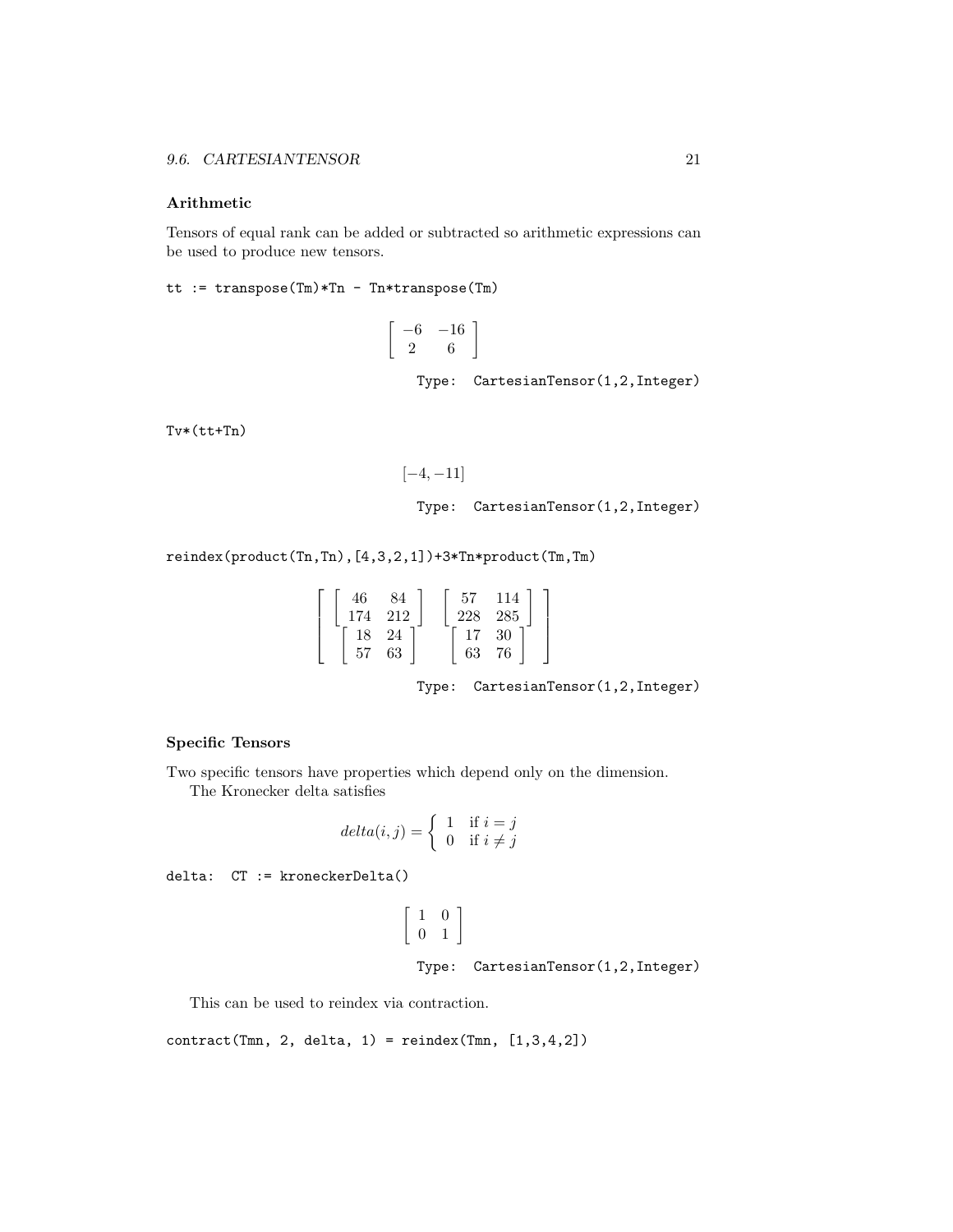| $\begin{bmatrix} 2 & 4 \\ 3 & 6 \\ 8 & 10 \\ 12 & 15 \end{bmatrix} \begin{bmatrix} 0 & 0 \\ 1 & 2 \\ 0 & 0 \\ 4 & 5 \end{bmatrix} = \begin{bmatrix} 2 & 4 \\ 3 & 6 \\ 8 & 10 \\ 12 & 15 \end{bmatrix} \begin{bmatrix} 0 & 0 \\ 1 & 2 \\ 0 & 0 \\ 4 & 5 \end{bmatrix}$ |                                        |
|-----------------------------------------------------------------------------------------------------------------------------------------------------------------------------------------------------------------------------------------------------------------------|----------------------------------------|
| Type:                                                                                                                                                                                                                                                                 | Equation CartesianTensor(1,2, Integer) |

The Levi Civita symbol determines the sign of a permutation of indices. epsilon:CT := leviCivitaSymbol()

$$
\left[\begin{array}{cc} 0 & 1 \\ -1 & 0 \end{array}\right]
$$

Type: CartesianTensor(1,2,Integer)

Here we have:

$$
\text{epsilon}(i_1, \ldots, i_{\dim}) = \left\{\begin{array}{c}\n+1 \quad \text{if } i_1, \ldots, i_{\dim} \text{ is an even permutation of} \\
i_0, \ldots, i_0 + \dim - 1 \\
-1 \quad \text{if } i_1, \ldots, i_{\dim} \text{ is an odd permutation of} \\
i_0, \ldots, i_0 + \dim - 1 \\
0 \quad \text{if } i_1, \ldots, i_{\dim} \text{ is not a permutation of} \\
i_0, \ldots, i_0 + \dim - 1\n\end{array}\right.
$$

This property can be used to form determinants.

contract(epsilon\*Tm\*epsilon,  $1,2$ ) = 2 \* determinant m

 $-6 = -6$ 

Type: Equation CartesianTensor(1,2,Integer)

#### Properties of the CartesianTensor domain

GradedModule(R,E) denotes "E-graded R-module", that is, a collection of Rmodules indexed by an abelian monoid E. An element g of G[s] for some specific s in E is said to be an element of G with degree s. Sums are defined in each module  $G[s]$  so two elements of G can be added if they have the same degree. Morphisms can be defined and composed by degree to give the mathematical category of graded modules.

GradedAlgebra(R,E) denotes "E-graded R-algebra." A graded algebra is a graded module together with a degree preserving R-bilinear map, called the product.

| $=$ product(a,r*b) = r*product(a,b)<br>$product(r*a,b)$<br>$=$ product(a1,b) + product(a2,b)<br>product (a1+a2,b)<br>$=$ product(a,b1) + product(a,b2)<br>$product(a, b1+b2)$<br>$product(a, product(b, c)) = product(preduct(a, b), c)$ | degree(product(a, b)) | $= degree(a) + degree(b)$ |
|------------------------------------------------------------------------------------------------------------------------------------------------------------------------------------------------------------------------------------------|-----------------------|---------------------------|
|                                                                                                                                                                                                                                          |                       |                           |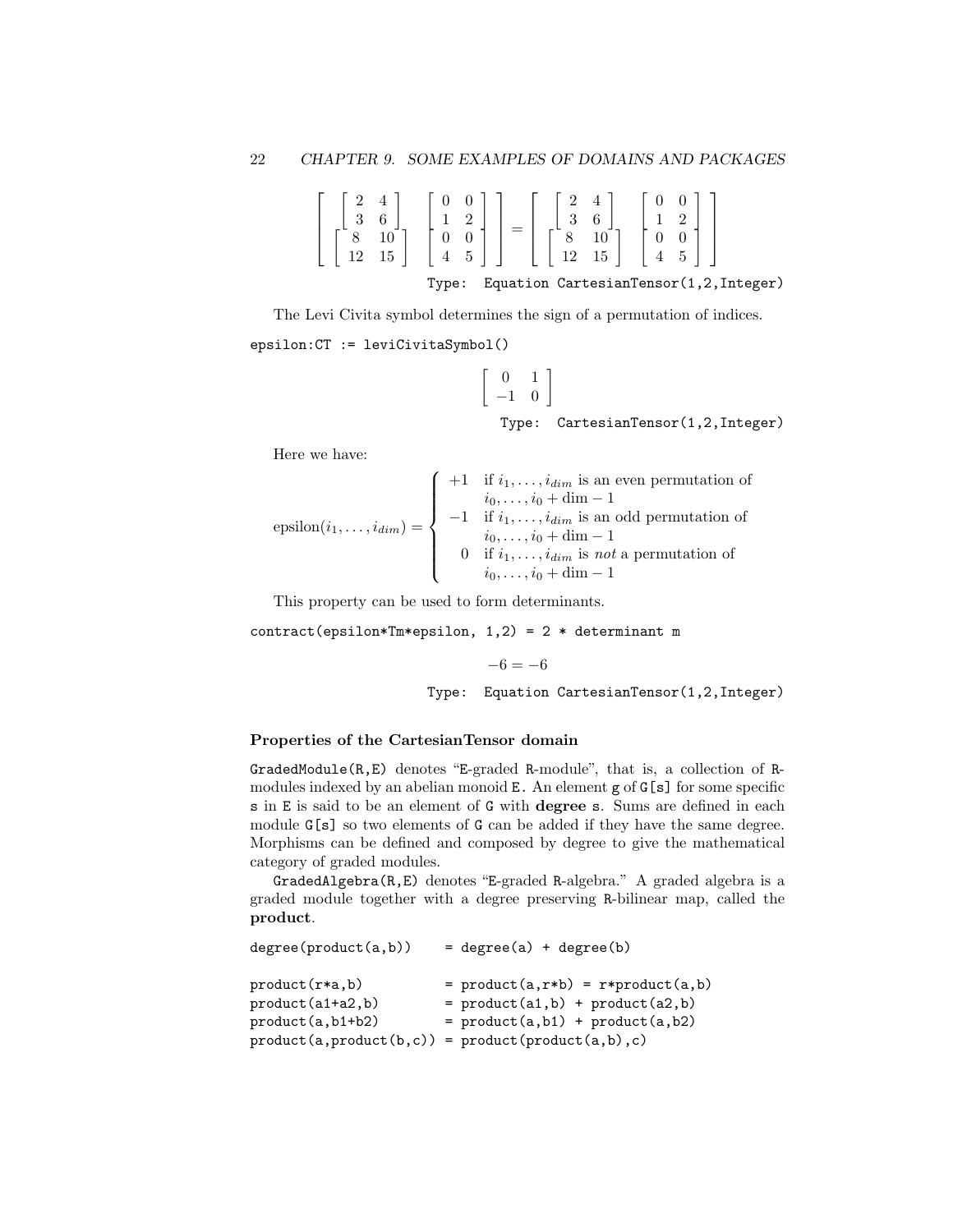The domain CartesianTensor(i0, dim, R) belongs to the category Graded Algebra (R, NonNegativeInteger). The non-negative integer degree is the tensor rank and the graded algebra product is the tensor outer product. The graded module addition captures the notion that only tensors of equal rank can be added.

If V is a vector space of dimension  $\dim$  over R, then the tensor module  $T[k](V)$ is defined as

 $T[0](V) = R$  $T[k](V) = T[k-1](V) * V$ 

where "\*" denotes the R-module tensor product. CartesianTensor(i0,dim,R) is the graded algebra in which the degree  $k$  module is  $T[k](V)$ .

#### Tensor Calculus

It should be noted here that often tensors are used in the context of tensorvalued manifold maps. This leads to the notion of covariant and contravariant bases with tensor component functions transforming in specific ways under a change of coordinates on the manifold. This is no more directly supported by the CartesianTensor domain than it is by the Vector domain. However, it is possible to have the components implicitly represent component maps by choosing a polynomial or expression type for the components. In this case, it is up to the user to satisfy any constraints which arise on the basis of this interpretation.

### 9.7 Character

The members of the domain Character are values representing letters, numerals and other text elements. For more information on related topics, see 9.8 on page 25 and 9.61 on page 205.

Characters can be obtained using String notation.

```
chars := [char "a", char "A", char "X", char "8", char "+"]
```

$$
[a, A, X, 8, +]
$$

Type: List Character

Certain characters are available by name. This is the blank character.

space()

Type: Character

This is the quote that is used in strings.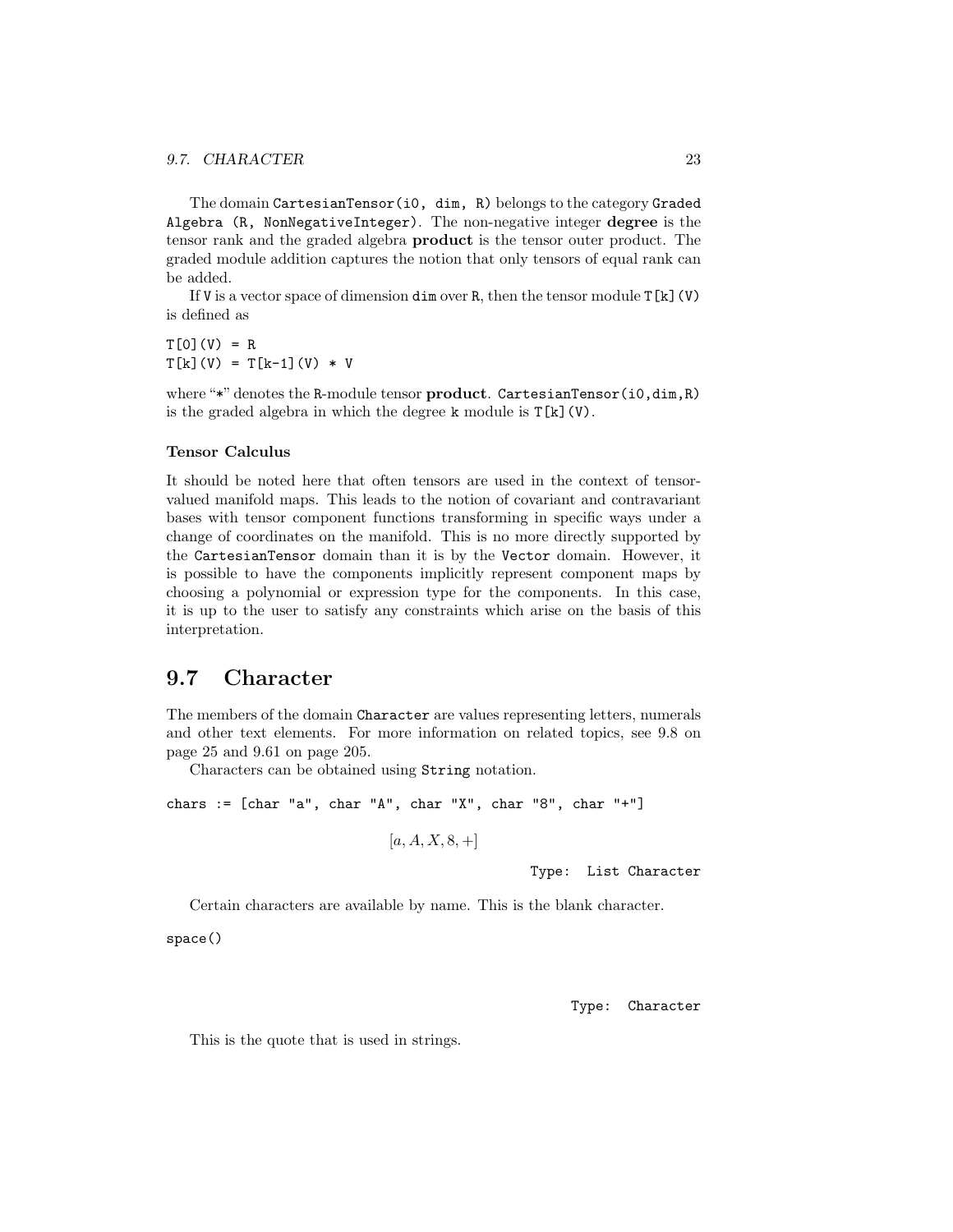quote()

Type: Character

This is the escape character that allows quotes and other characters within strings.

 $\overline{a}$ 

"

escape()

Type: Character

Characters are represented as integers in a machine-dependent way. The integer value can be obtained using the ord operation. It is always true that char(ord c) = c and ord(char i) = i, provided that i is in the range 0..size()\$Character-1.

[ord c for c in chars]

[97, 65, 88, 56, 43]

Type: List Integer

The lowerCase operation converts an upper case letter to the corresponding lower case letter. If the argument is not an upper case letter, then it is returned unchanged.

[upperCase c for c in chars]

 $[A, A, X, 8, +]$ 

Type: List Character

Likewise, the upperCase operation converts lower case letters to upper case.

[lowerCase c for c in chars]

 $[a, a, x, 8, +]$ 

Type: List Character

A number of tests are available to determine whether characters belong to certain families.

[alphabetic? c for c in chars]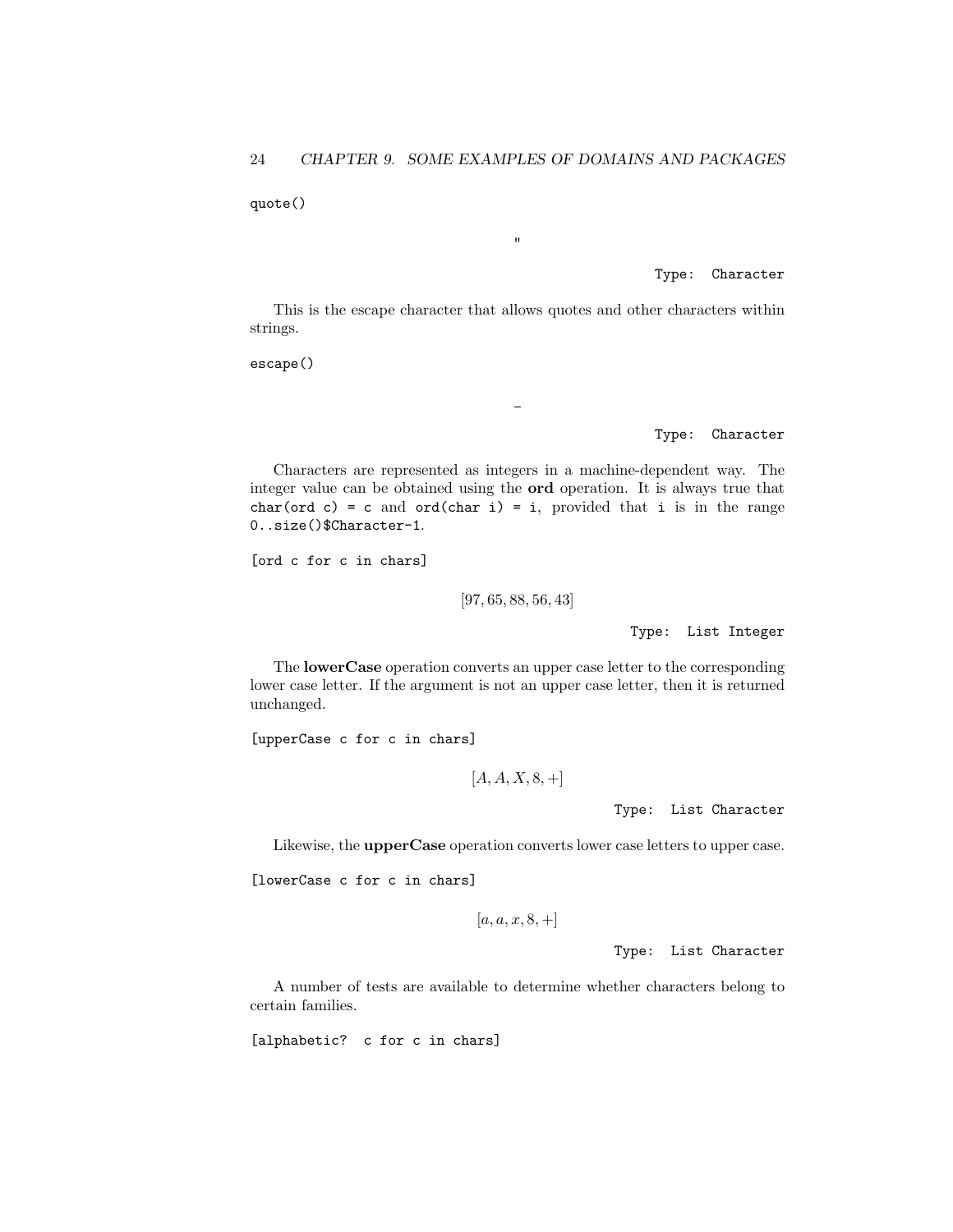[true, true, true, false, false]

Type: List Boolean

[upperCase? c for c in chars]

[false, true, true, false, false]

Type: List Boolean

[lowerCase? c for c in chars]

[true, false, false, false, false]

Type: List Boolean

[digit? c for c in chars]

[false, false, false, true, false]

Type: List Boolean

[hexDigit? c for c in chars]

[true, true, false, true, false]

Type: List Boolean

[alphanumeric? c for c in chars]

[true, true, true, true, false]

Type: List Boolean

## 9.8 CharacterClass

The CharacterClass domain allows classes of characters to be defined and manipulated efficiently.

Character classes can be created by giving either a string or a list of characters.

```
cl1 := charClass [char "a", char "e", char "i", char "o", char
"u", char "y"]
```
"aeiouy"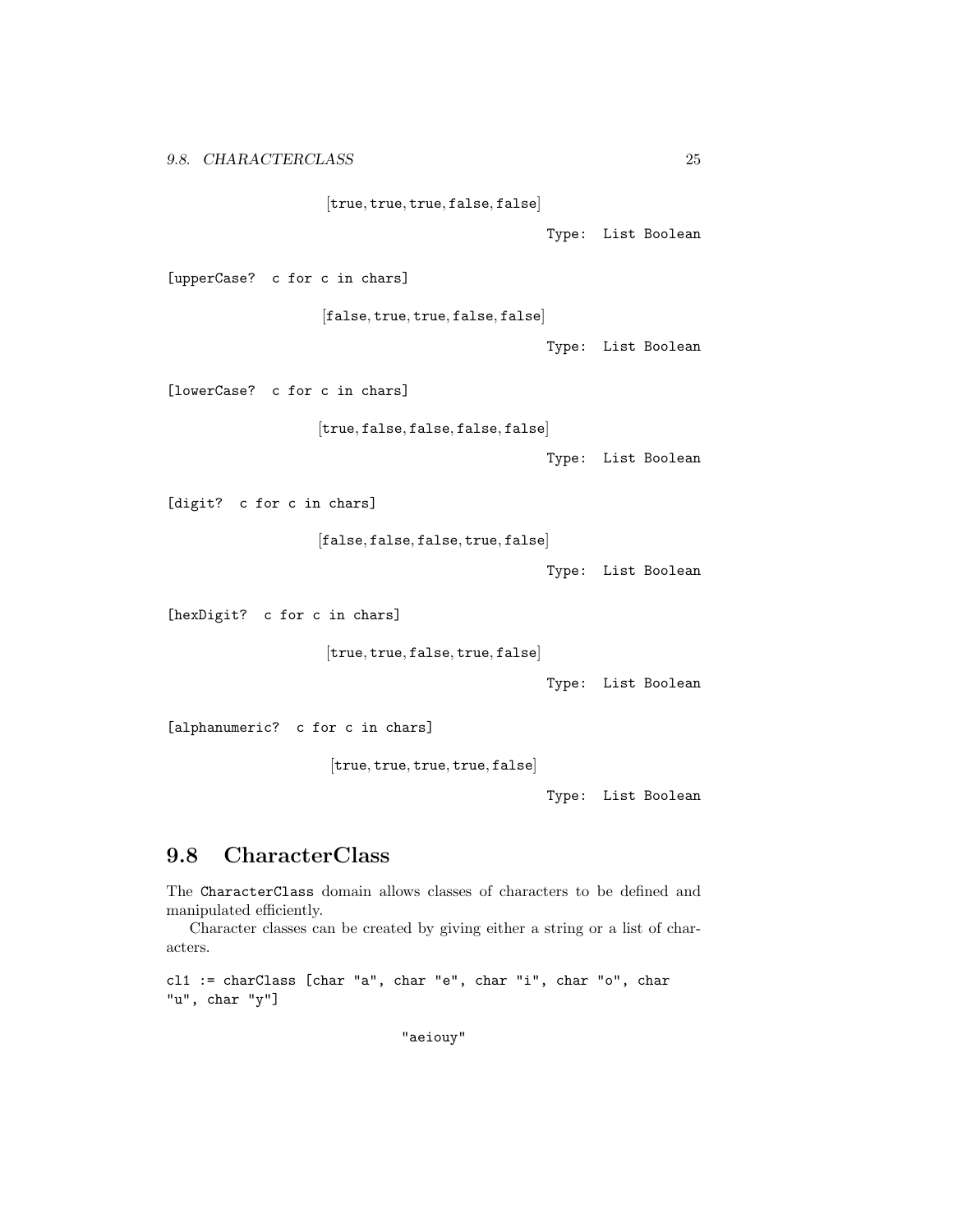Type: CharacterClass

cl2 := charClass "bcdfghjklmnpqrstvwxyz"

"bcdfghjklmnpqrstvwxyz"

Type: CharacterClass

A number of character classes are predefined for convenience.

digit()

"0123456789"

Type: CharacterClass

hexDigit()

"0123456789ABCDEFabcdef"

Type: CharacterClass

upperCase()

"ABCDEFGHIJKLMNOPQRSTUVWXYZ"

Type: CharacterClass

lowerCase()

"abcdefghijklmnopqrstuvwxyz"

Type: CharacterClass

alphabetic()

"ABCDEFGHIJKLMNOPQRSTUVWXYZabcdefghijklmnopqrstuvwxyz" Type: CharacterClass

alphanumeric()

"0123456789ABCDEFGHIJKLMNOPQRSTUVWXYZabcdefghijklmnopqrstuvwxyz" Type: CharacterClass

You can quickly test whether a character belongs to a class.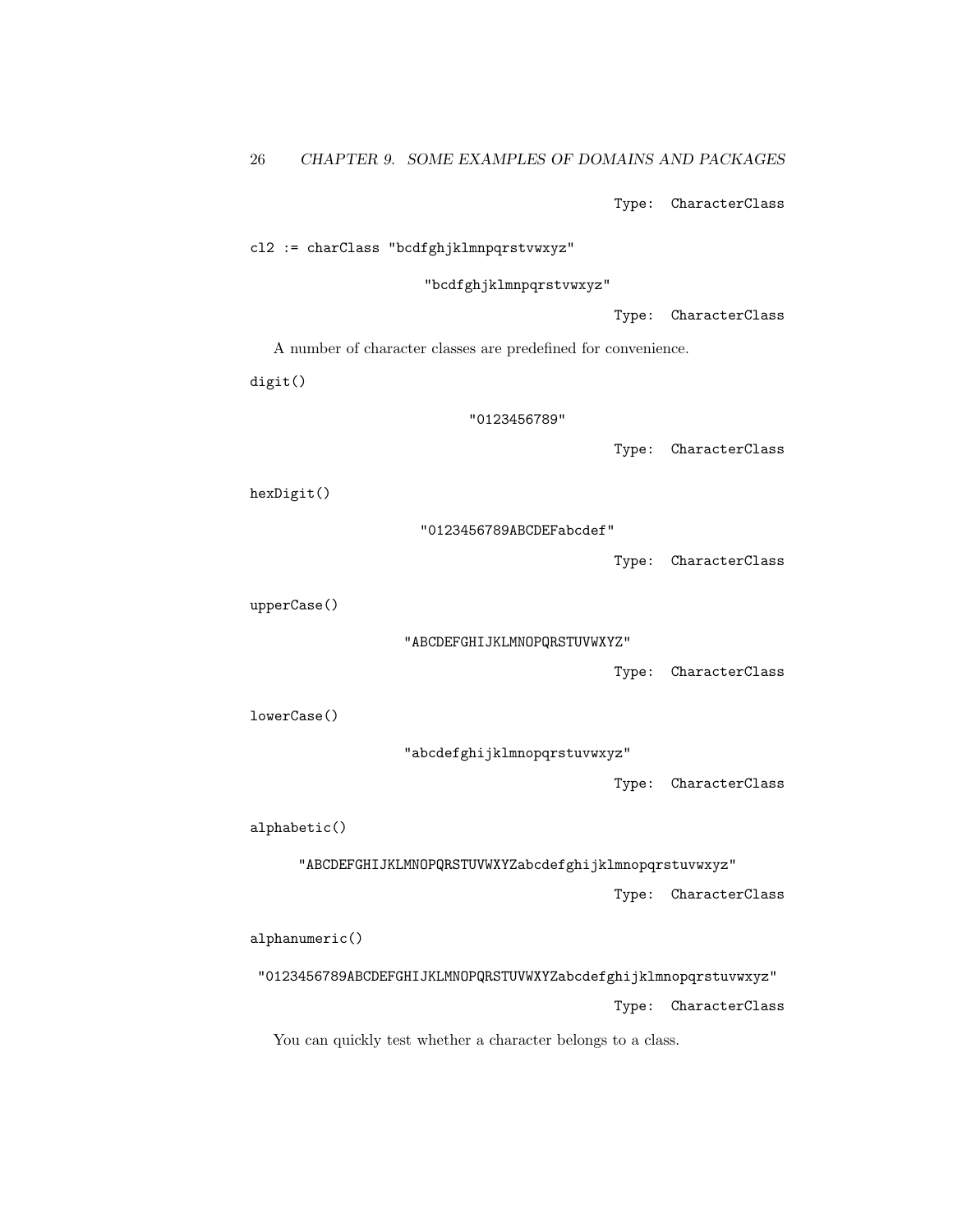member?(char "a", cl1)

true

Type: Boolean

member?(char "a", cl2)

false

Type: Boolean

Classes have the usual set operations because the CharacterClass domain belongs to the category FiniteSetAggregate(Character).

intersect(cl1, cl2)

"y"

Type: CharacterClass

union(cl1,cl2)

"abcdefghijklmnopqrstuvwxyz"

Type: CharacterClass

difference(cl1,cl2)

"aeiou"

Type: CharacterClass

intersect(complement(cl1),cl2)

"bcdfghjklmnpqrstvwxz"

Type: CharacterClass

You can modify character classes by adding or removing characters.

insert!(char "a", cl2)

"abcdfghjklmnpqrstvwxyz"

Type: CharacterClass

remove!(char "b", cl2)

"acdfghjklmnpqrstvwxyz"

Type: CharacterClass

For more information on related topics, see 9.7 on page 23 and 9.61 on page 205.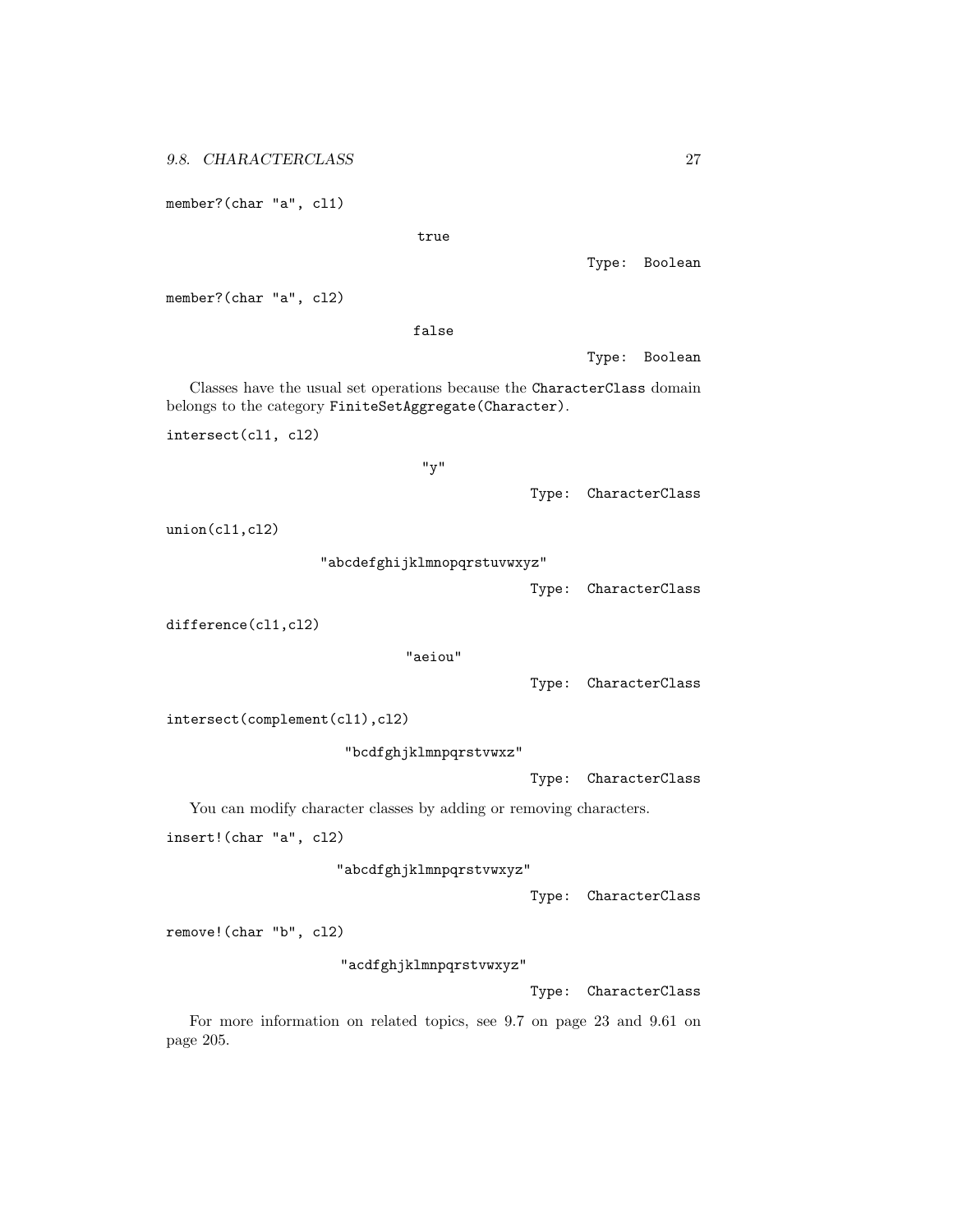## 9.9 CliffordAlgebra

CliffordAlgebra(n,K,Q) defines a vector space of dimension  $2^n$  over the field K with a given quadratic form Q. If  $\{e_1, \ldots, e_n\}$  is a basis for  $K^n$  then

> $\{$  1  $e_i$  for  $1 \leq i \leq n$  $e_{i_1}, e_{i_2}$  for  $1 \le i_1 \le i_2 \le n$  $e_1 \cdot e_2 \cdot \cdots \cdot e_n$ }

is a basis for the Clifford algebra. The algebra is defined by the relations

 $e_i e_i = Q(e_i)$  $e_i e_j = -e_j e_i, i \neq j$ 

Examples of Clifford Algebras are gaussians (complex numbers), quaternions, exterior algebras and spin algebras.

#### 9.9.1 The Complex Numbers as a Clifford Algebra

This is the field over which we will work, rational functions with integer coefficients.

K := Fraction Polynomial Integer

Fraction Polynomial Integer

Type: Domain

We use this matrix for the quadratic form.

```
m := matrix \ [[-1] \ ]
```
 $\begin{bmatrix} -1 \end{bmatrix}$ 

Type: Matrix Integer

We get complex arithmetic by using this domain.

C := CliffordAlgebra(1, K, quadraticForm m)

CliffordAlgebra(1,Fraction Polynomial Integer,MATRIX)

Type: Domain

Here is  $i$ , the usual square root of  $-i$ .

i:  $C := e(1)$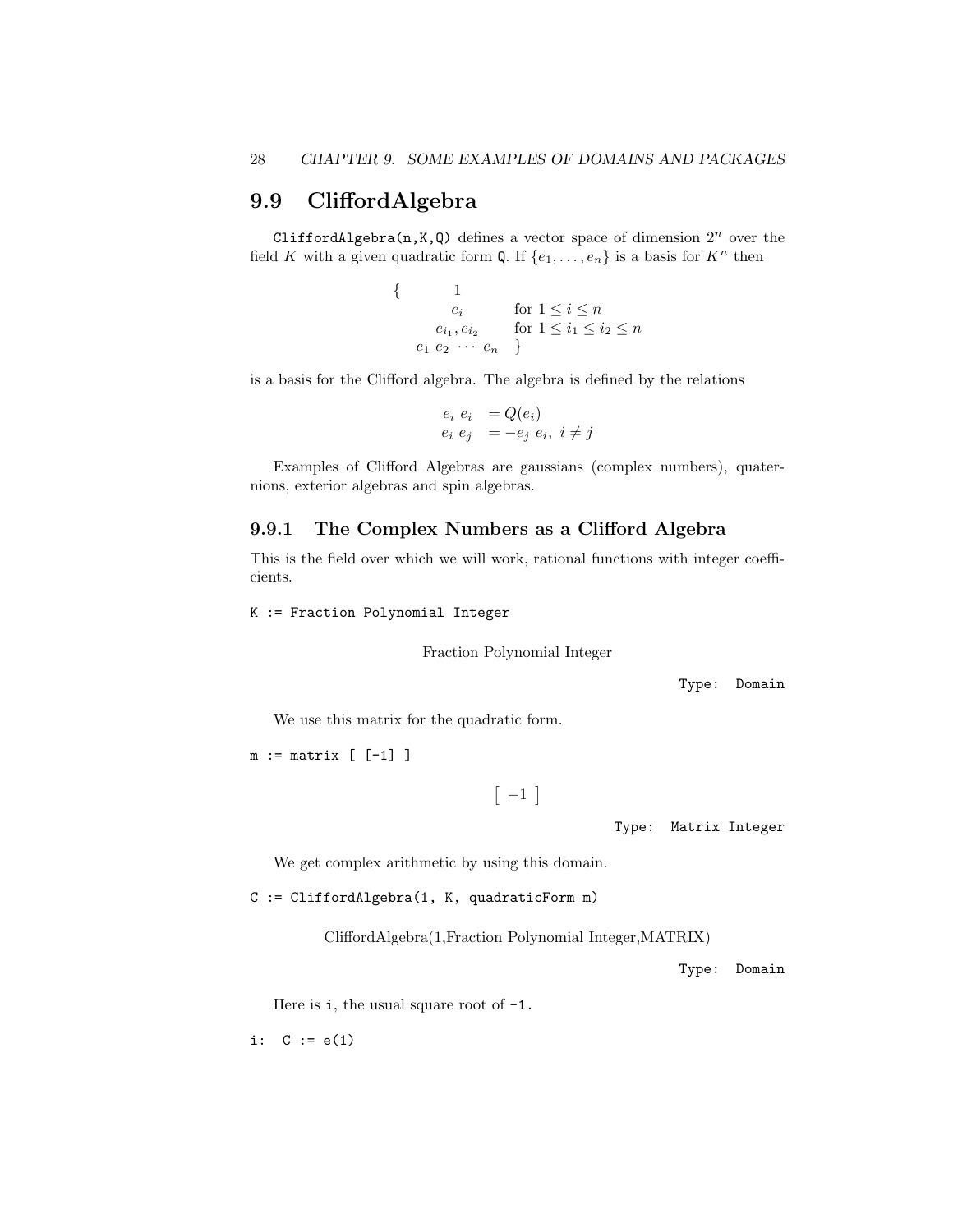$e_1$ 

```
Type: CliffordAlgebra(1,Fraction Polynomial Integer,MATRIX)
Here are some examples of the arithmetic.
```
 $x := a + b * i$ 

 $a + b e_1$ 

Type: CliffordAlgebra(1,Fraction Polynomial Integer,MATRIX)

 $y := c + d * i$ 

 $c + d e_1$ 

Type: CliffordAlgebra(1,Fraction Polynomial Integer,MATRIX)

See 9.10 on page 34 for examples of AXIOM's constructor implementing complex numbers.

x \* y

 $-b \, d + a \, c + (a \, d + b \, c) \, e_1$ 

Type: CliffordAlgebra(1,Fraction Polynomial Integer,MATRIX)

#### 9.9.2 The Quaternion Numbers as a Clifford Algebra

K := Fraction Polynomial Integer

Fraction Polynomial Integer

Type: Domain

We use this matrix for the quadratic form.

 $m := matrix \, [ [-1,0], [0,-1] \, ]$ 

$$
\left[\begin{array}{cc} -1 & 0 \\ 0 & -1 \end{array}\right]
$$

Type: Matrix Integer

The resulting domain is the quaternions.

```
H := CliffordAlgebra(2, K, quadraticForm m)
```
CliffordAlgebra(2,Fraction Polynomial Integer,MATRIX)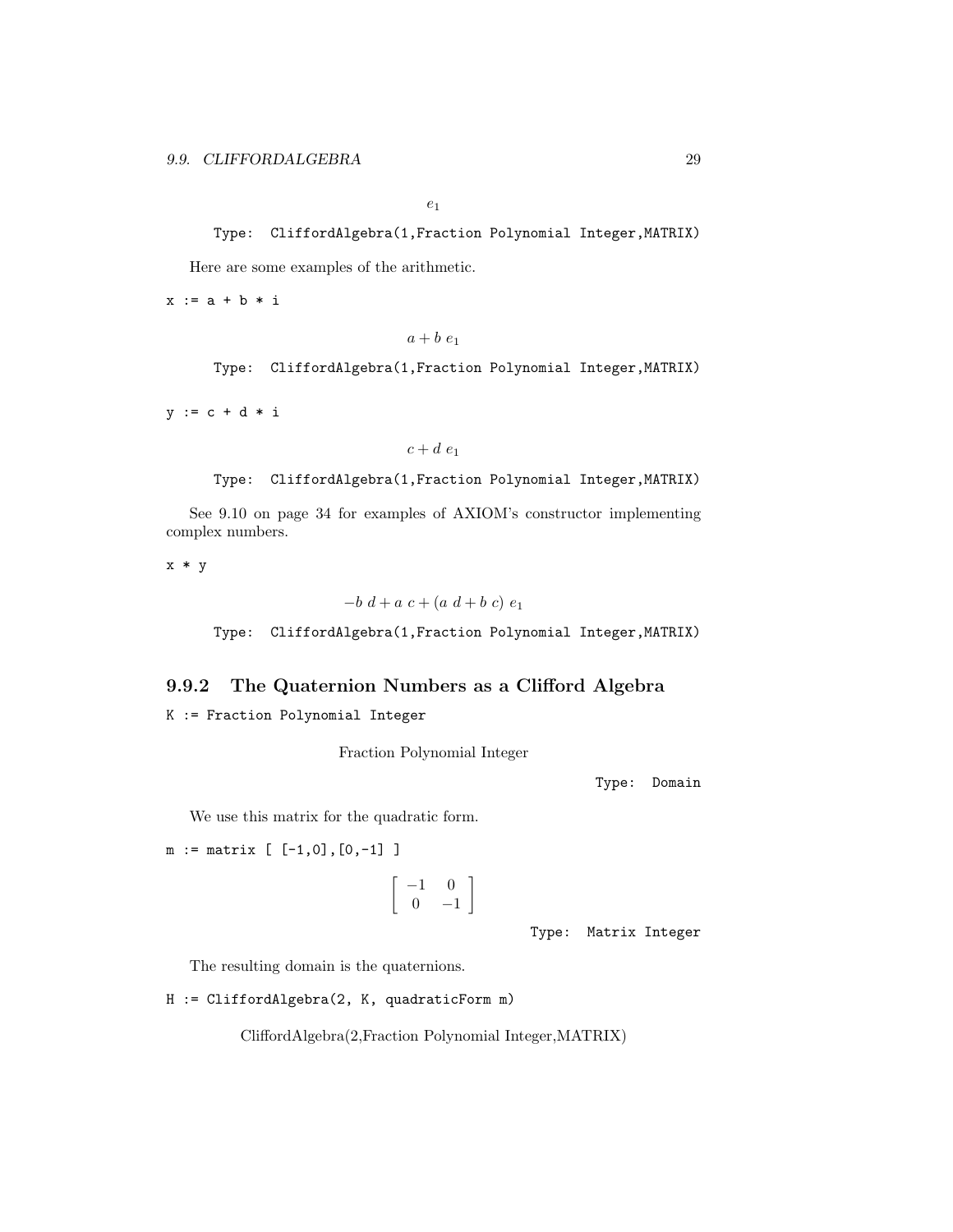Type: Domain

We use Hamilton's notation for i,j,k.

i:  $H := e(1)$ 

 $e_1$ 

Type: CliffordAlgebra(2,Fraction Polynomial Integer,MATRIX)

 $j: H := e(2)$ 

 $e_2$ 

Type: CliffordAlgebra(2,Fraction Polynomial Integer,MATRIX)

k: H := i \* j

 $e_1$   $e_2$ 

Type: CliffordAlgebra(2,Fraction Polynomial Integer,MATRIX)

 $x := a + b * i + c * j + d * k$ 

 $a + b e_1 + c e_2 + d e_1 e_2$ 

Type: CliffordAlgebra(2,Fraction Polynomial Integer,MATRIX)

 $y := e + f * i + g * j + h * k$ 

 $e + f e_1 + g e_2 + h e_1 e_2$ 

Type: CliffordAlgebra(2,Fraction Polynomial Integer,MATRIX)

 $x + y$ 

 $e + a + (f + b) e_1 + (q + c) e_2 + (h + d) e_1 e_2$ 

Type: CliffordAlgebra(2,Fraction Polynomial Integer,MATRIX)

x \* y

$$
-d h - c g - b f + a e + (c h - d g + a f + b e) e_1 +
$$
  

$$
(-b h + a g + d f + c e) e_2 + (a h + b g - c f + d e) e_1 e_2
$$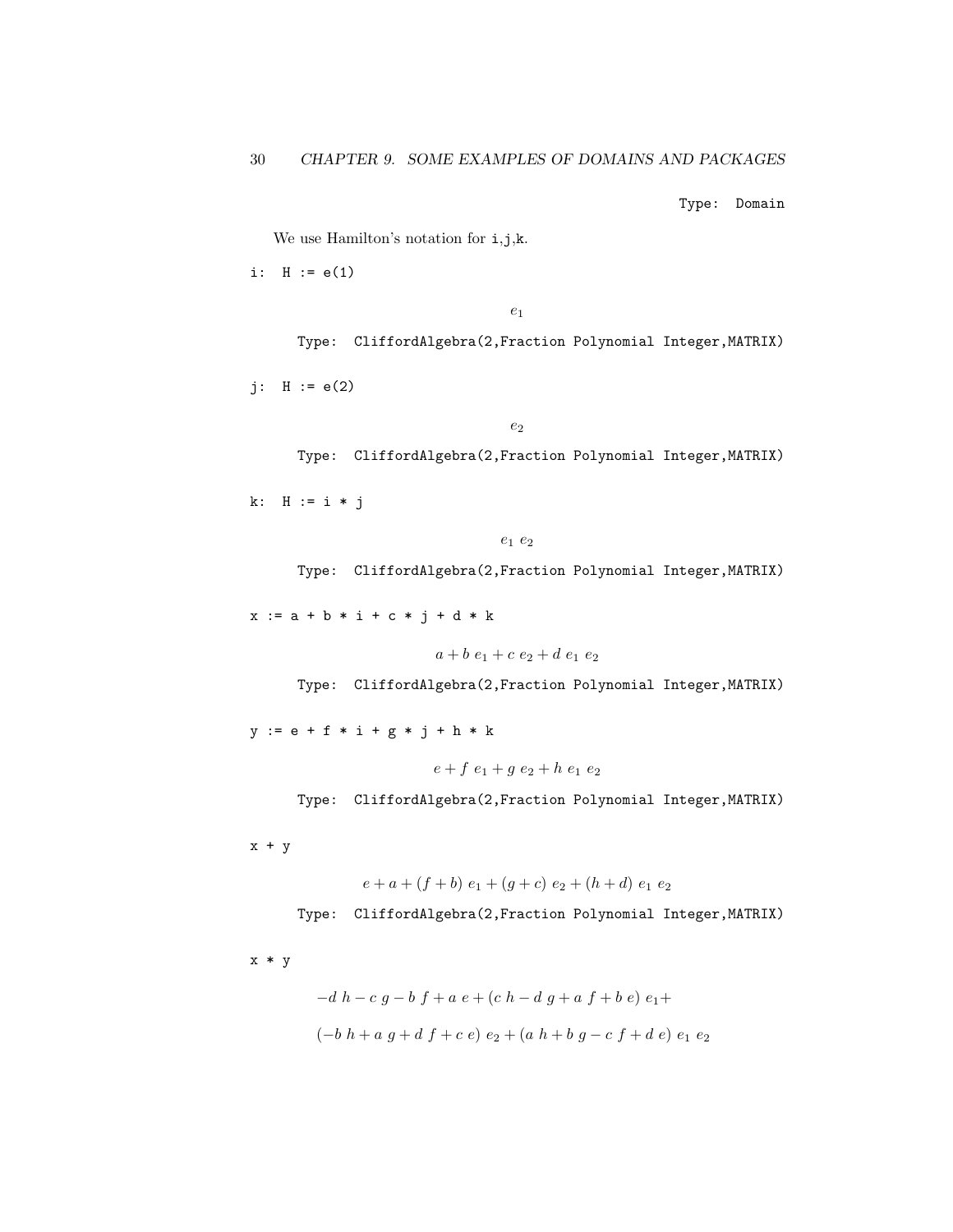Type: CliffordAlgebra(2,Fraction Polynomial Integer,MATRIX)

See 9.50 on page 182 for examples of AXIOM's constructor implementing quaternions.

y \* x

 $-d h - c q - b f + a e + (-c h + d q + a f + b e) e_1 +$  $(b h + a g - d f + c e) e_2 + (a h - b g + c f + d e) e_1 e_2$ 

Type: CliffordAlgebra(2,Fraction Polynomial Integer,MATRIX)

#### 9.9.3 The Exterior Algebra on a Three Space

This is the field over which we will work, rational functions with integer coefficients.

K := Fraction Polynomial Integer

Fraction Polynomial Integer

Type: Domain

If we chose the three by three zero quadratic form, we obtain the exterior algebra on  $e(1)$ ,  $e(2)$ ,  $e(3)$ .

Ext := CliffordAlgebra(3, K, quadraticForm 0)

CliffordAlgebra(3,Fraction Polynomial Integer,MATRIX)

Type: Domain

This is a three dimensional vector algebra. We define i, j, k as the unit vectors.

i: Ext  $:= e(1)$ 

 $\ensuremath{e}_1$ 

Type: CliffordAlgebra(3,Fraction Polynomial Integer,MATRIX)

 $j:$  Ext  $:= e(2)$ 

 $e_2$ 

Type: CliffordAlgebra(3,Fraction Polynomial Integer,MATRIX)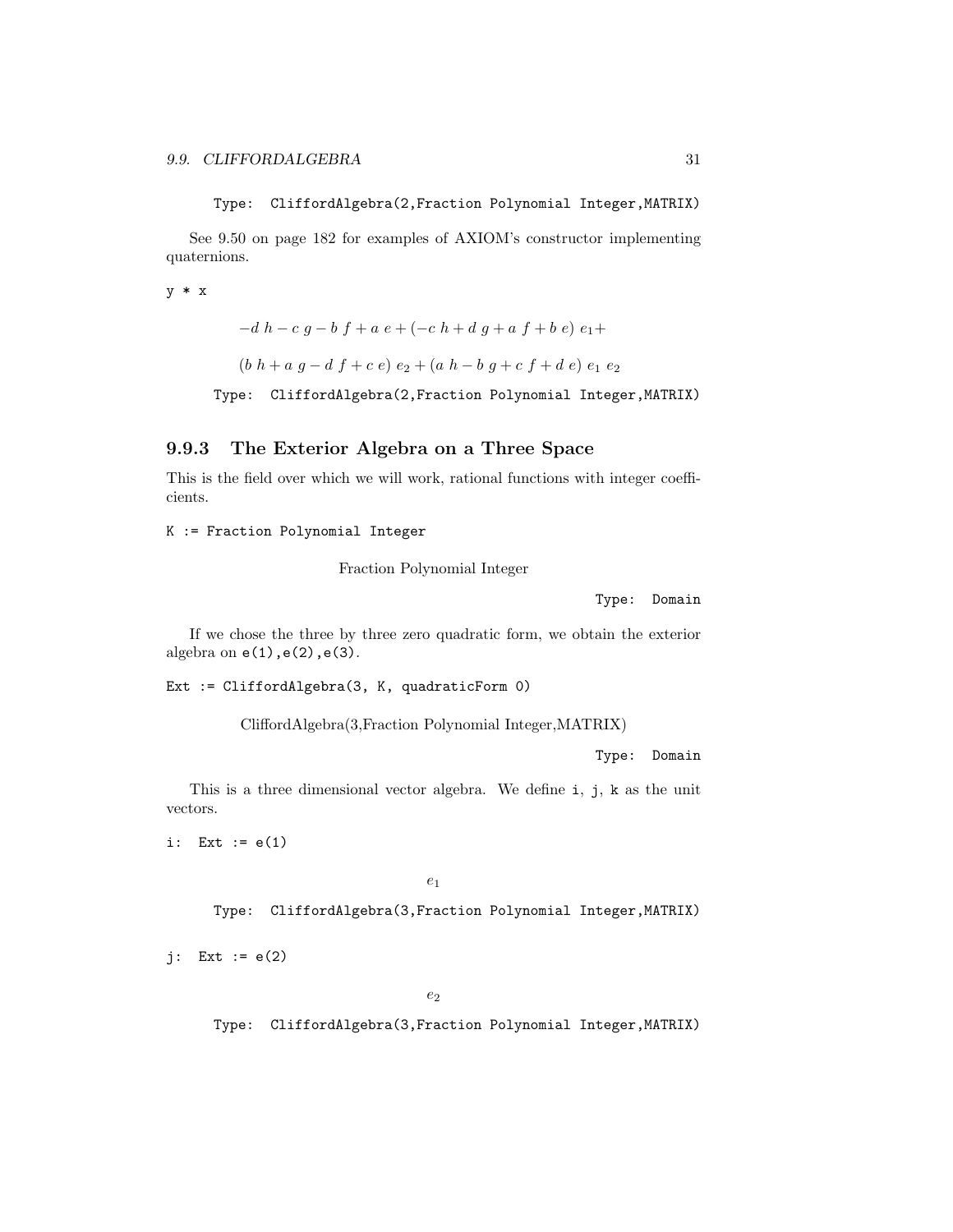$k:$  Ext  $:= e(3)$ 

 $e_3$ 

Type: CliffordAlgebra(3,Fraction Polynomial Integer,MATRIX) Now it is possible to do arithmetic.

 $x := x1 * i + x2 * j + x3 * k$ 

$$
x1\ e_1+x2\ e_2+x3\ e_3
$$

Type: CliffordAlgebra(3,Fraction Polynomial Integer,MATRIX)

y := y1\*i + y2\*j + y3\*k

$$
y1\ e_1 + y2\ e_2 + y3\ e_3
$$

Type: CliffordAlgebra(3,Fraction Polynomial Integer,MATRIX)

 $x + y$ 

$$
(y1+x1) e_1 + (y2+x2) e_2 + (y3+x3) e_3
$$

Type: CliffordAlgebra(3,Fraction Polynomial Integer,MATRIX)

 $x * y + y * x$ 

0

Type: CliffordAlgebra(3,Fraction Polynomial Integer,MATRIX)

On an n space, a grade p form has a dual n-p form. In particular, in three space the dual of a grade two element identifies e1\*e2->e3, e2\*e3->e1, e3\*e1->e2.

```
dual2 a == coefficient(a, [2,3]) * i + coefficient(a, [3,1]) * j +
coefficient(a, [1,2]) * k
```
Type: Void

The vector cross product is then given by this.

 $dual2(x*y)$ 

 $(x2 y3 - x3 y2) e<sub>1</sub> + (-x1 y3 + x3 y1) e<sub>2</sub> + (x1 y2 - x2 y1) e<sub>3</sub>$ 

Type: CliffordAlgebra(3,Fraction Polynomial Integer,MATRIX)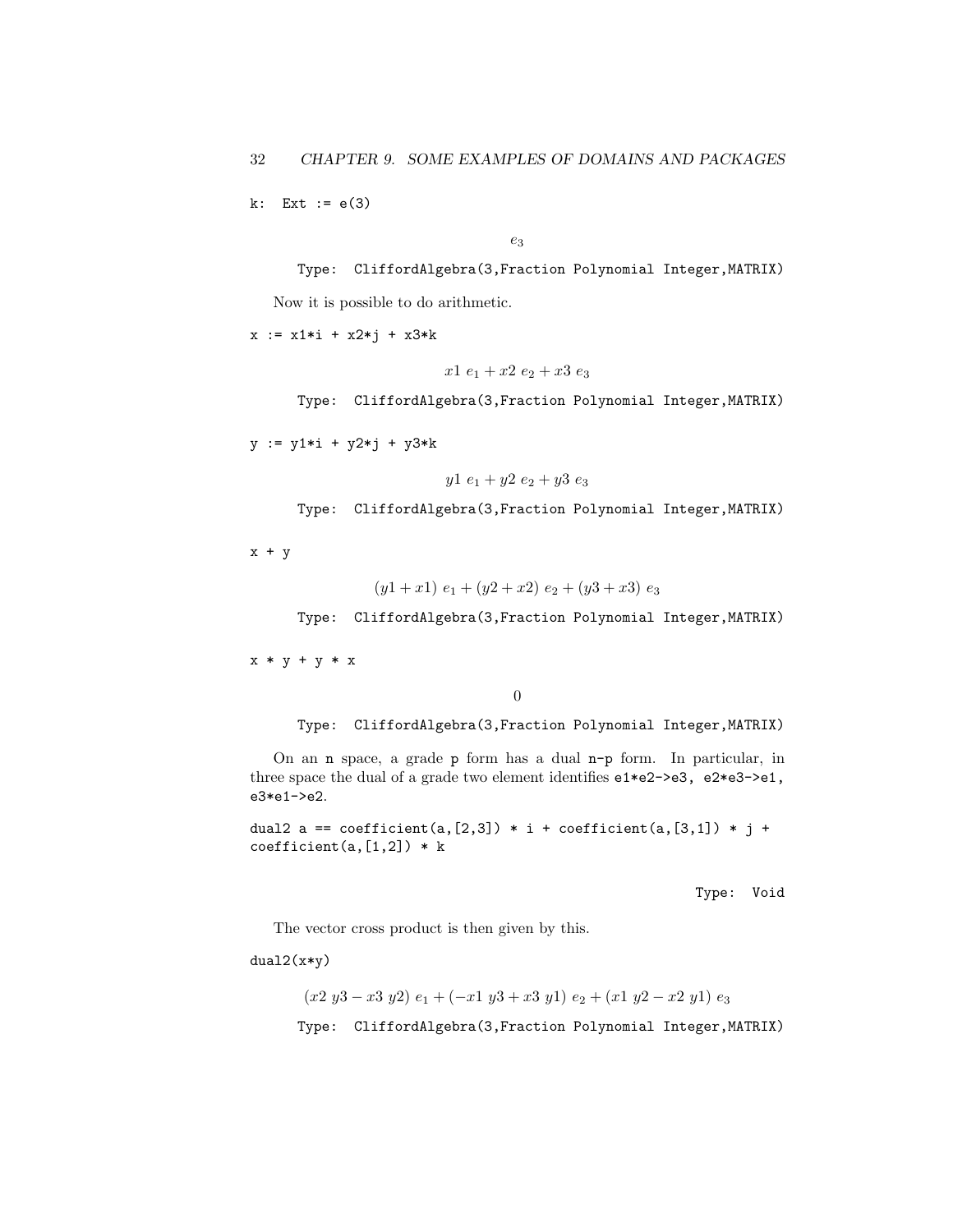#### 9.9.4 The Dirac Spin Algebra

In this section we will work over the field of rational numbers.

K := Fraction Integer

Fraction Integer

Type: Domain

We define the quadratic form to be the Minkowski space-time metric.

$$
g := \text{matrix} [1,0,0,0], [0,-1,0,0], [0,0,-1,0], [0,0,0,-1]
$$

$$
\left[\begin{array}{cccc}1&0&0&0\\0&-1&0&0\\0&0&-1&0\\0&0&0&-1\end{array}\right]
$$

Type: Matrix Integer

We obtain the Dirac spin algebra used in Relativistic Quantum Field Theory.

D := CliffordAlgebra(4,K, quadraticForm g)

CliffordAlgebra(4,Fraction Integer,MATRIX)

```
Type: Domain
```
The usual notation for the basis is  $\gamma$  with a superscript. For AXIOM input we will use gam(i):

gam :=  $[e(i)$ \$D for i in 1..4]

 $[e_1, e_2, e_3, e_4]$ 

Type: List CliffordAlgebra(4,Fraction Integer,MATRIX)

There are various contraction identities of the form

 $g(1,t)*gam(1)*gam(m)*gam(n)*gam(r)*gam(s)*gam(t) =$  $2*(\text{gam}(s)\text{gam}(m)\text{gam}(n)\text{gam}(r) + \text{gam}(r)*\text{gam}(n)*\text{gam}(m)*\text{gam}(s))$ 

where a sum over 1 and t is implied. Verify this identity for particular values of  $m, n, r, s$ .

m := 1; n:= 2; r := 3; s := 4;

Type: PositiveInteger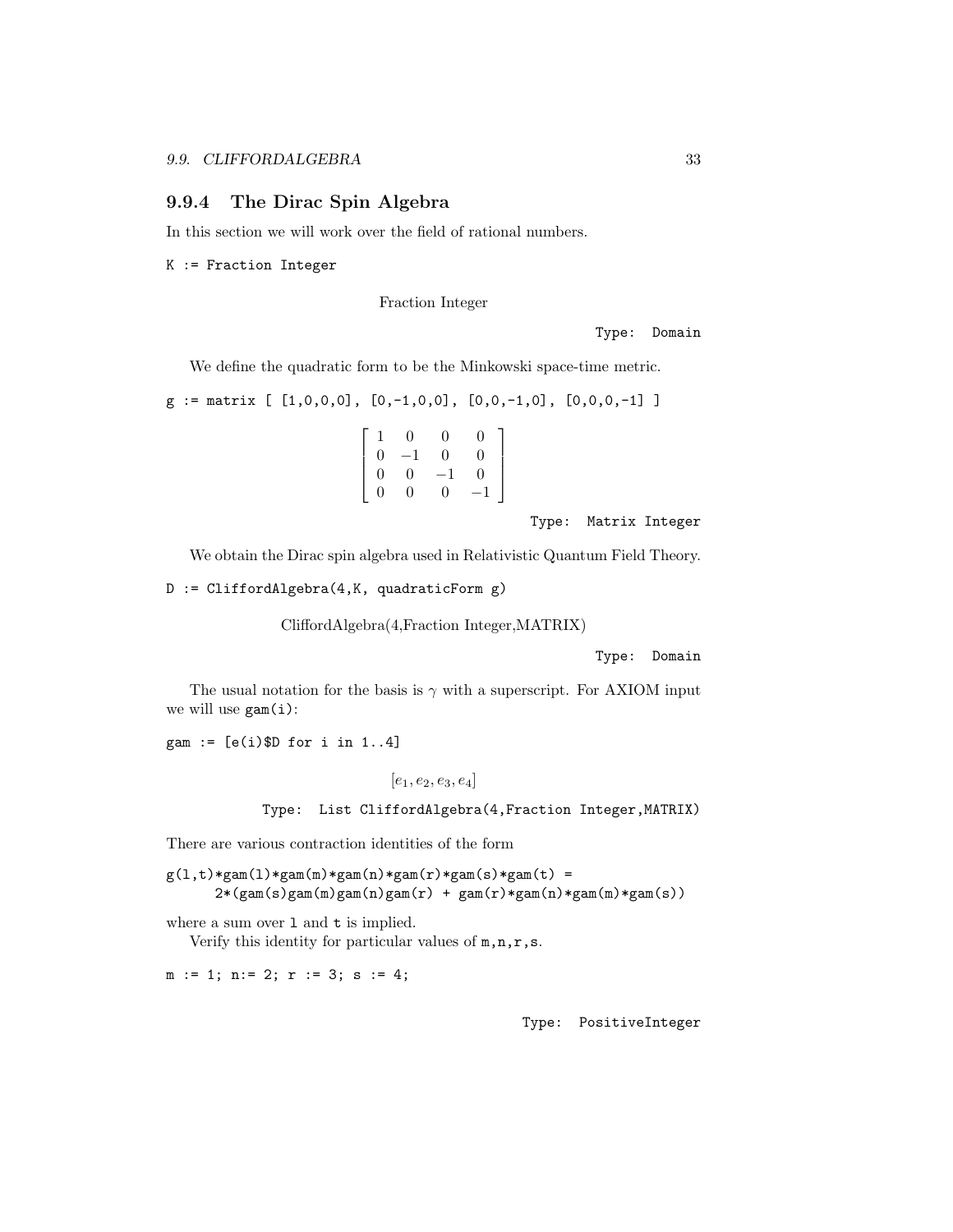```
lhs := reduce(+, [reduce(+, [g(1,t)*gam(1)*gam(m)*gam(n)*gam(r)*gam(s)*gam(t) for 1 in 1..4])for t in 1..4])
```
 $-4e_1e_2e_3e_4$ 

Type: CliffordAlgebra(4,Fraction Integer,MATRIX)

rhs := 2\*(gam s \* gam m\*gam n\*gam r + gam r\*gam n\*gam m\*gam s)

−4 e<sup>1</sup> e<sup>2</sup> e<sup>3</sup> e<sup>4</sup>

Type: CliffordAlgebra(4,Fraction Integer,MATRIX)

## 9.10 Complex

The Complex constructor implements complex objects over a commutative ring R. Typically, the ring R is Integer, Fraction Integer, Float or DoubleFloat. R can also be a symbolic type, like Polynomial Integer.

Complex objects are created by the complex operation.

 $a := complex(4/3, 5/2)$ 

$$
\frac{4}{3}+\frac{5}{2}~\%i
$$

Type: Complex Fraction Integer

 $b := \text{complex}(4/3, -5/2)$ 

$$
\frac{4}{3}-\frac{5}{2}\,\,\%i
$$

Type: Complex Fraction Integer

The standard arithmetic operations are available.

 $a + b$ 

Type: Complex Fraction Integer

 $a - b$ 

8 3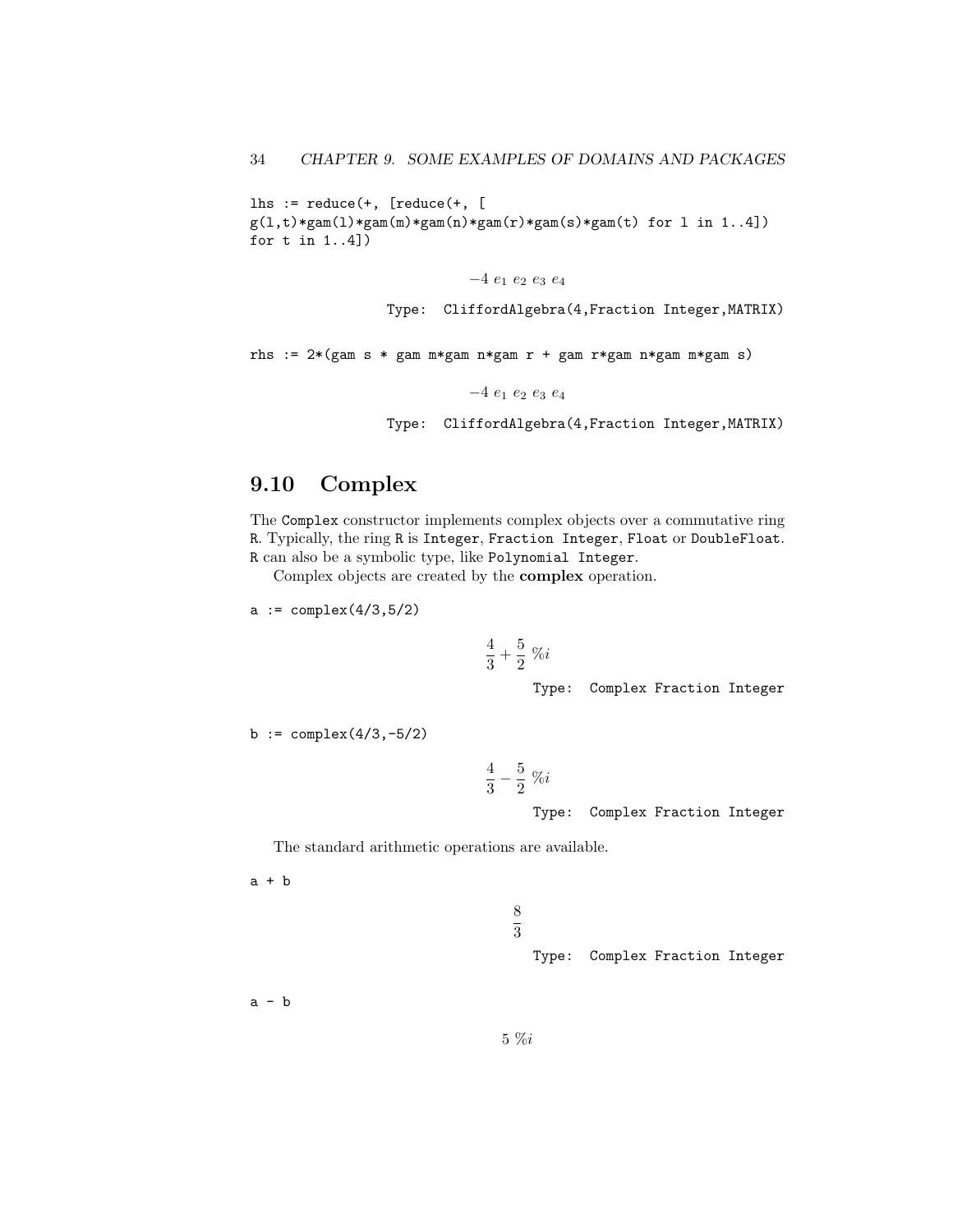Type: Complex Fraction Integer

a \* b

289 36 Type: Complex Fraction Integer

If R is a field, you can also divide the complex objects.

a / b

$$
-\frac{161}{289} + \frac{240}{289} %i
$$
  
Type: Complex Fraction Integer

Use a conversion to view the last object as a fraction of complex integers.

% :: Fraction Complex Integer

$$
\frac{-15 + 8\ \%\ i}{15 + 8\ \%\ i}
$$

Type: Fraction Complex Integer

The predefined macro %i is defined to be complex(0,1).

 $3.4 + 6.7 *$  %i

$$
3.4 + 6.7\%
$$

Type: Complex Float

You can also compute the **conjugate** and **norm** of a complex number.

conjugate a

$$
\frac{4}{3} - \frac{5}{2} \%
$$
  
\n*Type:* Complex Fraction Integer

norm a

289 36

Type: Fraction Integer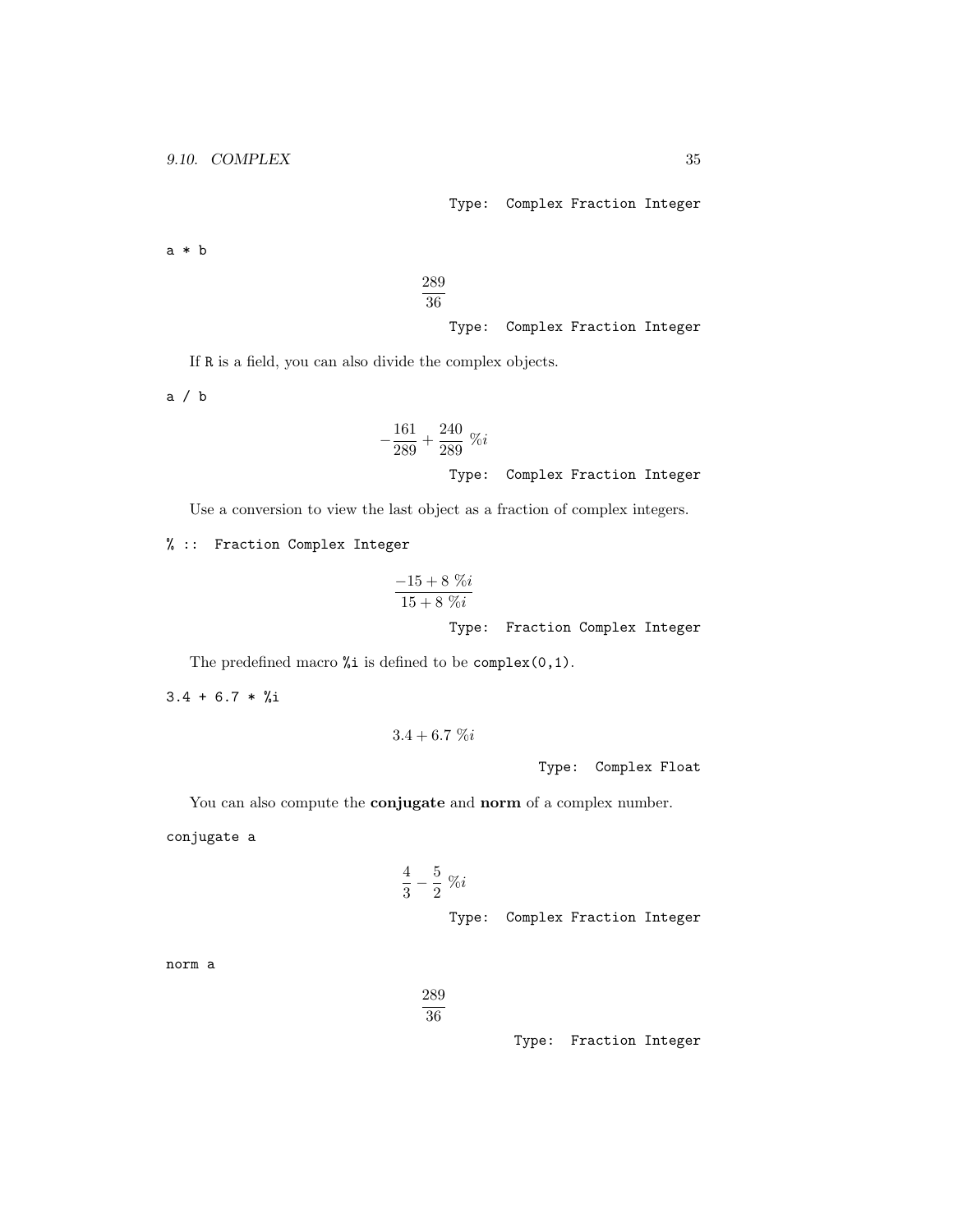The real and imag operations are provided to extract the real and imaginary parts, respectively.

real a 4  $\overline{3}$ Type: Fraction Integer imag a 5 2

The domain Complex Integer is also called the Gaussian integers. If R is the integers (or, more generally, a EuclideanDomain), you can compute greatest common divisors.

gcd(13 - 13\*%i,31 + 27\*%i)

 $5 + \% i$ 

Type: Complex Integer

Type: Fraction Integer

You can also compute least common multiples.

lcm(13 - 13\*%i,31 + 27\*%i)

 $143 - 39\%i$ 

Type: Complex Integer

You can factor Gaussian integers.

 $factor(13 - 13*)$ <sub>1</sub>)

$$
-(1+\%i)(2+3\%i)(3+2\%i)
$$

Type: Factored Complex Integer

factor complex(2,0)

$$
-i(1+\%i)^2
$$

Type: Factored Complex Integer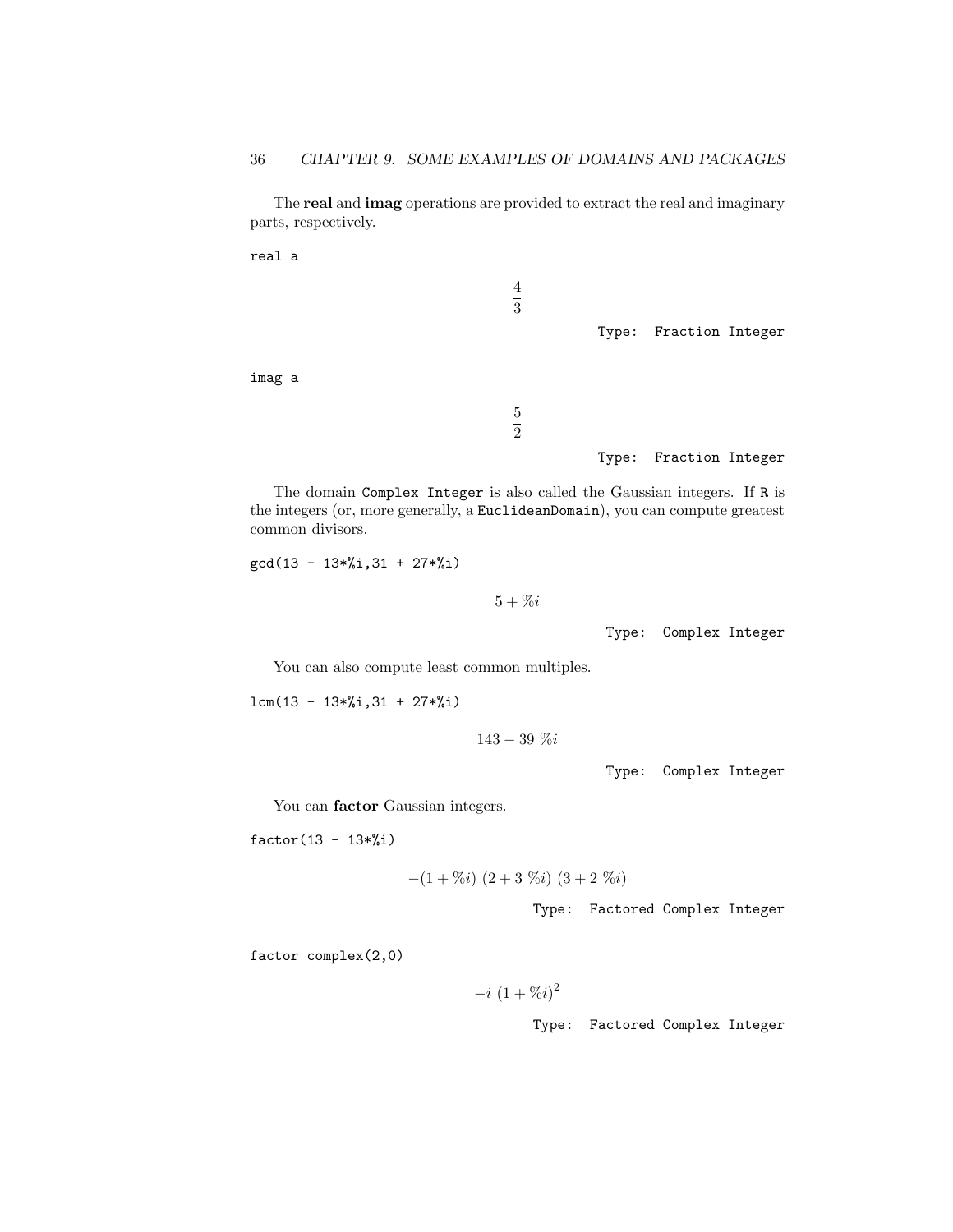## 9.11 ContinuedFraction

Continued fractions have been a fascinating and useful tool in mathematics for well over three hundred years. AXIOM implements continued fractions for fractions of any Euclidean domain. In practice, this usually means rational numbers. In this section we demonstrate some of the operations available for manipulating both finite and infinite continued fractions. It may be helpful if you review 9.60 on page 202 to remind yourself of some of the operations with streams.

The ContinuedFraction domain is a field and therefore you can add, subtract, multiply and divide the fractions.

The continuedFraction operation converts its fractional argument to a continued fraction.

 $c :=$  continuedFraction(314159/100000)

$$
3 + \frac{1}{|7} + \frac{1}{|15} + \frac{1}{|1} + \frac{1}{|25} + \frac{1}{|1} + \frac{1}{|7} + \frac{1}{|4}
$$

Type: ContinuedFraction Integer

This display is a compact form of the bulkier

$$
3 + \cfrac{1}{7 + \cfrac{1}{15 + \cfrac{1}{1 + \cfrac{1}{25 + \cfrac{1}{1 + \cfrac{1}{7 + \cfrac{1}{4}}}}}}}
$$

You can write any rational number in a similar form. The fraction will be finite and you can always take the "numerators" to be 1. That is, any rational number can be written as a simple, finite continued fraction of the form

$$
a_1 + \cfrac{1}{a_2 + \cfrac{1}{a_3 + \cfrac{1}{\ddots a_{n-1} + \cfrac{1}{a_n}}}}
$$

The  $a_i$  are called partial quotients and the operation **partialQuotients** creates a stream of them.

partialQuotients c

$$
[3, 7, 15, 1, 25, 1, 7, \ldots]
$$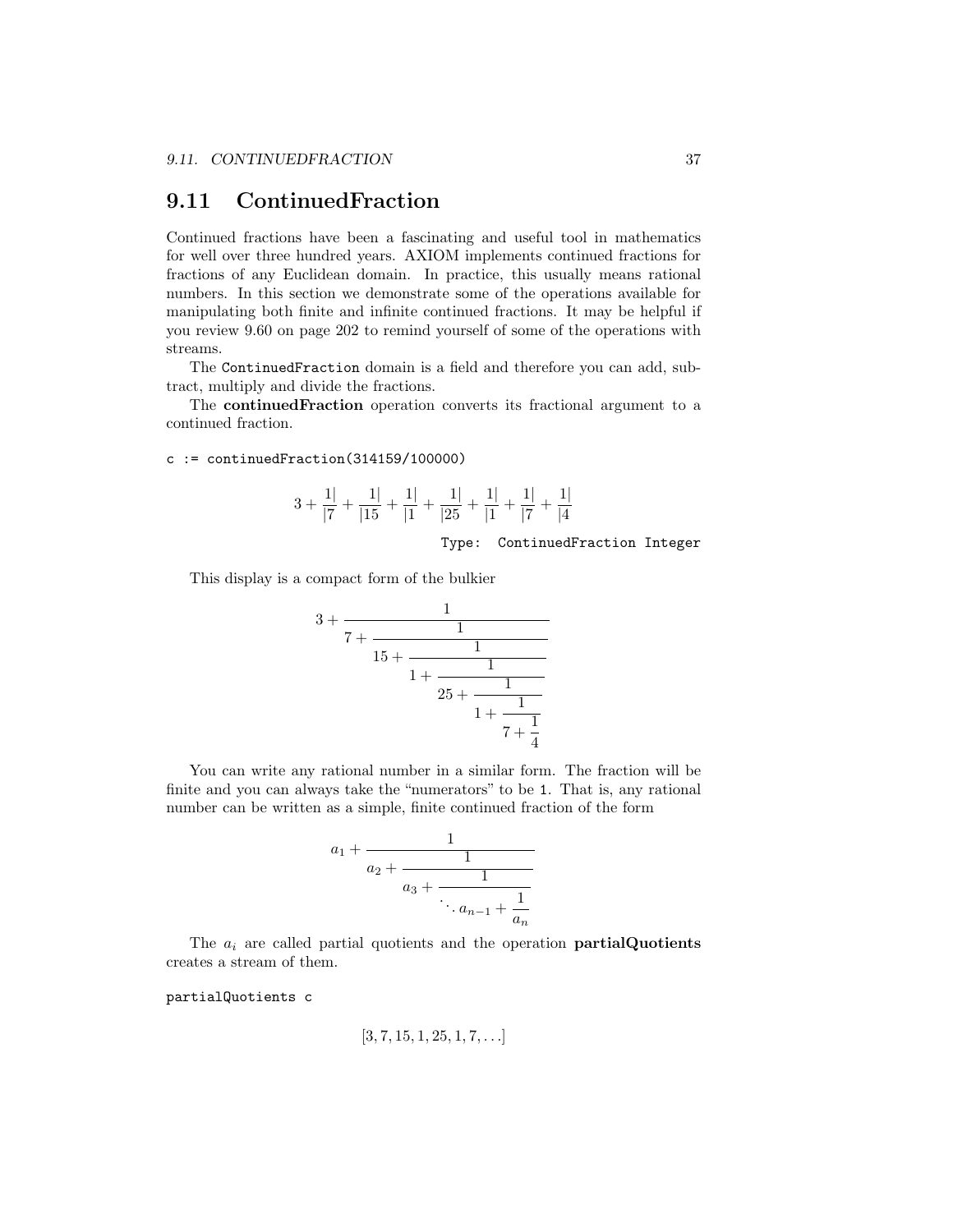Type: Stream Integer

By considering more and more of the fraction, you get the convergents. For example, the first convergent is  $a_1$ , the second is  $a_1 + 1/a_2$  and so on.

convergents c

$$
\left[3, \frac{22}{7}, \frac{333}{106}, \frac{355}{113}, \frac{9208}{2931}, \frac{9563}{3044}, \frac{76149}{24239}, \ldots\right]
$$

Type: Stream Fraction Integer

Since this is a finite continued fraction, the last convergent is the original rational number, in reduced form. The result of approximants is always an infinite stream, though it may just repeat the "last" value.

```
approximants c
```

$$
\left[3, \frac{22}{7}, \frac{333}{106}, \frac{355}{113}, \frac{9208}{2931}, \frac{9563}{3044}, \frac{76149}{24239}, \ldots\right]
$$

Type: Stream Fraction Integer

Inverting c only changes the partial quotients of its fraction by inserting a 0 at the beginning of the list.

pq := partialQuotients(1/c)

$$
[0, 3, 7, 15, 1, 25, 1, \ldots]
$$

Type: Stream Integer

Do this to recover the original continued fraction from this list of partial quotients. The three-argument form of the continuedFraction operation takes an element which is the whole part of the fraction, a stream of elements which are the numerators of the fraction, and a stream of elements which are the denominators of the fraction.

continuedFraction(first pq,repeating [1],rest pq)

$$
\frac{1}{|3} + \frac{1}{|7} + \frac{1}{|15} + \frac{1}{|1} + \frac{1}{|25} + \frac{1}{|1} + \frac{1}{|7} + \dots
$$

Type: ContinuedFraction Integer

The streams need not be finite for **continuedFraction**. Can you guess which irrational number has the following continued fraction? See the end of this section for the answer.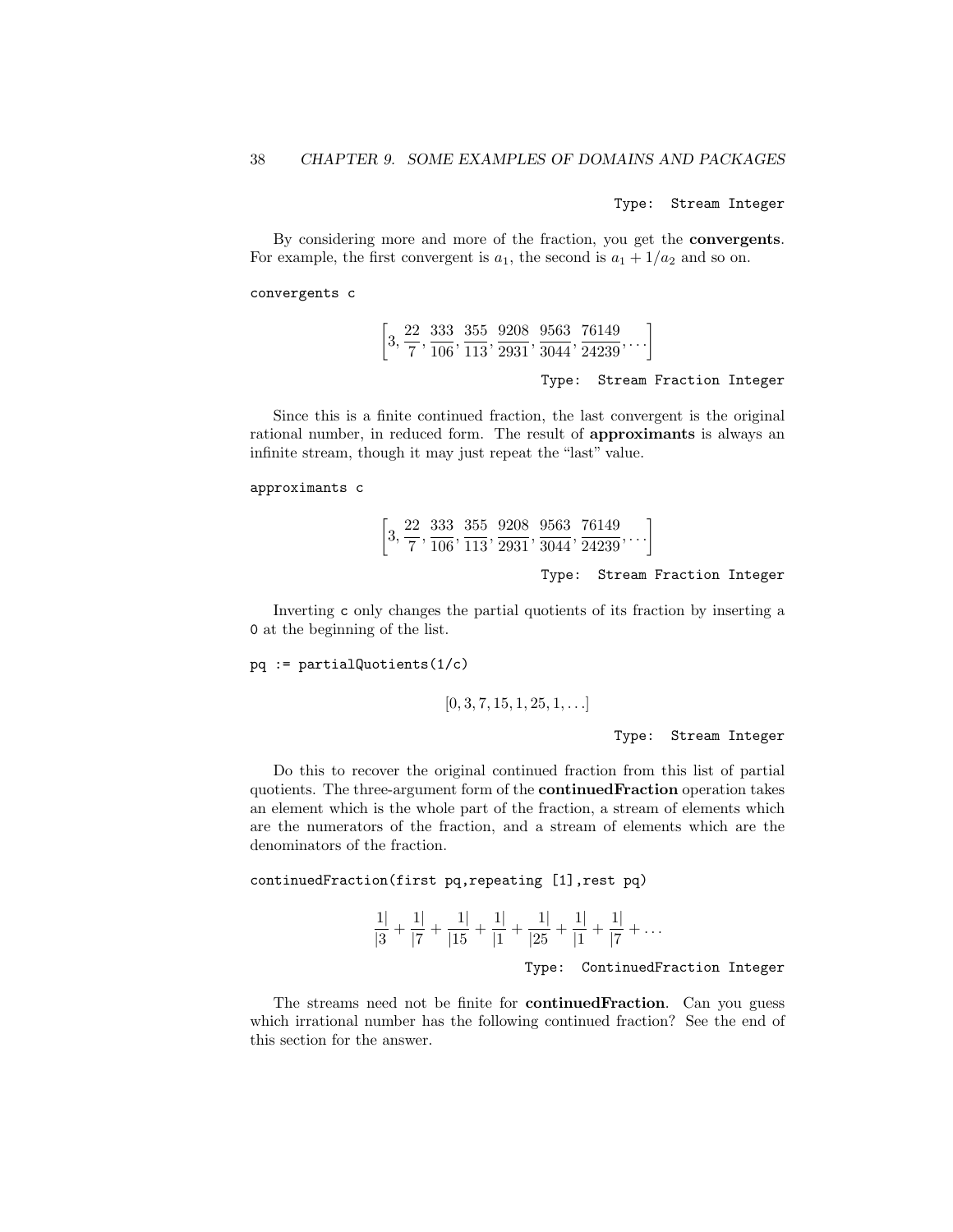z:=continuedFraction(3,repeating [1],repeating [3,6])

$$
3 + \frac{1}{|3} + \frac{1}{|6} + \frac{1}{|3} + \frac{1}{|6} + \frac{1}{|3} + \frac{1}{|6} + \frac{1}{|3} + \dots
$$

Type: ContinuedFraction Integer

In 1737 Euler discovered the infinite continued fraction expansion

$$
\frac{e-1}{2} = \cfrac{1}{1 + \cfrac{1}{6 + \cfrac{1}{10 + \cfrac{1}{14 + \cdots}}}}
$$

We use this expansion to compute rational and floating point approximations of  $e^2$ 

By looking at the above expansion, we see that the whole part is 0 and the numerators are all equal to 1. This constructs the stream of denominators.

dens:Stream Integer := cons(1,generate((x+->x+4),6))

$$
[1, 6, 10, 14, 18, 22, 26, \ldots]
$$

Type: Stream Integer

Therefore this is the continued fraction expansion for  $(e-1)/2$ .

cf := continuedFraction(0,repeating [1],dens)

$$
\frac{1|}{|1} + \frac{1|}{|6} + \frac{1|}{|10} + \frac{1|}{|14} + \frac{1|}{|18} + \frac{1|}{|22} + \frac{1|}{|26} + \dots
$$
  
Type: ContinuedFraction Integer

These are the rational number convergents.

ccf := convergents cf

$$
\left[0, 1, \frac{6}{7}, \frac{61}{71}, \frac{860}{1001}, \frac{15541}{18089}, \frac{342762}{398959}, \ldots\right]
$$

Type: Stream Fraction Integer

You can get rational convergents for e by multiplying by 2 and adding 1.

eConvergents := [2\*e + 1 for e in ccf]

<sup>2</sup>For this and other interesting expansions, see C. D. Olds, Continued Fractions, New Mathematical Library, (New York: Random House, 1963), pp. 134–139.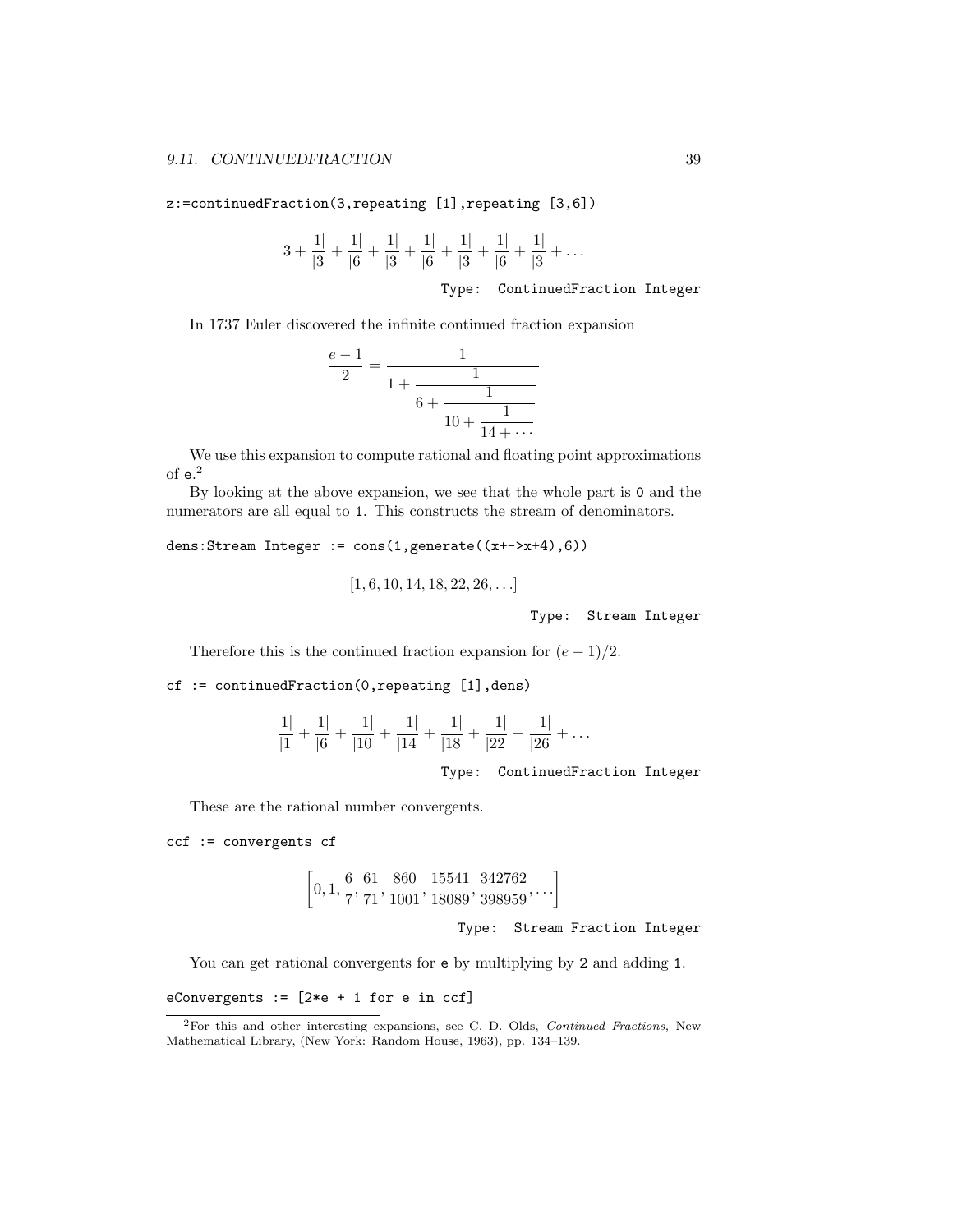$$
\left[1,3,\frac{19}{7},\frac{193}{71},\frac{2721}{1001},\frac{49171}{18089},\frac{1084483}{398959},\ldots\right]
$$

Type: Stream Fraction Integer

You can also compute the floating point approximations to these convergents. eConvergents :: Stream Float

 $[1.0, 3.0, 2.7142857142857142857, 2.7183098591549295775, \\$ 

2.7182817182817182817, 2.7182818287356957267,

2.7182818284 585634113, . . .]

Type: Stream Float

Compare this to the value of e computed by the exp operation in Float.

exp 1.0

2.7182818284 590452354

Type: Float

In about 1658, Lord Brouncker established the following expansion for  $4/\pi$ ,

$$
1 + \cfrac{1}{2 + \cfrac{9}{2 + \cfrac{25}{2 + \cfrac{49}{2 + \cfrac{81}{2 + \cdots}}}}}
$$

Let's use this expansion to compute rational and floating point approximations for  $\pi$ .

cf := continuedFraction(1, $[(2*i+1)*2$  for i in 0..], repeating [2])

$$
1 + \frac{1}{2} + \frac{9}{2} + \frac{25}{2} + \frac{49}{2} + \frac{81}{2} + \frac{121}{2} + \frac{169}{2} + \dots
$$

Type: ContinuedFraction Integer

 $\cdot$  .

ccf := convergents cf

$$
\left[1, \frac{3}{2}, \frac{15}{13}, \frac{105}{76}, \frac{315}{263}, \frac{3465}{2578}, \frac{45045}{36979}, \ldots\right]
$$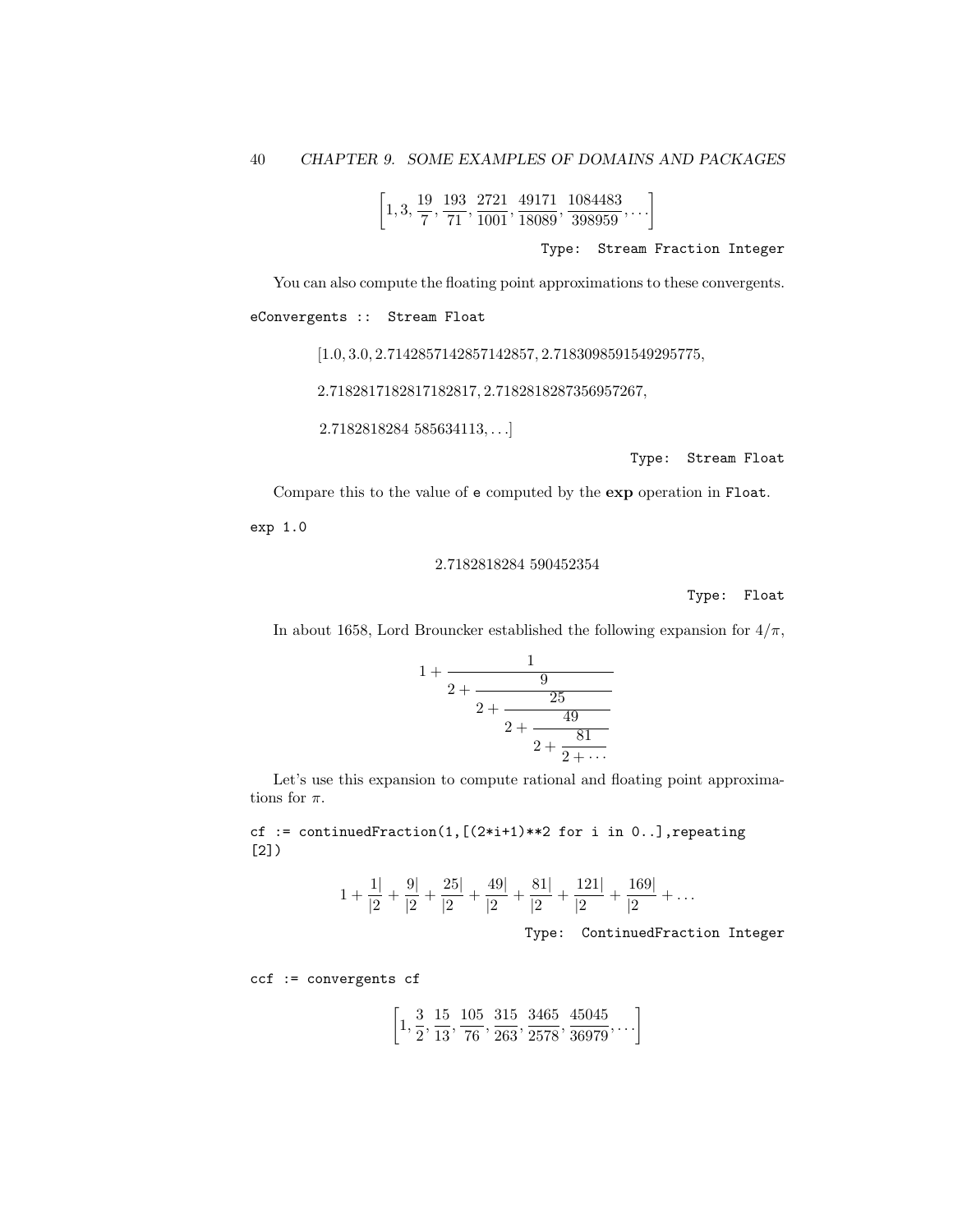Type: Stream Fraction Integer

piConvergents := [4/p for p in ccf]

 $\left[4,\frac{8}{9}\right]$  $\frac{8}{3}, \frac{52}{15}$  $\frac{52}{15}, \frac{304}{105}$  $\frac{304}{105}, \frac{1052}{315}$  $\frac{1052}{315}, \frac{10312}{3465}$  $\frac{10312}{3465},\frac{147916}{45045}$  $\frac{147916}{45045}, \ldots$ 

Type: Stream Fraction Integer

As you can see, the values are converging to  $\pi = 3.14159265358979323846...,$ but not very quickly.

piConvergents :: Stream Float

[4.0, 2.6666666666 666666667, 3.4666666666 666666667,

2.8952380952 380952381, 3.3396825396 825396825,

2.9760461760 461760462, 3.2837384837 384837385, . . .]

Type: Stream Float

You need not restrict yourself to continued fractions of integers. Here is an expansion for a quotient of Gaussian integers.

continuedFraction( $(- 122 + 597*)/(4 - 4*)$ ))

$$
-90 + 59 i + \frac{1}{|1-2i|} + \frac{1}{|-1+2i|}
$$

Type: ContinuedFraction Complex Integer

This is an expansion for a quotient of polynomials in one variable with rational number coefficients.

r : Fraction UnivariatePolynomial(x,Fraction Integer)

Type: Void

$$
r := ((x - 1) * (x - 2)) / ((x-3) * (x-4))
$$

$$
\frac{x^2 - 3x + 2}{x^2 - 7x + 12}
$$

Type: Fraction UnivariatePolynomial(x,Fraction Integer)

continuedFraction r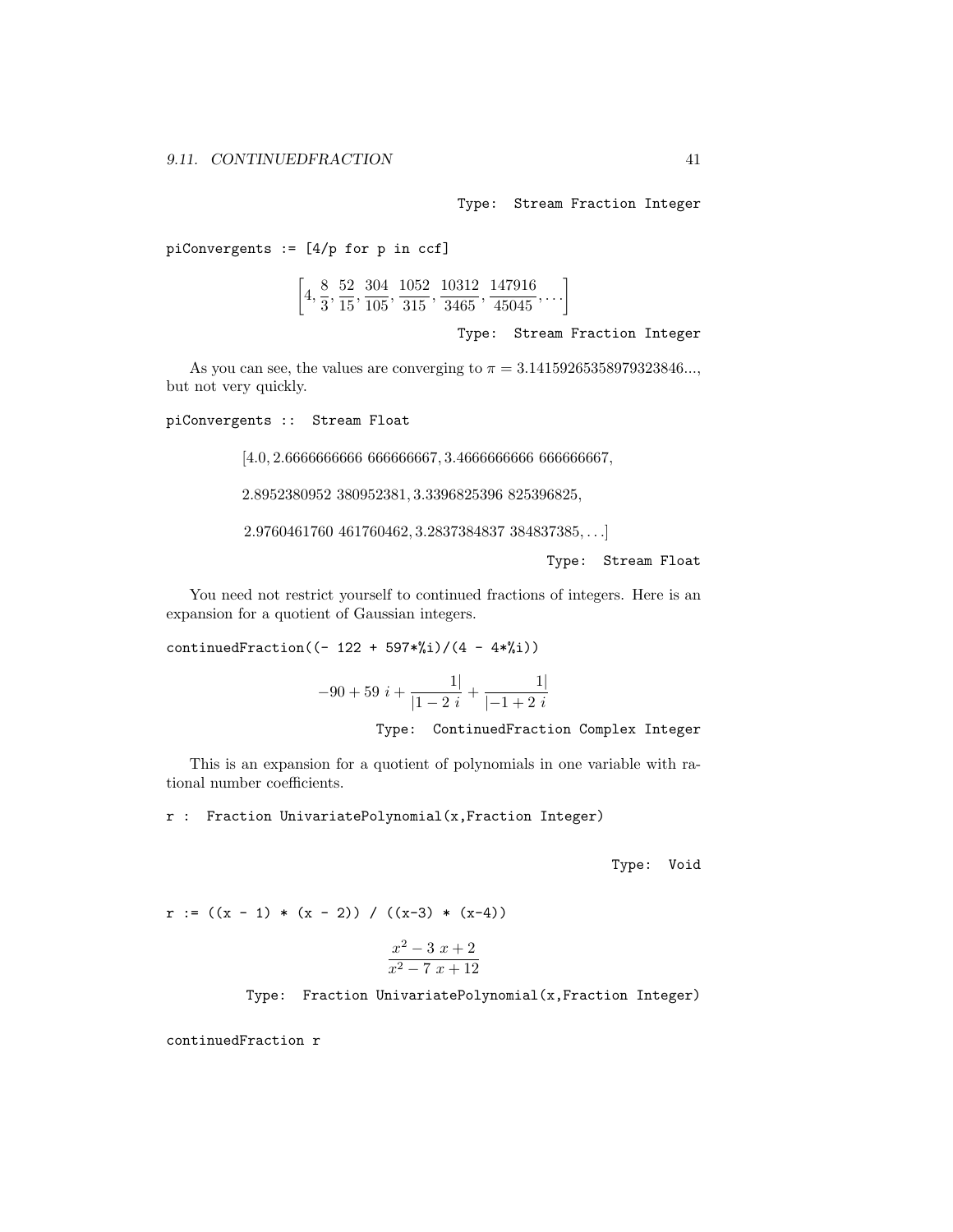$$
1 + \frac{1}{\left|\frac{1}{4}x - \frac{9}{8}\right|} + \frac{1}{\left|\frac{16}{3}x - \frac{40}{3}\right|}
$$

Type: ContinuedFraction UnivariatePolynomial(x,Fraction Integer)

To conclude this section, we give you evidence that

$$
z = 3 + \frac{1}{3} + \frac{1}{6} + \frac{1}{3} + \frac{1}{6} + \frac{1}{3} + \frac{1}{6} + \frac{1}{3} + \frac{1}{6} + \frac{1}{3} + \frac{1}{6} + \frac{1}{3} + \frac{1}{6} + \cdots
$$

is the expansion of  $\sqrt{11}$ .

[i\*i for i in convergents(z) :: Stream Float]

[9.0, 11.1111111111 11111111, 10.9944598337 9501385,

11.0002777777 77777778, 10.9999860763 98799786,

11.0000006979 29731039, 10.9999999650 15834446, . . .]

Type: Stream Float

## 9.12 CycleIndicators

This section is based upon the paper J. H. Redfield, "The Theory of Group-Reduced Distributions", American J. Math.,49 (1927) 433-455, and is an application of group theory to enumeration problems. It is a development of the work by P. A. MacMahon on the application of symmetric functions and Hammond operators to combinatorial theory.

The theory is based upon the power sum symmetric functions  $s_i$  which are the sum of the  $i$ -th powers of the variables. The cycle index of a permutation is an expression that specifies the sizes of the cycles of a permutation, and may be represented as a partition. A partition of a non-negative integer n is a collection of positive integers called its parts whose sum is n. For example, the partition  $(3<sup>2</sup> 2 1<sup>2</sup>)$  will be used to represent  $s_3<sup>2</sup>s_2s_1<sup>2</sup>$  and will indicate that the permutation has two cycles of length 3, one of length 2 and two of length 1. The cycle index of a permutation group is the sum of the cycle indices of its permutations divided by the number of permutations. The cycle indices of certain groups are provided.

We first load what we need from the library.

)load cycles evalcyc

library CYCLES has been loaded.

CycleIndicators is now explicitly exposed in frame G1077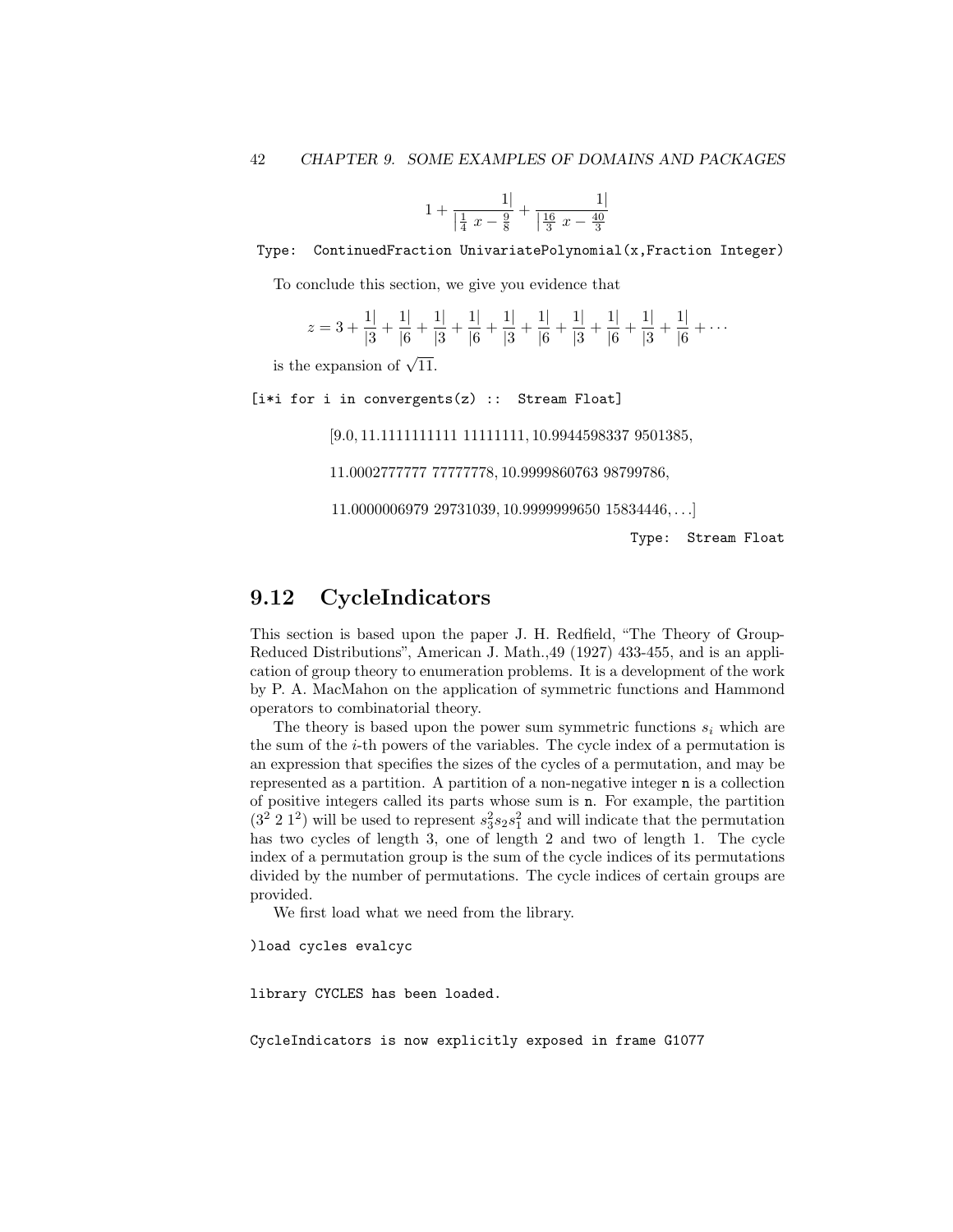The operation complete returns the cycle index of the symmetric group of order **n** for argument **n**. Alternatively, it is the  $n$ -th complete homogeneous symmetric function expressed in terms of power sum symmetric functions.

complete 1

(1)

Type: SymmetricPolynomial Fraction Integer

complete 2

$$
\frac{1}{2} (2) + \frac{1}{2} (1^2)
$$
  
Type: SymmetricPolynomial Fraction Integer

complete 3

$$
\frac{1}{3}(3) + \frac{1}{2}(2 \ 1) + \frac{1}{6}(1^3)
$$

Type: SymmetricPolynomial Fraction Integer

complete 7

$$
\frac{1}{7}(7) + \frac{1}{6}(6 \ 1) + \frac{1}{10}(5 \ 2) + \frac{1}{10}(5 \ 1^2) + \frac{1}{12}(4 \ 3) + \frac{1}{8}(4 \ 2 \ 1) +
$$
\n
$$
\frac{1}{24}(4 \ 1^3) + \frac{1}{18}(3^2 \ 1) + \frac{1}{24}(3 \ 2^2) + \frac{1}{12}(3 \ 2 \ 1^2) + \frac{1}{72}(3 \ 1^4) +
$$
\n
$$
\frac{1}{48}(2^3 \ 1) + \frac{1}{48}(2^2 \ 1^3) + \frac{1}{240}(2 \ 1^5) + \frac{1}{5040}(1^7)
$$
\nTwo: Symatrix Riemannian Fraction.

Type: SymmetricPolynomial Fraction Integer

The operation elementary computes the  $n$ -th elementary symmetric function for argument n.

elementary 7

$$
\frac{1}{7} (7) - \frac{1}{6} (6 \ 1) - \frac{1}{10} (5 \ 2) + \frac{1}{10} (5 \ 1^2) - \frac{1}{12} (4 \ 3) + \frac{1}{8} (4 \ 2 \ 1)
$$
  

$$
-\frac{1}{24} (4 \ 1^3) + \frac{1}{18} (3^2 \ 1) + \frac{1}{24} (3 \ 2^2) - \frac{1}{12} (3 \ 2 \ 1^2) + \frac{1}{72} (3 \ 1^4)
$$
  

$$
-\frac{1}{48} (2^3 \ 1) + \frac{1}{48} (2^2 \ 1^3) - \frac{1}{240} (2 \ 1^5) + \frac{1}{5040} (1^7)
$$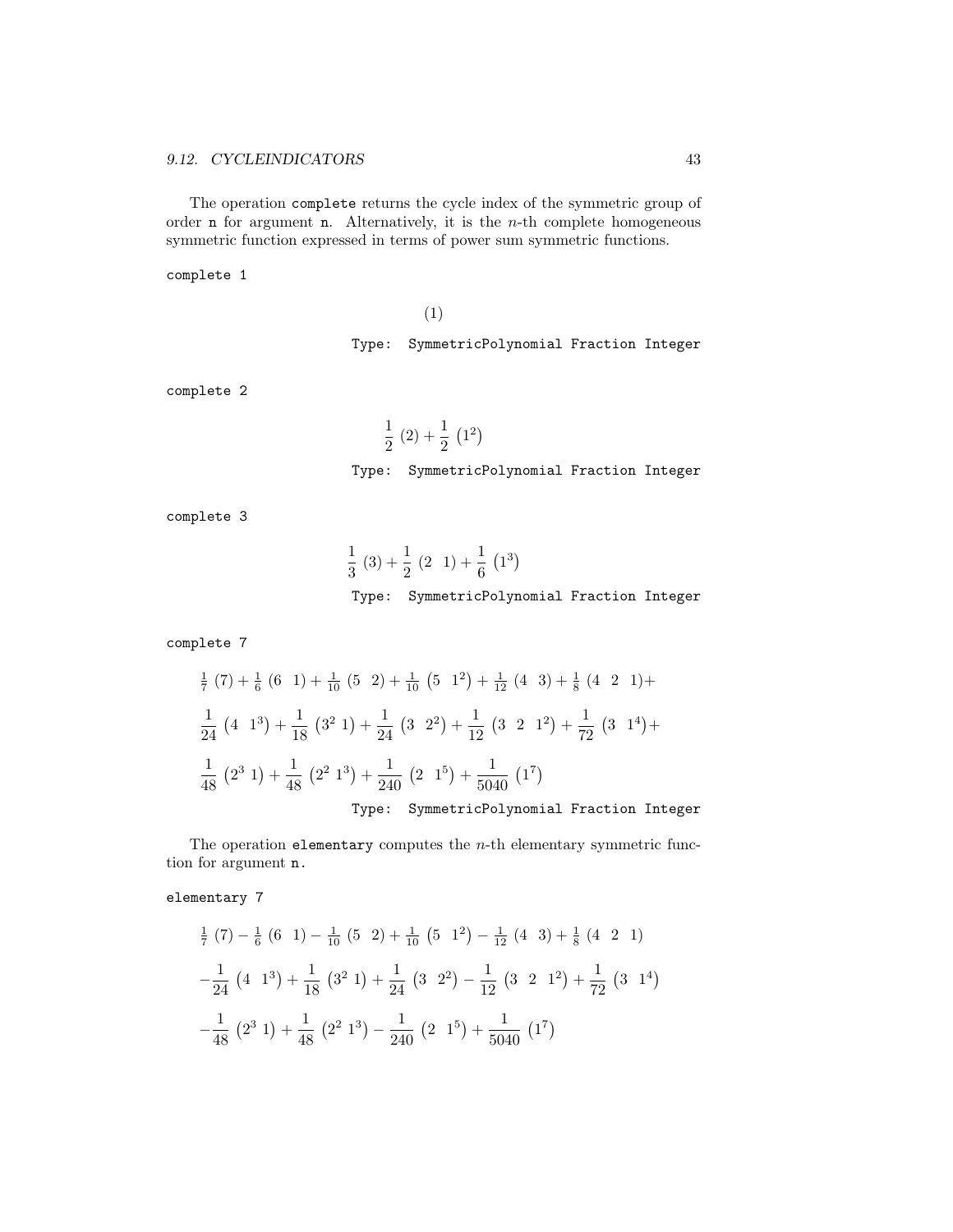#### Type: SymmetricPolynomial Fraction Integer

The operation alternating returns the cycle index of the alternating group having an even number of even parts in each cycle partition.

### alternating 7

$$
\frac{2}{7}(7) + \frac{1}{5}(5 \ 1^2) + \frac{1}{4}(4 \ 2 \ 1) + \frac{1}{9}(3^2 \ 1) + \frac{1}{12}(3 \ 2^2) + \frac{1}{36}(3 \ 1^4) + \frac{1}{24}(2^2 \ 1^3) + \frac{1}{2520}(1^7)
$$

Type: SymmetricPolynomial Fraction Integer

The operation cyclic returns the cycle index of the cyclic group.

cyclic 7

$$
\frac{6}{7} (7) + \frac{1}{7} (1^7)
$$
  
Type: SymmetricPolynomial Fraction Integer

The operation dihedral is the cycle index of the dihedral group.

dihedral 7

$$
\frac{3}{7} (7) + \frac{1}{2} (2^3 1) + \frac{1}{14} (1^7)
$$

Type: SymmetricPolynomial Fraction Integer

The operation graphs for argument n returns the cycle index of the group of permutations on the edges of the complete graph with n nodes induced by applying the symmetric group to the nodes.

### graphs 5

$$
\frac{1}{6} (6 \ 3 \ 1) + \frac{1}{5} (5^2) + \frac{1}{4} (4^2 \ 2) + \frac{1}{6} (3^3 \ 1) + \frac{1}{8} (2^4 \ 1^2) +
$$
\n
$$
\frac{1}{12} (2^3 \ 1^4) + \frac{1}{120} (1^{10})
$$
\nType: SymmetricPolynomial Fraction Integer

The cycle index of a direct product of two groups is the product of the cycle indices of the groups. Redfield provided two operations on two cycle indices which will be called "cup" and "cap" here. The cup of two cycle indices is a kind of scalar product that combines monomials for permutations with the same cycles. The cap operation provides the sum of the coefficients of the result of the cup operation which will be an integer that enumerates what Redfield called group-reduced distributions.

We can, for example, represent complete  $2 *$  complete  $2$  as the set of objects a a b b and complete  $2 *$  complete  $1 *$  complete 1 as c c d e. This integer is the number of different sets of four pairs.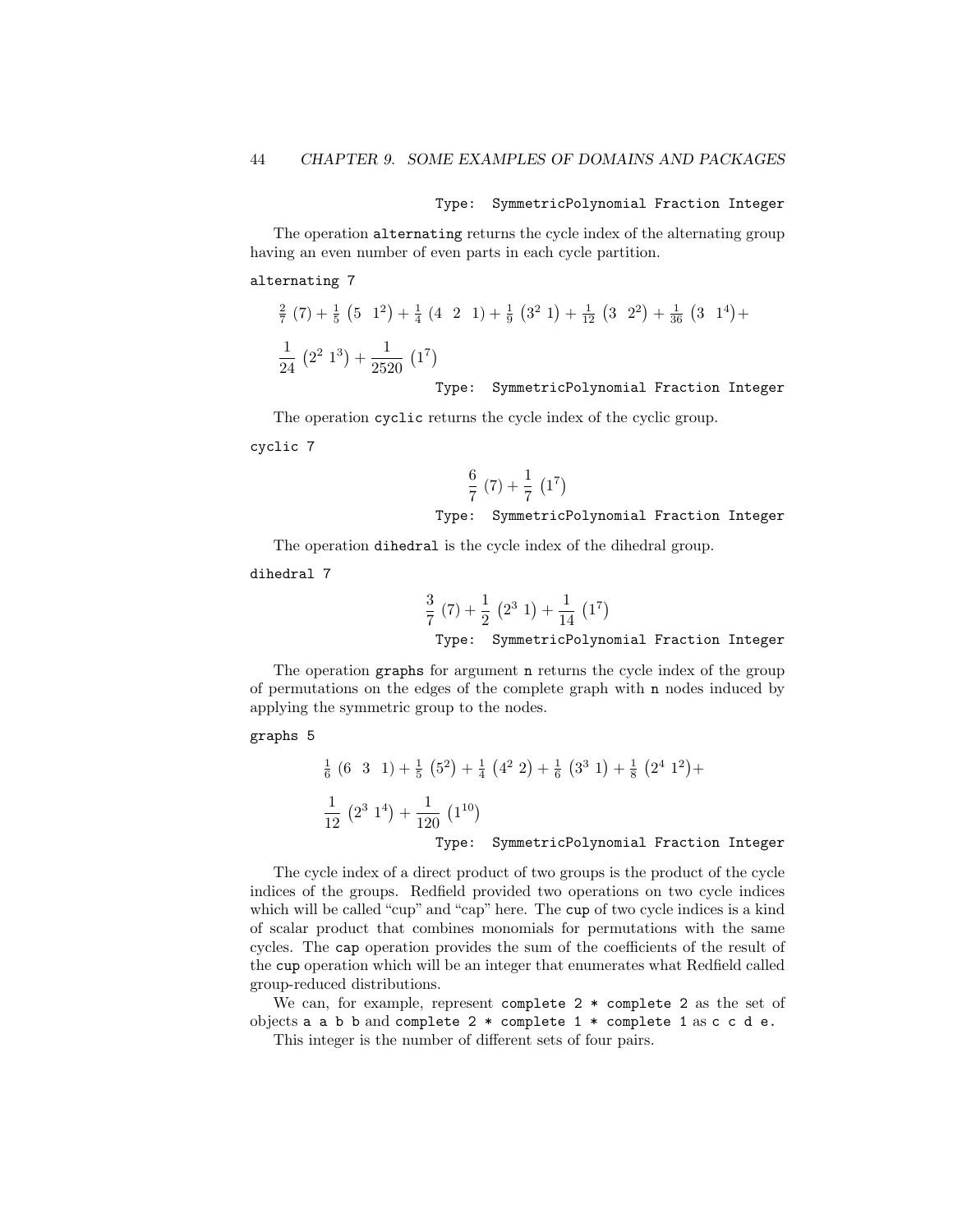cap(complete 2\*\*2, complete 2\*complete 1\*\*2)

4

Type: Fraction Integer

For example,

a a b b a a b b a a a b b a a b b a a b b c c d e c d c e c e c d d e c c

This integer is the number of different sets of four pairs no two pairs being equal.

cap(elementary 2\*\*2, complete 2\*complete 1\*\*2)

2

Type: Fraction Integer

For example,

a a b b a a b b c d c e c e c d

In this case the configurations enumerated are easily constructed, however the theory merely enumerates them providing little help in actually constructing them.

Here are the number of 6-pairs, first from a a a b b c, second from d d e e f g.

cap(complete 3\*complete 2\*complete 1,complete 2\*\*2\*complete 1\*\*2)

24

Type: Fraction Integer

Here it is again, but with no equal pairs.

cap(elementary 3\*elementary 2\*elementary 1,complete 2\*\*2\*complete 1\*\*2)

8

Type: Fraction Integer

cap(complete 3\*complete 2\*complete 1,elementary 2\*\*2\*elementary 1\*\*2)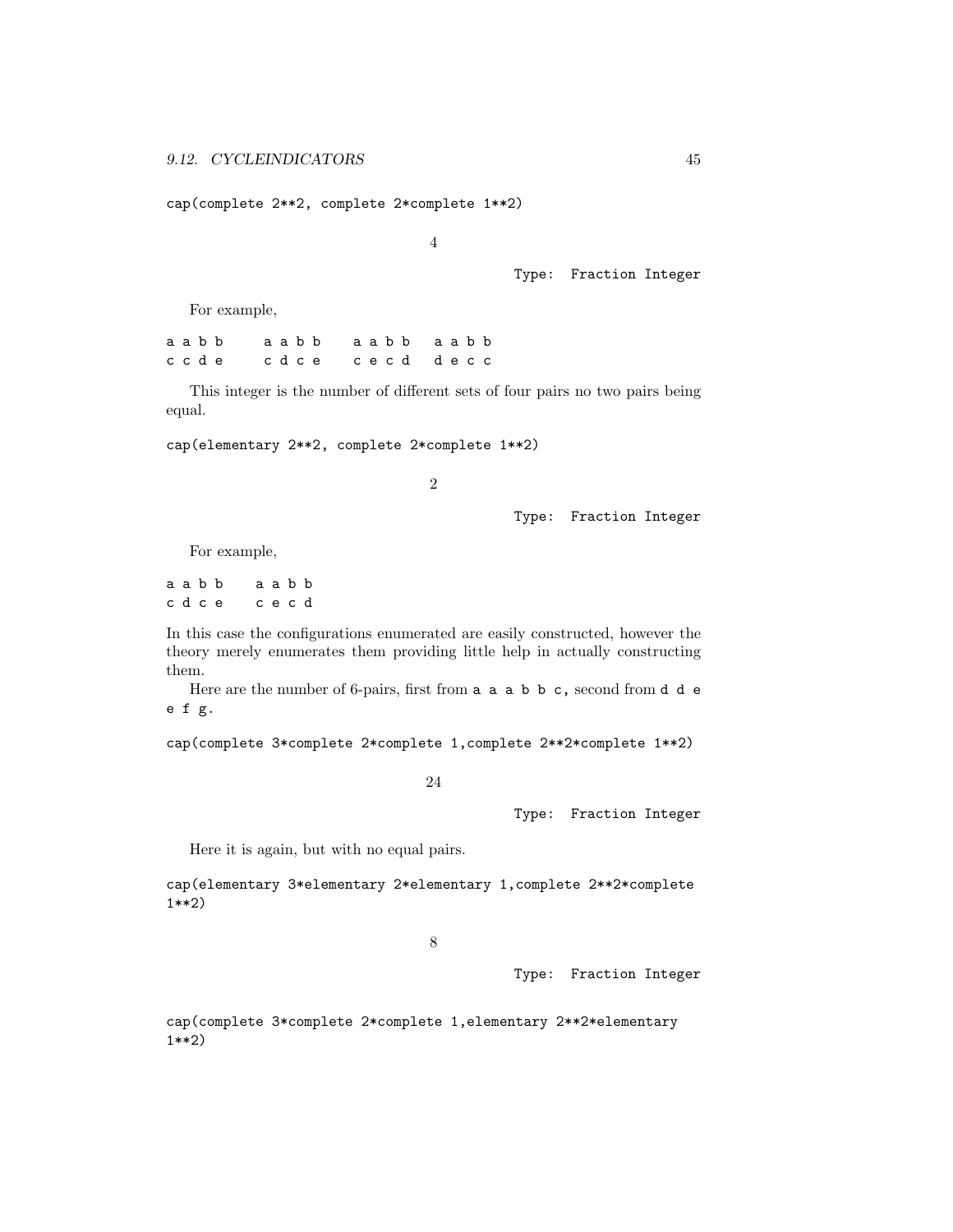8

Type: Fraction Integer

The number of 6-triples, first from a a a b b c, second from d d e e f g, third from h h i i j j.

eval(cup(complete 3\*complete 2\*complete 1, cup(complete 2\*\*2\*complete 1\*\*2,complete 2\*\*3)))

1500

Type: Fraction Integer

The cycle index of vertices of a square is dihedral 4.

square:=dihedral 4

$$
\frac{1}{4}(4) + \frac{3}{8}(2^2) + \frac{1}{4}(2 \ 1^2) + \frac{1}{8}(1^4)
$$

Type: SymmetricPolynomial Fraction Integer

The number of different squares with 2 red vertices and 2 blue vertices. cap(complete 2\*\*2,square)

2

Type: Fraction Integer

The number of necklaces with 3 red beads, 2 blue beads and 2 green beads.

cap(complete 3\*complete 2\*\*2,dihedral 7)

18

Type: Fraction Integer

The number of graphs with 5 nodes and 7 edges.

cap(graphs 5,complete 7\*complete 3)

4

Type: Fraction Integer

The cycle index of rotations of vertices of a cube.

 $s(x) == powerSum(x)$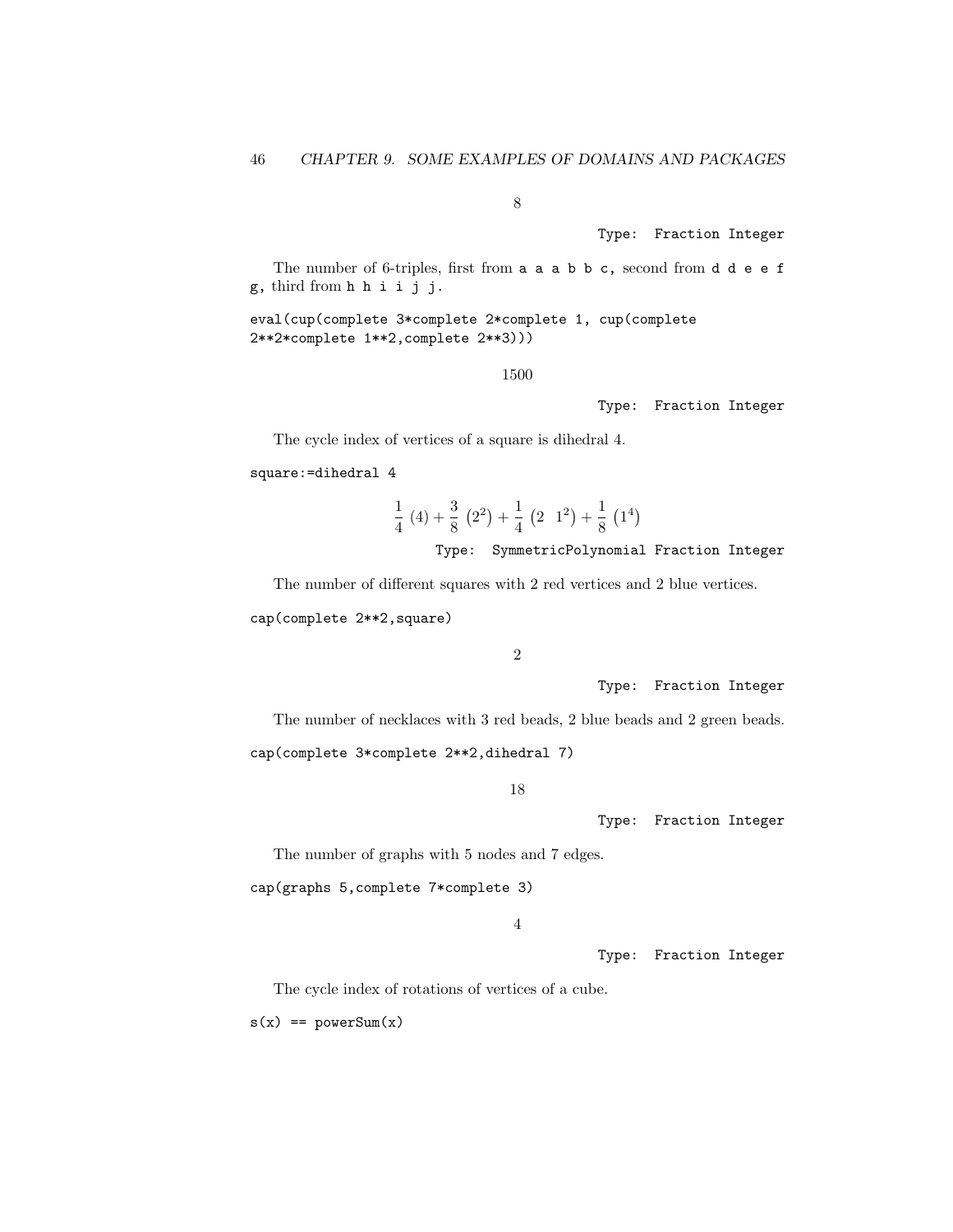Type: Void

```
cube:=(1/24)*(s 1**8+9*s 2**4 + 8*s 3**2*s 1**2+6*s 4**2)
```
Compiling function s with type PositiveInteger -> SymmetricPolynomial Fraction Integer

> 1  $\frac{1}{4}(4^2) + \frac{1}{3}$  $rac{1}{3}(3^2 1^2) + \frac{3}{8}$  $\frac{3}{8}(2^4)+\frac{1}{24}$  $rac{1}{24}$   $(1^8)$

> > Type: SymmetricPolynomial Fraction Integer

The number of cubes with 4 red vertices and 4 blue vertices.

cap(complete 4\*\*2,cube)

7

Type: Fraction Integer

The number of labeled graphs with degree sequence 2 2 2 1 1 with no loops or multiple edges.

cap(complete 2\*\*3\*complete 1\*\*2,wreath(elementary 4,elementary 2))

7

Type: Fraction Integer

Again, but with loops allowed but not multiple edges.

cap(complete 2\*\*3\*complete 1\*\*2,wreath(elementary 4,complete 2))

17

Type: Fraction Integer

Again, but with multiple edges allowed, but not loops

cap(complete 2\*\*3\*complete 1\*\*2,wreath(complete 4,elementary 2))

10

Type: Fraction Integer

Again, but with both multiple edges and loops allowed

cap(complete 2\*\*3\*complete 1\*\*2,wreath(complete 4,complete 2))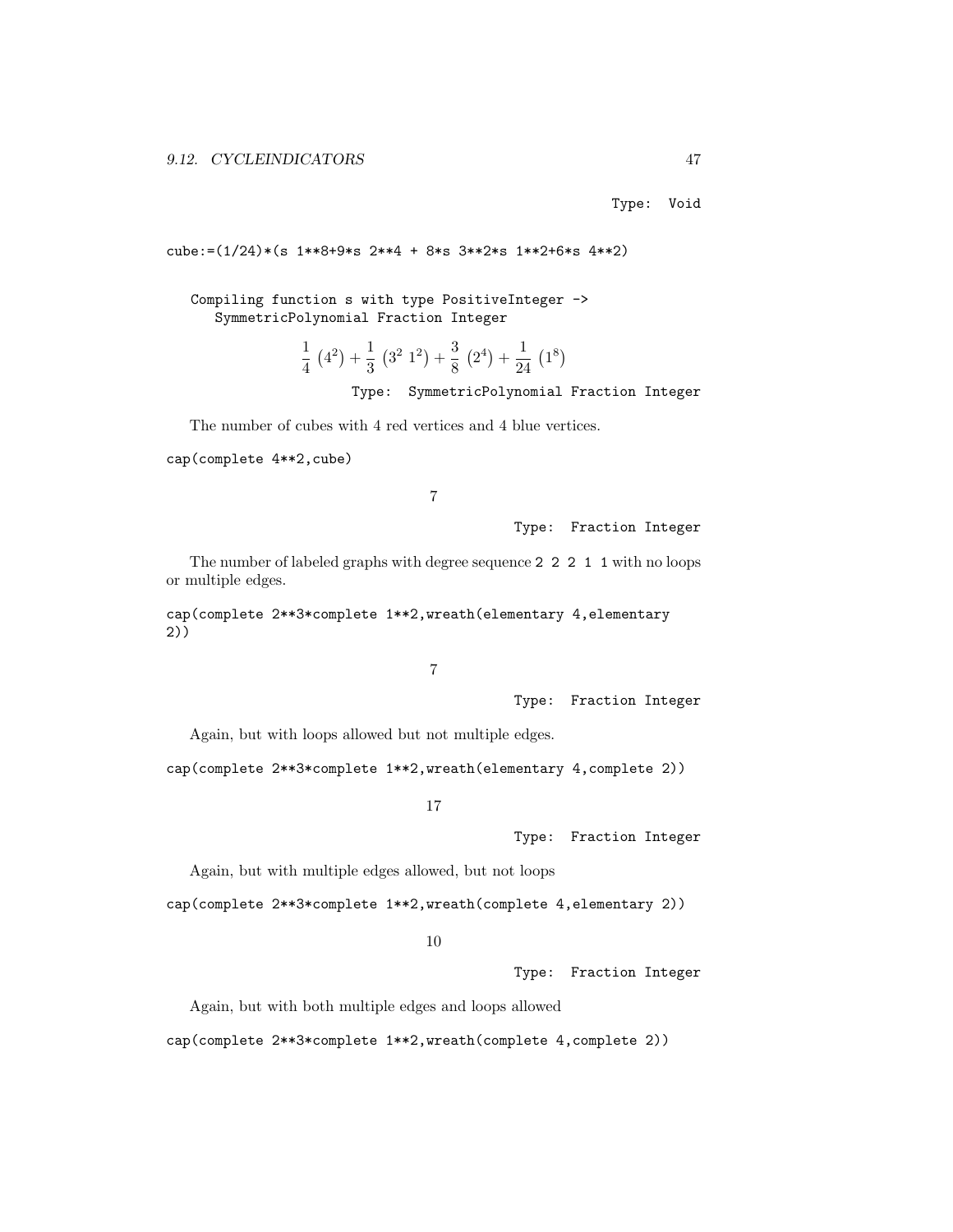23

Type: Fraction Integer

Having constructed a cycle index for a configuration we are at liberty to evaluate the  $s_i$  components any way we please. For example we can produce enumerating generating functions. This is done by providing a function f on an integer i to the value required of  $s_i$ , and then evaluating  $eval(f, cycleindex)$ .

x

 $x: \text{ULS}(\text{FRAC INT}, 'x, 0) := 'x$ 

Type: UnivariateLaurentSeries(Fraction Integer,x,0)

ZeroOrOne: INT -> ULS(FRAC INT, 'x, 0)

Type: Void

Integers: INT -> ULS(FRAC INT, 'x, 0)

Type: Void

For the integers 0 and 1, or two colors.

ZeroOrOne n == 1+x\*\*n

Type: Void

ZeroOrOne 5

 $1 + x^5$ 

Type: UnivariateLaurentSeries(Fraction Integer,x,0)

For the integers  $0, 1, 2, \ldots$  we have this.

Integers  $n == 1/(1-x**n)$ 

Type: Void

Integers 5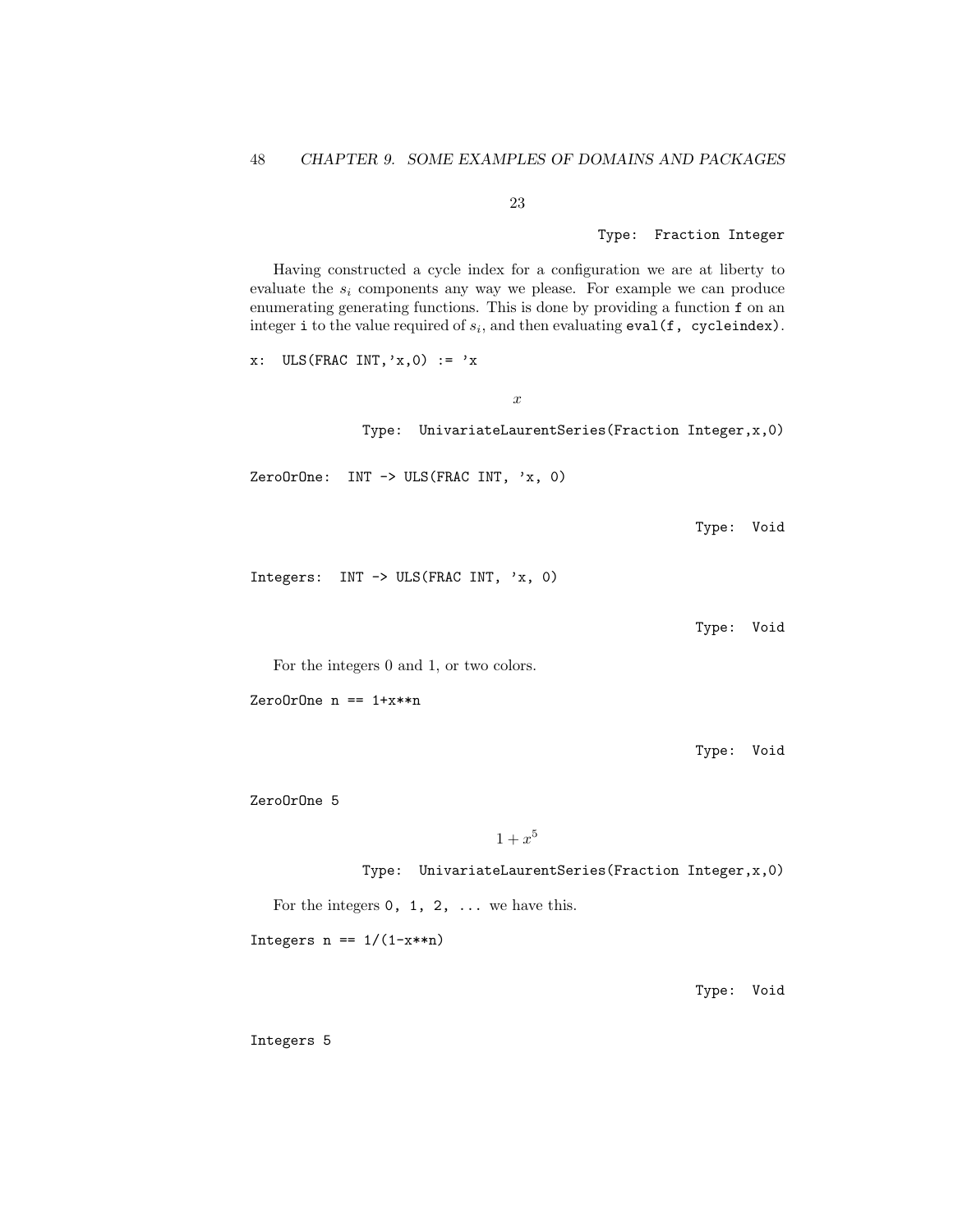$1 + x^5 + O(x^8)$ 

Type: UnivariateLaurentSeries(Fraction Integer,x,0)

The coefficient of  $x^n$  is the number of graphs with 5 nodes and n edges. eval(ZeroOrOne, graphs 5)

$$
1 + x + 2x2 + 4x3 + 6x4 + 6x5 + 6x6 + 4x7 + O(x8)
$$

Type: UnivariateLaurentSeries(Fraction Integer,x,0)

The coefficient of  $x^n$  is the number of necklaces with n red beads and n-8 green beads.

## eval(ZeroOrOne,dihedral 8)

$$
1 + x + 4x2 + 5x3 + 8x4 + 5x5 + 4x6 + x7 + O(x8)
$$

Type: UnivariateLaurentSeries(Fraction Integer,x,0)

The coefficient of  $x^n$  is the number of partitions of **n** into 4 or fewer parts.

#### eval(Integers,complete 4)

$$
1 + x + 2x2 + 3x3 + 5x4 + 6x5 + 9x6 + 11x7 + O(x8)
$$

Type: UnivariateLaurentSeries(Fraction Integer,x,0)

The coefficient of  $x^n$  is the number of partitions of **n** into 4 boxes containing ordered distinct parts.

### eval(Integers,elementary 4)

$$
x^{6} + x^{7} + 2x^{8} + 3x^{9} + 5x^{10} + 6x^{11} + 9x^{12} + 11x^{13} + O(x^{14})
$$
  
Type: UnivariateLaurentSeries (Fraction Integer, x, 0)

The coefficient of  $x^n$  is the number of different cubes with n red vertices and 8-n green ones.

### eval(ZeroOrOne,cube)

$$
1 + x + 3x2 + 3x3 + 7x4 + 3x5 + 3x6 + x7 + O(x8)
$$
  
Type: UnivariateLaurentSeries(Fraction Integer, x, 0)

The coefficient of  $x^n$  is the number of different cubes with integers on the vertices whose sum is n.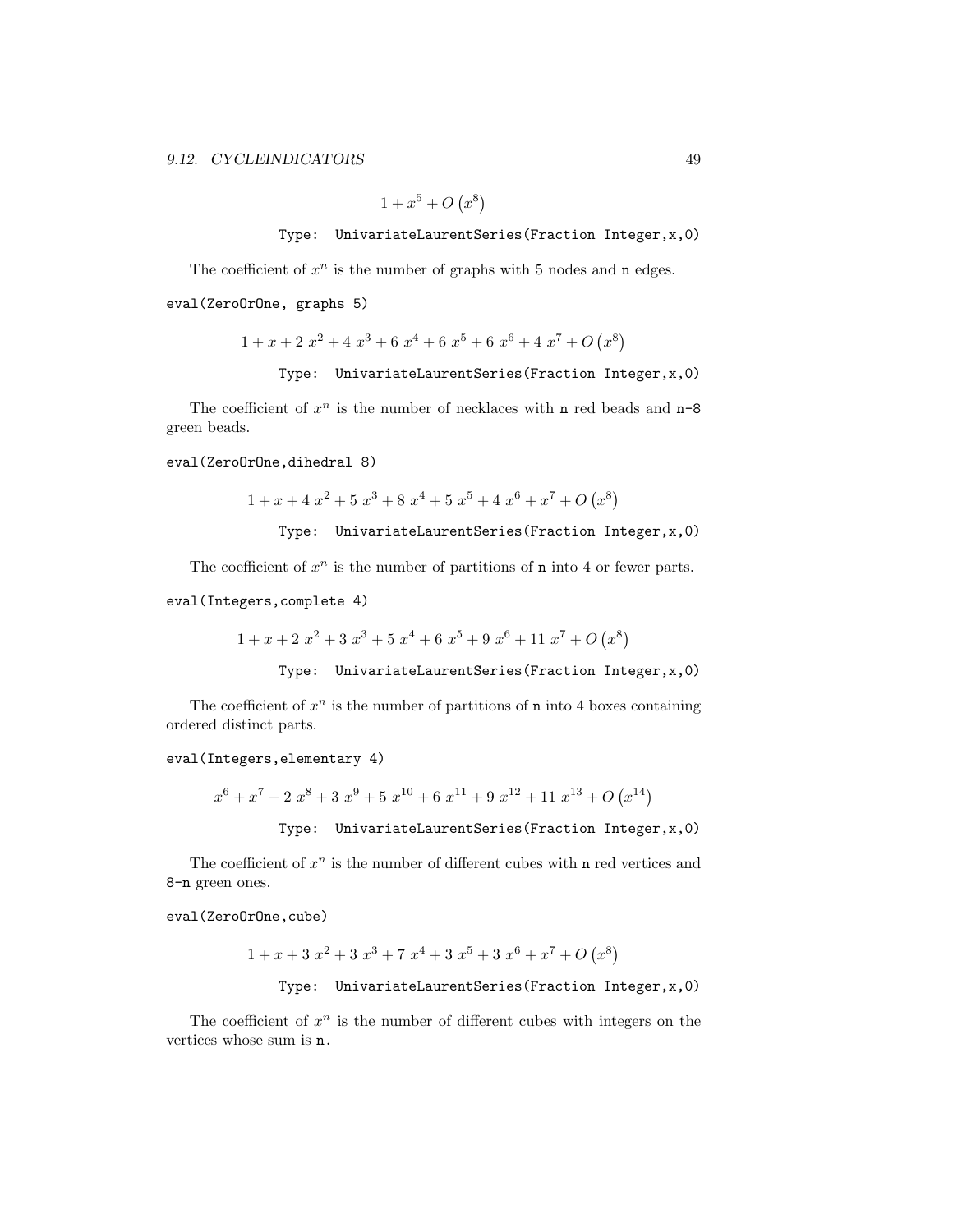eval(Integers,cube)

$$
1 + x + 4x2 + 7x3 + 21x4 + 37x5 + 85x6 + 151x7 + O(x8)
$$

Type: UnivariateLaurentSeries(Fraction Integer,x,0)

The coefficient of  $x^n$  is the number of graphs with 5 nodes and with integers on the edges whose sum is n. In other words, the enumeration is of multigraphs with 5 nodes and n edges.

#### eval(Integers,graphs 5)

$$
1 + x + 3x2 + 7x3 + 17x4 + 35x5 + 76x6 + 149x7 + O(x8)
$$

Type: UnivariateLaurentSeries(Fraction Integer,x,0)

Graphs with 15 nodes enumerated with respect to number of edges.

### eval(ZeroOrOne ,graphs 15)

$$
1 + x + 2x2 + 5x3 + 11x4 + 26x5 + 68x6 + 177x7 + O(x8)
$$

#### Type: UnivariateLaurentSeries(Fraction Integer,x,0)

Necklaces with 7 green beads, 8 white beads, 5 yellow beads and 10 red beads.

cap(dihedral 30,complete 7\*complete 8\*complete 5\*complete 10)

#### 49958972383320

Type: Fraction Integer

The operation SFunction is the S-function or Schur function of a partition written as a descending list of integers expressed in terms of power sum symmetric functions.

In this case the argument partition represents a tableau shape. For example 3,2,2,1 represents a tableau with three boxes in the first row, two boxes in the second and third rows, and one box in the fourth row. SFunction [3,2,2,1] counts the number of different tableaux of shape 3, 2, 2, 1 filled with objects with an ascending order in the columns and a non-descending order in the rows.

sf3221:= SFunction [3,2,2,1]

$$
\frac{1}{12} (6 \ 2) - \frac{1}{12} (6 \ 1^2) - \frac{1}{16} (4^2) + \frac{1}{12} (4 \ 3 \ 1) + \frac{1}{24} (4 \ 1^4) - \frac{1}{36} (3^2 \ 2) +
$$
\n
$$
\frac{1}{36} (3^2 \ 1^2) - \frac{1}{24} (3 \ 2^2 \ 1) - \frac{1}{36} (3 \ 2 \ 1^3) - \frac{1}{72} (3 \ 1^5) - \frac{1}{192} (2^4) +
$$
\n
$$
\frac{1}{48} (2^3 \ 1^2) + \frac{1}{96} (2^2 \ 1^4) - \frac{1}{144} (2 \ 1^6) + \frac{1}{576} (1^8)
$$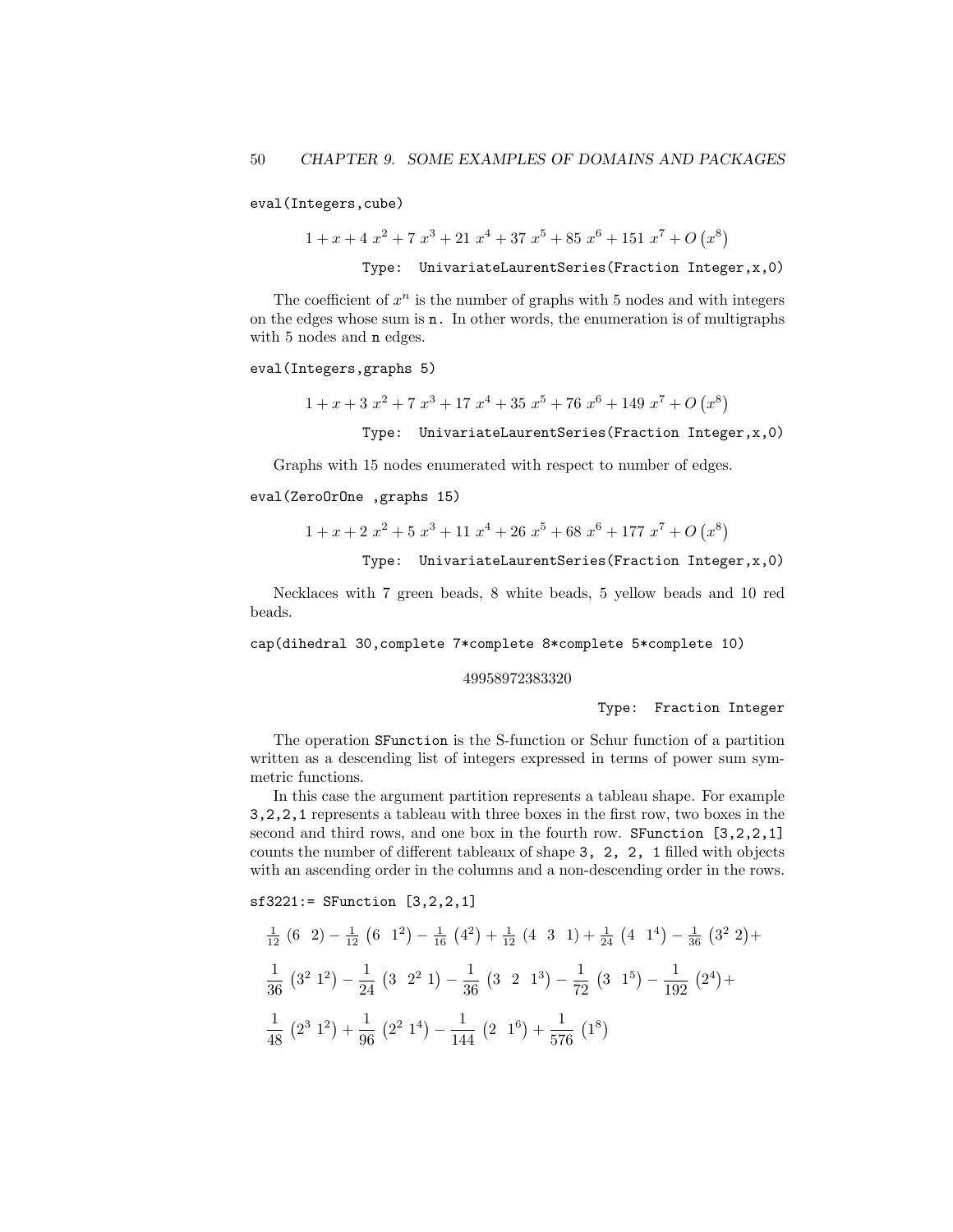Type: SymmetricPolynomial Fraction Integer

This is the number filled with a a b b c c d d.

```
cap(sf3221,complete 2**4)
```
3

Type: Fraction Integer

The configurations enumerated above are:

|     | aab |     | аас |  |                | a a d |  |
|-----|-----|-----|-----|--|----------------|-------|--|
| b c |     | b b |     |  | b b            |       |  |
| c d |     | c d |     |  | c <sub>c</sub> |       |  |
| d   |     | d.  |     |  | d.             |       |  |

This is the number of tableaux filled with 1..8.

cap(sf3221, powerSum 1\*\*8)

70

Type: Fraction Integer

The coefficient of  $x^n$  is the number of column strict reverse plane partitions of n of shape 3 2 2 1.

eval(Integers, sf3221)

 $x^9 + 3x^{10} + 7x^{11} + 14x^{12} + 27x^{13} + 47x^{14} + O(x^{15})$ 

Type: UnivariateLaurentSeries(Fraction Integer,x,0)

The smallest is

# 9.13 DeRhamComplex

The domain constructor DeRhamComplex creates the class of differential forms of arbitrary degree over a coefficient ring. The De Rham complex constructor takes two arguments: a ring, coefRing, and a list of coordinate variables.

This is the ring of coefficients.

macro coefRing == Integer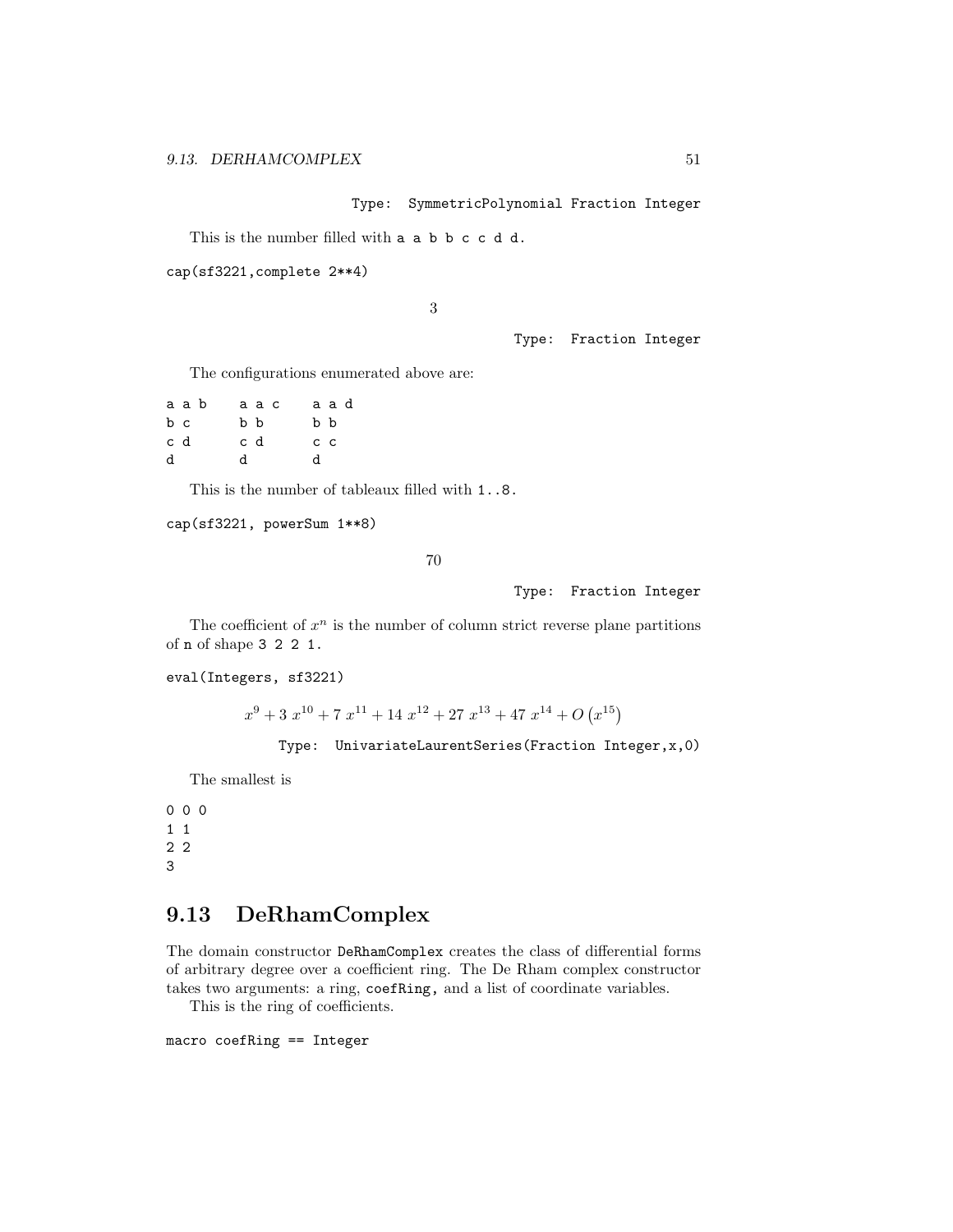Type: Void

These are the coordinate variables.

$$
lv : List Symbol := [x,y,z]
$$

 $[x, y, z]$ 

Type: List Symbol

This is the De Rham complex of Euclidean three-space using coordinates x, y and z.

der := DERHAM(coefRing,lv)

 $DeRhamComplex(Integer, [x, y, z])$ 

Type: Domain

This complex allows us to describe differential forms having expressions of integers as coefficients. These coefficients can involve any number of variables, for example,  $f(x,t,r,y,u,z)$ . As we've chosen to work with ordinary Euclidean three-space, expressions involving these forms are treated as functions of  $x$ ,  $y$  and  $z$  with the additional arguments  $t$ ,  $r$  and  $u$  regarded as symbolic constants.

Here are some examples of coefficients.

R := Expression coefRing

Expression Integer

Type: Domain

f : R := x\*\*2\*y\*z-5\*x\*\*3\*y\*\*2\*z\*\*5

 $-5x^3y^2z^5+x^2yz$ 

Type: Expression Integer

 $g : R := z**2*y*cos(z)-7*sin(x**3*y**2)*z**2$ 

 $-7z^2 \sin(x^3y^2) + yz^2 \cos(z)$ 

Type: Expression Integer

h : R :=x\*y\*z-2\*x\*\*3\*y\*z\*\*2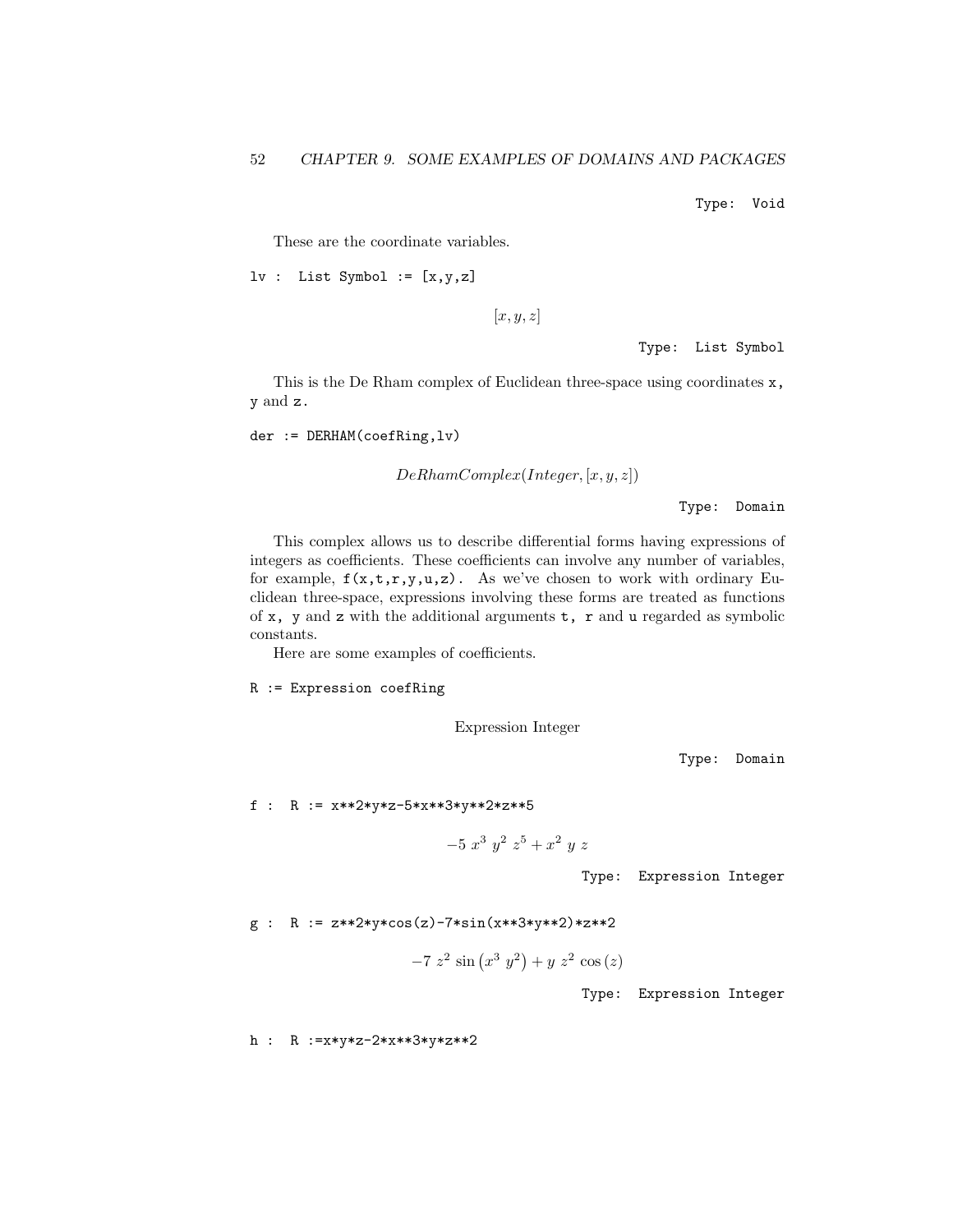```
-2 x^3 y z^2 + x y zType: Expression Integer
```
We now define the multiplicative basis elements for the exterior algebra over R.

dx

```
dx : der := generator(1)
```
Type: DeRhamComplex(Integer,[x,y,z])

dy : der := generator(2)

dy Type: DeRhamComplex(Integer,[x,y,z])

 $dz$  : der := generator(3)

dz

Type: DeRhamComplex(Integer,[x,y,z])

This is an alternative way to give the above assignments.

 $[dx, dy, dz] := [generator(i)$ \$der for i in 1..3]

 $[dx, dy, dz]$ 

Type: List DeRhamComplex(Integer,[x,y,z])

Now we define some one-forms.

alpha : der :=  $f * dx + g * dy + h * dz$  $(-2 x^3 y z^2 + x y z) dz +$  $\left(-7 \right. z^2 \sin \left(x^3 \right. y^2\right) + y \left( z^2 \cos \left(z\right) \right) \, dy +$  $(-5x^3y^2z^5+x^2yz) dx$ 

Type: DeRhamComplex(Integer,[x,y,z])

beta : der :=  $cos(tan(x*y*z)+x*y*z)*dx + x*dy$ 

$$
x dy + \cos(\tan(x y z) + x y z) dx
$$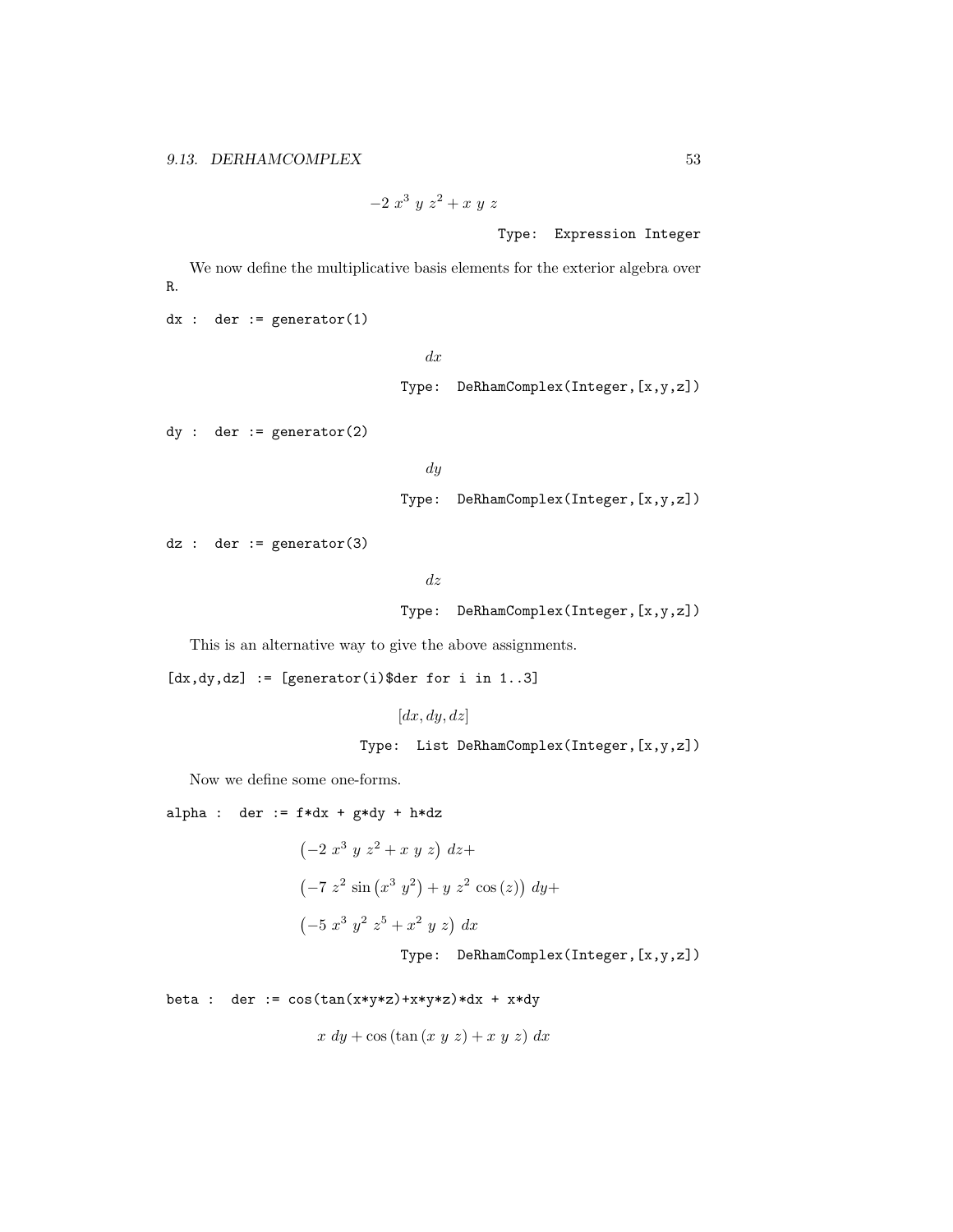Type: DeRhamComplex(Integer,[x,y,z])

A well-known theorem states that the composition of exteriorDifferential with itself is the zero map for continuous forms. Let's verify this theorem for alpha.

exteriorDifferential alpha;

Type: DeRhamComplex(Integer,[x,y,z])

We supressed the lengthy output of the last expression, but nevertheless, the composition is zero.

exteriorDifferential %

### 0

Type: DeRhamComplex(Integer,[x,y,z])

Now we check that exteriorDifferential is a "graded derivation" D, that is, D satisfies:

$$
D(ab) = D(a)b + (-1)^{\deg(a)} aD(b)
$$

gamma := alpha \* beta

$$
(2 x4 y z2 - x2 y z) dy dz +
$$
  
\n
$$
(2 x3 y z2 - x y z) \cos(\tan(x y z) + x y z) dx dz +
$$
  
\n
$$
((7 z2 \sin(x3 y2) - y z2 \cos(z)) \cos(\tan(x y z) + x y z) -
$$
  
\n
$$
5 x4 y2 z5 + x3 y z) dx dy
$$

Type: DeRhamComplex(Integer,[x,y,z])

We try this for the one-forms alpha and beta.

exteriorDifferential(gamma) - (exteriorDifferential(alpha)\*beta alpha \* exteriorDifferential(beta))

### $\Omega$

Type: DeRhamComplex(Integer,[x,y,z])

Now we define some "basic operators" (see 9.45 on page 160).

 $a : B0P := operator('a)$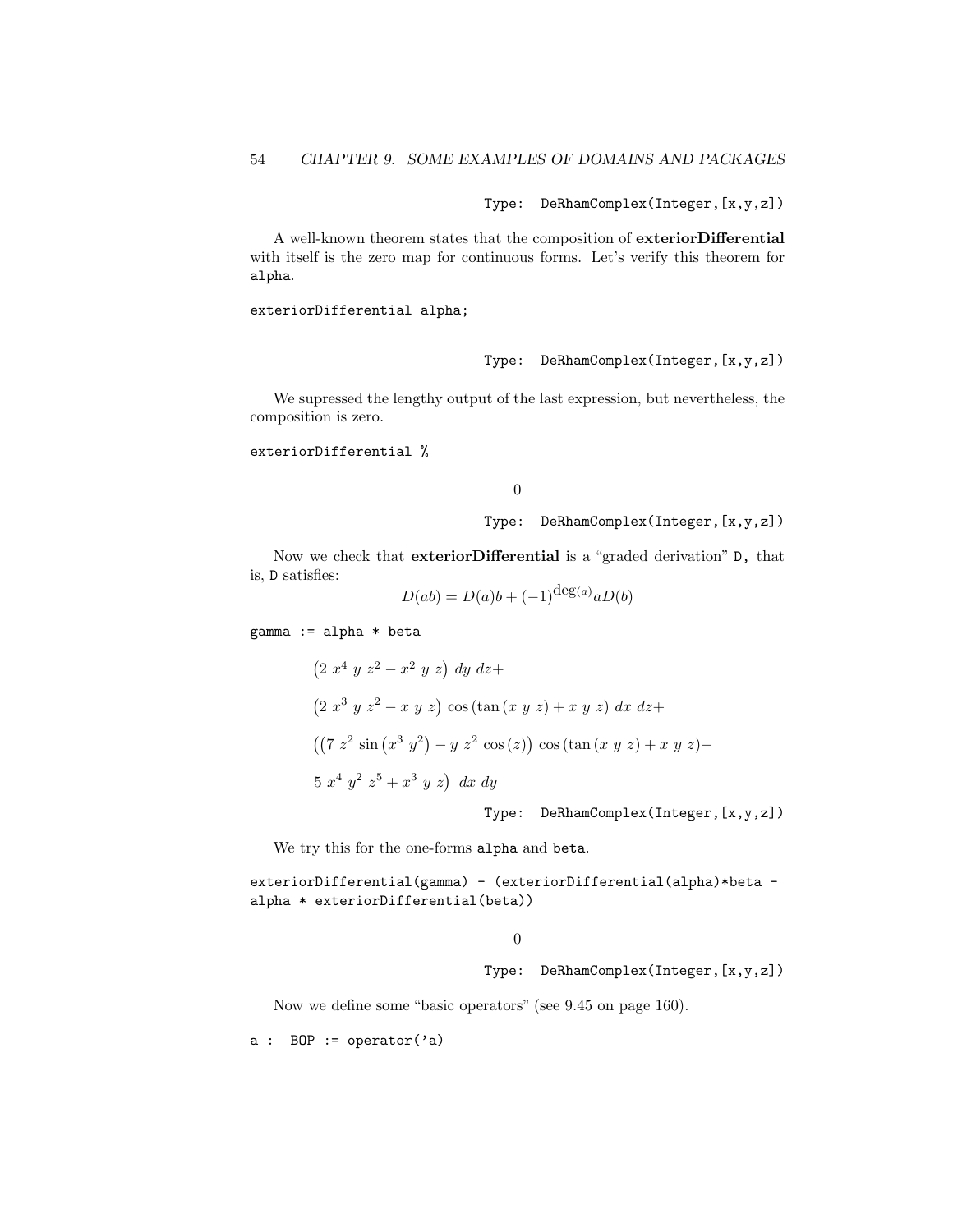a

Type: BasicOperator

```
b : B0P := operator('b)
```
b

Type: BasicOperator

c : BOP := operator $('c)$ 

c

Type: BasicOperator

We also define some indeterminate one- and two-forms using these operators.

sigma :=  $a(x,y,z) * dx + b(x,y,z) * dy + c(x,y,z) * dz$ 

 $c (x, y, z) dz + b (x, y, z) dy + a (x, y, z) dx$ 

Type: DeRhamComplex(Integer,[x,y,z])

theta :=  $a(x,y,z) * dx * dy + b(x,y,z) * dx * dz + c(x,y,z) * dy$ \* dz

$$
c(x, y, z) dy dz + b(x, y, z) dx dz + a(x, y, z) dx dy
$$

Type: DeRhamComplex(Integer,[x,y,z])

This allows us to get formal definitions for the "gradient" ...

### $totalDifferential(a(x,y,z))$ \$der

$$
a_{,3}(x,y,z) dz + a_{,2}(x,y,z) dy + a_{,1}(x,y,z) dx
$$

$$
\mathtt{Type:}\quad \mathtt{DeRhamComplex}(\mathtt{Integer}, \mathtt{[x,y,z]})
$$

the "curl"  $\ldots$ 

exteriorDifferential sigma

$$
(c_2(x, y, z) - b_3(x, y, z)) dy dz +
$$
  

$$
(c_1(x, y, z) - a_3(x, y, z)) dx dz +
$$
  

$$
(b_1(x, y, z) - a_2(x, y, z)) dx dy
$$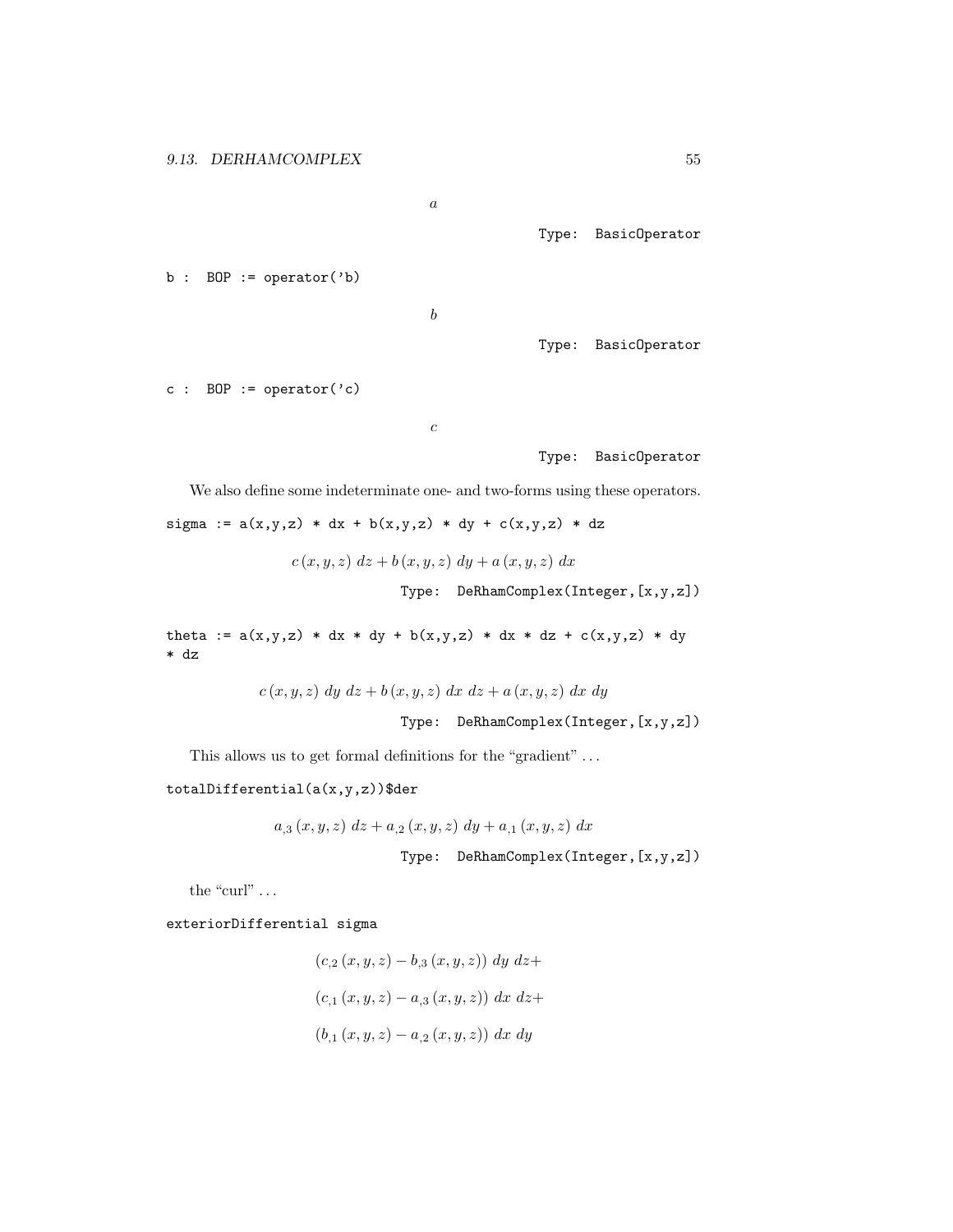Type: DeRhamComplex(Integer,[x,y,z])

and the "divergence."

exteriorDifferential theta

$$
(c_{,1}(x,y,z) - b_{,2}(x,y,z) + a_{,3}(x,y,z)) dx dy dz
$$
  
Type: DeRhamComplex(Integer, [x,y,z])

Note that the De Rham complex is an algebra with unity. This element 1 is the basis for elements for zero-forms, that is, functions in our space.

one : der := 1

# 1 Type: DeRhamComplex(Integer,[x,y,z])

To convert a function to a function lying in the De Rham complex, multiply the function by "one."

 $g1 : der := a([x,t,y,u,v,z,e]) * one$ 

 $a(x, t, y, u, v, z, e)$ Type: DeRhamComplex(Integer,[x,y,z])

A current limitation of AXIOM forces you to write functions with more than four arguments using square brackets in this way.

h1 : der :=  $a([x,y,x,t,x,z,y,r,u,x])$  \* one

 $a(x, y, x, t, x, z, y, r, u, x)$ 

Type: DeRhamComplex(Integer,[x,y,z])

Now note how the system keeps track of where your coordinate functions are located in expressions.

### exteriorDifferential g1

$$
a_{,6}(x, t, y, u, v, z, e) dz+
$$
  
\n
$$
a_{,3}(x, t, y, u, v, z, e) dy+
$$
  
\n
$$
a_{,1}(x, t, y, u, v, z, e) dx
$$
  
\n
$$
T^{\text{true}} = \text{DeBberGamma}(\text{Interger in } x, z)
$$

Type: DeRhamComplex(Integer,[x,y,z])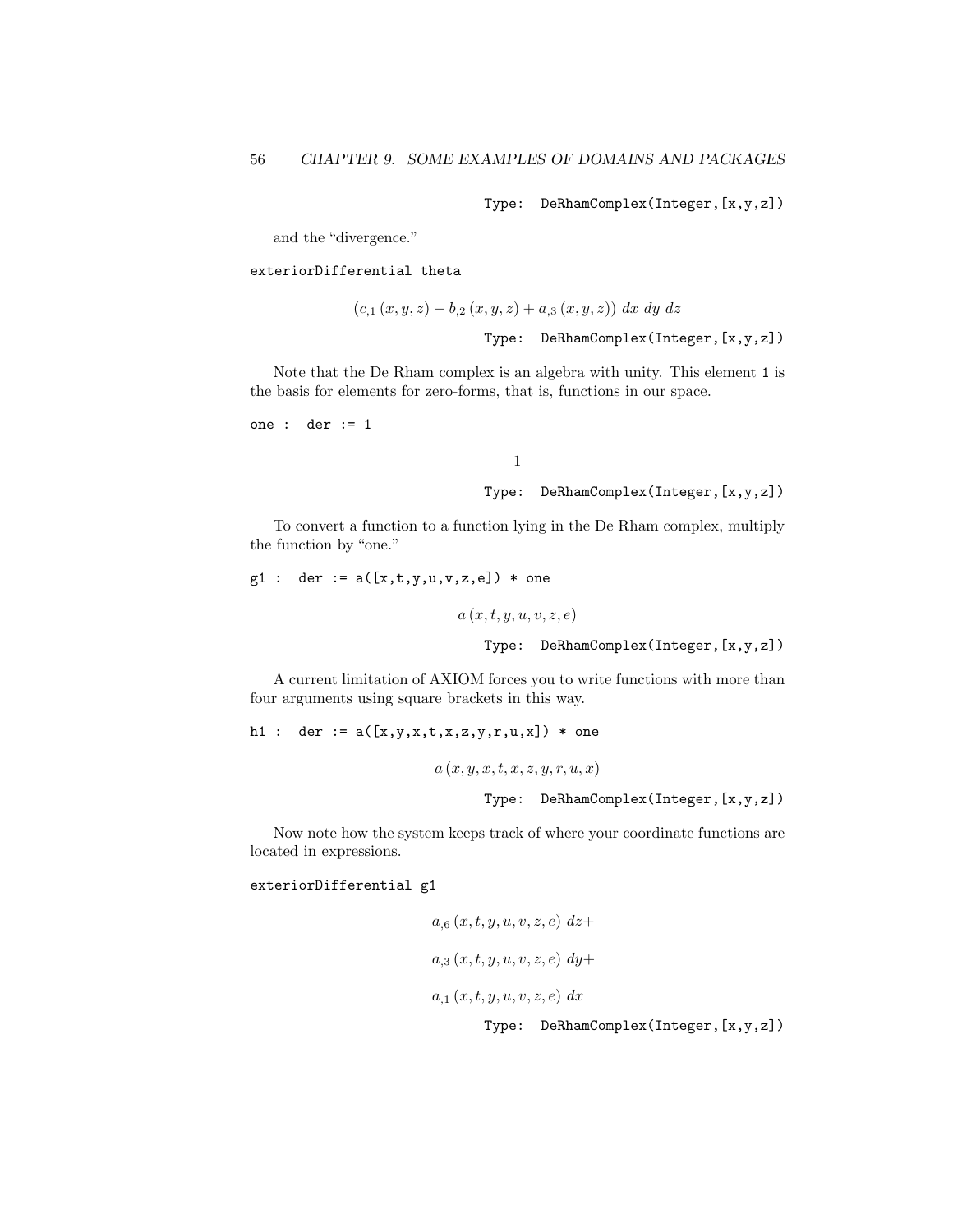exteriorDifferential h1

$$
a_{,6}(x, y, x, t, x, z, y, r, u, x) dz +(a_{,7}(x, y, x, t, x, z, y, r, u, x)+a_{,2}(x, y, x, t, x, z, y, r, u, x)) dy +(a_{,10}(x, y, x, t, x, z, y, r, u, x)+a_{,5}(x, y, x, t, x, z, y, r, u, x)+a_{,3}(x, y, x, t, x, z, y, r, u, x)+a_{,1}(x, y, x, t, x, z, y, r, u, x)) dx
$$

Type: DeRhamComplex(Integer,[x,y,z])

In this example of Euclidean three-space, the basis for the De Rham complex consists of the eight forms: 1, dx, dy, dz, dx\*dy, dx\*dz, dy\*dz, and dx\*dy\*dz.

coefficient(gamma, dx\*dy)

$$
(7 z2 sin (x3 y2) - y z2 cos (z)) cos (tan (x y z) + x y z)
$$
  
-5 x<sup>4</sup> y<sup>2</sup> z<sup>5</sup> + x<sup>3</sup> y z

Type: Expression Integer

coefficient(gamma, one)

0

Type: Expression Integer

coefficient(g1,one)

$$
a(x,t,y,u,v,z,e)
$$

Type: Expression Integer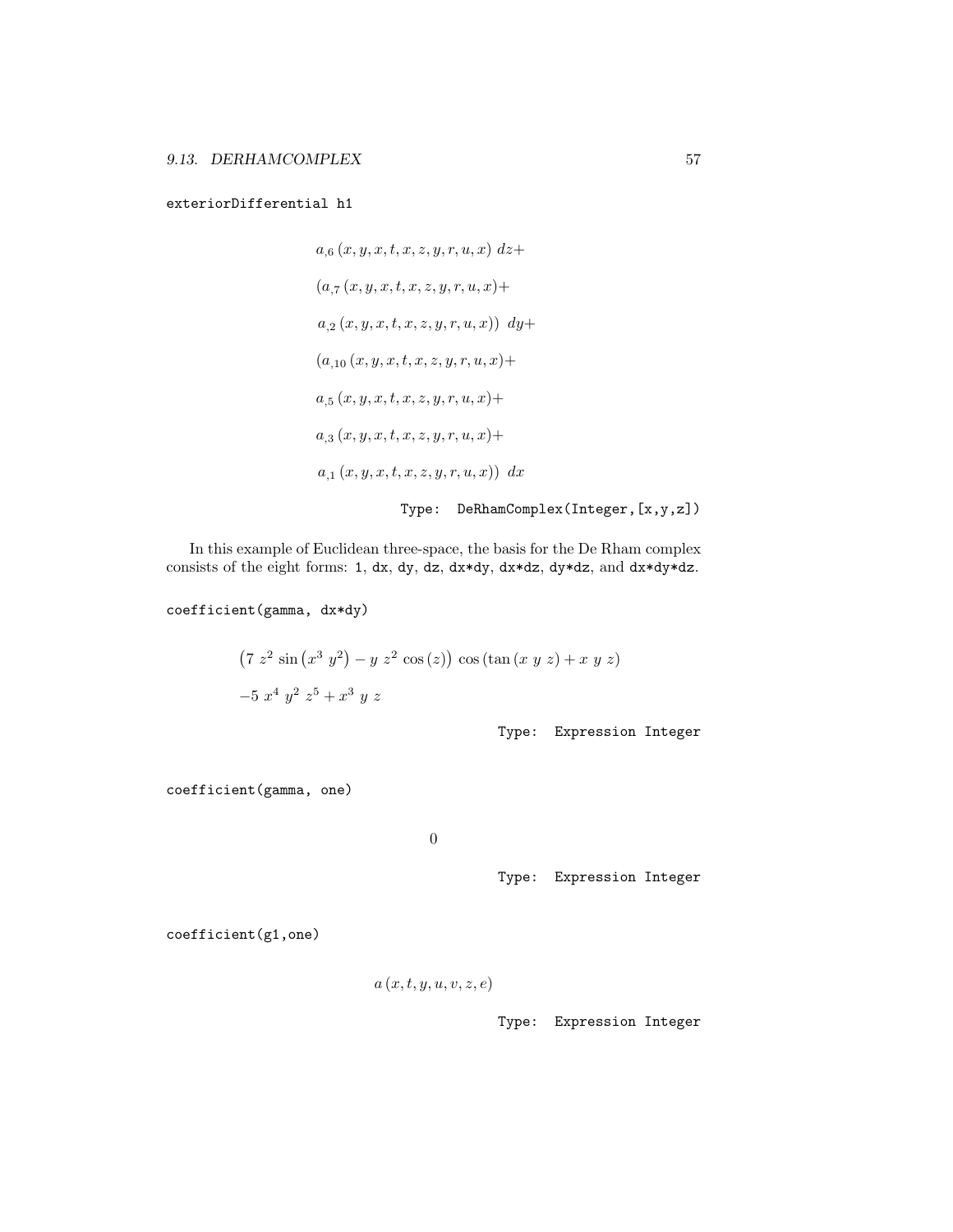## 9.14 DecimalExpansion

All rationals have repeating decimal expansions. Operations to access the individual digits of a decimal expansion can be obtained by converting the value to RadixExpansion(10). More examples of expansions are available in 9.3 on page 6, 9.29 on page 96, and 9.51 on page 184. Issue the system command ) show DecimalExpansion to display the full list of operations defined by DecimalExpansion.

The operation DecimalExpansion is used to create this expansion of type DecimaExpansion.

 $r := \text{decimal}(22/7)$ 

3.142857

Type: DecimalExpansion

Arithmetic is exact.

 $r + decimal(6/7)$ 

4

Type: DecimalExpansion

The period of the expansion can be short or long ...

 $\lceil \text{decimal}(1/i) \rceil$  for i in 350..354]

 $[0.00\overline{285714}, 0.\overline{002849}, 0.00284\overline{09}, 0.\overline{00283286118980169971671388101983},$ 

0.00282485875706214689265536723163841807909604519774011299435

Type: List DecimalExpansion

or very long.

decimal(1/2049)

0.000488042947779404587603709126403123474865788189360663738408979990239

141044411908247925817471937530502684236212786725231820400195217179111

761835041483650561249389946315275744265495363591996095656417764763299

170326988775012201073694485114690092728160078086871644704734016593460

 $\overline{22449975597852611029770619814543679843826256710590531966813079551}$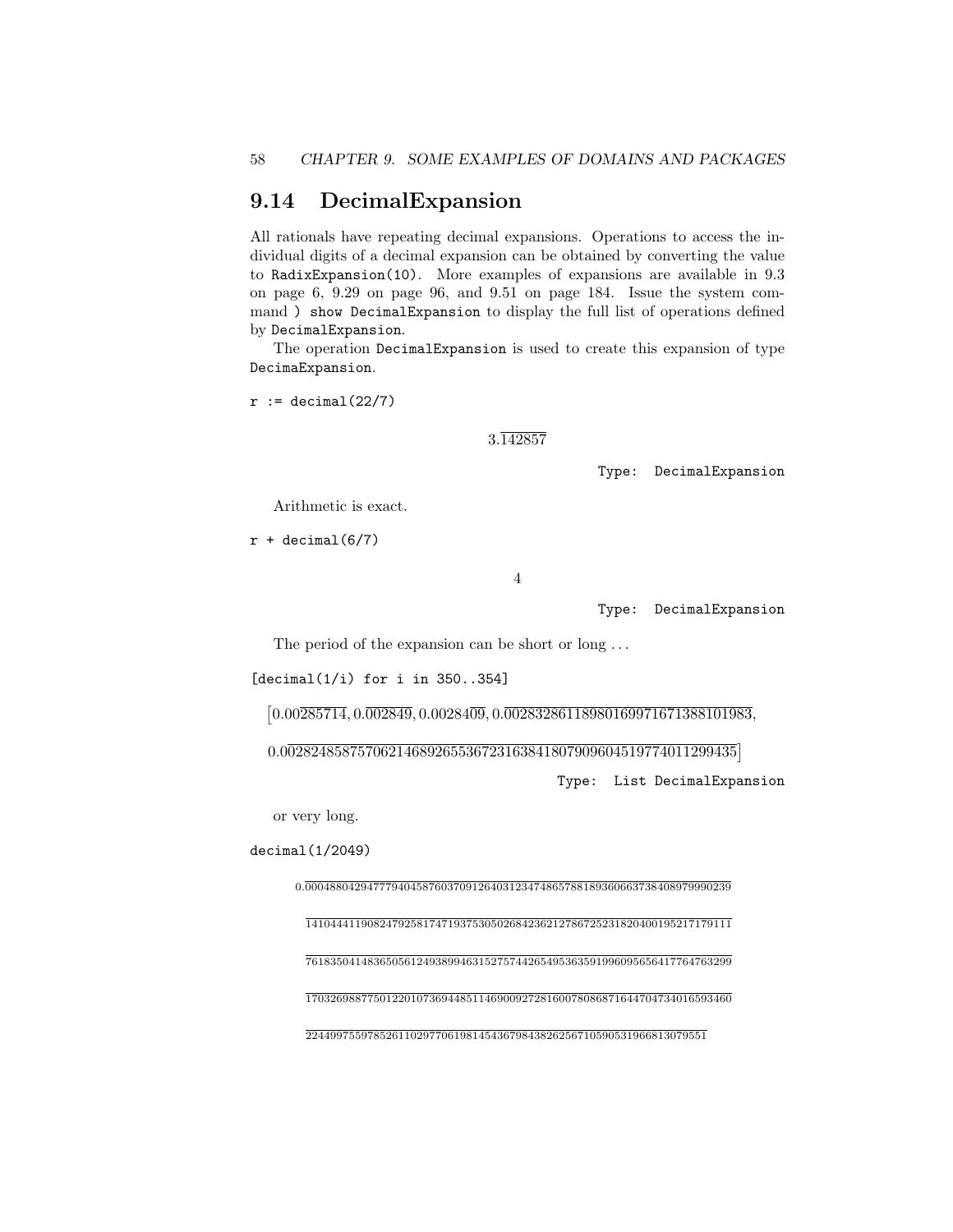Type: DecimalExpansion

These numbers are bona fide algebraic objects.

 $p := decimal(1/4)$ \*x\*\*2 + decimal(2/3)\*x + decimal(4/9)

 $0.25\ x^2 + 0.\overline{6}\ x + 0.\overline{4}$ 

Type: Polynomial DecimalExpansion

 $q := D(p, x)$ 

```
0.5 x + 0.\overline{6}
```
Type: Polynomial DecimalExpansion

 $g := \gcd(p, q)$ 

 $x + 1.\overline{3}$ 

Type: Polynomial DecimalExpansion

## 9.15 DistributedMultivariatePolynomial

DistributedMultivariatePolynomial which is abbreviated as DMP and HomogeneousDistributedMultivariatePolynomial, which is abbreviated as HDMP, are very similar to MultivariatePolynomial except that they are represented and displayed in a non-recursive manner.

(d1,d2,d3) : DMP([z,y,x],FRAC INT)

Type: Void

The constructor DMP orders its monomials lexicographically while HDMP orders them by total order refined by reverse lexicographic order.

d1 :=  $-4*z + 4*y**2*x + 16*x**2 + 1$ 

$$
-4\ z + 4\ y^2\ x + 16\ x^2 + 1
$$

Type: DistributedMultivariatePolynomial([z,y,x],Fraction Integer)

d2 := 2\*z\*y\*\*2 + 4\*x + 1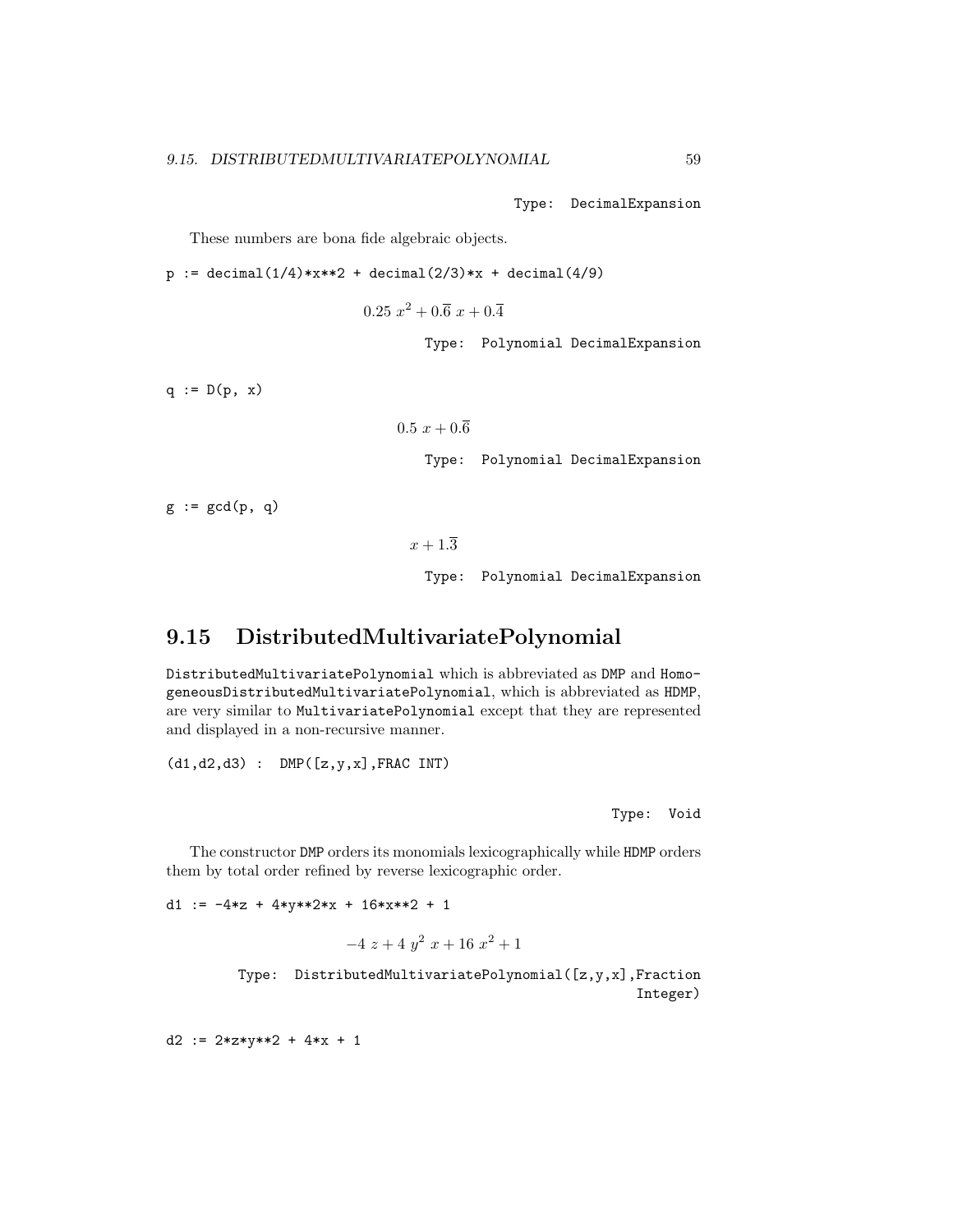$2 z y^2 + 4 x + 1$ 

Type: DistributedMultivariatePolynomial([z,y,x],Fraction Integer)

d3 := 2\*z\*x\*\*2 - 2\*y\*\*2 - x

$$
2 \; z \; x^2 - 2 \; y^2 - x
$$

Type: DistributedMultivariatePolynomial([z,y,x],Fraction Integer)

These constructors are mostly used in Gröbner basis calculations.

groebner [d1,d2,d3]

$$
\left[z - \frac{1568}{2745}x^6 - \frac{1264}{305}x^5 + \frac{6}{305}x^4 + \frac{182}{549}x^3 - \frac{2047}{610}x^2 - \frac{103}{2745}x - \frac{2857}{10980},\right]
$$
  

$$
y^2 + \frac{112}{2745}x^6 - \frac{84}{305}x^5 - \frac{1264}{305}x^4 - \frac{13}{549}x^3 + \frac{84}{305}x^2 + \frac{1772}{2745}x + \frac{2}{2745},
$$
  

$$
x^7 + \frac{29}{4}x^6 - \frac{17}{16}x^4 - \frac{11}{8}x^3 + \frac{1}{32}x^2 + \frac{15}{16}x + \frac{1}{4}\right]
$$

Type: List DistributedMultivariatePolynomial([z,y,x],Fraction Integer)

 $(n1,n2,n3)$  : HDMP $([z,y,x],$ FRAC INT)

Type: Void

 $(n1, n2, n3) := (d1, d2, d3)$ 

$$
2 z x^2 - 2 y^2 - x
$$

Note that we get a different Gröbner basis when we use the HDMP polynomials, as expected.

groebner [n1,n2,n3]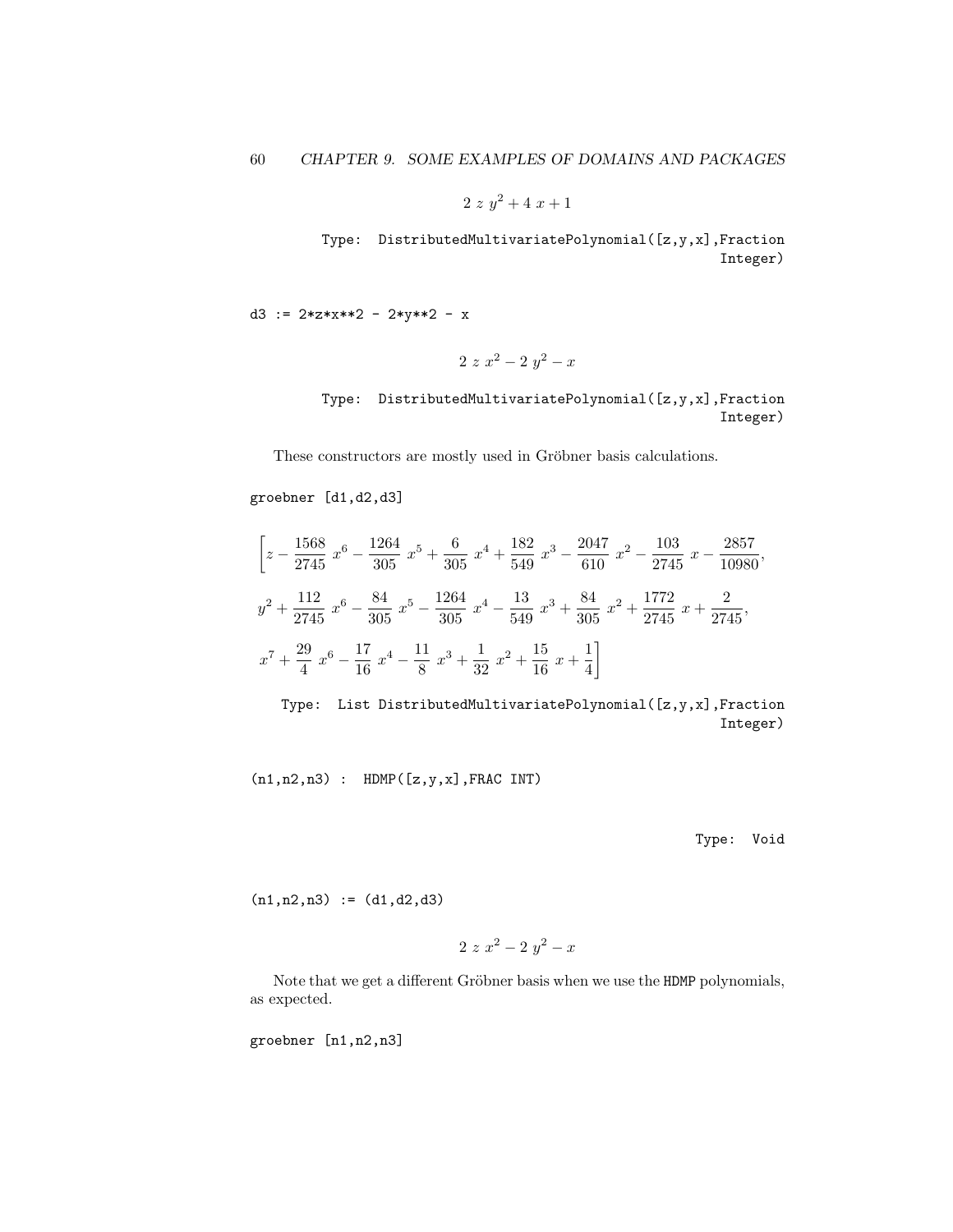$$
\left[ y^{4} + 2x^{3} - \frac{3}{2}x^{2} + \frac{1}{2}z - \frac{1}{8},
$$
  
\n
$$
x^{4} + \frac{29}{4}x^{3} - \frac{1}{8}y^{2} - \frac{7}{4}zx - \frac{9}{16}x - \frac{1}{4},
$$
  
\n
$$
z y^{2} + 2x + \frac{1}{2},
$$
  
\n
$$
y^{2} x + 4x^{2} - z + \frac{1}{4},
$$
  
\n
$$
z x^{2} - y^{2} - \frac{1}{2}x,
$$
  
\n
$$
z^{2} - 4y^{2} + 2x^{2} - \frac{1}{4}z - \frac{3}{2}x \right]
$$

Type: List HomogeneousDistributedMultivariatePolynomial([z,y,x],Fraction Integer)

GeneralDistributedMultivariatePolynomial is somewhat more flexible in the sense that as well as accepting a list of variables to specify the variable ordering, it also takes a predicate on exponent vectors to specify the term ordering. With this polynomial type the user can experiment with the effect of using completely arbitrary term orderings. This flexibility is mostly important for algorithms such as Gröbner basis calculations which can be very sensitive to term ordering.

Issue the system command ) show DistributedMultivariatePolynomial to display the full list of operations defined by DistributedMultivariatePolynomial.

# 9.16 EqTable

The EqTable domain provides tables where the keys are compared using eq?. Keys are considered equal only if they are the same instance of a structure. This is useful if the keys are themselves updatable structures. Otherwise, all operations are the same as for type Table. See 9.64 on page 215 for general information about tables. Issue the system command show EqTable to display the full list of operations defined by EqTable.

The operation table is here used to create a table where the keys are lists of integers.

```
e: EqTable(List Integer, Integer) := table()
```

```
table()
```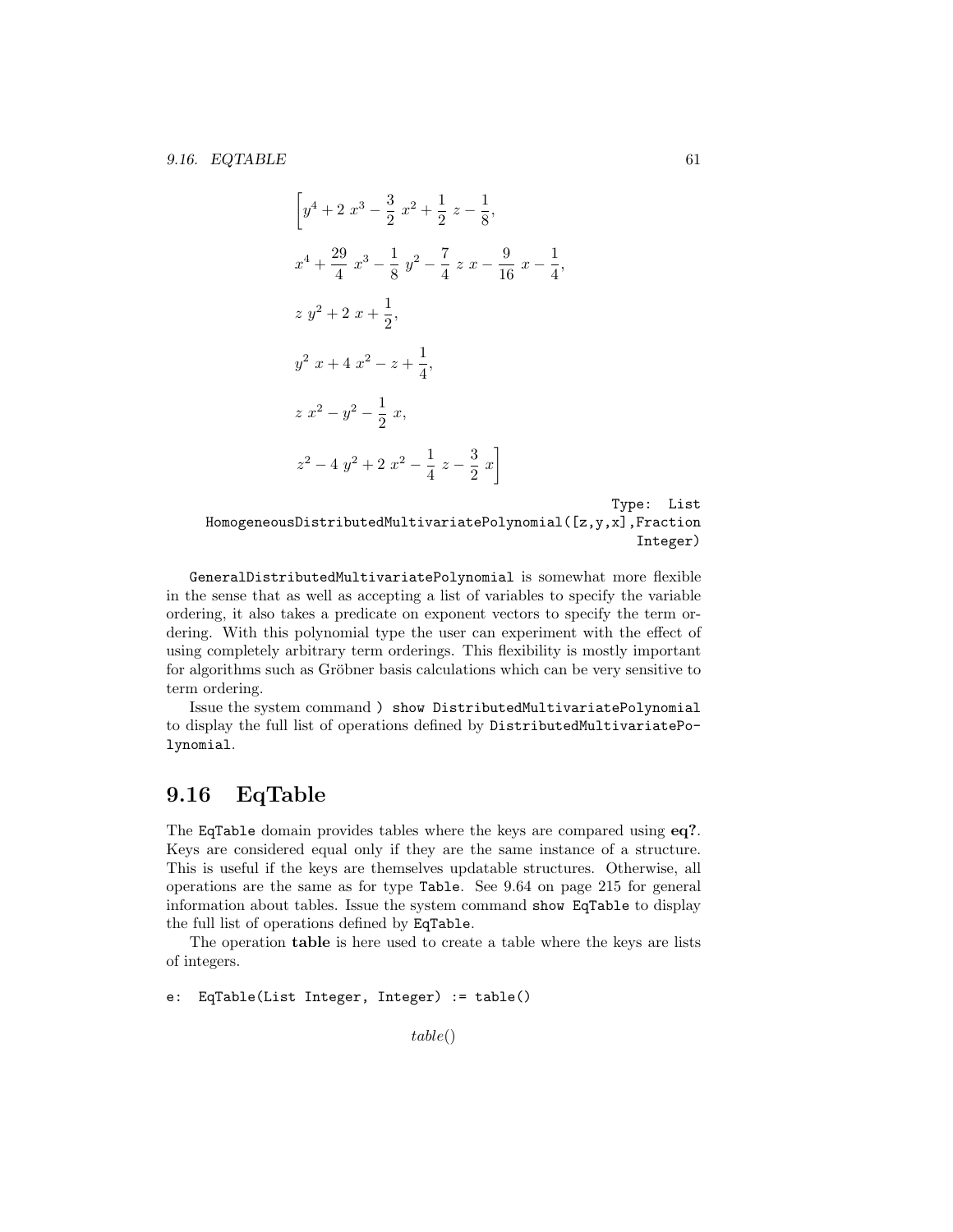Type: EqTable(List Integer,Integer)

These two lists are equal according to "=", but not according to eq?.

l1 := [1,2,3]

 $[1, 2, 3]$ 

Type: List PositiveInteger

l2 := [1,2,3]

### $[1, 2, 3]$

Type: List PositiveInteger

Because the two lists are not eq?, separate values can be stored under each.

e.l1 := 111

#### 111

Type: PositiveInteger

e.l2 := 222

222

Type: PositiveInteger

e.l1

111

Type: PositiveInteger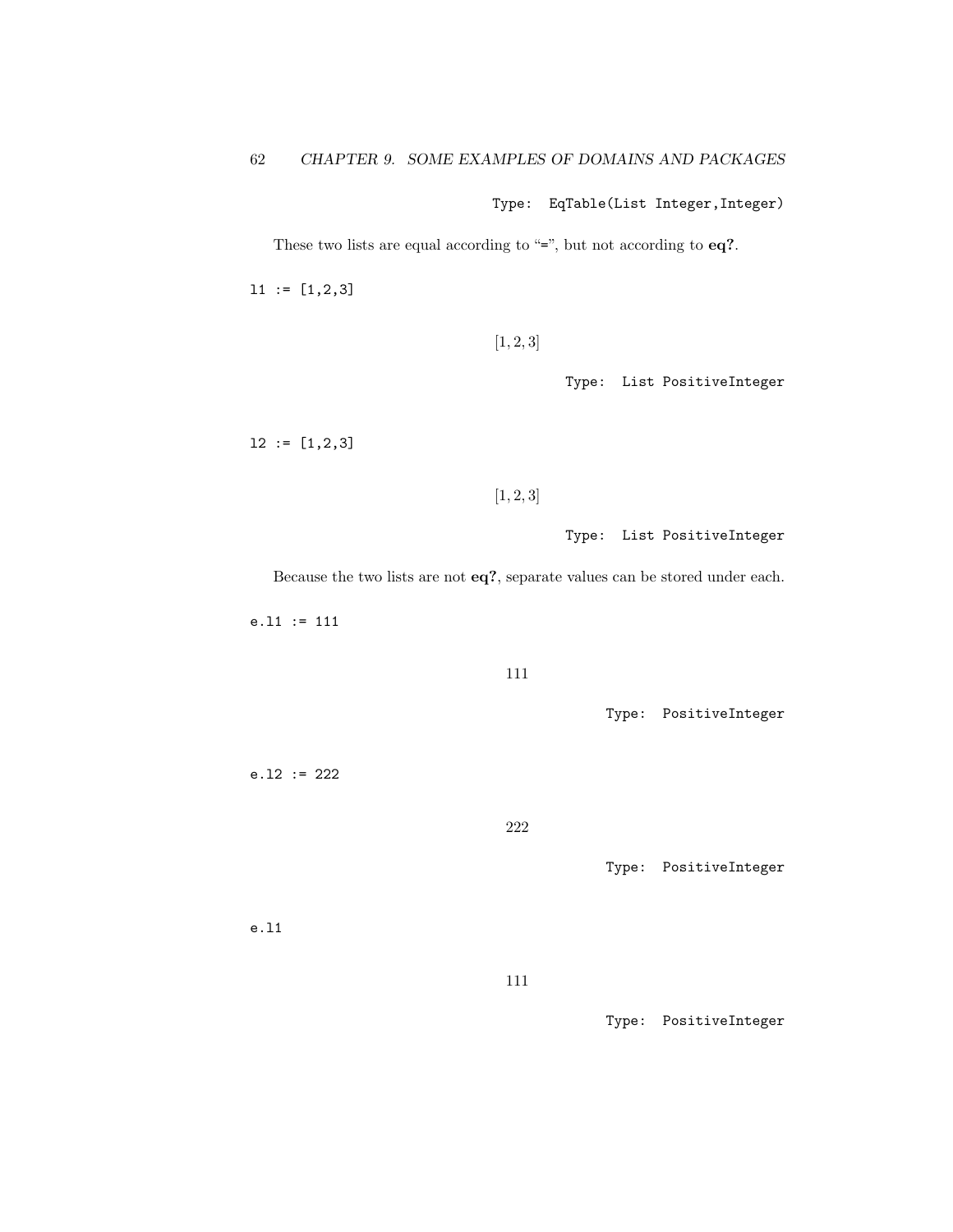# 9.17 Equation

The Equation domain provides equations as mathematical objects. These are used, for example, as the input to various solve operations.

Equations are created using the equals symbol, "=".

eq1 :=  $3*x + 4*y = 5$ 

```
4 y + 3 x = 5Type: Equation Polynomial Integer
```
eq2 :=  $2*x + 2*y = 3$ 

$$
2 y + 2 x = 3
$$

Type: Equation Polynomial Integer

The left- and right-hand sides of an equation are accessible using the operations lhs and rhs.

 $\overline{4}$ 

lhs eq1

$$
y + 3\ x
$$
   
   
 Type: Polynomial Integer

rhs eq1

5

Type: Polynomial Integer

Arithmetic operations are supported and operate on both sides of the equation.

eq1 + eq2

$$
6\ y+5\ x=8
$$

Type: Equation Polynomial Integer

eq $1 * eq2$ 

$$
8 y^2 + 14 x y + 6 x^2 = 15
$$

Type: Equation Polynomial Integer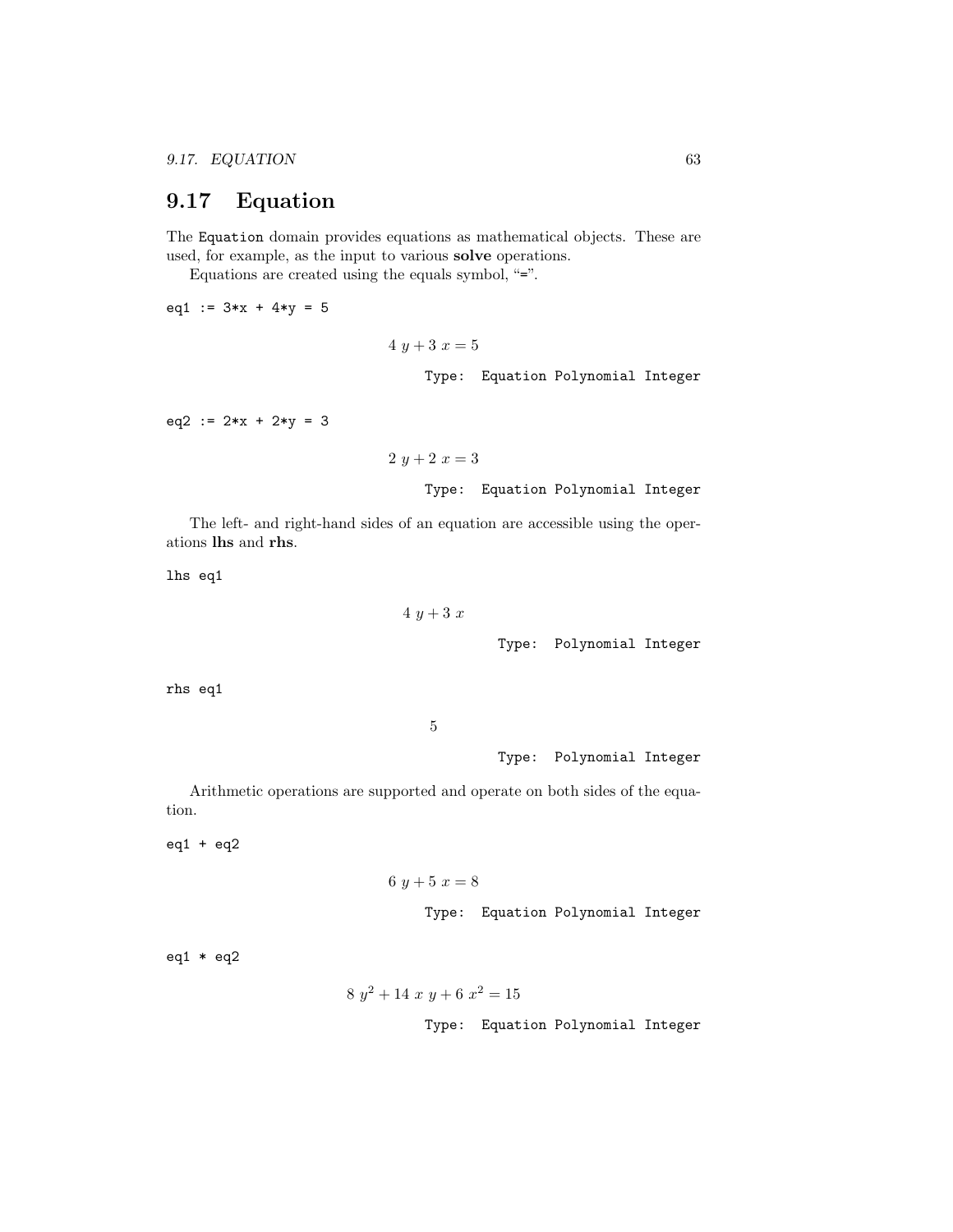$2*eq2 - eq1$ 

 $x = 1$ 

Type: Equation Polynomial Integer

Equations may be created for any type so the arithmetic operations will be defined only when they make sense. For example, exponentiation is not defined for equations involving non-square matrices.

eq1\*\*2

$$
16 y2 + 24 x y + 9 x2 = 25
$$
  
Type: Equation Polynomial Integer

Note that an equals symbol is also used to test for equality of values in certain contexts. For example, x+1 and y are unequal as polynomials.

if x+1 = y then "equal" else "unequal"

"unequal"

Type: String

eqpol  $:= x+1 = y$ 

```
x+1=y
```
Type: Equation Polynomial Integer

If an equation is used where a Boolean value is required, then it is evaluated using the equality test from the operand type.

if eqpol then "equal" else "unequal"

"unequal"

Type: String

If one wants a Boolean value rather than an equation, all one has to do is ask!

eqpol::Boolean

false

Type: Boolean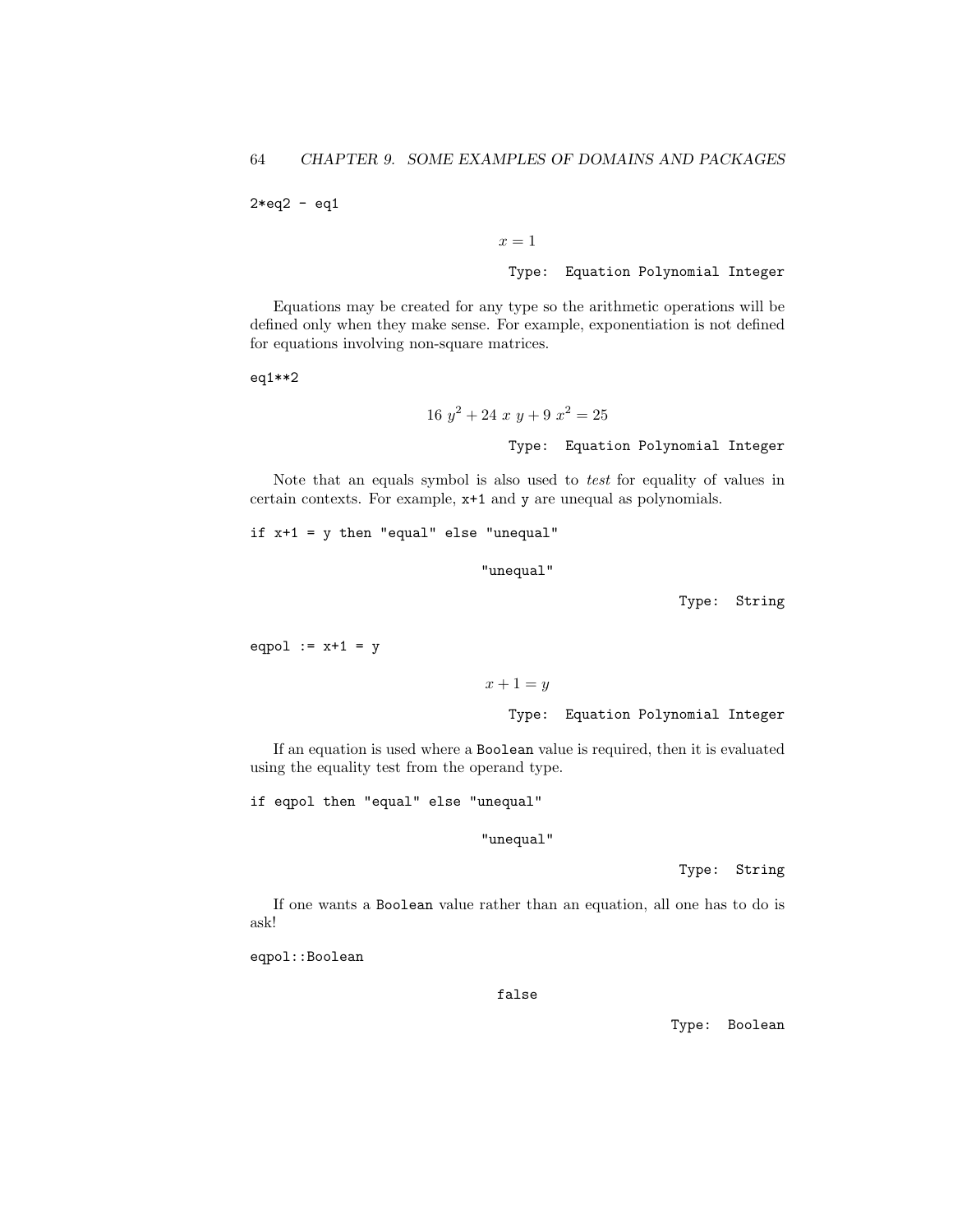9.18. EXIT 65

## 9.18 Exit

A function that does not return directly to its caller has Exit as its return type. The operation error is an example of one which does not return to its caller. Instead, it causes a return to top-level.

n := 0

0

Type: NonNegativeInteger

The function gasp is given return type Exit since it is guaranteed never to return a value to its caller.

```
gasp(): Exit ==free n
 n := n + 1error "Oh no!"
```
Function declaration gasp: ()-> Exit has been added to workspace.

Type: Void

The return type of half is determined by resolving the types of the two branches of the if.

```
half(k) ==if odd? k then gasp()
else k quo 2
```
Because gasp has the return type Exit, the type of if in half is resolved to be Integer.

```
half 4
```
Compiling function gasp with type  $() \rightarrow$  Exit Compiling function half with type PositiveInteger -> Integer

2

Type: PositiveInteger

half 3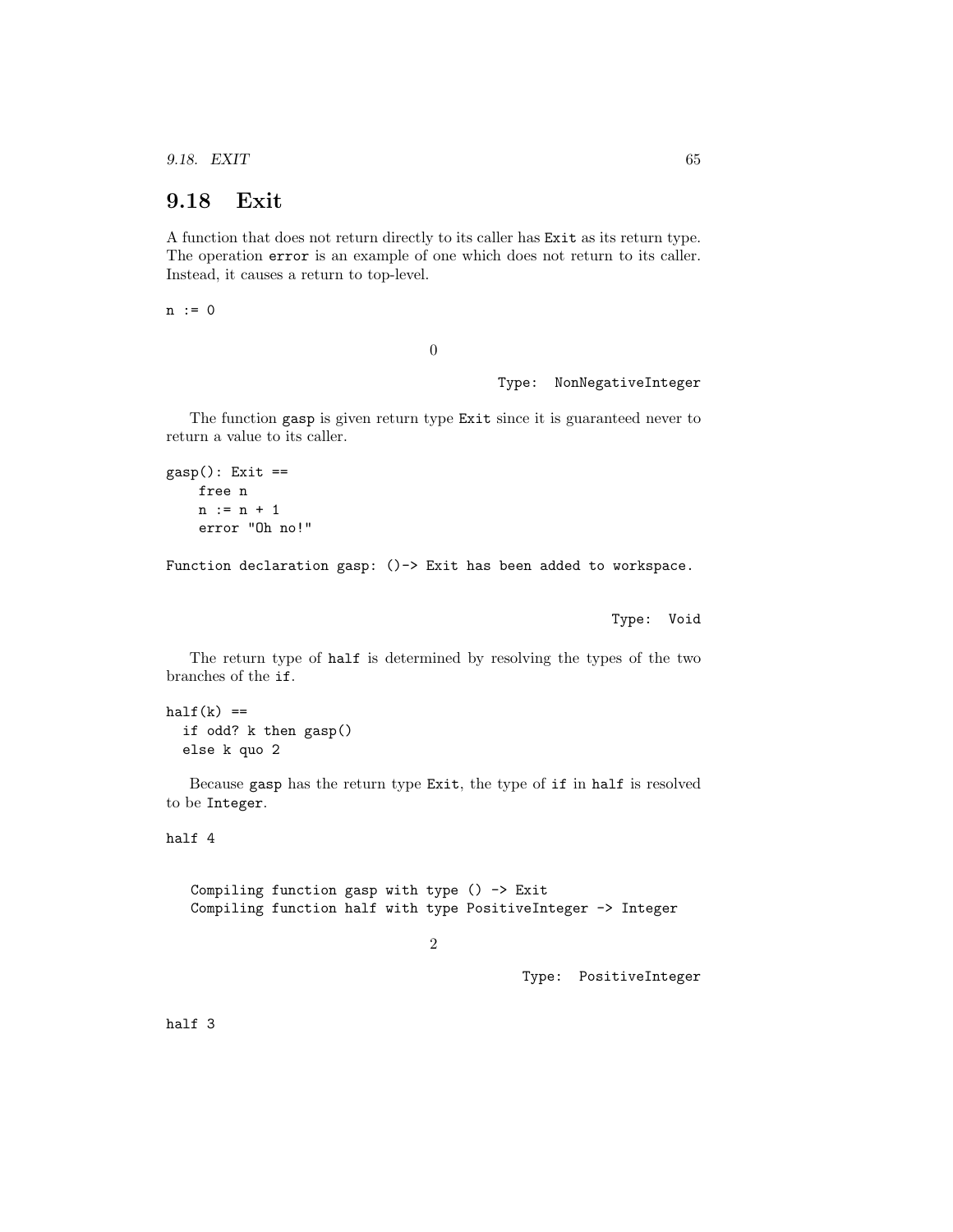Error signalled from user code in function gasp: Oh no!

n

1

Type: NonNegativeInteger

For functions which return no value at all, use Void.

## 9.19 Factored

Factored creates a domain whose objects are kept in factored form as long as possible. Thus certain operations like "\*" (multiplication) and gcd are relatively easy to do. Others, such as addition, require somewhat more work, and the result may not be completely factored unless the argument domain R provides a factor operation. Each object consists of a unit and a list of factors, where each factor consists of a member of R (the base), an exponent, and a flag indicating what is known about the base. A flag may be one of "nil", "sqfr", "irred" or "prime", which mean that nothing is known about the base, it is square-free, it is irreducible, or it is prime, respectively. The current restriction to factored objects of integral domains allows simplification to be performed without worrying about multiplication order.

### 9.19.1 Decomposing Factored Objects

In this section we will work with a factored integer.

 $g := factor(4312)$ 

 $2^3$  7<sup>2</sup> 11

Type: Factored Integer

Let's begin by decomposing g into pieces. The only possible units for integers are  $1$  and  $\texttt{-1}.$ 

 $unit(g)$ 

1

Type: PositiveInteger

There are three factors.

numberOfFactors(g)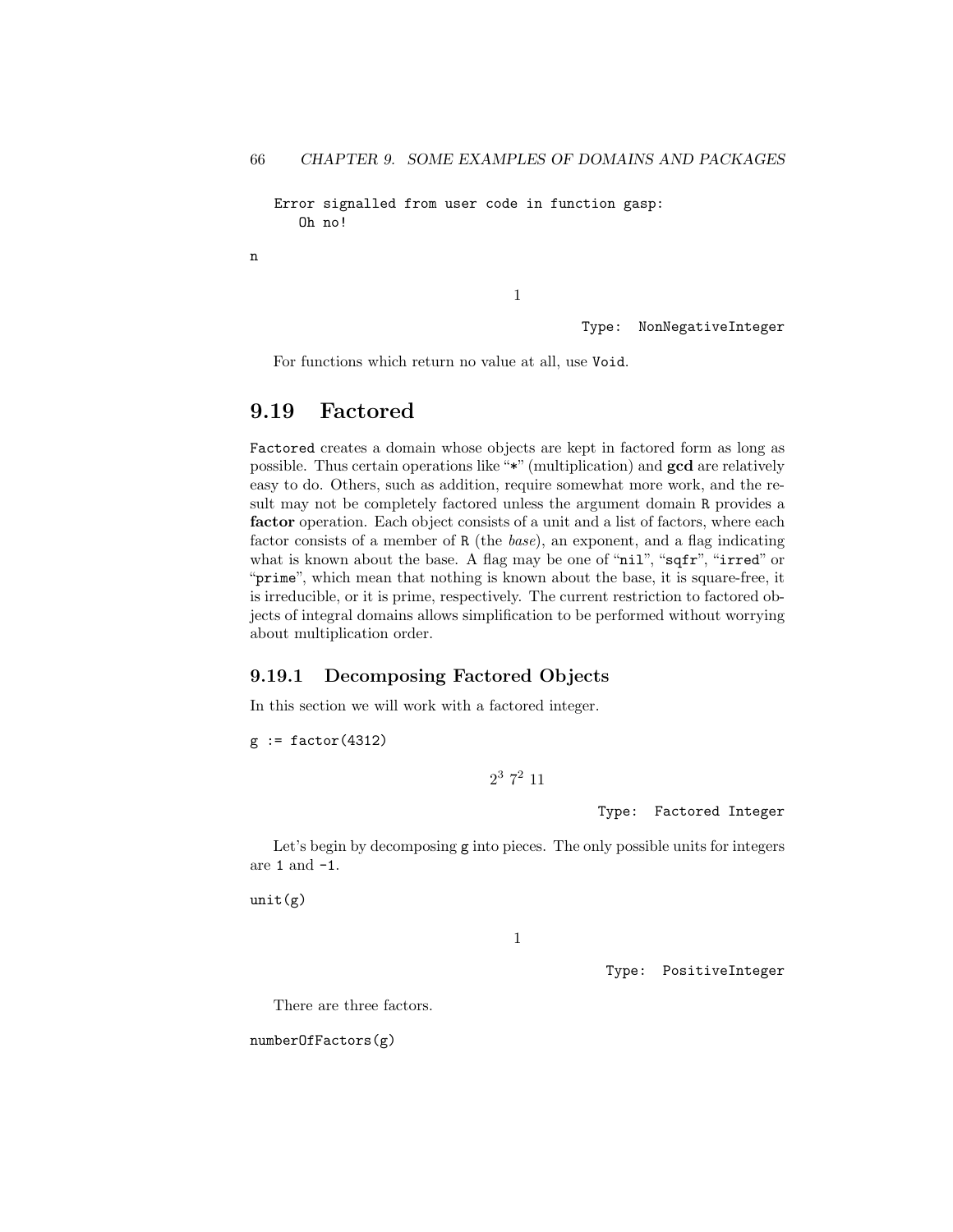3

Type: PositiveInteger

We can make a list of the bases, ...

[nthFactor(g,i) for i in 1..numberOfFactors(g)]

[2, 7, 11]

Type: List Integer

and the exponents, . . .

[nthExponent(g,i) for i in 1..numberOfFactors(g)]

[3, 2, 1]

Type: List Integer

and the flags. You can see that all the bases (factors) are prime.

[nthFlag(g,i) for i in 1..numberOfFactors(g)]

["prime", "prime", "prime"] Type: List Union("nil","sqfr","irred","prime")

A useful operation for pulling apart a factored object into a list of records of the components is factorList.

factorList(g)

```
[[flg = "prime", fctr = 2, xpnt = 3],
          [flg = "prime", fctr = 7, xpnt = 2],[flg = "prime", fctr = 11, xput = 1]Type: List Record(flg: Union("nil","sqfr","irred","prime"),
                               fctr: Integer,xpnt: Integer)
```
If you don't care about the flags, use factors.

factors(g)

 $[|factor = 2, exponent = 3],$  $[factor = 7, exponent = 2],$  $[factor = 11, exponent = 1]$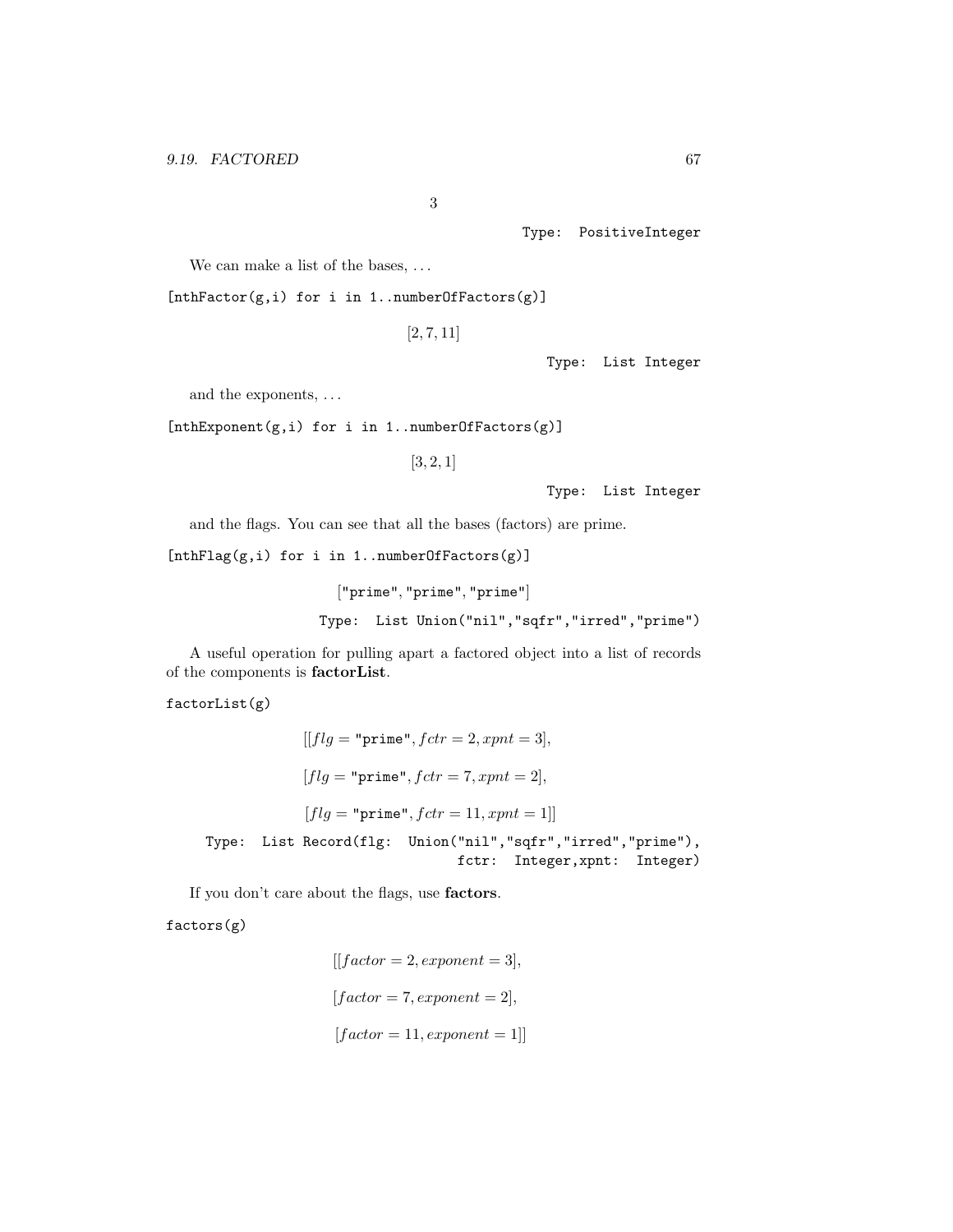Type: List Record(factor: Integer,exponent: Integer)

Neither of these operations returns the unit.

first(%).factor

2

Type: PositiveInteger

### 9.19.2 Expanding Factored Objects

Recall that we are working with this factored integer.

 $g := factor(4312)$ 

 $2^3$  7<sup>2</sup> 11

Type: Factored Integer

To multiply out the factors with their multiplicities, use expand.

 $expand(g)$ 

4312

Type: PositiveInteger

If you would like, say, the distinct factors multiplied together but with multiplicity one, you could do it this way.

reduce(\*,[t.factor for t in factors(g)])

154

Type: PositiveInteger

### 9.19.3 Arithmetic with Factored Objects

We're still working with this factored integer.

 $g := factor(4312)$ 

 $2^3$  7<sup>2</sup> 11

Type: Factored Integer

We'll also define this factored integer.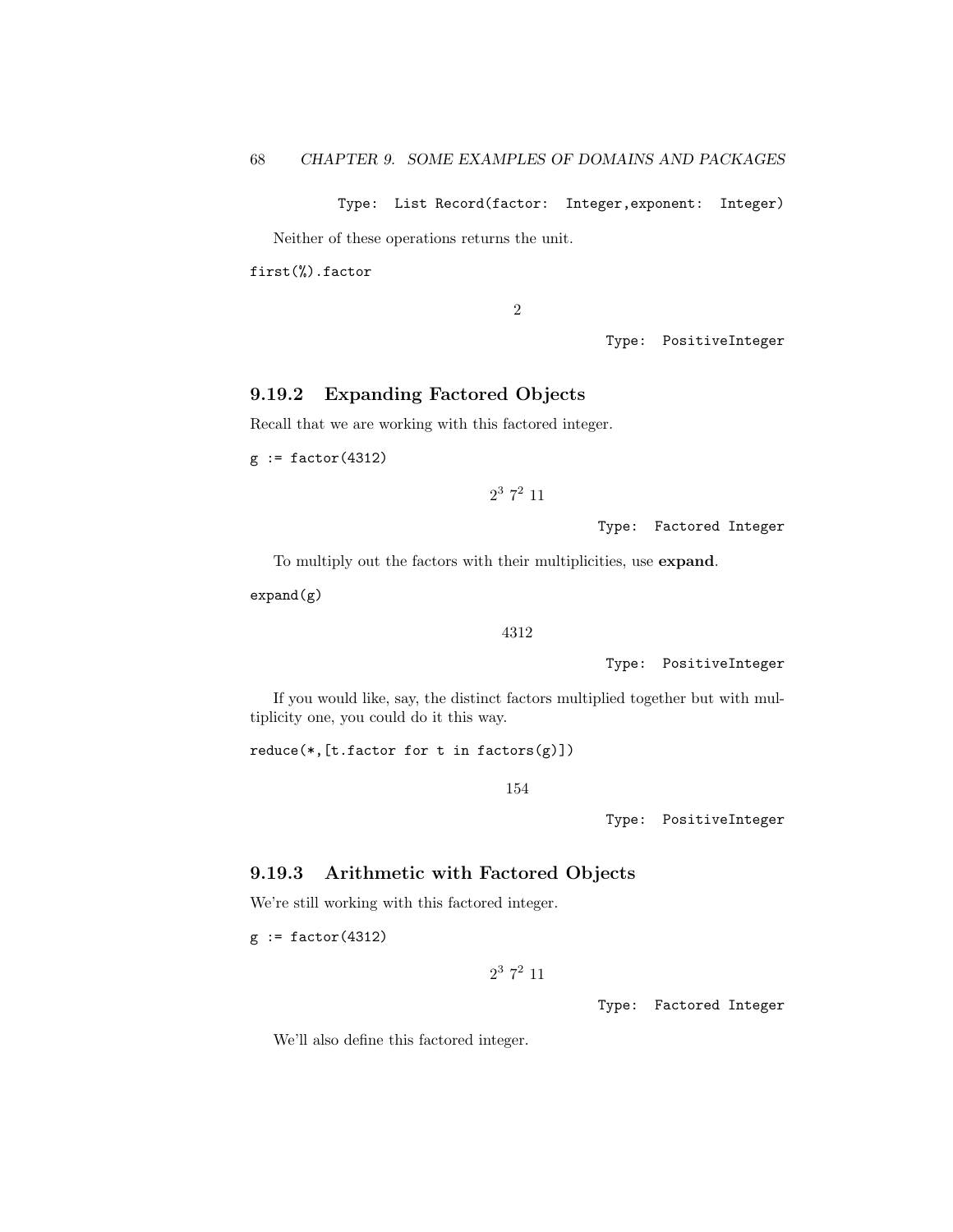$f := factor(246960)$ 

 $2^4$  3<sup>2</sup> 5  $7^3$ 

Type: Factored Integer

Operations involving multiplication and division are particularly easy with factored objects.

f \* g

$$
2^7\ 3^2\ 5\ 7^5\ 11
$$

Type: Factored Integer

f\*\*500

```
2^{2000} 3^{1000} 5^{500} 7^{1500}
```
Type: Factored Integer

gcd(f,g)

### $2^3$   $7^2$

Type: Factored Integer

 $lcm(f,g)$ 

```
2^4 3^2 5 7^3 11
```
Type: Factored Integer

If we use addition and subtraction things can slow down because we may need to compute greatest common divisors.

f + g

## $2^3$  7<sup>2</sup> 641

Type: Factored Integer

 $f - g$ 

```
2^3 7<sup>2</sup> 619
```
Type: Factored Integer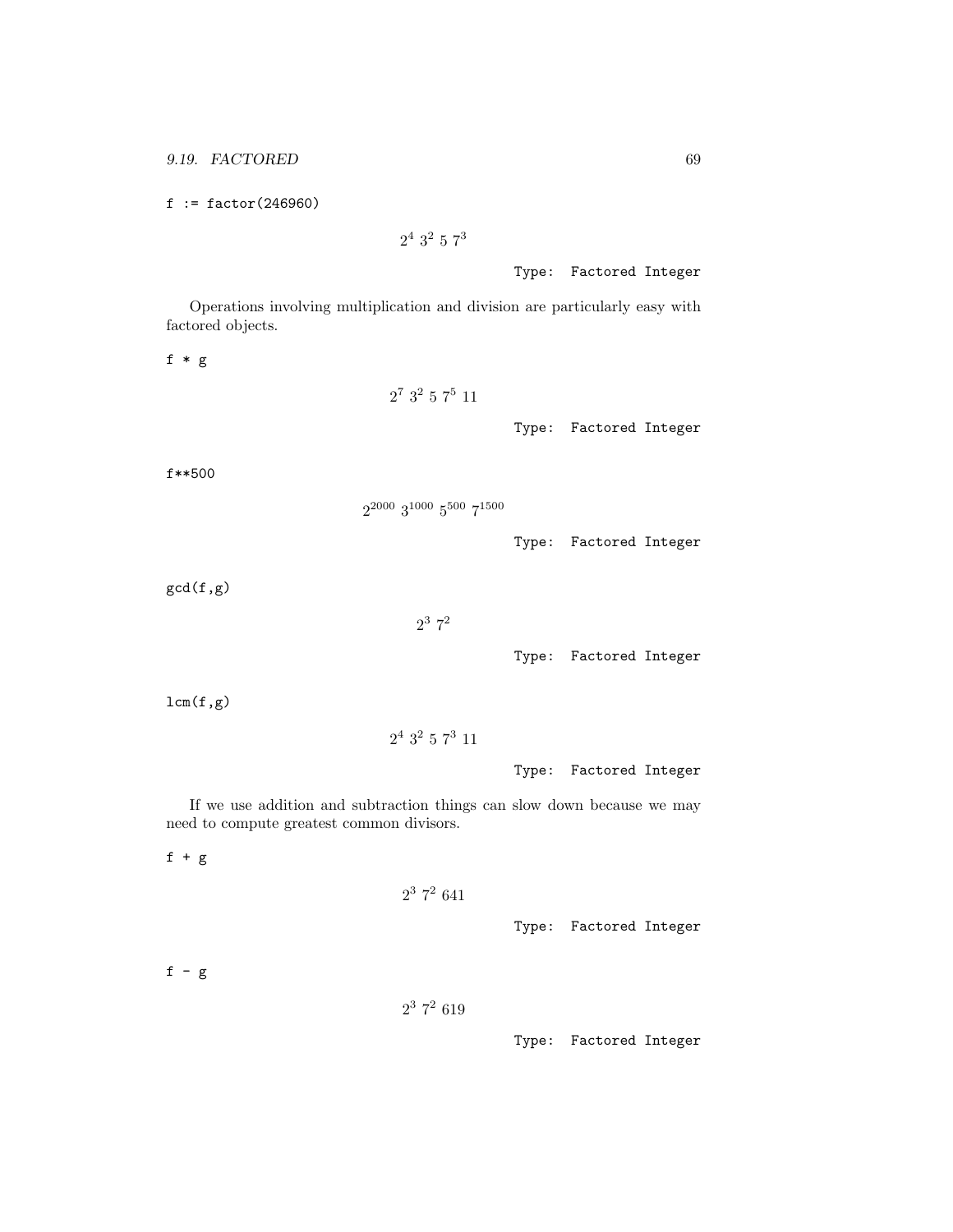Test for equality with 0 and 1 by using zero? and one?, respectively. zero?(factor(0))

|               | true  |  |               |
|---------------|-------|--|---------------|
|               |       |  | Type: Boolean |
| $zero?$ $(g)$ |       |  |               |
|               | false |  |               |
|               |       |  | Type: Boolean |
|               |       |  |               |

one?(factor(1))

true

Type: Boolean

one?(f)

false

Type: Boolean

Another way to get the zero and one factored objects is to use package calling.

0\$Factored(Integer)

0

Type: Factored Integer

1\$Factored(Integer)

1

Type: Factored Integer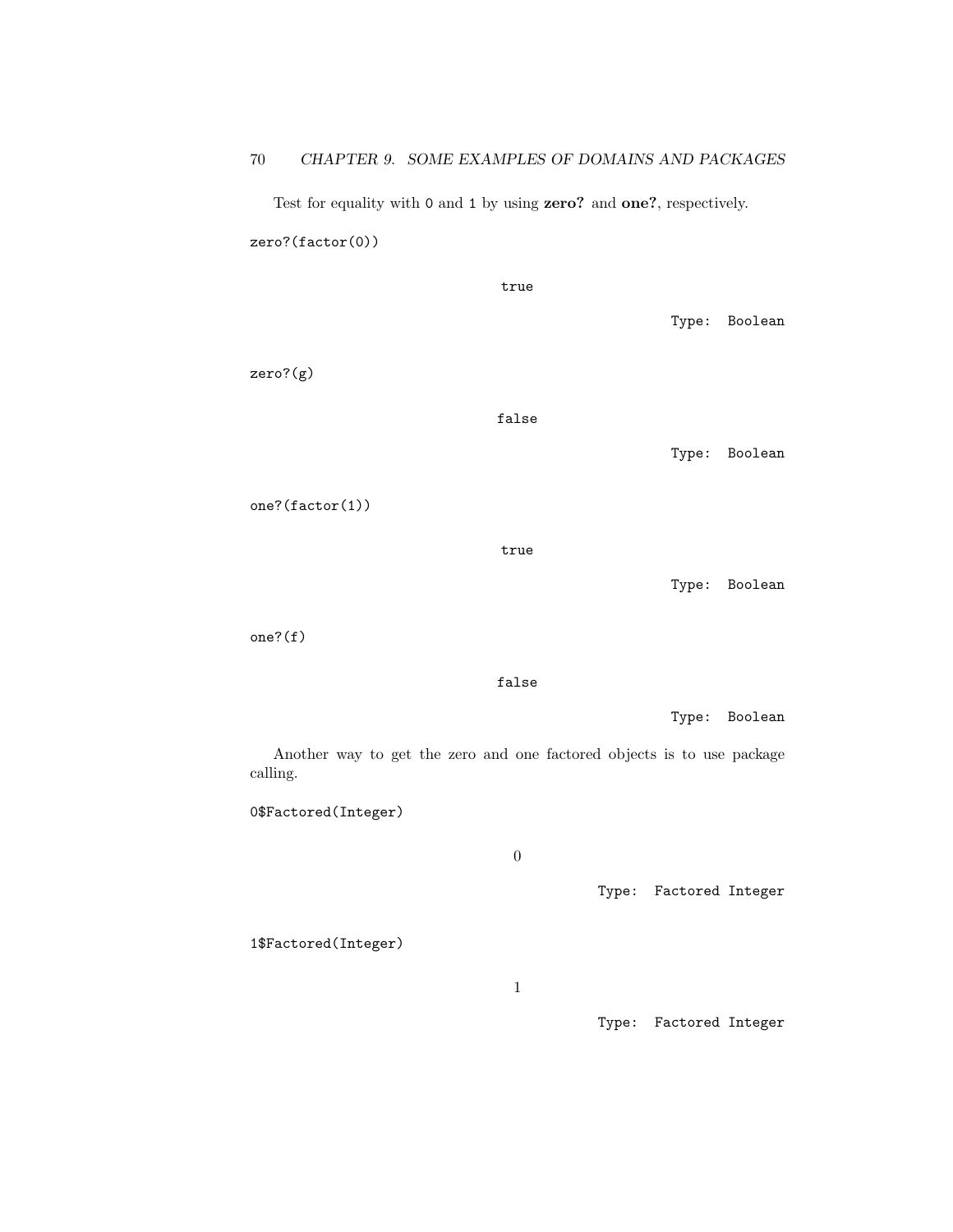### 9.19.4 Creating New Factored Objects

The map operation is used to iterate across the unit and bases of a factored object.

The following four operations take a base and an exponent and create a factored object. They differ in handling the flag component.

#### nilFactor(24,2)

 $24^2$ 

Type: Factored Integer

This factor has no associated information.

nthFlag(%,1)

```
"nil"
```
Type: Union("nil",...)

This factor is asserted to be square-free.

sqfrFactor(12,2)

```
12^{2}
```
Type: Factored Integer

This factor is asserted to be irreducible.

irreducibleFactor(13,10)

```
13^{10}
```
Type: Factored Integer

This factor is asserted to be prime.

primeFactor(11,5)

11<sup>5</sup>

Type: Factored Integer

A partial inverse to factorList is makeFR.

h :=  $factor(-720)$ 

 $-2^4$  3<sup>2</sup> 5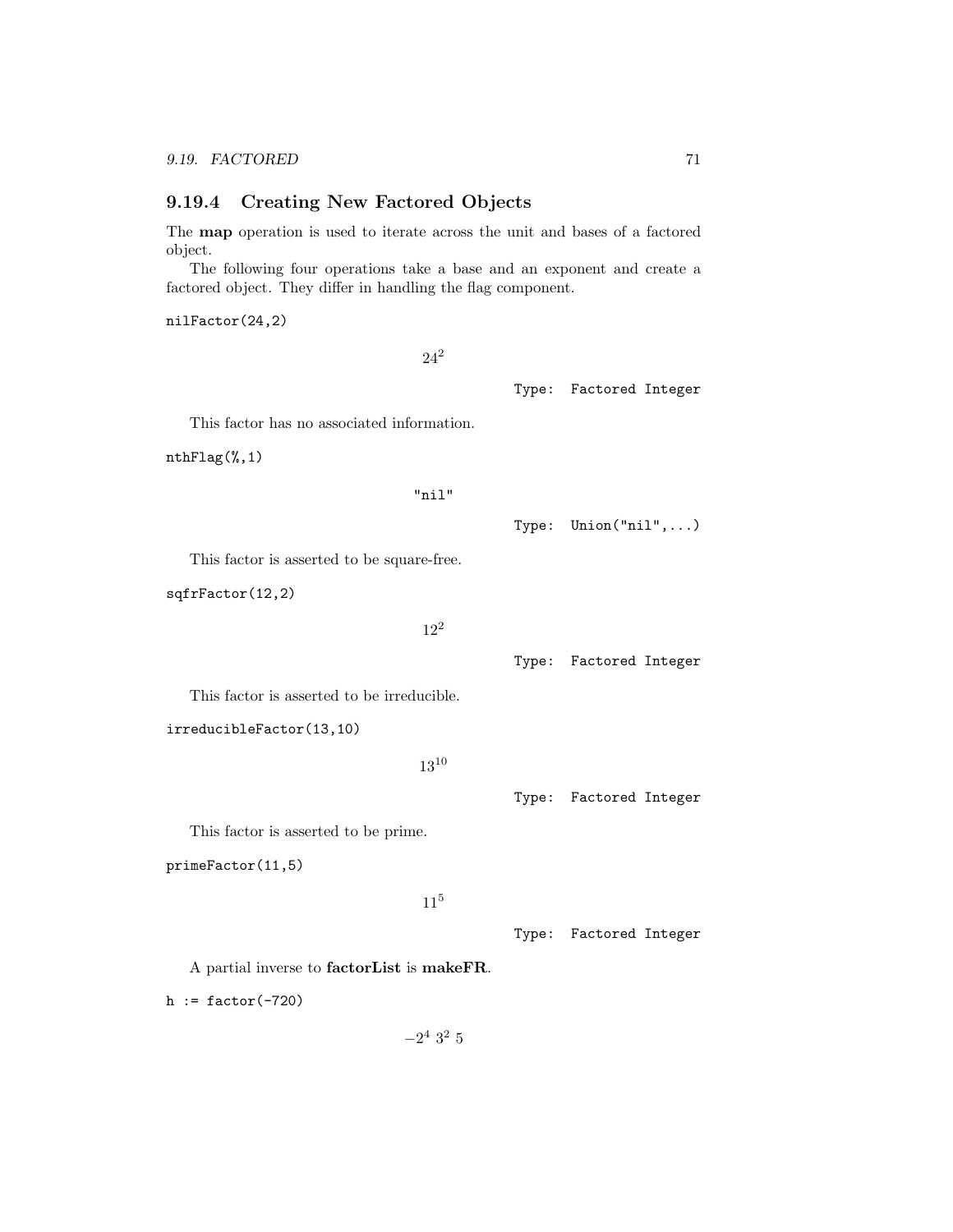Type: Factored Integer

The first argument is the unit and the second is a list of records as returned by factorList.

h - makeFR(unit(h),factorList(h))

0

Type: Factored Integer

### 9.19.5 Factored Objects with Variables

Some of the operations available for polynomials are also available for factored polynomials.

$$
p := (4*x*x-12*x+9)*yy + (4*x*x-12*x+9)*y + 28*x*x - 84*x + 63
$$
  

$$
(4x2 - 12x + 9) y2 + (4x2 - 12x + 9) y + 28x2 - 84x + 63
$$
  
Type: Polynomial Integer

 $fp := factor(p)$ 

$$
(2 x - 3)^2 (y^2 + y + 7)
$$

Type: Factored Polynomial Integer

You can differentiate with respect to a variable.

 $D(p,x)$ 

$$
(8\ x - 12)\ y^2 + (8\ x - 12)\ y + 56\ x - 84
$$

Type: Polynomial Integer

 $D(fp,x)$ 

$$
4(2x-3)(y^2+y+7)
$$

Type: Factored Polynomial Integer

numberOfFactors(%)

Type: PositiveInteger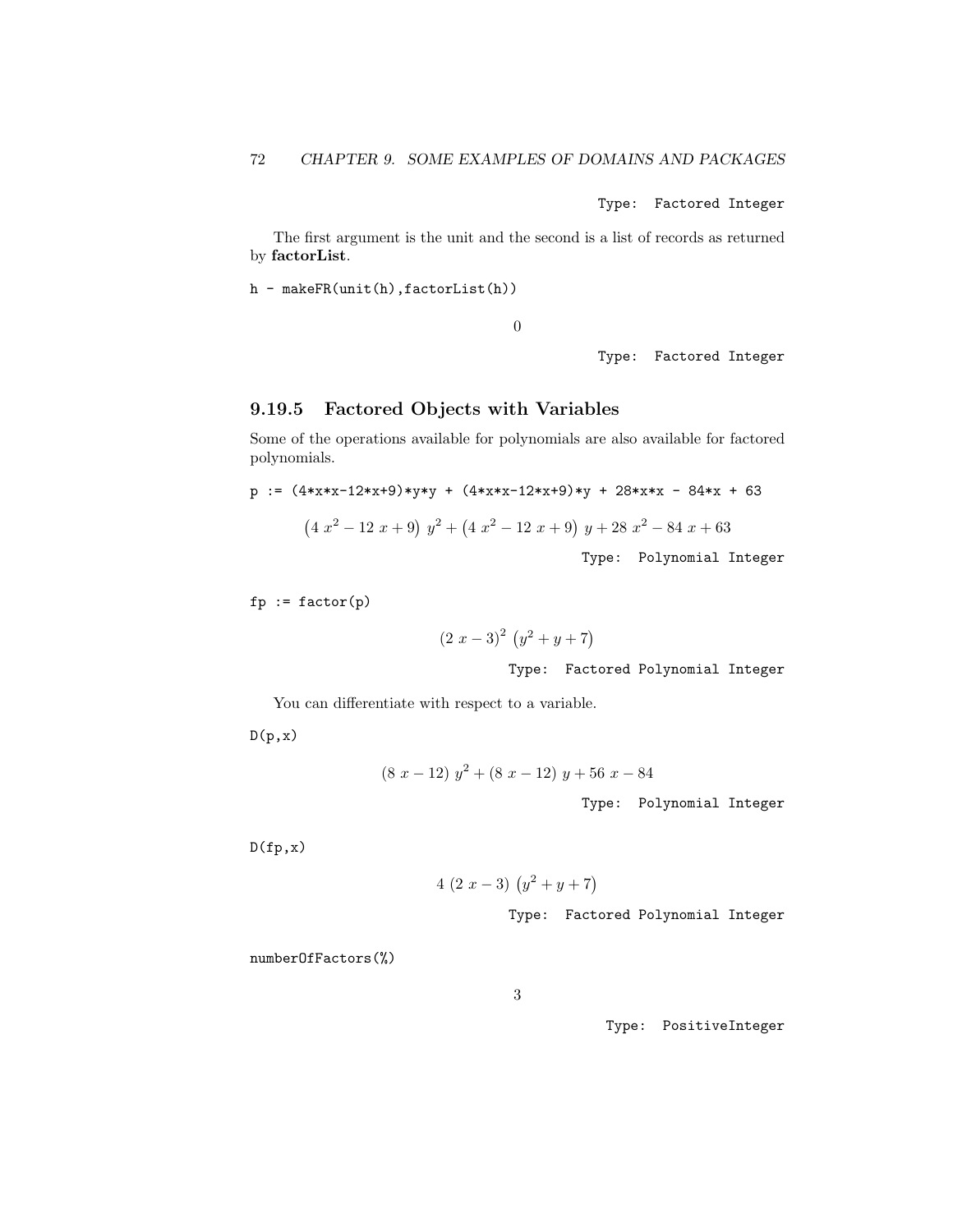# 9.20 FactoredFunctions2

The FactoredFunctions2 package implements one operation, map, for applying an operation to every base in a factored object and to the unit.

 $double(x) == x + x$ 

Type: Void

 $f := factor(720)$ 

 $2^4$  3<sup>2</sup> 5

Type: Factored Integer

Actually, the map operation used in this example comes from Factored itself, since double takes an integer argument and returns an integer result.

map(double,f)

$$
2\ 4^4\ 6^2\ 10
$$

Type: Factored Integer

If we want to use an operation that returns an object that has a type different from the operation's argument, the map in Factored cannot be used and we use the one in FactoredFunctions2.

 $makePoly(b) == x + b$ 

Type: Void

In fact, the "2" in the name of the package means that we might be using factored objects of two different types.

 $g := map(makePoly, f)$ 

$$
(x+1) (x+2)^{4} (x+3)^{2} (x+5)
$$

Type: Factored Polynomial Integer

It is important to note that both versions of map destroy any information known about the bases (the fact that they are prime, for instance).

The flags for each base are set to "nil" in the object returned by **map**.

nthFlag(g,1)

"nil"

Type: Union("nil",...)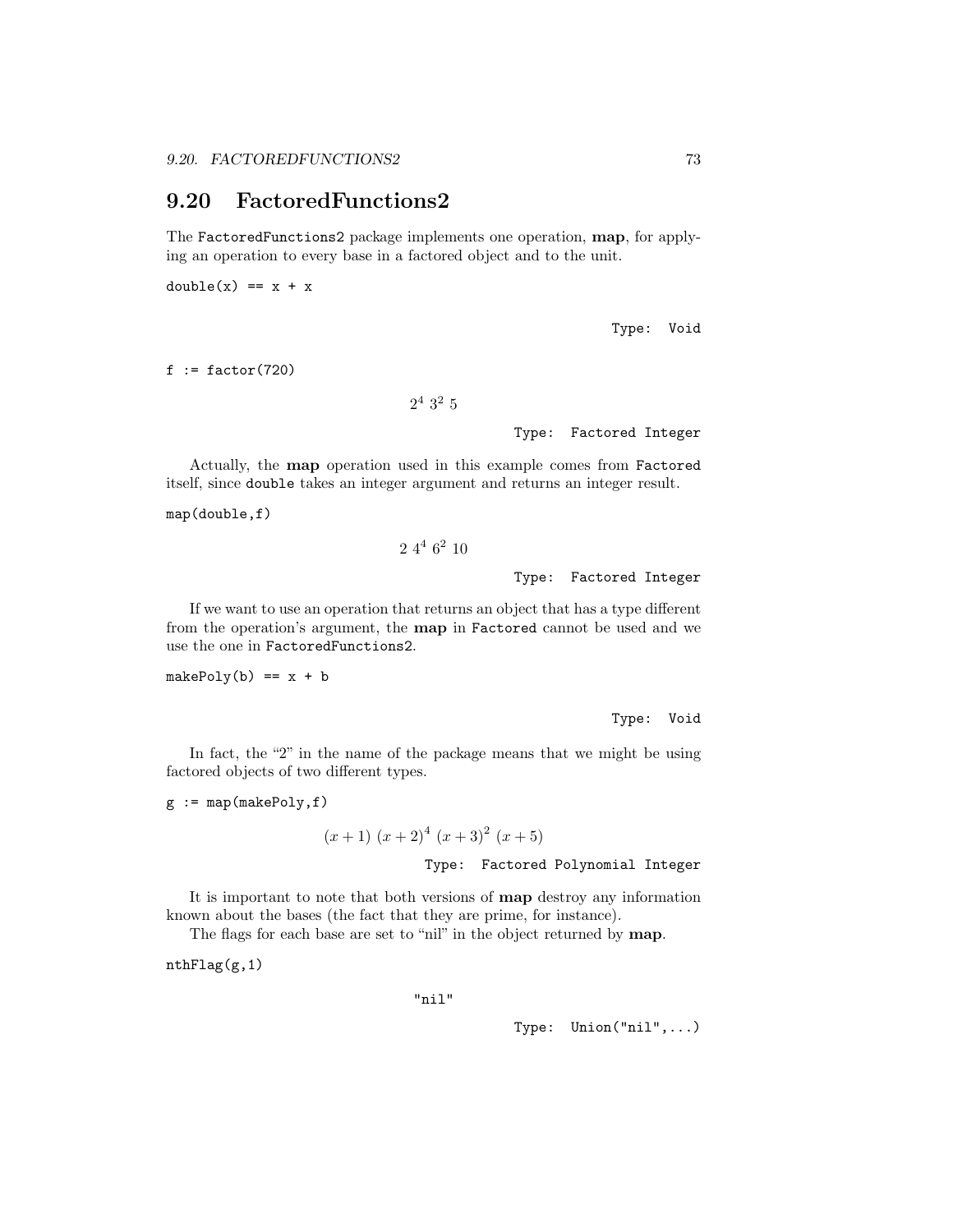## 9.21 File

The File(S) domain provides a basic interface to read and write values of type S in files.

Before working with a file, it must be made accessible to AXIOM with the open operation.

ifile:File List Integer:=open("/tmp/jazz1","output")

"/tmp/jazz1"

Type: File List Integer

The open function arguments are a FileName and a String specifying the mode. If a full pathname is not specified, the current default directory is assumed. The mode must be one of "input" or "output". If it is not specified, "input" is assumed. Once the file has been opened, you can read or write data.

The operations read and write are provided.

write!(ifile, [-1,2,3])

```
[-1, 2, 3]
```
Type: List Integer

write!(ifile, [10,-10,0,111])

 $[10, -10, 0, 111]$ 

Type: List Integer

write!(ifile, [7])

[7]

Type: List Integer

You can change from writing to reading (or vice versa) by reopening a file. reopen!(ifile, "input")

"/tmp/jazz1"

Type: File List Integer

read! ifile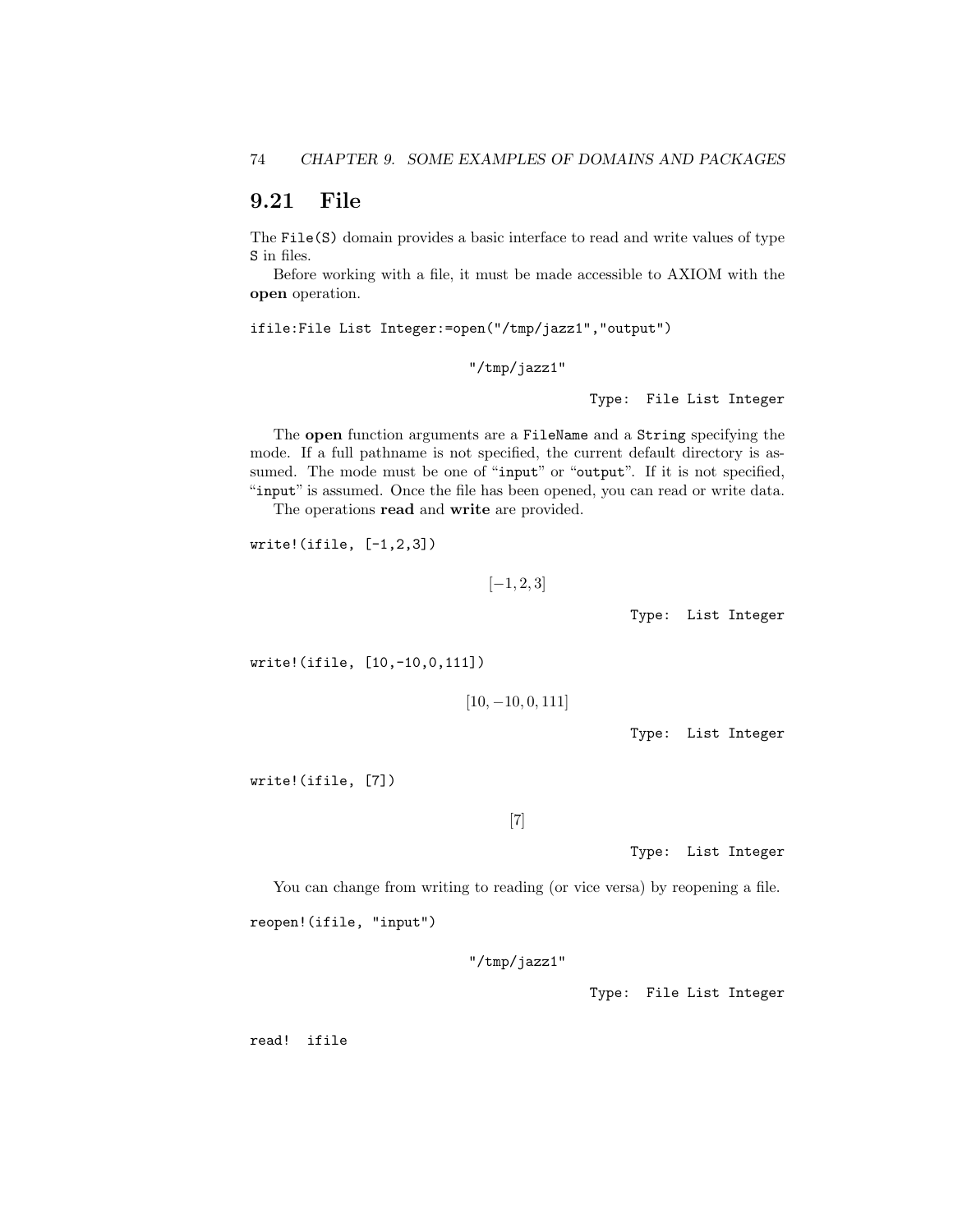```
[-1, 2, 3]
```
Type: List Integer

read! ifile

```
[10, -10, 0, 111]
```
Type: List Integer

The read operation can cause an error if one tries to read more data than is in the file. To guard against this possibility the readIfCan operation should be used.

readIfCan! ifile

```
[7]
```
Type: Union(List Integer,...)

readIfCan! ifile

```
"failed"
```
Type: Union("failed",...)

You can find the current mode of the file, and the file's name.

iomode ifile

```
"input"
```
Type: String

name ifile

```
"/tmp/jazz1"
```
Type: FileName

When you are finished with a file, you should close it.

close! ifile

"/tmp/jazz1"

Type: File List Integer

)system rm /tmp/jazz1

A limitation of the underlying LISP system is that not all values can be represented in a file. In particular, delayed values containing compiled functions cannot be saved.

For more information on related topics, see 9.65 on page 219, 9.33 on page 112, 9.34 on page 116, and 9.22 on page 76. Issue the system command )show File to the display the full list of operations defined by File.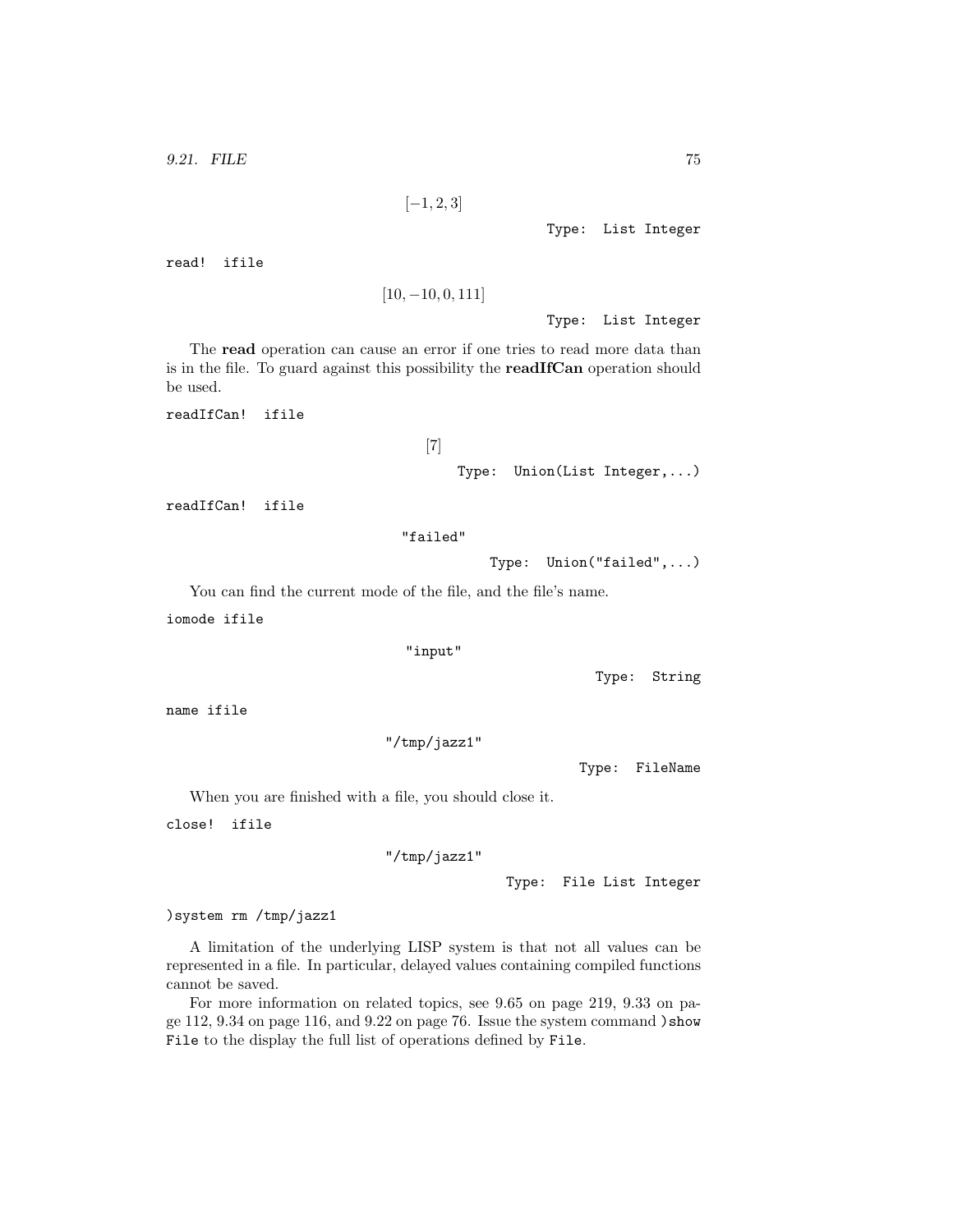# 9.22 FileName

The FileName domain provides an interface to the computer's file system. Functions are provided to manipulate file names and to test properties of files.

The simplest way to use file names in the AXIOM interpreter is to rely on conversion to and from strings. The syntax of these strings depends on the operating system.

fn: FileName

Type: Void

On AIX, this is a proper file syntax:

fn := "/spad/src/input/fname.input"

"/spad/src/input/fname.input"

Type: FileName

Although it is very convenient to be able to use string notation for file names in the interpreter, it is desirable to have a portable way of creating and manipulating file names from within programs.

A measure of portability is obtained by considering a file name to consist of three parts: the directory, the name, and the extension.

directory fn

"/spad/src/input"

Type: String

name fn

"fname"

Type: String

extension fn

"input"

Type: String

The meaning of these three parts depends on the operating system. For example, on CMS the file "SPADPROF INPUT M" would have directory "M", name "SPADPROF" and extension "INPUT".

It is possible to create a filename from its parts.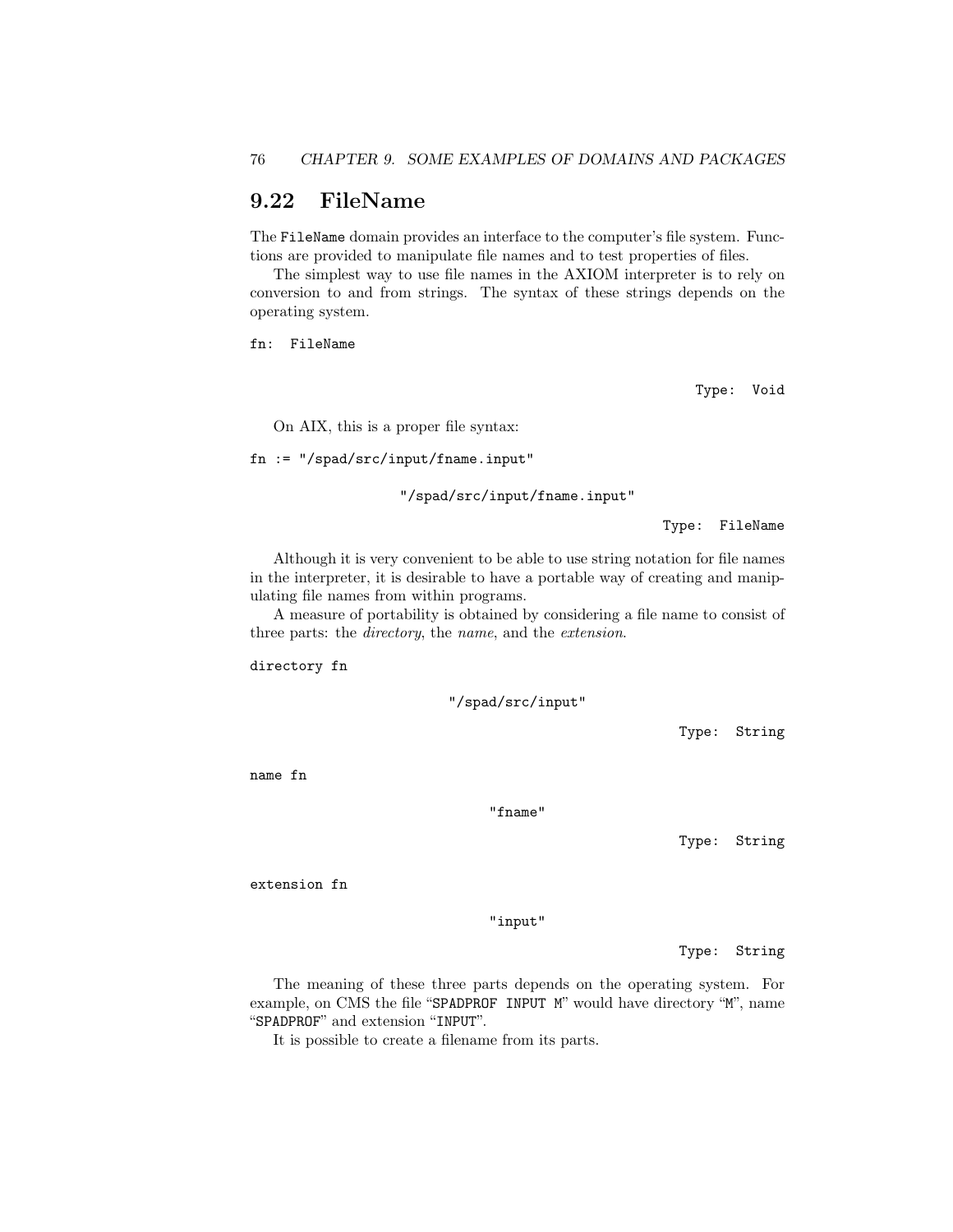fn := filename("/u/smwatt/work", "fname", "input")

"/u/smwatt/work/fname.input"

Type: FileName

When writing programs, it is helpful to refer to directories via variables.

objdir := "/tmp"

"/tmp"

Type: String

fn := filename(objdir, "table", "spad")

"/tmp/table.spad"

Type: FileName

If the directory or the extension is given as an empty string, then a default is used. On AIX, the defaults are the current directory and no extension.

```
fn := filename("", "letter", "")
```
"letter"

Type: FileName

Three tests provide information about names in the file system. The exists? operation tests whether the named file exists.

exists? "/etc/passwd"

true

Type: Boolean

The operation readable? tells whether the named file can be read. If the file does not exist, then it cannot be read.

readable? "/etc/passwd"

true

Type: Boolean

readable? "/etc/security/passwd"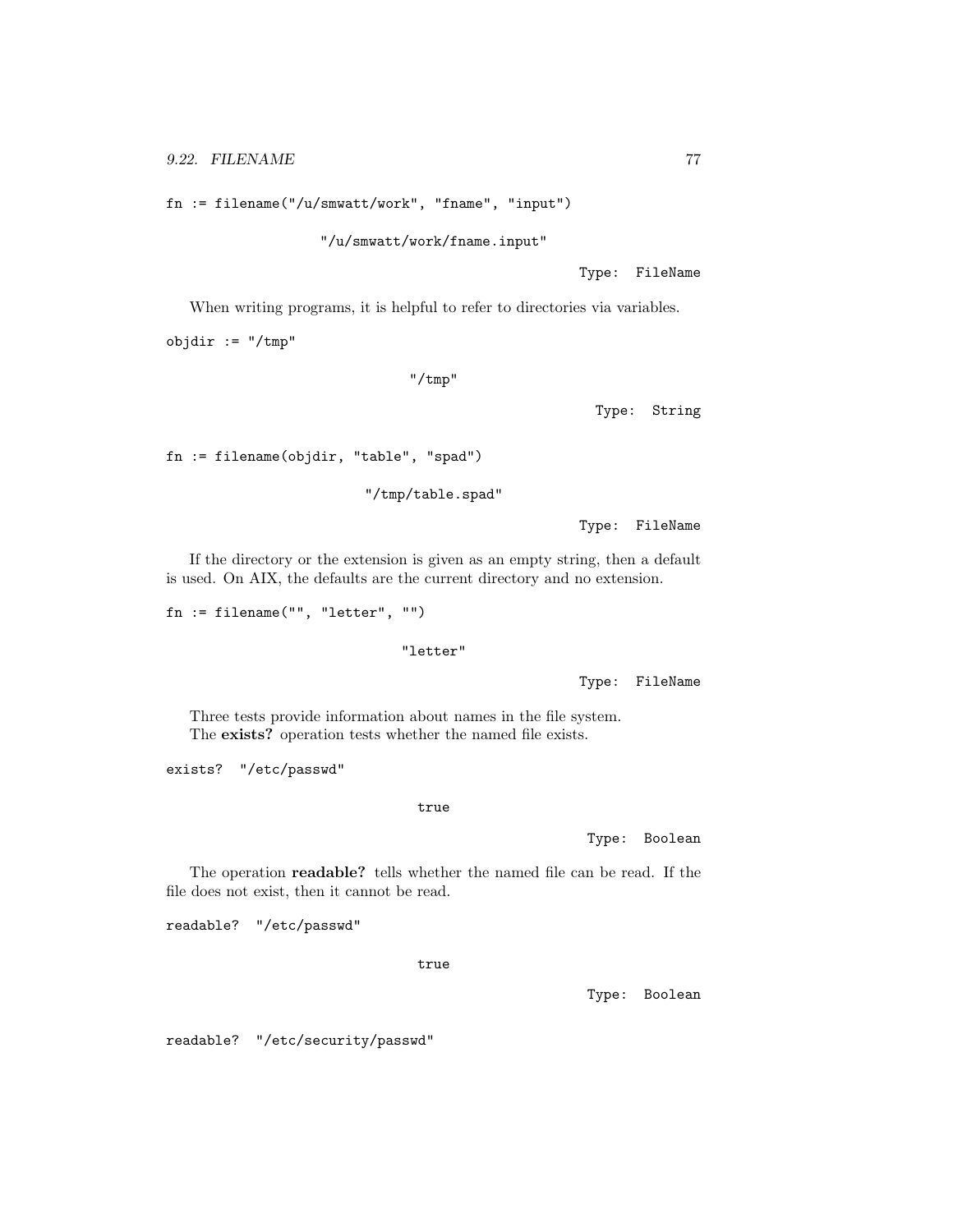### false

Type: Boolean

readable? "/ect/passwd"

false

Type: Boolean

Likewise, the operation writable? tells whether the named file can be written. If the file does not exist, the test is determined by the properties of the directory.

writable? "/etc/passwd"

false

Type: Boolean

writable? "/dev/null"

true

Type: Boolean

writable? "/etc/DoesNotExist"

false

Type: Boolean

writable? "/tmp/DoesNotExist"

true

Type: Boolean

The new operation constructs the name of a new writable file. The argument sequence is the same as for filename, except that the name part is actually a prefix for a constructed unique name.

The resulting file is in the specified directory with the given extension, and the same defaults are used.

fn := new(objdir, "xxx", "yy")

"/tmp/xxx00007.yy"

Type: FileName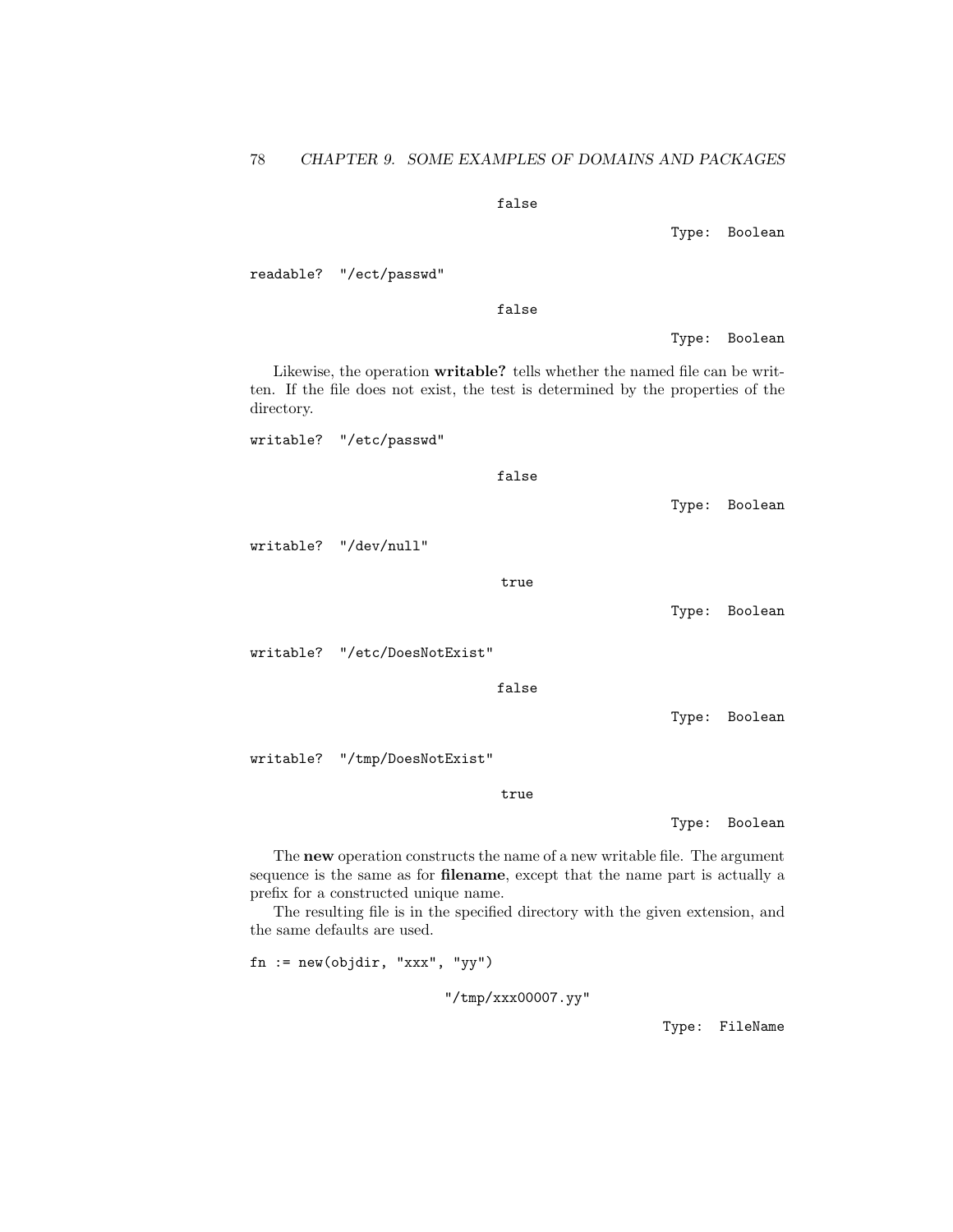## 9.23 FlexibleArray

The FlexibleArray domain constructor creates one-dimensional arrays of elements of the same type. Flexible arrays are an attempt to provide a data type that has the best features of both one-dimensional arrays (fast, random access to elements) and lists (flexibility). They are implemented by a fixed block of storage. When necessary for expansion, a new, larger block of storage is allocated and the elements from the old storage area are copied into the new block.

Flexible arrays have available most of the operations provided by OneDimensionalArray (see 9.44 on page 158 and 9.69 on page 233). Since flexible arrays are also of category ExtensibleLinearAggregate, they have operations concat!, delete!, insert!, merge!, remove!, removeDuplicates!, and select!. In addition, the operations physicalLength and physicalLength! provide user-control over expansion and contraction.

A convenient way to create a flexible array is to apply the operation flexible Array to a list of values.

flexibleArray [i for i in 1..6]

```
[1, 2, 3, 4, 5, 6]
```
Type: FlexibleArray PositiveInteger

Create a flexible array of six zeroes.

 $f : FARRAY INT := new(6,0)$ 

```
[0, 0, 0, 0, 0, 0]
```
Type: FlexibleArray Integer

For  $i = 1 \dots 6$  set the *i*-th element to *i*. Display **f**.

for i in 1..6 repeat  $f.i := i; f$ 

```
[1, 2, 3, 4, 5, 6]
```
#### Type: FlexibleArray Integer

Initially, the physical length is the same as the number of elements.

physicalLength f

6

Type: PositiveInteger

Add an element to the end of f.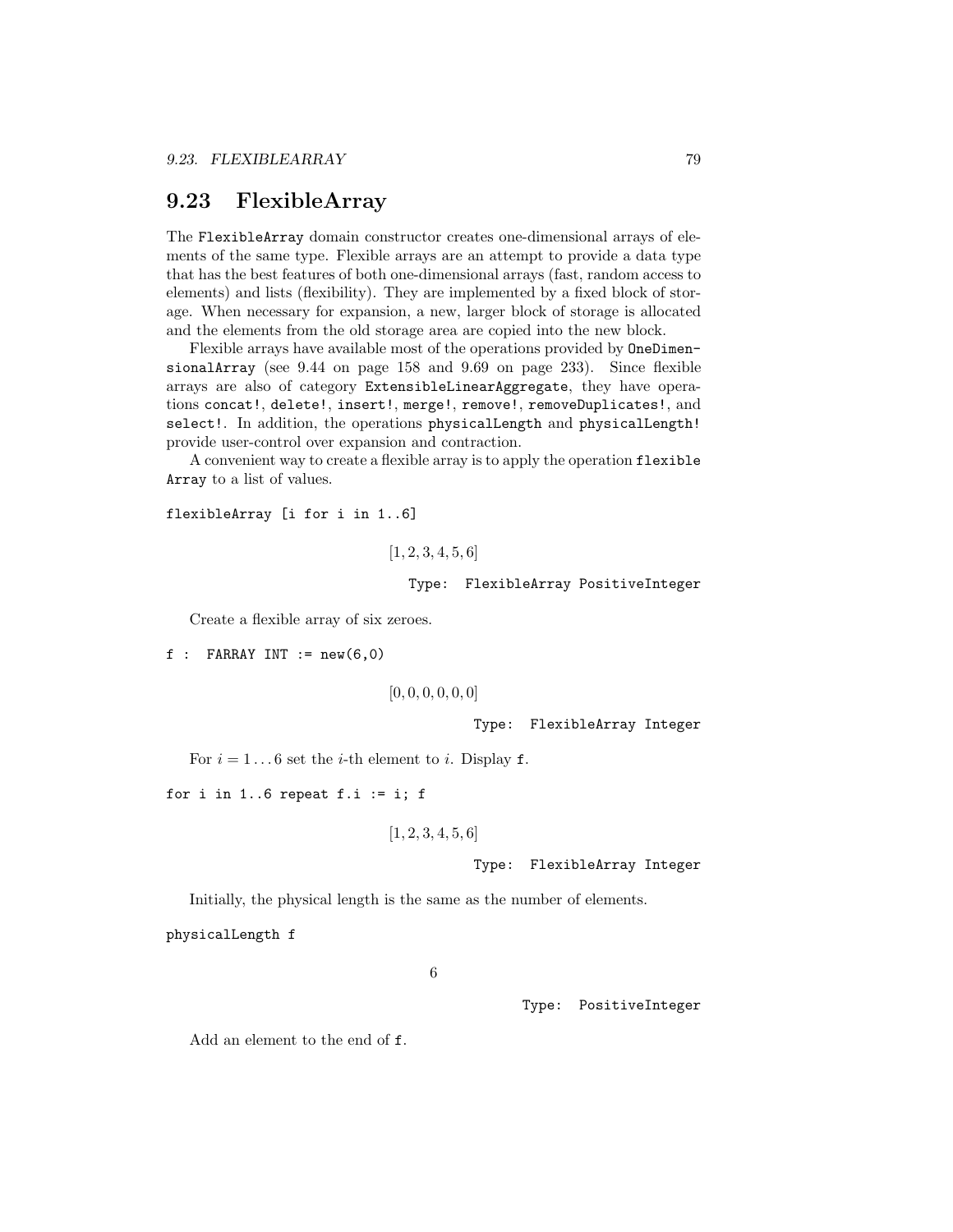$concat!(f,11)$ 

```
[1, 2, 3, 4, 5, 6, 11]
```
Type: FlexibleArray Integer

See that its physical length has grown.

physicalLength f

10

Type: PositiveInteger

Make f grow to have room for 15 elements.

```
physicalLength!(f,15)
```

```
[1, 2, 3, 4, 5, 6, 11]
```
Type: FlexibleArray Integer

Concatenate the elements of f to itself. The physical length allows room for three more values at the end.

concat!(f,f)

$$
[1, 2, 3, 4, 5, 6, 11, 1, 2, 3, 4, 5, 6, 11]
$$

Type: FlexibleArray Integer

Use insert! to add an element to the front of a flexible array.

insert!(22,f,1)

$$
[22, 1, 2, 3, 4, 5, 6, 11, 1, 2, 3, 4, 5, 6, 11]
$$

Type: FlexibleArray Integer

Create a second flexible array from f consisting of the elements from index 10 forward.

 $g := f(10...)$ 

$$
\left[2,3,4,5,6,11\right]
$$

Type: FlexibleArray Integer

Insert this array at the front of f.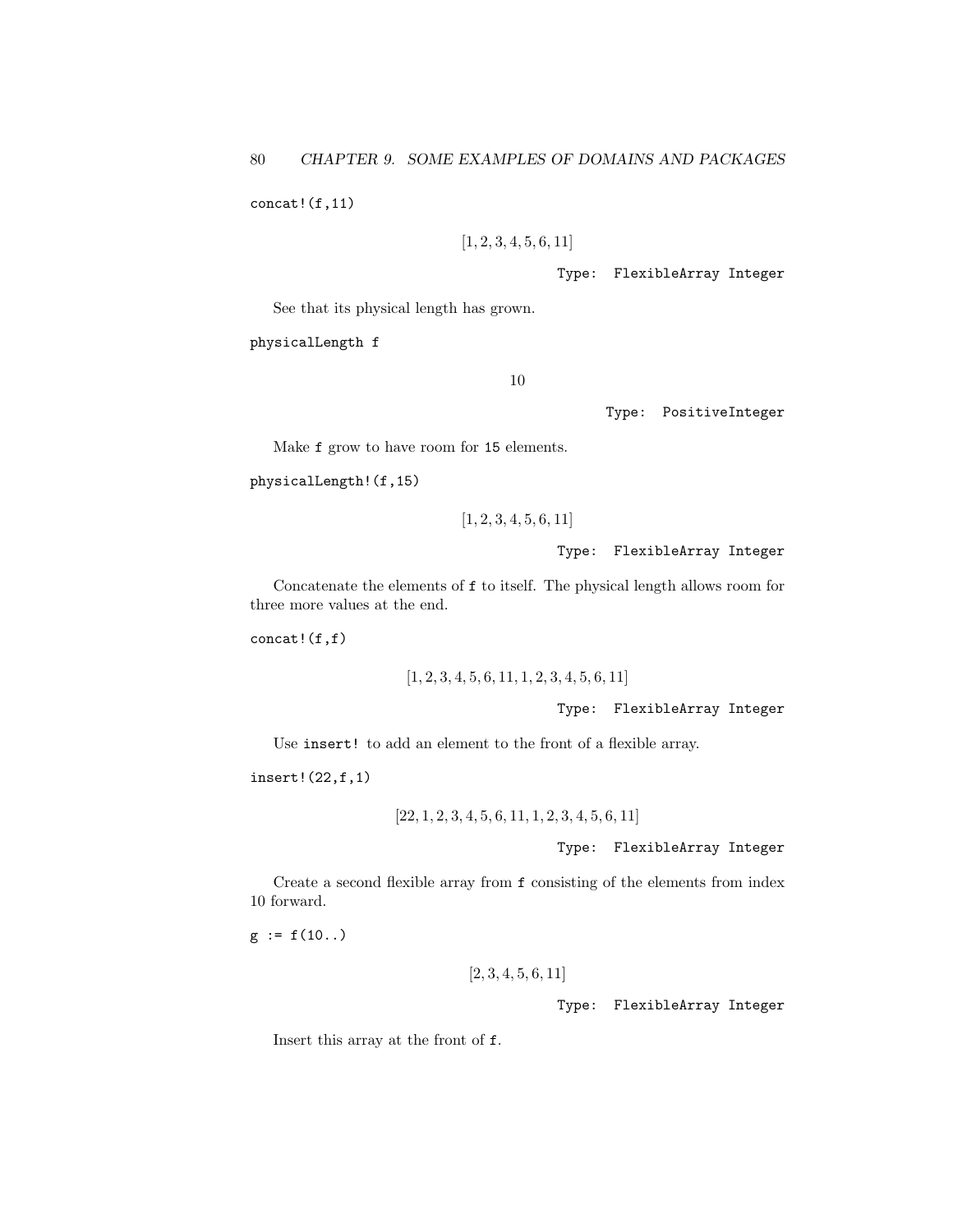insert!(g,f,1)

 $[2, 3, 4, 5, 6, 11, 22, 1, 2, 3, 4, 5, 6, 11, 1, 2, 3, 4, 5, 6, 11]$ 

Type: FlexibleArray Integer

Merge the flexible array f into g after sorting each in place.

merge!(sort! f, sort! g)

 $[1, 1, 2, 2, 2, 2, 3, 3, 3, 3, 4, 4, 4, 4, 5, 5, 5, 5, 6, 6, 6, 6, 11, 11, 11, 11, 22]$ 

Type: FlexibleArray Integer

Remove duplicates in place.

removeDuplicates! f

$$
[1, 2, 3, 4, 5, 6, 11, 22]
$$

Type: FlexibleArray Integer

Remove all odd integers.

 $select!$  $(i +-> even? i,f)$ 

[2, 4, 6, 22]

Type: FlexibleArray Integer

All these operations have shrunk the physical length of f.

physicalLength f

8

Type: PositiveInteger

To force AXIOM not to shrink flexible arrays call the shrinkable operation with the argument false. You must package call this operation. The previous value is returned.

shrinkable(false)\$FlexibleArray(Integer)

true

Type: Boolean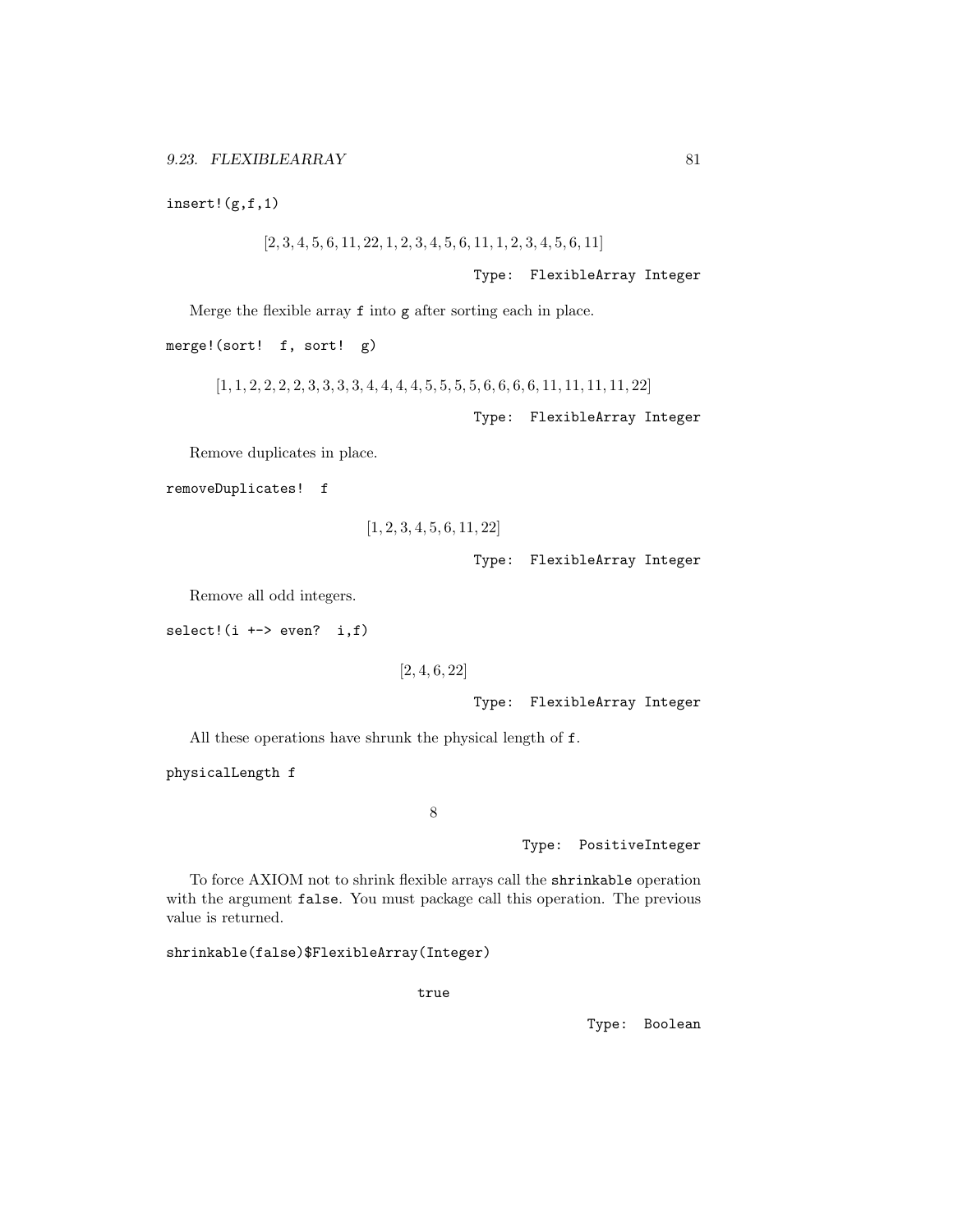# 9.24 Float

AXIOM provides two kinds of floating point numbers. The domain Float (abbreviation FLOAT) implements a model of arbitrary precision floating point numbers. The domain DoubleFloat (abbreviation DFLOAT) is intended to make available hardware floating point arithmetic in AXIOM. The actual model of floating point that DoubleFloat provides is system-dependent. For example, on the IBM system 370 AXIOM uses IBM double precision which has fourteen hexadecimal digits of precision or roughly sixteen decimal digits. Arbitrary precision floats allow the user to specify the precision at which arithmetic operations are computed. Although this is an attractive facility, it comes at a cost. Arbitrary-precision floating-point arithmetic typically takes twenty to two hundred times more time than hardware floating point.

### 9.24.1 Introduction to Float

Scientific notation is supported for input and output of floating point numbers. A floating point number is written as a string of digits containing a decimal point optionally followed by the letter "E", and then the exponent.

We begin by doing some calculations using arbitrary precision floats. The default precision is twenty decimal digits.

1.234

#### 1.234

Type: Float

A decimal base for the exponent is assumed, so the number 1.234E2 denotes  $1.234 \cdot 10^{2}$ .

1.234E2

#### 123.4

Type: Float

The normal arithmetic operations are available for floating point numbers.

 $sqrt(1.2 + 2.3 / 3.4 ** 4.5)$ 

1.0996972790 671286226

Type: Float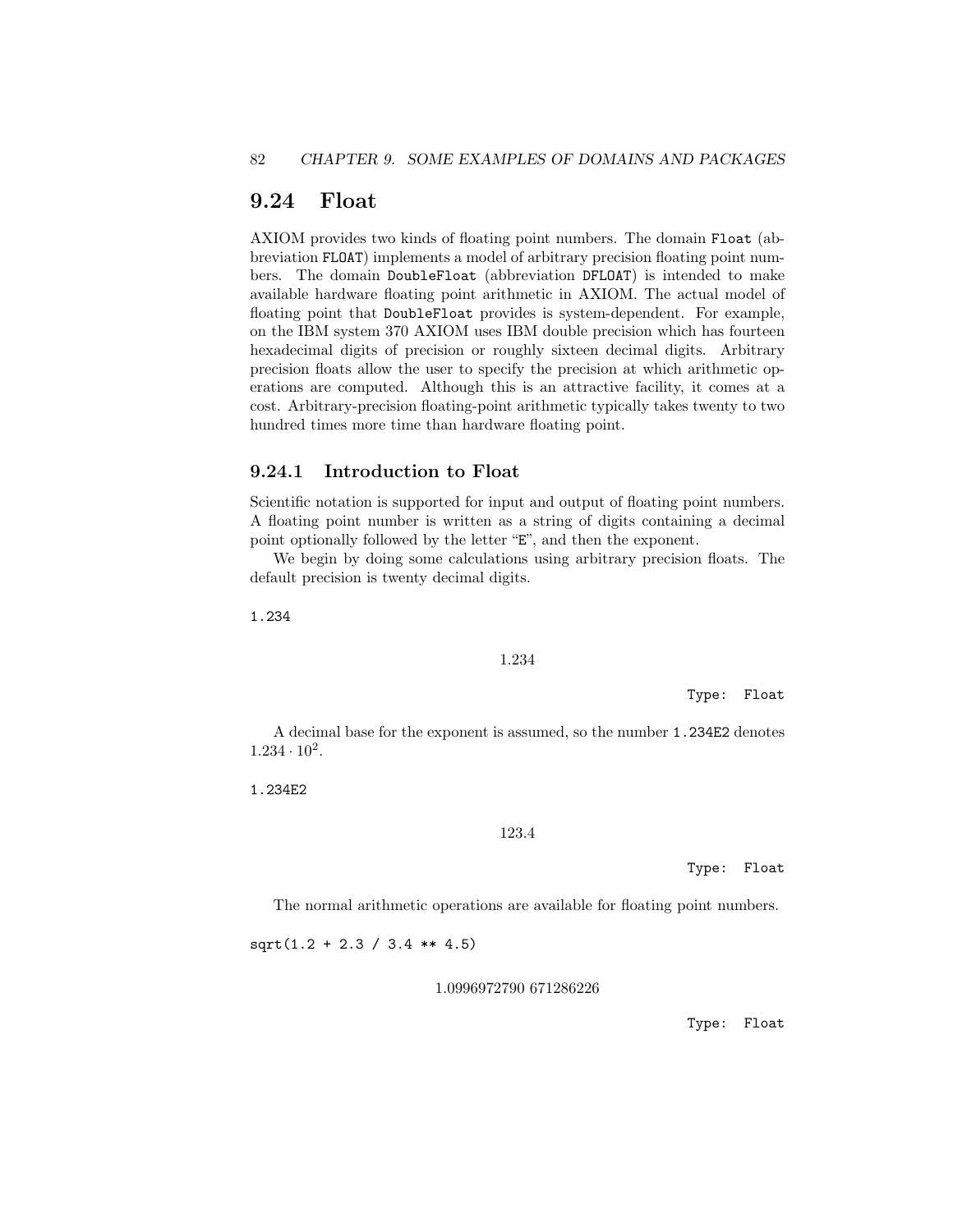### 9.24.2 Conversion Functions

You can use conversion to go back and forth between Integer, Fraction Integer and Float, as appropriate.

 $i := 3 ::$  Float

3.0

Type: Float

i :: Integer

3

Type: Integer

i :: Fraction Integer

3

Type: Fraction Integer

Since you are explicitly asking for a conversion, you must take responsibility for any loss of exactness.

r := 3/7 :: Float

0.4285714285 7142857143

Type: Float

r :: Fraction Integer

Type: Fraction Integer

This conversion cannot be performed: use truncate or round if that is what you intend.

3 7

r :: Integer

Cannot convert from type Float to Integer for value 0.4285714285 7142857143

The operations  ${\bf truncate}$  and  ${\bf round}$   ${\bf truncate}$   $\ldots$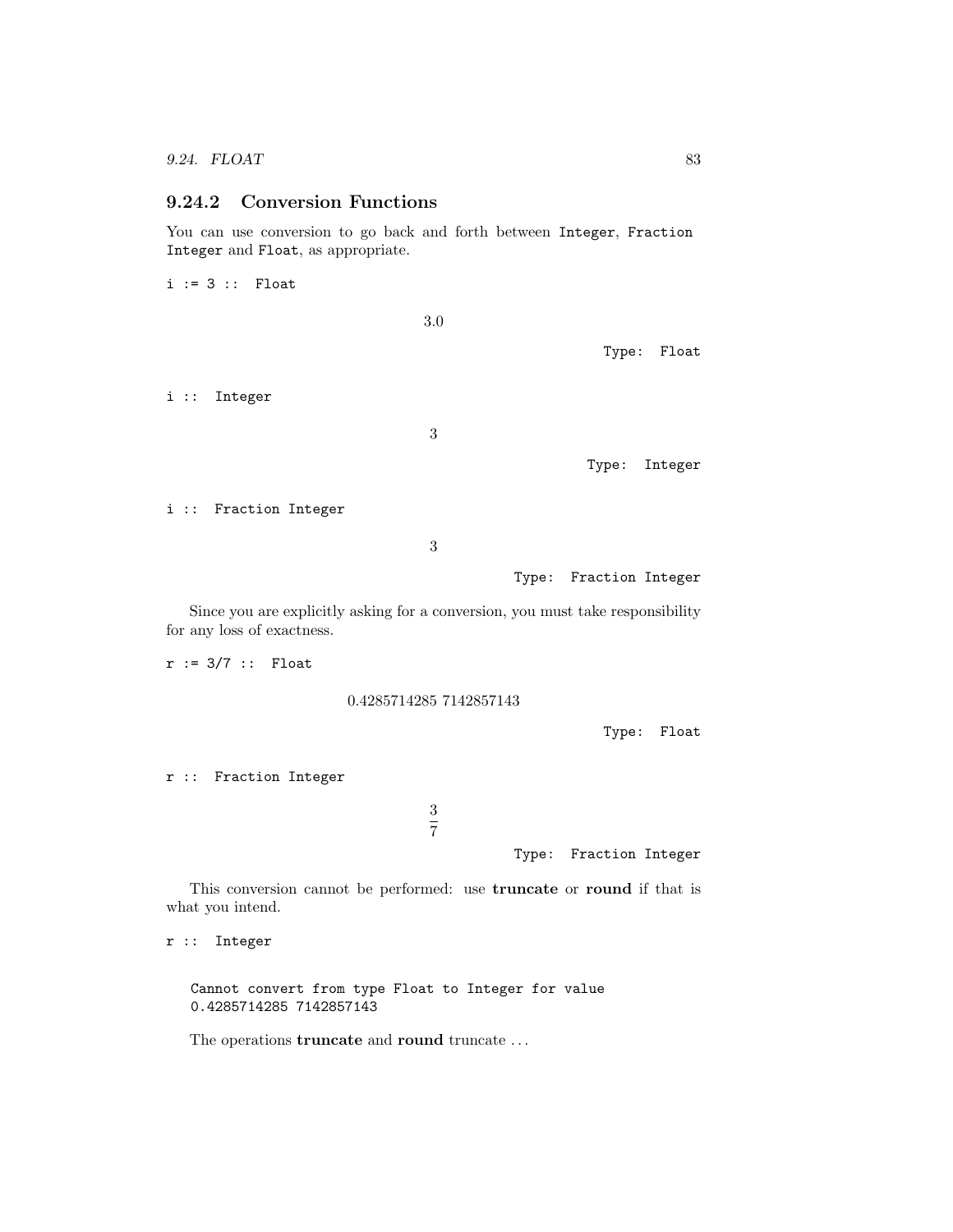truncate 3.6

3.0

Type: Float

and round to the nearest integral Float respectively.

round 3.6

4.0

Type: Float

truncate(-3.6)

−3.0

Type: Float

round(-3.6)

−4.0

Type: Float

The operation **fractionPart** computes the fractional part of  $x$ , that is,  $x$ truncate x.

fractionPart 3.6

0.6

Type: Float

The operation digits allows the user to set the precision. It returns the previous value it was using.

digits 40

20

Type: PositiveInteger

sqrt 0.2

0.4472135954 9995793928 1834733746 2552470881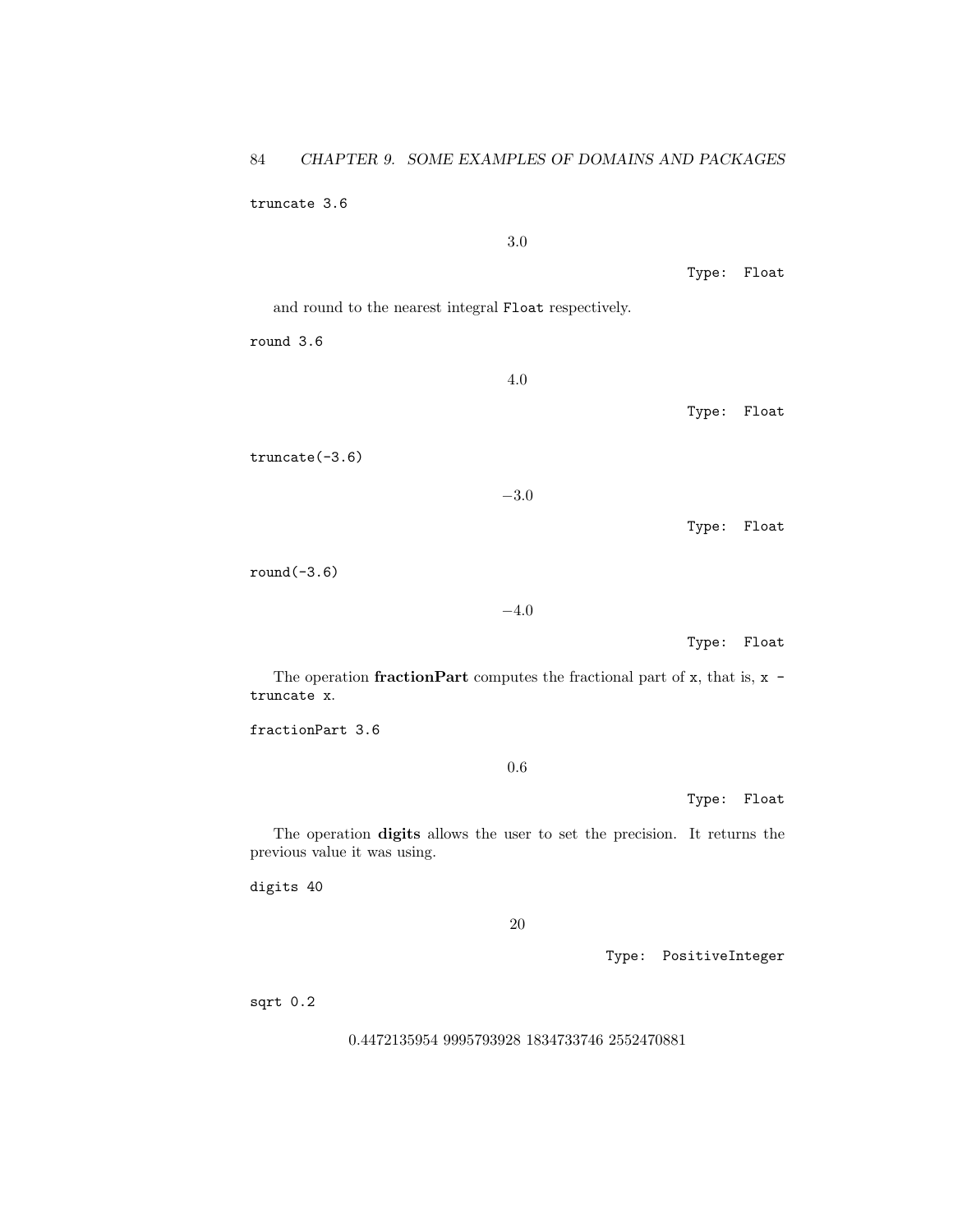pi()\$Float

#### 3.1415926535 8979323846 2643383279 502884197

Type: Float

The precision is only limited by the computer memory available. Calculations at 500 or more digits of precision are not difficult.

digits 500

40

Type: PositiveInteger

pi()\$Float

3.1415926535 8979323846 2643383279 5028841971 6939937510 5820974944 5923078164 0628620899 8628034825 3421170679 8214808651 3282306647 0938446095 5058223172 5359408128 4811174502 8410270193 8521105559 6446229489 5493038196 4428810975 6659334461 2847564823 3786783165 2712019091 4564856692 3460348610 4543266482 1339360726 0249141273 7245870066 0631558817 4881520920 9628292540 9171536436 7892590360 0113305305 4882046652 1384146951 9415116094 3305727036 5759591953 0921861173 8193261179 3105118548 0744623799 6274956735 1885752724 8912279381 830119491

Type: Float

Reset digits to its default value.

digits 20

500

Type: PositiveInteger

Numbers of type Float are represented as a record of two integers, namely, the mantissa and the exponent where the base of the exponent is binary. That is, the floating point number  $(m, e)$  represents the number  $m \cdot 2^e$ . A consequence of using a binary base is that decimal numbers can not, in general, be represented exactly.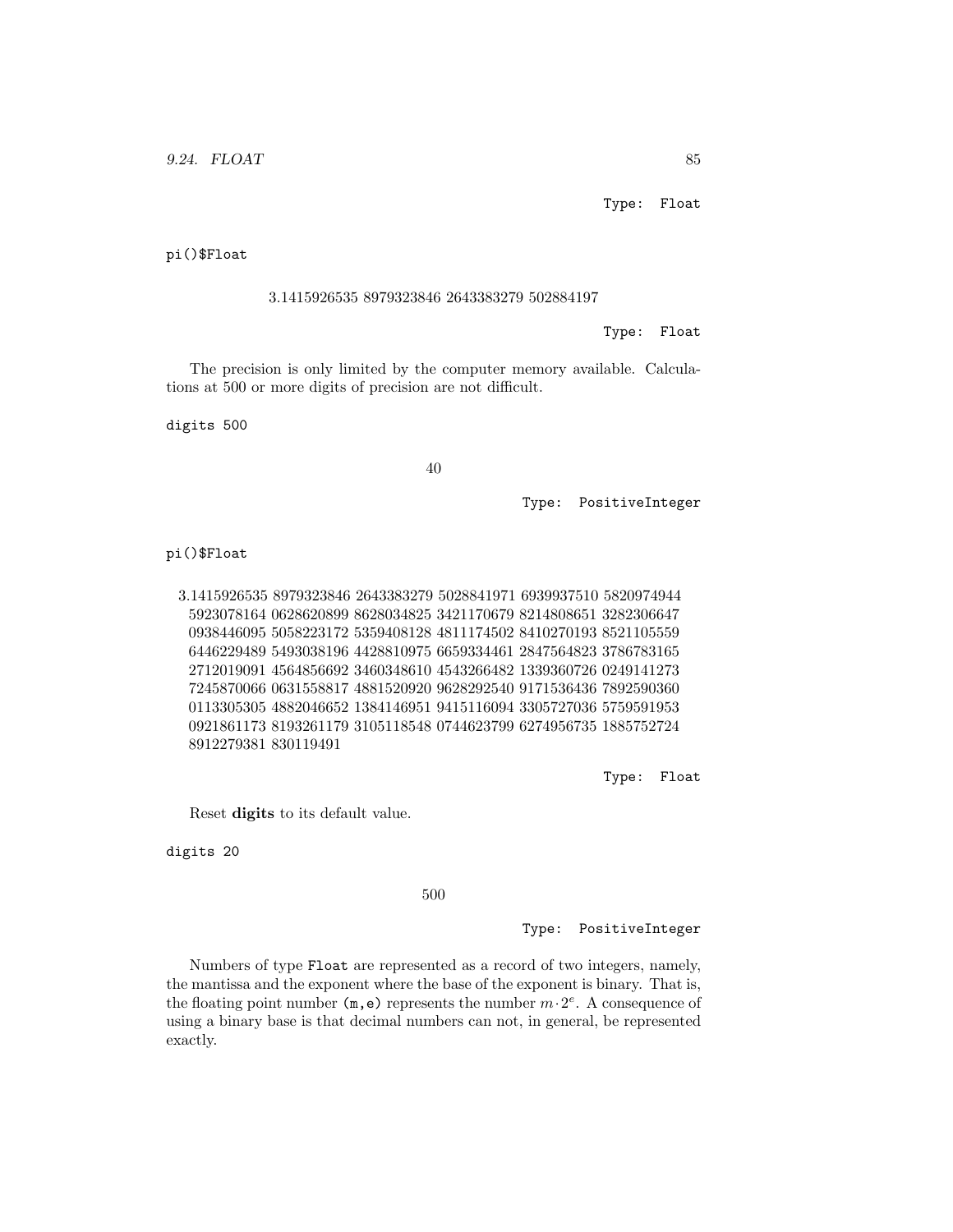### 9.24.3 Output Functions

A number of operations exist for specifying how numbers of type Float are to be displayed. By default, spaces are inserted every ten digits in the output for readability.<sup>3</sup>

Output spacing can be modified with the outputSpacing operation. This inserts no spaces and then displays the value of x.

outputSpacing 0; x := sqrt 0.2

0.44721359549995793928

Type: Float

Issue this to have the spaces inserted every 5 digits.

```
outputSpacing 5; x
```
0.44721 35954 99957 93928

Type: Float

By default, the system displays floats in either fixed format or scientific format, depending on the magnitude of the number.

 $y := x/10**10$ 

0.44721 35954 99957 93928 E  $-10$ 

Type: Float

A particular format may be requested with the operations outputFloating and outputFixed.

outputFloating(); x

0.44721 35954 99957 93928 E 0

Type: Float

outputFixed(); y

0.00000 00000 44721 35954 99957 93928

Type: Float

Additionally, you can ask for n digits to be displayed after the decimal point.

<sup>&</sup>lt;sup>3</sup>Note that you cannot include spaces in the input form of a floating point number, though you can use underscores.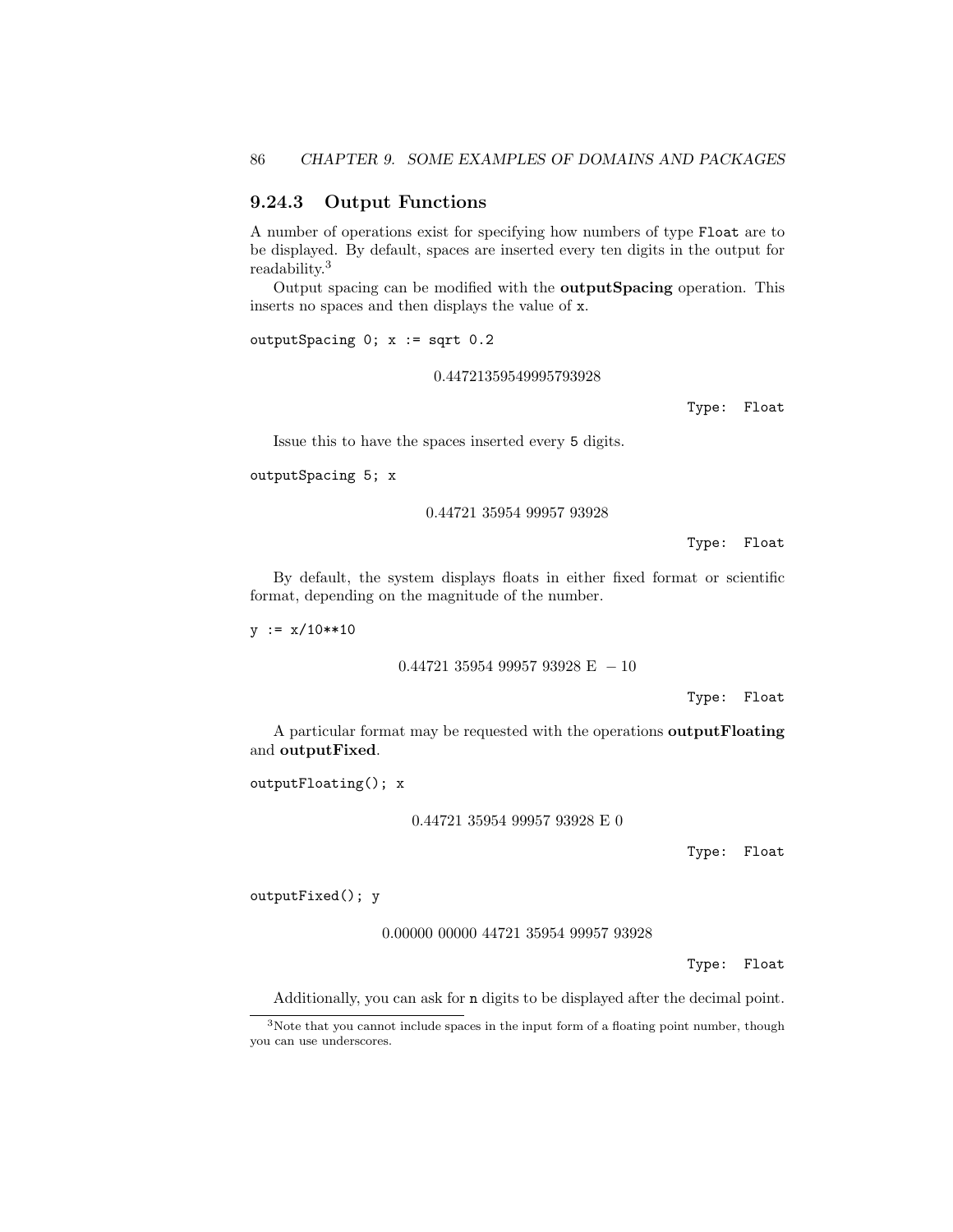9.24. FLOAT 87

outputFloating 2; y

```
0.45 E - 10
```
Type: Float

outputFixed 2; x

.45

Type: Float

This resets the output printing to the default behavior.

outputGeneral()

Type: Void

### 9.24.4 An Example: Determinant of a Hilbert Matrix

Consider the problem of computing the determinant of a 10 by 10 Hilbert matrix. The  $(i, j)$ -th entry of a Hilbert matrix is given by  $1/(i+j+1)$ .

First do the computation using rational numbers to obtain the exact result.

```
a: Matrix Fraction Integer := matrix [ [1/(i+j+1) for j in 0..9]
for i in 0..9]
```
Type: Matrix Fraction Integer

This version of determinant uses Gaussian elimination.

d:= determinant a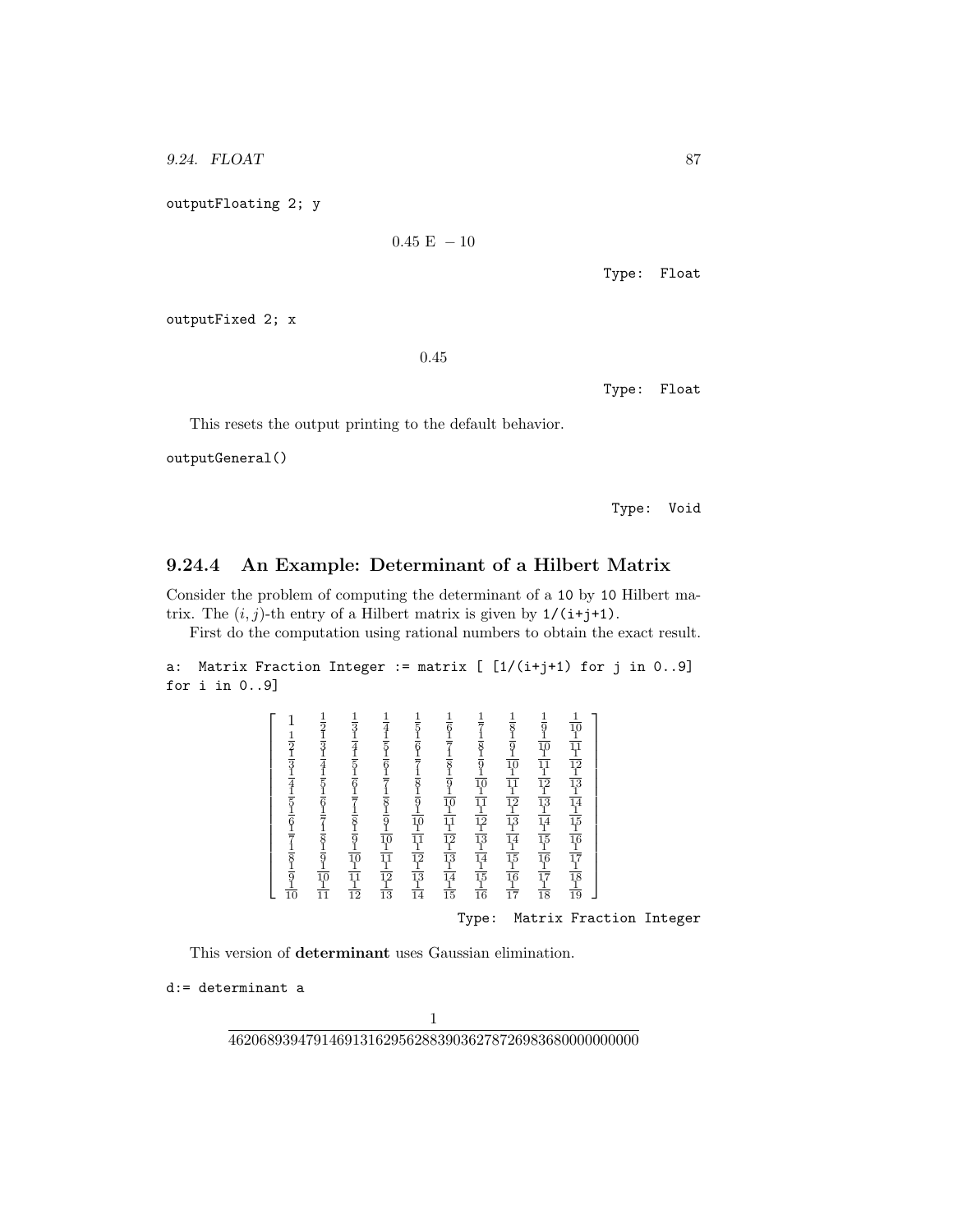Type: Fraction Integer

d :: Float

0.21641 79226 43149 18691 E − 52

Type: Float

Now use hardware floats. Note that a semicolon (;) is used to prevent the display of the matrix.

b: Matrix DoubleFloat := matrix [ [1/(i+j+1\$DoubleFloat) for j in 0..9] for i in 0..9];

Type: Matrix DoubleFloat

The result given by hardware floats is correct only to four significant digits of precision. In the jargon of numerical analysis, the Hilbert matrix is said to be "ill-conditioned."

determinant b

2.1643677945721411e − 53

Type: DoubleFloat

Now repeat the computation at a higher precision using Float.

digits 40

```
20
```
Type: PositiveInteger

c: Matrix Float := matrix [ [1/(i+j+1\$Float) for j in 0..9] for i in 0..9];

Type: Matrix Float

determinant c

0.21641 79226 43149 18690 60594 98362 26174 36159 E − 52

Type: Float

Reset digits to its default value.

digits 20

Type: PositiveInteger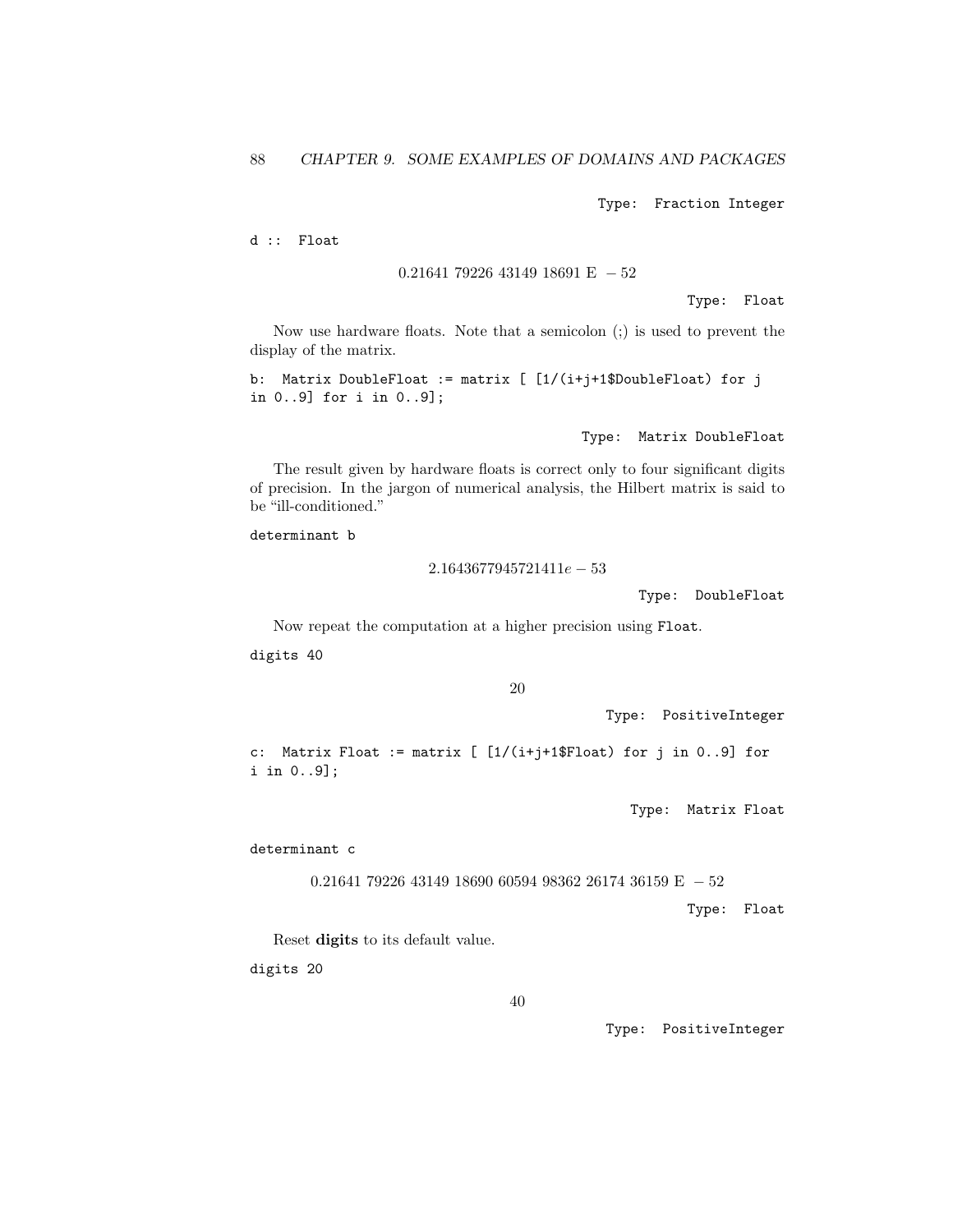## 9.25 Fraction

The Fraction domain implements quotients. The elements must belong to a domain of category IntegralDomain: multiplication must be commutative and the product of two non-zero elements must not be zero. This allows you to make fractions of most things you would think of, but don't expect to create a fraction of two matrices! The abbreviation for Fraction is FRAC.

ر<br>بر بر

Use "/" to create a fraction.

 $a := 11/12$ 

|              | 11<br>12 |                        |  |
|--------------|----------|------------------------|--|
|              |          | Type: Fraction Integer |  |
| b := $23/24$ |          |                        |  |
|              | 23<br>24 |                        |  |
|              |          | Type: Fraction Integer |  |
|              |          |                        |  |

The standard arithmetic operations are available.

 $3 - a * b * * 2 + a + b/a$ 313271 76032 Type: Fraction Integer

Extract the numerator and denominator by using numer and denom, respectively.

numer(a)

11

Type: PositiveInteger

denom(b)

24

Type: PositiveInteger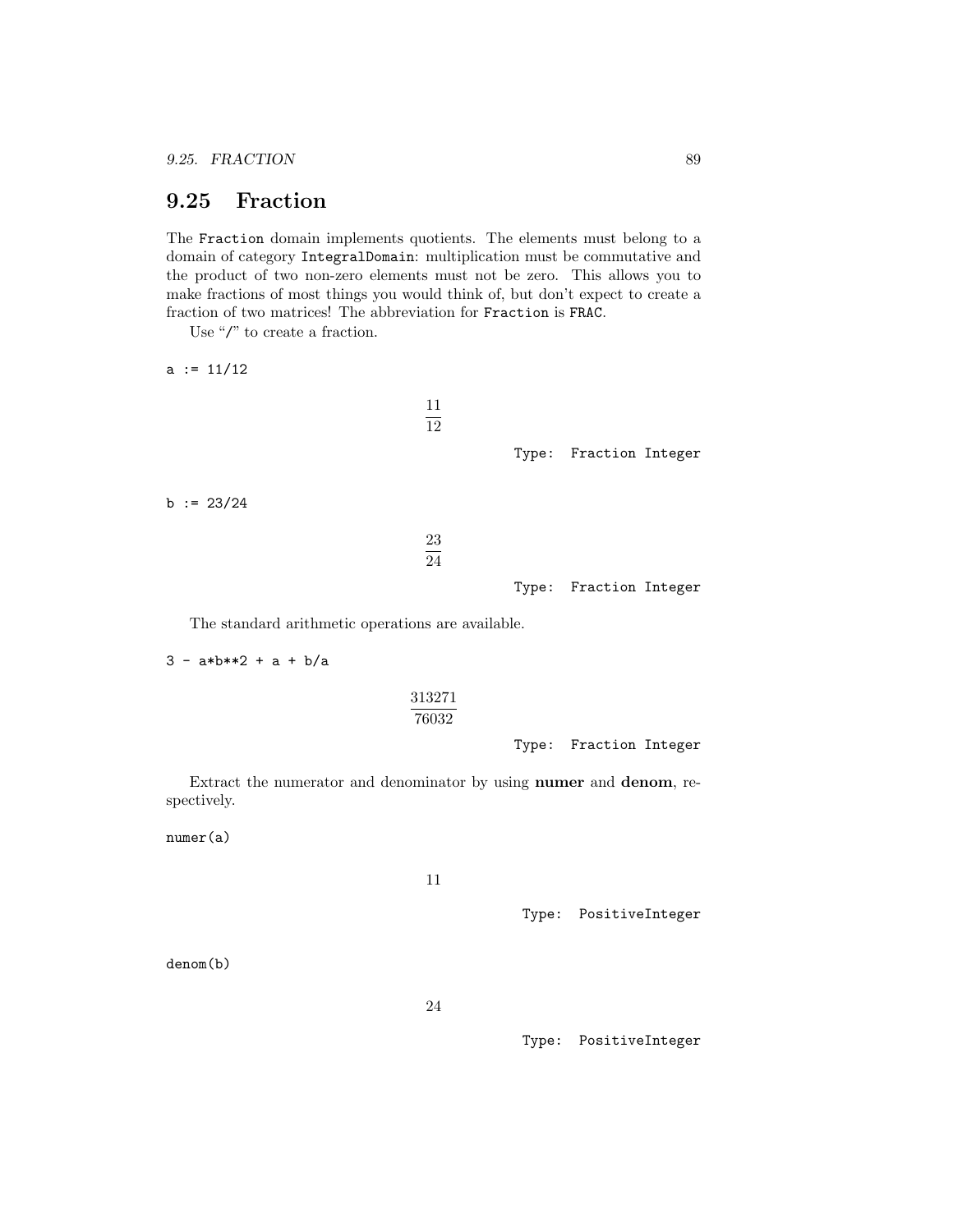Operations like max, min, negative?, positive? and zero? are all available if they are provided for the numerators and denominators. See 9.30 on page 97 for examples.

Don't expect a useful answer from **factor**, **gcd** or **lcm** if you apply them to fractions.

```
r := (x**2 + 2*x + 1)/(x**2 - 2*x + 1)x^2 + 2x + 1x^2 - 2x + 1Type: Fraction Polynomial Integer
```
Since all non-zero fractions are invertible, these operations have trivial definitions.

#### $factor(r)$

$$
\frac{x^2 + 2x + 1}{x^2 - 2x + 1}
$$

### Type: Factored Fraction Polynomial Integer

Use map to apply factor to the numerator and denominator, which is probably what you mean.

map(factor,r)

$$
\frac{(x+1)^2}{(x-1)^2}
$$

#### Type: Fraction Factored Polynomial Integer

Other forms of fractions are available. Use continuedFraction to create a continued fraction.

continuedFraction(7/12)

$$
\frac{1}{|1} + \frac{1}{|1} + \frac{1}{|2} + \frac{1}{|2}
$$

Type: ContinuedFraction Integer

Use partialFraction to create a partial fraction. See 9.11 on page 37 and 9.47 on page 170 for additional information and examples.

partialFraction(7,12)

$$
1 - \frac{3}{2^2} + \frac{1}{3}
$$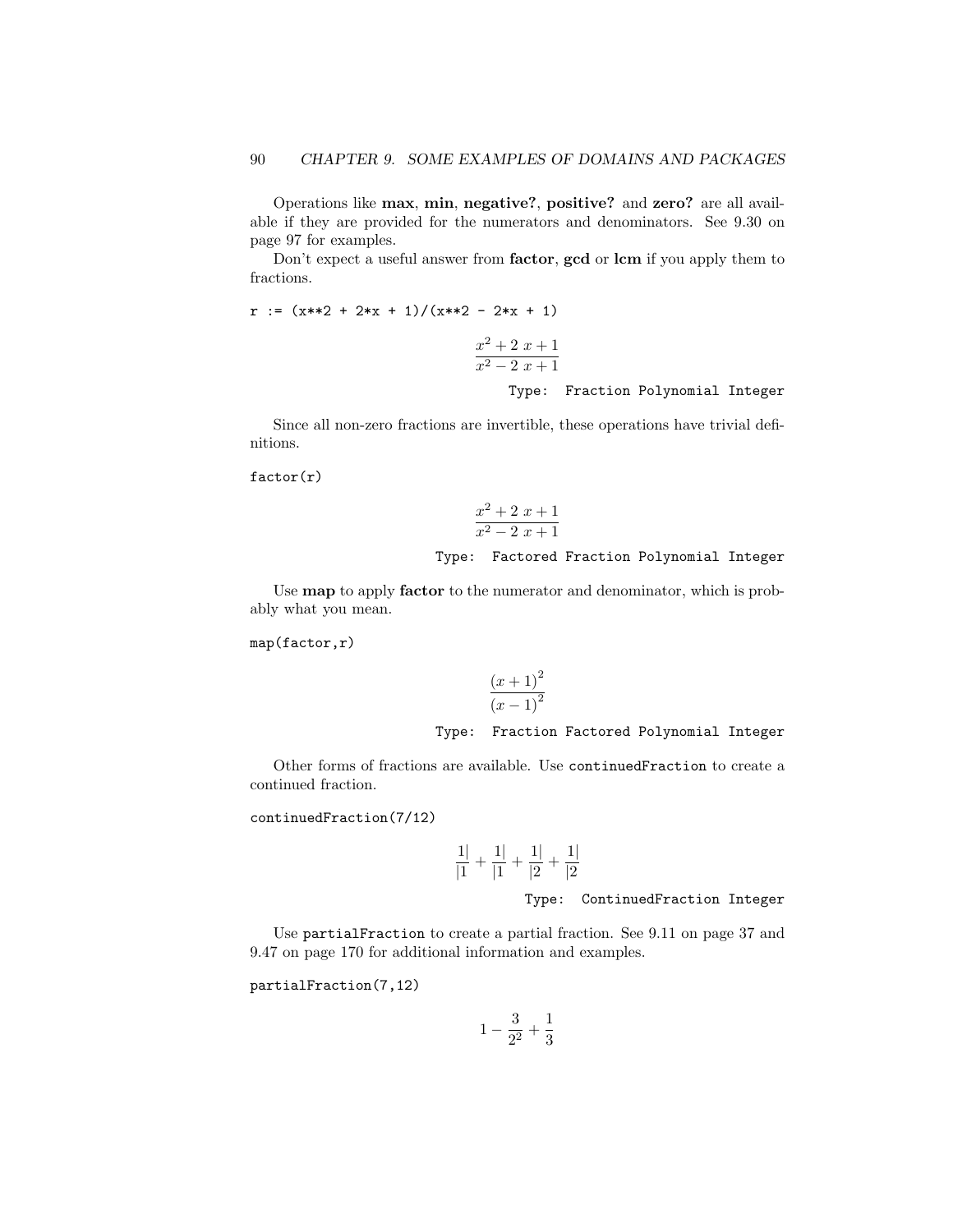Type: PartialFraction Integer

Use conversion to create alternative views of fractions with objects moved in and out of the numerator and denominator.

 $g := 2/3 + 4/5*$ %i

$$
\frac{2}{3} + \frac{4}{5} \; \% i
$$

Type: Complex Fraction Integer

g :: FRAC COMPLEX INT

$$
\frac{10+12~\%i}{15}
$$

Type: Fraction Complex Integer

## 9.26 GeneralSparseTable

Sometimes when working with tables there is a natural value to use as the entry in all but a few cases. The GeneralSparseTable constructor can be used to provide any table type with a default value for entries. See 9.64 on page 215 for general information about tables. Issue the system command ) show GeneralSparseTable to display the full list of operations defined by GeneralSparseTable.

Suppose we launched a fund-raising campaign to raise fifty thousand dollars. To record the contributions, we want a table with strings as keys (for the names) and integer entries (for the amount). In a data base of cash contributions, unless someone has been explicitly entered, it is reasonable to assume they have made a zero dollar contribution.

This creates a keyed access file with default entry 0.

```
patrons: GeneralSparseTable(String, Integer,
KeyedAccessFile(Integer), 0) := table() ;
```
kaf00056.sdata"

Type: GeneralSparseTable(String,Integer,KeyedAccessFile Integer,0)

Now patrons can be used just as any other table. Here we record two gifts.

patrons."Smith" := 10500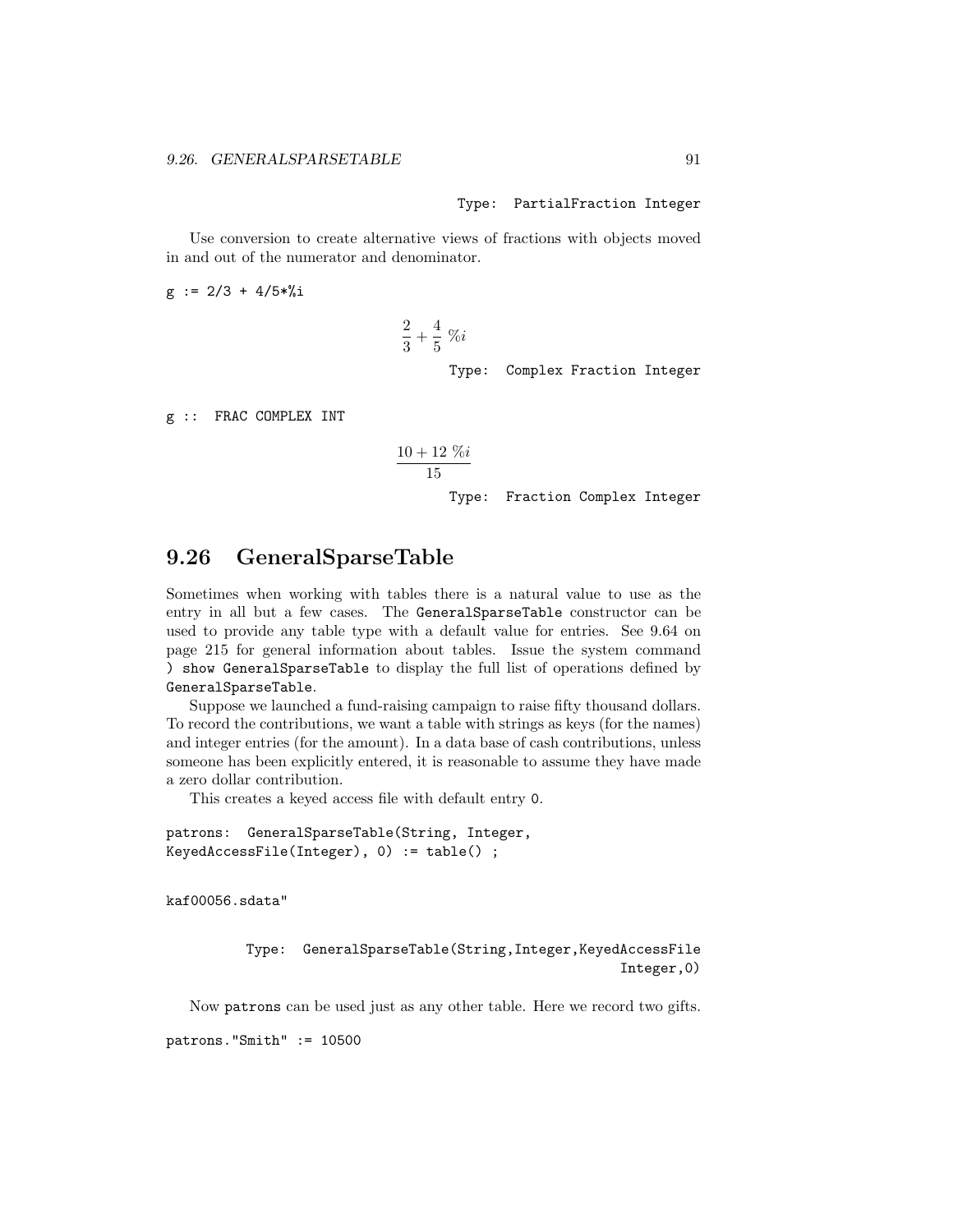10500

Type: PositiveInteger

patrons."Jones" := 22000

22000

Type: PositiveInteger

Now let us look up the size of the contributions from Jones and Stingy.

patrons."Jones"

22000

Type: PositiveInteger

patrons."Stingy"

0

Type: NonNegativeInteger

Have we met our seventy thousand dollar goal?

reduce(+, entries patrons)

32500

Type: PositiveInteger

So the project is cancelled and we can delete the data base:

)system rm -r kaf\*.sdata

# 9.27 GroebnerFactorizationPackage

Solving systems of polynomial equations with the Gröbner basis algorithm can often be very time consuming because, in general, the algorithm has exponential run-time. These systems, which often come from concrete applications, frequently have symmetries which are not taken advantage of by the algorithm. However, it often happens in this case that the polynomials which occur during the Gröbner calculations are reducible. Since AXIOM has an excellent polynomial factorization algorithm, it is very natural to combine the Gröbner and factorization algorithms.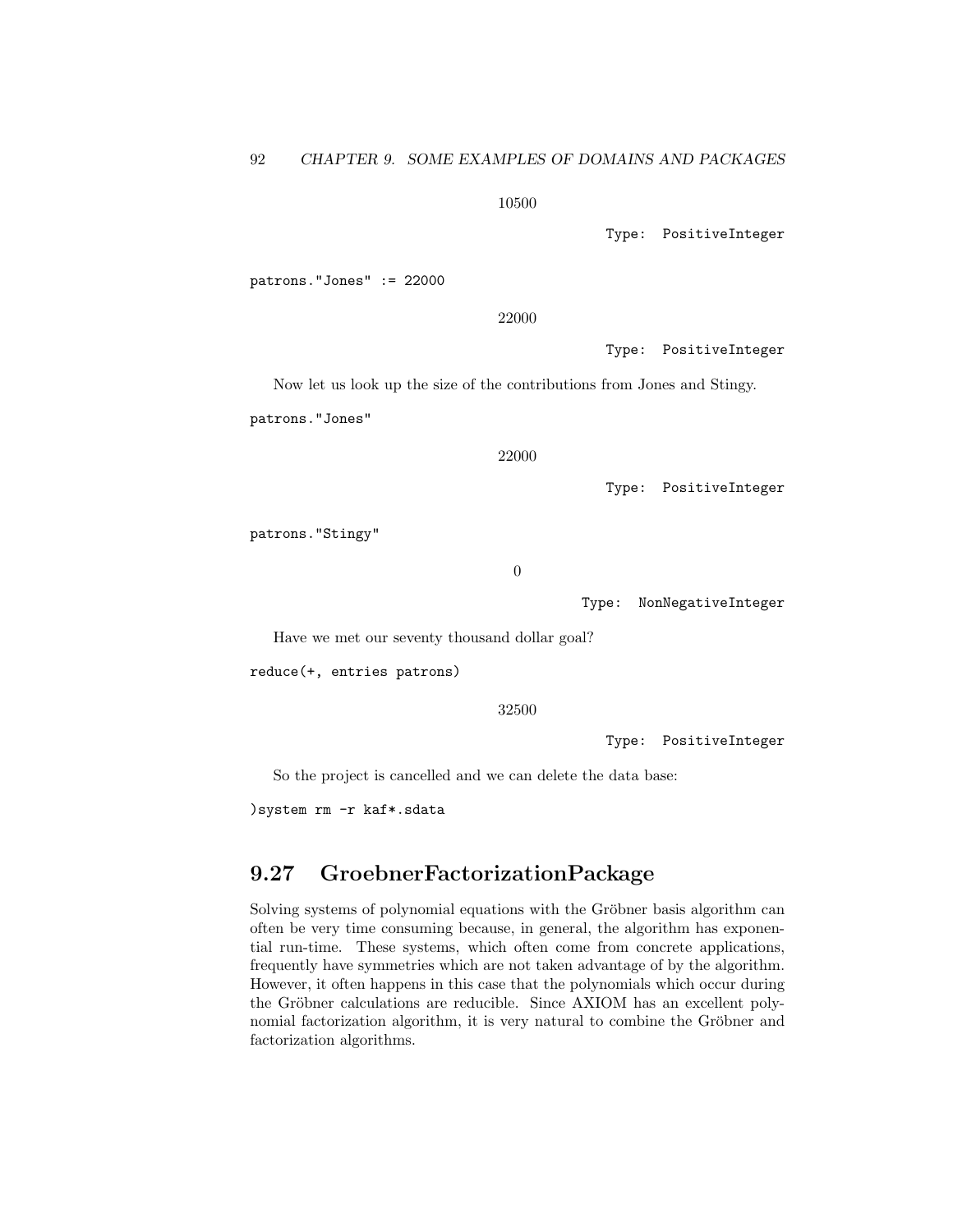GroebnerFactorizationPackage exports the groebnerFactorize operation which implements a modified Gröbner basis algorithm. In this algorithm, each polynomial that is to be put into the partial list of the basis is first factored. The remaining calculation is split into as many parts as there are irreducible factors. Call these factors  $p_1, \ldots, p_n$ . In the branches corresponding to  $p_2, \ldots, p_n$ , the factor  $p_1$  can be divided out, and so on. This package also contains operations that allow you to specify the polynomials that are not zero on the common roots of the final Gröbner basis.

Here is an example from chemistry. In a theoretical model of the cyclohexan  $C_6H_{12}$ , the six carbon atoms each sit in the center of gravity of a tetrahedron that has two hydrogen atoms and two carbon atoms at its corners. We first normalize and set the length of each edge to 1. Hence, the distances of one fixed carbon atom to each of its immediate neighbours is 1. We will denote the distances to the other three carbon atoms by  $x, y$  and  $z$ .

A. Dress developed a theory to decide whether a set of points and distances between them can be realized in an  $n$ -dimensional space. Here, of course, we have  $n = 3$ .

```
mfzn : \text{SQMATRIX}(6, \text{DMP}([x, y, z], \text{Fraction INT})) := [0, 1, 1, 1, 1, 1],[1,0,1,8/3,x,8/3], [1,1,0,1,8/3,y], [1,8/3,1,0,1,8/3],[1, x, 8/3, 1, 0, 1], [1, 8/3, y, 8/3, 1, 0]]
```

|  | 0             |                | $\frac{8}{3}$ $\frac{1}{1}$ | $\boldsymbol{x}$ | $\frac{8}{3}$ |
|--|---------------|----------------|-----------------------------|------------------|---------------|
|  |               | 0              |                             | $\frac{8}{3}$    |               |
|  |               |                | 0                           |                  | $\frac{y}{8}$ |
|  | $\frac{8}{3}$ | $\frac{8}{3}$  |                             | 0                |               |
|  | $\frac{8}{3}$ | $\overline{y}$ | $\frac{8}{3}$               |                  | 0             |

Type:

SquareMatrix(6,DistributedMultivariatePolynomial([x,y,z],Fraction Integer))

For the cyclohexan, the distances have to satisfy this equation.

eq := determinant mfzn

$$
-x^{2} y^{2} + \frac{22}{3} x^{2} y - \frac{25}{9} x^{2} + \frac{22}{3} x y^{2} - \frac{388}{9} x y -
$$
  

$$
\frac{250}{27} x - \frac{25}{9} y^{2} - \frac{250}{27} y + \frac{14575}{81}
$$

Type: DistributedMultivariatePolynomial([x,y,z],Fraction Integer)

They also must satisfy the equations given by cyclic shifts of the indeterminates.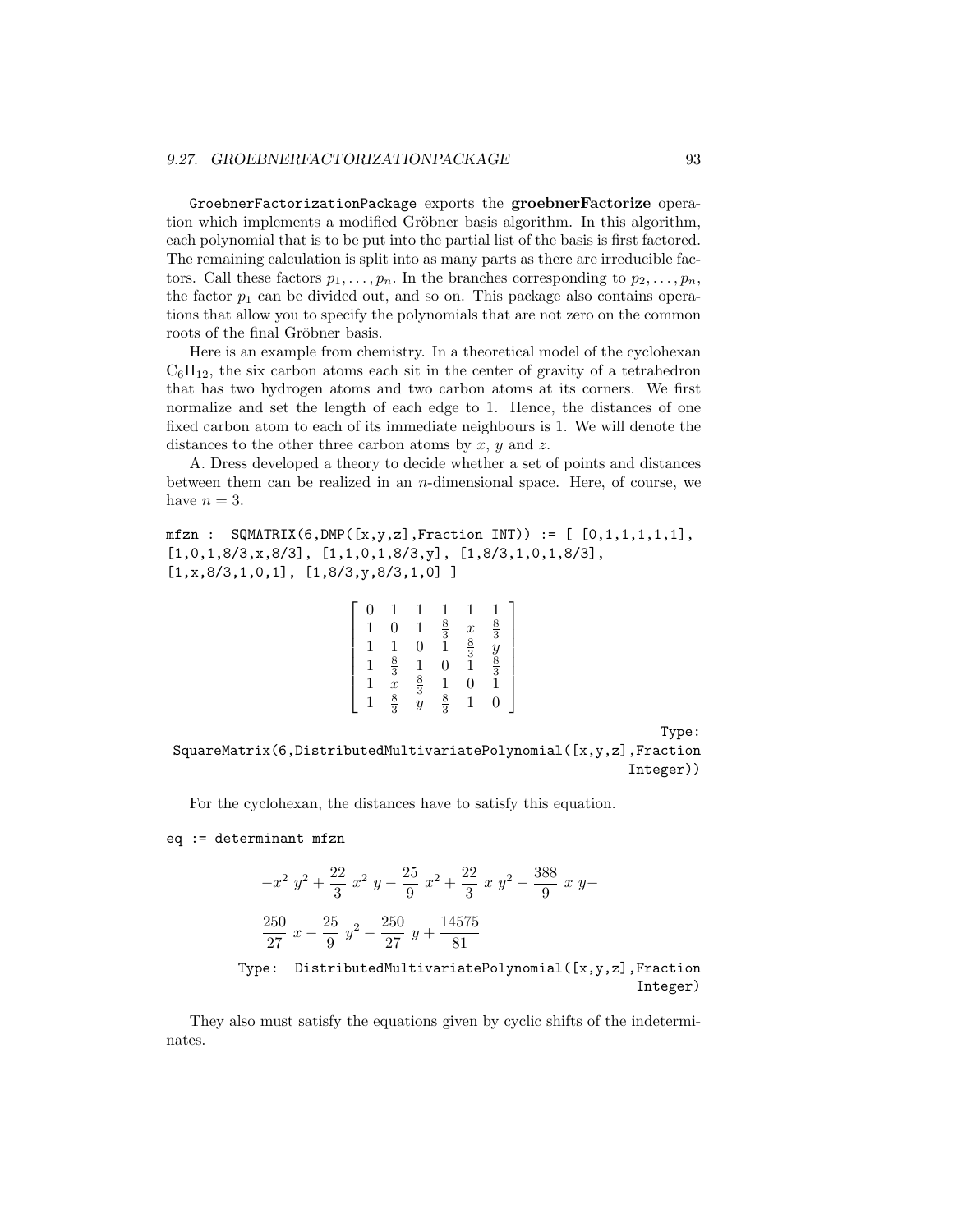groebnerFactorize [eq, eval(eq, [x,y,z], [y,z,x]), eval(eq,  $[x, y, z]$ ,  $[z, x, y]$ ]

$$
\begin{bmatrix}\n\left[\left(y+x-\frac{22}{3}\right)z+\left(x-\frac{22}{3}\right)y-\frac{22}{3}x+\frac{121}{3}, \\
\left(x^2-\frac{22}{3}x+\frac{25}{9}\right)z+\left(x^2-\frac{22}{3}x+\frac{25}{9}\right)y-\frac{22}{3}x^2+\n\end{bmatrix} \\
\frac{388}{36}x+\frac{250}{37}, \\
\left(\frac{x^2}{9} - \frac{22}{3}x+\frac{25}{9}\right)y^2+\left(-\frac{22}{3}x^2+\frac{388}{9}x+\frac{250}{27}\right)y+\n\end{bmatrix}, \\
\begin{bmatrix}\n\frac{25}{9}x^2+\frac{250}{27}x-\frac{14575}{81} \\
\left[z+y-\frac{21994}{5625},y^2-\frac{21994}{5625}y+\frac{4427}{675},x-\frac{463}{87}\right], \\
\left[z^2+\left(-\frac{1}{2}x-\frac{11}{2}\right)z-\frac{5}{6}x+\frac{265}{18},y-x,x^2-\frac{38}{3}x+\frac{265}{9}\right], \\
\left[z-\frac{25}{9},y-\frac{11}{3},x-\frac{11}{3}\right], \\
\left[z-\frac{11}{3},y-\frac{11}{3},x-\frac{11}{3}\right], \\
\left[z+\frac{5}{3},y+\frac{5}{3},x+\frac{5}{3}\right], \\
\left[z-\frac{19}{3},y+\frac{5}{3},x+\frac{5}{3}\right]]
$$
\nType: List List

DistributedMultivariatePolynomial([x,y,z],Fraction Integer)

The union of the solutions of this list is the solution of our original problem. If we impose positivity conditions, we get two relevant ideals. One ideal is zerodimensional, namely  $x = y = z = 11/3$ , and this determines the "boat" form of the cyclohexan. The other ideal is one-dimensional, which means that we have a solution space given by one parameter. This gives the "chair" form of the cyclohexan. The parameter describes the angle of the "back of the chair."

groebnerFactorize has an optional Boolean-valued second argument. When it is true partial results are displayed, since it may happen that the calculation does not terminate in a reasonable time. See the source code for GroebnerFactorizationPackage in groebf.spad for more details about the algorithms used.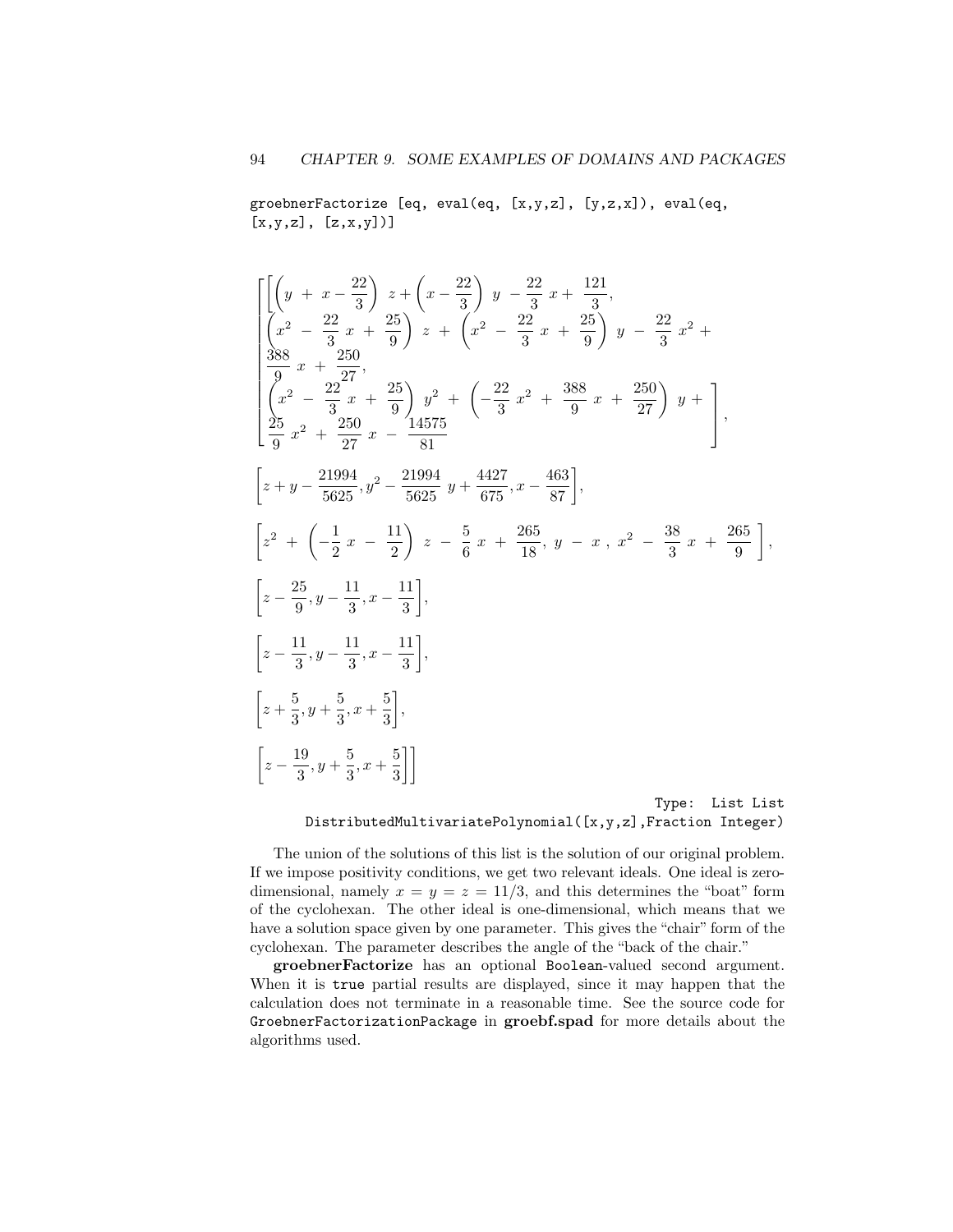9.28. HEAP 95

## 9.28 Heap

The domain Heap(S) implements a priority queue of objects of type S such that the operation extract! removes and returns the maximum element. The implementation represents heaps as flexible arrays (see 9.23 on page 79). The representation and algorithms give complexity of  $O(\log(n))$  for insertion and extractions, and  $O(n)$  for construction.

Create a heap of six elements.

 $h := \text{heap } [-4, 9, 11, 2, 7, -7]$ 

$$
[11, 7, 9, -4, 2, -7]
$$

Type: Heap Integer

Use insert! to add an element.

insert!(3,h)

$$
\begin{aligned}[11,7,9,-4,2,-7,3] \\ \text{Type: }~\text{Heap Integer} \end{aligned}
$$

The operation extract! removes and returns the maximum element.

extract! h

11

Type: PositiveInteger

The internal structure of h has been appropriately adjusted.

h

```
[9, 7, 3, -4, 2, -7]
```
Type: Heap Integer

Now extract! elements repeatedly until none are left, collecting the elements in a list.

[extract!(h) while not empty?(h)]

```
[9, 7, 3, 2, -4, -7]
```
Type: List Integer

Another way to produce the same result is by defining a heapsort function.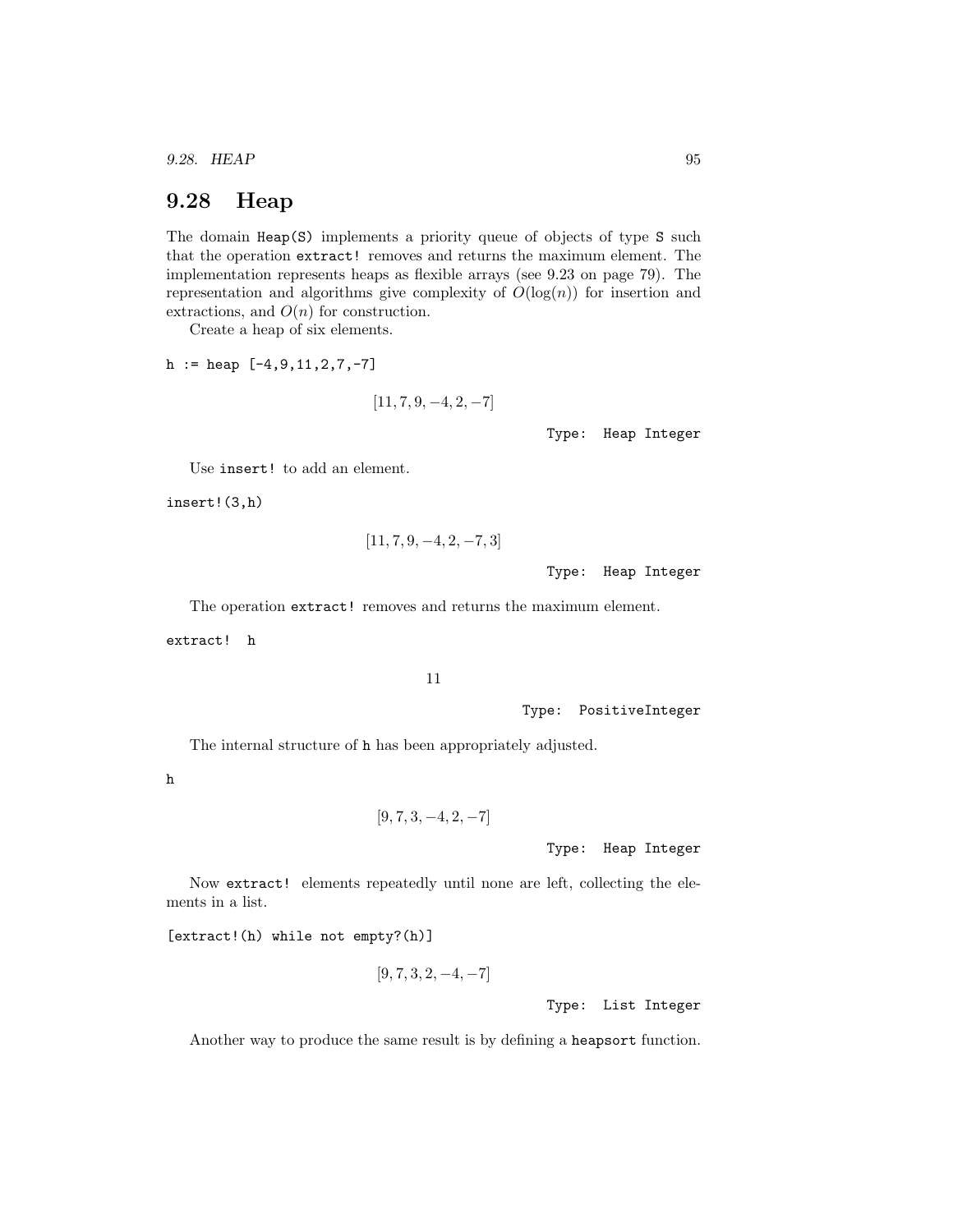heapsort(x) == (empty?  $x \Rightarrow []$ ; cons(extract!(x), heapsort x))

Void

Create another sample heap.

h1 := heap  $[17,-4,9,-11,2,7,-7]$ 

$$
[17, 2, 9, -11, -4, 7, -7]
$$

Type: Heap Integer

Apply heapsort to present elements in order.

heapsort h1

$$
[17, 9, 7, 2, -4, -7, -11]
$$

Type: List Integer

# 9.29 HexadecimalExpansion

All rationals have repeating hexadecimal expansions. The operation hex returns these expansions of type HexadecimalExpansion. Operations to access the individual numerals of a hexadecimal expansion can be obtained by converting the value to RadixExpansion(16). More examples of expansions are available in the 9.14 on page 58, 9.3 on page 6, and 9.51 on page 184.

Issue the system command ) show HexadecimalExpansion to display the full list of operations defined by HexadecimalExpansion.

This is a hexadecimal expansion of a rational number.

 $r := \text{hex}(22/7)$ 

3.249

Type: HexadecimalExpansion

Arithmetic is exact.

 $r + \text{hex}(6/7)$ 

4

Type: HexadecimalExpansion

The period of the expansion can be short or long ...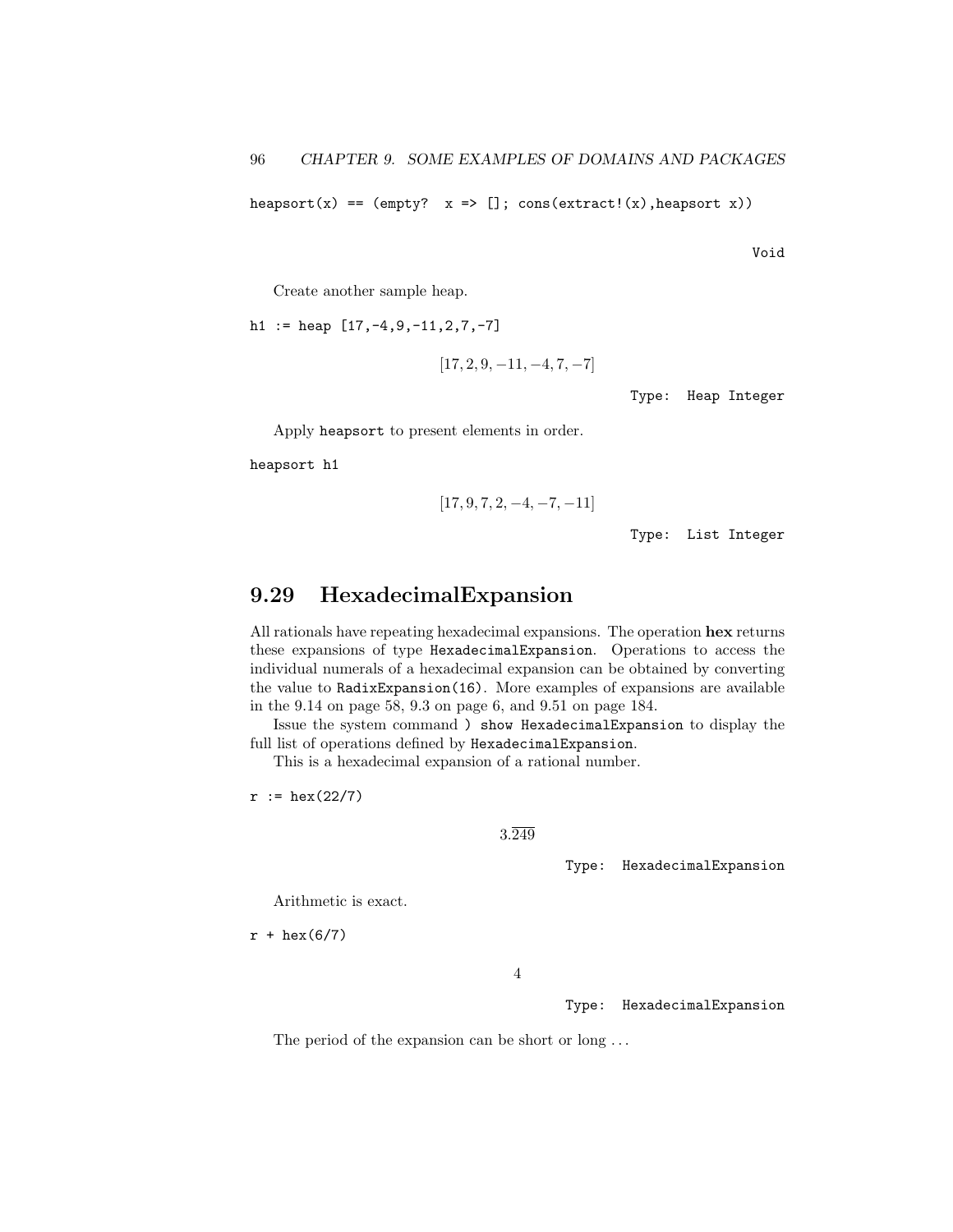[hex(1/i) for i in 350..354]

### [0.00BB3EE721A54D88, 0.00BAB6561, 0.00BA2E8,

0.00B9A7862A0FF465879D5F, 0.00B92143FA36F5E02E4850FE8DBD78

Type: List HexadecimalExpansion

or very long!

hex(1/1007)

## 0.0041149783F0BF2C7D13933192AF6980619EE345E91EC2BB9D5CC A5C071E40926E54E8DDAE24196C0B2F8A0AAD60DBA57F5D4C8 536262210C74F1

Type: HexadecimalExpansion

These numbers are bona fide algebraic objects.

 $p := hex(1/4)*x**2 + hex(2/3)*x + hex(4/9)$ 

 $0.4\ x^2 + 0.\overline{A}\ x + 0.\overline{71C}$ 

Type: Polynomial HexadecimalExpansion

 $q := D(p, x)$ 

 $0.8\ x + 0.\overline{A}$ Type: Polynomial HexadecimalExpansion

 $g := \gcd(p, q)$ 

 $x + 1.\overline{5}$ 

Type: Polynomial HexadecimalExpansion

# 9.30 Integer

AXIOM provides many operations for manipulating arbitrary precision integers. In this section we will show some of those that come from Integer itself plus some that are implemented in other packages. More examples of using integers are in the following sections: 9.32 on page 107, 9.14 on page 58, 9.3 on page 6, 9.29 on page 96, and 9.51 on page 184.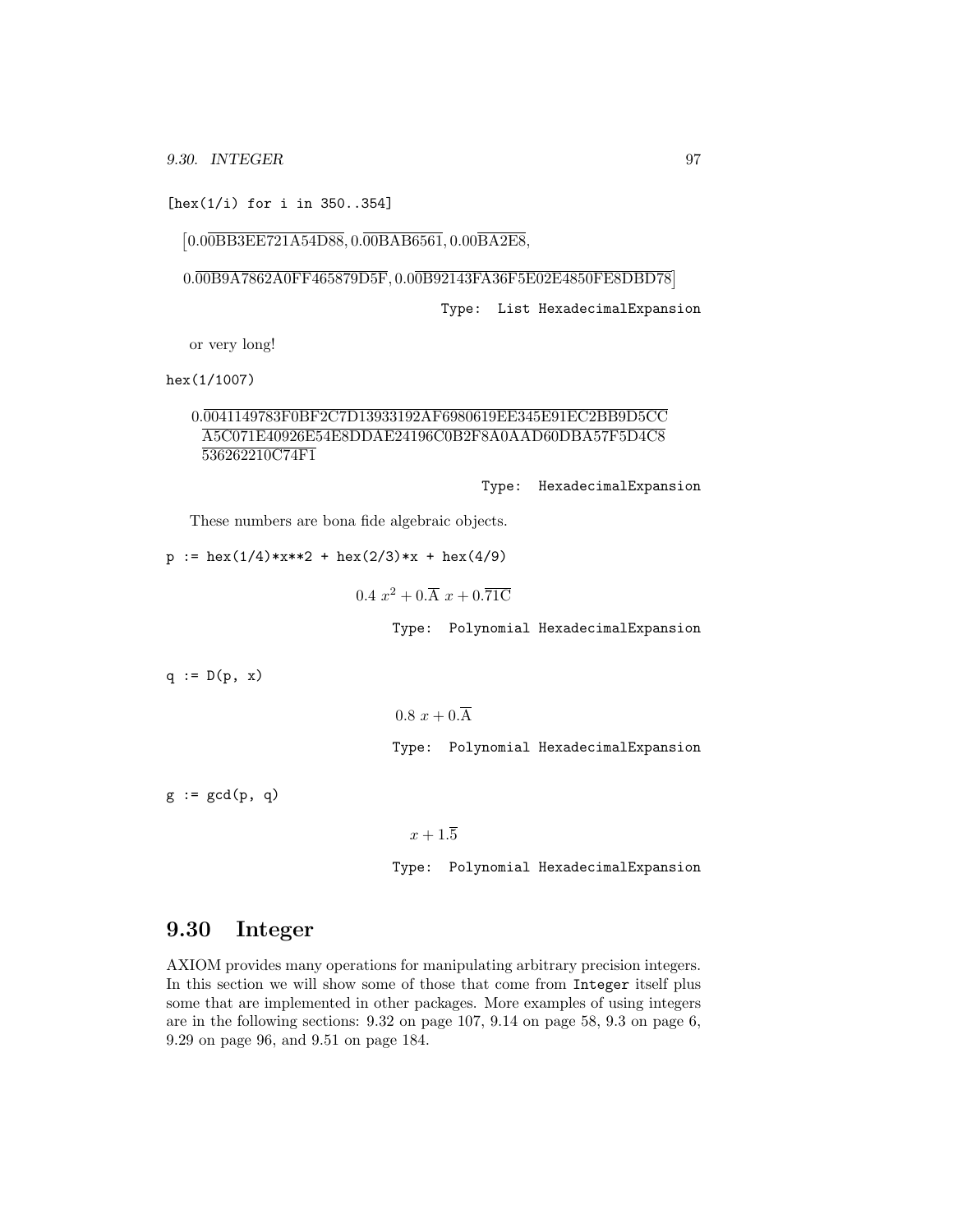## 9.30.1 Basic Functions

The size of an integer in AXIOM is only limited by the amount of computer storage you have available. The usual arithmetic operations are available.

```
2**(5678 - 4856 + 2 * 17)
```
48048107704350081471815409251259243912395261398716822634738556100 88084200076308293086342527091412083743074572278211496076276922026 43343568752733498024953930242542523045817764949544214392905306388 478705146745768073877141698859815495632935288783334250628775936

Type: PositiveInteger

There are a number of ways of working with the sign of an integer. Let's use this x as an example.

 $x := -101$ 

```
−101
```
Type: Integer

First of all, there is the absolute value function.

 $abs(x)$ 

### 101

Type: PositiveInteger

The sign operation returns -1 if its argument is negative, 0 if zero and 1 if positive.

sign(x)

#### −1

Type: Integer

You can determine if an integer is negative in several other ways.

 $x < 0$ 

true

Type: Boolean

 $x \leq -1$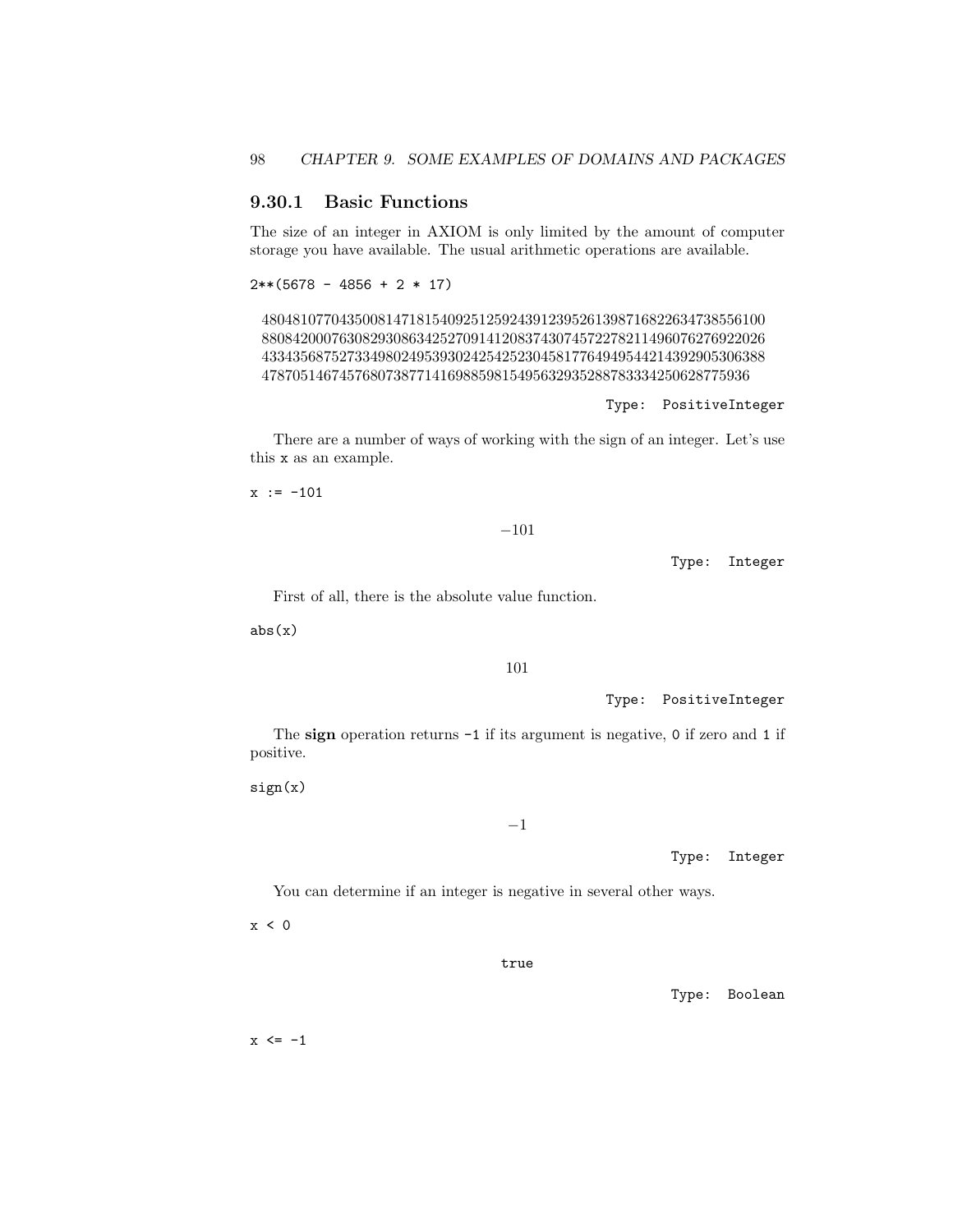9.30. INTEGER 99 true Type: Boolean negative?(x) true Type: Boolean Similarly, you can find out if it is positive. x > 0 false Type: Boolean  $x \geq 1$ false Type: Boolean positive?(x) false Type: Boolean This is the recommended way of determining whether an integer is zero. zero?(x) false Type: Boolean

Use the zero? operation whenever you are testing a mathematical object for equality with zero. This is usually substantially more efficient that using "=" (as an example, think of matrices: it is easier to tell if a matrix is zero by just checking term by term than constructing another "zero" matrix and comparing the two matrices term by term) and also avoids the problem that "=" is used for creating equations.

This is the recommended way of determining whether an integer is equal to one.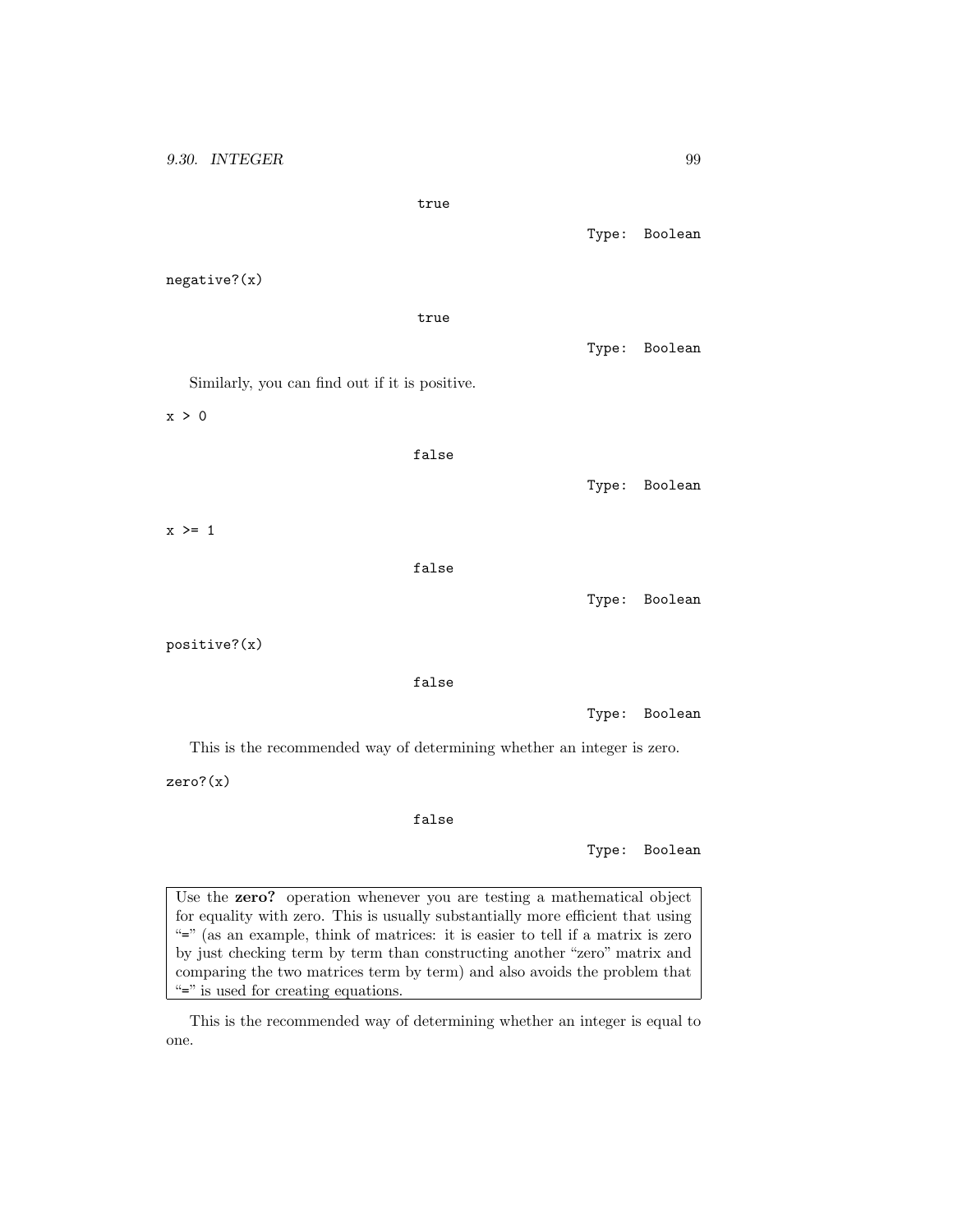one?(x)

#### false

Type: Boolean

This syntax is used to test equality using "=". It says that you want a Boolean (true or false) answer rather than an equation.

 $(x = -101)$ @Boolean

true

Type: Boolean

The operations odd? and even? determine whether an integer is odd or even, respectively. They each return a Boolean object.

odd?(x)

true

Type: Boolean

even?(x)

false

Type: Boolean

The operation gcd computes the greatest common divisor of two integers. gcd(56788,43688)

4

Type: PositiveInteger

The operation lcm computes their least common multiple.

lcm(56788,43688)

#### 620238536

Type: PositiveInteger

To determine the maximum of two integers, use max.

max(678,567)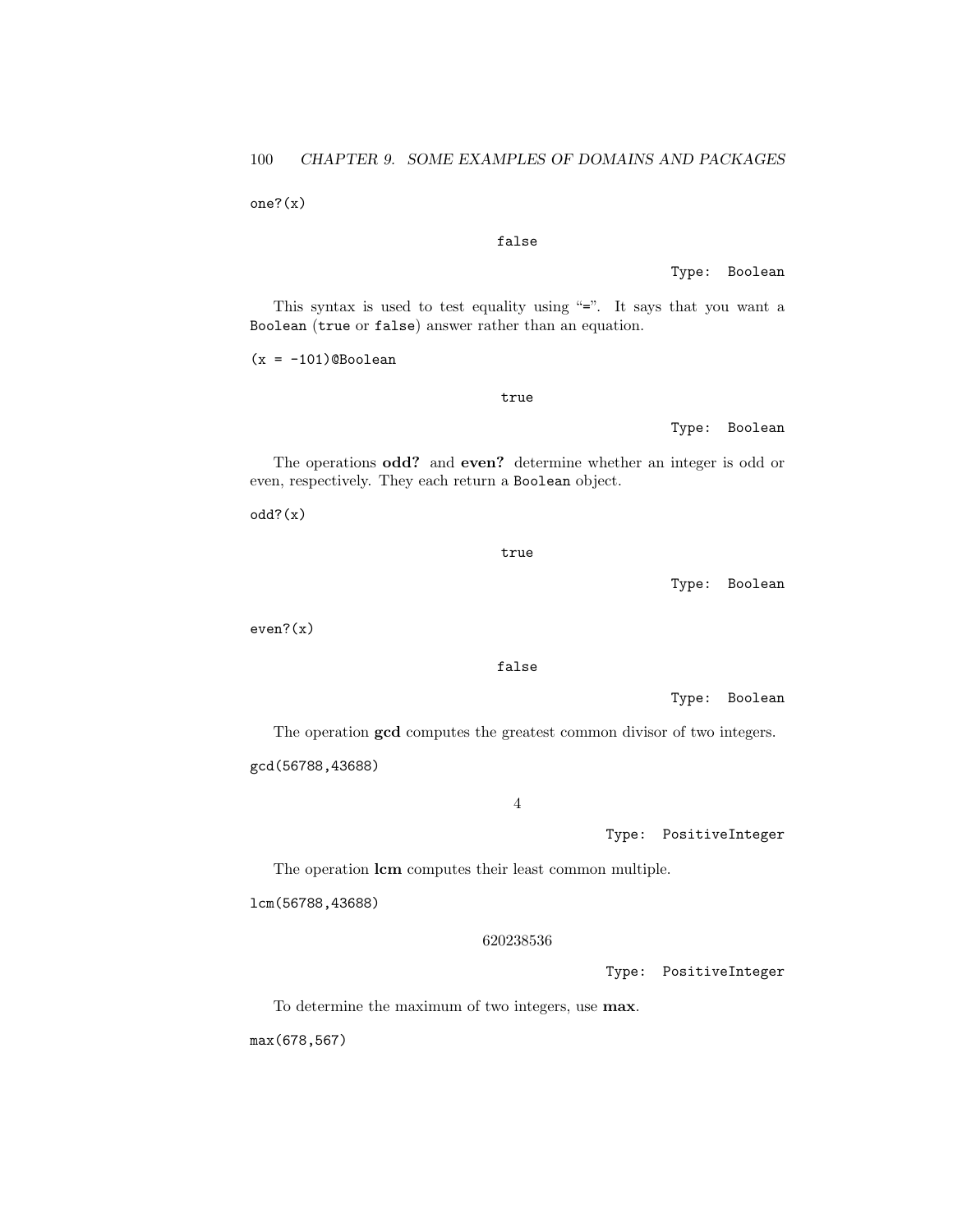678

Type: PositiveInteger

To determine the minimum, use min.

min(678,567)

567

Type: PositiveInteger

The reduce operation is used to extend binary operations to more than two arguments. For example, you can use reduce to find the maximum integer in a list or compute the least common multiple of all integers in the list.

100

reduce(max,[2,45,-89,78,100,-45])

Type: PositiveInteger

reduce(min,[2,45,-89,78,100,-45])

−89

Type: Integer

reduce(gcd,[2,45,-89,78,100,-45])

1

Type: PositiveInteger

reduce(lcm,[2,45,-89,78,100,-45])

1041300

Type: PositiveInteger

The infix operator " $\!/$ " is not used to compute the quotient of integers. Rather, it is used to create rational numbers as described in 9.25 on page 89.

13 / 4

13  $\overline{4}$ 

Type: Fraction Integer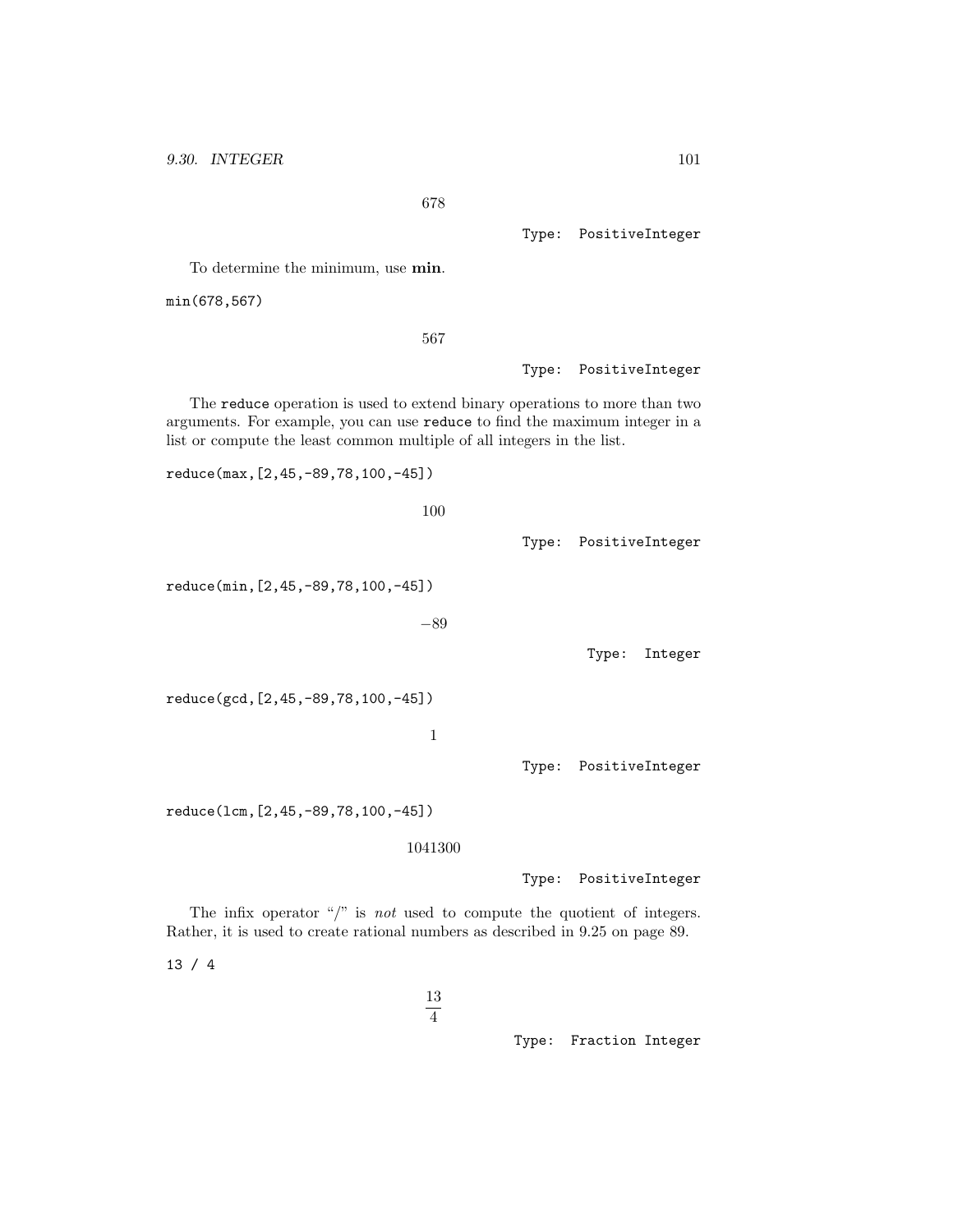The infix operation quo computes the integer quotient.

13 quo 4

3

Type: PositiveInteger

The infix operation rem computes the integer remainder.

13 rem 4

1

Type: PositiveInteger

One integer is evenly divisible by another if the remainder is zero. The operation exquo can also be used.

zero?(167604736446952 rem 2003644)

true

Type: Boolean

The operation divide returns a record of the quotient and remainder and thus is more efficient when both are needed.

 $d := \text{divide}(13, 4)$ 

 $[quotient = 3, remainder = 1]$ Type: Record(quotient: Integer,remainder: Integer)

d.quotient

3

Type: PositiveInteger

d.remainder

1

Type: PositiveInteger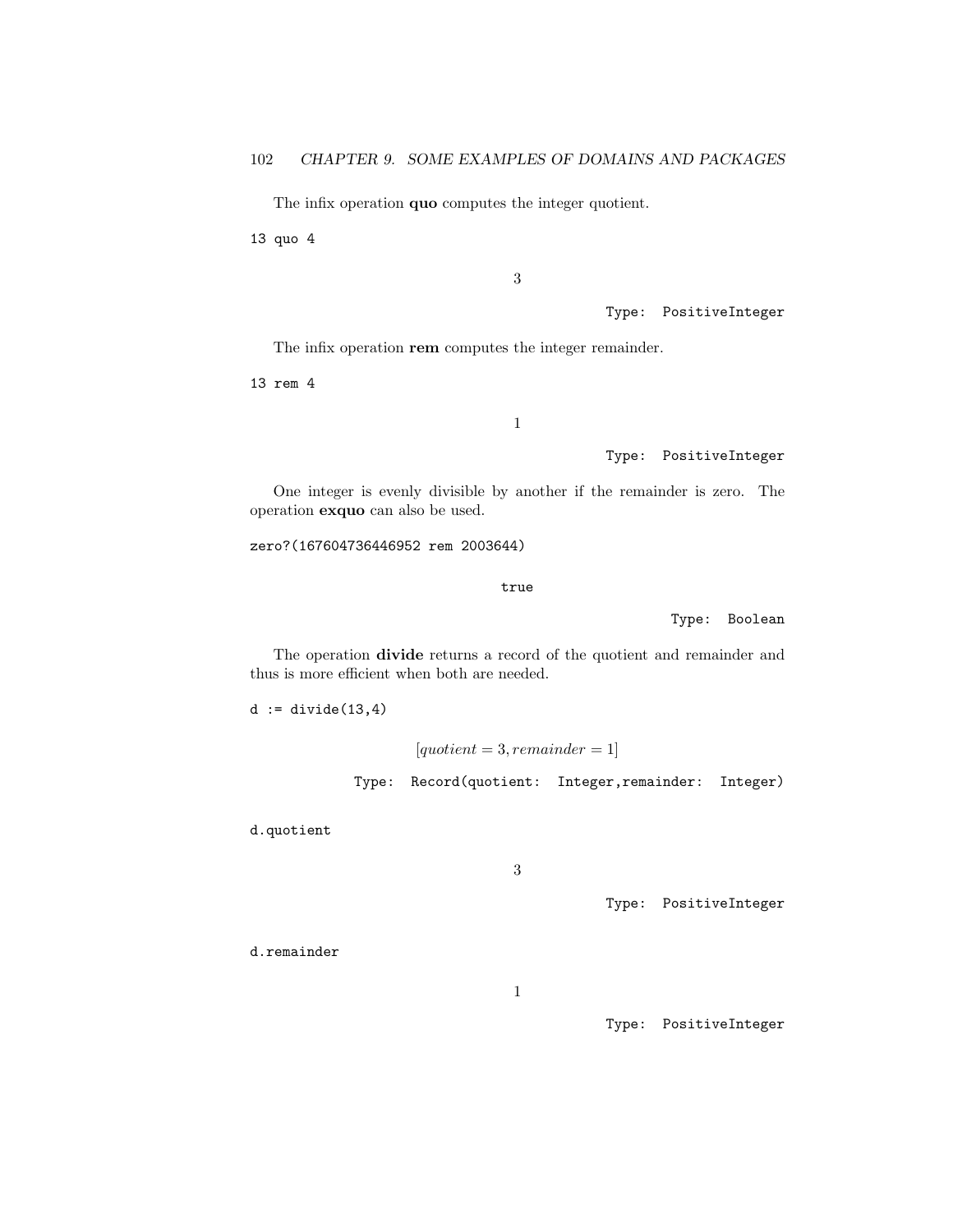### 9.30.2 Primes and Factorization

Use the operation factor to factor integers. It returns an object of type Factored Integer. See 9.19 on page 66 for a discussion of the manipulation of factored objects.

factor 102400

 $2^{12}$   $5^2$ 

Type: Factored Integer

The operation prime? returns true or false depending on whether its argument is a prime.

prime? 7

true

Type: Boolean

prime? 8

false

Type: Boolean

The operation **nextPrime** returns the least prime number greater than its argument.

nextPrime 100

101

Type: PositiveInteger

The operation prevPrime returns the greatest prime number less than its argument.

prevPrime 100

97

Type: PositiveInteger

To compute all primes between two integers (inclusively), use the operation primes.

primes(100,175)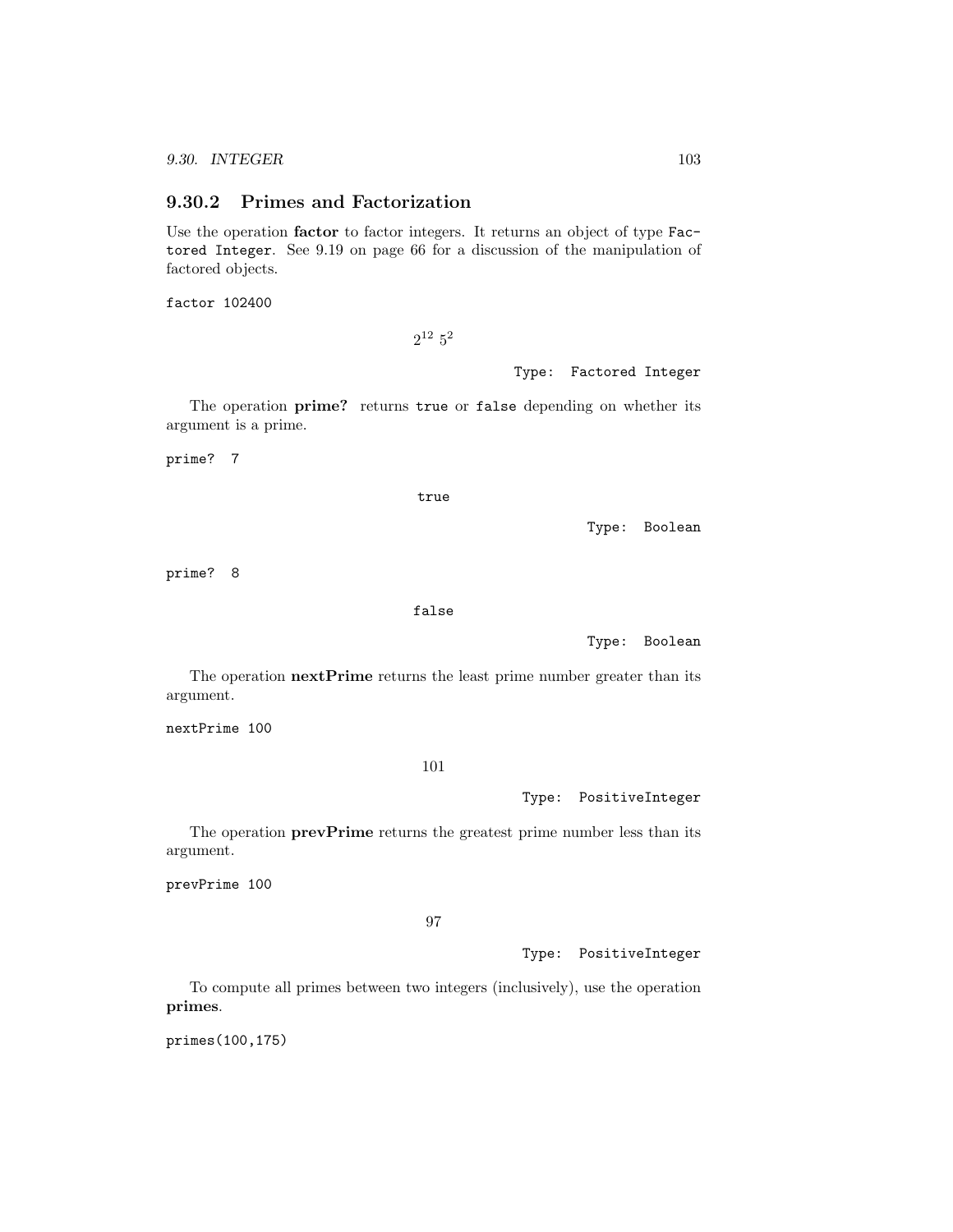[173, 167, 163, 157, 151, 149, 139, 137, 131, 127, 113, 109, 107, 103, 101]

Type: List Integer

You might sometimes want to see the factorization of an integer when it is considered a Gaussian integer. See 9.10 on page 34 for more details.

factor(2 :: Complex Integer)

 $-\%i(1+\%i)^2$ 

Type: Factored Complex Integer

### 9.30.3 Some Number Theoretic Functions

AXIOM provides several number theoretic operations for integers. More examples are in 9.32 on page 107.

The operation fibonacci computes the Fibonacci numbers. The algorithm has running time  $O(\log^3(n))$  for argument **n**.

[fibonacci(k) for k in 0..]

 $[0, 1, 1, 2, 3, 5, 8, 13, 21, 34, \ldots]$ 

Type: Stream Integer

The operation legendre computes the Legendre symbol for its two integer arguments where the second one is prime. If you know the second argument to be prime, use jacobi instead where no check is made.

[legendre(i,11) for i in 0..10]

```
[0, 1, -1, 1, 1, 1, -1, -1, -1, 1, -1]
```
Type: List Integer

The operation jacobi computes the Jacobi symbol for its two integer arguments. By convention, 0 is returned if the greatest common divisor of the numerator and denominator is not 1.

 $[jacobi(i,15) for i in 0..9]$ 

$$
[0, 1, 1, 0, 1, 0, 0, -1, 1, 0]
$$

Type: List Integer

The operation eulerPhi computes the values of Euler's  $\phi$ -function where  $\phi(n)$  equals the number of positive integers less than or equal to n that are relatively prime to the positive integer n.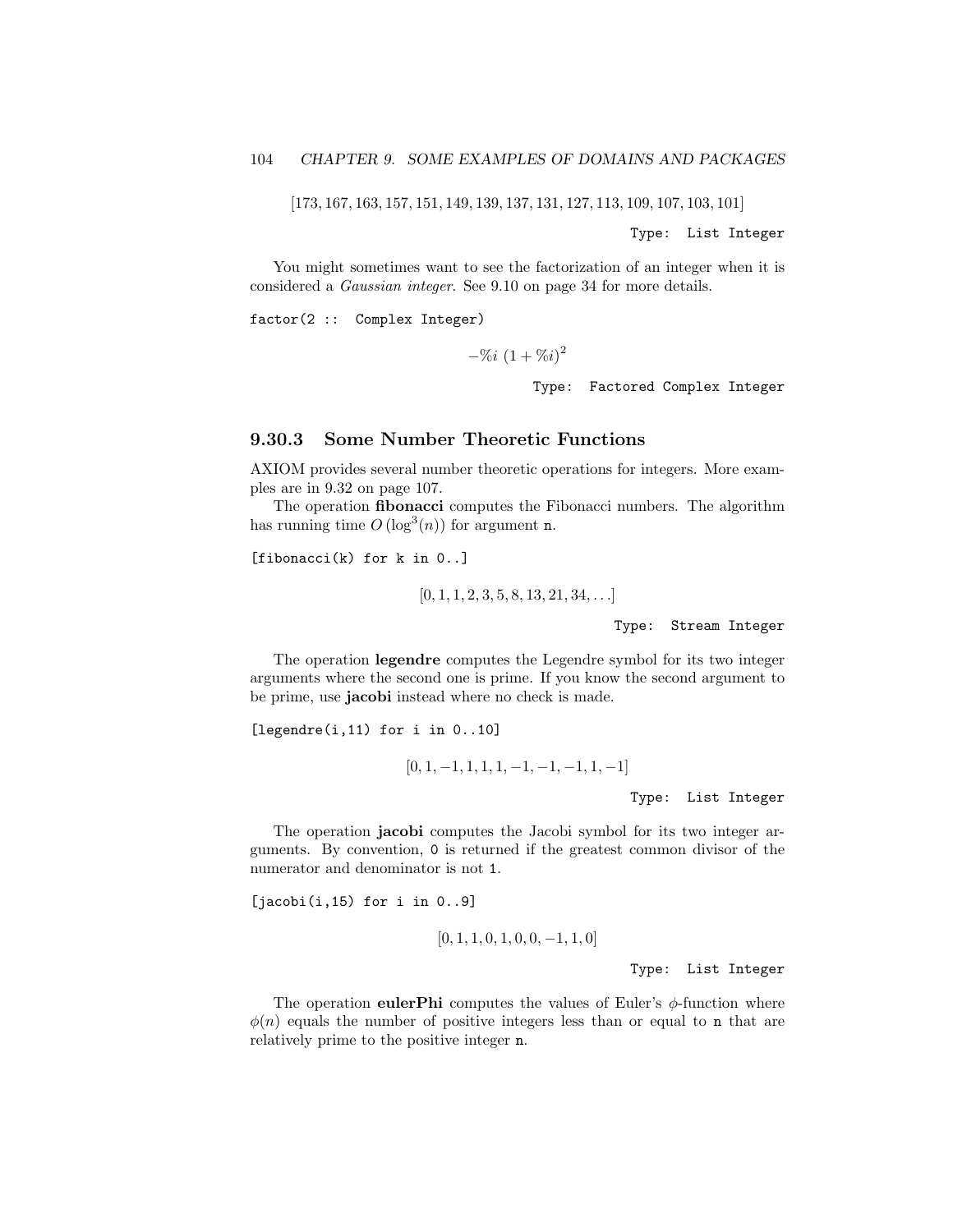9.30. INTEGER 105

[eulerPhi i for i in 1..]

 $[1, 1, 2, 2, 4, 2, 6, 4, 6, 4, \ldots]$ 

Type: Stream Integer

The operation **moebiusMu** computes the Möbius  $\mu$  function.

[moebiusMu i for i in 1..]

$$
[1, -1, -1, 0, -1, 1, -1, 0, 0, 1, \ldots]
$$

Type: Stream Integer

Although they have somewhat limited utility, AXIOM provides Roman numerals.

 $a := \text{roman}(78)$ 

LXXVIII

 $b := \text{roman}(87)$ 

LXXXVII

Type: RomanNumeral

Type: RomanNumeral

a + b

### CLXV

Type: RomanNumeral

a \* b

### MMMMMMDCCLXXXVI

Type: RomanNumeral

b rem a

IX

Type: RomanNumeral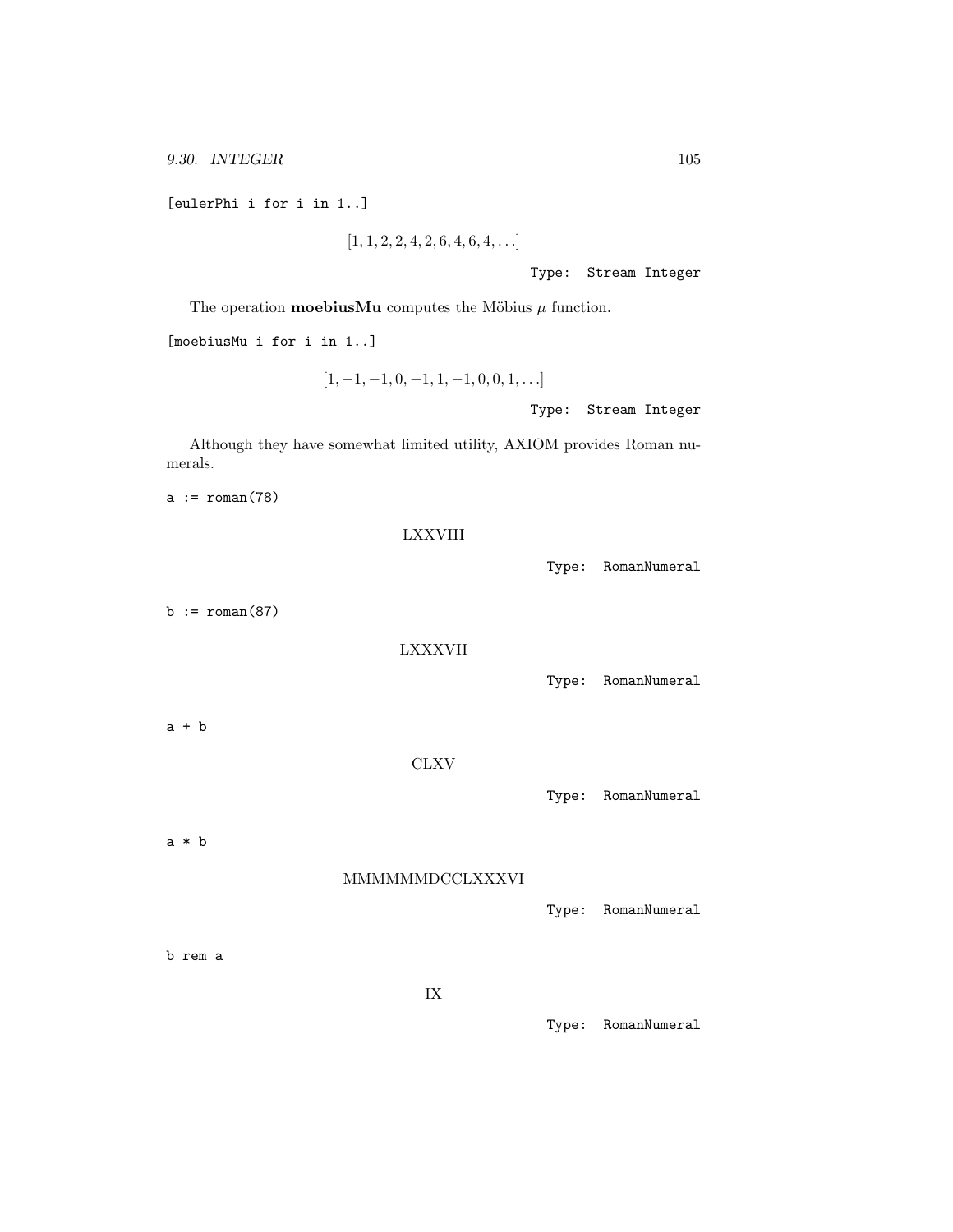## 9.31 IntegerLinearDependence

The elements  $v_1, \ldots, v_n$  of a module M over a ring R are said to be *linearly* dependent over R if there exist  $c_1, \ldots, c_n$  in R, not all 0, such that  $c_1v_1+\ldots c_nv_n =$ 0. If such  $c_i$ 's exist, they form what is called a *linear dependence relation over* R for the  $v_i$ 's.

The package IntegerLinearDependence provides functions for testing whether some elements of a module over the integers are linearly dependent over the integers, and to find the linear dependence relations, if any.

Consider the domain of two by two square matrices with integer entries.

 $M := \text{SQMATRIX}(2, INT)$ 

 $SquareMatrix(2, Integer)$ 

Type: Domain

Now create three such matrices.

m1: M := squareMatrix matrix [ [1, 2], [0, -1] ]

 $\begin{bmatrix} 1 & 2 \end{bmatrix}$  $0 -1$ 1

Type: SquareMatrix(2,Integer)

m2: M := squareMatrix matrix [ [2, 3], [1, -2] ]

$$
\left[\begin{array}{cc}2&3\\1&-2\end{array}\right]
$$

Type: SquareMatrix(2,Integer)

m3: M := squareMatrix matrix [ [3, 4], [2, -3] ]

$$
\left[\begin{array}{cc}3 & 4\\2 & -3\end{array}\right]
$$

Type: SquareMatrix(2,Integer)

This tells you whether  $m1$ ,  $m2$  and  $m3$  are linearly dependent over the integers.

linearlyDependentOverZ? vector [m1, m2, m3]

true

Type: Boolean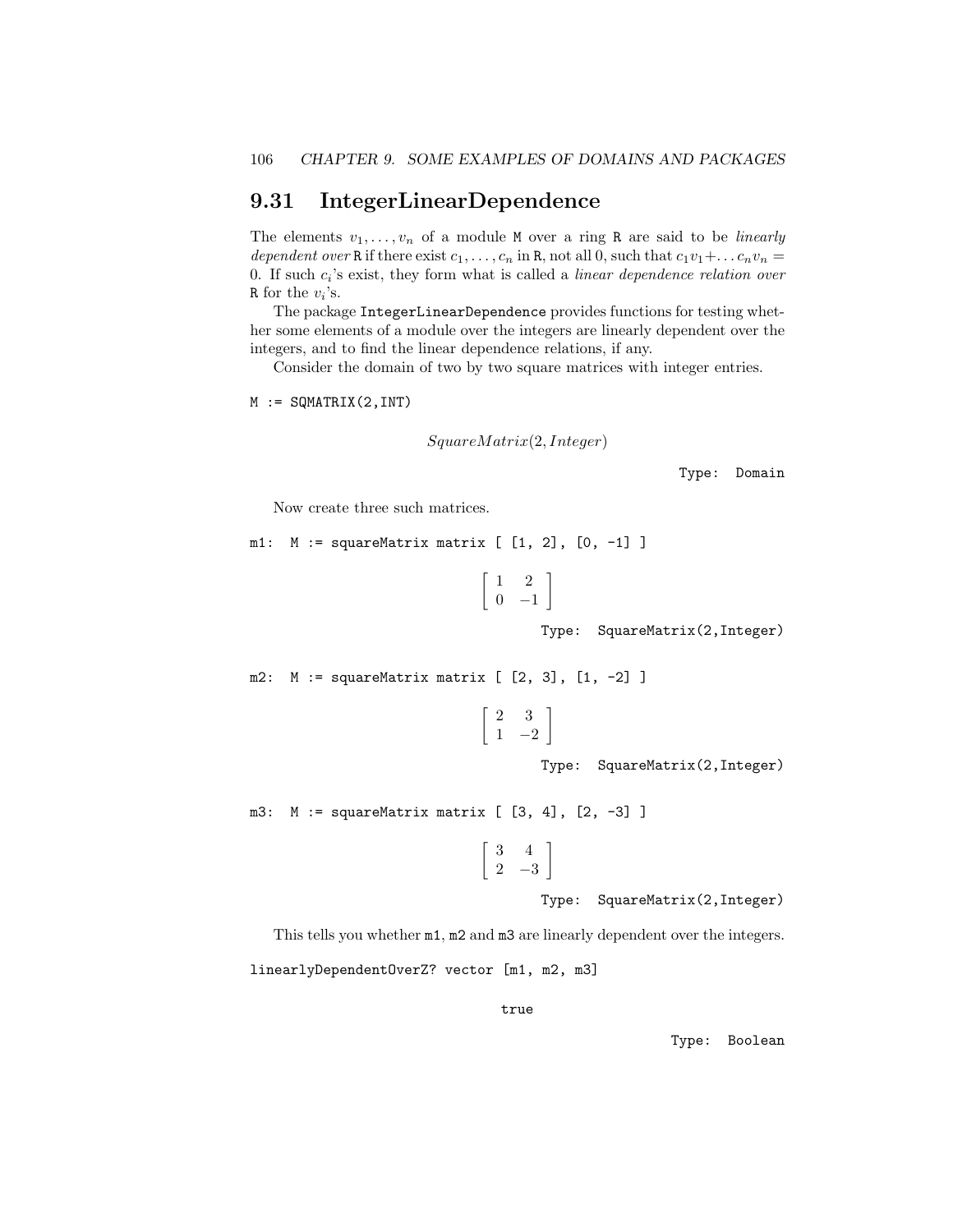Since they are linearly dependent, you can ask for the dependence relation.

```
c := linearDependenceOverZ vector [m1, m2, m3]
```

```
[1, -2, 1]
```

```
Type: Union(Vector Integer,...)
```
This means that the following linear combination should be 0.

 $\lceil$ 

```
c.1 * m1 + c.2 * m2 + c.3 * m3
```

| $\begin{bmatrix} 0 & 0 \\ 0 & 0 \end{bmatrix}$ |                                |
|------------------------------------------------|--------------------------------|
|                                                | Type: SquareMatrix(2, Integer) |

When a given set of elements are linearly dependent over R, this also means that at least one of them can be rewritten as a linear combination of the others with coefficients in the quotient field of R.

To express a given element in terms of other elements, use the operation solveLinearlyOverQ.

```
solveLinearlyOverQ(vector [m1, m3], m2)
```

$$
\left[\frac{1}{2},\frac{1}{2}\right]
$$

Type: Union(Vector Fraction Integer,...)

# 9.32 IntegerNumberTheoryFunctions

The IntegerNumberTheoryFunctions package contains a variety of operations of interest to number theorists. Many of these operations deal with divisibility properties of integers. (Recall that an integer a divides an integer b if there is an integer c such that  $b = a * c$ .

The operation divisors returns a list of the divisors of an integer.

 $div144 := divisors(144)$ 

[1, 2, 3, 4, 6, 8, 9, 12, 16, 18, 24, 36, 48, 72, 144]

Type: List Integer

You can now compute the number of divisors of 144 and the sum of the divisors of 144 by counting and summing the elements of the list we just created.

#(div144)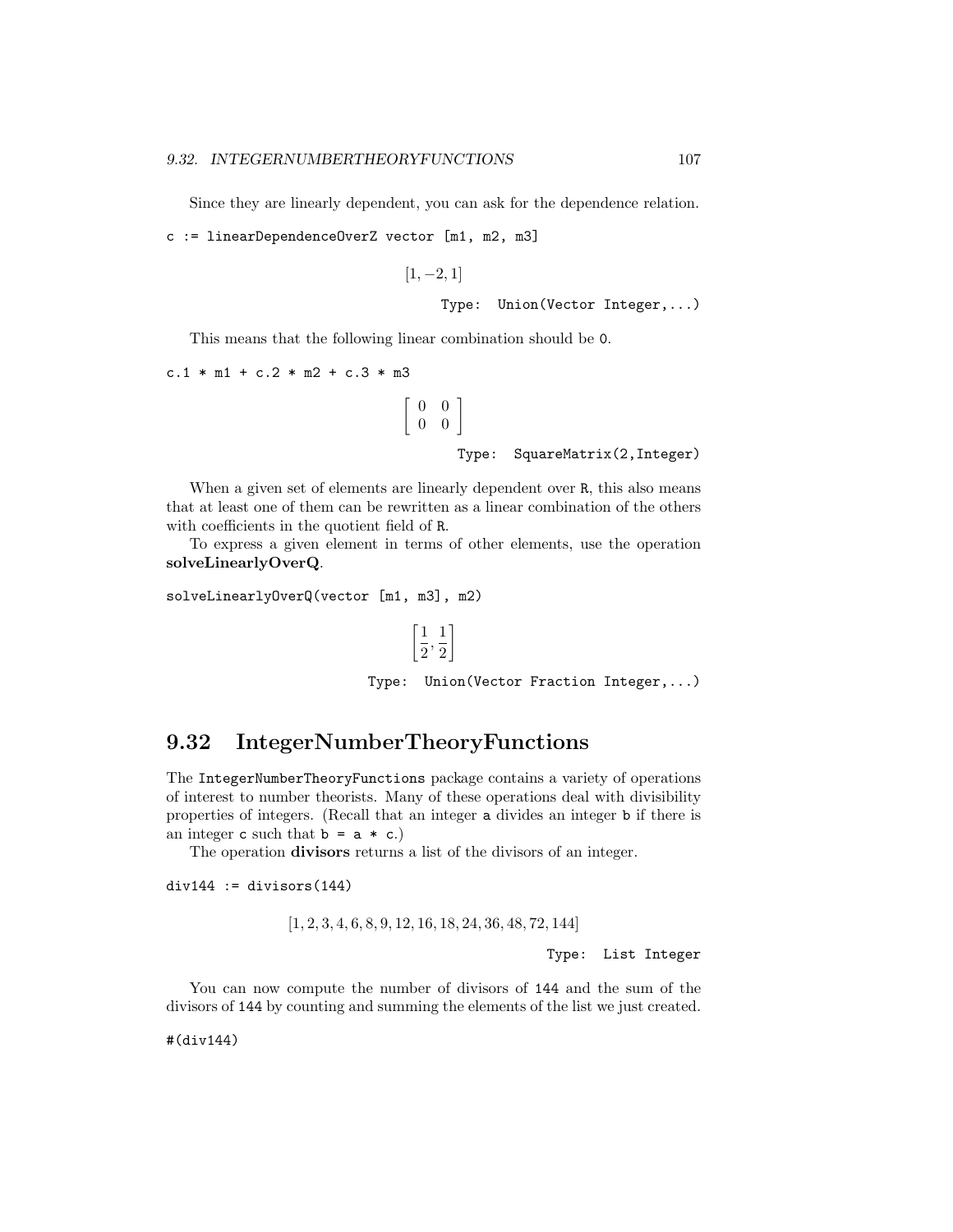15

Type: PositiveInteger

reduce(+,div144)

403

Type: PositiveInteger

Of course, you can compute the number of divisors of an integer n, usually denoted  $d(n)$ , and the sum of the divisors of an integer n, usually denoted  $\sigma(n)$ , without ever listing the divisors of n.

In AXIOM, you can simply call the operations numberOfDivisors and sumOfDivisors.

numberOfDivisors(144)

15

Type: PositiveInteger

sumOfDivisors(144)

403

Type: PositiveInteger

The key is that  $d(n)$  and  $\sigma(n)$  are "multiplicative functions." This means that when n and m are relatively prime, that is, when n and m have no prime factor in common, then  $d(m) = d(n) d(m)$  and  $\sigma(m) = \sigma(n) \sigma(m)$ . Note that these functions are trivial to compute when n is a prime power and are computed for general n from the prime factorization of n. Other examples of multiplicative functions are  $\sigma_k(n)$ , the sum of the k-th powers of the divisors of **n** and  $\varphi(n)$ , the number of integers between 1 and **n** which are prime to **n**. The corresponding AXIOM operations are called sumOfKthPowerDivisors and eulerPhi.

An interesting function is  $\mu$ (n), the Möbius  $\mu$  function, defined as follows:  $\mu(1) = 1$ ,  $\mu(n) = 0$ , when n is divisible by a square, and  $\mu = (-1)^k$ , when n is the product of k distinct primes. The corresponding AXIOM operation is moebiusMu. This function occurs in the following theorem:

Theorem (Möbius Inversion Formula):

Let  $f(n)$  be a function on the positive integers and let  $F(n)$  be defined by

$$
F(n) = \sum_{d|n} f(n)
$$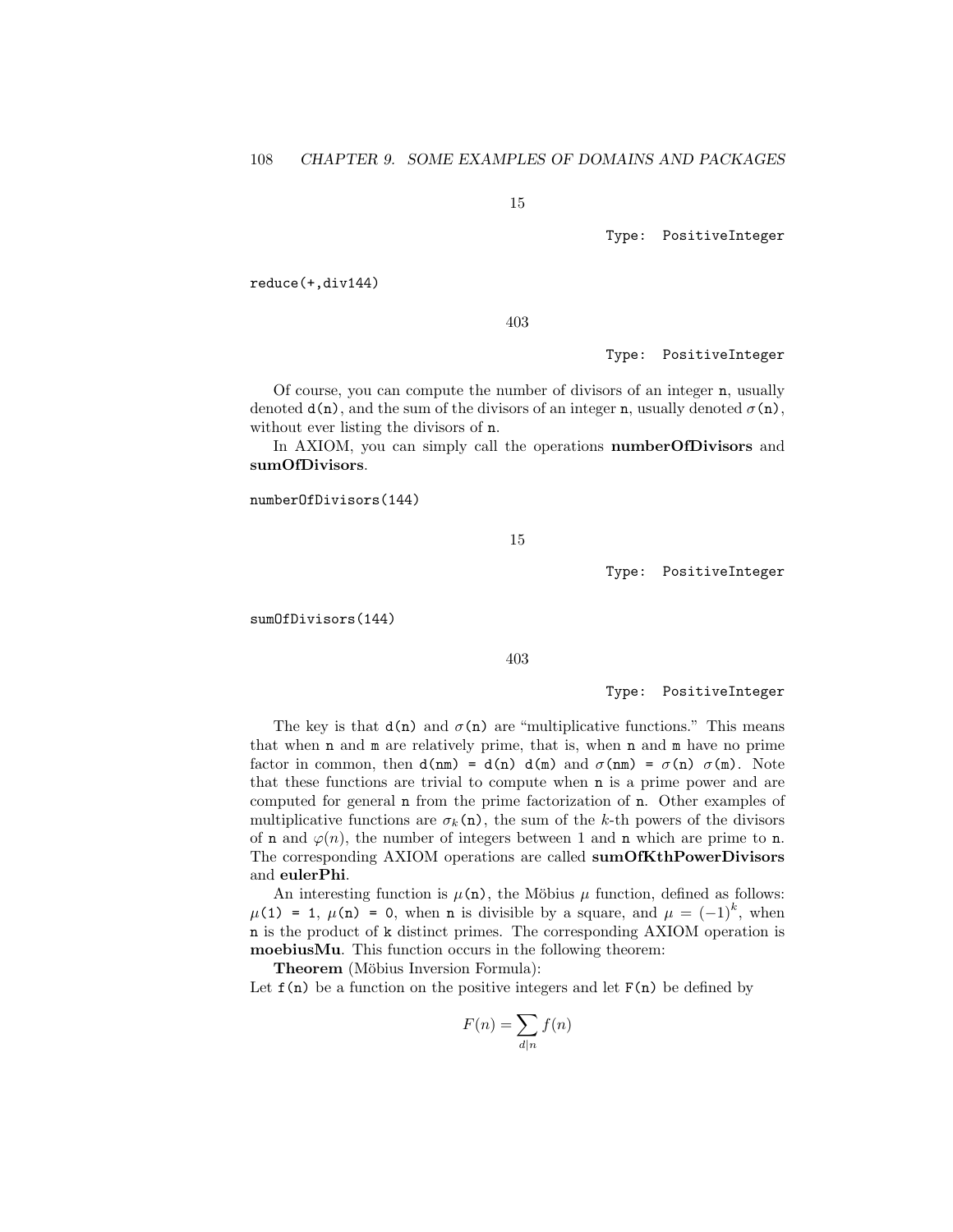where the sum is taken over the positive divisors of  $n$ . Then the values of  $f(n)$ can be recovered from the values of  $F(n)$ :

$$
f(n) = \sum_{d|n} \mu(n) F(\frac{n}{d})
$$

where again the sum is taken over the positive divisors of  $n$ .

When  $f(n) = 1$ , then  $F(n) = d(n)$ . Thus, if you sum  $\mu(d) \cdot d(n/d)$  over the positive divisors d of n, you should always get 1.

 $f1(n) == reduce(+, [moebiusMu(d) * numberOfDivisors(quo(n,d)) for$ d in divisors(n)])

Void

f1(200)

1

Type: PositiveInteger

f1(846)

1

Type: PositiveInteger

Similarly, when  $f(n) = n$ , then  $F(n) = \sigma(n)$ . Thus, if you sum  $\mu(d)$ .  $\sigma$ (n/d) over the positive divisors d of n, you should always get n.

 $f2(n) == reduce(+, [moebiusMu(d) * sumOfDivisors(quo(n,d)) for d$ in divisors(n)])

Void

f2(200)

200

Type: PositiveInteger

f2(846)

846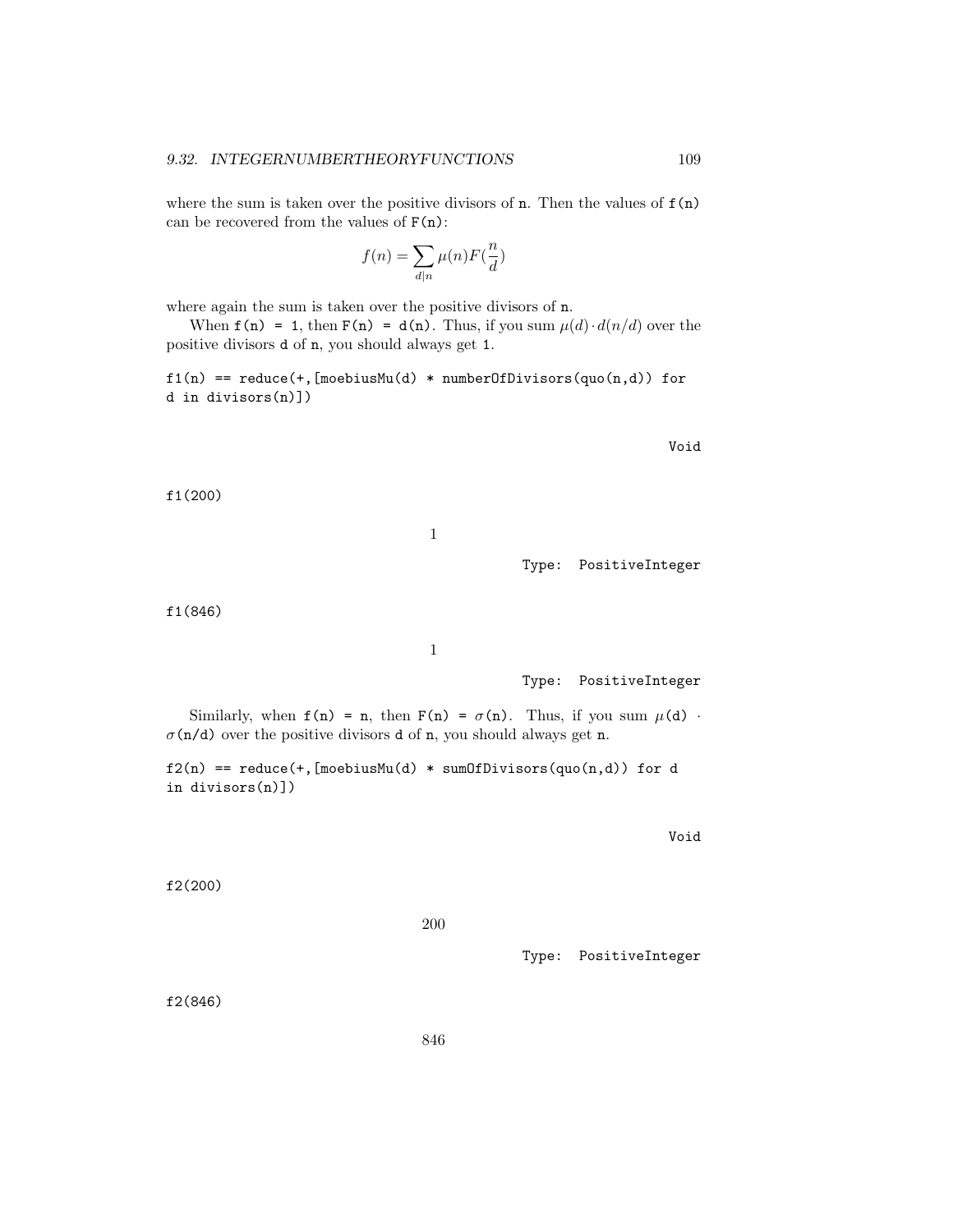Type: PositiveInteger

The Möbius inversion formula is derived from the multiplication of formal Dirichlet series. A Dirichlet series is an infinite series of the form

$$
\sum_{n=1}^{\infty} a(n) n^{-s}
$$

When

$$
\sum_{n=1}^{\infty} a(n) n^{-s} \cdot \sum_{n=1}^{\infty} b(n) n^{-s} = \sum_{n=1}^{\infty} c(n) n^{-s}
$$

then  $c(n) = \sum_{d|n} a(d)b(n/d)$ . Recall that the Riemann  $\zeta$  function is defined by

$$
\zeta(s) = \prod_{p} (1 - p^{-s})^{-1} = \sigma_{n=1}^{\infty} n^{-s}
$$

where the product is taken over the set of (positive) primes. Thus,

$$
\zeta(s)^{-1} = \prod_p (1 - p^{-s}) = \sigma_{n=1}^{\infty} n^{-s}
$$

Now if  $F(n) = \sum_{d|n} f(d)$ , then

$$
\sum f(n)n^{-s} \cdot \zeta(s) = \sum F(n)n^{-s}
$$

Thus,

$$
\zeta(s)^{-1} \cdot \sum F(n)n^{-s} = \sum f(n)n^{-s}
$$

and  $f(n) = \sum_{d|n} \mu(d) F(n/d)$ .

The Fibonacci numbers are defined by  $F(1) = F(2) = 1$  and  $F(n) = F(n 1) + F(n-2)$  for  $n = 3, 4, \ldots$ 

The operation **fibonacci** computes the *n*-th Fibonacci number.

fibonacci(25)

#### 75025

Type: PositiveInteger

[fibonacci(n) for n in 1..15]

$$
[1, 1, 2, 3, 5, 8, 13, 21, 34, 55, 89, 144, 233, 377, 610]
$$

Type: List Integer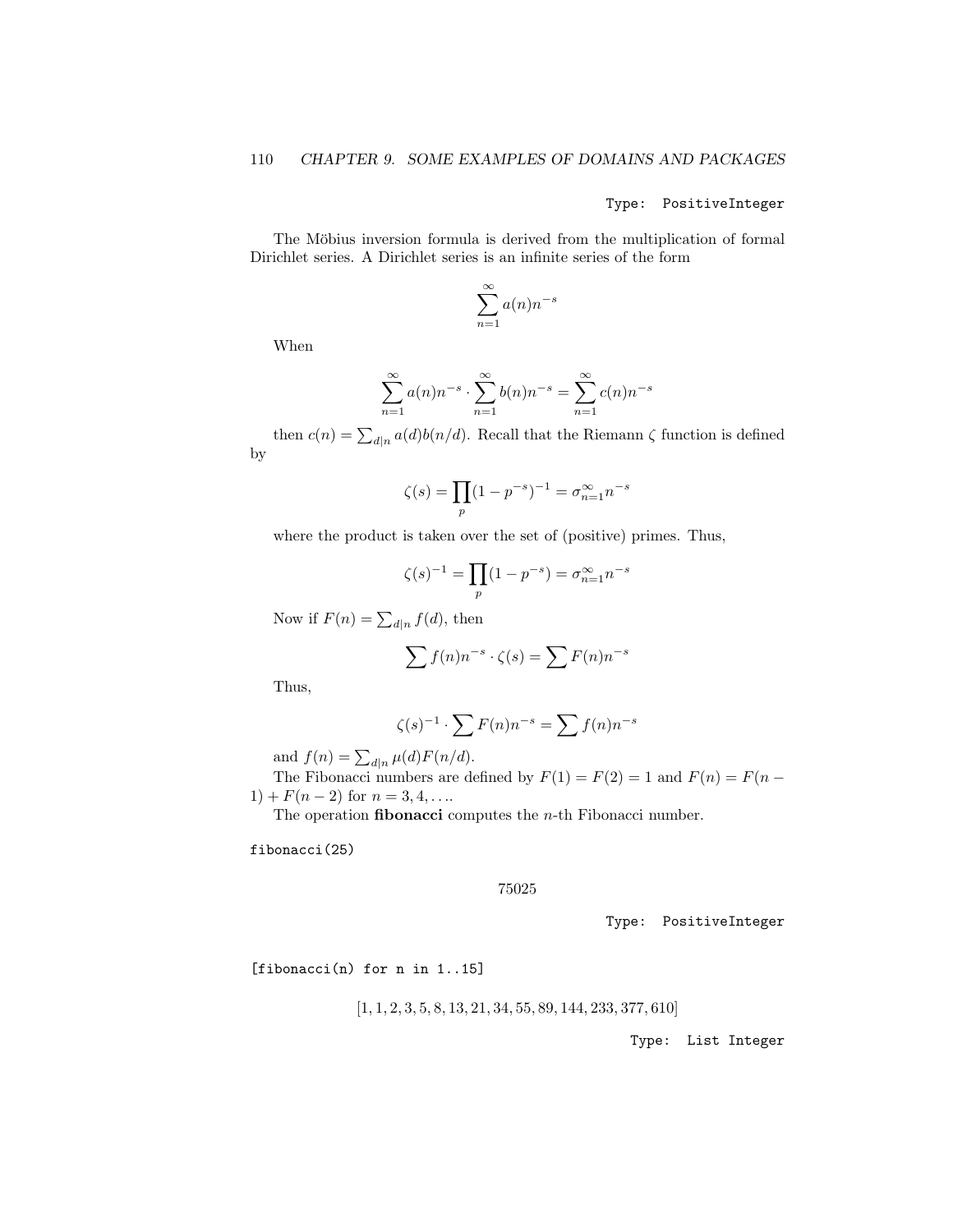Fibonacci numbers can also be expressed as sums of binomial coefficients.

fib(n) == reduce(+, [binomial(n-1-k,k) for k in  $0..$ quo(n-1,2)])

Void

fib(25)

75025

Type: PositiveInteger

[fib(n) for n in 1..15]

 $\left[1, 1, 2, 3, 5, 8, 13, 21, 34, 55, 89, 144, 233, 377, 610\right]$ 

Type: List Integer

Quadratic symbols can be computed with the operations legendre and jacobi. The Legendre symbol  $\left(\frac{a}{p}\right)$  is defined for integers a and p with p an odd prime number. By definition,  $\left(\frac{a}{p}\right) = +1$ , when a is a square (mod p),  $\left(\frac{a}{p}\right) =$ -1, when a is not a square (mod p), and  $\left(\frac{a}{p}\right) = 0$ , when a is divisible by p.

You compute  $\left(\frac{a}{p}\right)$  via the command legendre(a,p).

legendre(3,5)

−1

Type: Integer

legendre(23,691)

−1

Type: Integer

The Jacobi symbol  $\left(\frac{a}{n}\right)$  is the usual extension of the Legendre symbol, where n is an arbitrary integer. The most important property of the Jacobi symbol is the following: if K is a quadratic field with discriminant d and quadratic character  $\chi$ , then  $\chi(n) = (d/n)$ . Thus, you can use the Jacobi symbol to compute, say, the class numbers of imaginary quadratic fields from a standard class number formula.

This function computes the class number of the imaginary quadratic field with discriminant d.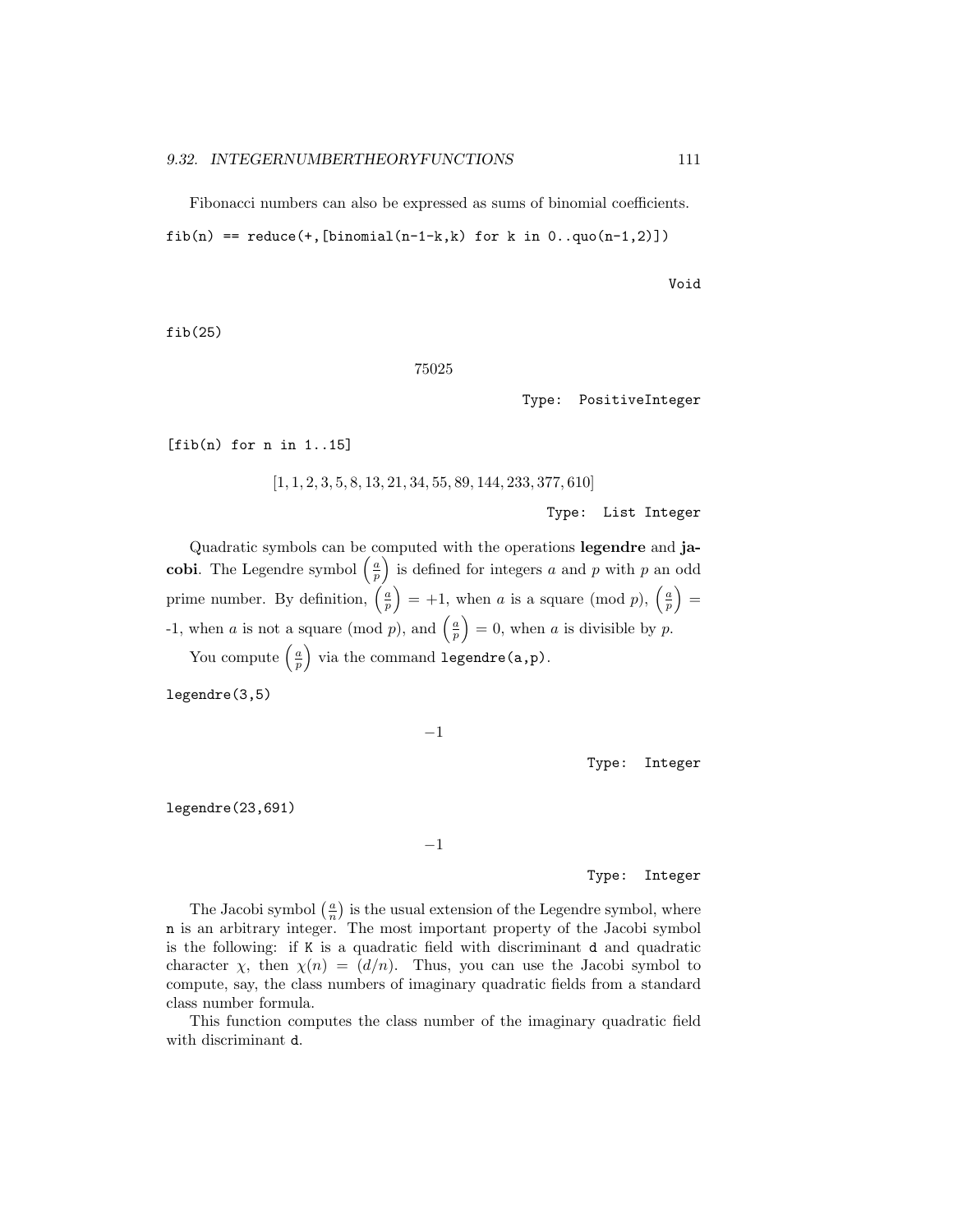112 CHAPTER 9. SOME EXAMPLES OF DOMAINS AND PACKAGES

 $h(d) = qu0(\text{reduce}(+, \text{[jacobi}(d,k) \text{ for } k \text{ in } 1..quo(-d, 2)]), 2$ jacobi(d,2))

Type: Void

h(-163) 1 Type: PositiveInteger h(-499) 3 Type: PositiveInteger h(-1832) 26

Type: PositiveInteger

# 9.33 KeyedAccessFile

The domain KeyedAccessFile(S) provides files which can be used as associative tables. Data values are stored in these files and can be retrieved according to their keys. The keys must be strings so this type behaves very much like the StringTable(S) domain. The difference is that keyed access files reside in secondary storage while string tables are kept in memory. For more information on table-oriented operations, see the description of Table.

Before a keyed access file can be used, it must first be opened. A new file can be created by opening it for output.

ey: KeyedAccessFile(Integer) := open("/tmp/editor.year", "output")

"/tmp/editor.year"

Type: KeyedAccessFile Integer

Just as for vectors, tables or lists, values are saved in a keyed access file by setting elements.

ey."Char" := 1986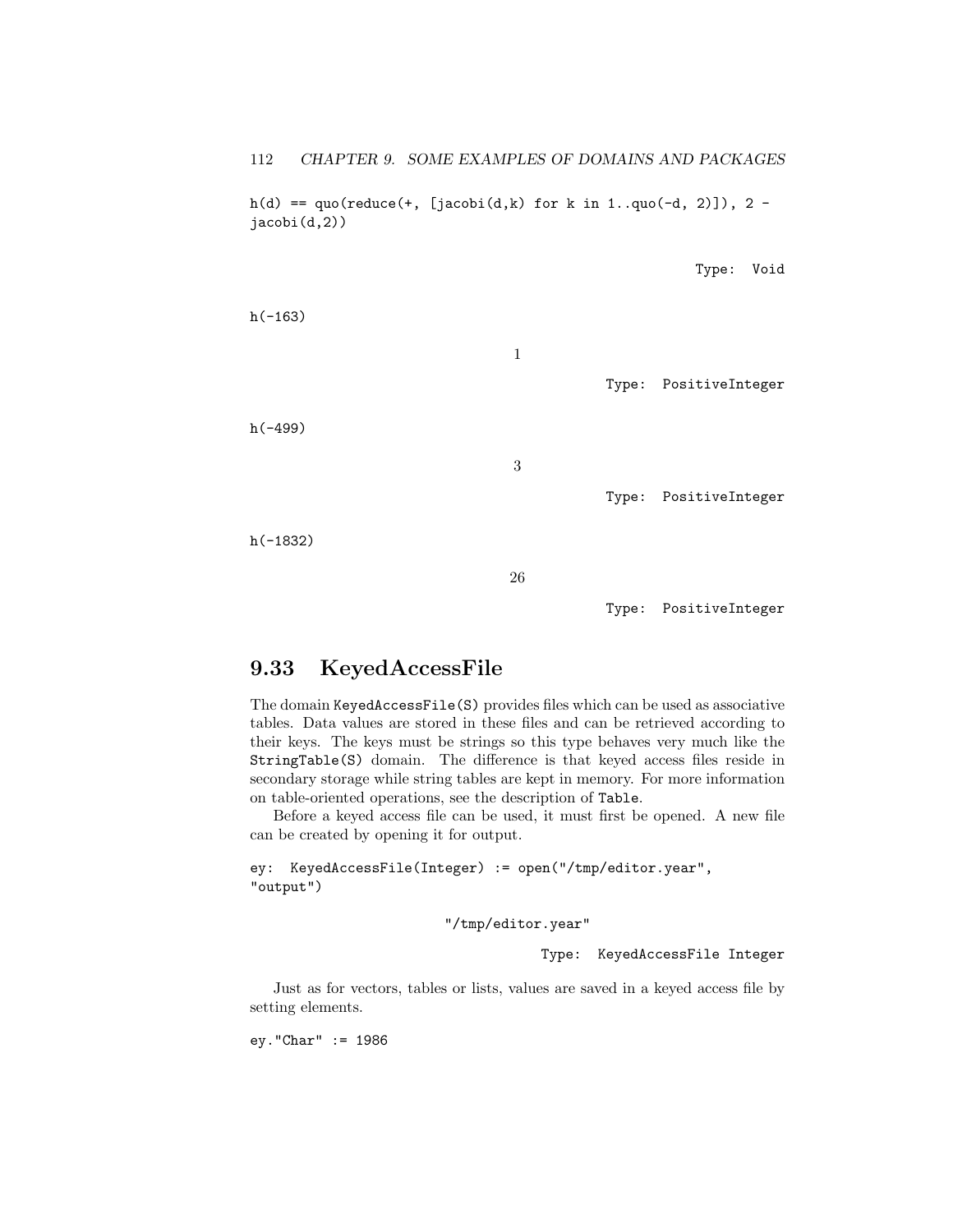1986

ey."Caviness" := 1985

1985

Type: PositiveInteger

Type: PositiveInteger

ey."Fitch" := 1984

1984

Type: PositiveInteger

Values are retrieved using application, in any of its syntactic forms.

ey."Char"

1986

ey("Char")

1986

Type: PositiveInteger

Type: PositiveInteger

ey "Char"

1986

Type: PositiveInteger

Attempting to retrieve a non-existent element in this way causes an error. If it is not known whether a key exists, you should use the search operation.

search("Char", ey)

1986

Type: Union(Integer,...)

search("Smith", ey)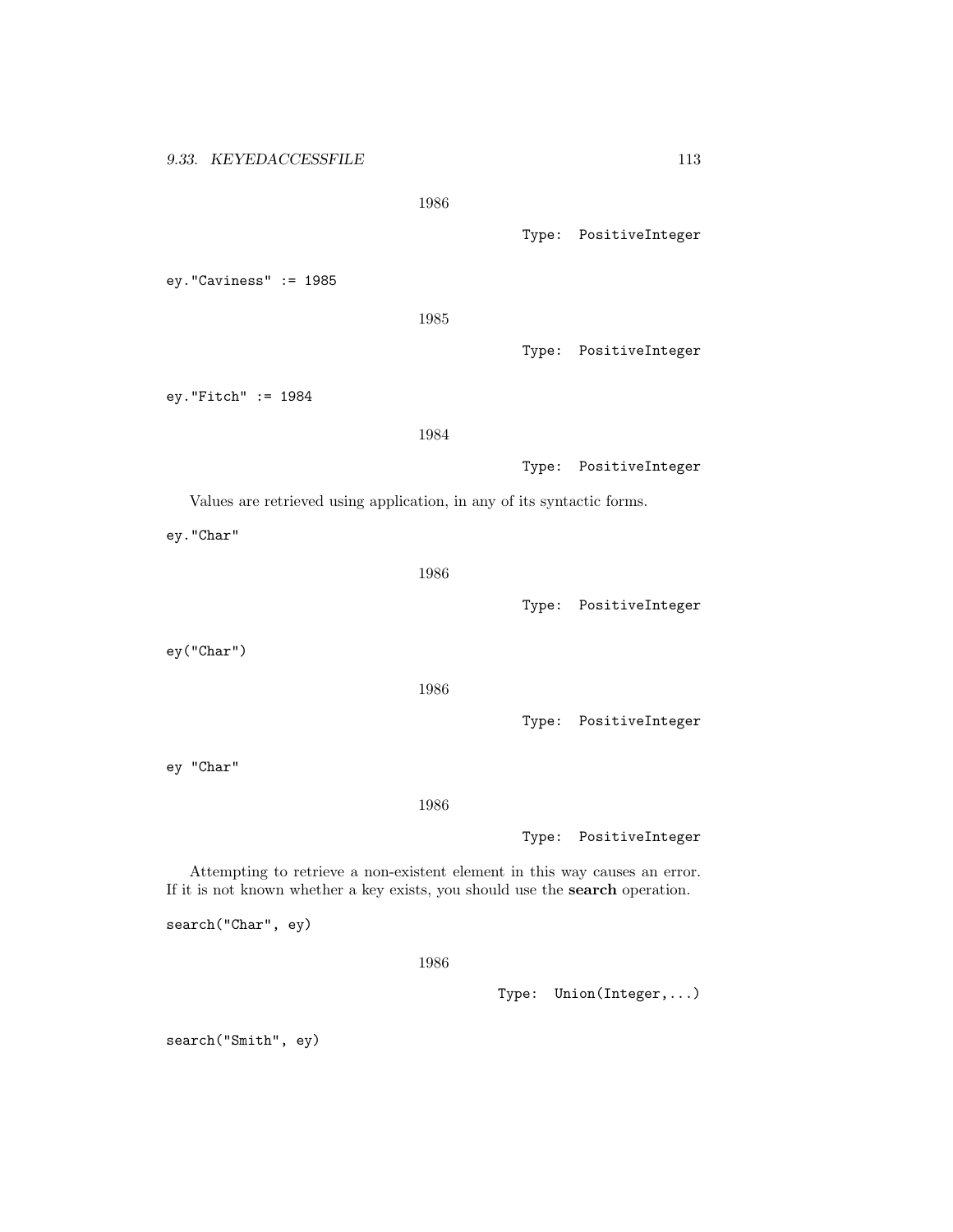### "failed"

Type: Union("failed",...)

When an entry is no longer needed, it can be removed from the file.

remove!("Char", ey)

1986

Type: Union(Integer,...)

The keys operation returns a list of all the keys for a given file.

keys ey

["Fitch", "Caviness"]

Type: List String

The  $\#$  operation gives the number of entries.

#ey

2

Type: PositiveInteger

The table view of keyed access files provides safe operations. That is, if the AXIOM program is terminated between file operations, the file is left in a consistent, current state. This means, however, that the operations are somewhat costly. For example, after each update the file is closed.

Here we add several more items to the file, then check its contents.

KE := Record(key: String, entry: Integer)

Record(key: String,entry: Integer)

Type: Domain

reopen!(ey, "output")

"/tmp/editor.year"

Type: KeyedAccessFile Integer

If many items are to be added to a file at the same time, then it is more efficient to use the write operation.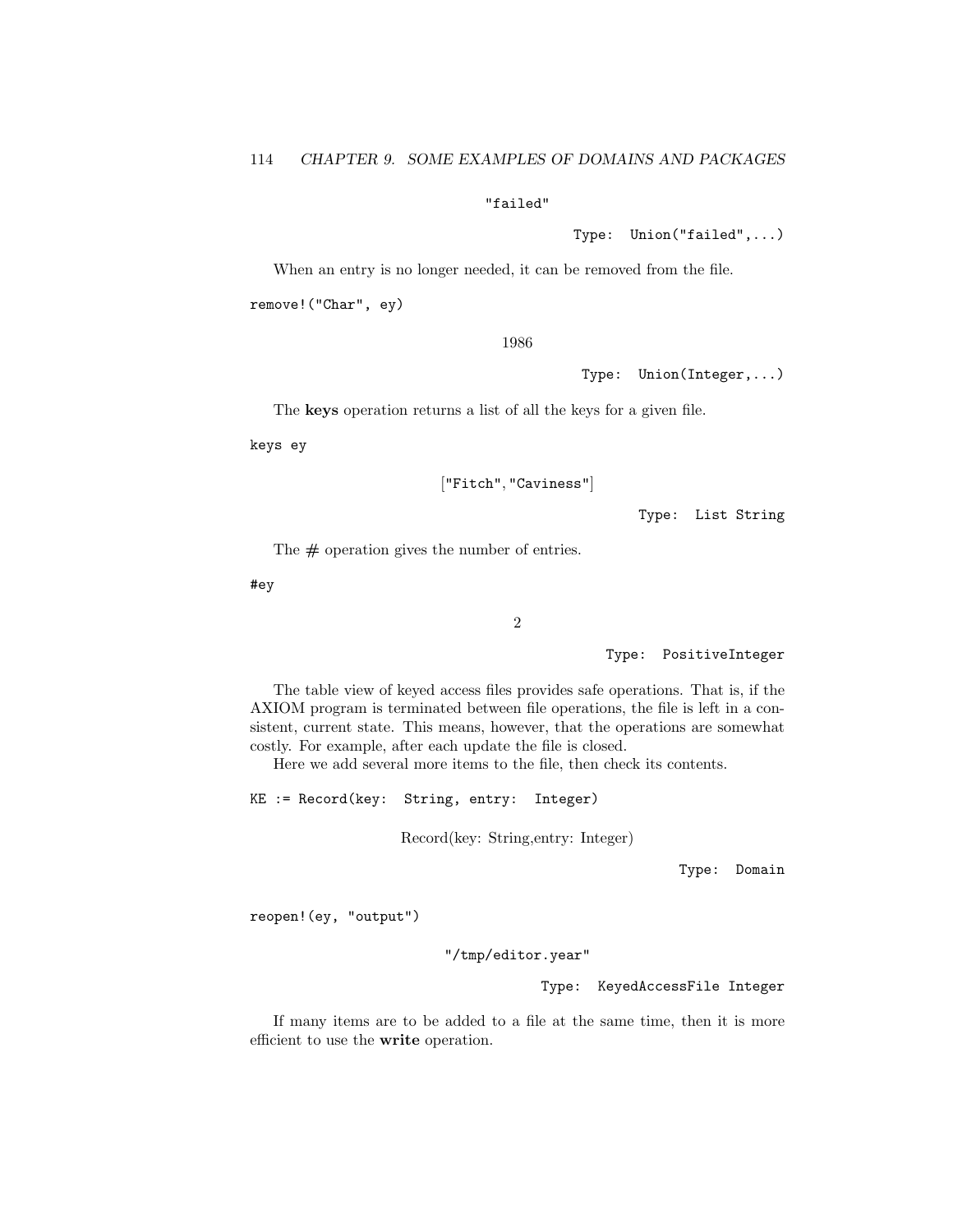write!(ey, ["van Hulzen", 1983]\$KE)

 $[key = "van Hulzen", entry = 1983]$ 

Type: Record(key: String,entry: Integer)

write!(ey, ["Calmet", 1982]\$KE)

 $[key = "Calmet", entry = 1982]$ Type: Record(key: String,entry: Integer)

write!(ey, ["Wang", 1981]\$KE)

 $[key = "Wang", entry = 1981]$ Type: Record(key: String,entry: Integer)

close! ey

"/tmp/editor.year"

Type: KeyedAccessFile Integer

The read operation is also available from the file view, but it returns elements in a random order. It is generally clearer and more efficient to use the keys operation and to extract elements by key.

keys ey

["Wang", "Calmet", "van Hulzen", "Fitch", "Caviness"]

Type: List String

members ey

[1981, 1982, 1983, 1984, 1985]

Type: List Integer

)system rm -r /tmp/editor.year

For more information on related topics, see 9.21 on page 74, 9.65 on page 219, and 9.34 on page 116. Issue the system command ) show KeyedAccessFile to display the full list of operations defined by KeyedAccessFile.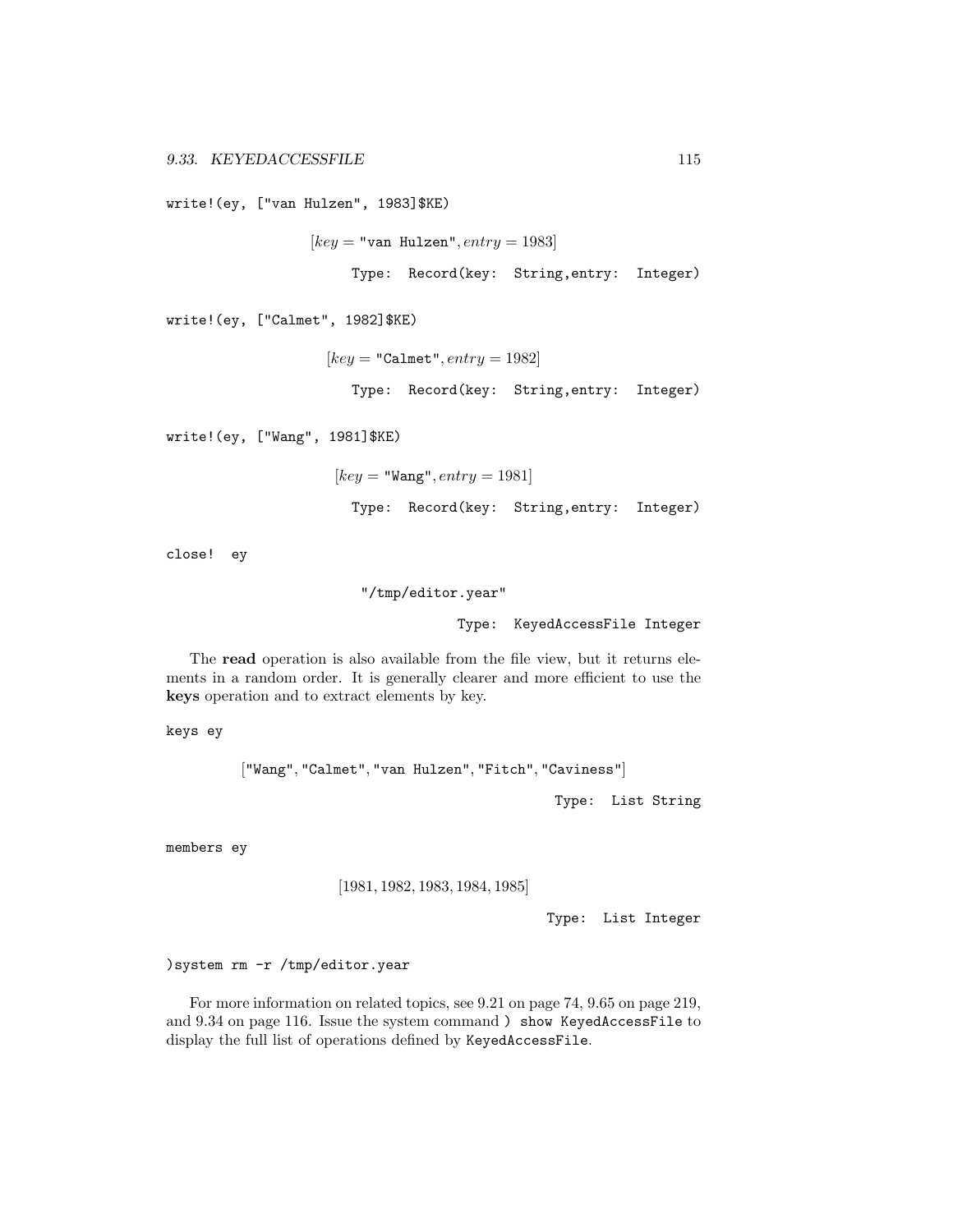# 9.34 Library

The Library domain provides a simple way to store AXIOM values in a file. This domain is similar to KeyedAccessFile but fewer declarations are needed and items of different types can be saved together in the same file.

To create a library, you supply a file name.

stuff := library "/tmp/Neat.stuff"

"/tmp/Neat.stuff"

Type: Library

Now values can be saved by key in the file. The keys should be mnemonic, just as the field names are for records. They can be given either as strings or symbols.

stuff.int  $:= 32**2$ 

1024

Type: PositiveInteger

stuff." $poly" := x**2 + 1$ 

 $x^2+1$ 

Type: Polynomial Integer

stuff.str := "Hello"

"Hello"

Type: String

You obtain the set of available keys using the **keys** operation.

keys stuff

["str", "poly", "int"]

Type: List String

You extract values by giving the desired key in this way.

stuff.poly

 $x^2 + 1$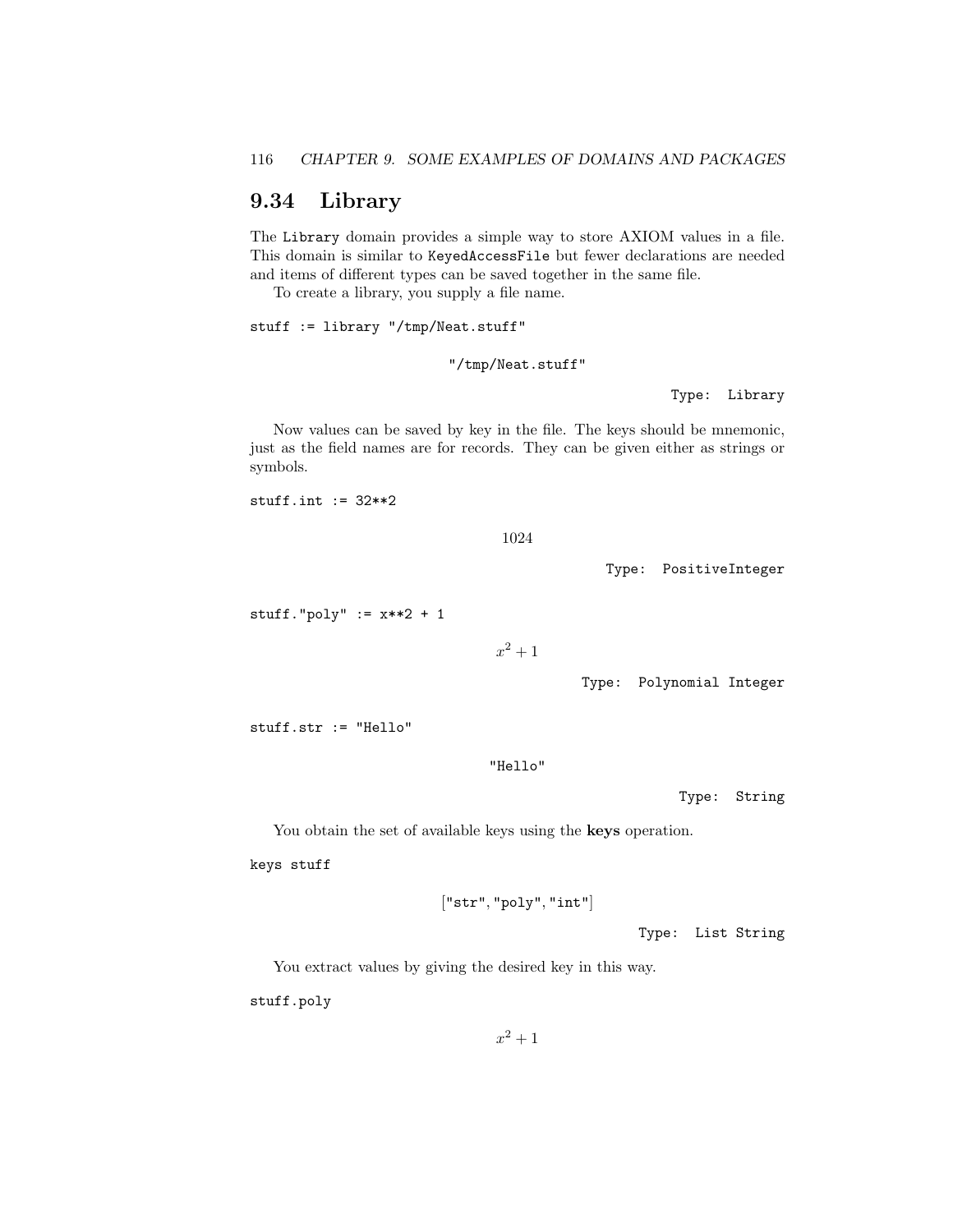Type: Polynomial Integer

stuff("poly")

 $x^2+1$ 

Type: Polynomial Integer

When the file is no longer needed, you should remove it from the file system.

)system rm -rf /tmp/Neat.stuff

For more information on related topics, see 9.21 on page 74, 9.65 on page 219, and 9.33 on page 112. Issue the system command )show Library to display the full list of operations defined by Library.

# 9.35 LinearOrdinaryDifferentialOperator

LinearOrdinaryDifferentialOperator(A, M) is the domain of linear ordinary differential operators with coefficients in the differential ring A and operating on M, an A-module. This includes the cases of operators which are polynomials in D acting upon scalar or vector expressions of a single variable. The coefficients of the operator polynomials can be integers, rational functions, matrices or elements of other domains. Issue the system command )show LinearOrdinaryDifferentialOperator to display the full list of operations defined by LinearOrdinaryDifferentialOperator.

### 9.35.1 Differential Operators with Constant Coefficients

This example shows differential operators with rational number coefficients operating on univariate polynomials.

We begin by making type assignments so we can conveniently refer to univariate polynomials in x over the rationals.

Q := Fraction Integer

Fraction Integer

Type: Domain

PQ := UnivariatePolynomial('x, Q)

UnivariatePolynomial(x,Fraction Integer)

Type: Domain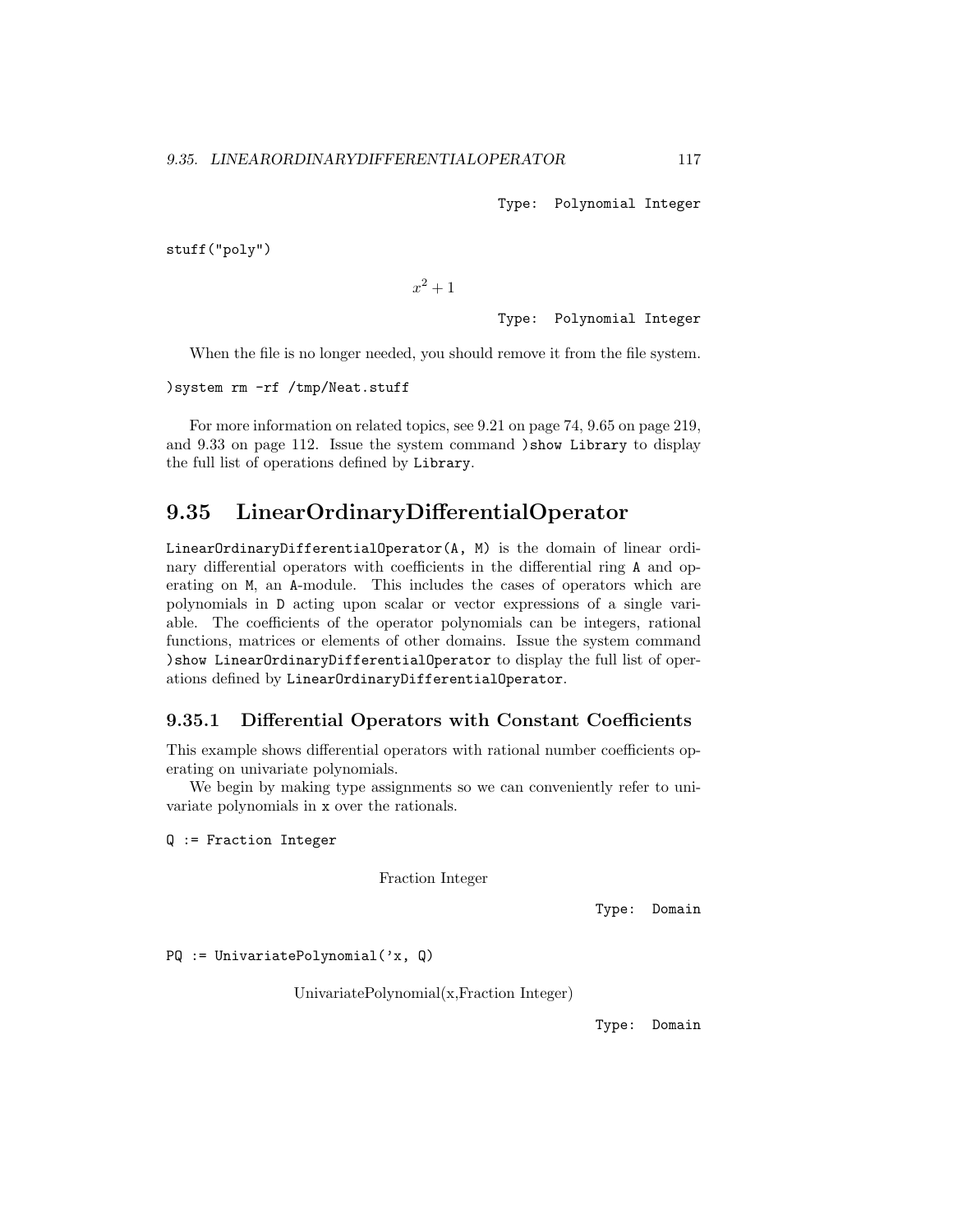$x: PQ := 'x$ 

x

Type: UnivariatePolynomial(x,Fraction Integer)

Now we assign  $Dx$  to be the differential operator **D** corresponding to  $d/dx$ .

Dx: LODO2(Q, PQ) := D()

 $\overline{D}$ 

Type: LinearOrdinaryDifferentialOperator( Fraction Integer, UnivariatePolynomial(x,Fraction Integer))

New operators are created as polynomials in D().

 $a := Dx + 1$ 

$$
D+1
$$

Type: LinearOrdinaryDifferentialOperator( Fraction Integer, UnivariatePolynomial(x,Fraction Integer))

b :=  $a + 1/2*Dx**2 - 1/2$ 

$$
\frac{1}{2} D^2 + D + \frac{1}{2}
$$

Type: LinearOrdinaryDifferentialOperator( Fraction Integer, UnivariatePolynomial(x,Fraction Integer))

To apply the operator a to the value p the usual function call syntax is used.

 $p := 4*x**2 + 2/3$ 

$$
4x^2 + \frac{2}{3}
$$

Type: UnivariatePolynomial(x,Fraction Integer)

a p

$$
4x^2 + 8x + \frac{2}{3}
$$

Type: UnivariatePolynomial(x,Fraction Integer)

Operator multiplication is defined by the identity  $(a*b)$   $p = a(b(p))$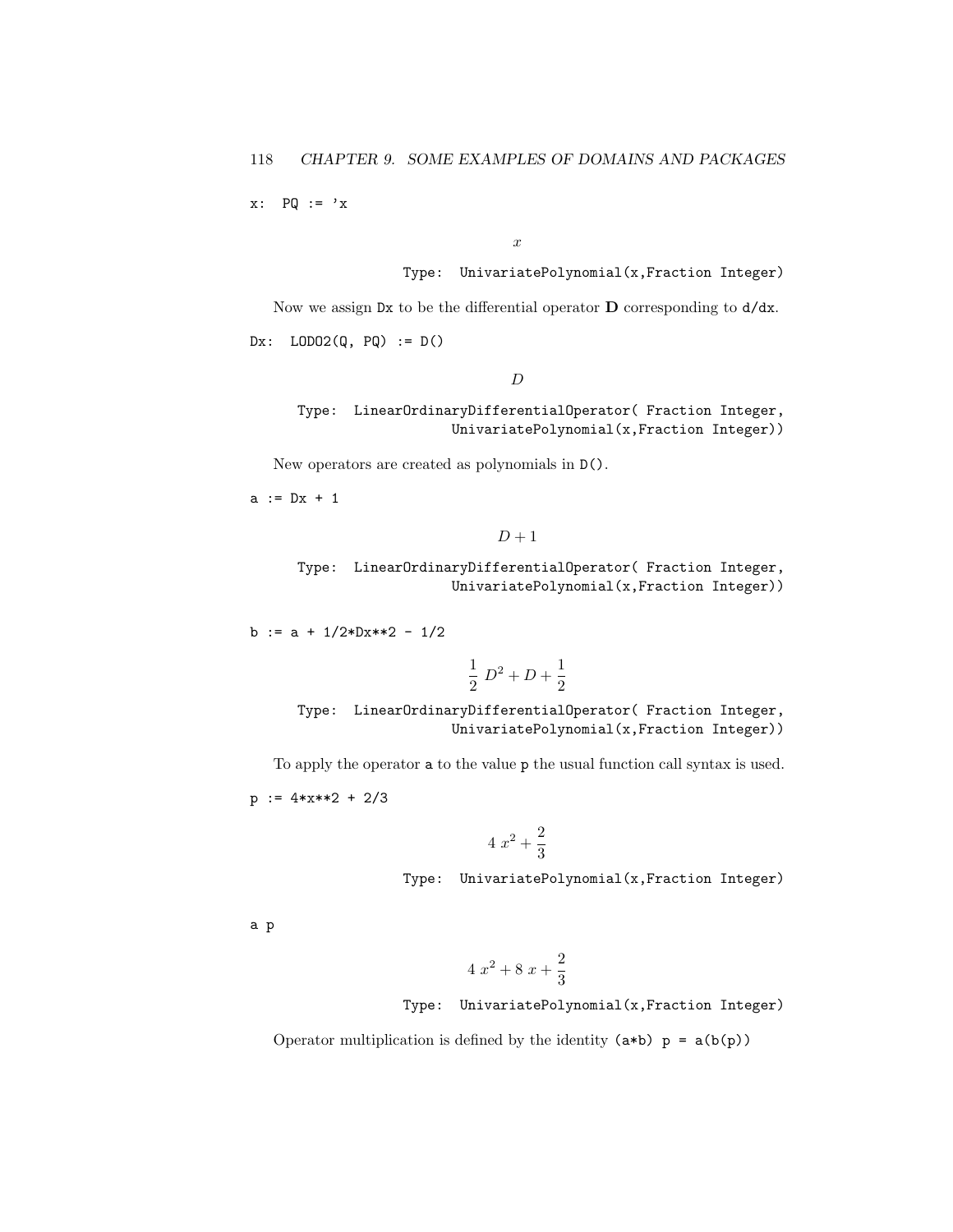$(a * b) p = a b p$ 

$$
2x^2 + 12x + \frac{37}{3} = 2x^2 + 12x + \frac{37}{3}
$$

Type: Equation UnivariatePolynomial(x,Fraction Integer)

Exponentiation follows from multiplication.

c :=  $(1/9)*b*(a + b)*2$ 

$$
\frac{1}{72} D^6 + \frac{5}{36} D^5 + \frac{13}{24} D^4 + \frac{19}{18} D^3 + \frac{79}{72} D^2 + \frac{7}{12} D + \frac{1}{8}
$$

Type: LinearOrdinaryDifferentialOperator( Fraction Integer, UnivariatePolynomial(x,Fraction Integer))

Finally, note that operator expressions may be applied directly.

 $(a**2 - 3/4*b + c)$  (p + 1)

$$
3x^2 + \frac{44}{3}x + \frac{541}{36}
$$

Type: UnivariatePolynomial(x,Fraction Integer)

## 9.35.2 Differential Operators with Rational Function Coefficients

This example shows differential operators with rational function coefficients. In this case operator multiplication is non-commutative and, since the coefficients form a field, an operator division algorithm exists.

We begin by defining RFZ to be the rational functions in x with integer coefficients and Dx to be the differential operator for d/dx.

RFZ := Fraction UnivariatePolynomial('x, Integer)

Fraction UnivariatePolynomial(x,Integer)

Type: Domain

 $x : RFZ := 'x$ 

x

Type: Fraction UnivariatePolynomial(x,Integer)

 $Dx$  : LODO RFZ :=  $D()$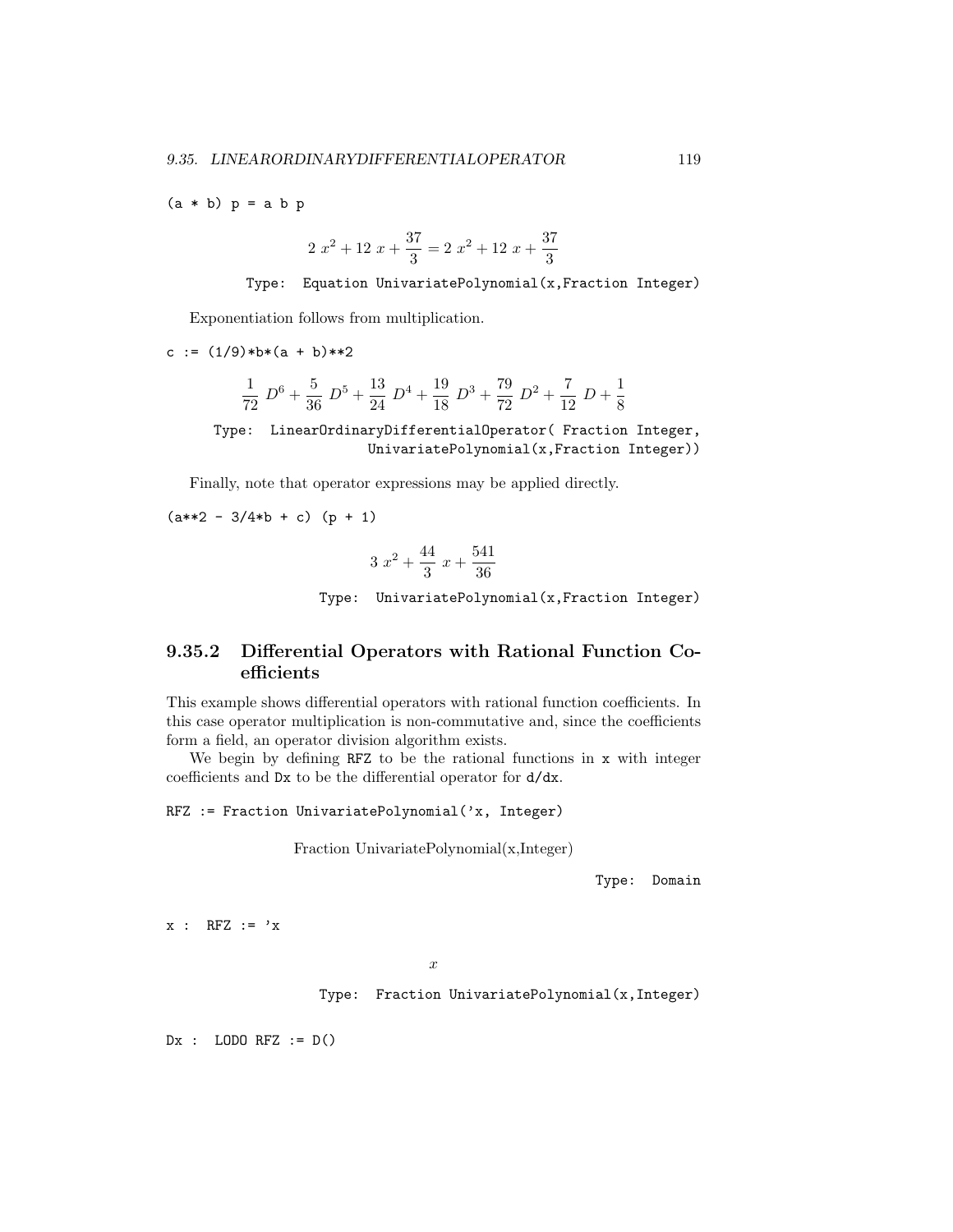D

## Type: LinearOrdinaryDifferentialOperator Fraction UnivariatePolynomial(x,Integer)

Operators are created using the usual arithmetic operations.

b := 
$$
3*x**2*Dx**2 + 2*Dx + 1/x
$$

$$
3x^2 D^2 + 2 D + \frac{1}{x}
$$

Type: LinearOrdinaryDifferentialOperator Fraction UnivariatePolynomial(x,Integer)

$$
a := b * (5 * x * Dx + 7)
$$

$$
15 x3 D3 + (51 x2 + 10 x) D2 + 29 D + \frac{7}{x}
$$

Type: LinearOrdinaryDifferentialOperator Fraction UnivariatePolynomial(x,Integer)

Operator multiplication corresponds to functional composition.

$$
p := x**2 + 1/x**2
$$

$$
\frac{x^4+1}{x^2}
$$

#### Type: Fraction UnivariatePolynomial(x,Integer)

Since operator coefficients depend on  $x$ , the multiplication is not commutative.

$$
(a*b) p = a(b(p))
$$

$$
\frac{612x^6 + 510x^5 + 180x^4 - 972x^2 + 1026x - 120}{x^4} =
$$
  

$$
\frac{612x^6 + 510x^5 + 180x^4 - 972x^2 + 1026x - 120}{x^4}
$$

Type: Equation Fraction UnivariatePolynomial(x, Integer)

$$
(b*a) p = b(a(p))
$$

$$
\frac{612x^6 + 510x^5 + 255x^4 - 972x^2 + 486x - 45}{x^4} =
$$
  

$$
\frac{612x^6 + 510x^5 + 255x^4 - 972x^2 + 486x - 45}{x^4}
$$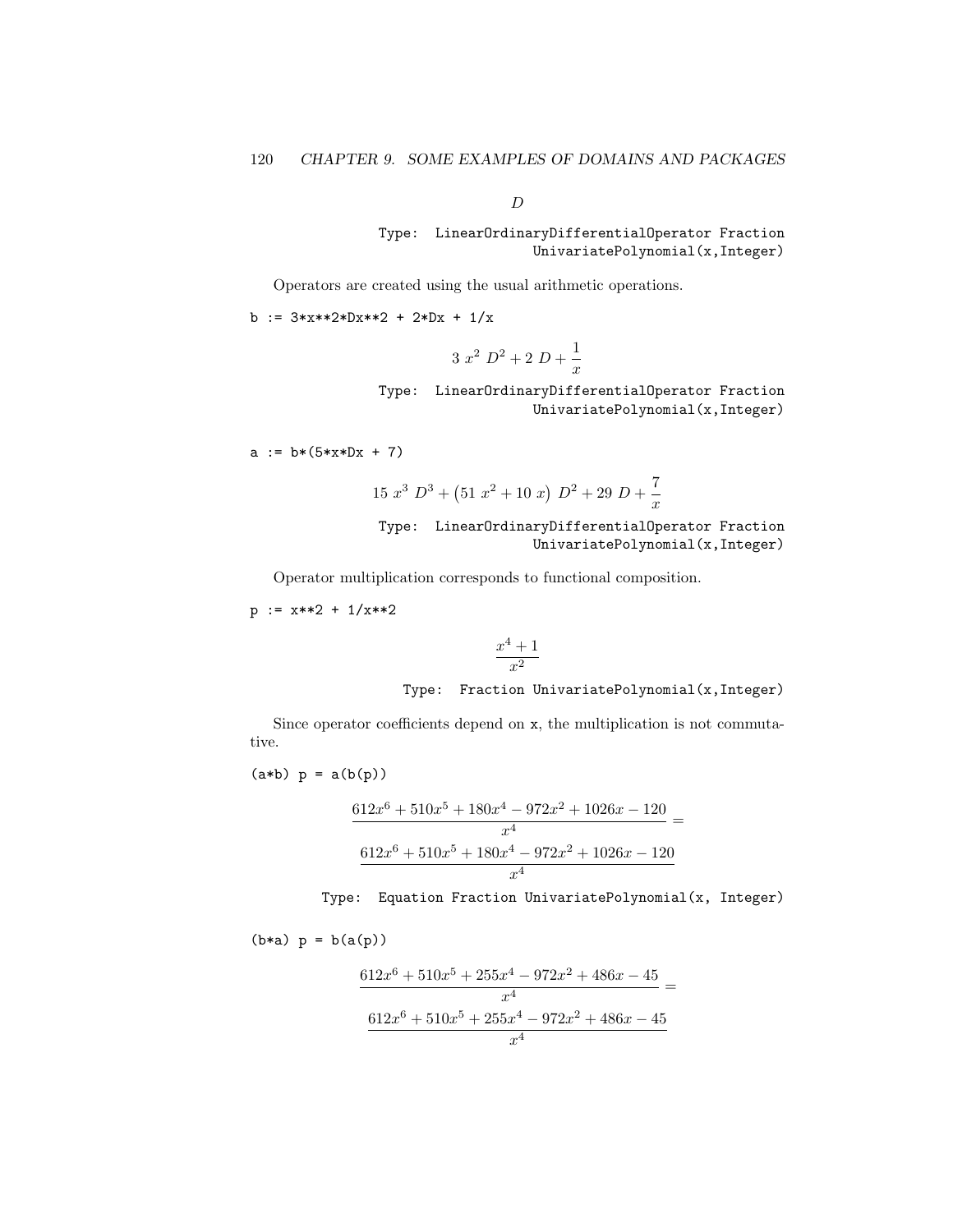```
Type: Equation Fraction UnivariatePolynomial(x,Integer)
```
When the coefficients of operator polynomials come from a field, as in this case, it is possible to define operator division. Division on the left and division on the right yield different results when the multiplication is non-commutative.

The results of leftDivide and rightDivide are quotient-remainder pairs satisfying:

> leftDivide(a,b) = [q, r] such that  $a = b * q + r$ rightDivide(a,b) = [q, r] such that  $a = q * b + r$

In both cases, the **degree** of the remainder,  $r$ , is less than the degree of  $b$ .

ld := leftDivide(a,b)

```
[quotient = 5 \times D + 7, remainder = 0]
```

```
Type: Record(quotient: LinearOrdinaryDifferentialOperator1
       Fraction UnivariatePolynomial(x,Integer), remainder:
                LinearOrdinaryDifferentialOperator1 Fraction
                            UnivariatePolynomial(x,Integer))
```
 $a = b * Id.quotient + Id.remainder$ 

$$
15 x3 D3 + (51 x2 + 10 x) D2 + 29 D + \frac{7}{x} =
$$
  

$$
15 x3 D3 + (51 x2 + 10 x) D2 + 29 D + \frac{7}{x}
$$



The operations of left and right division are so-called because the quotient is obtained by dividing a on that side by b.

rd := rightDivide(a,b)

$$
\left[ quotient = 5 \; x \; D + 7, remainder = 10 \; D + \frac{5}{x} \right]
$$

Type: Record(quotient: LinearOrdinaryDifferentialOperator Fraction UnivariatePolynomial(x,Integer), remainder: LinearOrdinaryDifferentialOperator Fraction UnivariatePolynomial(x,Integer))

 $a = rd.quotient * b + rd.remainder$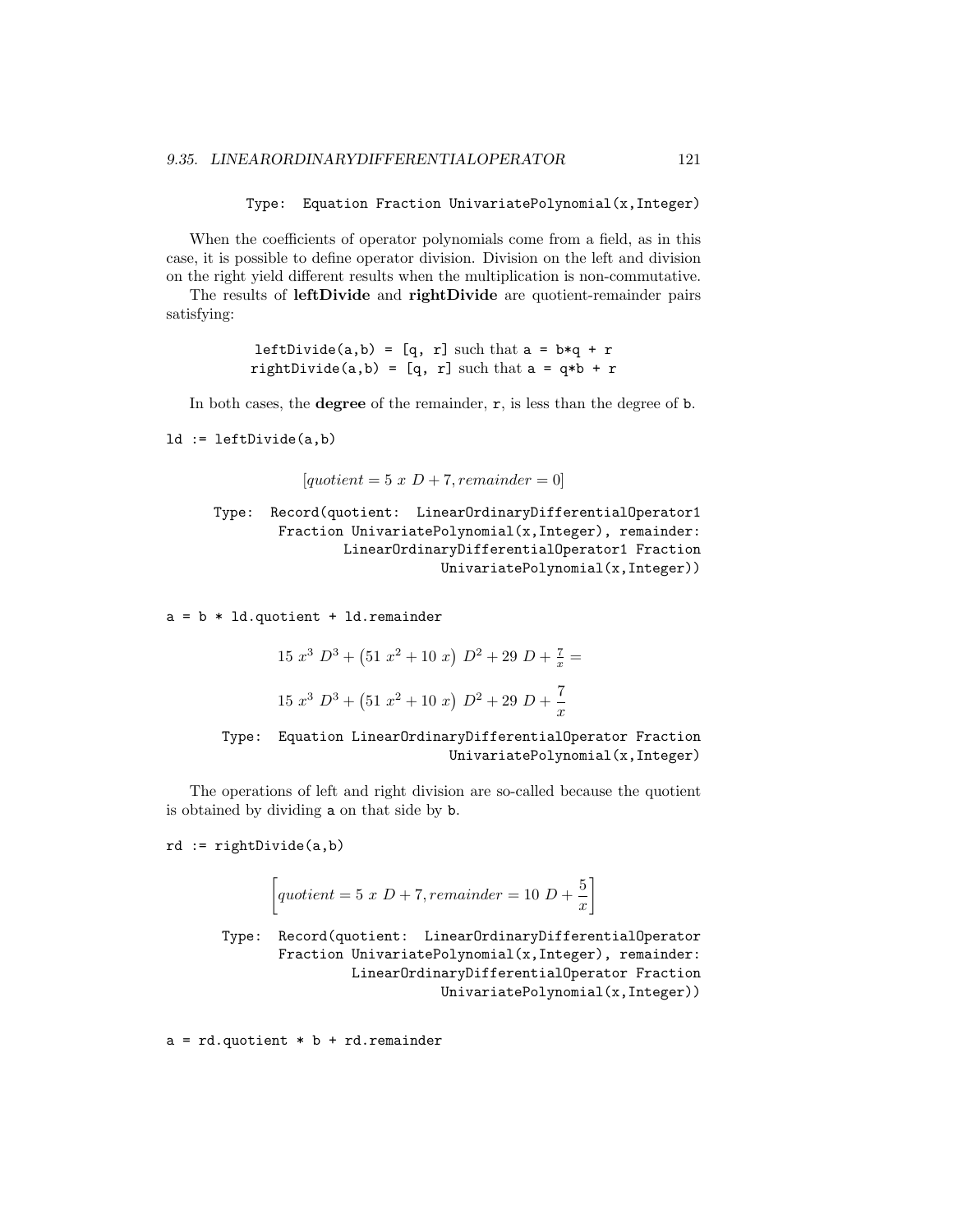$$
15 x3 D3 + (51 x2 + 10 x) D2 + 29 D + \frac{7}{x} =
$$
  

$$
15 x3 D3 + (51 x2 + 10 x) D2 + 29 D + \frac{7}{x}
$$

Type: Equation LinearOrdinaryDifferentialOperator Fraction UnivariatePolynomial(x,Integer)

Operations rightQuotient and rightRemainder are available if only one of the quotient or remainder are of interest to you. This is the quotient from right division.

rightQuotient(a,b)

$$
5\ x\ D+7
$$

Type: LinearOrdinaryDifferentialOperator Fraction UnivariatePolynomial(x,Integer)

This is the remainder from right division. The corresponding "left" functions leftQuotient and leftRemainder are also available.

rightRemainder(a,b)

$$
10\ D+\frac{5}{x}
$$

Type: LinearOrdinaryDifferentialOperator Fraction UnivariatePolynomial(x,Integer)

For exact division, the operations leftExactQuotient and rightExact Quotient are supplied. These return the quotient but only if the remainder is zero. The call rightExactQuotient(a,b) would yield an error.

leftExactQuotient(a,b)

$$
5\ x\ D+7
$$

Type: Union(LinearOrdinaryDifferentialOperator Fraction UnivariatePolynomial(x,Integer),...)

The division operations allow the computation of left and right greatest common divisors (leftGcd and rightGcd) via remainder sequences, and consequently the computation of left and right least common multiples (rightLcm and leftLcm).

 $e := \text{leftGcd}(a, b)$ 

$$
3x^2 D^2 + 2D + \frac{1}{x}
$$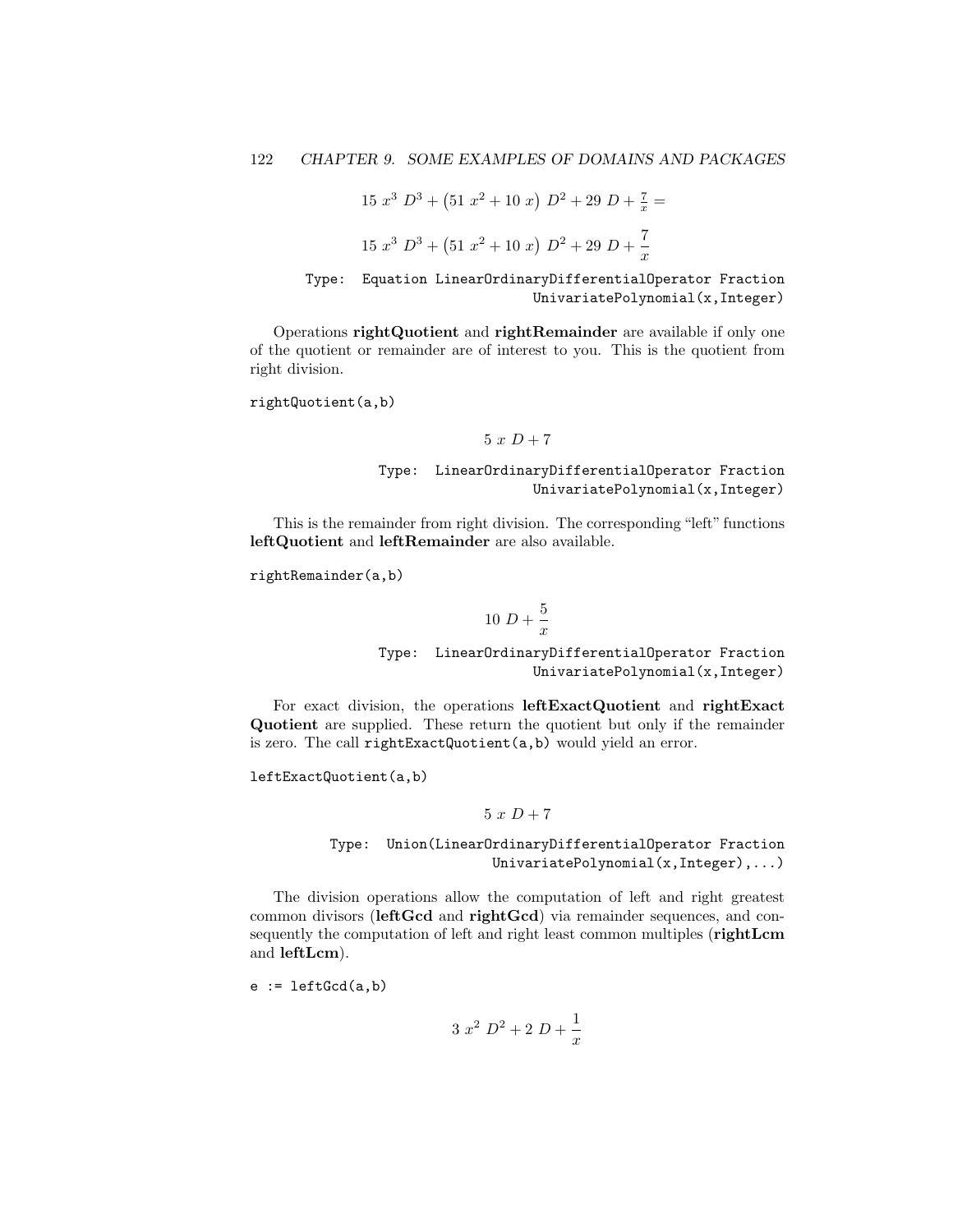### Type: LinearOrdinaryDifferentialOperator Fraction UnivariatePolynomial(x,Integer)

Note that a greatest common divisor doesn't necessarily divide a and b on both sides. Here the left greatest common divisor does not divide a on the right.

leftRemainder(a, e)

0

### Type: LinearOrdinaryDifferentialOperator Fraction UnivariatePolynomial(x,Integer)

rightRemainder(a, e)

$$
10\ D+\frac{5}{x}
$$

### Type: LinearOrdinaryDifferentialOperator Fraction UnivariatePolynomial(x,Integer)

Similarly, a least common multiple is not necessarily divisible from both sides.

 $f := rightLcm(a, b)$ 

$$
20x^{5}D^{5} + \frac{684x^{4} + 80x^{3}}{3}D^{4} + \frac{5832x^{3} + 1656x^{2} + 80x}{9}D^{3} + \frac{3672x^{2} + 2040x + 352}{9}D^{2} + \frac{172}{9x}D - \frac{28}{9x^{2}}
$$

Type: LinearOrdinaryDifferentialOperator(Fraction UnivariatePolynomial(x,Integer),(Fraction UnivariatePolynomial(x,Integer))

rightRemainder(f, b)

0

Type: LinearOrdinaryDifferentialOperator(Fraction UnivariatePolynomial(x,Integer),(Fraction UnivariatePolynomial(x,Integer))

leftRemainder(f, b)

$$
\frac{-1176x+160}{9x}D+\frac{312x-80}{9x^2}
$$

Type: LinearOrdinaryDifferentialOperator(Fraction UnivariatePolynomial(x,Integer),(Fraction UnivariatePolynomial(x,Integer))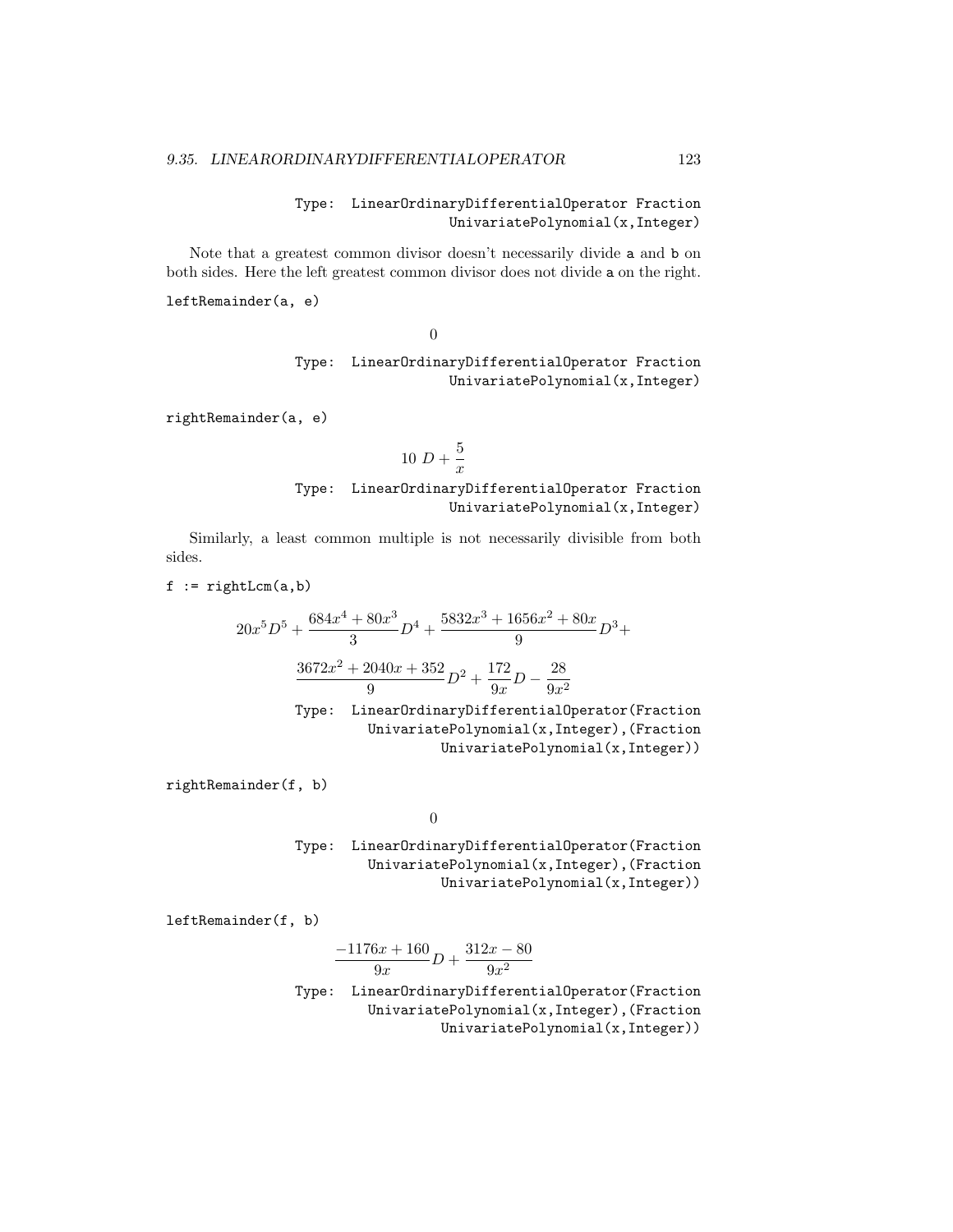## 9.35.3 Differential Operators with Series Coefficients

Problem: Find the first few coefficients in x of L3 phi where

L3 =  $(d/dx)**3 + G*x**2 * d/dx + H*x**3 - exp(x)$ 

phi = sum  $s[i]*x**i$  for  $i = 0..$ 

We work with Taylor series in x. Solution:

T := UnivariateTaylorSeries(Expression Integer , 'x,0)

UnivariateTaylorSeries(Expression Integer , 'x,0)

Type: Domain

x: T: 'x

x

Type: UnivariateTaylorSeries(Expression Integer , 'x,0) Define the operator L3 and the series phi with undetermined coefficents. Dx:  $LODO(T,T) := D()$ 

D

Type: LinearOrdinaryDifferentialOperator

(UnivariateTaylorSeries(ExpressionInteger,x,0),

UnivariateTaylorSeries(ExpressionInteger,x,0))

L3 :=  $Dx**3 + G * x**2 * Dx + x**3 * H - exp(x)$ 

 $D^3 + Gx^2D - 1 - x - \frac{1}{2}$  $rac{1}{2}x^2 + \frac{6H-1}{6}$  $\frac{1}{6}x^3 - \frac{1}{24}$  $\frac{1}{24}x^4 - \frac{1}{12}$  $\frac{1}{120}x^5 - \frac{1}{72}$  $\frac{1}{720}x^6 - \frac{1}{504}$  $rac{1}{5040}x^7+O(x^8)$ Type: LinearOrdinaryDifferentialOperator

(UnivariateTaylorSeries(ExpressionInteger,x,0),

UnivariateTaylorSeries(ExpressionInteger,x,0))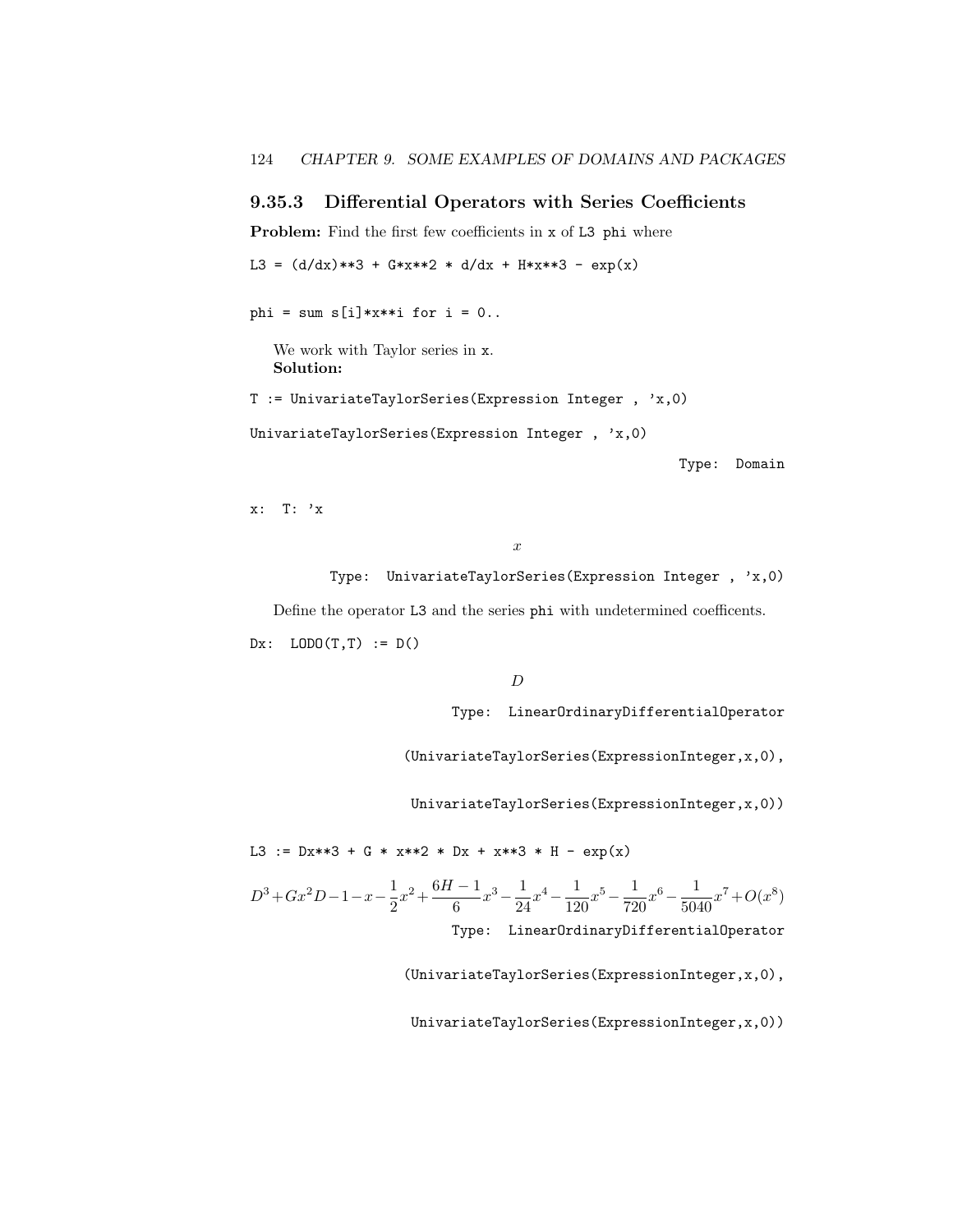s: Symbol := 's

s

Type: Symbol

phi:  $T := series([s[i] for i in 0..])$ 

$$
s_0 + s_1x + s_2x^2 + s_3x^3 + s_4x^4 + s_5x^5 + s_6x^6 + s_7x^7 + O(x^8)
$$

UnivariateTaylorSeries(ExpressionInteger,x,0))

Apply the operator to get the solution

L3 phi

$$
6s_3 - s_0 + (24s_4 - s_1 - s_0)x +
$$
\n
$$
\frac{120s_5 - 2s_2 + (2G - 2)s_1 - s_0}{2}x^2 +
$$
\n
$$
\frac{720s_6 - 6s_3 + (12G - 6)s_2 - 3s_1 + (6H - 1)s_0}{6}x^3 +
$$
\n
$$
\left(\frac{5040s_7 - 24s_4 + (72G - 24)s_3 - 12s_2 +}{24}\right)
$$
\n
$$
\left(\frac{24H - 4)s_1 - s_0}{24}x^4 +
$$
\n
$$
\left(\frac{40320s_8 - 120s_5 + (480G - 120)s_4 - 60s_3 +}{120}\right)s_4 +
$$
\n
$$
\left(\frac{120H - 20)s_2 - 5s_1 - s_0}{120}x^5 +
$$
\n
$$
\left(\frac{362880s_9 - 720s_6 + (3600G - 720)s_5 - 360s_4 +}{720}x^6 +
$$
\n
$$
\left(\frac{720H - 120)s_3 - 30s_2 - 6s_1 - s_0}{720}x^6 +
$$
\n
$$
2520s_5 + (5040H - 840)s_4 - 210s_3 - 42s_2 - 7s_1 - s_0
$$
\n
$$
s_0
$$
\n
$$
5040
$$
\n
$$
O(x^8)
$$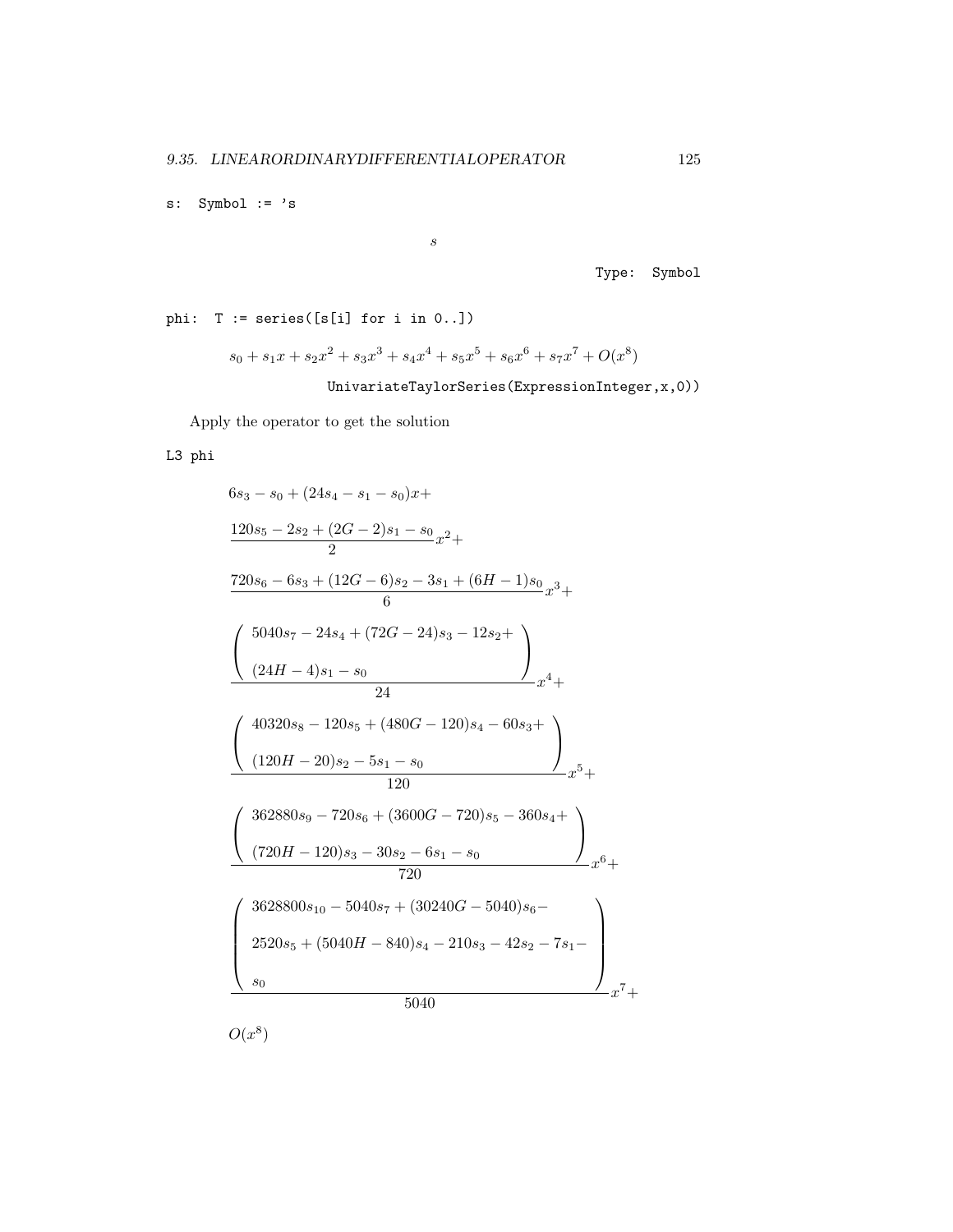## 9.35.4 Differential Operators with Matrix Coefficients Operating on Vectors

This is another example of linear ordinary differential operators with noncommutative multiplication. Unlike the rational function case, the differential ring of square matrices (of a given dimension) with univariate polynomial entries does not form a field. Thus the number of operations available is more limited.

In this section, the operators have three by three matrix coefficients with polynomial entries.

PZ := UnivariatePolynomial(x,Integer)

 $Univariate Polynomial(x, Integer)$ 

Type: Domain

 $x: PZ := 'x$ 

x

Type: UnivariatePolynomial(x,Integer)

Mat := SquareMatrix(3, PZ)

 $SquareMatrix(3, Univariate Polynomial(x, Integer))$ 

Type: Domain

The operators act on the vectors considered as a Mat-module.

Vect := DPMM(3, PZ, Mat, PZ)

Type: Domain

Modo := LODO(Mat, Vect)

Type: Domain

The matrix m is used as a coefficient and the vectors p and q are operated upon.

m:Mat := matrix  $[\ [x**2,1,0], [1,x**4,0], [0,0,4*x**2] ]$ 

 $\lceil$  $\overline{1}$  $x^2$  1 0 1  $x^4$  0 0 0 4  $x^2$ 1  $\overline{1}$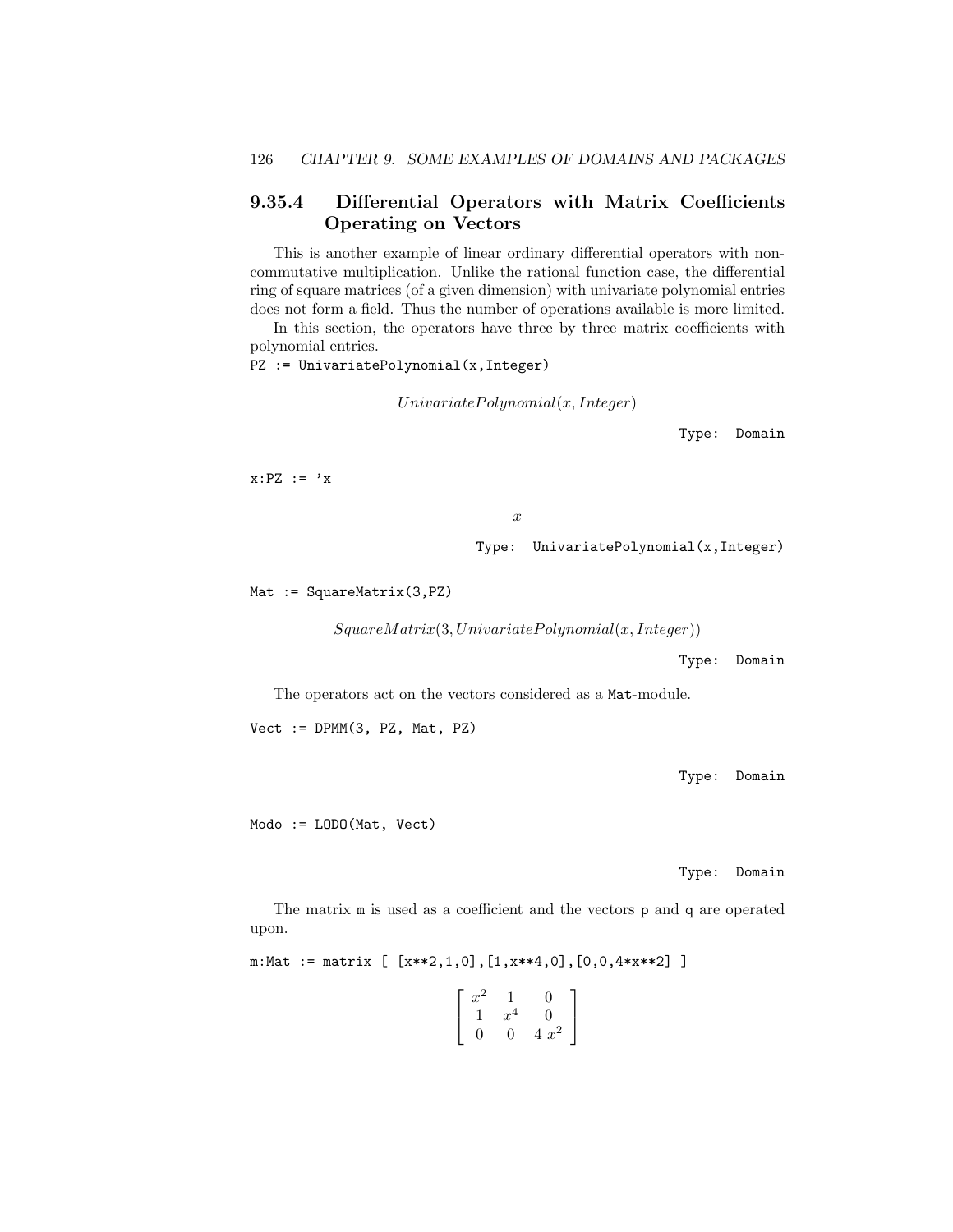Type: SquareMatrix(3,UnivariatePolynomial(x,Integer))

p:Vect := directProduct [3\*x\*\*2+1,2\*x,7\*x\*\*3+2\*x]

$$
[3\ x^2+1, 2\ x, 7\ x^3+2\ x]
$$

```
Type: DirectProductMatrixModule(3,
               UnivariatePolynomial(x,Integer),
SquareMatrix(3,UnivariatePolynomial(x,Integer)),
                UnivariatePolynomial(x,Integer))
```
q:  $Vect := m * p$ 

$$
[3 x4 + x2 + 2 x, 2 x5 + 3 x2 + 1, 28 x5 + 8 x3]
$$

- Type: DirectProductMatrixModule(3,
- UnivariatePolynomial(x,Integer),
- SquareMatrix(3,UnivariatePolynomial(x,Integer)),

UnivariatePolynomial(x,Integer))

Now form a few operators.

 $Dx : Modo := D()$ 

D

Type: LinearOrdinaryDifferentialOperator2( SquareMatrix(3,UnivariatePolynomial(x,Integer)), DirectProductMatrixModule(3, UnivariatePolynomial(x,Integer), SquareMatrix(3,UnivariatePolynomial(x,Integer)), UnivariatePolynomial(x,Integer)))

a : Modo := Dx + m

$$
D + \left[ \begin{array}{ccc} x^2 & 1 & 0 \\ 1 & x^4 & 0 \\ 0 & 0 & 4 \ x^2 \end{array} \right]
$$

```
Type: LinearOrdinaryDifferentialOperator2(
             SquareMatrix(3,UnivariatePolynomial(x,Integer)),
DirectProductMatrixModule(3, UnivariatePolynomial(x,Integer),
            SquareMatrix(3, UnivariatePolynomial(x,Integer)),
                            UnivariatePolynomial(x,Integer)))
```
 $b : Modo := m*Dx + 1$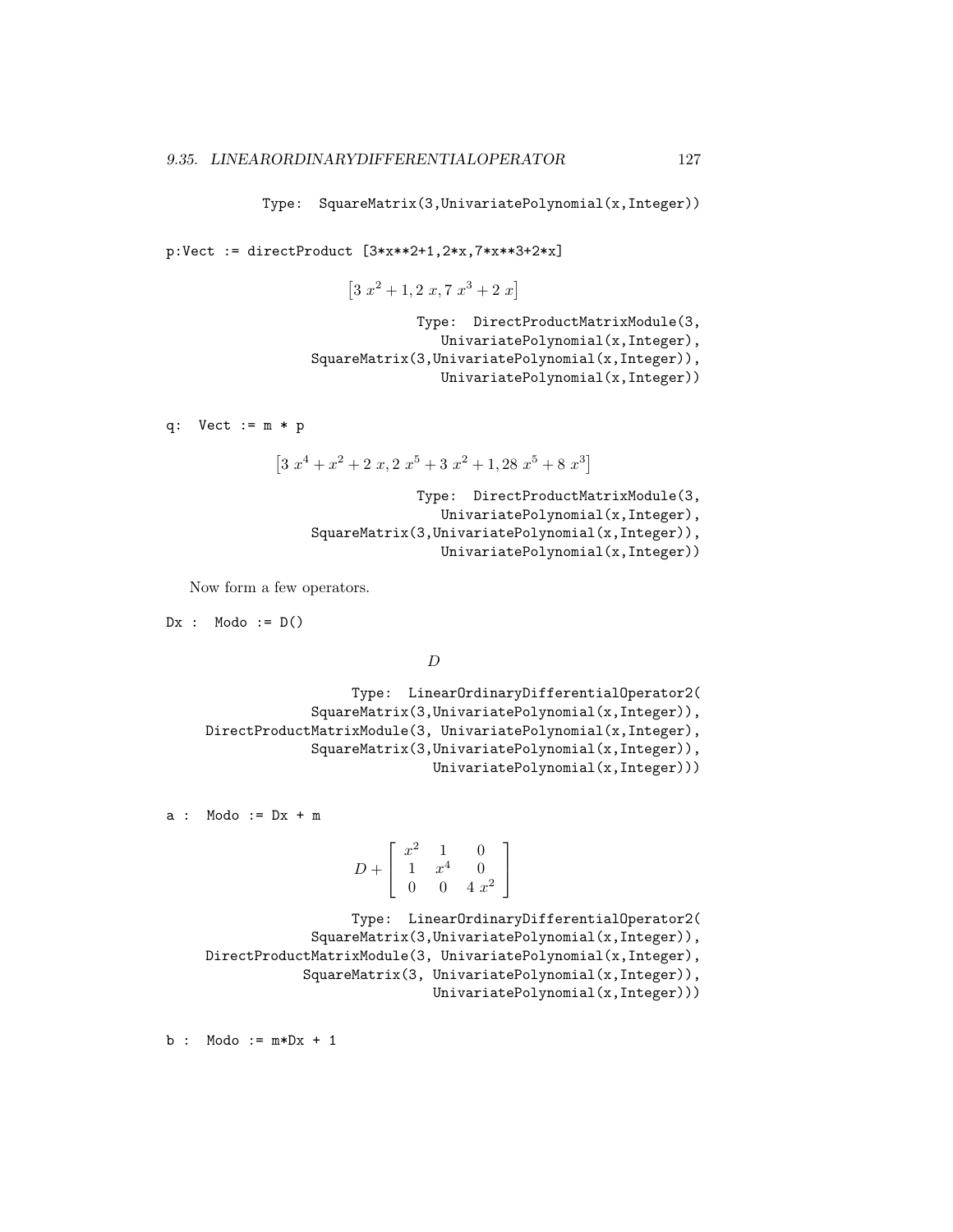|  | $\lceil x^2 \rceil$ |             |                                                                                                                           |  | $\begin{bmatrix} 1 & 0 & 0 \end{bmatrix}$ |
|--|---------------------|-------------|---------------------------------------------------------------------------------------------------------------------------|--|-------------------------------------------|
|  |                     |             |                                                                                                                           |  |                                           |
|  |                     | 0 0 4 $x^2$ | $\begin{bmatrix} 1 & x^4 & 0 \\ 0 & 0 & 4 \ x^2 \end{bmatrix}$ $D + \begin{bmatrix} 0 & 1 & 0 \\ 0 & 0 & 1 \end{bmatrix}$ |  |                                           |

Type: LinearOrdinaryDifferentialOperator2( SquareMatrix(3, UnivariatePolynomial(x,Integer)), DirectProductMatrixModule(3, UnivariatePolynomial(x,Integer), SquareMatrix(3, UnivariatePolynomial(x,Integer)), UnivariatePolynomial(x,Integer)))

 $c := a * b$ 

$$
\begin{bmatrix} x^2 & 1 & 0 \ 1 & x^4 & 0 \ 0 & 0 & 4x^2 \end{bmatrix} D^2 +
$$
  
\n
$$
\begin{bmatrix} x^4 + 2x + 2 & x^4 + x^2 & 0 \\ x^4 + x^2 & x^8 + 4x^3 + 2 & 0 \\ 0 & 0 & 16x^4 + 8x + 1 \end{bmatrix} D +
$$
  
\n
$$
\begin{bmatrix} x^2 & 1 & 0 \\ 1 & x^4 & 0 \\ 0 & 0 & 4x^2 \end{bmatrix}
$$

Type: LinearOrdinaryDifferentialOperator2( SquareMatrix(3, UnivariatePolynomial(x,Integer)), DirectProductMatrixModule(3, UnivariatePolynomial(x,Integer), SquareMatrix(3, UnivariatePolynomial(x,Integer)), UnivariatePolynomial(x,Integer)))

These operators can be applied to vector values.

a p

$$
\left[3\;x^{4}+x^{2}+8\;x,2\;x^{5}+3\;x^{2}+3,28\;x^{5}+8\;x^{3}+21\;x^{2}+2\right]
$$

Type: DirectProductMatrixModule(3, UnivariatePolynomial(x,Integer), SquareMatrix(3, UnivariatePolynomial(x,Integer)), UnivariatePolynomial(x,Integer))

b p

$$
\begin{bmatrix} 6x^3 + 3x^2 + 3, 2x^4 + 8x, 84x^4 + 7x^3 + 8x^2 + 2x \end{bmatrix}
$$

Type: DirectProductMatrixModule(3, UnivariatePolynomial(x,Integer), SquareMatrix(3, UnivariatePolynomial(x,Integer)), UnivariatePolynomial(x,Integer))

1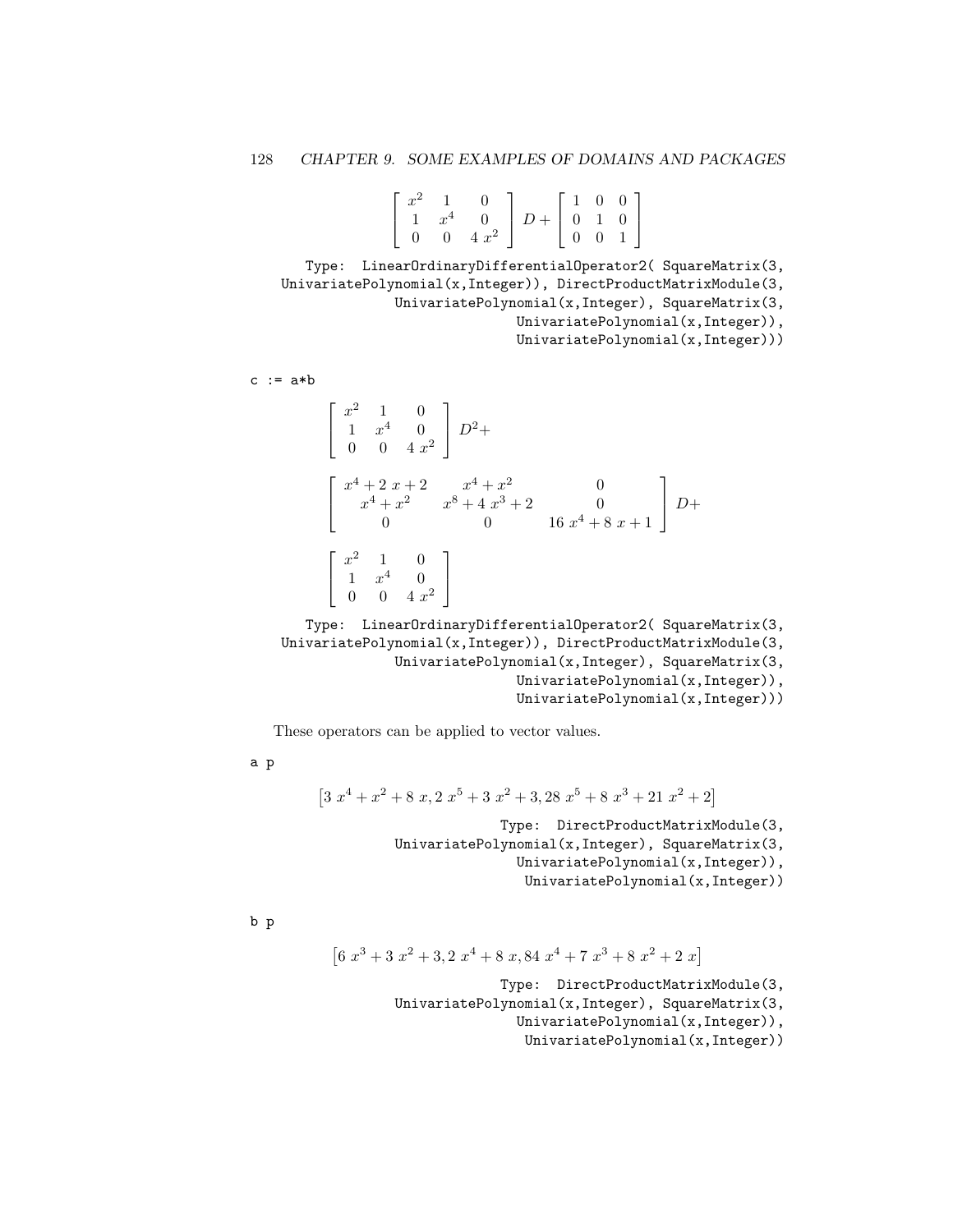$(a + b + c) (p + q)$  $\begin{array}{c} \left[10\ x^8 + 12\ x^7 + 16\ x^6 + 30\ x^5 + 85\ x^4 + 94\ x^3 + 40\ x^2 + 40\ x + 17, \end{array}$  $10x^{12} + 10x^9 + 12x^8 + 92x^7 + 6x^6 + 32x^5 + 72x^4 + 28x^3 + 49x^2 +$  $32 x + 19$ ,  $2240\ x^8 + 224\ x^7 + 1280\ x^6 + 3508\ x^5 + 492\ x^4 + 751\ x^3 + 98\ x^2 + 18\ x + 4$ Type: DirectProductMatrixModule(3, UnivariatePolynomial(x,Integer), SquareMatrix(3, UnivariatePolynomial(x,Integer)), UnivariatePolynomial(x,Integer))

## 9.36 List

A is a finite collection of elements in a specified order that can contain duplicates. A list is a convenient structure to work with because it is easy to add or remove elements and the length need not be constant. There are many different kinds of lists in AXIOM, but the default types (and those used most often) are created by the List constructor. For example, there are objects of type List Integer, List Float and List Polynomial Fraction Integer. Indeed, you can even have List List List Boolean (that is, lists of lists of lists of Boolean values). You can have lists of any type of AXIOM object.

### 9.36.1 Creating Lists

The easiest way to create a list with, for example, the elements 2, 4, 5, 6 is to enclose the elements with square brackets and separate the elements with commas.

The spaces after the commas are optional, but they do improve the readability.

[2, 4, 5, 6]

 $[2, 4, 5, 6]$ 

Type: List PositiveInteger

To create a list with the single element 1, you can use either [1] or the operation list.

[1]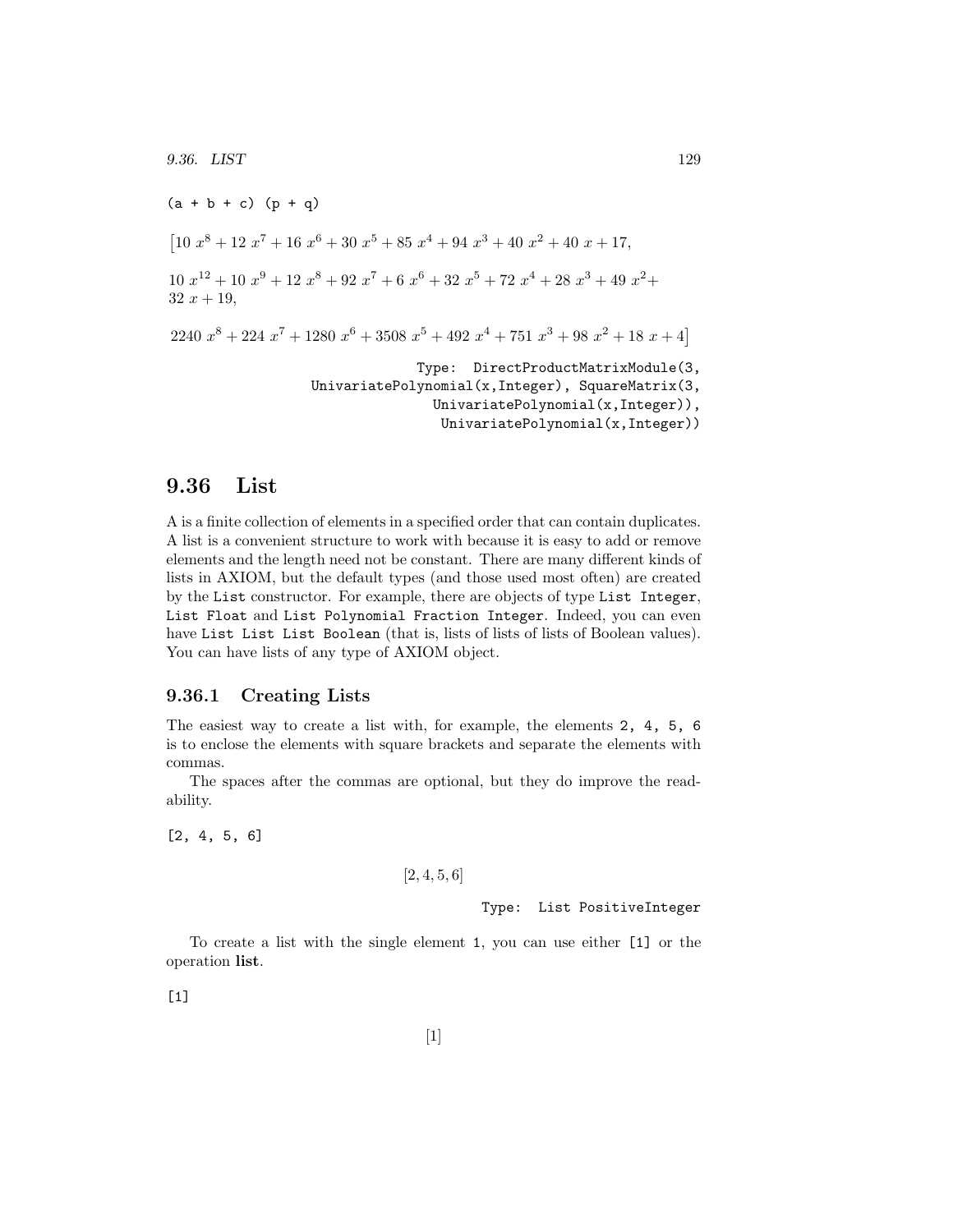Type: List PositiveInteger

list(1)

## $[1]$

Type: List PositiveInteger

Once created, two lists  $k$  and  $m$  can be concatenated by issuing append $(k,m)$ . append does not physically join the lists, but rather produces a new list with the elements coming from the two arguments.

append([1,2,3],[5,6,7])

 $[1, 2, 3, 5, 6, 7]$ 

Type: List PositiveInteger

Use cons to append an element onto the front of a list.

cons(10,[9,8,7])

[10, 9, 8, 7]

Type: List PositiveInteger

### 9.36.2 Accessing List Elements

To determine whether a list has any elements, use the operation empty?.

empty? [x+1]

### false

Type: Boolean

Alternatively, equality with the list constant nil can be tested.

([] = nil)@Boolean

true

Type: Boolean

We'll use this in some of the following examples.

 $k := [4,3,7,3,8,5,9,2]$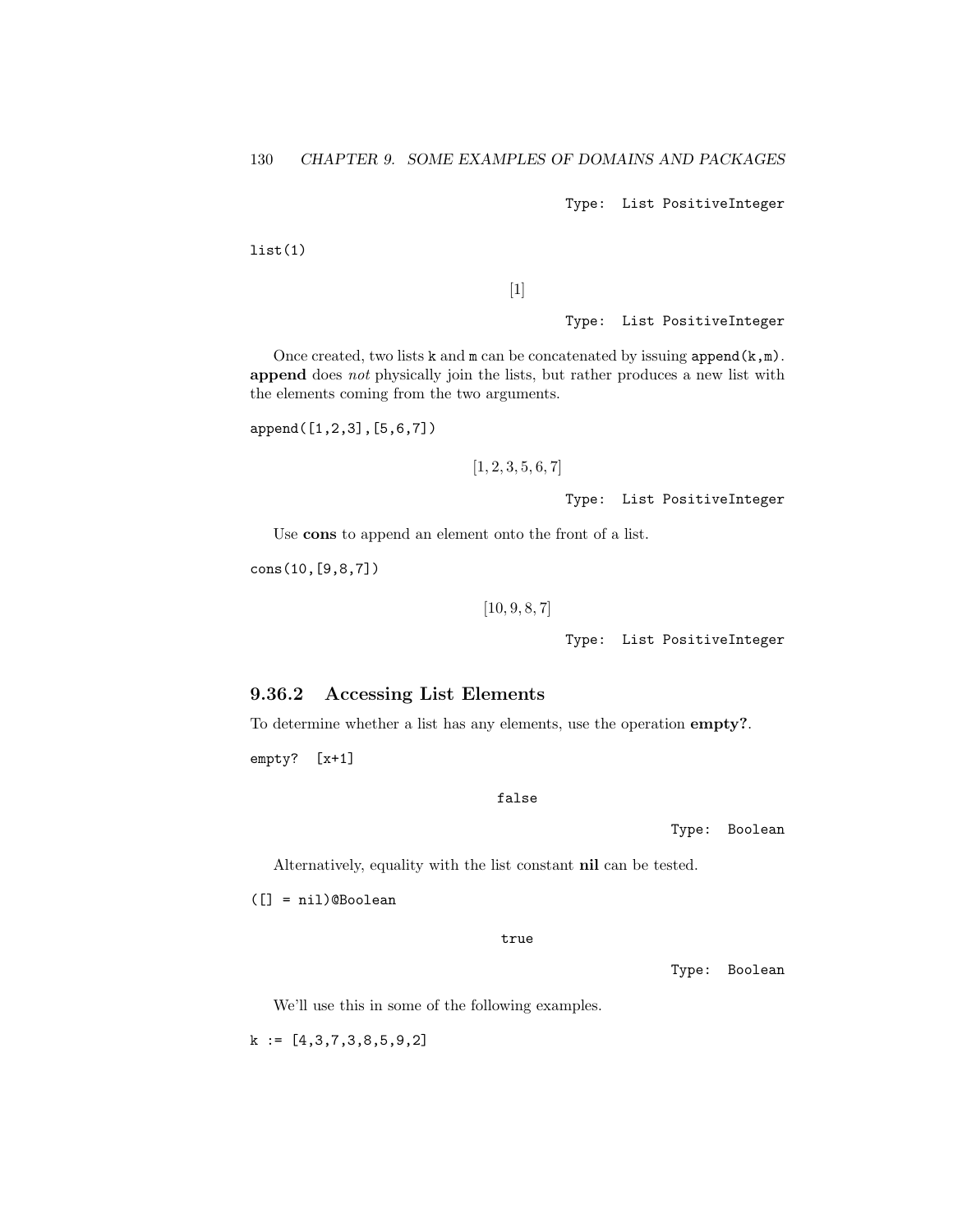```
[4, 3, 7, 3, 8, 5, 9, 2]
```
Type: List PositiveInteger

Each of the next four expressions extracts the first element of k. first k 4 Type: PositiveInteger k.first 4 Type: PositiveInteger k.1 4 Type: PositiveInteger  $k(1)$ 4 Type: PositiveInteger

The last two forms generalize to **k**. i and **k**(i), respectively, where  $1 \leq i \leq n$ and n equals the length of k.

This length is calculated by "#".

n := #k

8

#### Type: PositiveInteger

Performing an operation such as  $k.i$  is sometimes referred to as *indexing* into k or elting into k. The latter phrase comes about because the name of the operation that extracts elements is called elt. That is, k.3 is just alternative syntax for  $elt(k,3)$ . It is important to remember that list indices begin with 1. If we issue  $k := [1,3,2,9,5]$  then k.4 returns 9. It is an error to use an index that is not in the range from 1 to the length of the list.

The last element of a list is extracted by any of the following three expressions.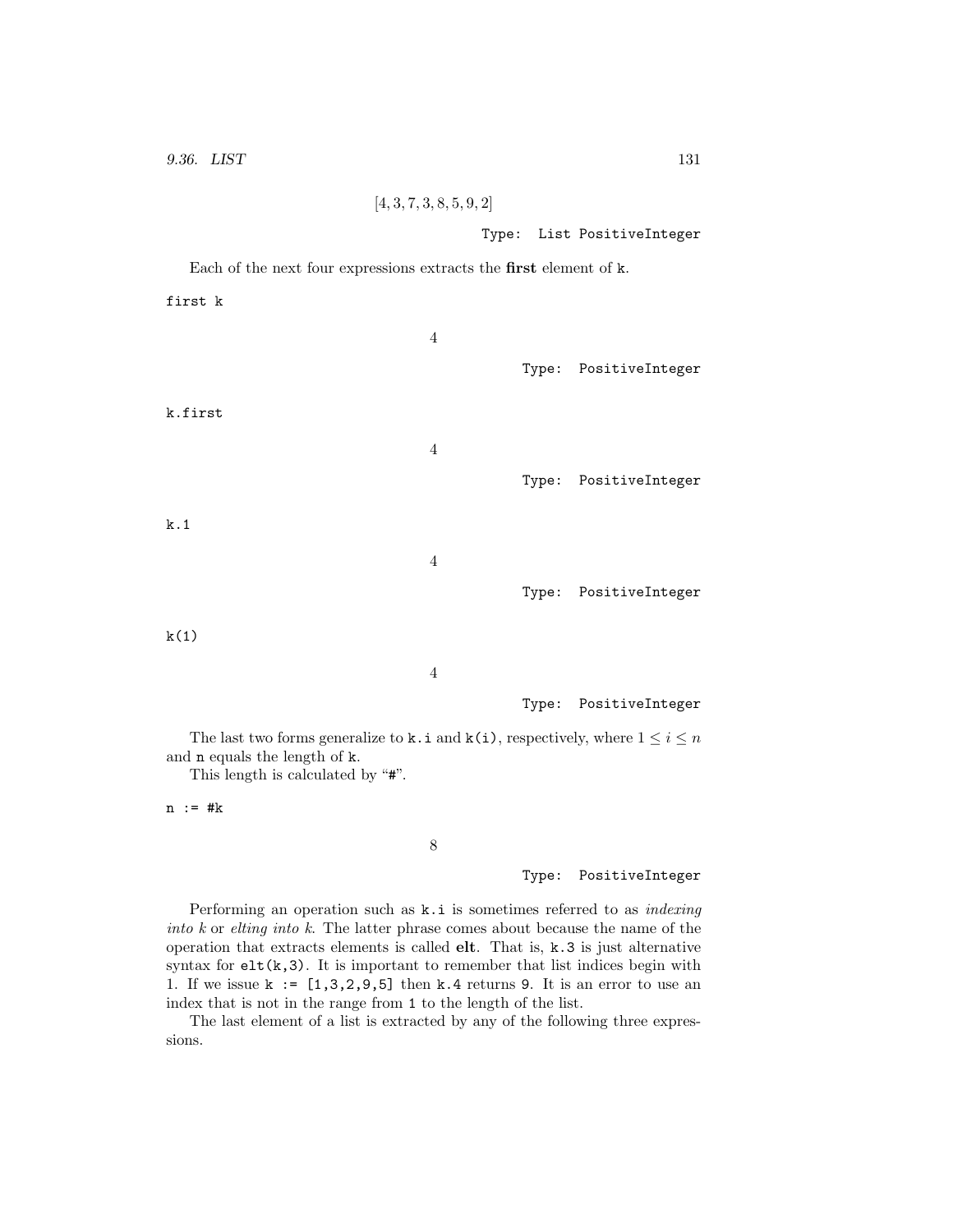last k

2

Type: PositiveInteger

k.last

2

Type: PositiveInteger

This form computes the index of the last element and then extracts the element from the list.

 $k.$  $($ # $k)$ 

2

Type: PositiveInteger

### 9.36.3 Changing List Elements

We'll use this in some of the following examples.

k := [4,3,7,3,8,5,9,2]

 $[4, 3, 7, 3, 8, 5, 9, 2]$ 

Type: List PositiveInteger

List elements are reset by using the k.i form on the left-hand side of an assignment. This expression resets the first element of k to 999.

 $k.1 := 999$ 

999

Type: PositiveInteger

As with indexing into a list, it is an error to use an index that is not within the proper bounds. Here you see that k was modified.

k

[999, 3, 7, 3, 8, 5, 9, 2]

Type: List PositiveInteger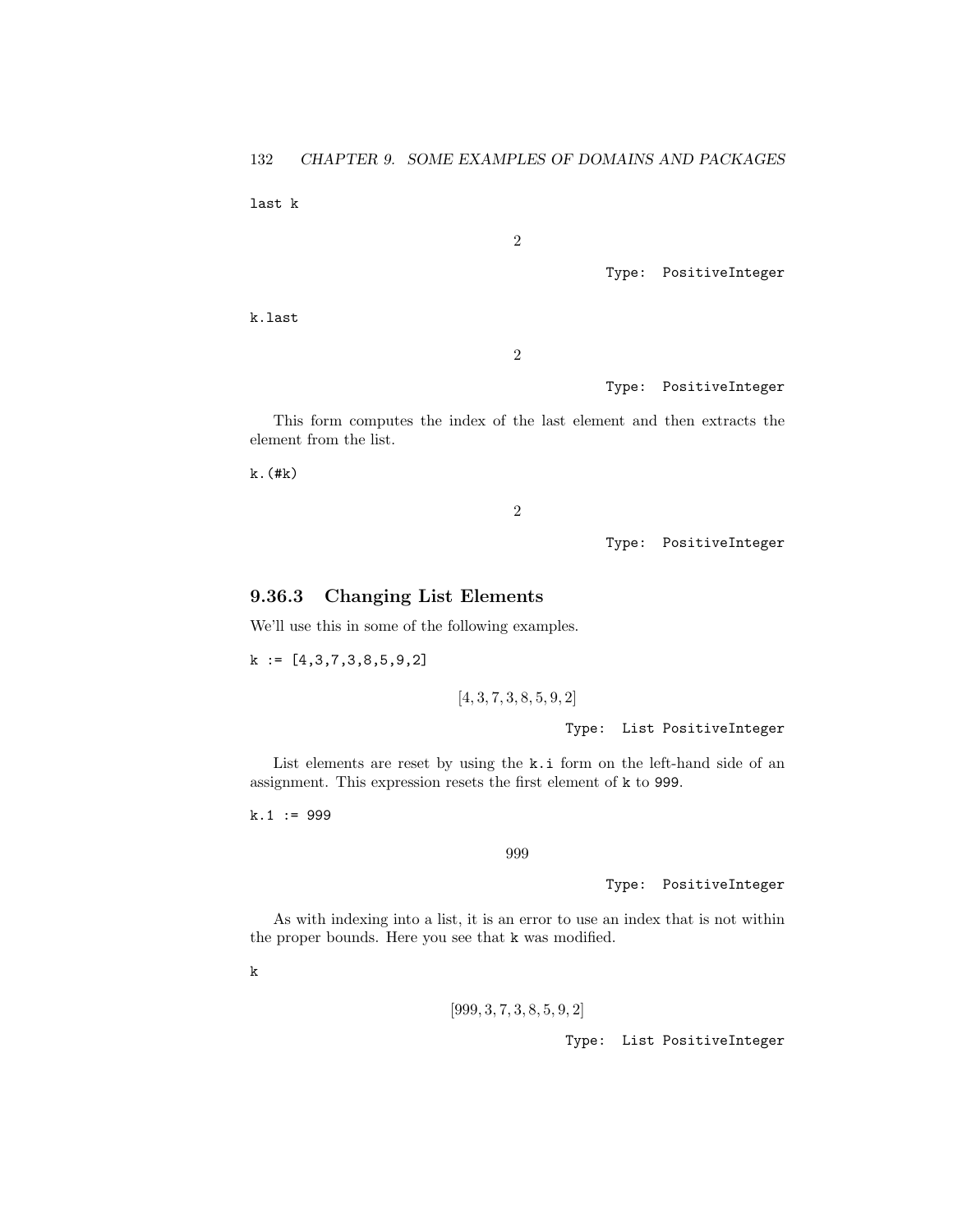9.36. LIST 133

The operation that performs the assignment of an element to a particular position in a list is called setelt. This operation is destructive in that it changes the list. In the above example, the assignment returned the value 999 and k was modified. For this reason, lists are called objects: it is possible to change part of a list (mutate it) rather than always returning a new list reflecting the intended modifications.

Moreover, since lists can share structure, changes to one list can sometimes affect others.

 $k := [1, 2]$ 

 $[1, 2]$ 

Type: List PositiveInteger

 $m := \text{cons}(0,k)$ 

 $[0, 1, 2]$ 

Type: List Integer

Change the second element of m.

 $m.2 := 99$ 

99

Type: PositiveInteger

See, m was altered.

m

 $[0, 99, 2]$ 

Type: List Integer

But what about k? It changed too!

k

[99, 2]

Type: List PositiveInteger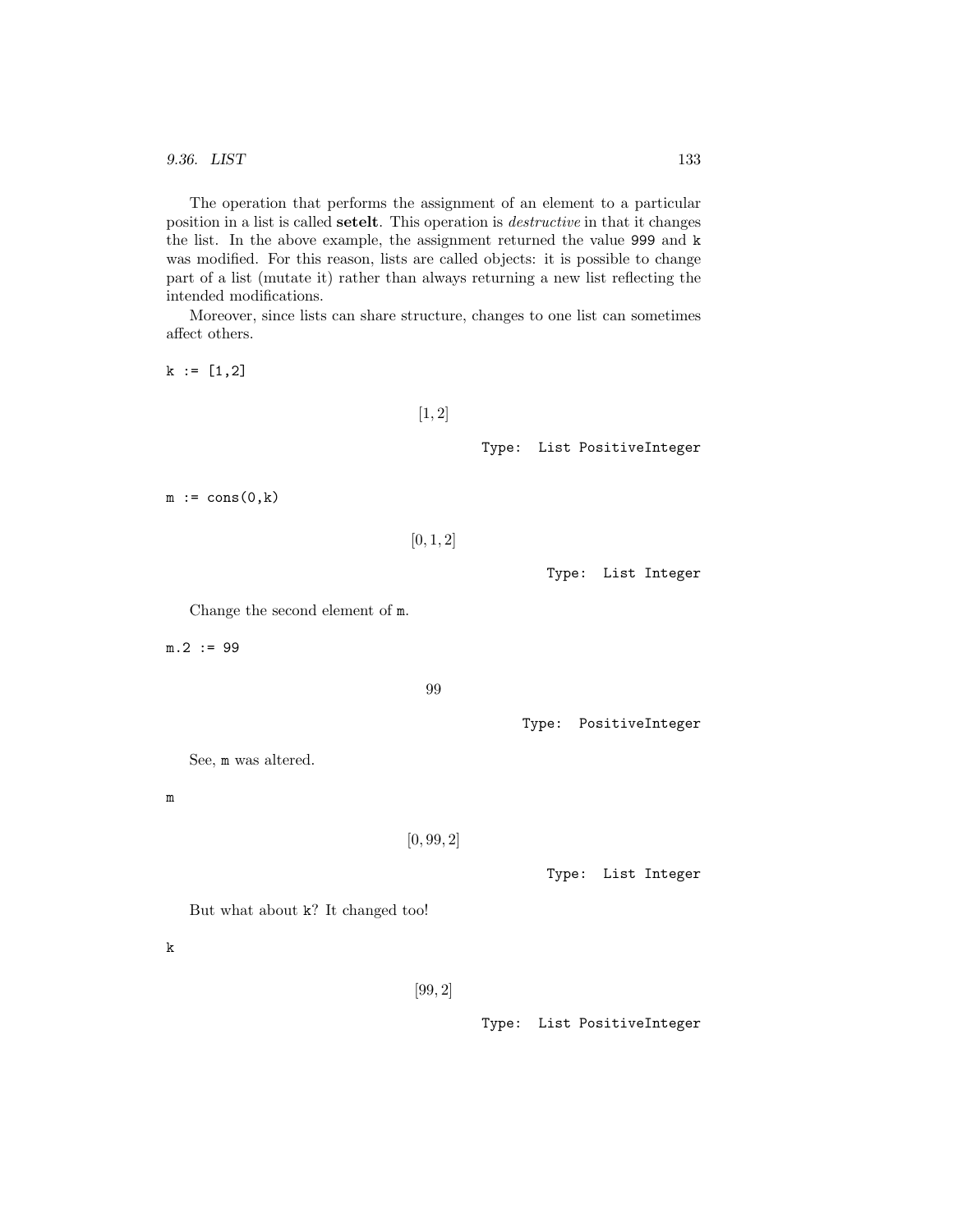## 9.36.4 Other Functions

An operation that is used frequently in list processing is that which returns all elements in a list after the first element.

 $k := [1, 2, 3]$ 

 $[1, 2, 3]$ 

Type: List PositiveInteger

Use the rest operation to do this.

rest k

[2, 3]

Type: List PositiveInteger

To remove duplicate elements in a list k, use removeDuplicates.

removeDuplicates [4,3,4,3,5,3,4]

[4, 3, 5]

Type: List PositiveInteger

To get a list with elements in the order opposite to those in a list k, use reverse.

reverse [1,2,3,4,5,6]

 $[6, 5, 4, 3, 2, 1]$ 

Type: List PositiveInteger

To test whether an element is in a list, use **member?**:  $m$ ember? $(a, k)$  returns true or false depending on whether a is in k or not.

member?(1/2,[3/4,5/6,1/2])

true

Type: Boolean

member?(1/12,[3/4,5/6,1/2])

false

Type: Boolean

As an exercise, the reader should determine how to get a list containing all but the last of the elements in a given non-empty list  $k^4$ .

 $4$ reverse(rest(reverse(k))) works.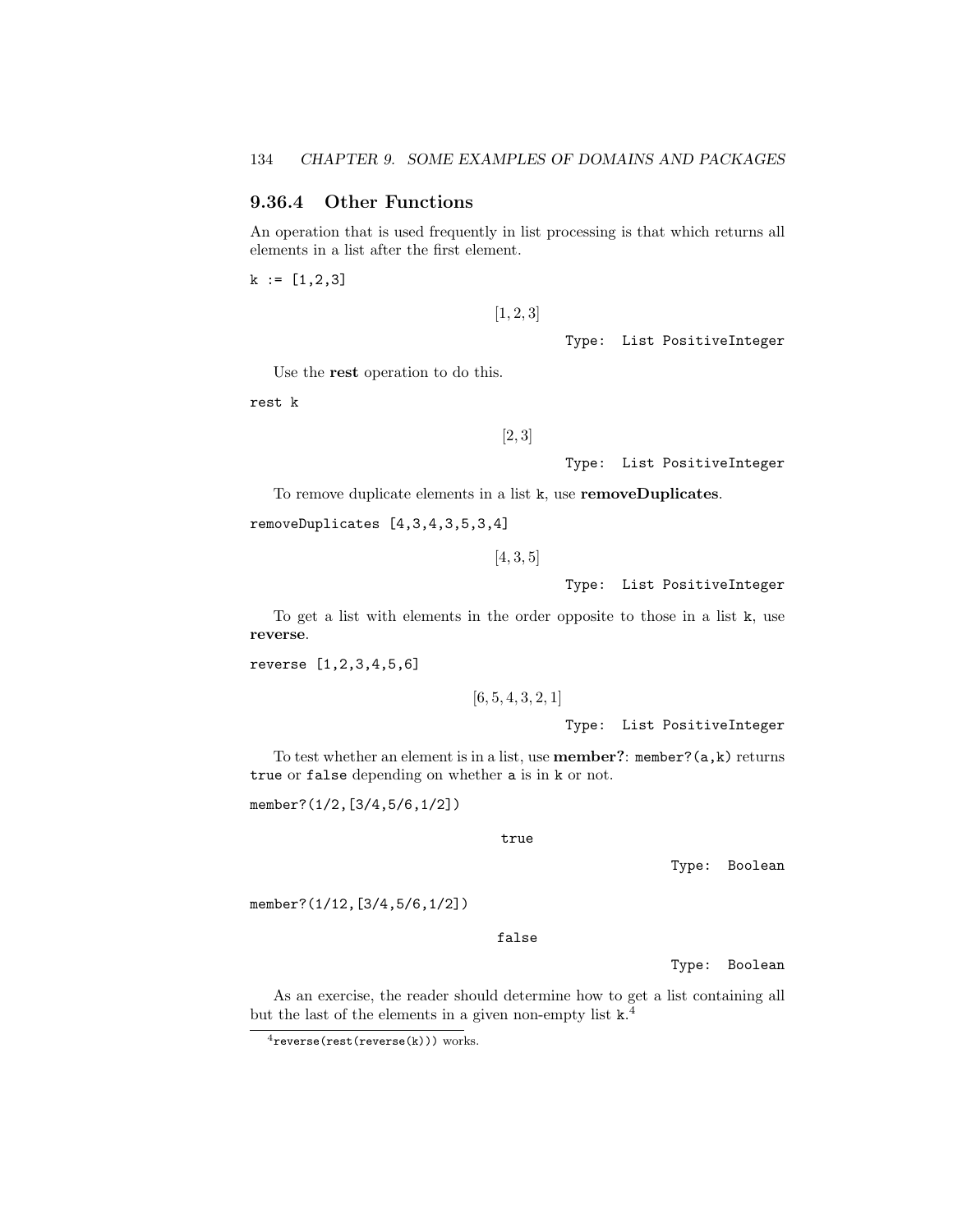#### 9.36.5 Dot, Dot

Certain lists are used so often that AXIOM provides an easy way of constructing them. If  $n$  and  $m$  are integers, then expand  $[n..m]$  creates a list containing  $n$ ,  $n+1$ ,  $\dots$  m. If  $n > m$  then the list is empty. It is actually permissible to leave off the m in the dot-dot construction (see below).

The dot-dot notation can be used more than once in a list construction and with specific elements being given. Items separated by dots are called *segments*.

[1..3,10,20..23]

$$
\begin{aligned}[1..3,10..10,20..23] \\ \text{Type: List Segment PositiveInteger} \end{aligned}
$$

Segments can be expanded into the range of items between the endpoints by using expand.

expand [1..3,10,20..23]

```
[1, 2, 3, 10, 20, 21, 22, 23]
```
Type: List Integer

What happens if we leave off a number on the right-hand side of ".."?

expand [1..]

$$
[1,2,3,4,5,6,7,8,9,10,\ldots]
$$

Type: Stream Integer

What is created in this case is a Stream which is a generalization of a list. See 9.60 on page 202 for more information.

## 9.37 MakeFunction

It is sometimes useful to be able to define a function given by the result of a calculation.

Suppose that you have obtained the following expression after several computations and that you now want to tabulate the numerical values of f for x between -1 and +1 with increment 0.1.

expr :=  $(x - exp x + 1)**2 * (sin(x**2) * x + 1)**3$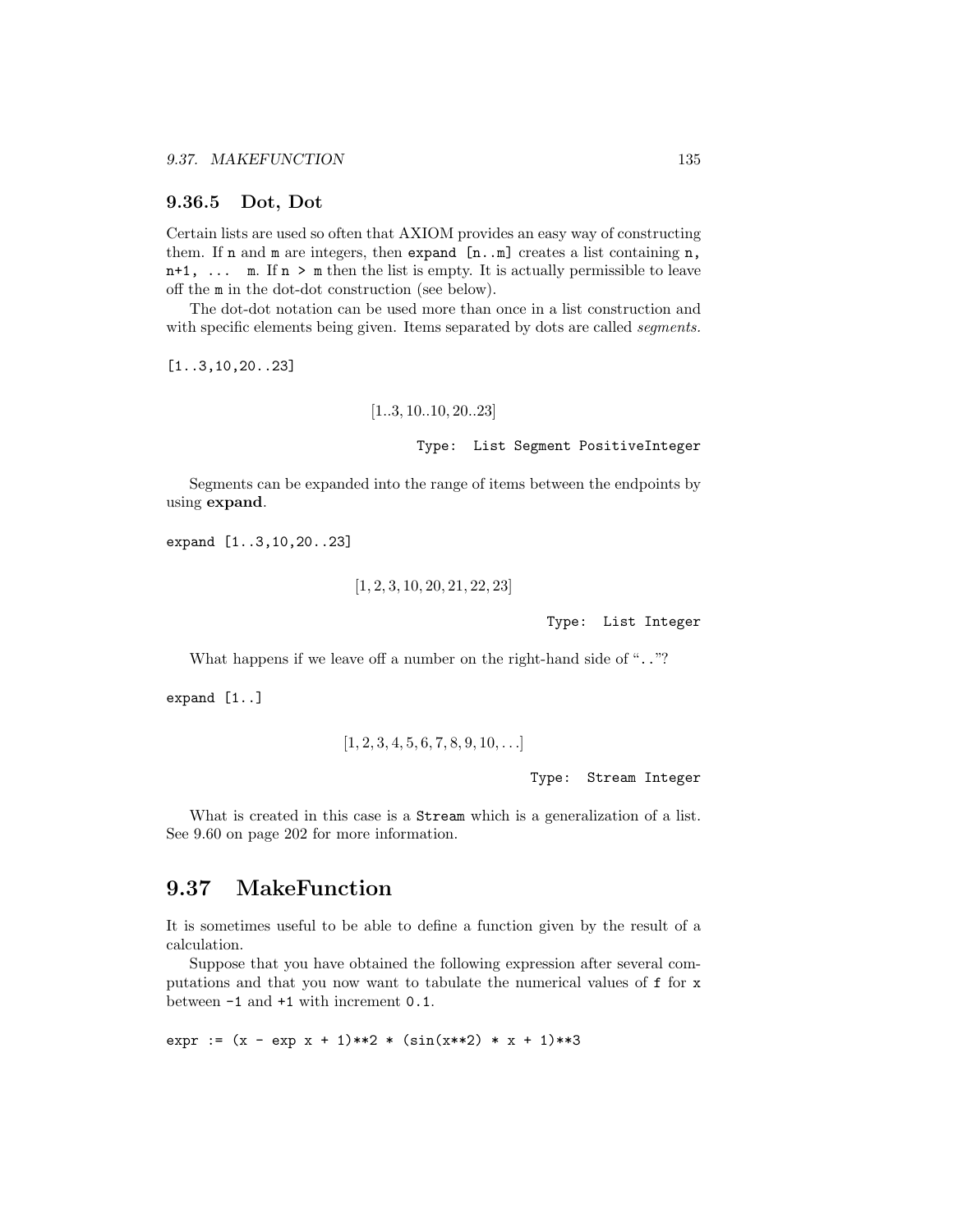$$
\left(x^{3} \, \mathcal{K}e^{x^{2}} + \left(-2 \, x^{4} - 2 \, x^{3}\right) \, \mathcal{K}e^{x} + x^{5} + 2 \, x^{4} + x^{3}\right) \sin\left(x^{2}\right)^{3} +
$$
\n
$$
\left(3 \, x^{2} \, \mathcal{K}e^{x^{2}} + \left(-6 \, x^{3} - 6 \, x^{2}\right) \, \mathcal{K}e^{x} + 3 \, x^{4} + 6 \, x^{3} + 3 \, x^{2}\right) \sin\left(x^{2}\right)^{2} +
$$
\n
$$
\left(3 \, x \, \mathcal{K}e^{x^{2}} + \left(-6 \, x^{2} - 6 \, x\right) \, \mathcal{K}e^{x} + 3 \, x^{3} + 6 \, x^{2} + 3 \, x\right) \sin\left(x^{2}\right) + \mathcal{K}e^{x^{2}} +
$$
\n
$$
\left(-2 \, x - 2\right) \, \mathcal{K}e^{x} + x^{2} + 2 \, x + 1
$$

Type: Expression Integer

You could, of course, use the function **eval** within a loop and evaluate expr twenty-one times, but this would be quite slow. A better way is to create a numerical function  $f$  such that  $f(x)$  is defined by the expression expr above, but without retyping expr! The package MakeFunction provides the operation function which does exactly this.

Issue this to create the function  $f(x)$  given by expr.

function(expr, f, x)

f

Type: Symbol

To tabulate expr, we can now quickly evaluate f 21 times.

tbl :=  $[f(0.1 * i - 1) for i in 0..20];$ 

Compiling function f with type Float -> Float

Type: List Float

Use the list  $[x_1,...,x_n]$  as the third argument to function to create a multivariate function  $f(x1,...,xn)$ .

e := 
$$
(x - y + 1)**2
$$
 \*  $(x**2 * y + 1)*2$   
\n $x^4 y^4 + (-2x^5 - 2x^4 + 2x^2) y^3 + (x^6 + 2x^5 + x^4 - 4x^3 - 4x^2 + 1) y^2 +$   
\n $(2x^4 + 4x^3 + 2x^2 - 2x - 2) y + x^2 + 2x + 1$ 

Type: Polynomial Integer

function(e, g, [x, y])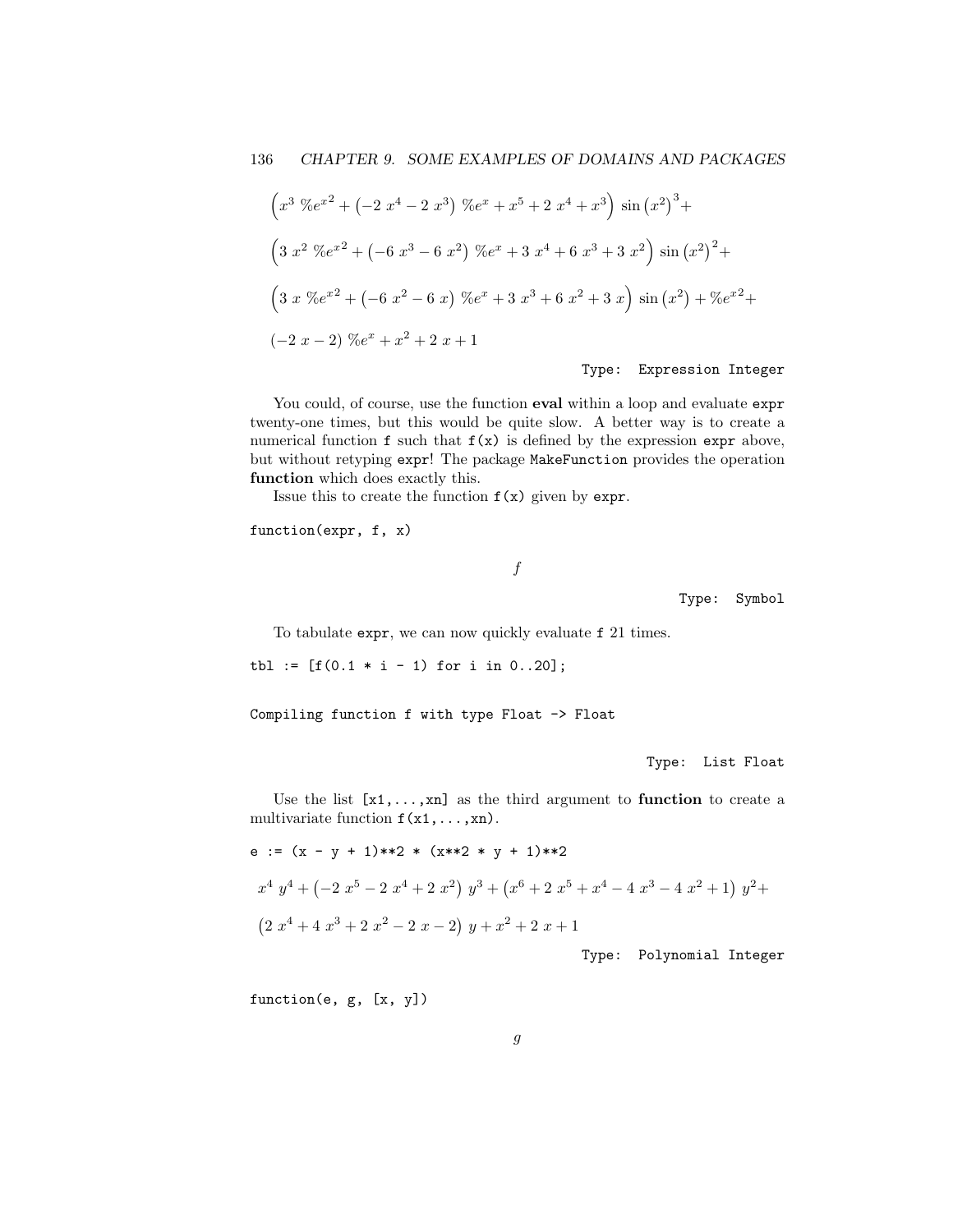Type: Symbol

In the case of just two variables, they can be given as arguments without making them into a list.

function(e, h, x, y)

h

Type: Symbol

Note that the functions created by function are not limited to floating point numbers, but can be applied to any type for which they are defined.

m1 := squareMatrix [ [1, 2], [3, 4] ]

| 7 |  |
|---|--|

Type: SquareMatrix(2,Integer)

```
m2 := squareMatrix [ [1, 0], [-1, 1] ]
                                               \left[\begin{array}{rr} 1 & 0 \\ -1 & 1 \end{array}\right]Type: SquareMatrix(2,Integer)
```
h(m1, m2)

Compiling function h with type(SquareMatrix(2,Integer), squareMatrix(2,Integer)) -> SquareMatrix(2,Integer)

$$
\left[\begin{array}{cc} -7836 & 8960 \\ -17132 & 19588 \end{array}\right]
$$

Type: SquareMatrix(2,Integer)

Issue the system command )show MakeFunction to display the full list of operations defined by MakeFunction.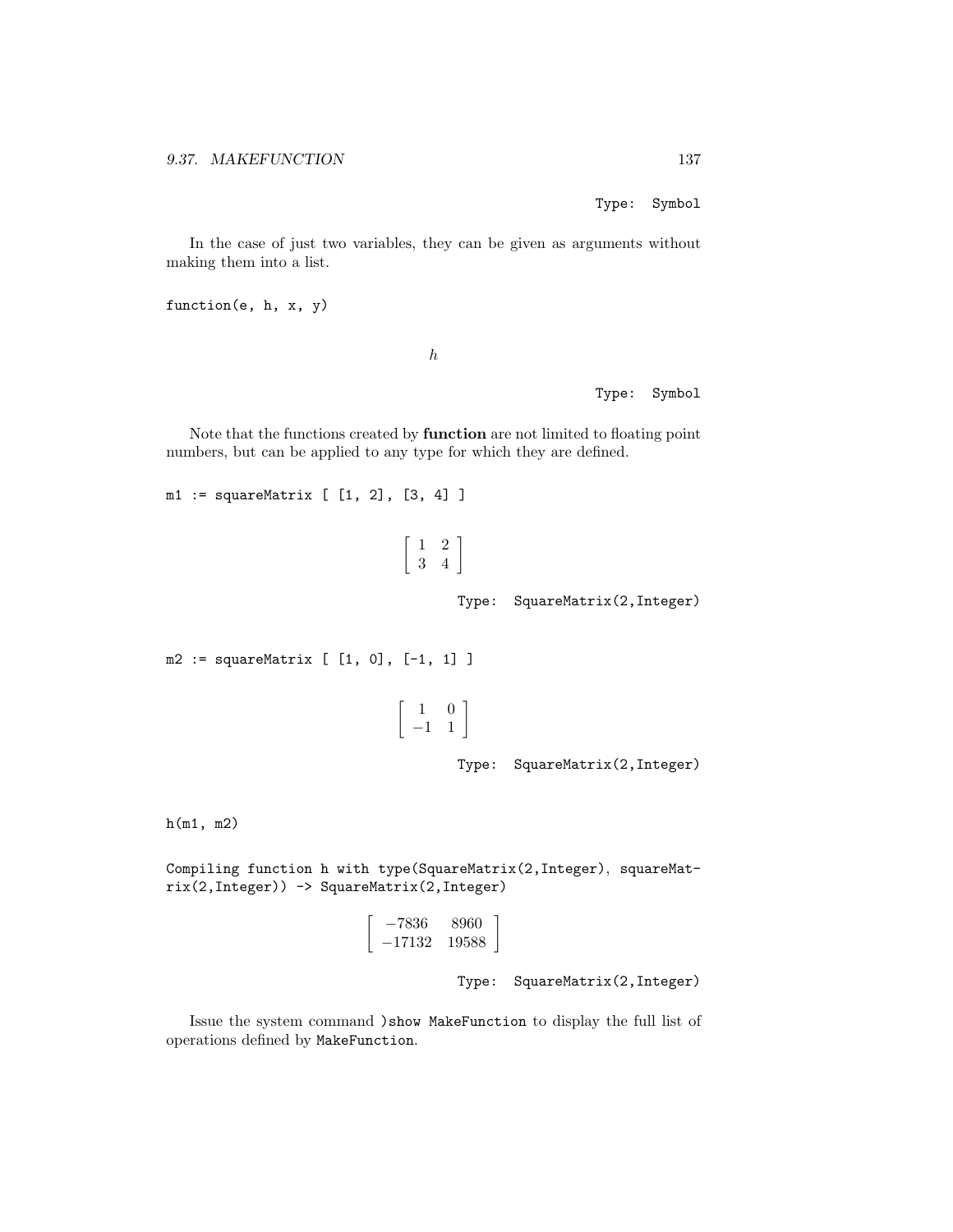# 9.38 MappingPackage1

Function are objects of type Mapping. In this section we demonstrate some library operations from the packages MappingPackage1, MappingPackage2, and MappingPackage3 that manipulate and create functions. Some terminology: a nullary function takes no arguments, a *unary* function takes one argument, and a binary function takes two arguments.

We begin by creating an example function that raises a rational number to an integer exponent.

power(q: FRAC INT, n: INT): FRAC INT == q\*\*n

Function declaration power : (Fraction Integer, Integer) -> Fraction Integer has been added to workspace.

Type : Void

power(2,3)

Compiling function power with type (Fraction Integer, Integer) -> Fraction Integer

8

Type: Fraction Integer

The twist operation transposes the arguments of a binary function. Here  $rewop(a, b)$  is power(b, a).

rewop := twist power

 $the Map(...)$ 

Type: ((Integer,Fraction Integer) -> Fraction Integer)

This is  $2^3$ .

rewop(3, 2)

8

Type: Fraction Integer

Now we define square in terms of power.

square: FRAC INT -> FRAC INT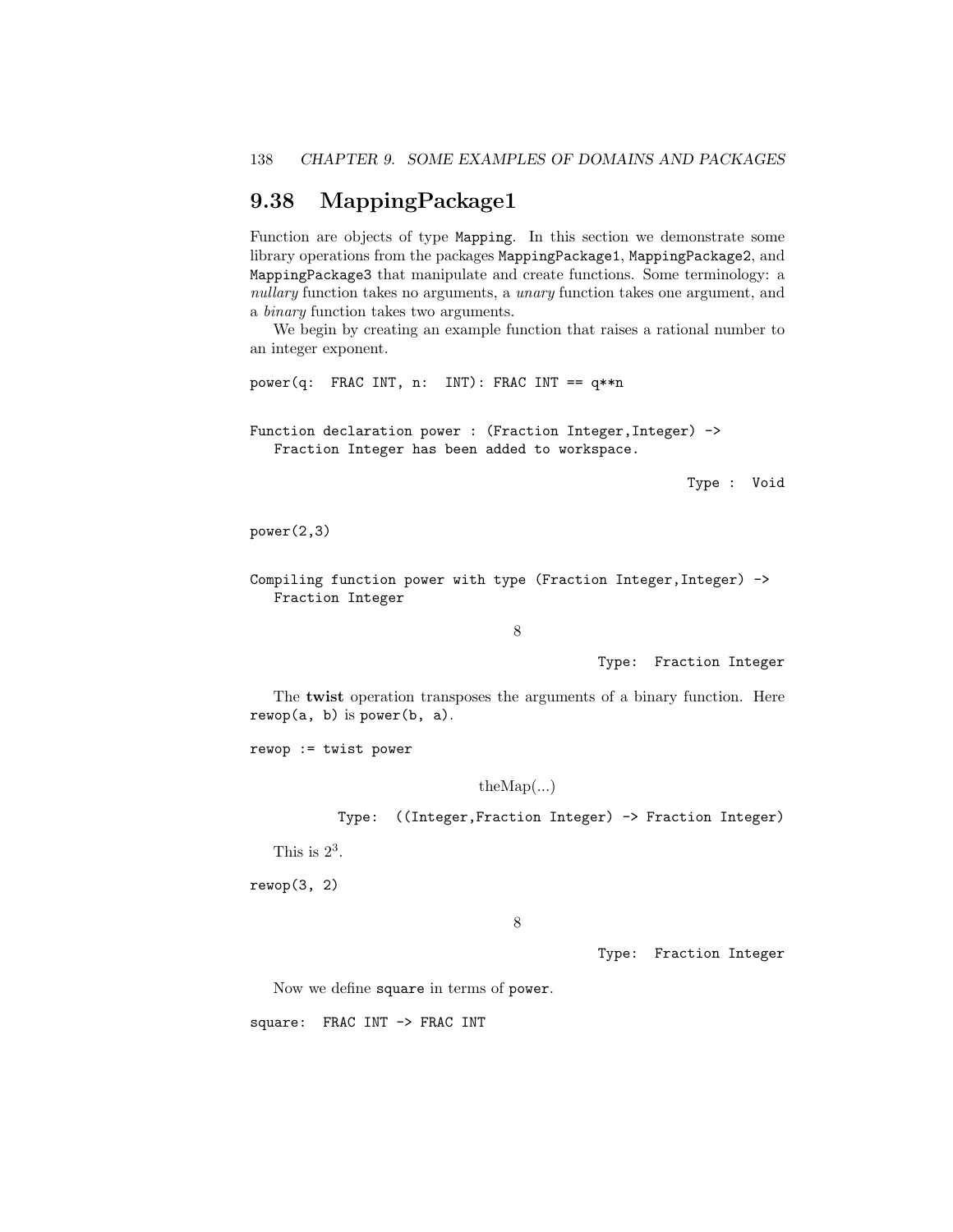Type: Void

The curry Right operation creates a unary function from a binary one by providing a constant argument on the right.

```
square:= curryRight(power, 2)
```

```
theMap(...)
Type: (Fraction Integer -> Fraction Integer)
```
Likewise, the curryLeft operation provides a constant argument on the left.

square 4

16

Type: Fraction Integer

The constantRight operation creates (in a trivial way) a binary function from a unary one: constantRight(f) is the function g such that  $g(a,b)$ =  $f(a)$ .

squirrel:= constantRight(square)\$MAPPKG3(FRAC INT,FRAC INT,FRAC INT)

 $theMap(...)$ 

Type: ((Fraction Integer,Fraction Integer) -> Fraction Integer)

Likewise, constantLeft(f) is the function g such that  $g(a,b) = f(b)$ .

squirrel(1/2, 1/3)

1 4

Type: Fraction Integer

The curry operation makes a unary function nullary.

sixteen := curry(square, 4/1)

theMap(...)

Type: (() -> Fraction Integer)

sixteen()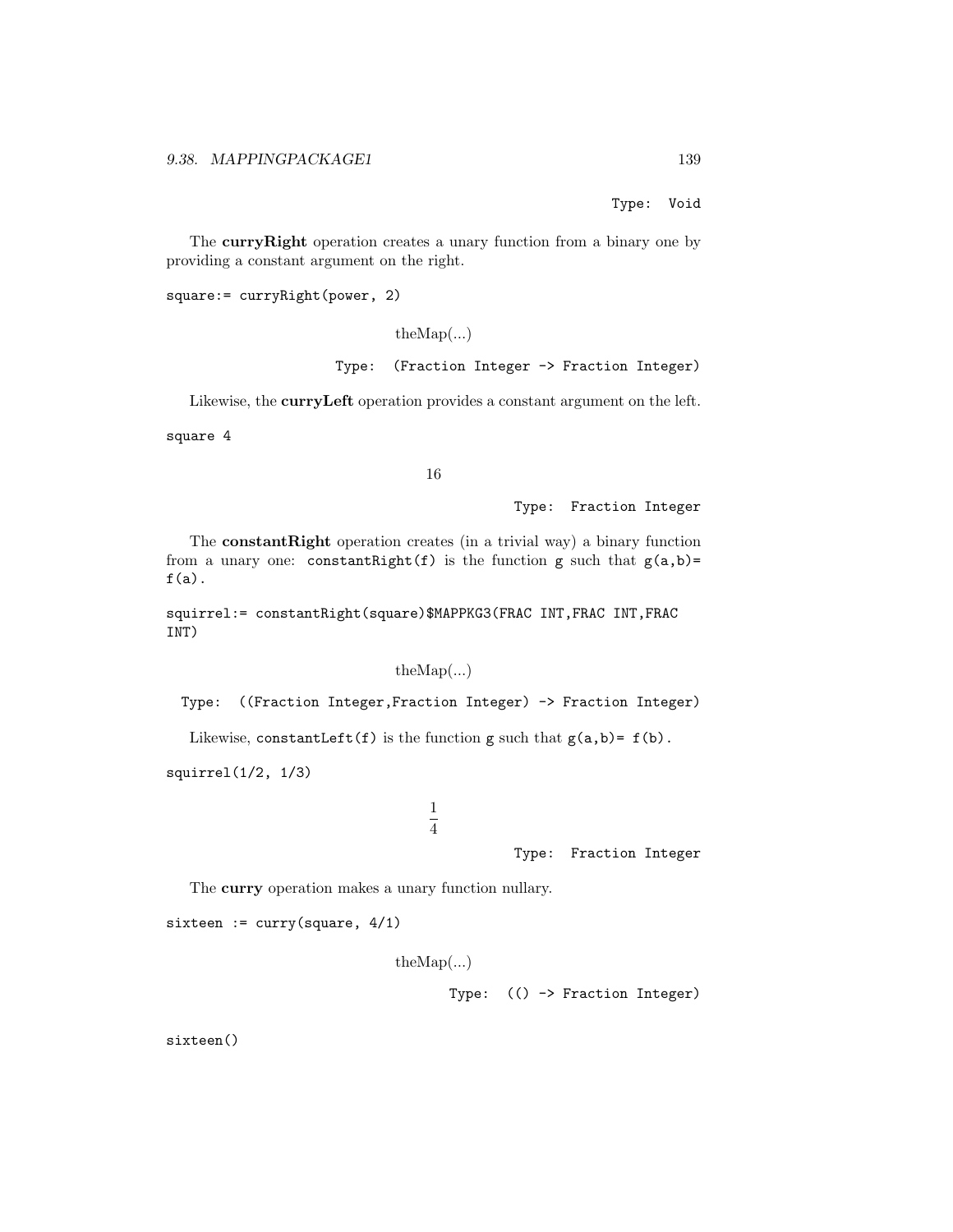16

Type: Fraction Integer

The "\*" operation constructs composed functions.

square2:=square\*square

 $the Map(...)$ 

Type: (Fraction Integer -> Fraction Integer)

square2 3

81

Type: Fraction Integer

Use the "\*\*" operation to create functions that are n-fold iterations of other functions.

```
sc(x: FRAC INT): FRAC INT == x + 1
```
Function declaration sc : Fraction Integer -> Fraction Integer has been added to workspace.

Type: Void

This is a list of Mapping objects.

incfns :=  $[sc**i for i in 0..10]$ 

 $[the Map(...), the Map(...), the Map(...), the Map(...), the Map(...), the Map(...),$  $the Map(...), the Map(...), the Map(...), the Map(...), the Map(...)$ 

Type: List (Fraction Integer -> Fraction Integer)

This is a list of applications of those functions.

[f 4 for f in incfns]

[4, 5, 6, 7, 8, 9, 10, 11, 12, 13, 14]

Type: List Fraction Integer

Use the **recur** operation for recursion:  $g :=$  recur f means  $g(n,x) == f(n,f(n-1,...f(1,x)))$ .

 $times(n:NNI, i:INT):INT == n*i$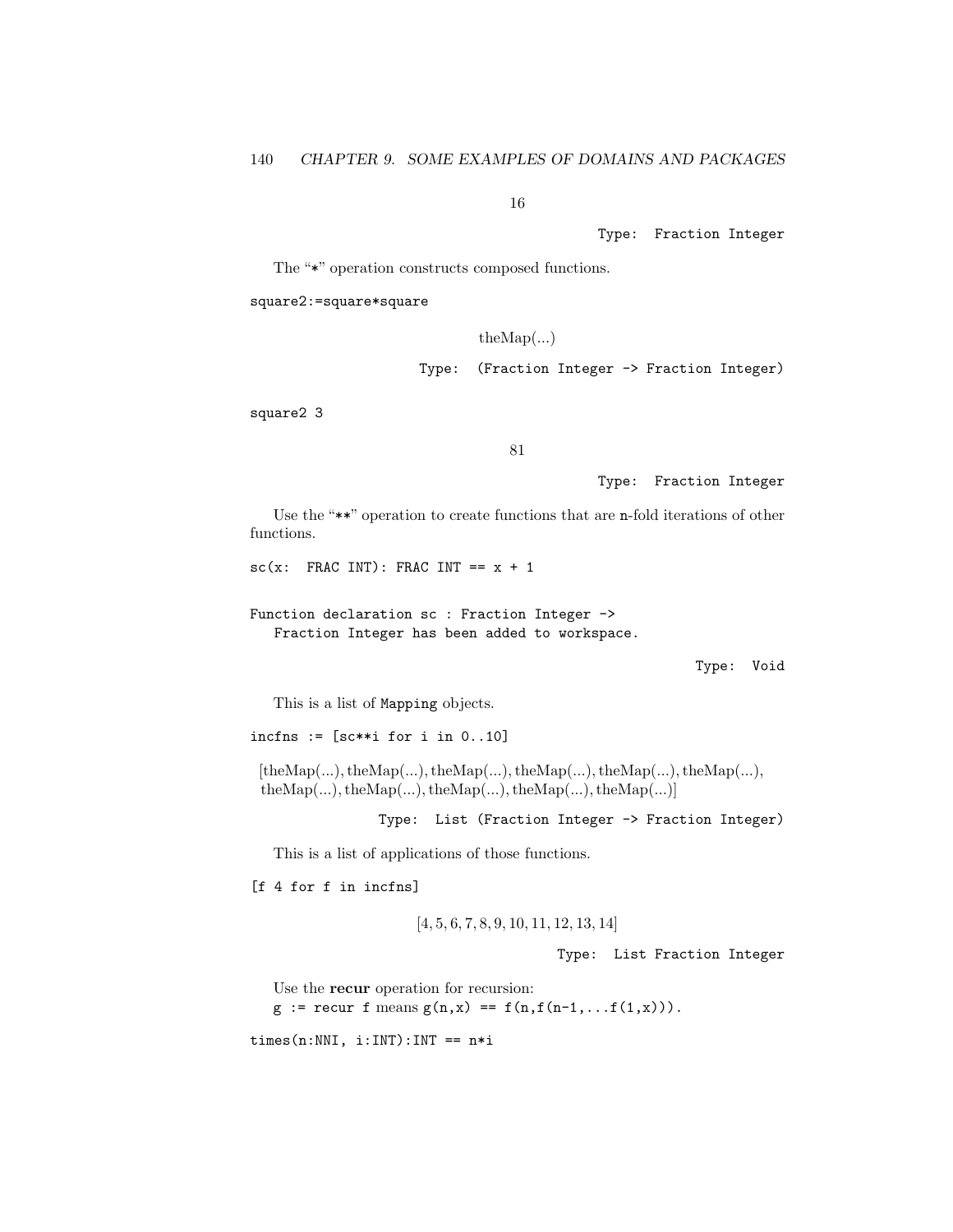Function declaration times : (NonNegativeInteger, Integer) -> Integer has been added to workspace.

Type: Void

```
r := \text{recur}(\text{times})
```
Compiling function times with type(NonNegativeInteger, Integer)-> Integer

```
theMap(...)
```
Type: ((NonNegativeInteger,Integer) -> Integer)

This is a factorial function.

 $fact := curryRight(r, 1)$ 

theMap(...) Type: (NonNegativeInteger -> Integer)

fact 4

```
24
```
Type: PositiveInteger

Constructed functions can be used within other functions.

```
mto2ton(m, n) ==
 raiser := square**n
  raiser m
```
Type: Void

```
This is 3^{2^3}.
```
mto2ton(3, 3)

Compiling function mto2ton with type (PositiveInteger, PositiveInteger) -> Fraction Integer

6561

Type: Fraction Integer

Here shiftfib is a unary function that modifies its argument.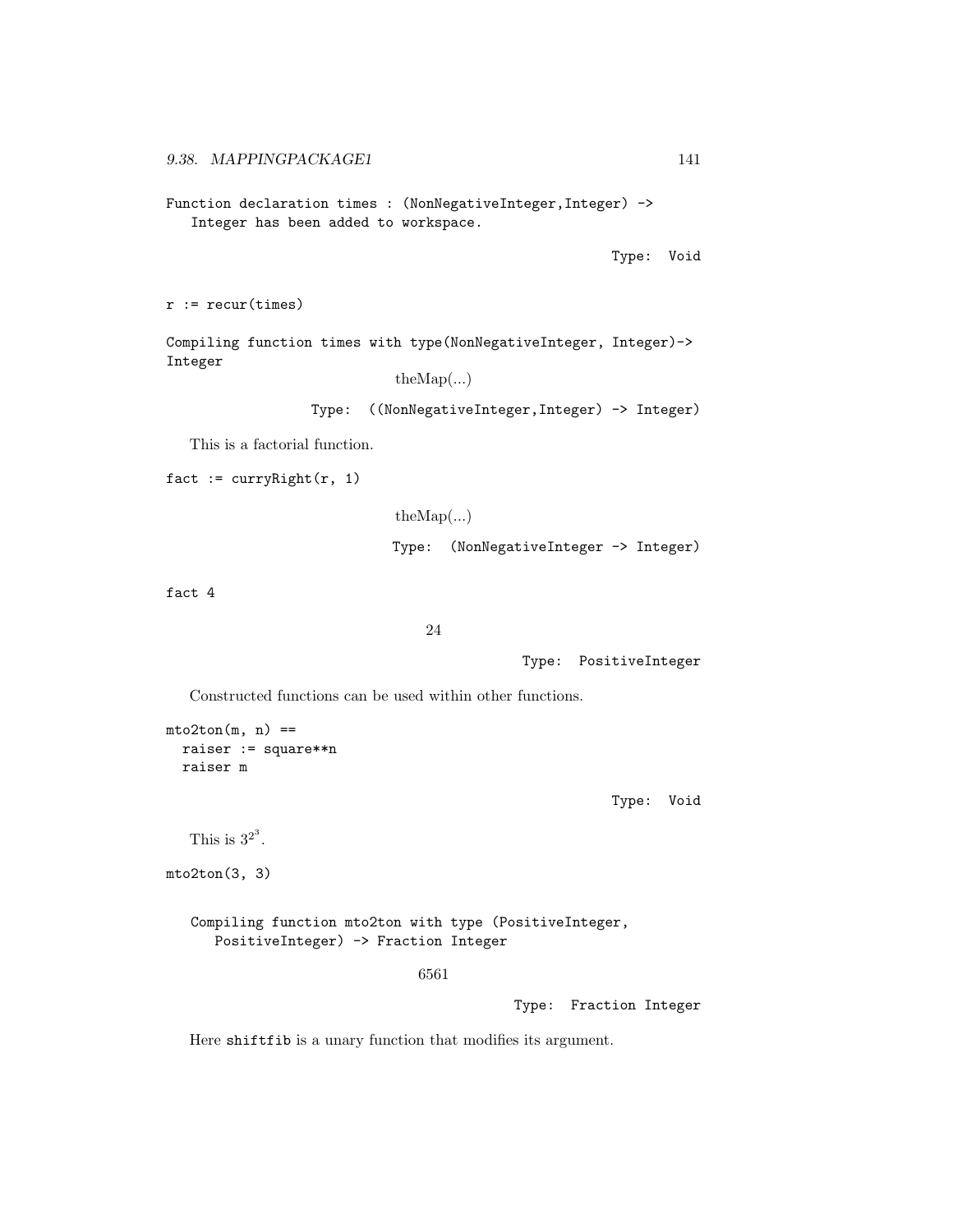```
shiftfib(r: List INT) : INT ==t := r.1r.1 := r.2r.2 := r.2 + tt
Function declaration shiftfib : List Integer -> Integer
```
has been added to workspace.

Type: Void

By currying over the argument we get a function with private state.

```
fibinit: List INT := [0, 1]
```

```
[0, 1]
```
Type: List Integer

fibs := curry(shiftfib, fibinit)

Compiling function shiftlib with type List Integer -> Integer

theMap(...)

Type: (() -> Integer)

[fibs() for i in 0..30]

[0, 1, 1, 2, 3, 5, 8, 13, 21, 34, 55, 89, 144, 233, 377, 610, 987, 1597, 2584, 4181, 6765, 10946, 17711, 28657, 46368, 75025, 121393, 196418, 317811, 514229, 832040]

Type: List Integer

# 9.39 Matrix

The Matrix domain provides arithmetic operations on matrices and standard functions from linear algebra. This domain is similar to the TwoDimensional Array domain, except that the entries for Matrix must belong to a Ring.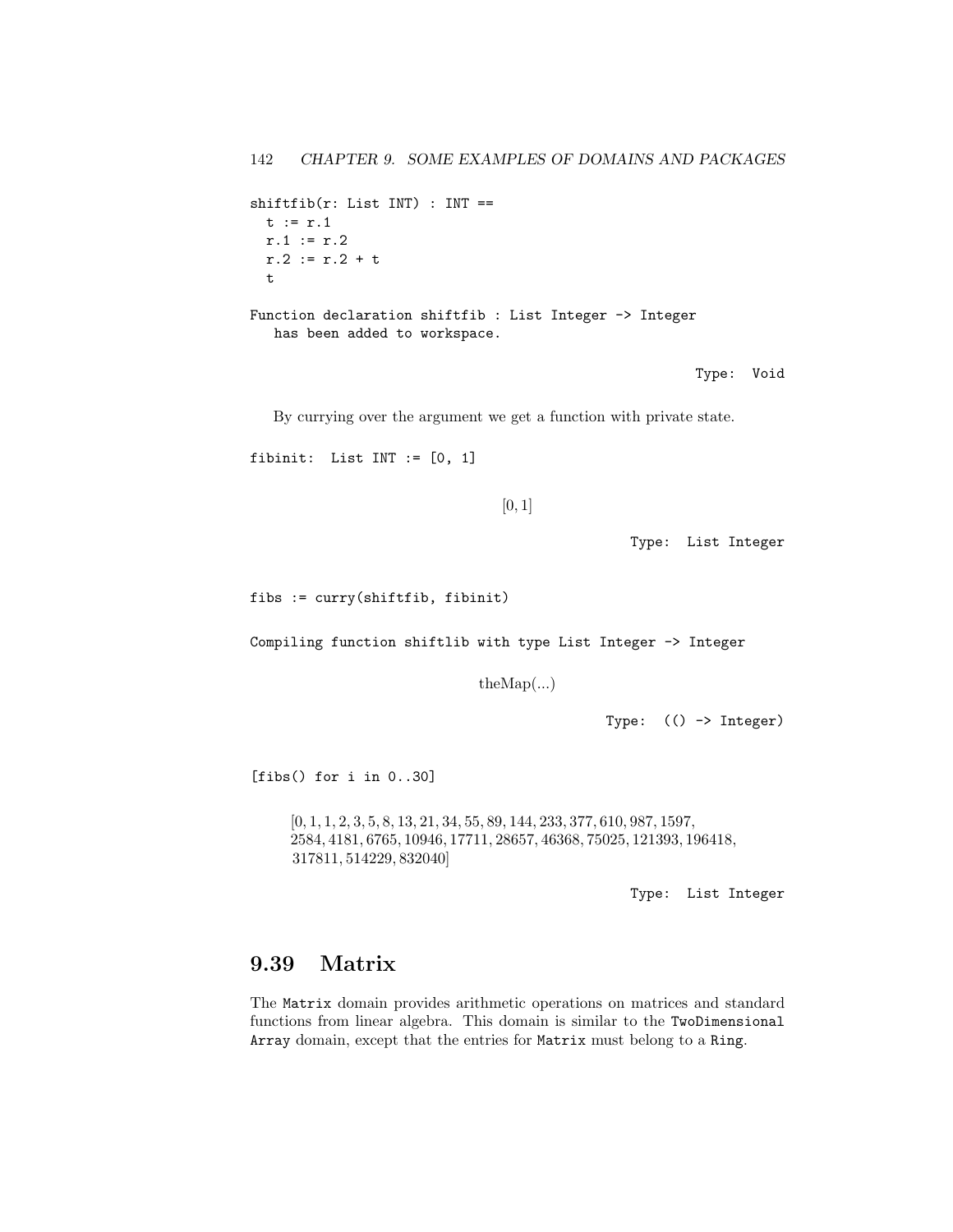### 9.39.1 Creating Matrices

There are many ways to create a matrix from a collection of values or from existing matrices.

If the matrix has almost all items equal to the same value, use new to create a matrix filled with that value and then reset the entries that are different.

```
m : Matrix(Integer) := new(3,3,0)
```

$$
\left[\begin{array}{ccc} 0 & 0 & 0 \\ 0 & 0 & 0 \\ 0 & 0 & 0 \end{array}\right]
$$

Type: Matrix Integer

To change the entry in the second row, third column to 5, use setelt.

setelt(m,2,3,5)

5

Type: PositiveInteger

An alternative syntax is to use assignment.

 $m(1,2) := 10$ 

10

Type: PositiveInteger

The matrix was destructively modified.

m

| 0 | 10 | 0                |
|---|----|------------------|
| 0 | 0  | 5                |
| 0 | 0  | $\left( \right)$ |

Type: Matrix Integer

If you already have the matrix entries as a list of lists, use matrix.

matrix [ [1,2,3,4],[0,9,8,7] ]

$$
\left[\begin{array}{cccc}1&2&3&4\\0&9&8&7\end{array}\right]
$$

Type: Matrix Integer

If the matrix is diagonal, use diagonalMatrix.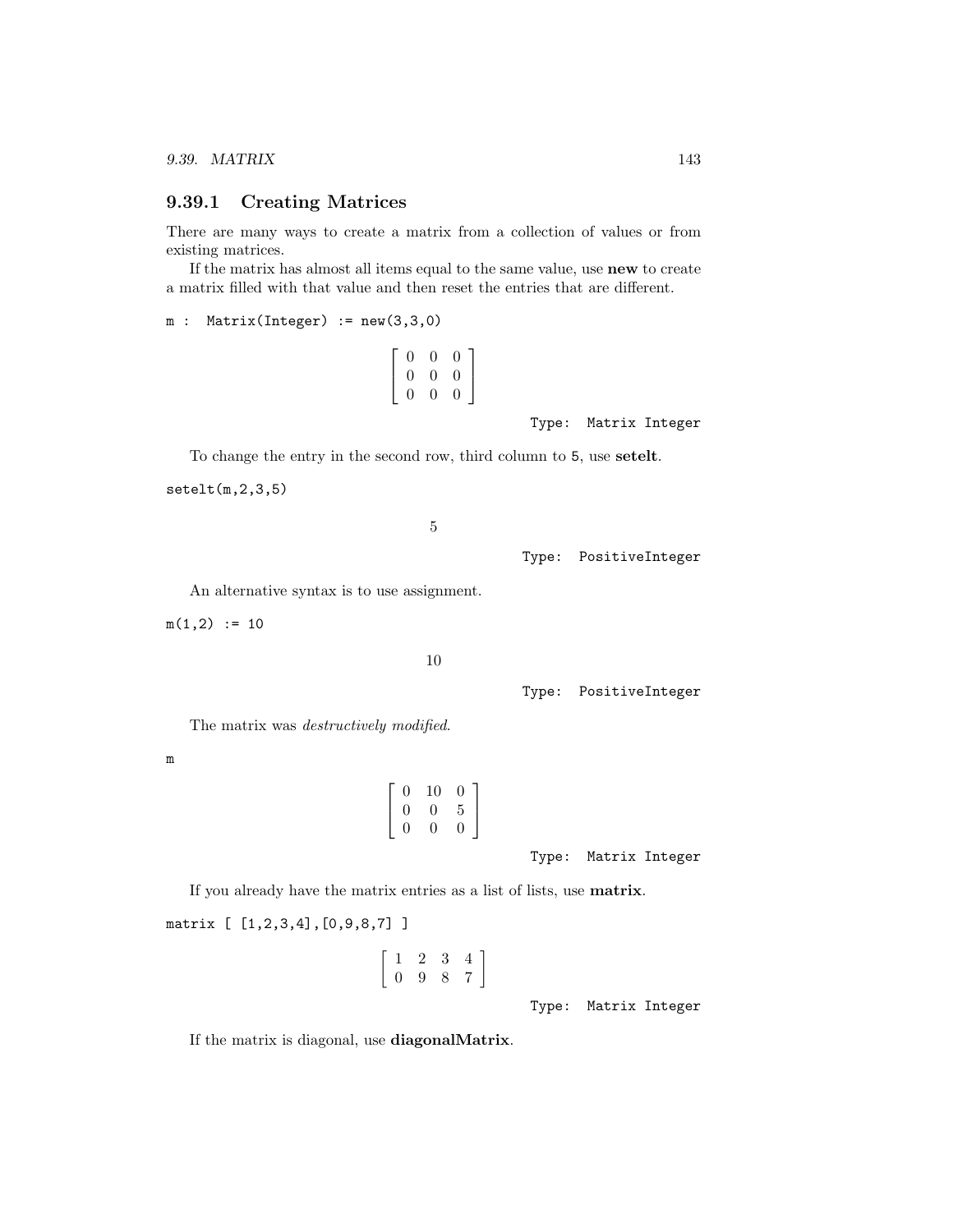```
dm := diagonalMatrix [1,x**2,x**3,x**4,x**5]
```

$$
\left[\begin{array}{cccccc} 1 & 0 & 0 & 0 & 0 \\ 0 & x^2 & 0 & 0 & 0 \\ 0 & 0 & x^3 & 0 & 0 \\ 0 & 0 & 0 & x^4 & 0 \\ 0 & 0 & 0 & 0 & x^5 \end{array}\right]
$$

Type: Matrix Polynomial Integer

Use setRow and setColumn to change a row or column of a matrix.

setRow!(dm,5,vector [1,1,1,1,1])

$$
\left[\begin{array}{cccc} 1 & 0 & 0 & 0 & 0 \\ 0 & x^2 & 0 & 0 & 0 \\ 0 & 0 & x^3 & 0 & 0 \\ 0 & 0 & 0 & x^4 & 0 \\ 1 & 1 & 1 & 1 & 1 \end{array}\right]
$$

Type: Matrix Polynomial Integer

setColumn!(dm,2,vector [y,y,y,y,y])

$$
\begin{bmatrix} 1 & y & 0 & 0 & 0 \\ 0 & y & 0 & 0 & 0 \\ 0 & y & x^3 & 0 & 0 \\ 0 & y & 0 & x^4 & 0 \\ 1 & y & 1 & 1 & 1 \end{bmatrix}
$$

Type: Matrix Polynomial Integer

Use copy to make a copy of a matrix.

 $cdm := copy(dm)$ 

$$
\left[\begin{array}{cccc} 1 & y & 0 & 0 & 0 \\ 0 & y & 0 & 0 & 0 \\ 0 & y & x^3 & 0 & 0 \\ 0 & y & 0 & x^4 & 0 \\ 1 & y & 1 & 1 & 1 \end{array}\right]
$$

Type: Matrix Polynomial Integer

This is useful if you intend to modify a matrix destructively but want a copy of the original.

setelt(dm,4,1,1-x\*\*7)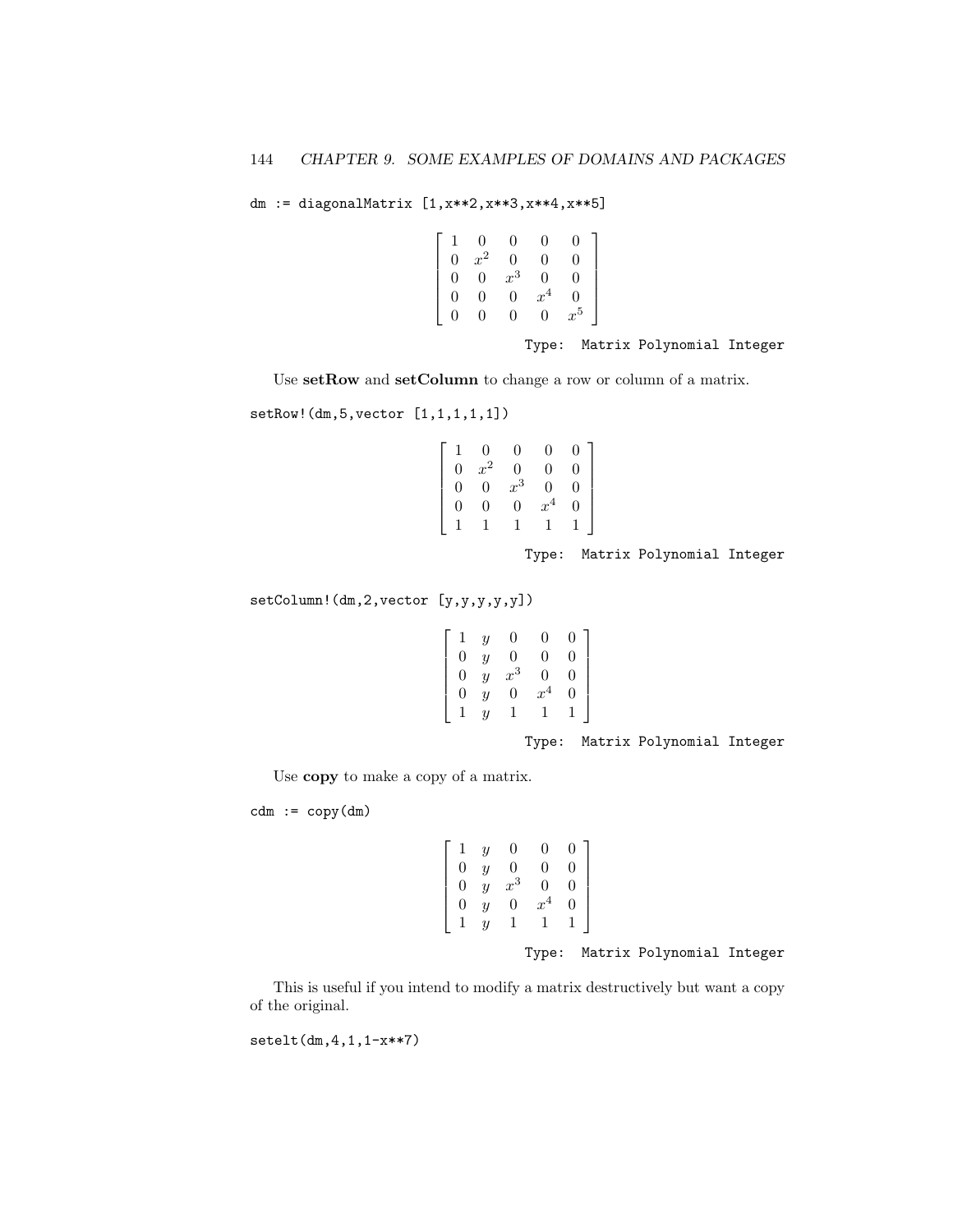$$
-x^7+1
$$

Type: Polynomial Integer

[dm,cdm]

$$
\begin{bmatrix}\n1 & y & 0 & 0 & 0 \\
0 & y & 0 & 0 & 0 \\
0 & y & x^3 & 0 & 0 \\
-x^7 + 1 & y & 0 & x^4 & 0 \\
1 & y & 1 & 1 & 1\n\end{bmatrix}, \begin{bmatrix}\n1 & y & 0 & 0 & 0 \\
0 & y & 0 & 0 & 0 \\
0 & y & x^3 & 0 & 0 \\
0 & y & 0 & x^4 & 0 \\
1 & y & 1 & 1 & 1\n\end{bmatrix}
$$
\nType: List Matrix Polynomial Integer

Use subMatrix to extract part of an existing matrix. The syntax is subMatrix(m, firstrow, lastrow, firstcol, lastcol).

subMatrix(dm,2,3,2,4)

$$
\begin{bmatrix} y & 0 & 0 \ y & x^3 & 0 \end{bmatrix}
$$
  
Type: Matrix Polynomial Integer

To change a submatrix, use setsubMatrix.

## d := diagonalMatrix [1.2,-1.3,1.4,-1.5]

| 1.2 | 0.0    | 0.0  | 0.0      |
|-----|--------|------|----------|
| 0.0 | $-1.3$ | -0.0 | 0.0      |
| 0.0 | 0.0    | 1.4  | 0.0      |
| 0.0 | 0.0    | 0.0  | $-1.5\,$ |

Type: Matrix Float

If e is too big to fit where you specify, an error message is displayed. Use subMatrix to extract part of e, if necessary.

## e := matrix [ [6.7,9.11],[-31.33,67.19] ]

$$
\left[\begin{array}{cc}6.7 & 9.11\\-31.33 & 67.19\end{array}\right]
$$

Type: Matrix Float

This changes the submatrix of d whose upper left corner is at the first row and second column and whose size is that of e.

setsubMatrix!(d,1,2,e)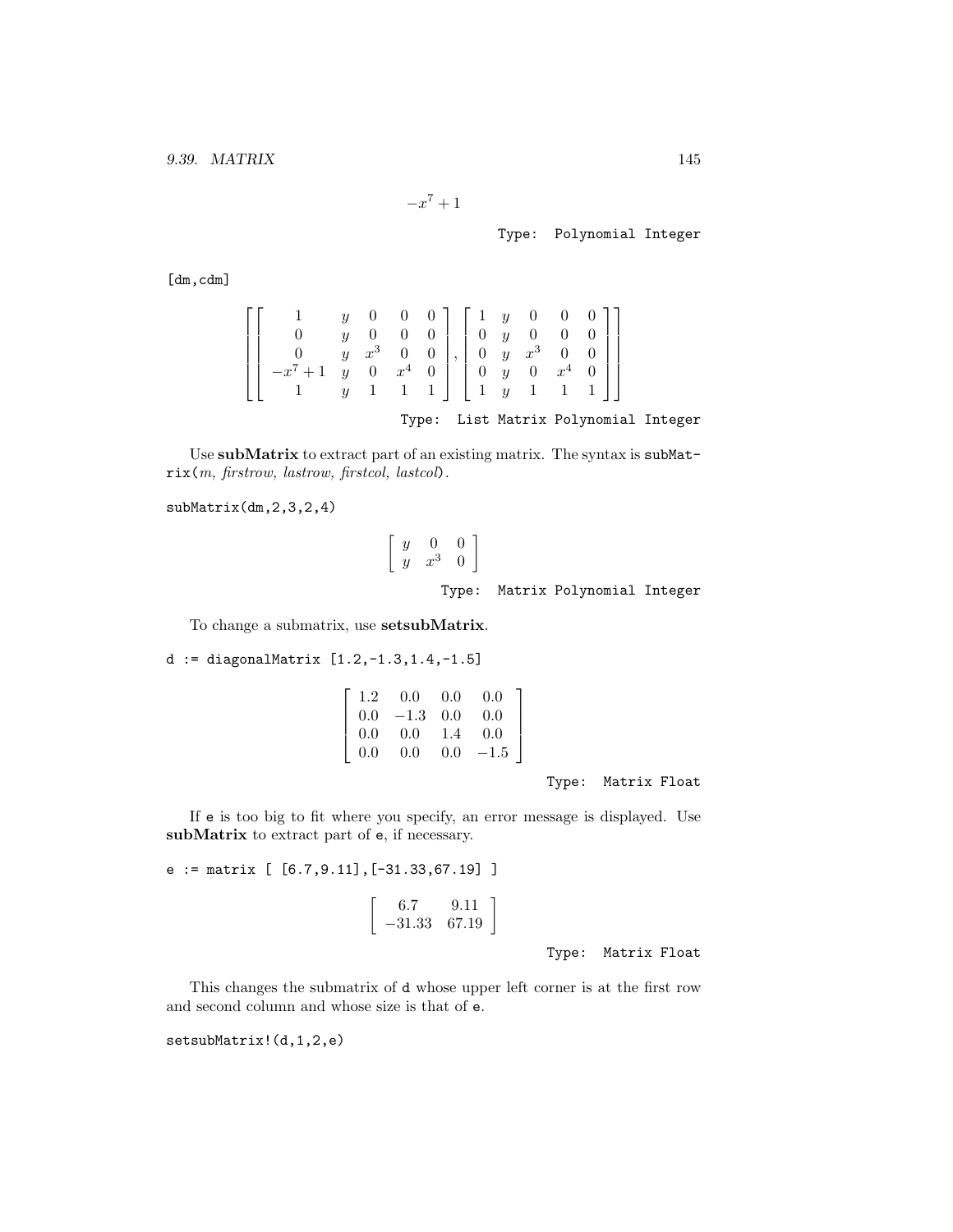| 1.2 | 6.7      | 9.11  | 0.0      |  |
|-----|----------|-------|----------|--|
| 0.0 | $-31.33$ | 67.19 | 0.0      |  |
| 0.0 | 0.0      | 1.4   | 0.0      |  |
| 0.0 | 0.0      | 0.0   | $-1.5\,$ |  |

Type: Matrix Float

d

| 1.2                                              | 6.7      | 9.11  | 0.0    |
|--------------------------------------------------|----------|-------|--------|
|                                                  | $-31.33$ | 67.19 | 0.0    |
|                                                  | 0.0      | 1.4   | 0.0    |
| $\begin{array}{c} 0.0 \\ 0.0 \\ 0.0 \end{array}$ | 0.0      | 0.0   | $-1.5$ |
|                                                  |          |       |        |

Type: Matrix Float

Matrices can be joined either horizontally or vertically to make new matrices.

a := matrix  $[ [1/2,1/3,1/4], [1/5,1/6,1/7] ]$ 



Type: Matrix Fraction Integer

b := matrix [ [3/5,3/7,3/11],[3/13,3/17,3/19] ]

| 9<br>$\frac{5}{5}$<br>ş<br>13 | 2<br>$\frac{5}{7}$<br>$\overline{17}$ | q |  |
|-------------------------------|---------------------------------------|---|--|
|                               |                                       |   |  |

Type: Matrix Fraction Integer

Use horizConcat to append them side to side. The two matrices must have the same number of rows.

horizConcat(a,b)



Type: Matrix Fraction Integer

Use vertConcat to stack one upon the other. The two matrices must have the same number of columns.

vab := vertConcat(a,b)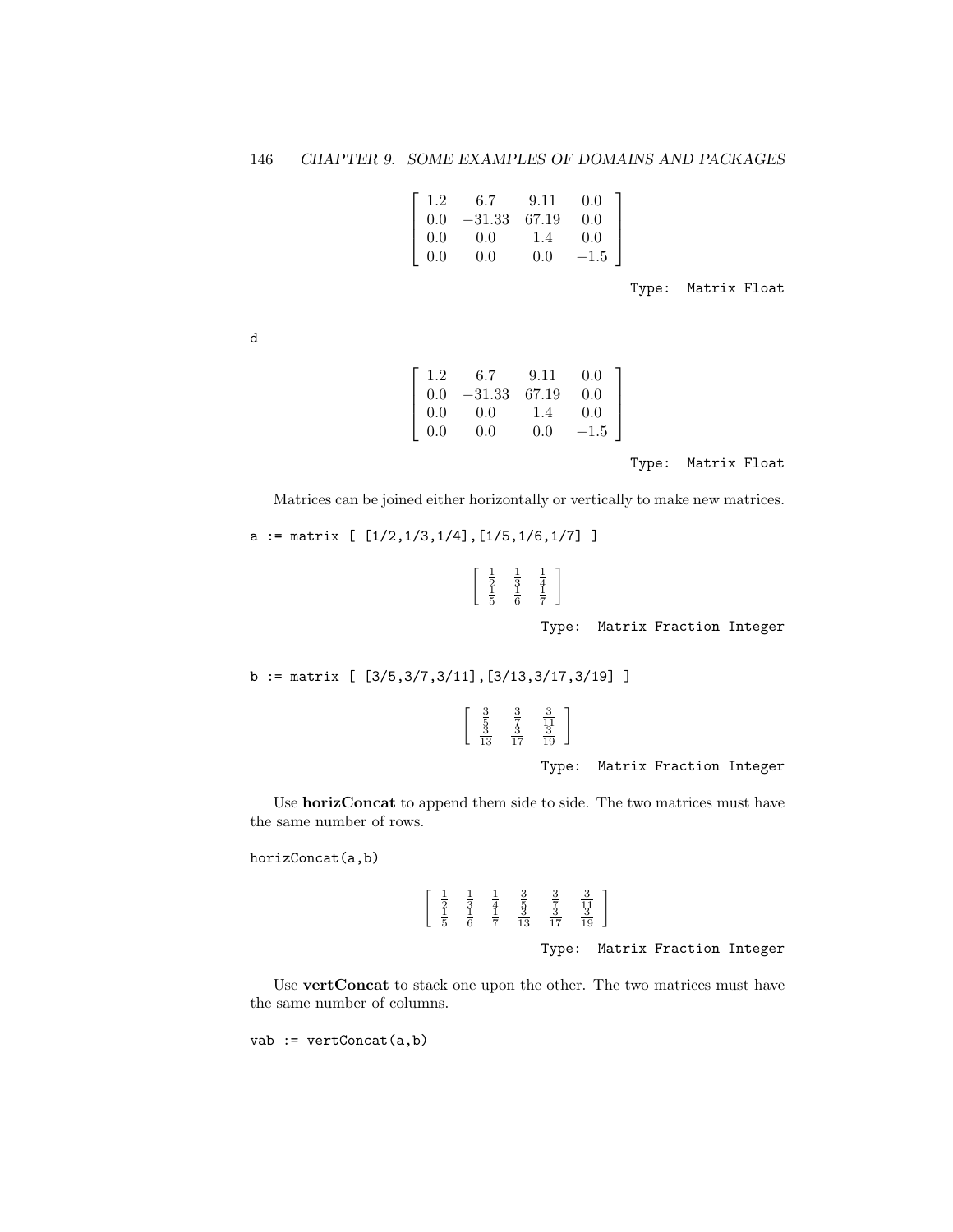$\sqrt{ }$  $\Big\}$  $\frac{1}{2}$   $\frac{1}{2}$   $\frac{1}{3}$   $\frac{1}{3}$   $\frac{1}{5}$   $\frac{1}{3}$   $\frac{1}{5}$   $\frac{1}{5}$   $\frac{1}{5}$   $\frac{1}{5}$   $\frac{1}{5}$   $\frac{1}{5}$   $\frac{1}{12}$   $\frac{1}{12}$   $\frac{1}{12}$   $\frac{1}{12}$ 1  $\Bigg\}$ Type: Matrix Fraction Integer

The operation transpose is used to create a new matrix by reflection across the main diagonal.

transpose vab

$$
\begin{bmatrix}\n\frac{1}{2} & \frac{1}{5} & \frac{3}{5} & \frac{3}{13} \\
\frac{1}{3} & \frac{1}{6} & \frac{3}{7} & \frac{3}{17} \\
\frac{1}{4} & \frac{1}{7} & \frac{3}{11} & \frac{3}{19}\n\end{bmatrix}
$$
\nType: Matrix Fraction Integer

## 9.39.2 Operations on Matrices

AXIOM provides both left and right scalar multiplication.

m := matrix [ [1,2],[3,4] ]

$$
\left[\begin{array}{cc}1&2\\3&4\end{array}\right]
$$

Type: Matrix Integer

4 \* m \* (-5)

$$
\left[\begin{array}{cc} -20 & -40 \\ -60 & -80 \end{array}\right]
$$

Type: Matrix Integer

You can add, subtract, and multiply matrices provided, of course, that the matrices have compatible dimensions. If not, an error message is displayed.

```
n := matrix([ [1,0,-2],[-3,5,1] ])
```

$$
\left[\begin{array}{ccc}1&0&-2\\-3&5&1\end{array}\right]
$$

Type: Matrix Integer

This following product is defined but  $n * m$  is not.

m \* n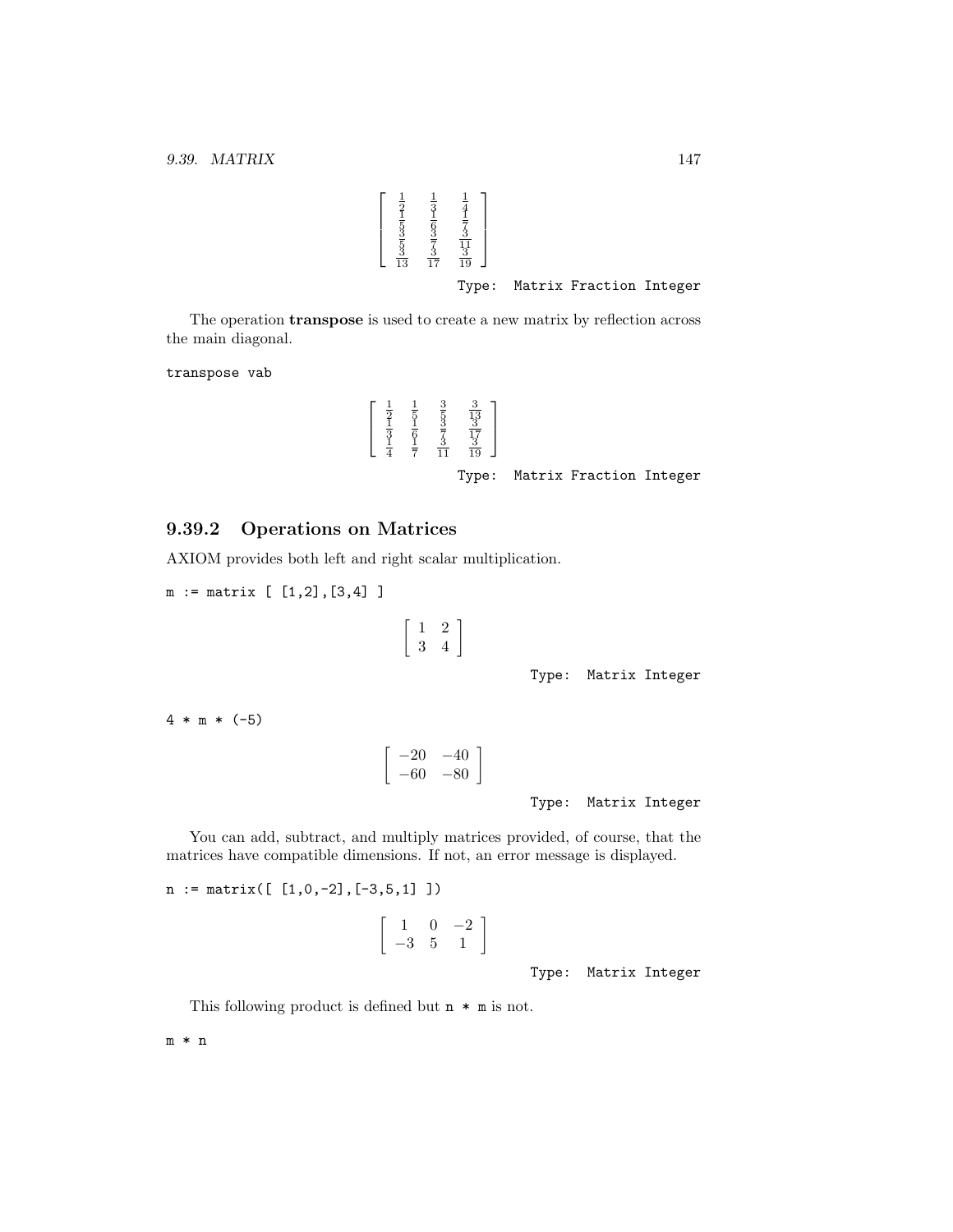$$
\left[\begin{array}{cc} -5 & 10 & 0 \\ -9 & 20 & -2 \end{array}\right]
$$

Type: Matrix Integer

The operations nrows and ncols return the number of rows and columns of a matrix. You can extract a row or a column of a matrix using the operations row and column. The object returned is a Vector.

Here is the third column of the matrix n.

 $vec := column(n, 3)$ 

```
[-2, 1]
```
Type: Vector Integer

You can multiply a matrix on the left by a "row vector" and on the right by a "column vector."

vec \* m

[1, 0]

Type: Vector Integer

Of course, the dimensions of the vector and the matrix must be compatible or an error message is returned.

m \* vec

 $[0, -2]$ 

Type: Vector Integer

The operation inverse computes the inverse of a matrix if the matrix is invertible, and returns "failed" if not.

This Hilbert matrix is invertible.

hilb := matrix( $[1/(i + j)$  for i in 1..3] for j in 1..3])

 $\lceil$  $\overline{1}$  $\frac{1}{2}$   $\frac{1}{3}$   $\frac{1}{4}$   $\frac{1}{5}$ <br> $\frac{1}{3}$   $\frac{1}{4}$   $\frac{1}{5}$   $\frac{1}{6}$ 1  $\perp$ 

Type: Matrix Fraction Integer

inverse(hilb)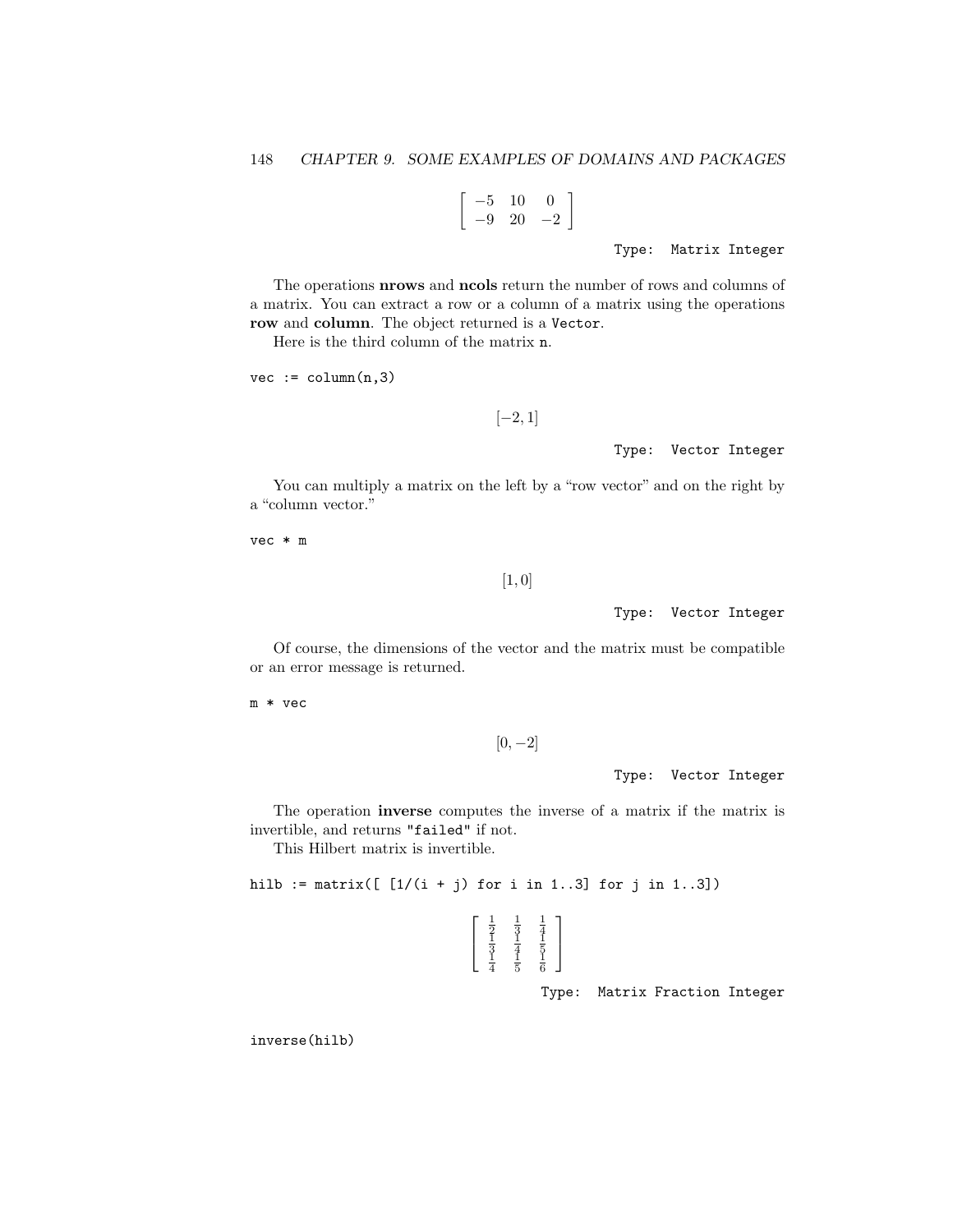$$
\left[\begin{array}{ccc} 72 & -240 & 180 \\ -240 & 900 & -720 \\ 180 & -720 & 600 \end{array}\right]
$$

Type: Union(Matrix Fraction Integer,...)

This matrix is not invertible.

mm := matrix([ [1,2,3,4], [5,6,7,8], [9,10,11,12], [13,14,15,16] ])

> $\lceil$  $\overline{1}$  $\overline{1}$  $\overline{1}$

|    | 2  | 3  |    |  |
|----|----|----|----|--|
| 5  | 6  | -7 | 8  |  |
| 9  | 10 | 11 | 12 |  |
| 13 | 14 | 15 | 16 |  |

Type: Matrix Integer

inverse(mm)

### "failed"

Type: Union("failed",...)

The operation determinant computes the determinant of a matrix provided that the entries of the matrix belong to a CommutativeRing.

The above matrix mm is not invertible and, hence, must have determinant 0.

determinant(mm)

0

Type: NonNegativeInteger

The operation **trace** computes the trace of a *square* matrix.

trace(mm)

## 34

Type: PositiveInteger

The operation rank computes the *rank* of a matrix: the maximal number of linearly independent rows or columns.

rank(mm)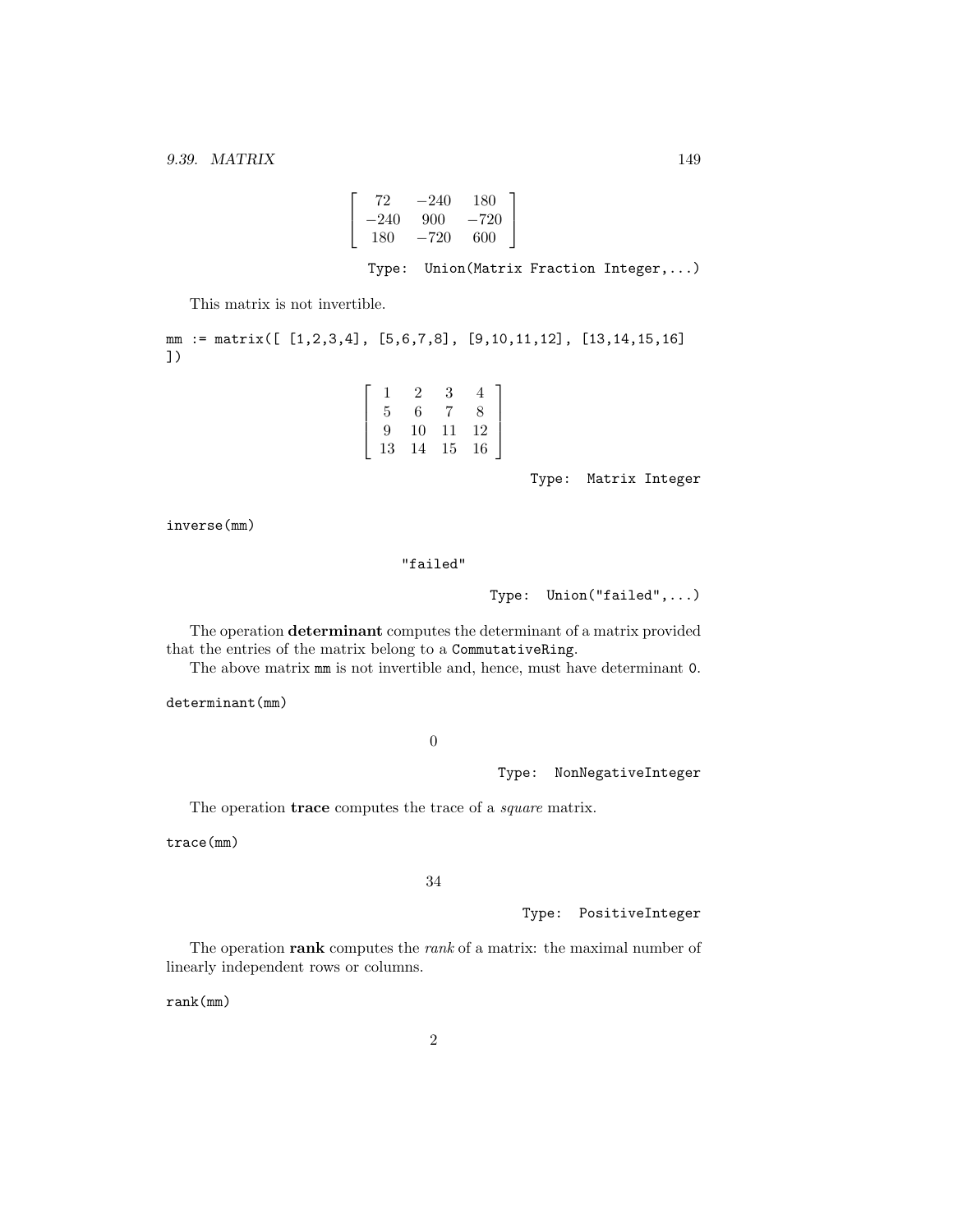Type: PositiveInteger

The operation **nullity** computes the *nullity* of a matrix: the dimension of its null space.

nullity(mm)

2

Type: PositiveInteger

The operation **nullSpace** returns a list containing a basis for the null space of a matrix. Note that the nullity is the number of elements in a basis for the null space.

nullSpace(mm)

$$
[[1, -2, 1, 0], [2, -3, 0, 1]]
$$

Type: List Vector Integer

The operation **rowEchelon** returns the row echelon form of a matrix. It is easy to see that the rank of this matrix is two and that its nullity is also two.

rowEchelon(mm)

$$
\left[ \begin{array}{cccc} 1 & 2 & 3 & 4 \\ 0 & 4 & 8 & 12 \\ 0 & 0 & 0 & 0 \\ 0 & 0 & 0 & 0 \end{array} \right]
$$

Type: Matrix Integer

For more information on related topics, see 9.48 on page 173, 9.69 on page 233, 9.44 on page 158, and 9.66 on page 221. Issue the system command )show Matrix to display the full list of operations defined by Matrix.

## 9.40 MultiSet

The domain Multiset(R) is similar to Set(R) except that multiplicities (counts of duplications) are maintained and displayed. Use the operation multiset to create multisets from lists. All the standard operations from sets are available for multisets. An element with multiplicity greater than one has the multiplicity displayed first, then a colon, and then the element.

Create a multiset of integers.

s := multiset [1,2,3,4,5,4,3,2,3,4,5,6,7,4,10]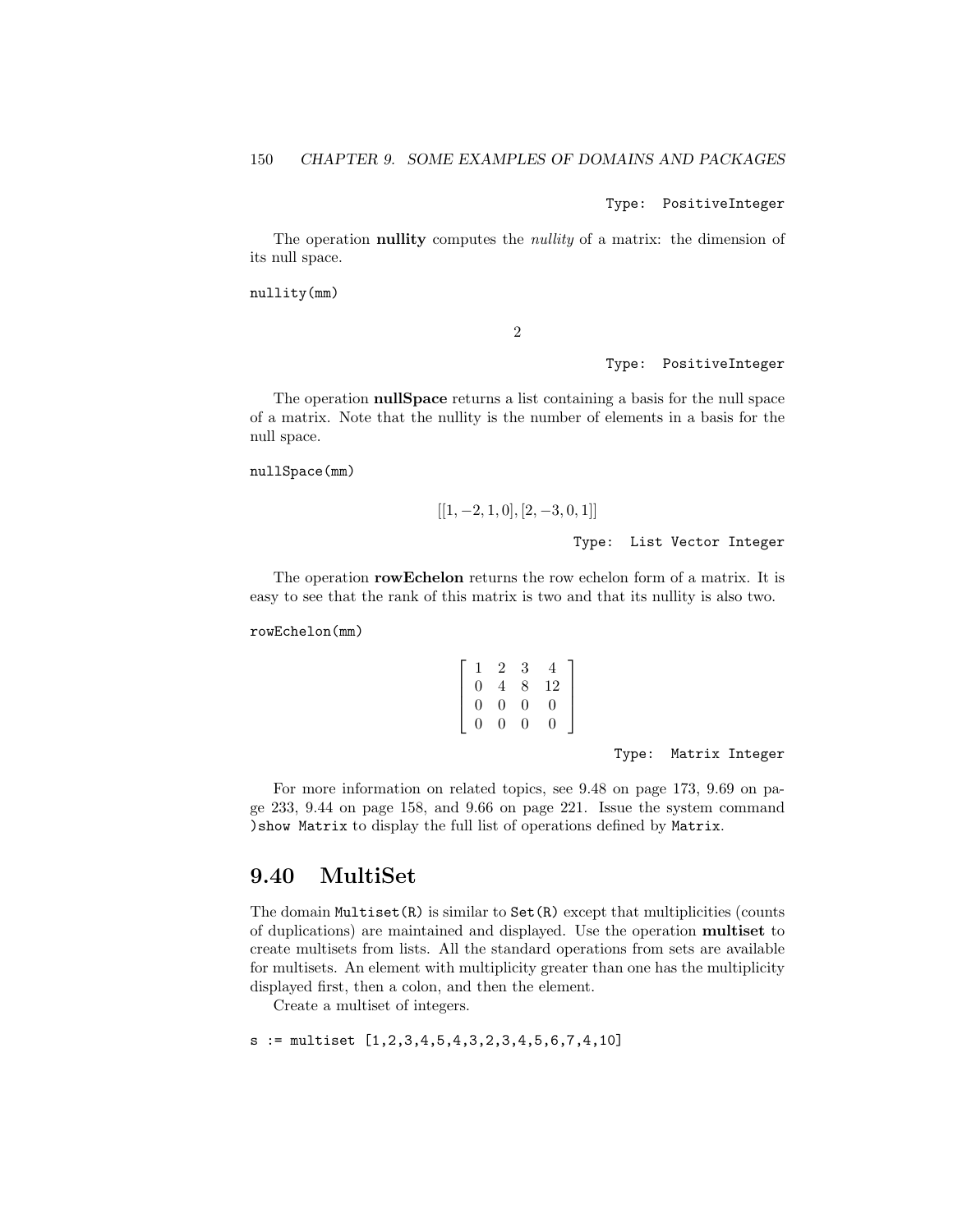$$
\{1,2:2,3:3,4:4,2:5,6,7,10\}
$$

### Type: Multiset PositiveInteger

The operation insert! adds an element to a multiset.

insert!(3,s)

$$
{1, 2 : 2, 4 : 3, 4 : 4, 2 : 5, 6, 7, 10}
$$
\n
$$
Type: Multiset PositiveInteger
$$

Use remove! to remove an element. If a third argument is present, it specifies how many instances to remove. Otherwise all instances of the element are removed. Display the resulting multiset.

remove!(5,s); s

$$
{1, 2: 2, 3: 3, 4: 4, 5, 6, 7, 10}
$$
  
Type: Multiset PositiveInteger

The operation count returns the number of copies of a given value.

count(5,s)

1

Type: NonNegativeInteger

A second multiset.

 $t := \text{multiset} [2, 2, 2, -9]$ 

$$
\{3: 2, -9\}
$$

Type: Multiset Integer

The union of two multisets is additive.

 $U := union(s,t)$ 

$$
\{1, 5: 2, 4: 3, 4: 4, 5, 6, 7, 10, -9\}
$$

Type: Multiset Integer

The intersect operation gives the elements that are in common, with additive multiplicity.

I := intersect $(s,t)$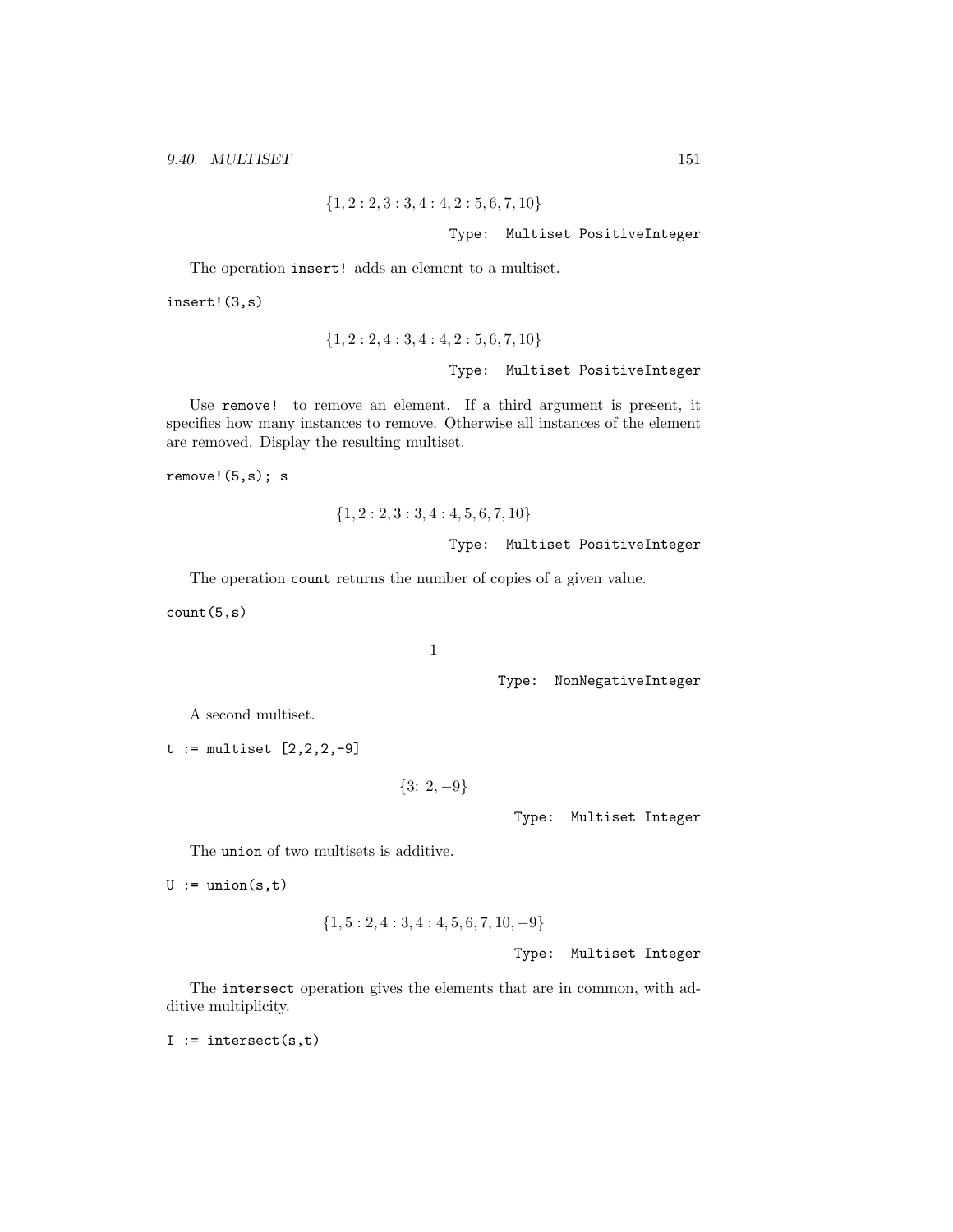{5: 2}

Type: Multiset Integer

The difference of s and t consists of the elements that s has but t does not. Elements are regarded as indistinguishable, so that if s and t have any element in common, the difference does not contain that element.

difference(s,t)

$$
\{1,4:3,4:4,5,6,7,10\}
$$

Type: Multiset Integer

The symmetricDifference is the union of difference(s, t) and differ ence(t, s).

S := symmetricDifference(s,t)

$$
\{1,4:3,4:4,5,6,7,10,-9\}
$$

Type: Multiset Integer

Check that the union of the symmetricDifference and the intersect equals the union of the elements.

 $(U = union(S, I))$ @Boolean

true

Type: Boolean

Check some inclusion relations.

t1 := multiset  $[1,2,2,3]$ ;  $[t1 < t, t1 < s, t < s, t1 < s]$ 

[false, true, false, true]

Type: List Boolean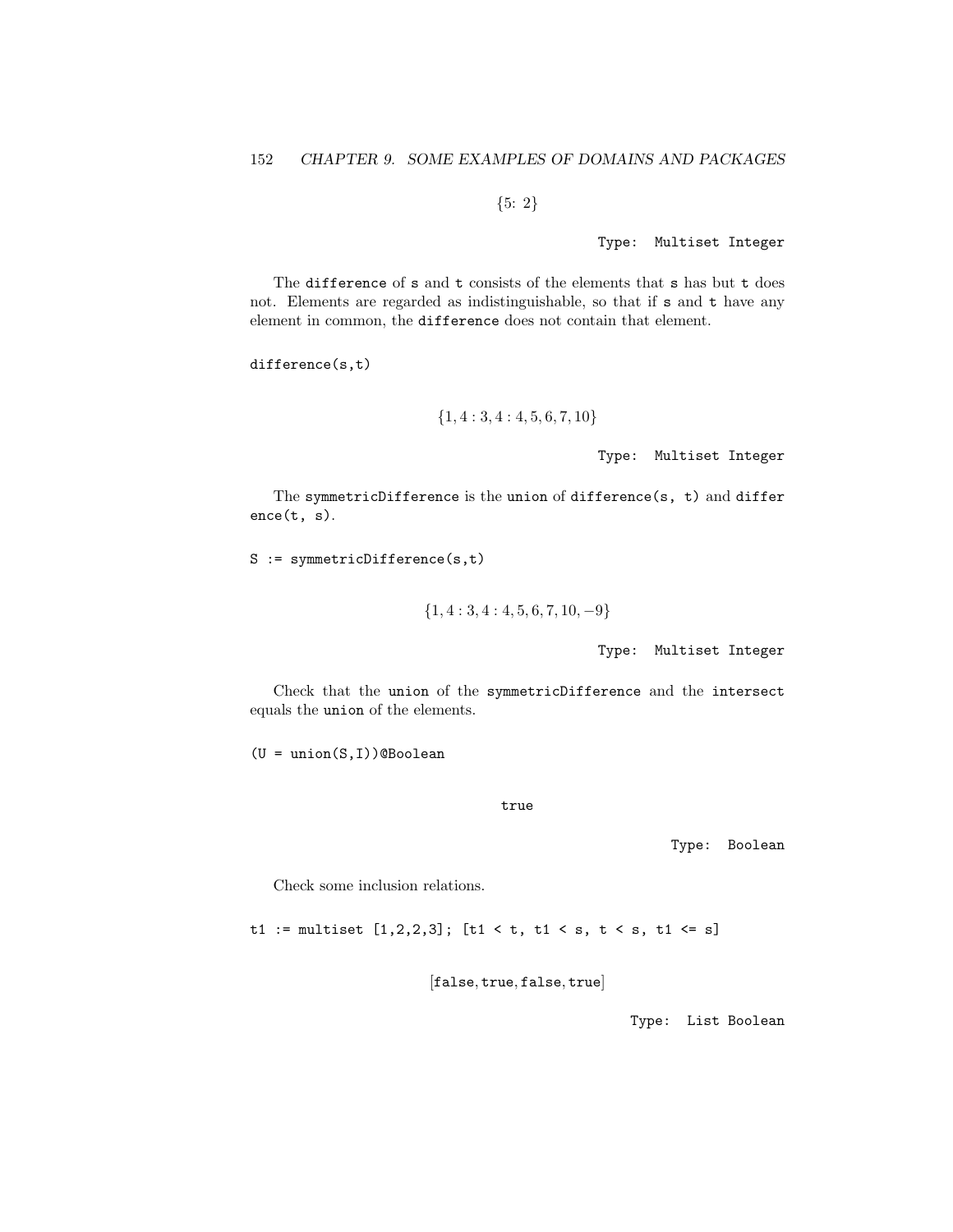## 9.41 MultivariatePolynomial

The domain constructor MultivariatePolynomial is similar to Polynomial except that it specifies the variables to be used. Polynomial are available for MultivariatePolynomial. The abbreviation for MultivariatePolynomial is MPOLY. The type expressions MultivariatePolynomial([x,y],Integer) and MPOLY([x,y],INT)

refer to the domain of multivariate polynomials in the variables x and y where the coefficients are restricted to be integers. The first variable specified is the main variable and the display of the polynomial reflects this.

This polynomial appears with terms in descending powers of the variable x.

m : MPOLY([x,y],INT) := 
$$
(x**2 - x* y**3 + 3* y)*2
$$

 $x^4 - 2 y^3 x^3 + (y^6 + 6 y) x^2 - 6 y^4 x + 9 y^2$ 

Type: MultivariatePolynomial([x,y],Integer)

It is easy to see a different variable ordering by doing a conversion.

 $m :: MPOLY([y,x],INT)$ 

$$
x^{2} y^{6} - 6 x y^{4} - 2 x^{3} y^{3} + 9 y^{2} + 6 x^{2} y + x^{4}
$$
  
Type: MultivariatePolynomial([y,x], Integer)

You can use other, unspecified variables, by using Polynomial in the coefficient type of MPOLY.

p : MPOLY([x,y],POLY INT)

Type: Void

```
p := (a**2*x - b*y**2 + 1)*2
```
 $a^4 x^2 + (-2 a^2 b y^2 + 2 a^2) x + b^2 y^4 - 2 b y^2 + 1$ 

Type: MultivariatePolynomial([x,y],Polynomial Integer)

Conversions can be used to re-express such polynomials in terms of the other variables. For example, you can first push all the variables into a polynomial with integer coefficients.

p :: POLY INT  $b^2 y^4 + (-2 a^2 b x - 2 b) y^2 + a^4 x^2 + 2 a^2 x + 1$ Type: Polynomial Integer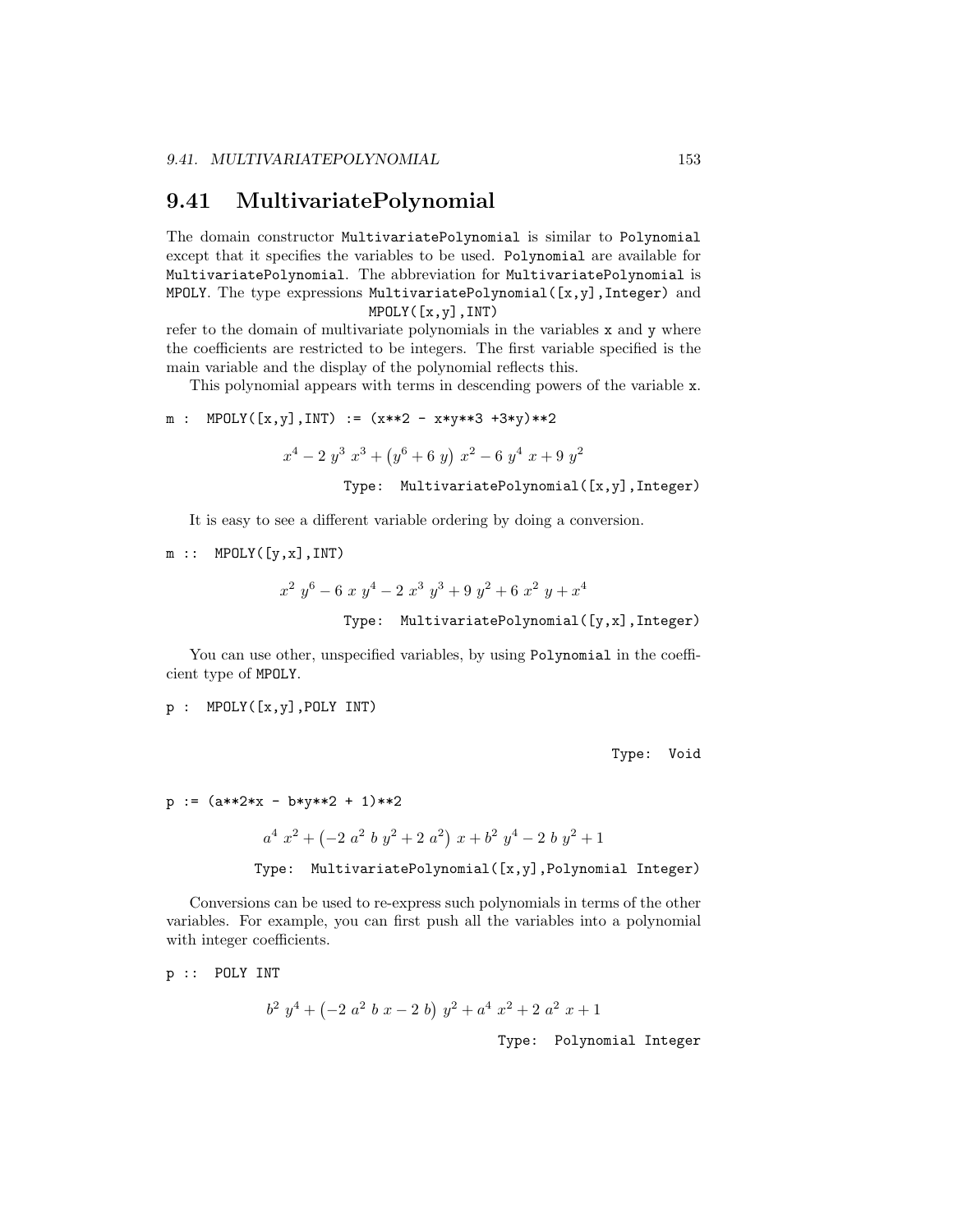Now pull out the variables of interest.

% :: MPOLY([a,b],POLY INT)

 $x^2$   $a^4$  +  $(-2 x y^2 b + 2 x) a^2 + y^4 b^2 - 2 y^2 b + 1$ 

Type: MultivariatePolynomial([a,b],Polynomial Integer)

## Restriction:

.

AXIOM does not allow you to create types where Multivariate Polynomial is contained in the coefficient type of Polynomial. Therefore, MPOLY([x,y],POLY INT) is legal but POLY MPOLY  $([x,y], INT)$  is not.

Multivariate polynomials may be combined with univariate polynomials to create types with special structures.

q :  $UP(x, FRAC MPOLY([y, z], INT))$ 

Void

This is a polynomial in x whose coefficients are quotients of polynomials in y and z.

q := 
$$
(x**2 - x*(z+1)/y + 2)*2
$$
  

$$
x^4 + \frac{-2 z - 2}{y} x^3 + \frac{4 y^2 + z^2 + 2 z + 1}{y^2} x^2 + \frac{-4 z - 4}{y} x + 4
$$

Type: UnivariatePolynomial(x,Fraction MultivariatePolynomial([y,z],Integer))

Use conversions for structural rearrangements. z does not appear in a denominator and so it can be made the main variable.

 $q$  ::  $UP(z, FRAC MPOLY([x,y], INT))$ 

$$
\frac{x^2}{y^2} z^2 + \frac{-2 y x^3 + 2 x^2 - 4 y x}{y^2} z +
$$
  

$$
\frac{y^2 x^4 - 2 y x^3 + (4 y^2 + 1) x^2 - 4 y x + 4 y^2}{y^2}
$$

Type: UnivariatePolynomial(z,Fraction MultivariatePolynomial([x,y],Integer))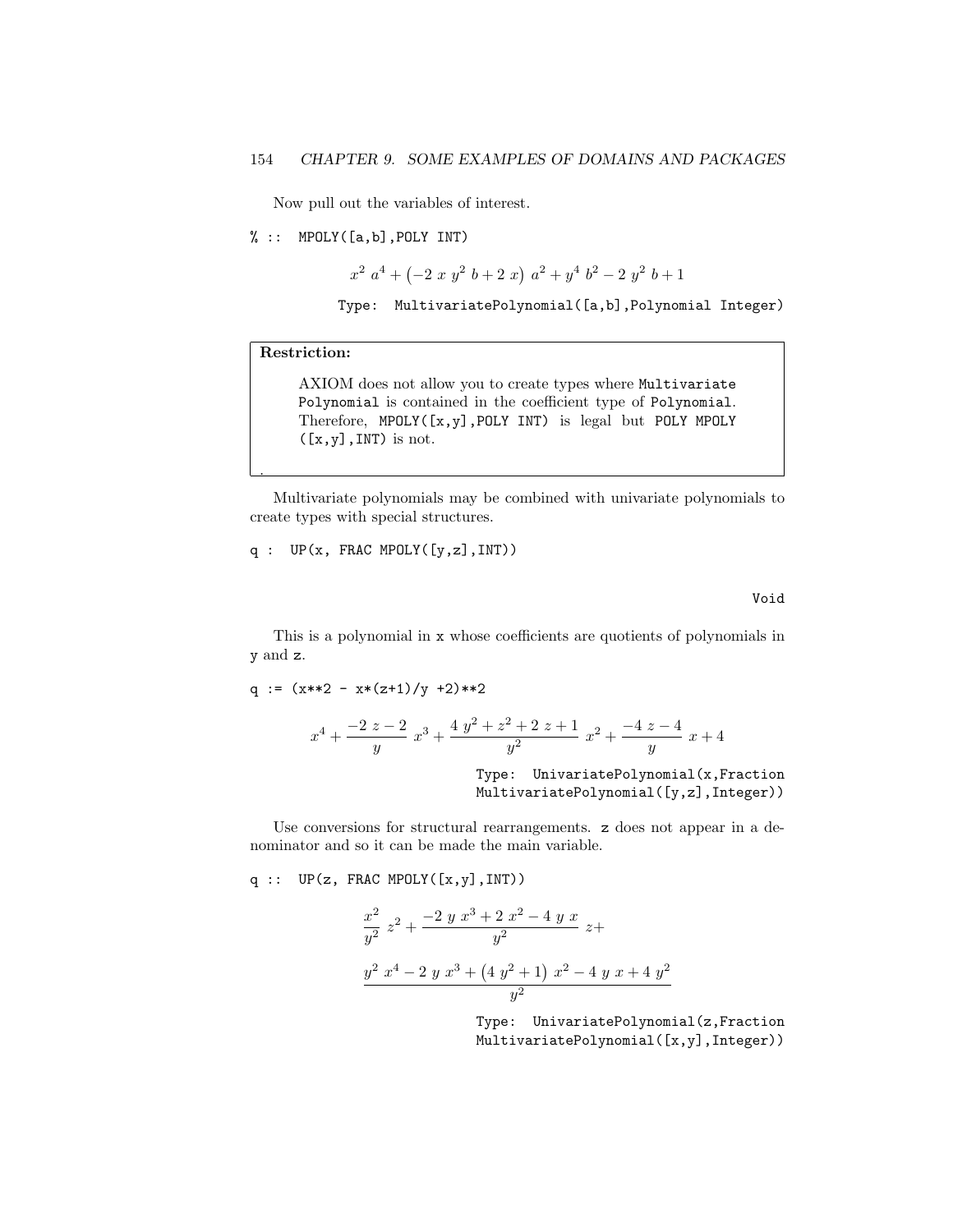9.42. NONE 155

Or you can make a multivariate polynomial in x and z whose coefficients are fractions in polynomials in y.

q :: MPOLY([x,z], FRAC UP(y,INT))  
\n
$$
x^{4} + \left(-\frac{2}{y}z - \frac{2}{y}\right)x^{3} + \left(\frac{1}{y^{2}}z^{2} + \frac{2}{y^{2}}z + \frac{4}{y^{2}+1}\right)x^{2} +
$$
\n
$$
\left(-\frac{4}{y}z - \frac{4}{y}\right)x + 4
$$
\nType: MultivariatePolynomial([x,z], Fraction  
\nUnivariatePolynomial(y, Integer))

A conversion like q :: MPOLY( $[x, y]$ , FRAC UP( $z$ , INT)) is not possible in this example because y appears in the denominator of a fraction. As you can see, AXIOM provides extraordinary flexibility in the manipulation and display of expressions via its conversion facility.

For more information on related topics, see 9.49 on page 174, 9.67 on page 225, and 9.15 on page 59.

# 9.42 None

The None domain is not very useful for interactive work but it is provided nevertheless for completeness of the AXIOM type system.

Probably the only place you will ever see it is if you enter an empty list with no type information.

[ ]

```
[ ]
```
Type: List None

Such an empty list can be converted into an empty list of any other type.

[ ] :: List Float

 $\lceil \rceil$ 

Type: List Float

If you wish to produce an empty list of a particular type directly, such as List NonNegativeInteger, do it this way.

[ ]\$List(NonNegativeInteger)

 $\lbrack \rbrack$ 

Type: List NonNegativeInteger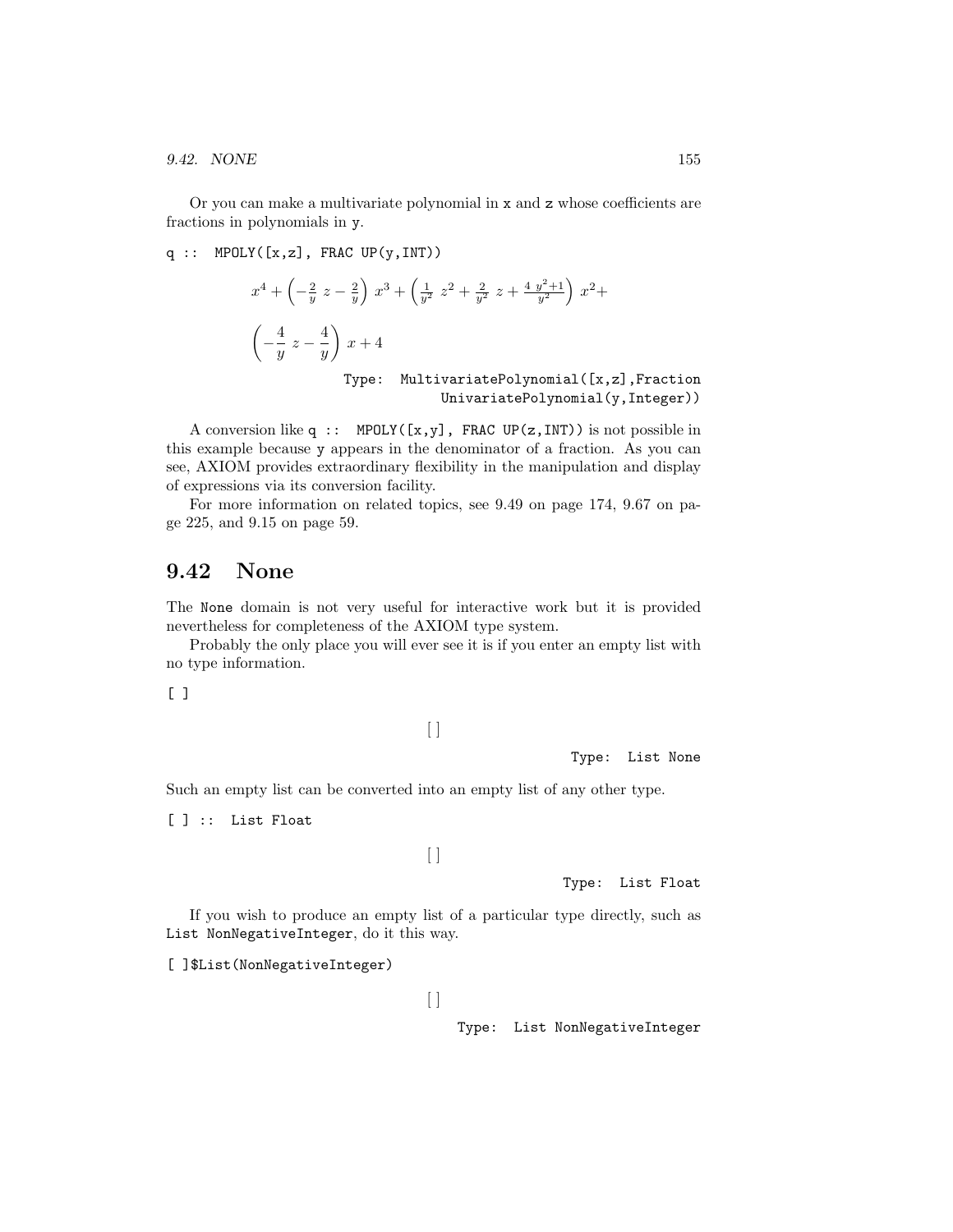## 9.43 Octonion

The Octonions, also called the Cayley-Dixon algebra, defined over a commutative ring are an eight-dimensional non-associative algebra. Their construction from quaternions is similar to the construction of quaternions from complex numbers (see 9.50 on page 182).

As Octonion creates an eight-dimensional algebra, you have to give eight components to construct an octonion.

 $oci1 := octon(1, 2, 3, 4, 5, 6, 7, 8)$ 

$$
1+2 i+3 j+4 k+5 E+6 I+7 J+8 K
$$

Type: Octonion Integer

 $oci2 := octon(7, 2, 3, -4, 5, 6, -7, 0)$ 

$$
7+2 i+3 j-4 k+5 E+6 I-7 J
$$

Type: Octonion Integer

Or you can use two quaternions to create an octonion.

oci3 :=  $octon(quatern(-7, -12, 3, -10)$ ,  $quatern(5, 6, 9, 0))$ 

 $-7 - 12 i + 3 j - 10 k + 5 E + 6 I + 9 J$ 

Type: Octonion Integer

You can easily demonstrate the non-associativity of multiplication.

 $(oci1 * oci2) * oci3 - oci1 * (oci2 * oci3)$ 

2696  $i - 2928$  j – 4072 k + 16 E – 1192 I + 832 J + 2616 K

Type: Octonion Integer

As with the quaternions, we have a real part, the imaginary parts i, j, k, and four additional imaginary parts E, I, J and K. These parts correspond to the canonical basis  $(1,i,j,k,E,I,J,K)$ .

For each basis element there is a component operation to extract the coefficient of the basis element for a given octonion.

[real oci1, imagi oci1, imagj oci1, imagk oci1, imagE oci1, imagI oci1, imagJ oci1, imagK oci1]

 $[1, 2, 3, 4, 5, 6, 7, 8]$ 

Type: List PositiveInteger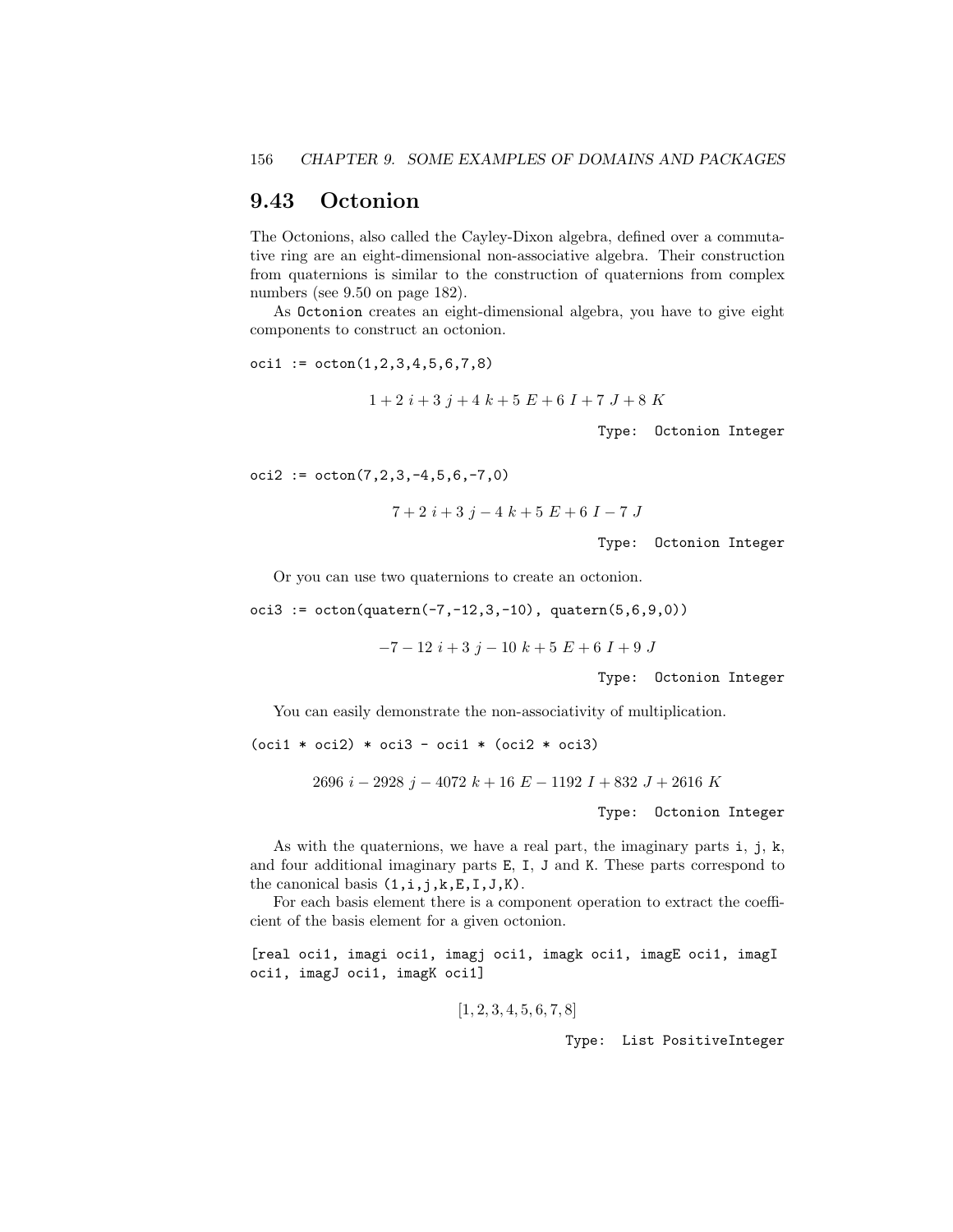A basis with respect to the quaternions is given by (1,E). However, you might ask, what then are the commuting rules? To answer this, we create some generic elements.

We do this in AXIOM by simply changing the ground ring from Integer to Polynomial Integer.

q : Quaternion Polynomial Integer := quatern(q1, qi, qj, qk)

 $q1 + qi \ i + qj \ j + qk \ k$ 

Type: Quaternion Polynomial Integer

E : Octonion Polynomial Integer:= octon(0,0,0,0,1,0,0,0)

E

Type: Octonion Polynomial Integer

Note that quaternions are automatically converted to octonions in the obvious way.

q \* E

$$
q1\,\,E+qi\,\,I+qj\,\,J+qk\,\,K
$$

Type: Octonion Polynomial Integer

E \* q

$$
q1 E - qi I - qj J - qk K
$$

Type: Octonion Polynomial Integer

q \* 1\$(Octonion Polynomial Integer)

$$
q1 + qi \ i + qj \ j + qk \ k
$$

Type: Octonion Polynomial Integer

1\$(Octonion Polynomial Integer) \* q

$$
q1+qi\ i+qj\ j+qk\ k
$$

Type: Octonion Polynomial Integer

Finally, we check that the norm, defined as the sum of the squares of the coefficients, is a multiplicative map.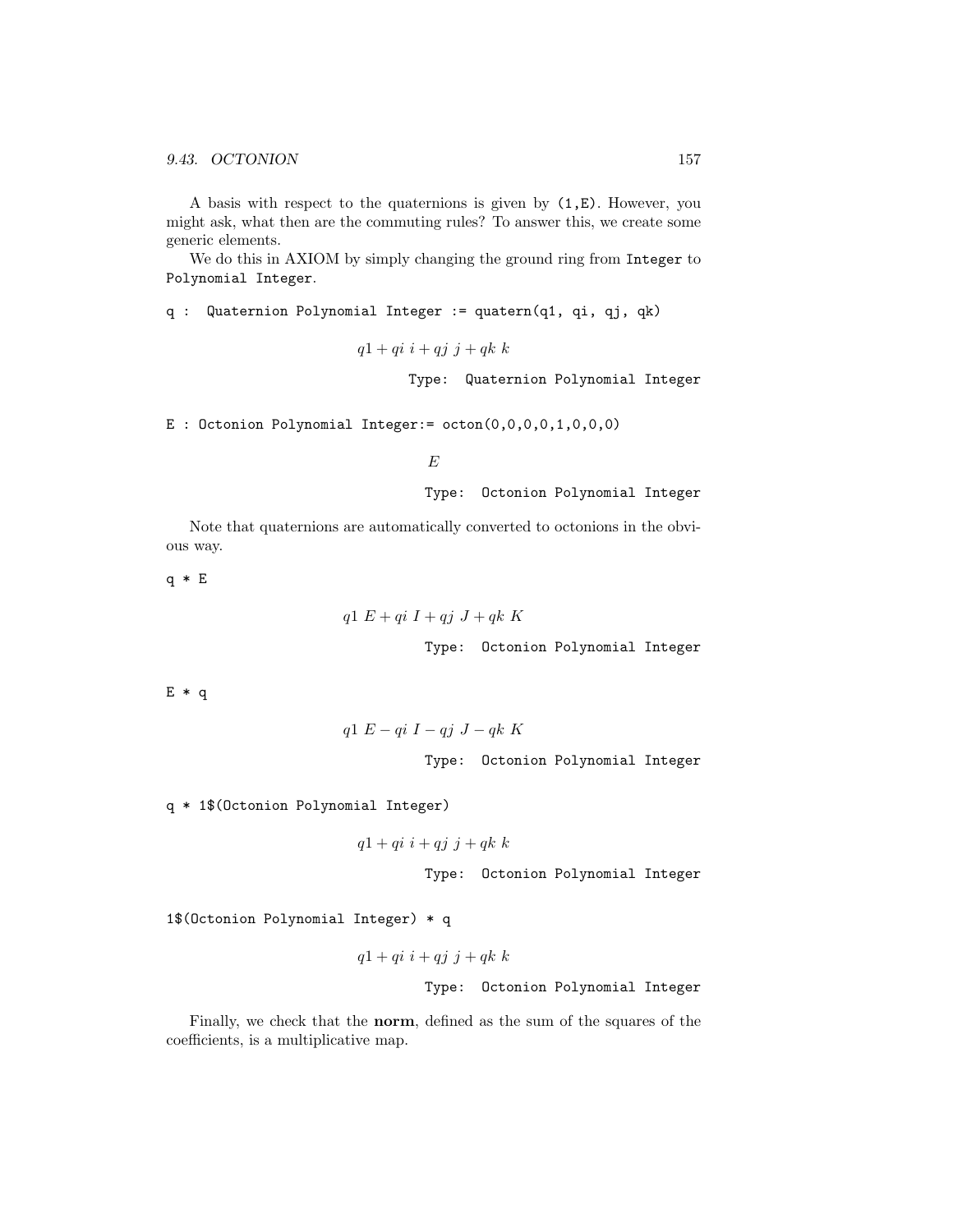o : Octonion Polynomial Integer := octon(o1, oi, oj, ok, oE, oI, oJ, oK)

$$
o1 +oi\ i +oj\ j + ok\ k + oE\ E + oI\ I + oJ\ J + oK\ K
$$

Type: Octonion Polynomial Integer

norm o

$$
ok^2 + oj^2 + oi^2 + oK^2 + oJ^2 + oI^2 + oE^2 + o1^2
$$

Type: Polynomial Integer

p : Octonion Polynomial Integer := octon(p1, pi, pj, pk, pE, pI, pJ, pK)

$$
p1 + pi i + pj j + pk k + pE E + pI I + pJ J + pK K
$$

Type: Octonion Polynomial Integer

Since the result is 0, the norm is multiplicative.

norm(o\*p)-norm(p)\*norm(o)

0

Type: Polynomial Integer

# 9.44 OneDimensionalArray

The OneDimensionalArray domain is used for storing data in a one-dimensional indexed data structure. Such an array is a homogeneous data structure in that all the entries of the array must belong to the same AXIOM domain. Each array has a fixed length specified by the user and arrays are not extensible. The indexing of one-dimensional arrays is one-based. This means that the "first" element of an array is given the index 1. See also 9.69 on page 233 and 9.23 on page 79.

To create a one-dimensional array, apply the operation oneDimensional Array to a list.

oneDimensionalArray [i\*\*2 for i in 1..10]

[1, 4, 9, 16, 25, 36, 49, 64, 81, 100]

Type: OneDimensionalArray PositiveInteger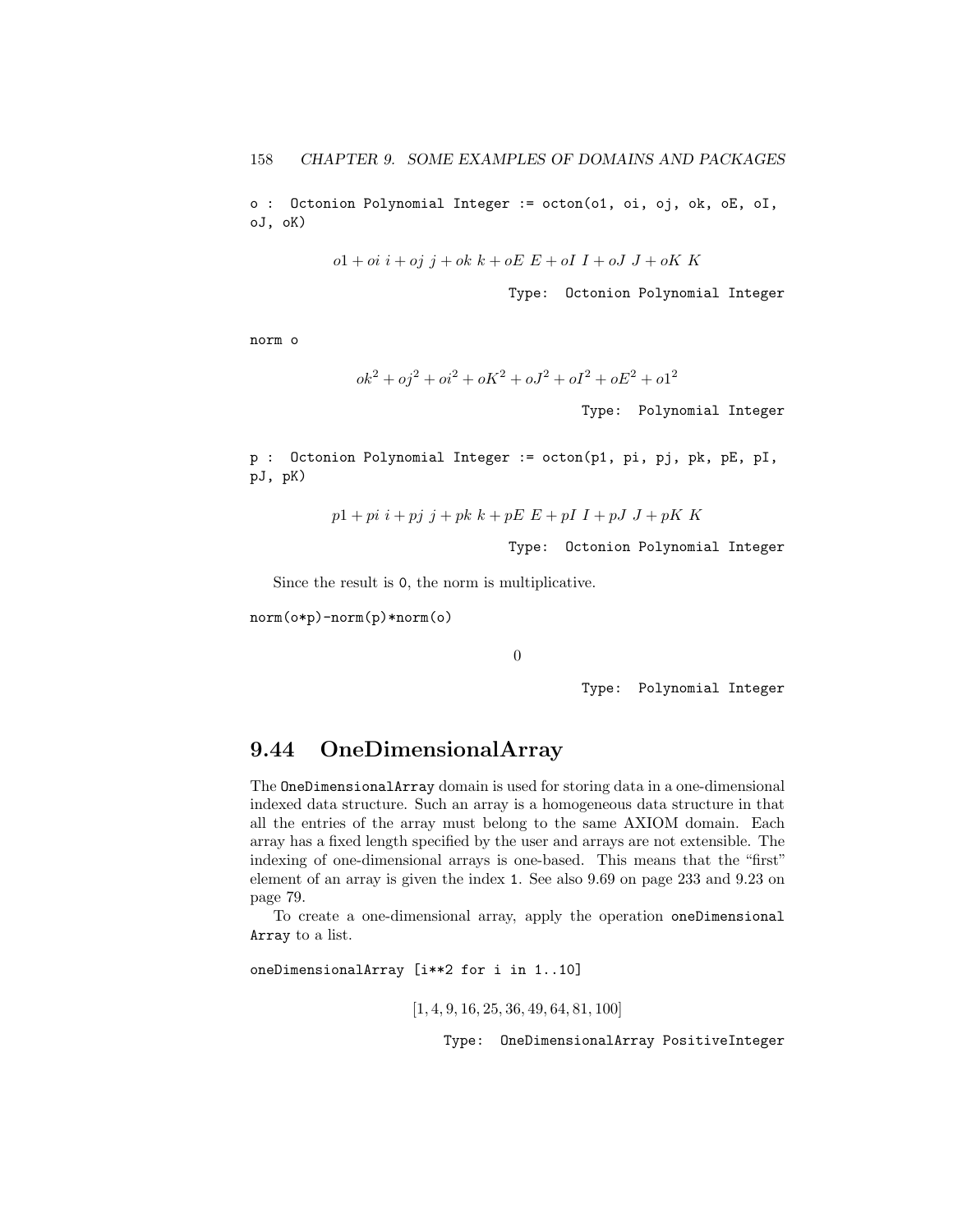Another approach is to first create a, a one-dimensional array of 10 0's. OneDimensionalArray has the convenient abbreviation ARRAY1.

 $a : ARRAY1 INT := new(10,0)$ 

 $[0, 0, 0, 0, 0, 0, 0, 0, 0, 0]$ 

Type: OneDimensionalArray Integer

Set each ith element to i, then display the result.

for i in  $1..10$  repeat  $a.i := i; a$ 

 $[1, 2, 3, 4, 5, 6, 7, 8, 9, 10]$ 

Type: OneDimensionalArray Integer

Square each element by mapping the function  $i \mapsto i^2$  onto each element.

map!(i +-> i \*\* 2,a); a

[1, 4, 9, 16, 25, 36, 49, 64, 81, 100]

Type: OneDimensionalArray Integer

Reverse the elements in place.

reverse! a

[100, 81, 64, 49, 36, 25, 16, 9, 4, 1]

Type: OneDimensionalArray Integer

Swap the 4th and 5th element.

swap!(a,4,5); a

```
[100, 81, 64, 36, 49, 25, 16, 9, 4, 1]
```
Type: OneDimensionalArray Integer

Sort the elements in place.

sort! a

[1, 4, 9, 16, 25, 36, 49, 64, 81, 100]

Type: OneDimensionalArray Integer

Create a new one-dimensional array b containing the last 5 elements of a.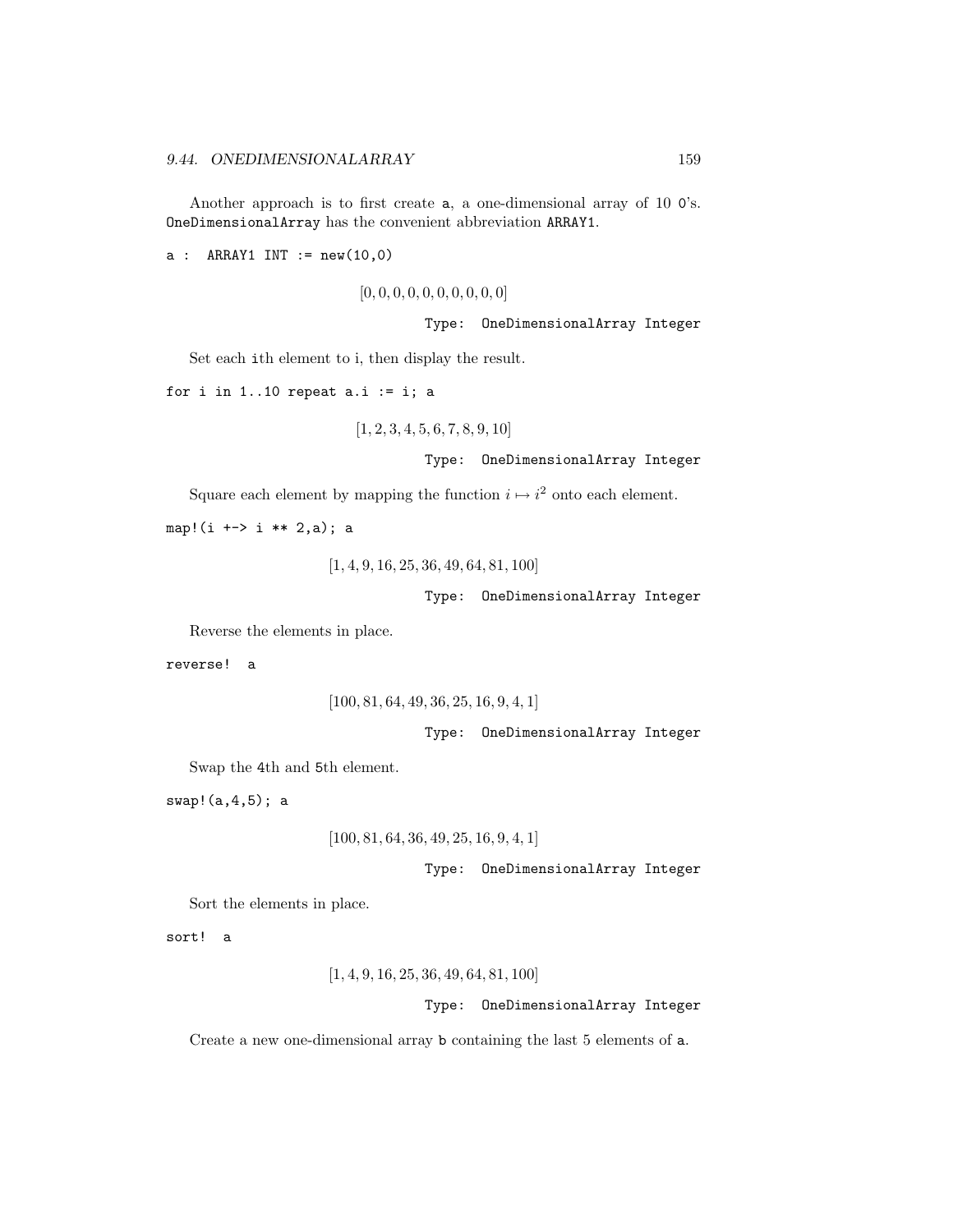$b := a(6..10)$ 

[36, 49, 64, 81, 100]

Type: OneDimensionalArray Integer

Replace the first 5 elements of a with those of b.

copyInto!(a,b,1)

```
[36, 49, 64, 81, 100, 36, 49, 64, 81, 100]
```
Type: OneDimensionalArray Integer

# 9.45 Operator

Given any ring R, the ring of the Integer-linear operators over R is called Operator(R). To create an operator over R, first create a basic operator using the operation operator, and then convert it to Operator(R) for the R you want.

We choose R to be the two by two matrices over the integers.

 $R := \text{SQMATRIX}(2, \text{INT})$ 

 $SquareMatrix(2, Integer)$ 

Type: Domain

Create the operator tilde on R.

 $t := operator("tilde") :: OP(R)$ 

tilde

Type: Operator SquareMatrix(2,Integer)

To attach an evaluation function (from R to R) to an operator over R, use evaluate(op, f) where op is an operator over R and f is a function  $R \rightarrow R$ . This needs to be done only once when the operator is defined. Note that f must be Integer-linear (that is,  $f(ax+y) = a f(x) + f(y)$  for any integer a, and any x and y in R).

We now attach the transpose map to the above operator t.

evaluate(t, m +-> transpose m)

tilde

Type: Operator SquareMatrix(2,Integer)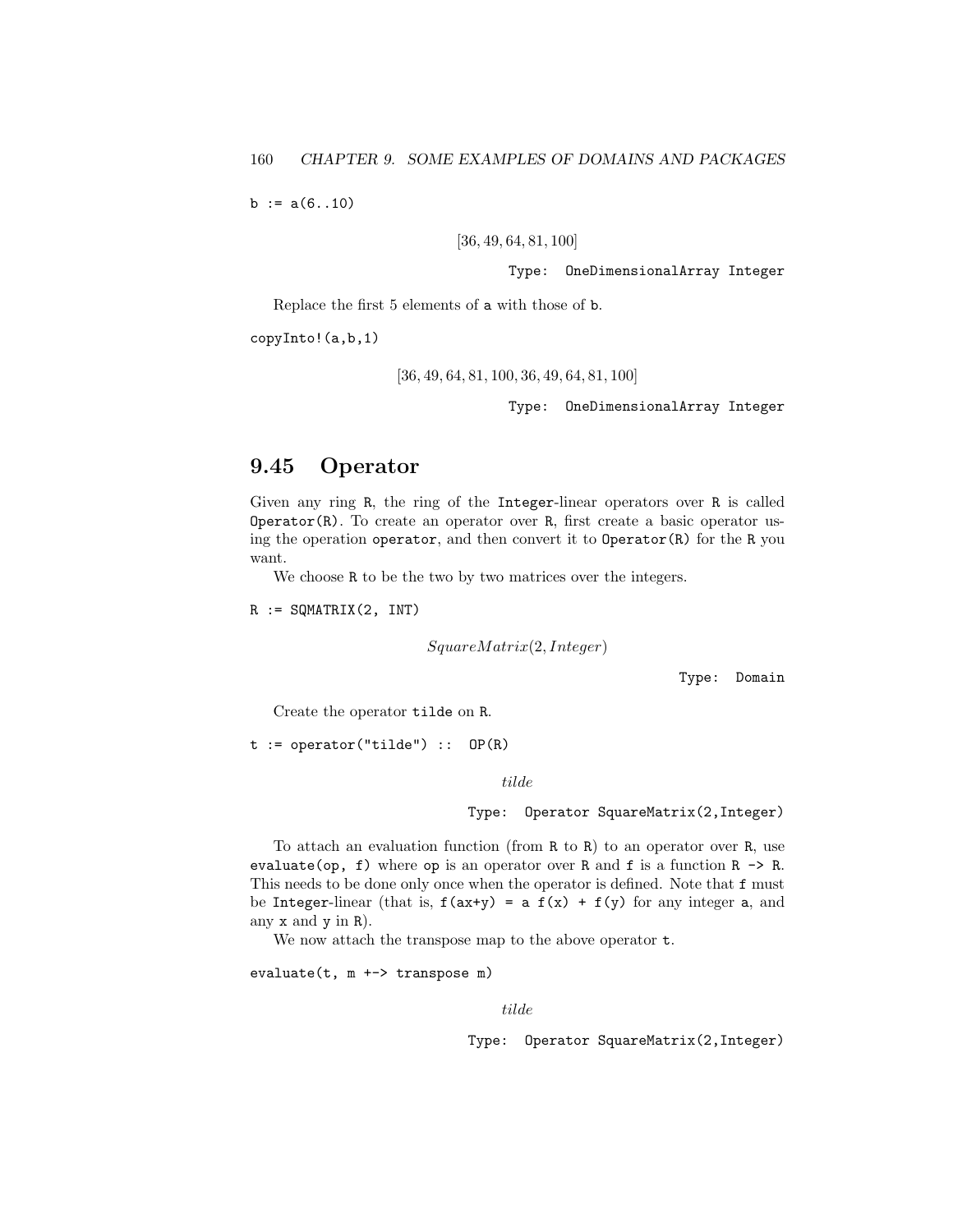Operators can be manipulated formally as in any ring: + is the pointwise addition and  $*$  is composition. Any element  $x$  of  $R$  can be converted to an operator  $op_x$  over R, and the evaluation function of  $op_x$  is left-multiplication by x.

Multiplying on the left by this matrix swaps the two rows.

```
s : R := matrix [ [0, 1], [1, 0] ]
                                                 \left[\begin{array}{cc} 0 & 1 \\ 1 & 0 \end{array}\right]Type: SquareMatrix(2,Integer)
```
Can you guess what is the action of the following operator?

rho :=  $t * s$ 

$$
tilde \left[ \begin{array}{cc} 0 & 1 \\ 1 & 0 \end{array} \right]
$$
  
Type: Operator SquareMatrix(2, Integer)

Hint: applying rho four times gives the identity, so rho\*\*4-1 should return 0 when applied to any two by two matrix.

```
z := rho**4 - 1
               -1 + \textit{tilde} \begin{bmatrix} 0 & 1 \\ 1 & 0 \end{bmatrix} \textit{tilde} \begin{bmatrix} 0 & 1 \\ 1 & 0 \end{bmatrix} \textit{tilde} \begin{bmatrix} 0 & 1 \\ 1 & 0 \end{bmatrix} \textit{tilde} \begin{bmatrix} 0 & 1 \\ 1 & 0 \end{bmatrix}Type: Operator SquareMatrix(2,Integer)
```
Now check with this matrix.

```
m:R := matrix [ [1, 2], [3, 4] ]
                                                 \left[\begin{array}{cc} 1 & 2 \\ 3 & 4 \end{array}\right]Type: SquareMatrix(2,Integer)
z m
```

$$
\begin{bmatrix} 0 & 0 \\ 0 & 0 \end{bmatrix}
$$
  
Type: SquareMatrix(2, Integer)

As you have probably guessed by now, rho acts on matrices by rotating the elements clockwise.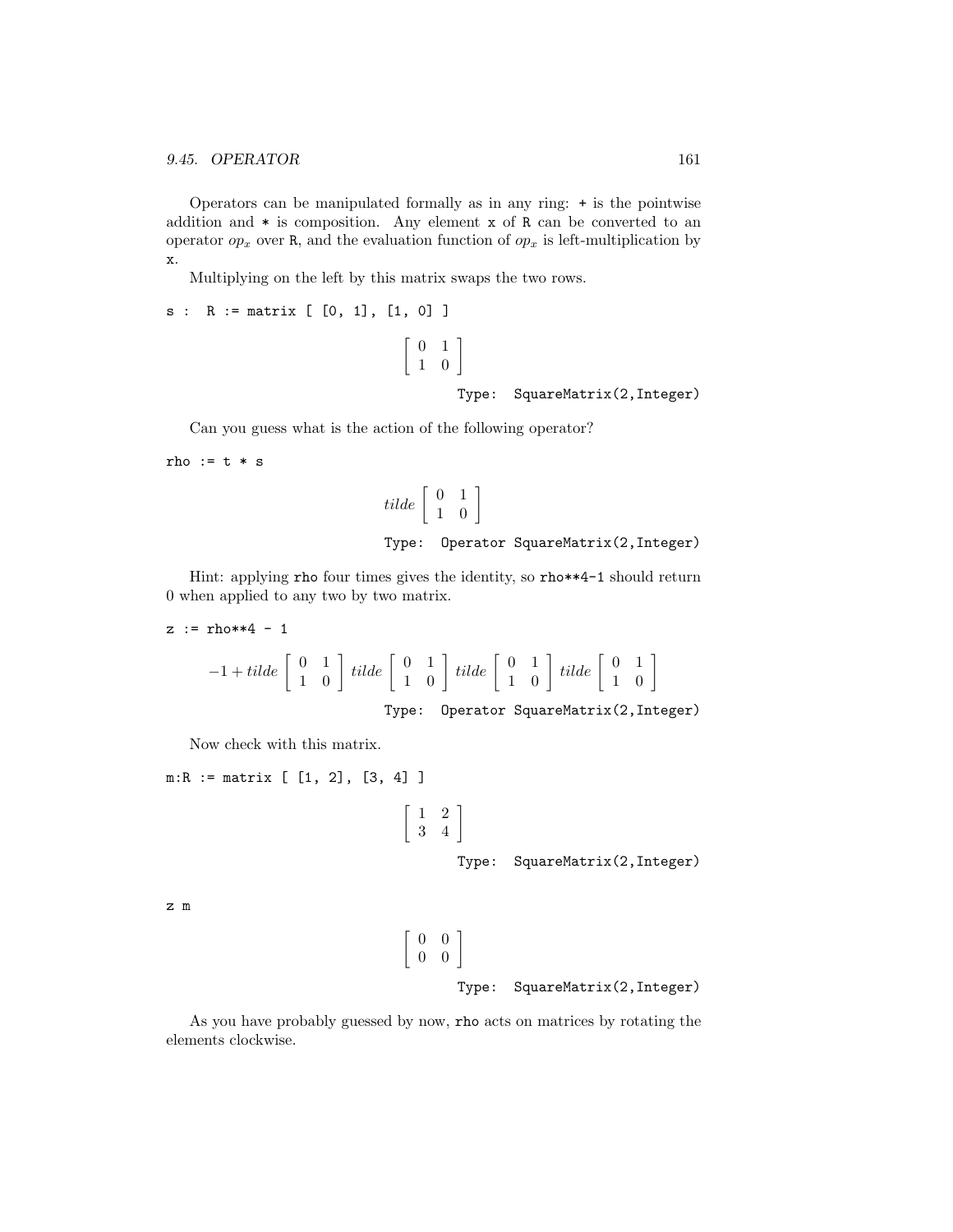rho m

$$
\left[\begin{array}{cc}3 & 1 \\4 & 2\end{array}\right]
$$

Type: SquareMatrix(2,Integer)

rho rho m

 $\left[\begin{array}{cc} 4 & 3 \\ 2 & 1 \end{array}\right]$ 

Type: SquareMatrix(2,Integer)

(rho\*\*3) m

$$
\left[\begin{array}{cc}2 & 4\\1 & 3\end{array}\right]
$$

Type: SquareMatrix(2,Integer)

Do the swapping of rows and transposition commute? We can check by computing their bracket.

 $b := t * s - s * t$ 

$$
-\left[\begin{array}{cc} 0 & 1 \\ 1 & 0 \end{array}\right] \text{ tilde} + \text{tilde} \left[\begin{array}{cc} 0 & 1 \\ 1 & 0 \end{array}\right]
$$

Type: Operator SquareMatrix(2,Integer)

Now apply it to m.

b m

 $\begin{bmatrix} 1 & -3 \end{bmatrix}$ 3 −1 1

Type: SquareMatrix(2,Integer)

Next we demonstrate how to define a differential operator on a polynomial ring.

This is the recursive definition of the n-th Legendre polynomial.

L  $n ==$  $n = 0 \Rightarrow 1$  $n = 1 \Rightarrow x$  $(2*n-1)/n * x * L(n-1) - (n-1)/n * L(n-2)$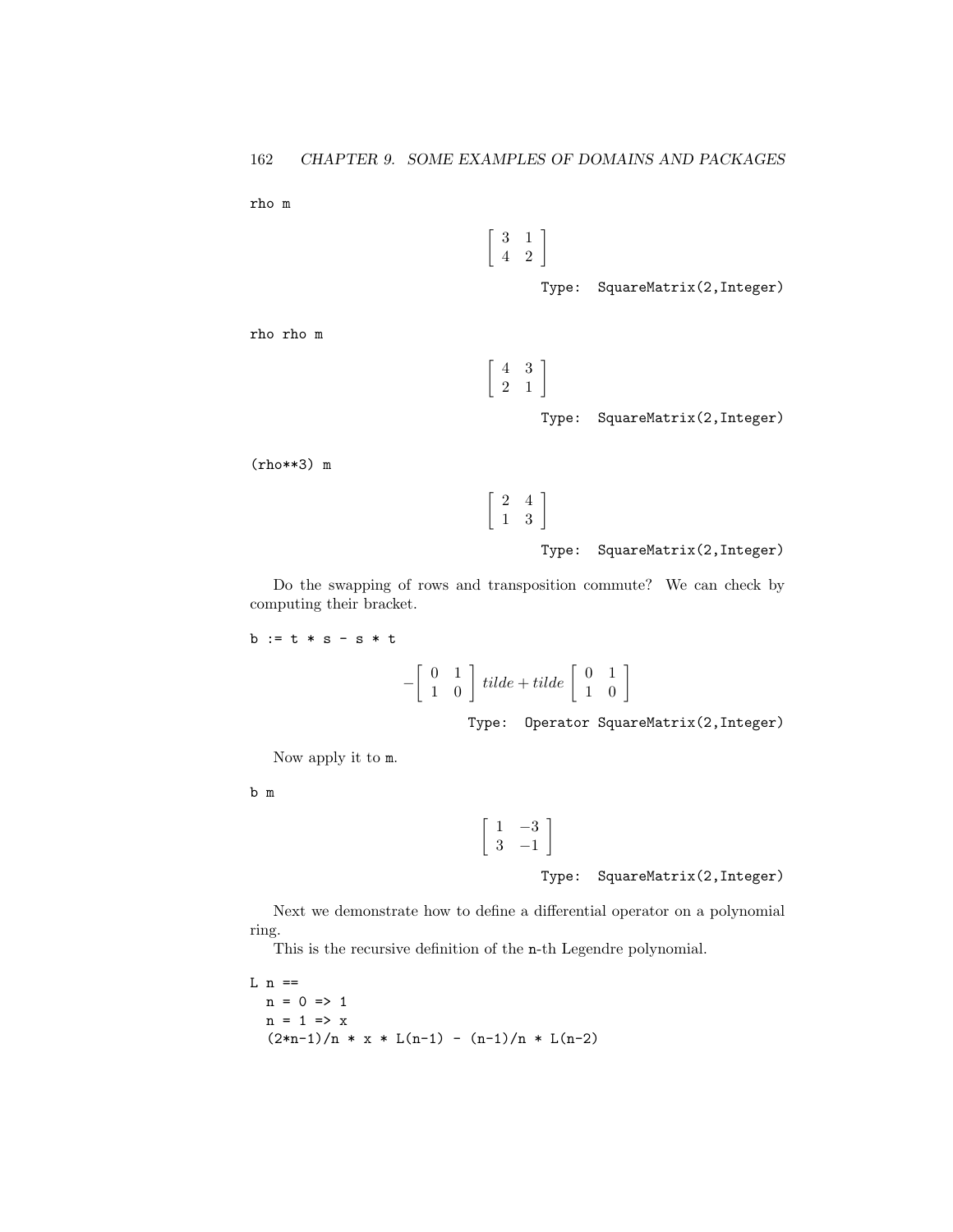Type: Void

Create the differential operator  $\frac{d}{dx}$  on polynomials in **x** over the rational numbers.

dx := operator("D") :: OP(POLY FRAC INT)

D

Type: Operator Polynomial Fraction Integer

Now attach the map to it.

evaluate(dx,  $p \leftrightarrow D(p, 'x)$ )

D

Type: Operator Polynomial Fraction Integer

This is the differential equation satisfied by the n-th Legendre polynomial.

E n ==  $(1 - x**2) * dx**2 - 2 * x * dx + n*(n+1)$ 

Void

Now we verify this for  $n = 15$ . Here is the polynomial.

L 15

$$
\frac{9694845}{2048} x^{15} - \frac{35102025}{2048} x^{13} + \frac{50702925}{2048} x^{11} - \frac{37182145}{2048} x^9 +
$$
  

$$
\frac{14549535}{2048} x^7 - \frac{2909907}{2048} x^5 + \frac{255255}{2048} x^3 - \frac{6435}{2048} x
$$
  
Type: Polynomial Fraction Integer

Here is the operator.

E 15

$$
240 - 2 x D + (-x^2 + 1) D^2
$$

Type: Operator Polynomial Fraction Integer

Here is the evaluation.

(E 15)(L 15)

0

Type: Polynomial Fraction Integer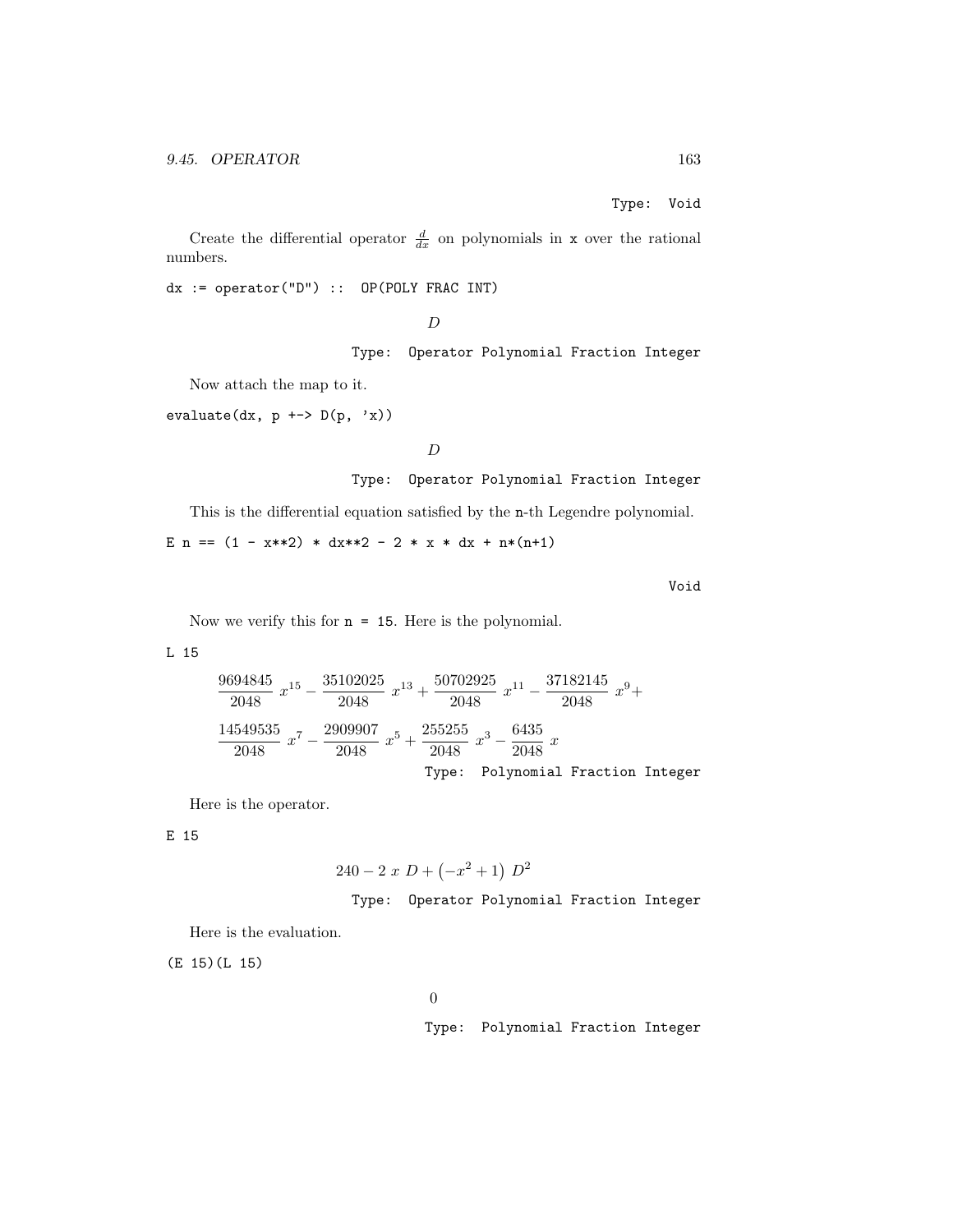# 9.46 OrderlyDifferentialPolynomial

Many systems of differential equations may be transformed to equivalent systems of ordinary differential equations where the equations are expressed polynomially in terms of the unknown functions. In AXIOM, the domain constructors OrderlyDifferentialPolynomial (abbreviated ODPOL) and SequentialDiffe rentialPolynomial (abbreviation SDPOL) implement two domains of ordinary differential polynomials over any differential ring. In the simplest case, this differential ring is usually either the ring of integers, or the field of rational numbers. However, AXIOM can handle ordinary differential polynomials over a field of rational functions in a single indeterminate.

The two domains ODPOL and SDPOL are almost identical, the only difference being the choice of a different ranking, which is an ordering of the derivatives of the indeterminates. The first domain uses an orderly ranking, that is, derivatives of higher order are ranked higher, and derivatives of the same order are ranked alphabetically. The second domain uses a sequential ranking, where derivatives are ordered first alphabetically by the differential indeterminates, and then by order. A more general domain constructor, DifferentialSparseMultivariate Polynomial (abbreviation DSMP) allows both a user-provided list of differential indeterminates as well as a user-defined ranking. We shall illustrate ODPOL(FRAC INT), which constructs a domain of ordinary differential polynomials in an arbitrary number of differential indeterminates with rational numbers as coefficients.

dpol:= ODPOL(FRAC INT)

OrderlyDifferentialPolynomial Fraction Integer

#### Type: Domain

A differential indeterminate w may be viewed as an infinite sequence of algebraic indeterminates, which are the derivatives of w. To facilitate referencing these, AXIOM provides the operation make Variable to convert an element of type Symbol to a map from the natural numbers to the differential polynomial ring.

w := makeVariable('w)\$dpol

### $the Map(...)$

Type: (NonNegativeInteger -> OrderlyDifferentialPolynomial Fraction Integer)

z := makeVariable('z)\$dpol

#### $the Map(...)$

Type: (NonNegativeInteger -> OrderlyDifferentialPolynomial Fraction Integer)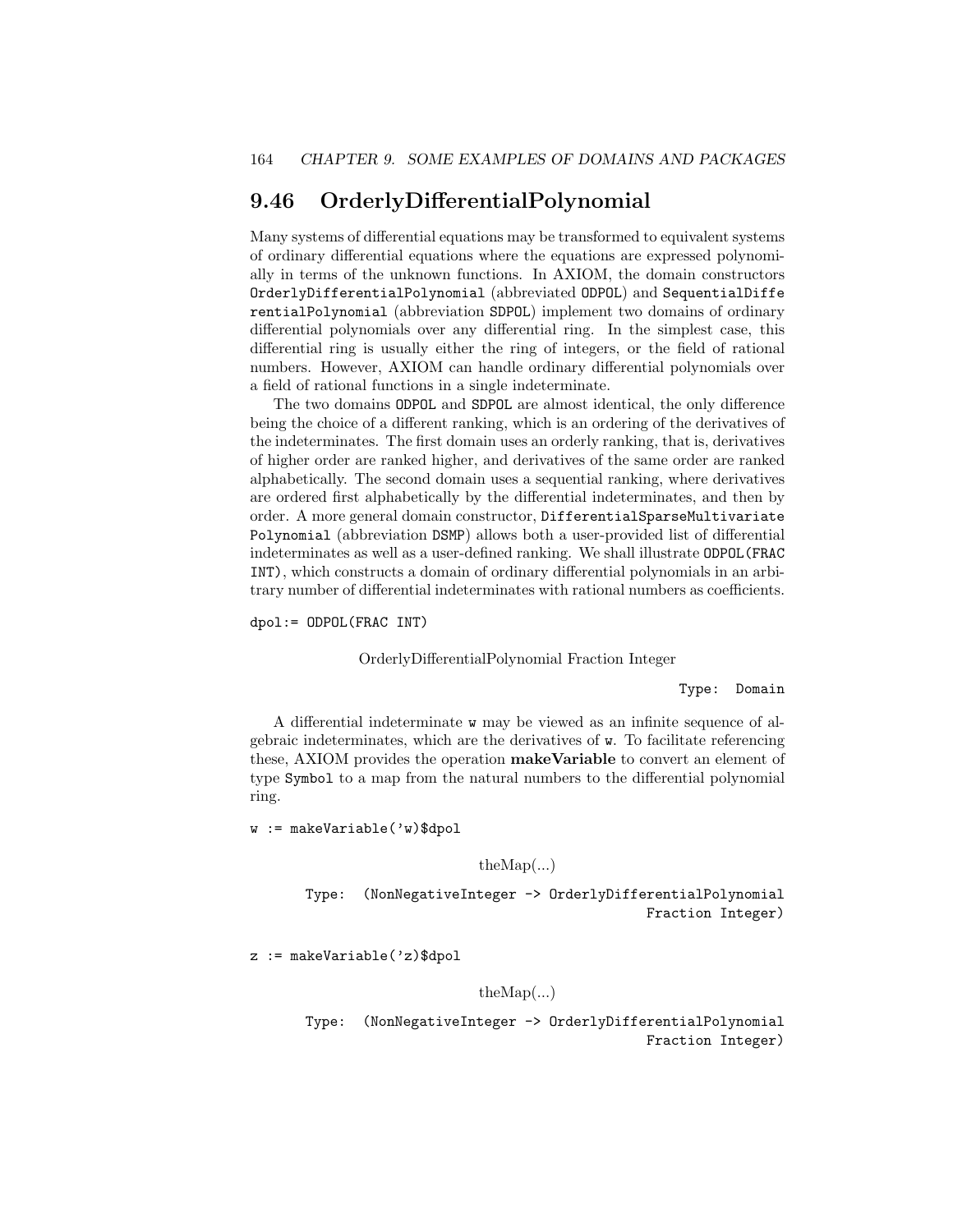The fifth derivative of w can be obtained by applying the map w to the number 5. Note that the order of differentiation is given as a subscript (except when the order is 0).

w.5

#### $w_5$

## Type: OrderlyDifferentialPolynomial Fraction Integer

w 0

#### $\overline{w}$

## Type: OrderlyDifferentialPolynomial Fraction Integer

The first five derivatives of z can be generated by a list.

[z.i for i in 1..5]

 $[z_1, z_2, z_3, z_4, z_5]$ 

#### Type: List OrderlyDifferentialPolynomial Fraction Integer

The usual arithmetic can be used to form a differential polynomial from the derivatives.

f:=  $w.4 - w.1 * w.1 * z.3$ 

 $w_4 - w_1^2 z_3$ 

Type: OrderlyDifferentialPolynomial Fraction Integer

 $g:=(z.1)**3*(z.2)**2 - w.2$ 

$$
{z_1}^3\ {z_2}^2-w_2
$$

#### Type: OrderlyDifferentialPolynomial Fraction Integer

The operation D computes the derivative of any differential polynomial.

 $D(f)$ 

 $w_5 - w_1^2 z_4 - 2 w_1 w_2 z_3$ 

## Type: OrderlyDifferentialPolynomial Fraction Integer

The same operation can compute higher derivatives, like the fourth derivative.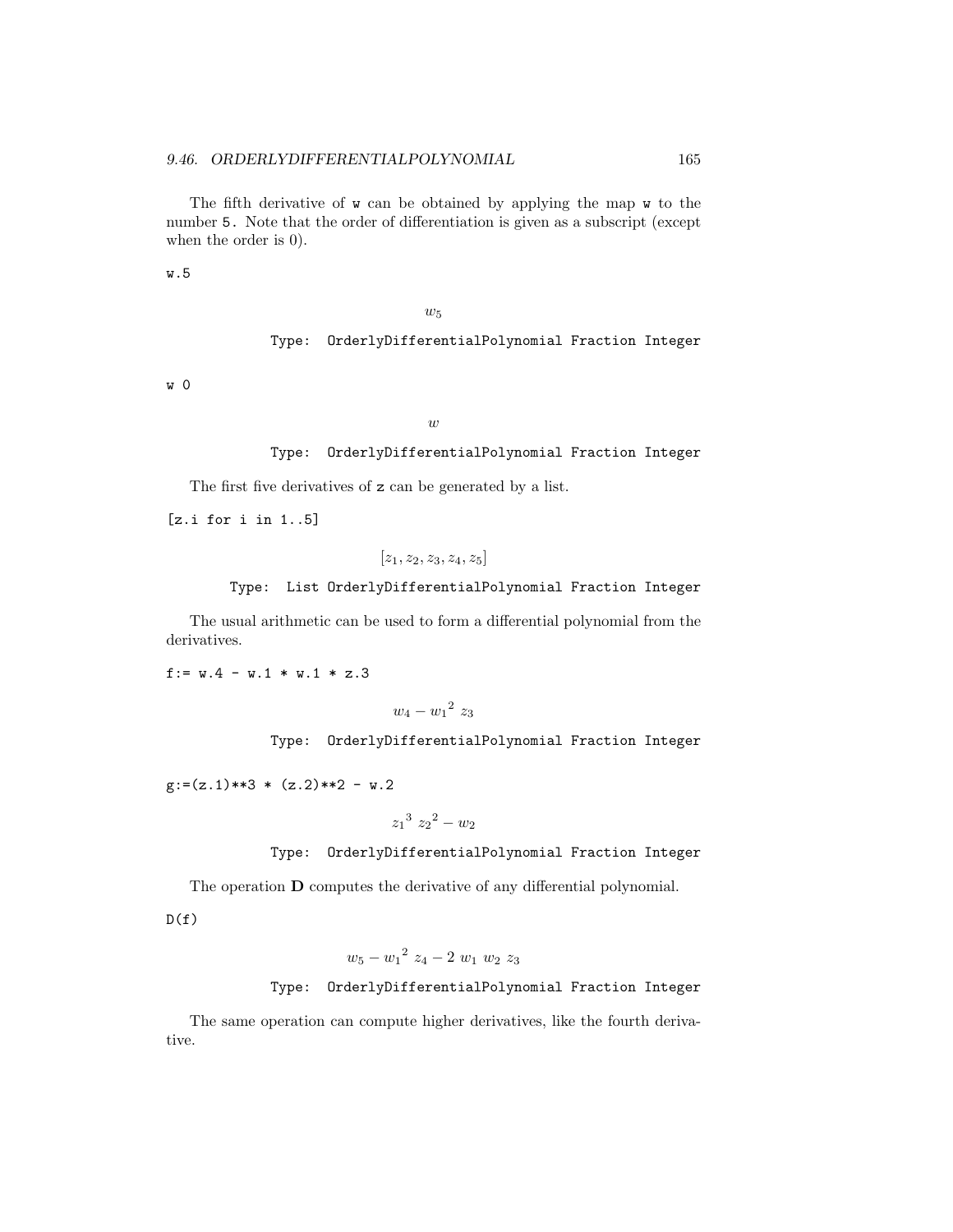$D(f,4)$ 

$$
w_8 - w_1^2 z_7 - 8 w_1 w_2 z_6 + (-12 w_1 w_3 - 12 w_2^2) z_5 - 2 w_1 z_3 w_5 + (-8 w_1 w_4 - 24 w_2 w_3) z_4 - 8 w_2 z_3 w_4 - 6 w_3^2 z_3
$$

Type: OrderlyDifferentialPolynomial Fraction Integer

The operation **makeVariable** creates a map to facilitate referencing the derivatives of f, similar to the map w.

df:=makeVariable(f)\$dpol

theMap(...)

```
Type: (NonNegativeInteger -> OrderlyDifferentialPolynomial
                                         Fraction Integer)
```
The fourth derivative of f may be referenced easily.

df.4

$$
w_8 - w_1^2 z_7 - 8 w_1 w_2 z_6 + (-12 w_1 w_3 - 12 w_2^2) z_5 - 2 w_1 z_3 w_5 + (-8 w_1 w_4 - 24 w_2 w_3) z_4 - 8 w_2 z_3 w_4 - 6 w_3^2 z_3
$$

Type: OrderlyDifferentialPolynomial Fraction Integer

The operation order returns the order of a differential polynomial, or the order in a specified differential indeterminate.

order(g)

2

Type: PositiveInteger

order(g, 'w)

2

Type: PositiveInteger

The operation differentialVariables returns a list of differential indeterminates occurring in a differential polynomial.

differentialVariables(g)

 $[z, w]$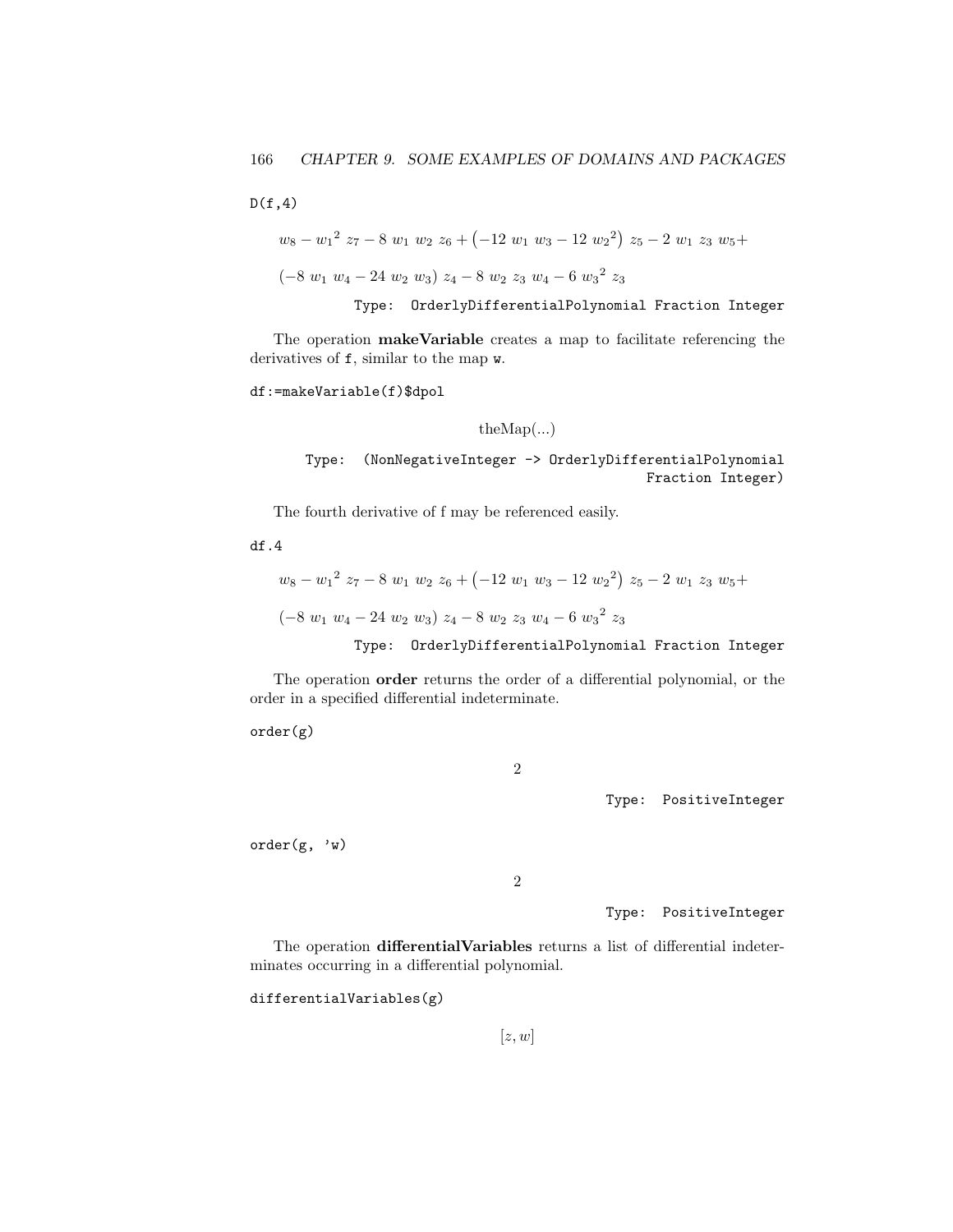Type: List Symbol

The operation degree returns the degree, or the degree in the differential indeterminate specified.

degree(g)

 $z_2^2 z_1^3$ 

Type: IndexedExponents OrderlyDifferentialVariable Symbol

 $degree(g, 'w)$ 

1

Type: PositiveInteger

The operation weights returns a list of weights of differential monomials appearing in differential polynomial, or a list of weights in a specified differential indeterminate.

weights(g)

## [7, 2]

Type: List NonNegativeInteger

weights(g,'w)

[2]

Type: List NonNegativeInteger

The operation weight returns the maximum weight of all differential monomials appearing in the differential polynomial.

weight(g)

## 7

## Type: PositiveInteger

A differential polynomial is isobaric if the weights of all differential monomials appearing in it are equal.

isobaric?(g)

false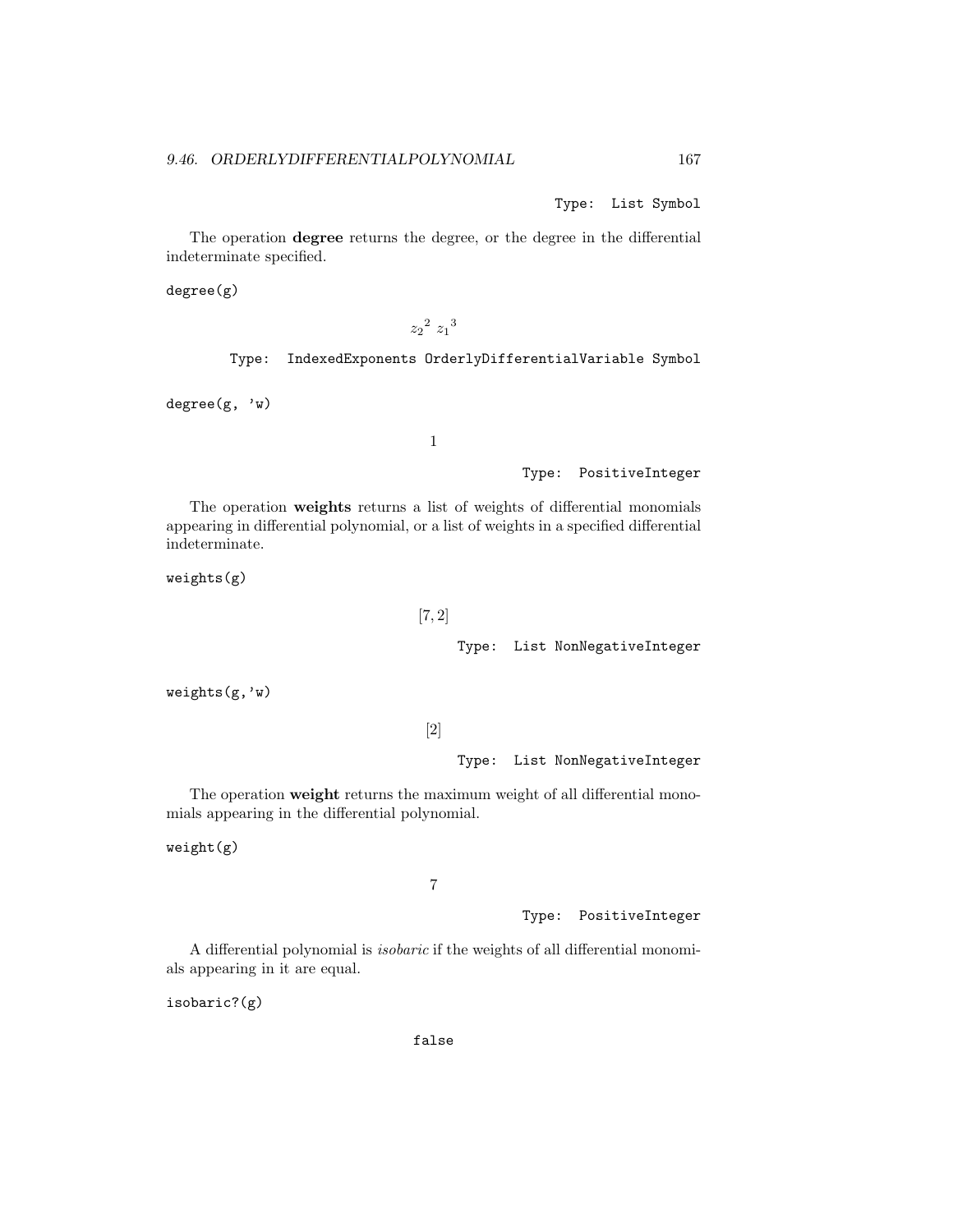Type: Boolean

To substitute *differentially*, use **eval**. Note that we must coerce 'w to Symbol, since in ODPOL, differential indeterminates belong to the domain Symbol. Compare this result to the next, which substitutes algebraically (no substitution is done since w.0 does not appear in g).

 $eval(g,['w::Symbol], [f])$ 

 $-w_6 + w_1^2 z_5 + 4 w_1 w_2 z_4 + (2 w_1 w_3 + 2 w_2^2) z_3 + z_1^3 z_2^2$ 

Type: OrderlyDifferentialPolynomial Fraction Integer

 $eval(g,['w],[f])$ 

 $z_1^3 z_2^2 - w_2$ 

Type: OrderlyDifferentialPolynomial Fraction Integer

Since OrderlyDifferentialPolynomial belongs to PolynomialCategory, all the operations defined in the latter category, or in packages for the latter category, are available.

monomials(g)

 $[z_1^3 \ z_2^2, -w_2]$ 

Type: List OrderlyDifferentialPolynomial Fraction Integer

variables(g)

 $[z_2, w_2, z_1]$ 

Type: List OrderlyDifferentialVariable Symbol

 $gcd(f,g)$ 

1

Type: OrderlyDifferentialPolynomial Fraction Integer

groebner([f,g])

$$
\left[w_4 - w_1^2 z_3, z_1^3 z_2^2 - w_2\right]
$$

Type: List OrderlyDifferentialPolynomial Fraction Integer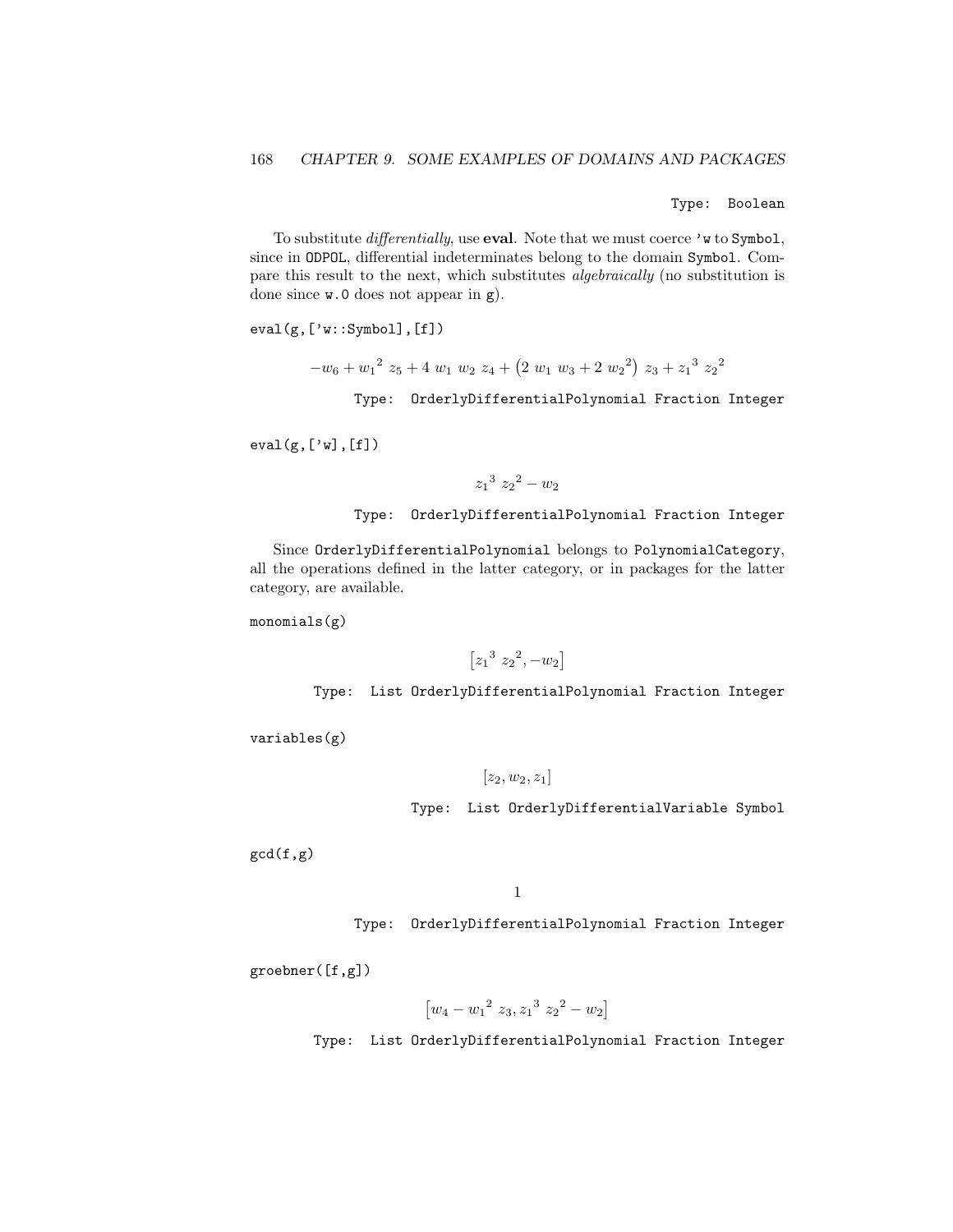The next three operations are essential for elimination procedures in differential polynomial rings. The operation leader returns the leader of a differential polynomial, which is the highest ranked derivative of the differential indeterminates that occurs.

lg:=leader(g)

 $z_2$ 

## Type: OrderlyDifferentialVariable Symbol

The operation separant returns the separant of a differential polynomial, which is the partial derivative with respect to the leader.

sg:=separant(g)

 $2z_1^3z_2$ 

## Type: OrderlyDifferentialPolynomial Fraction Integer

The operation **initial** returns the initial, which is the leading coefficient when the given differential polynomial is expressed as a polynomial in the leader.

ig:=initial(g)

 $z_1{}^3$ 

## Type: OrderlyDifferentialPolynomial Fraction Integer

Using these three operations, it is possible to reduce f modulo the differential ideal generated by g. The general scheme is to first reduce the order, then reduce the degree in the leader. First, eliminate z.3 using the derivative of g.

 $g1 := D g$ 

$$
2\ z_1{}^3\ z_2\ z_3-w_3+3\ z_1{}^2\ z_2{}^3
$$

## Type: OrderlyDifferentialPolynomial Fraction Integer

Find its leader.

lg1:= leader g1

## $z_3$

## Type: OrderlyDifferentialVariable Symbol

Differentiate f partially with respect to this leader.

 $pdf:=D(f, lg1)$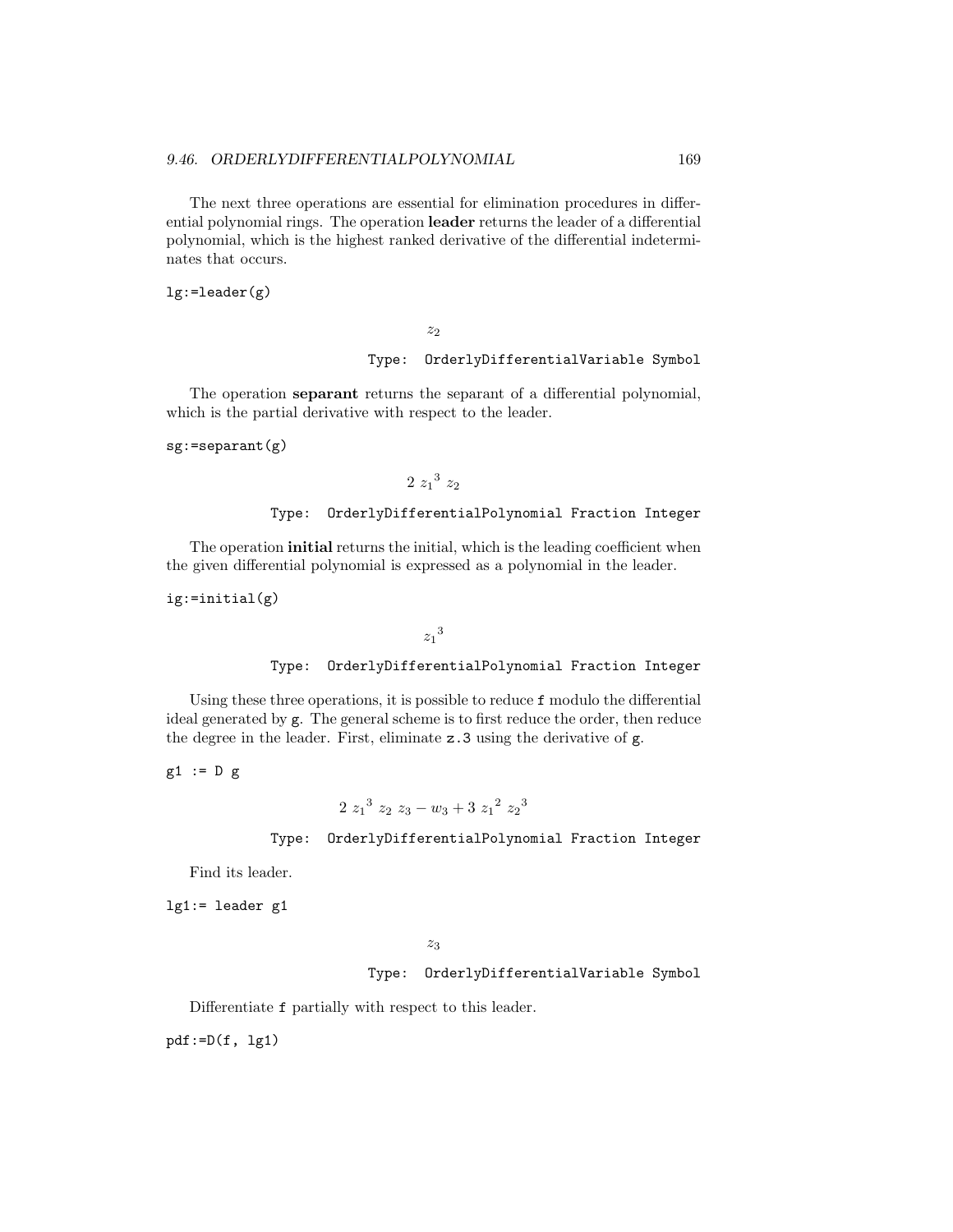$-w_1^2$ 

Type: OrderlyDifferentialPolynomial Fraction Integer

Compute the partial remainder of f with respect to g.

prf:=sg  $*$  f- pdf  $*$  g1

 $2z_1^3 z_2 w_4 - w_1^2 w_3 + 3 w_1^2 z_1^2 z_2^3$ 

Type: OrderlyDifferentialPolynomial Fraction Integer

Note that high powers of lg still appear in prf. Compute the leading coefficient of prf as a polynomial in the leader of g.

lcf:=leadingCoefficient univariate(prf, lg)

 $3 w_1^2 z_1^2$ 

Type: OrderlyDifferentialPolynomial Fraction Integer

Finally, continue eliminating the high powers of lg appearing in prf to obtain the (pseudo) remainder of f modulo g and its derivatives.

ig  $*$  prf - lcf  $*$  g  $*$  lg

 $2z_1^6 z_2 w_4 - w_1^2 z_1^3 w_3 + 3 w_1^2 z_1^2 w_2 z_2$ 

Type: OrderlyDifferentialPolynomial Fraction Integer

# 9.47 PartialFraction

A partial fraction is a decomposition of a quotient into a sum of quotients where the denominators of the summands are powers of primes.<sup>5</sup> For example, the rational number 1/6 is decomposed into 1/2 -1/3. You can compute partial fractions of quotients of objects from domains belonging to the category Euclidean Domain. For example, Integer, Complex Integer, and UnivariatePolynomial (x, Fraction Integer) all belong to EuclideanDomain. In the examples following, we demonstrate how to decompose quotients of each of these kinds of object into partial fractions. Issue the system command )show PartialFraction to display the full list of operations defined by PartialFraction.

It is necessary that we know how to factor the denominator when we want to compute a partial fraction. Although the interpreter can often do this automatically, it may be necessary for you to include a call to factor. In these examples, it is not necessary to factor the denominators explicitly.

<sup>5</sup>Most people first encounter partial fractions when they are learning integral calculus. For a technical discussion of partial fractions, see, for example, Lang's Algebra.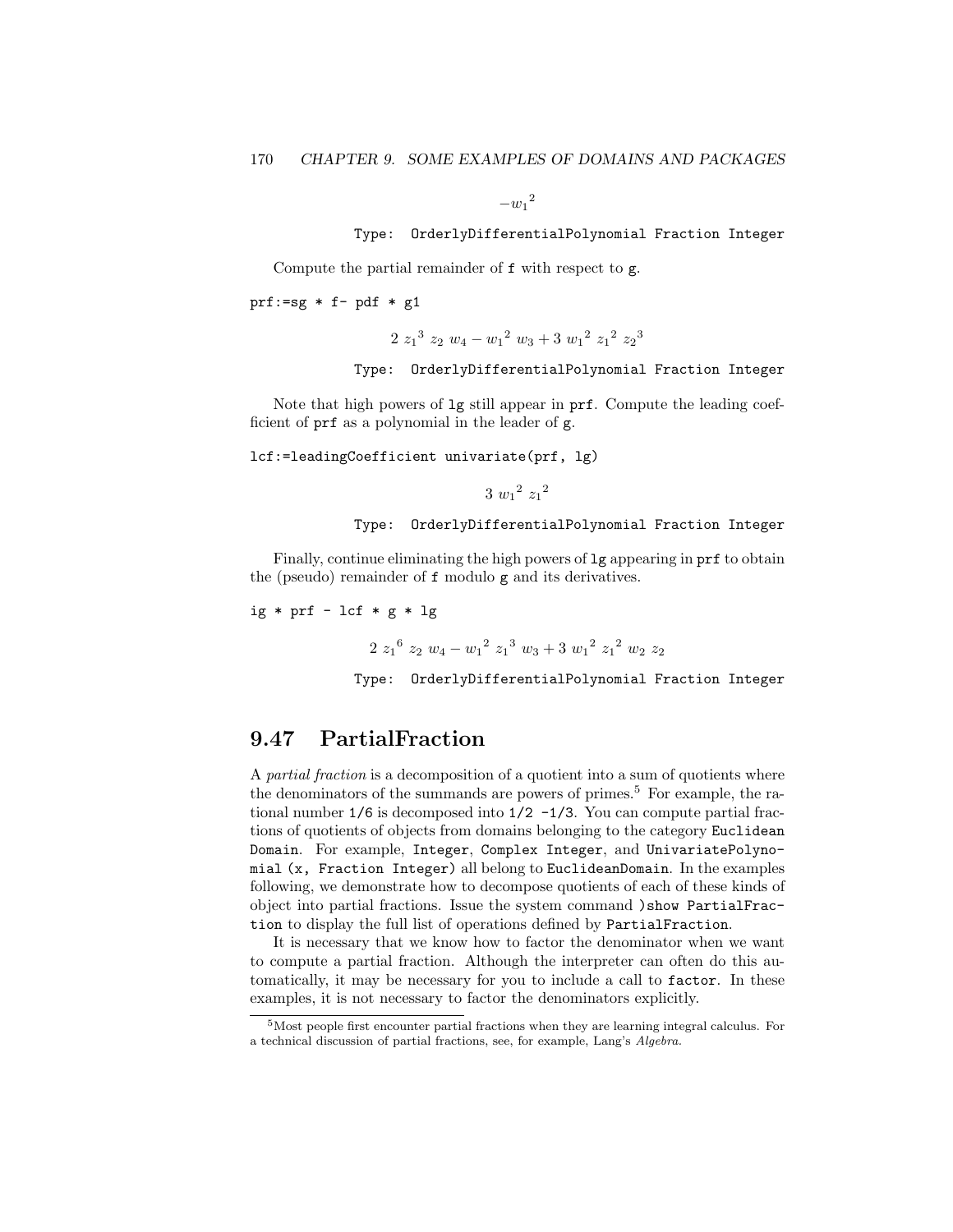The main operation for computing partial fractions is called partialFraction and we use this to compute a decomposition of 1 / 10!. The first argument to partialFraction is the numerator of the quotient and the second argument is the factored denominator.

partialFraction(1,factorial 10)

$$
\frac{159}{2^8} - \frac{23}{3^4} - \frac{12}{5^2} + \frac{1}{7}
$$
  
Type: PartialFraction Integer

Since the denominators are powers of primes, it may be possible to expand the numerators further with respect to those primes. Use the operation padicFraction to do this.

#### $f :=$  padicFraction(%)

$$
\frac{1}{2} + \frac{1}{2^4} + \frac{1}{2^5} + \frac{1}{2^6} + \frac{1}{2^7} + \frac{1}{2^8} - \frac{2}{3^2} - \frac{1}{3^3} - \frac{2}{3^4} - \frac{2}{5} - \frac{2}{5^2} + \frac{1}{7}
$$
  
Type: PartialFraction Integer

The operation compactFraction returns an expanded fraction into the usual form. The compacted version is used internally for computational efficiency.

#### compactFraction(f)

$$
\frac{159}{2^8} - \frac{23}{3^4} - \frac{12}{5^2} + \frac{1}{7}
$$
  
Type: PartialFraction Integer

You can add, subtract, multiply and divide partial fractions. In addition, you can extract the parts of the decomposition. numberOfFractionalTerms computes the number of terms in the fractional part. This does not include the whole part of the fraction, which you get by calling wholePart. In this example, the whole part is just 0.

### numberOfFractionalTerms(f)

12

## Type: PositiveInteger

The operation nthFractionalTerm returns the individual terms in the decomposition. Notice that the object returned is a partial fraction itself. first-Numer and firstDenom extract the numerator and denominator of the first term of the fraction.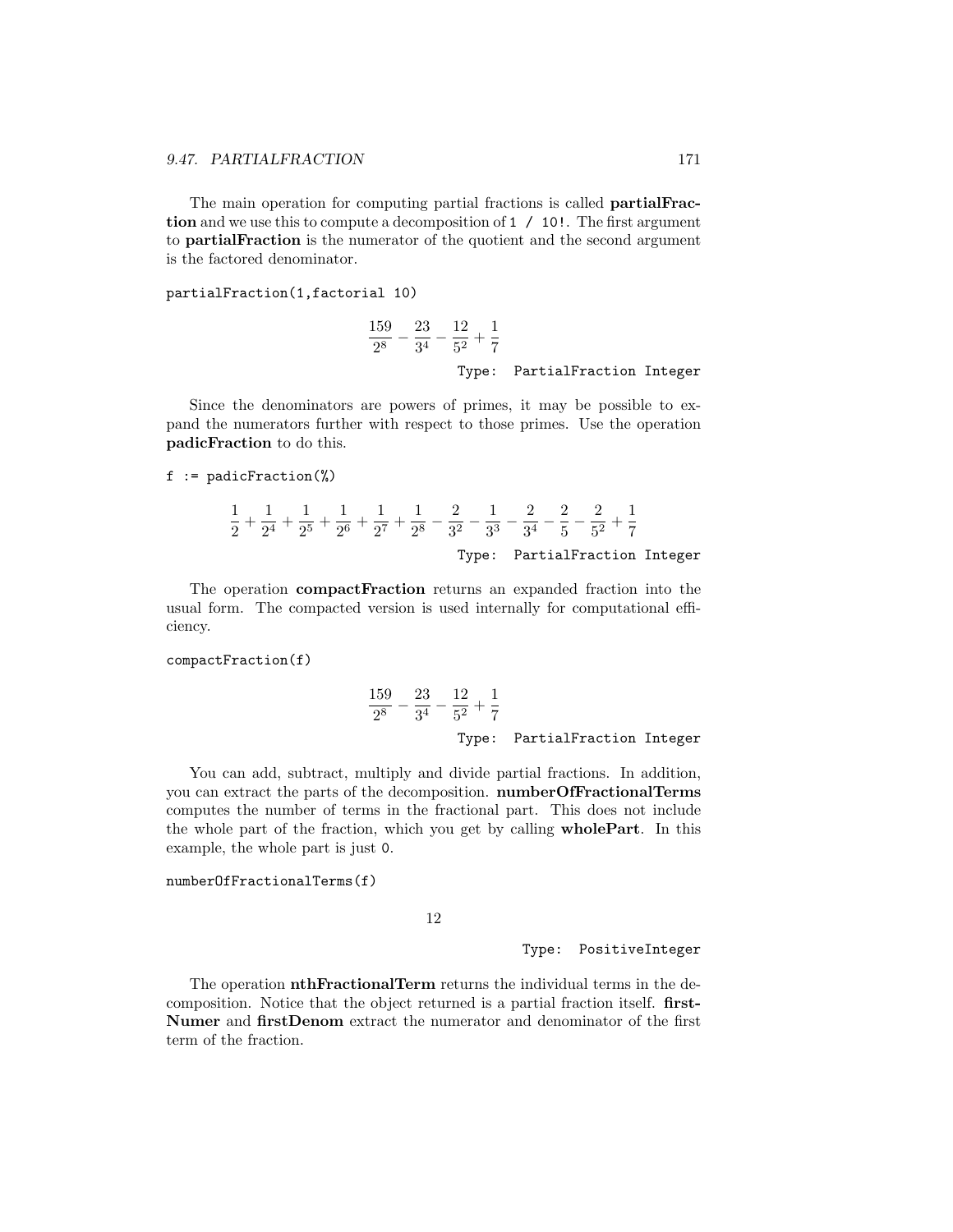nthFractionalTerm(f,3)

1 2 5

## Type: PartialFraction Integer

Given two gaussian integers (see 9.10 on page 34), you can decompose their quotient into a partial fraction.

partialFraction(1,-  $13 + 14 *$ %i)

$$
-\frac{1}{1+2\;\%\!i}+\frac{4}{3+8\;\%\!i}
$$
  
Type: PartialFraction Complex Integer

To convert back to a quotient, simply use a conversion.

% :: Fraction Complex Integer

$$
-\frac{\%i}{14+13\%i}
$$

Type: Fraction Complex Integer

To conclude this section, we compute the decomposition of

$$
\frac{1}{(x+1)(x+2)^2(x+3)^3(x+4)^4}
$$

The polynomials in this object have type UnivariatePolynomial $(x, Frac)$ tion Integer).

We use the primeFactor operation (see 9.19 on page 66) to create the denominator in factored form directly.

u : FR UP(x, FRAC INT) := reduce(\*, [primeFactor(x+i,i) for i in 1..4])

$$
(x+1) (x+2)^{2} (x+3)^{3} (x+4)^{4}
$$

Type: Factored UnivariatePolynomial(x,Fraction Integer)

These are the compact and expanded partial fractions for the quotient.

partialFraction(1,u)

$$
\frac{\frac{1}{648}}{324} + \frac{\frac{1}{4}x + \frac{7}{16}}{(x+2)^2} + \frac{-\frac{17}{8}x^2 - 12x - \frac{139}{8}}{(x+3)^3} + \frac{607}{324}x^3 + \frac{10115}{432}x^2 + \frac{391}{4}x + \frac{44179}{324}
$$
\n
$$
(x+4)^4
$$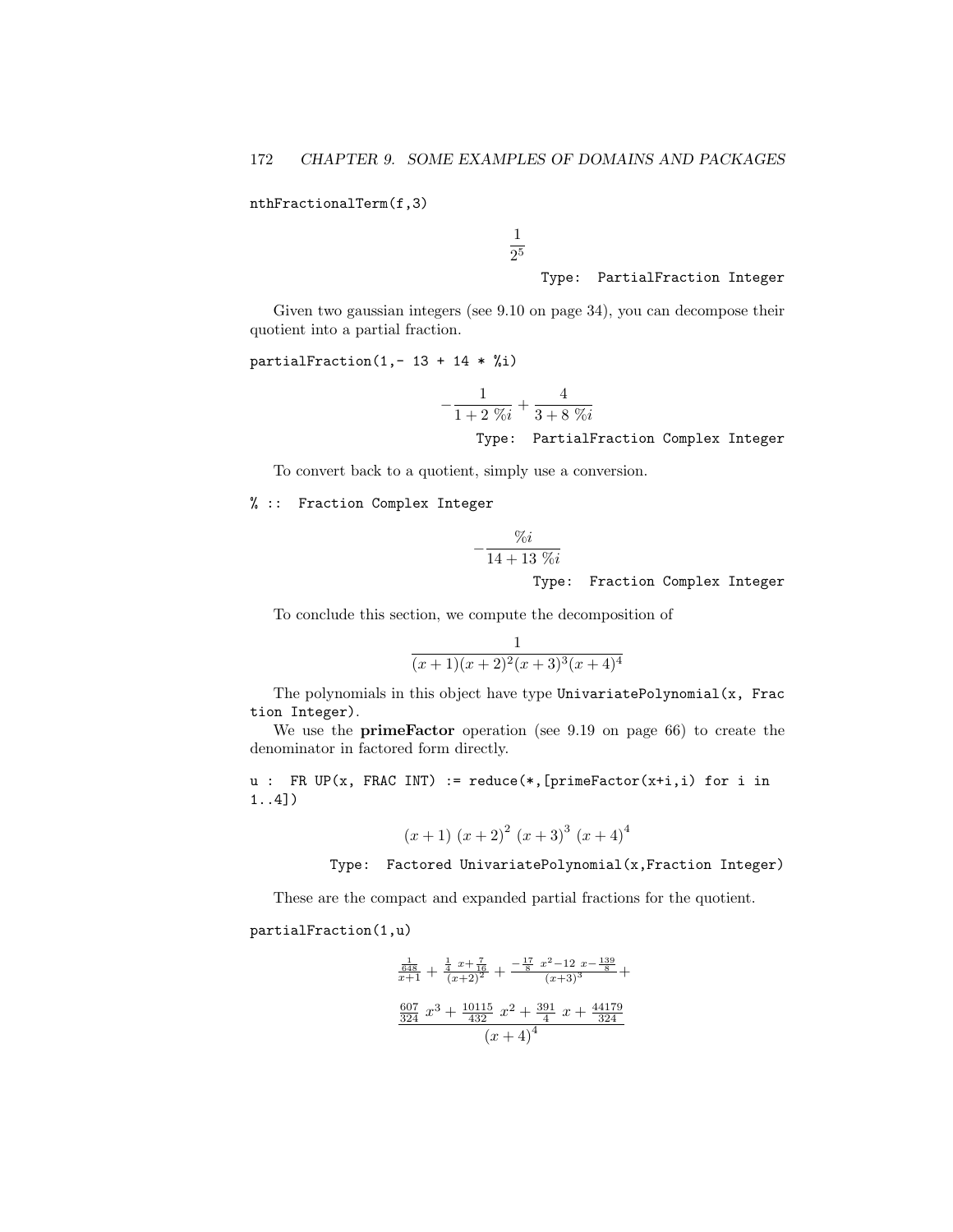Type: PartialFraction UnivariatePolynomial(x,Fraction Integer) padicFraction %

$$
\frac{\frac{1}{648}}{x+1} + \frac{\frac{1}{4}}{x+2} - \frac{\frac{1}{16}}{(x+2)^2} - \frac{\frac{17}{8}}{x+3} + \frac{\frac{3}{4}}{(x+3)^2} - \frac{\frac{1}{2}}{(x+3)^3} + \frac{\frac{324}{324}}{x+4} + \frac{\frac{403}{32}}{(x+4)^2} + \frac{\frac{13}{36}}{(x+4)^3} + \frac{\frac{1}{12}}{(x+4)^4}
$$

Type: PartialFraction UnivariatePolynomial(x,Fraction Integer)

## 9.48 Permanent

The package Permanent provides the function permanent for square matrices. The permanent of a square matrix can be computed in the same way as the determinant by expansion of minors except that for the permanent the sign for each element is 1, rather than being 1 if the row plus column indices is positive and -1 otherwise. This function is much more difficult to compute efficiently than the determinant. An example of the use of permanent is the calculation of the n-th derangement number, defined to be the number of different possibilities for n couples to dance but never with their own spouse.

Consider an n by n matrix with entries 0 on the diagonal and 1 elsewhere. Think of the rows as one-half of each couple (for example, the males) and the columns the other half. The permanent of such a matrix gives the desired derangement number.

```
kn n ==r : \text{MATRIX INT} := \text{new}(n,n,1)for i in 1..n repeat
    r.i.i := 0
  r
```
Type: Void

Here are some derangement numbers, which you see grow quite fast. permanent(kn(5) :: SQMATRIX(5,INT))

Compiling function kn with type PositiveInteger -> Matrix Integer

44

Type: PositiveInteger

 $[permannent(kn(n) :: SQMATRIX(n, INT))$  for n in 1..13]

[0, 1, 2, 9, 44, 265, 1854, 14833, 133496, 1334961, 14684570, 176214841, 2290792932]

Type: List NonNegativeInteger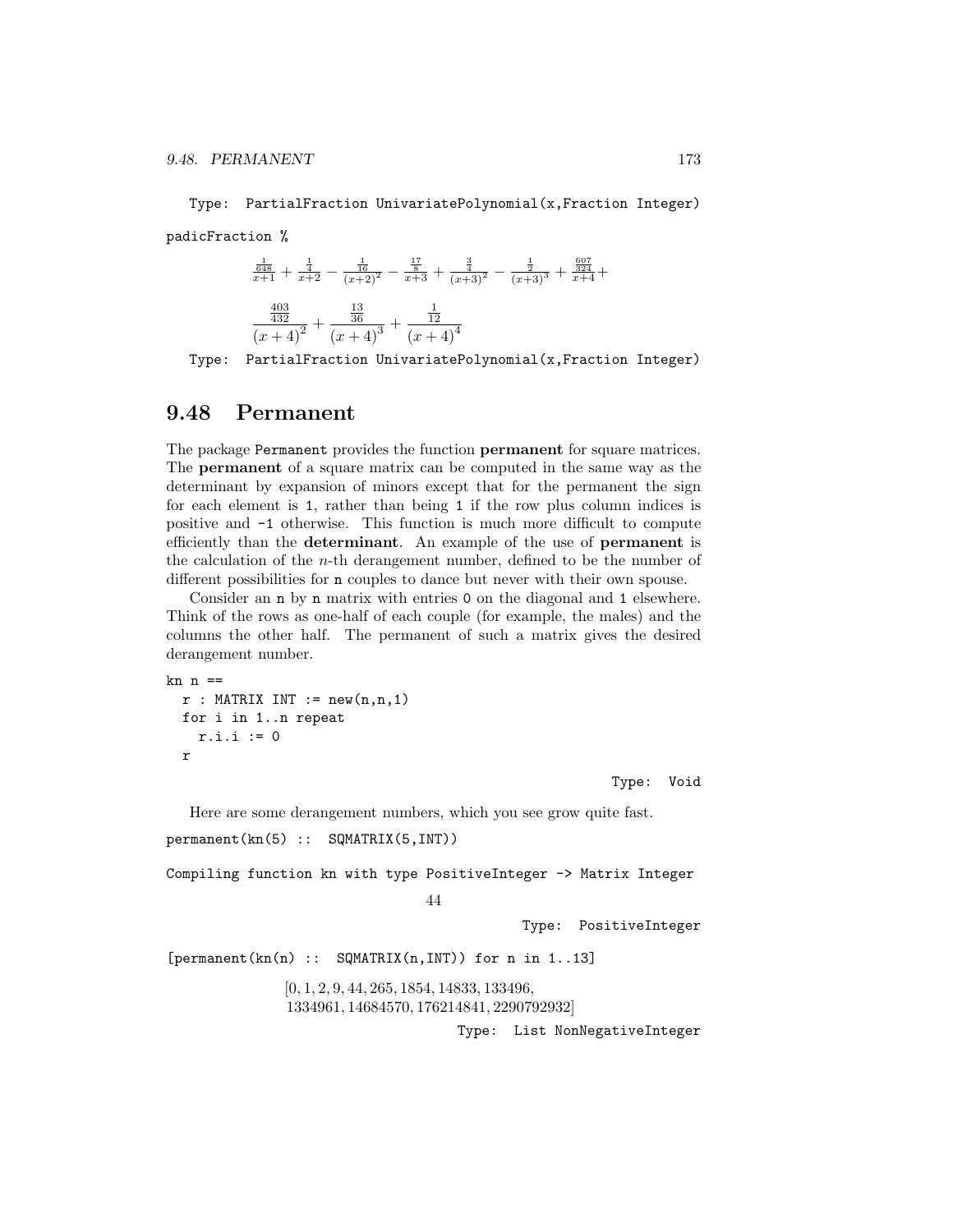## 9.49 Polynomial

The domain constructor Polynomial (abbreviation: POLY) provides polynomials with an arbitrary number of unspecified variables.

It is used to create the default polynomial domains in AXIOM. Here the coefficients are integers.

x + 1

 $x + 1$ 

Type: Polynomial Integer

Here the coefficients have type Float.

 $z - 2.3$ 

```
z - 2.3
```
Type: Polynomial Float

And here we have a polynomial in two variables with coefficients which have type Fraction Integer.

 $y**2 - z + 3/4$ 

 $-z + y^2 + \frac{3}{4}$ 4 Type: Polynomial Fraction Integer

The representation of objects of domains created by Polynomial is that of recursive univariate polynomials.<sup>6</sup>

This recursive structure is sometimes obvious from the display of a polynomial.

y \*\*2 + x\*y + y

 $y^2 + (x+1) y$ 

Type: Polynomial Integer

In this example, you see that the polynomial is stored as a polynomial in y with coefficients that are polynomials in x with integer coefficients. In fact, you really don't need to worry about the representation unless you are working on an advanced application where it is critical. The polynomial types created from DistributedMultivariatePolynomial and NewDistributedMultivariatePo lynomial (discussed in 9.15 on page 59) are stored and displayed in a nonrecursive manner.

You see a "flat" display of the above polynomial by converting to one of those types.

 $6$ The term univariate means "one variable." multivariate means "possibly more than one variable."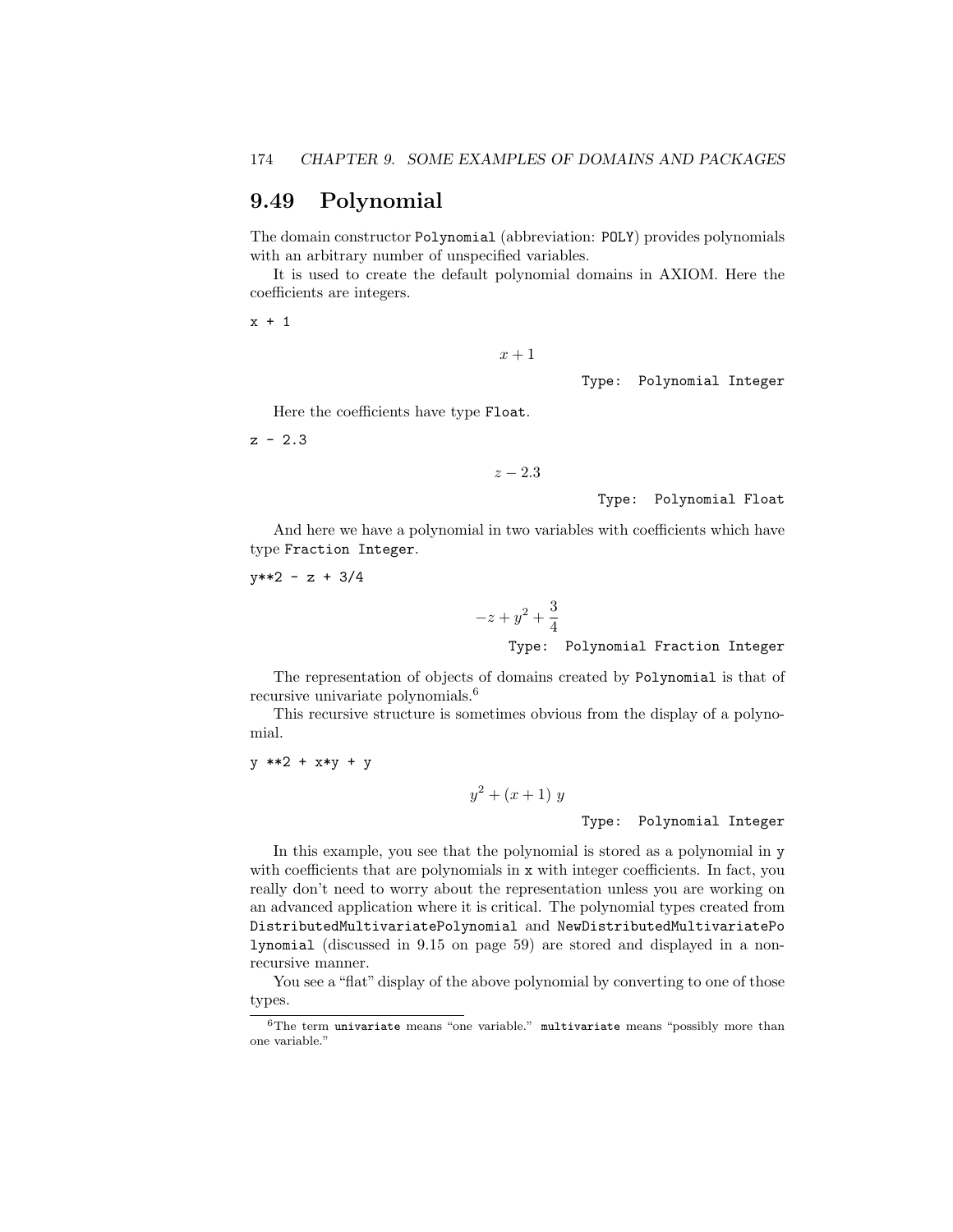$% :: DMP([y,x], INT)$ 

 $y^2 + y x + y$ 

$$
\texttt{Type: \texttt{DistributedMultivariatePolynomial([y,x],Integer)}}
$$

We will demonstrate many of the polynomial facilities by using two polynomials with integer coefficients.

By default, the interpreter expands polynomial expressions, even if they are written in a factored format.

$$
p := (y-1)**2**x*z
$$

$$
\left(x\ y^2-2\ x\ y+x\right)\ z
$$
   
 Type: Polynomial Integer

See 'Factored' on page 66 to see how to create objects in factored form directly.

 $q := (y-1) * x * (z+5)$ 

$$
(x y - x) z + 5 x y - 5 x
$$
  
Type: Polynomial Integer

The fully factored form can be recovered by using factor.

factor(q)

$$
x (y-1) (z+5)
$$
  
\nType: Factored Polynomial Integer

This is the same name used for the operation to factor integers. Such reuse of names is called and makes it much easier to think of solving problems in general ways. AXIOM facilities for factoring polynomials created with Polynomial are currently restricted to the integer and rational number coefficient cases.

The standard arithmetic operations are available for polynomials.

 $p - q**2$ 

$$
\left(-x^{2} y^{2} + 2 x^{2} y - x^{2}\right) z^{2} +
$$
\n
$$
\left((-10 x^{2} + x) y^{2} + (20 x^{2} - 2 x) y - 10 x^{2} + x\right) z -
$$
\n
$$
25 x^{2} y^{2} + 50 x^{2} y - 25 x^{2}
$$

Type: Polynomial Integer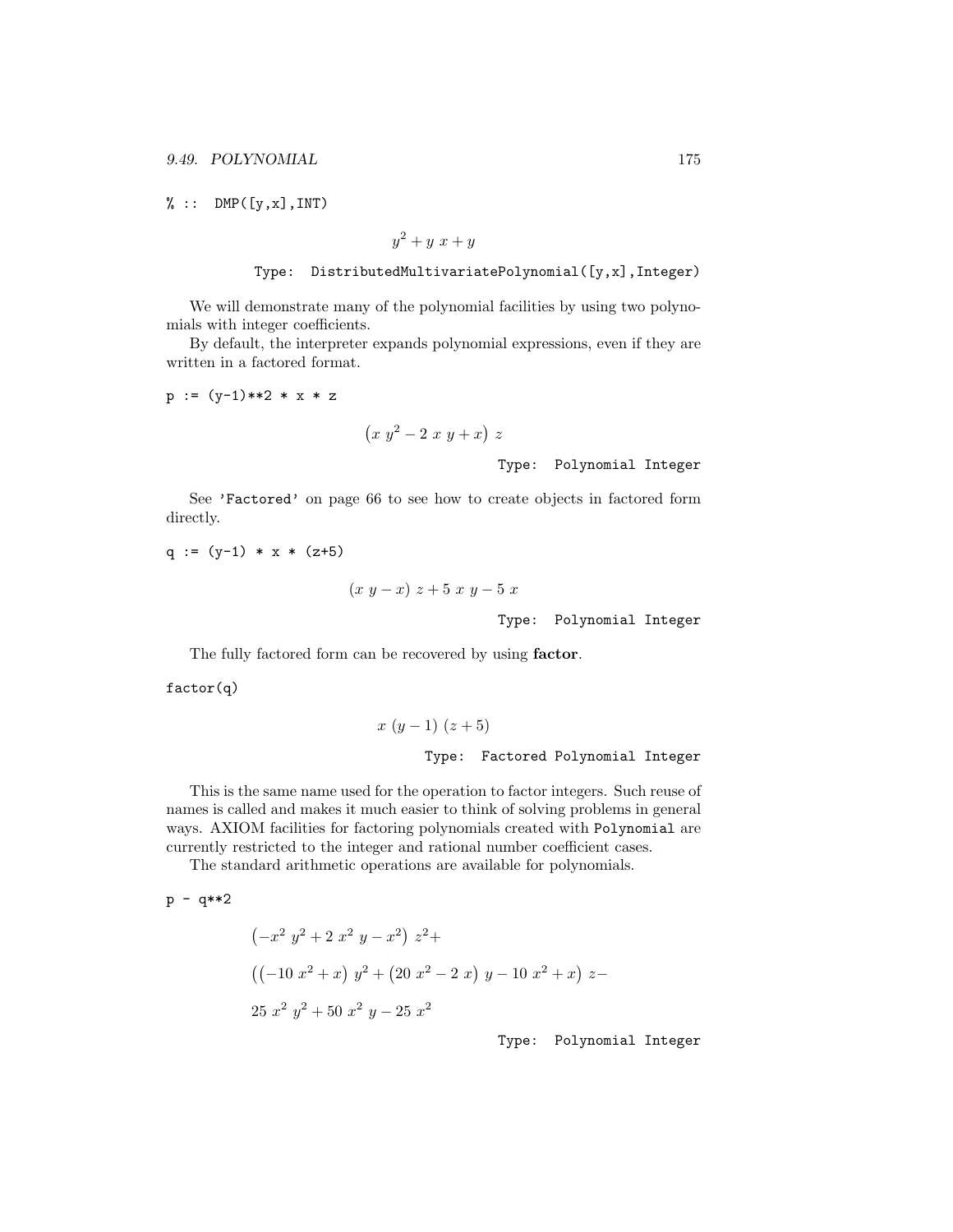The operation gcd is used to compute the greatest common divisor of two polynomials.

gcd(p,q)

 $x \, y - x$ 

Type: Polynomial Integer

In the case of p and q, the gcd is obvious from their definitions. We factor the gcd to show this relationship better.

factor %

 $x (y-1)$ 

Type: Factored Polynomial Integer

The least common multiple is computed by using lcm.

 $lcm(p,q)$ 

$$
(x y2 - 2 x y + x) z2 + (5 x y2 - 10 x y + 5 x) z
$$

Type: Polynomial Integer

Use content to compute the greatest common divisor of the coefficients of the polynomial.

content p

1

Type: PositiveInteger

Many of the operations on polynomials require you to specify a variable. For example, resultant requires you to give the variable in which the polynomials should be expressed.

This computes the resultant of the values of p and q, considering them as polynomials in the variable z. They do not share a root when thought of as polynomials in z.

resultant(p,q,z)

$$
5x^2y^3 - 15x^2y^2 + 15x^2y - 5x^2
$$

Type: Polynomial Integer

This value is 0 because as polynomials in x the polynomials have a common root.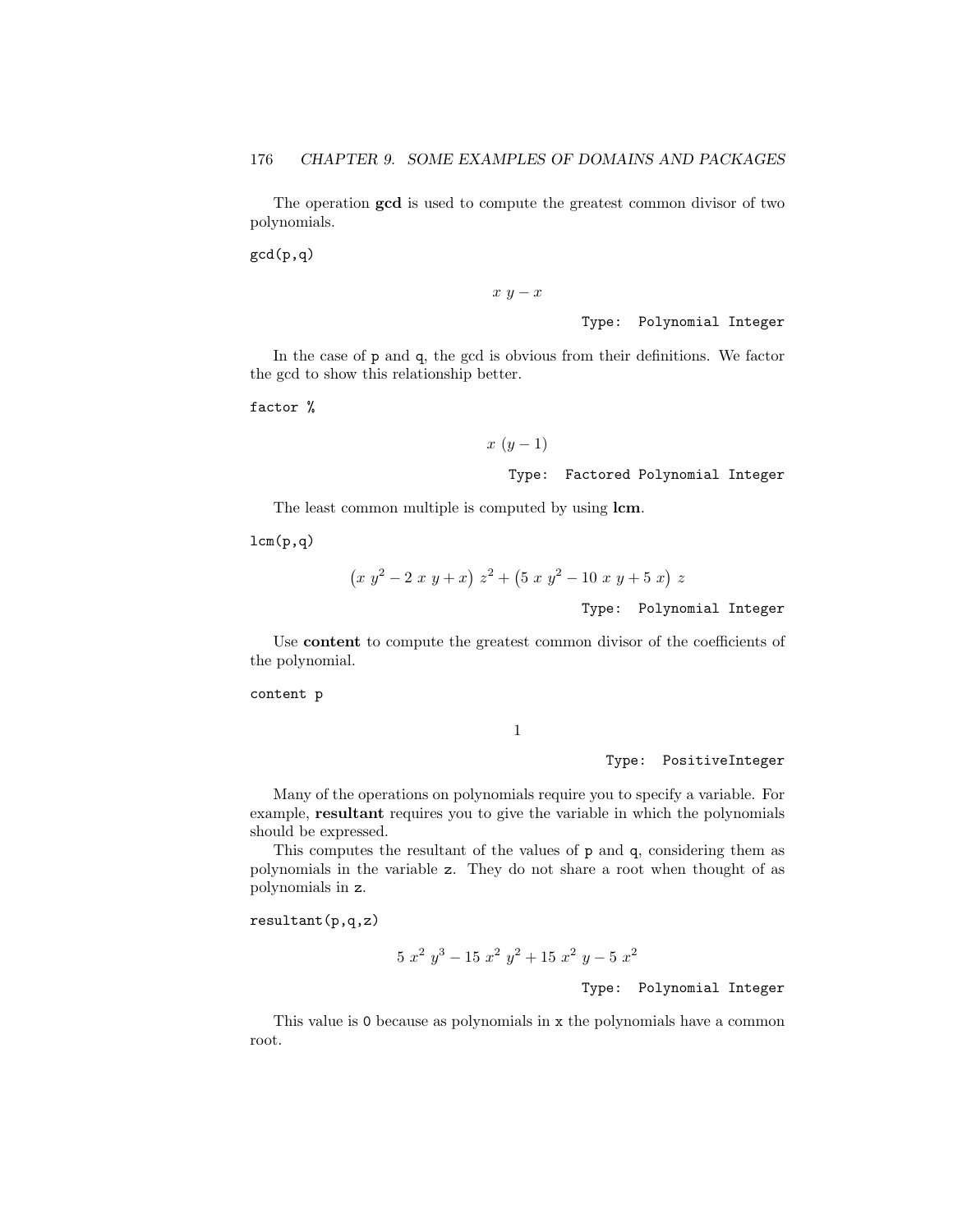resultant(p,q,x)

0

## Type: Polynomial Integer

The data type used for the variables created by Polynomial is Symbol. As mentioned above, the representation used by Polynomial is recursive and so there is a main variable for nonconstant polynomials.

The operation **mainVariable** returns this variable. The return type is actually a union of Symbol and "failed".

mainVariable p

z

#### Type: Union(Symbol,...)

The latter branch of the union is be used if the polynomial has no variables, that is, is a constant.

mainVariable(1 :: POLY INT)

#### "failed"

Type: Union("failed",...)

You can also use the predicate ground? to test whether a polynomial is in fact a member of its ground ring.

ground? p

false

Type: Boolean

ground?(1 :: POLY INT)

true

Type: Boolean

The complete list of variables actually used in a particular polynomial is returned by variables. For constant polynomials, this list is empty.

variables p

 $[z, y, x]$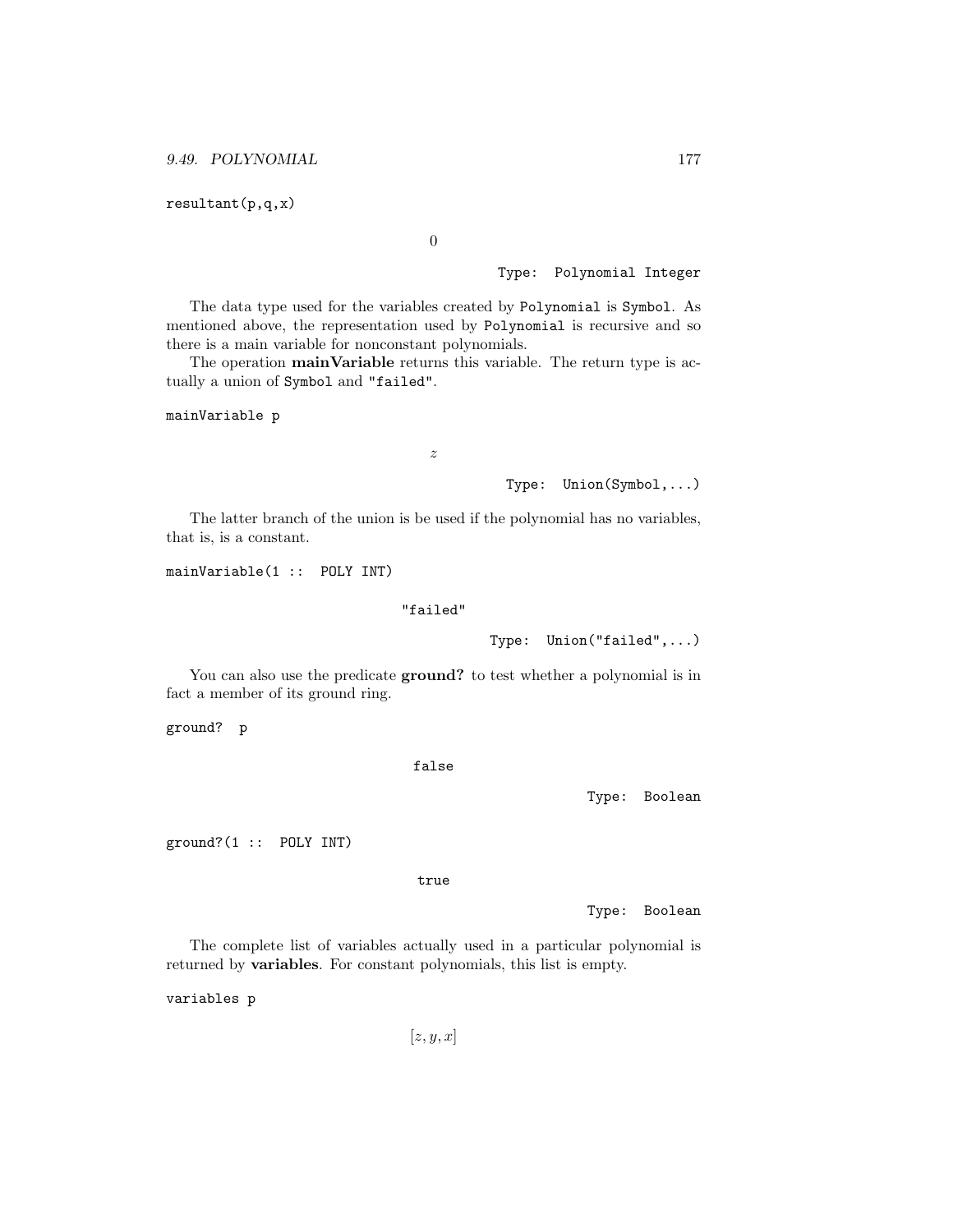Type: List Symbol

The degree operation returns the degree of a polynomial in a specific variable.

degree(p,x)

1

Type: PositiveInteger

degree(p,y)

2

Type: PositiveInteger

degree(p,z)

1

Type: PositiveInteger

If you give a list of variables for the second argument, a list of the degrees in those variables is returned.

 $degree(p,[x,y,z])$ 

 $[1, 2, 1]$ 

Type: List NonNegativeInteger

The minimum degree of a variable in a polynomial is computed using  $min$ imumDegree.

minimumDegree(p,z)

1

Type: PositiveInteger

The total degree of a polynomial is returned by totalDegree.

totalDegree p

Type: PositiveInteger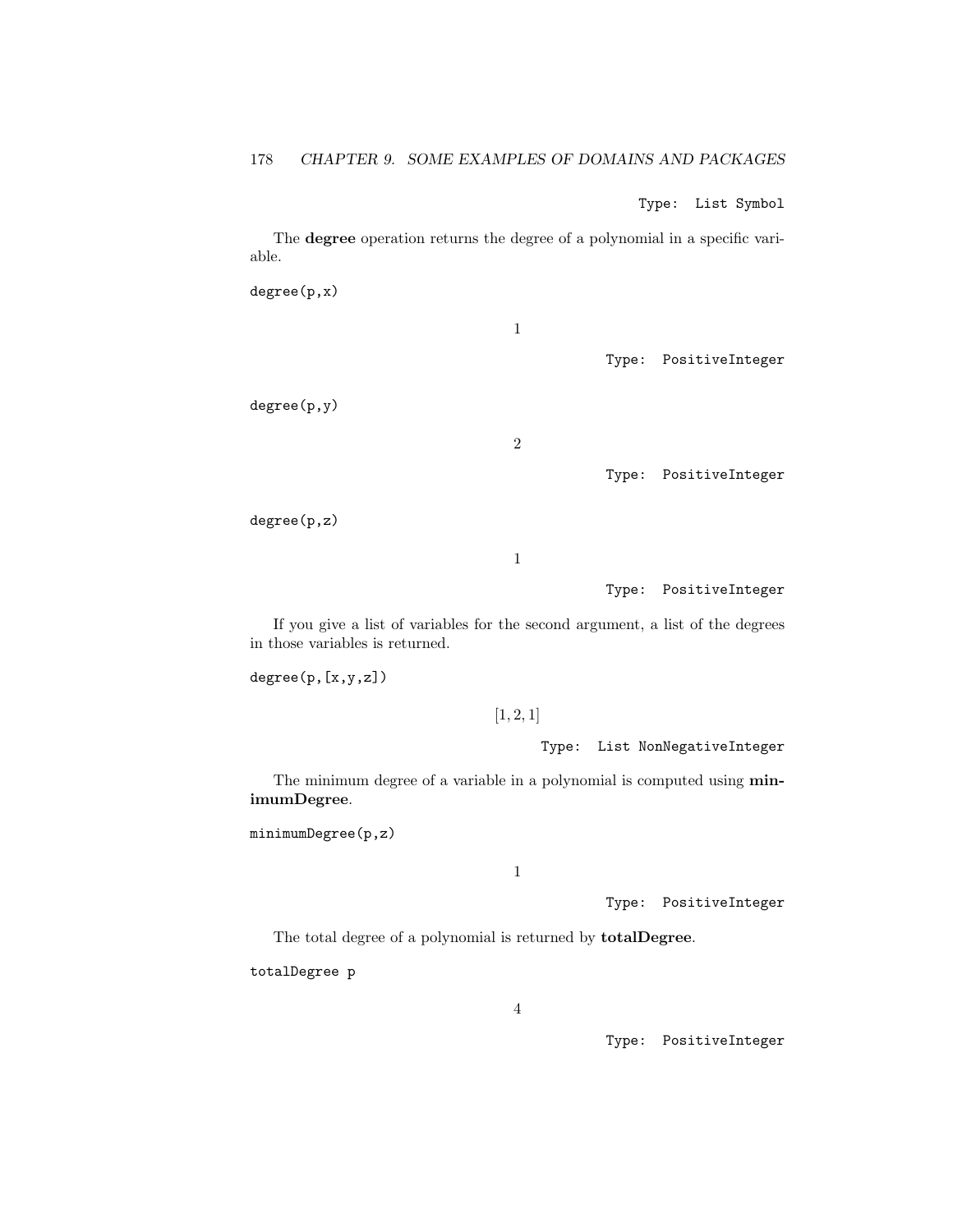It is often convenient to think of a polynomial as a leading monomial plus the remaining terms.

leadingMonomial p

 $x\,y^2\,z$ 

Type: Polynomial Integer

The reductum operation returns a polynomial consisting of the sum of the monomials after the first.

reductum p

$$
(-2 x y + x) z
$$

Type: Polynomial Integer

These have the obvious relationship that the original polynomial is equal to the leading monomial plus the reductum.

p - leadingMonomial p - reductum p

0

Type: Polynomial Integer

The value returned by leadingMonomial includes the coefficient of that term. This is extracted by using leadingCoefficient on the original polynomial.

leadingCoefficient p

1

Type: PositiveInteger

The operation eval is used to substitute a value for a variable in a polynomial.

p

$$
(x y^2 - 2 x y + x) z
$$

Type: Polynomial Integer

This value may be another variable, a constant or a polynomial.

 $eval(p, x, w)$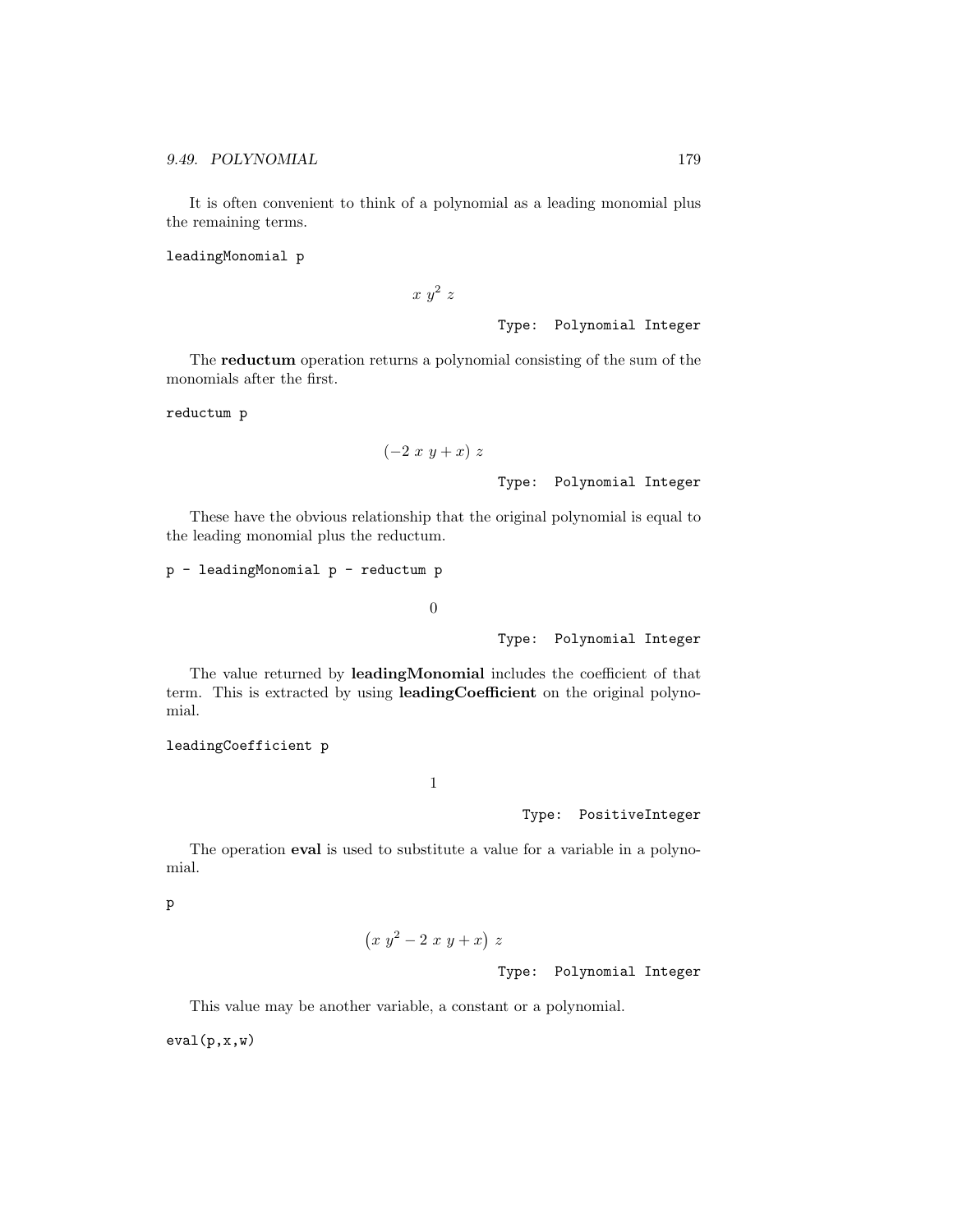$(w y^2 - 2 w y + w) z$ 

Type: Polynomial Integer

eval(p,x,1)

 $(y^2-2y+1)$  z

Type: Polynomial Integer

Actually, all the things being substituted are just polynomials, some more trivial than others.

$$
eval(p, x, y**2 - 1)
$$

$$
(y^4 - 2 y^3 + 2 y - 1) z
$$

Type: Polynomial Integer

Derivatives are computed using the D operation.

 $(p,x)$ 

$$
(y^2-2\ y+1)\ z
$$

Type: Polynomial Integer

The first argument is the polynomial and the second is the variable.

 $D(p,y)$ 

 $(2 x y - 2 x) z$ 

Type: Polynomial Integer

Even if the polynomial has only one variable, you must specify it.

 $D(p,z)$ 

 $x y^2-2 x y+x$ 

Type: Polynomial Integer

Integration of polynomials is similar and the integrate operation is used. Integration requires that the coefficients support division. Consequently, AXIOM converts polynomials over the integers to polynomials over the rational numbers before integrating them.

integrate(p,y)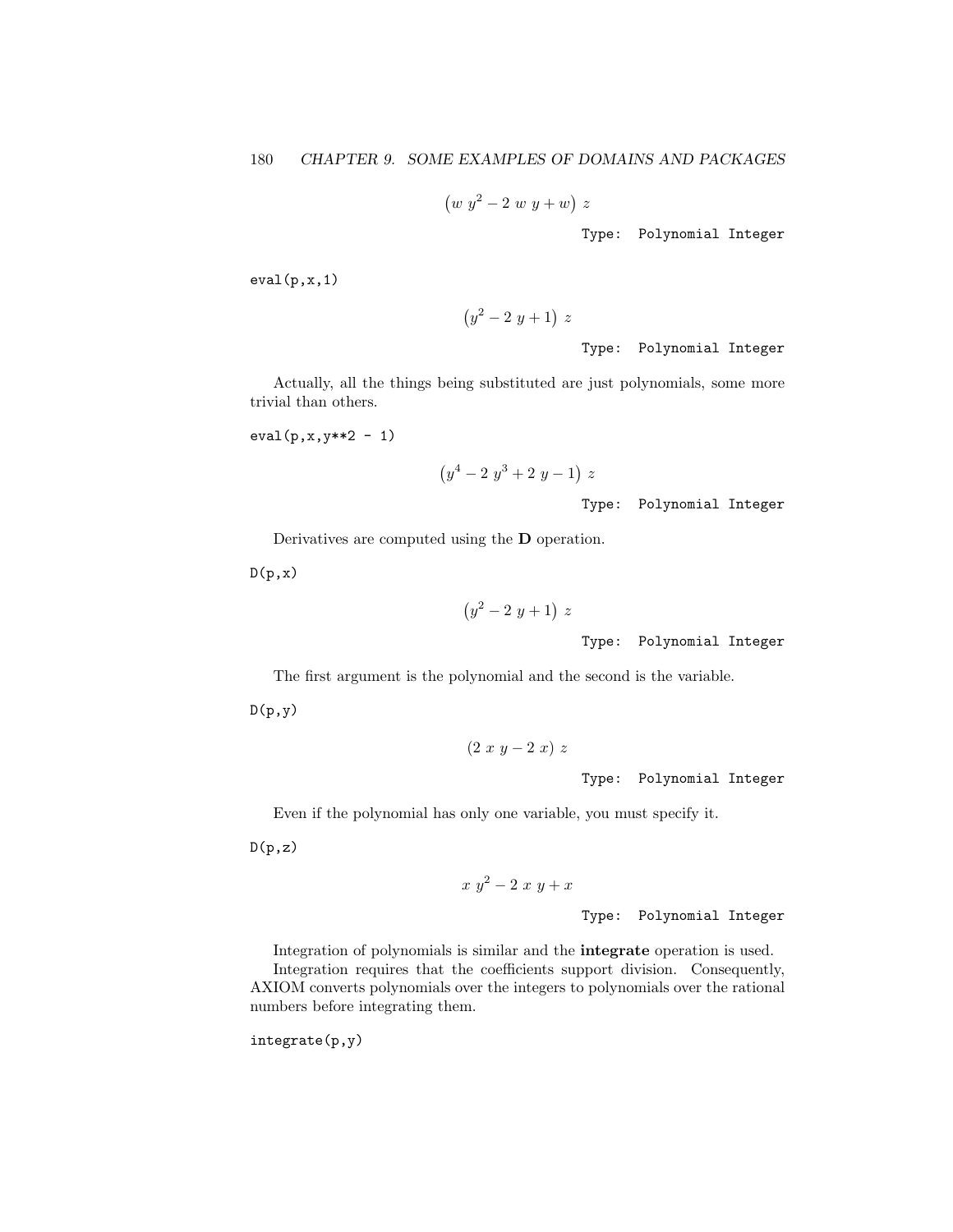$$
\left(\frac{1}{3} x y^3 - x y^2 + x y\right) z
$$
  
Type: Polynomial Fraction Integer

It is not possible, in general, to divide two polynomials. In our example using polynomials over the integers, the operation monicDivide divides a polynomial by a monic polynomial (that is, a polynomial with leading coefficient equal to

1). The result is a record of the quotient and remainder of the division.

You must specify the variable in which to express the polynomial.

$$
qr := monicDivide(p, x+1, x)
$$

$$
[quotient = (y^2 - 2y + 1) z, remainder = (-y^2 + 2y - 1) z]
$$
  
Type: Record(quotient: Polynomial Integer, remainder:  
Polynomial Integer)

The selectors of the components of the record are quotient and remainder. Issue this to extract the remainder.

qr.remainder

 $video(p, x+1, x)$ .

$$
\left(-y^2+2\ y-1\right)\ z
$$
   
 Type: Polynomial Integer

Now that we can extract the components, we can demonstrate the relationship among them and the arguments to our original expression  $qr := monicDi-$ 

 $p - ((x+1) * qr.quotient + qr.remainder)$ 

0

Type: Polynomial Integer

If the "/" operator is used with polynomials, a fraction object is created. In this example, the result is an object of type Fraction Polynomial Integer.

p/q

$$
\frac{(y-1) z}{z+5}
$$
  
Type: Fraction Polynomial Integer

If you use rational numbers as polynomial coefficients, the resulting object is of type Polynomial Fraction Integer.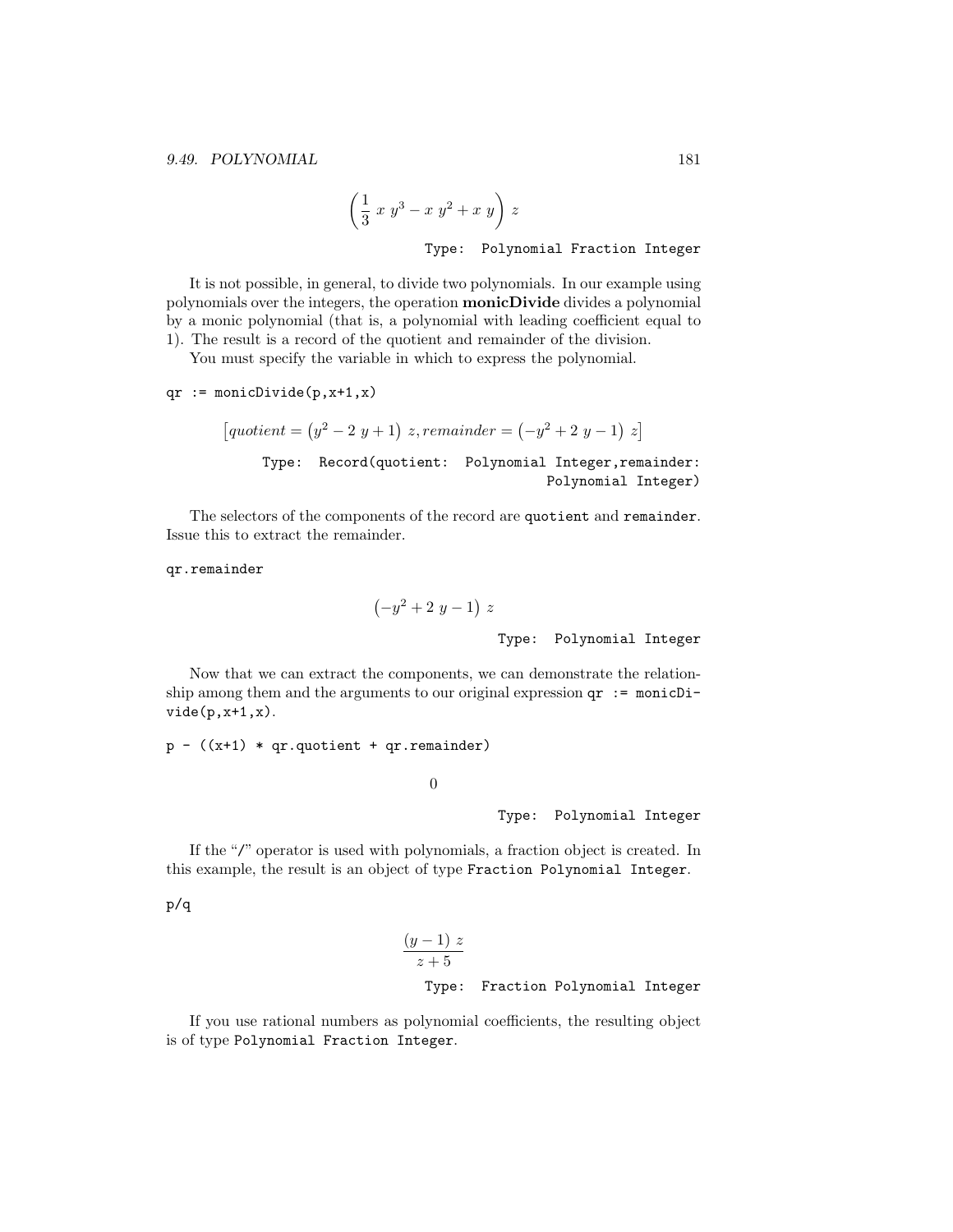$(2/3)$  \*  $x**2 - y + 4/5$ 

 $-y+\frac{2}{2}$  $\frac{2}{3}x^2 + \frac{4}{5}$ 5

Type: Polynomial Fraction Integer

This can be converted to a fraction of polynomials and back again, if required.

% :: FRAC POLY INT

$$
\frac{-15 y + 10 x^2 + 12}{15}
$$
  
Type: Fraction Polynomial Integer

% :: POLY FRAC INT

$$
-y + \frac{2}{3}x^2 + \frac{4}{5}
$$

Type: Polynomial Fraction Integer

To convert the coefficients to floating point, map the numeric operation on the coefficients of the polynomial.

map(numeric,%)

 $-1.0 y + 0.6666666666666666667 x^2 + 0.8$ 

Type: Polynomial Float

For more information on related topics, see 9.67 on page 225, 9.41 on page 153, and 9.15 on page 59. You can also issue the system command )show Polynomi- al to display the full list of operations defined by Polynomial.

### 9.50 Quaternion

The domain constructor Quaternion implements quaternions over commutative rings. For information on related topics, see 9.10 on page 34 and 9.43 on page 156. You can also issue the system command )show Quaternion to display the full list of operations defined by Quaternion.

The basic operation for creating quaternions is **quatern**. This is a quaternion over the rational numbers.

 $q :=$  quatern $(2/11, -8, 3/4, 1)$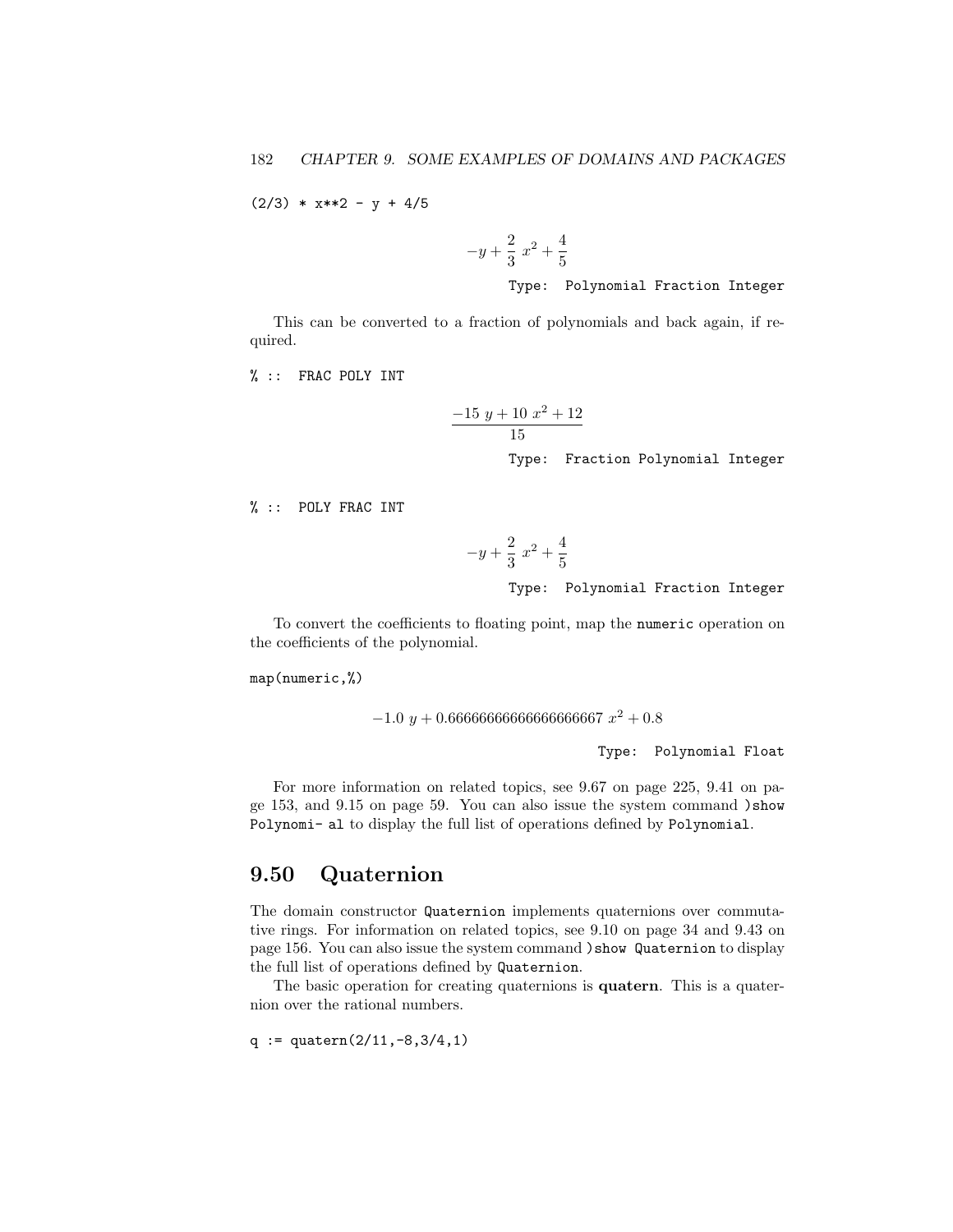$$
\frac{2}{11} - 8i + \frac{3}{4}j + k
$$
  
Type: Quaternion Fraction Integer

The four arguments are the real part, the i imaginary part, the j imaginary part, and the k imaginary part, respectively.

[real q, imagI q, imagJ q, imagK q]

$$
\left[\frac{2}{11}, -8, \frac{3}{4}, 1\right]
$$

Type: List Fraction Integer

Because q is over the rationals (and nonzero), you can invert it.

inv q

$$
\frac{352}{126993} + \frac{15488}{126993} i - \frac{484}{42331} j - \frac{1936}{126993} k
$$
  
Type: Quaternion Fraction Integer

The usual arithmetic (ring) operations are available

### q\*\*6

$$
-\frac{2029490709319345}{7256313856}-\frac{48251690851}{1288408}i+\frac{144755072553}{41229056}j+\frac{48251690851}{10307264}k
$$

Type: Quaternion Fraction Integer

 $r :=$  quatern(-2,3,23/9,-89); q + r

$$
-\frac{20}{11} - 5 i + \frac{119}{36} j - 88 k
$$

Type: Quaternion Fraction Integer

In general, multiplication is not commutative.

q \* r - r \* q

$$
-\frac{2495}{18} i - 1418 j - \frac{817}{18} k
$$
  
Type: Quaternion Fraction Integer

There are no predefined constants for the imaginary i, j, and k parts, but you can easily define them.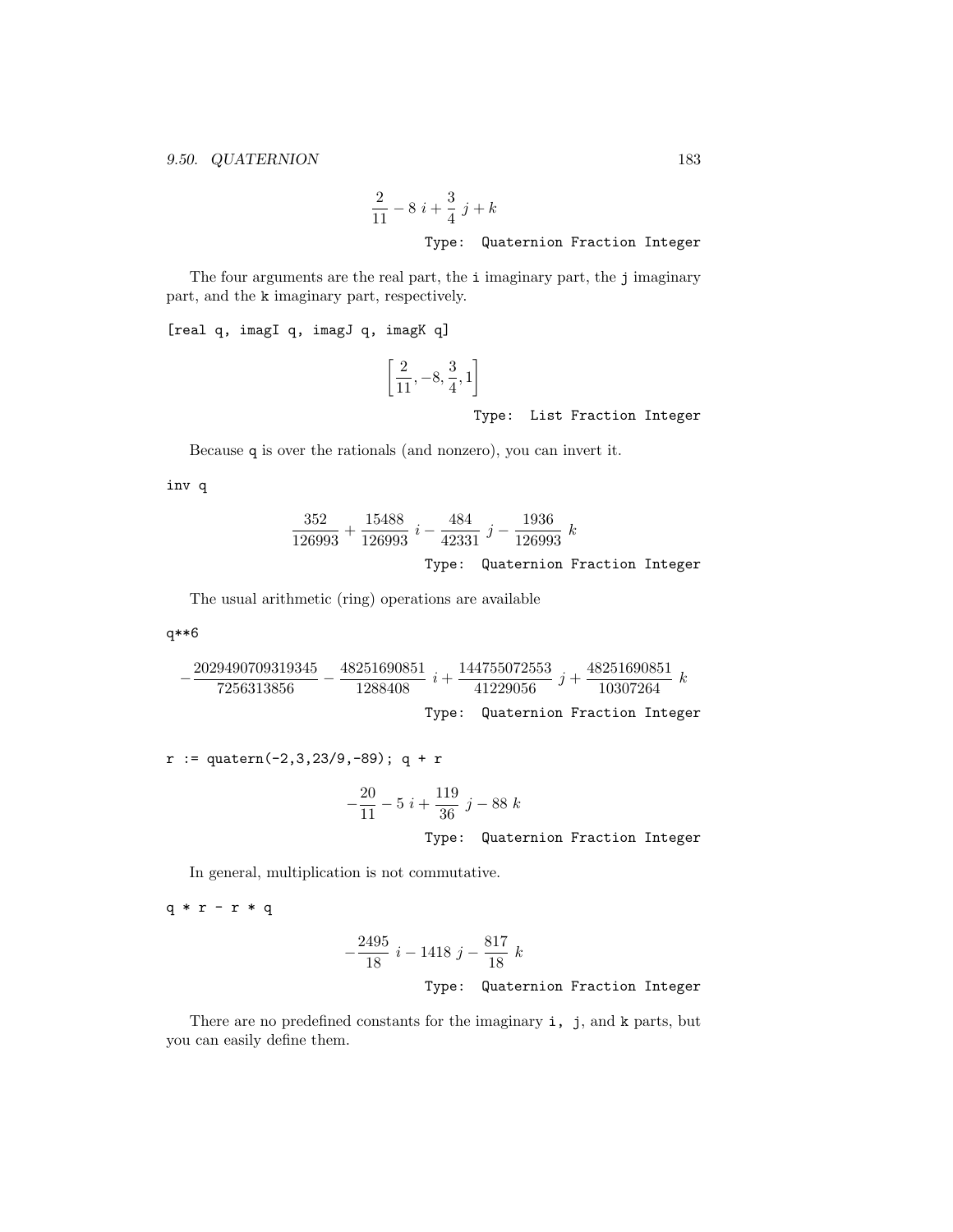i:=quatern(0,1,0,0); j:=quatern(0,0,1,0); k:=quatern(0,0,0,1)

k

Type: Quaternion Integer

These satisfy the normal identities.

[i\*i, j\*j, k\*k, i\*j, j\*k, k\*i, q\*i]

$$
\[-1, -1, -1, k, i, j, 8 + \frac{2}{11} i + j - \frac{3}{4} k\]
$$

Type: List Quaternion Fraction Integer

The norm is the quaternion times its conjugate.

2

norm q

$$
\frac{126993}{1936}
$$

Type: Fraction Integer

conjugate q

$$
\frac{2}{11} + 8i - \frac{3}{4}j - k
$$

Type: Quaternion Fraction Integer

q \* %

$$
\frac{126993}{1936}
$$
   
\nType: Quaternion Fraction Integer

# 9.51 RadixExpansion

It possible to expand numbers in general bases. Here we expand 111 in base 5. This means

$$
10^2 + 10^1 + 10^0 = 4 \cdot 5^2 + 2 \cdot 5^1 + 5^0
$$

111::RadixExpansion(5)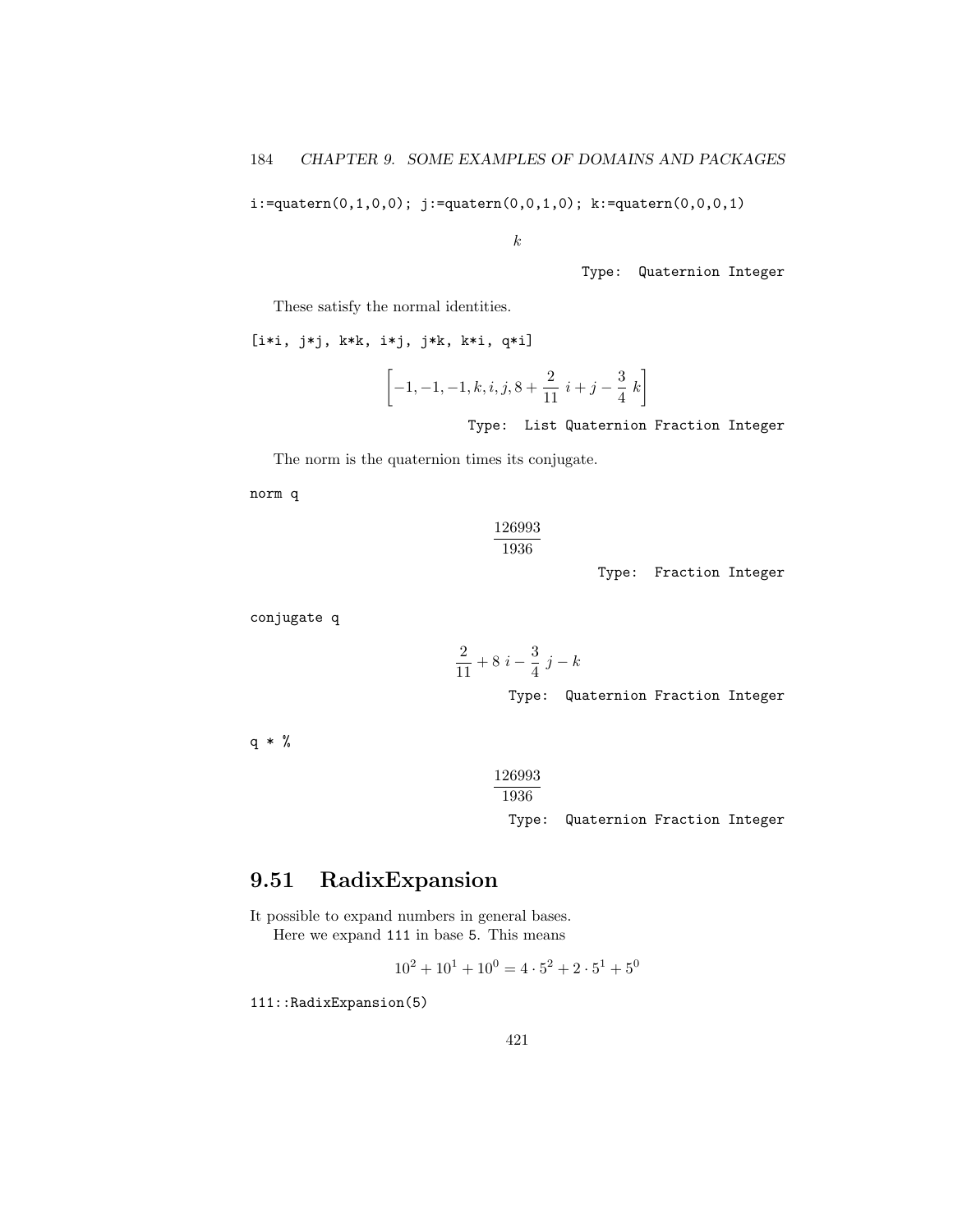Type: RadixExpansion 5

You can expand fractions to form repeating expansions.

(5/24)::RadixExpansion(2)

 $0.001\overline{10}$ 

(5/24)::RadixExpansion(3)

 $0.0\overline{12}$ 

Type: RadixExpansion 3

Type: RadixExpansion 2

(5/24)::RadixExpansion(8)

 $0.152$ 

Type: RadixExpansion 8

(5/24)::RadixExpansion(10)

 $0.208\overline{3}$ 

Type: RadixExpansion 10

For bases from 11 to 36 the letters A through Z are used.

(5/24)::RadixExpansion(12)

0.26

Type: RadixExpansion 12

(5/24)::RadixExpansion(16)

 $0.3\overline{5}$ 

Type: RadixExpansion 16

(5/24)::RadixExpansion(36)

0.7I

Type: RadixExpansion 36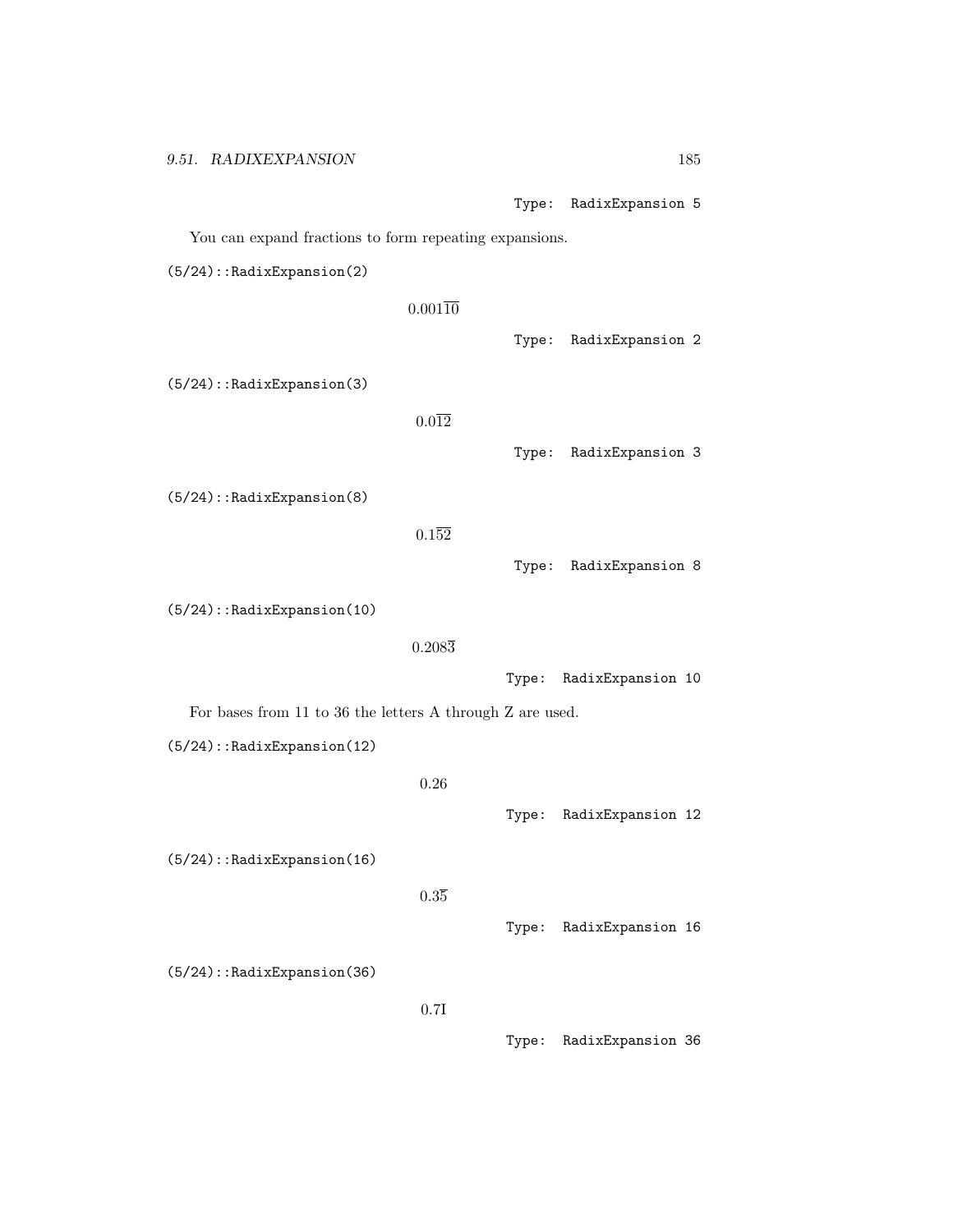For bases greater than 36, the ragits are separated by blanks.

(5/24)::RadixExpansion(38)

### $0.73431\,\overline{2512}$

Type: RadixExpansion 38

The RadixExpansion type provides operations to obtain the individual ragits. Here is a rational number in base 8.

a := (76543/210)::RadixExpansion(8)

554.37307

Type: RadixExpansion 8

The operation wholeRagits returns a list of the ragits for the integral part of the number.

w := wholeRagits a

 $[5, 5, 4]$ 

Type: List Integer

The operations prefixRagits and cycleRagits return lists of the initial and repeating ragits in the fractional part of the number.

f0 := prefixRagits a

[3]

Type: List Integer

f1 := cycleRagits a

 $[7, 3, 0, 7]$ 

Type: List Integer

You can construct any radix expansion by giving the whole, prefix and cycle parts. The declaration is necessary to let AXIOM know the base of the ragits.

u:RadixExpansion(8):=wholeRadix(w)+fractRadix(f0,f1)

554.37307

Type: RadixExpansion 8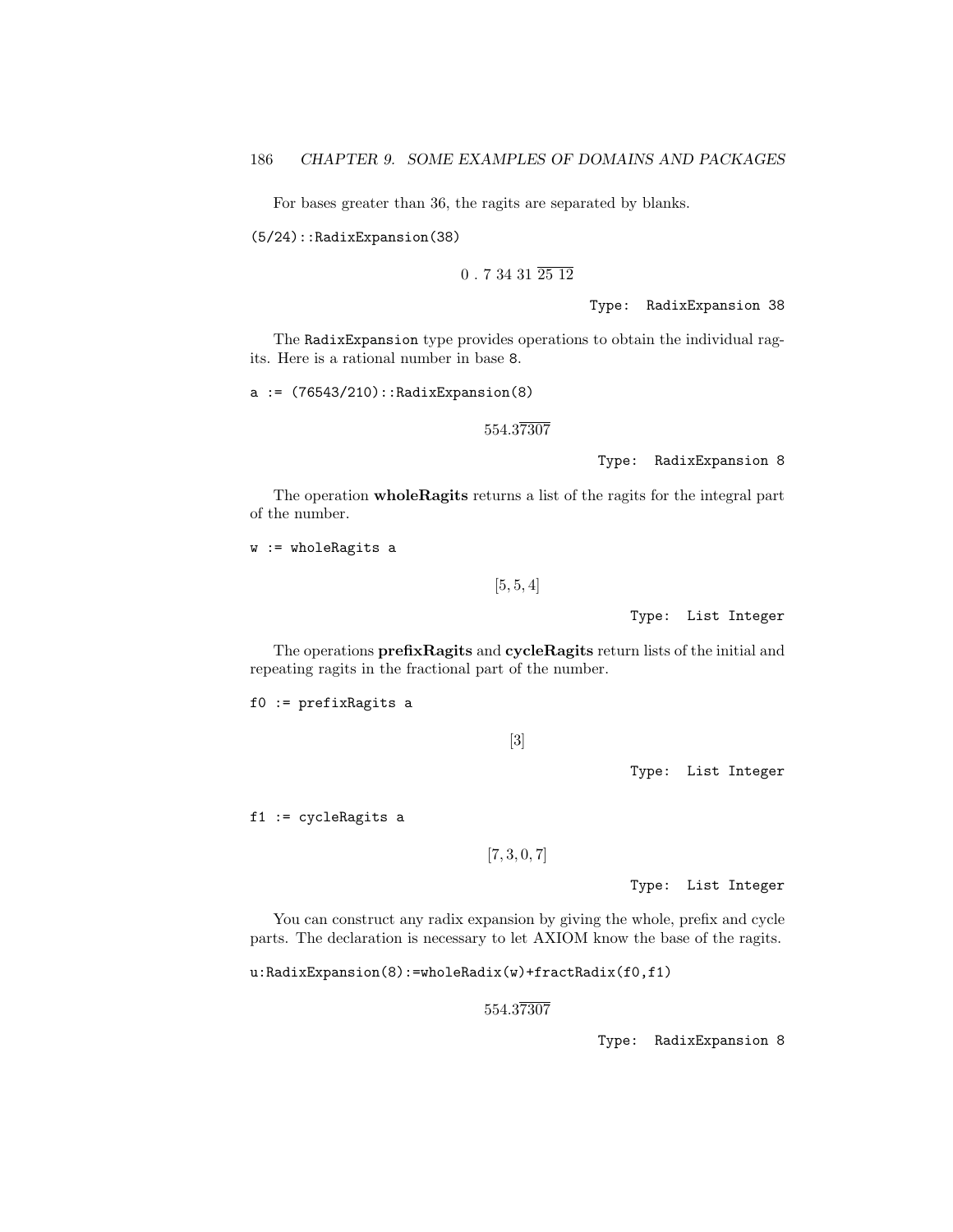If there is no repeating part, then the list [0] should be used.

 $v:$  RadixExpansion(12) := fractRadix( $[1,2,3,11]$ ,  $[0]$ )

### $0.123B\overline{0}$

Type: RadixExpansion 12

If you are not interested in the repeating nature of the expansion, an infinite stream of ragits can be obtained using fractRagits.

fractRagits(u)

$$
[3,7,\overline{3,0,7,7}]
$$

Type: Stream Integer

Of course, it's possible to recover the fraction representation:

a :: Fraction(Integer)

$$
\frac{76543}{210}
$$

Type: Fraction Integer

Issue the system command ) show RadixExpansion to display the full list of operations defined by RadixExpansion. More examples of expansions are available in 9.14 on page 58, 9.3 on page 6, and 9.29 on page 96.

## 9.52 RomanNumeral

The Roman numeral package was added to AXIOM in MCMLXXXVI for use in denoting higher order derivatives.

For example, let f be a symbolic operator.

 $f := operator 'f$ 

```
f
```
Type: BasicOperator

This is the seventh derivative of f with respect to x.

 $D(f x, x, 7)$ 

$$
f^{\left(vii\right)}\left(x\right)
$$

Type: Expression Integer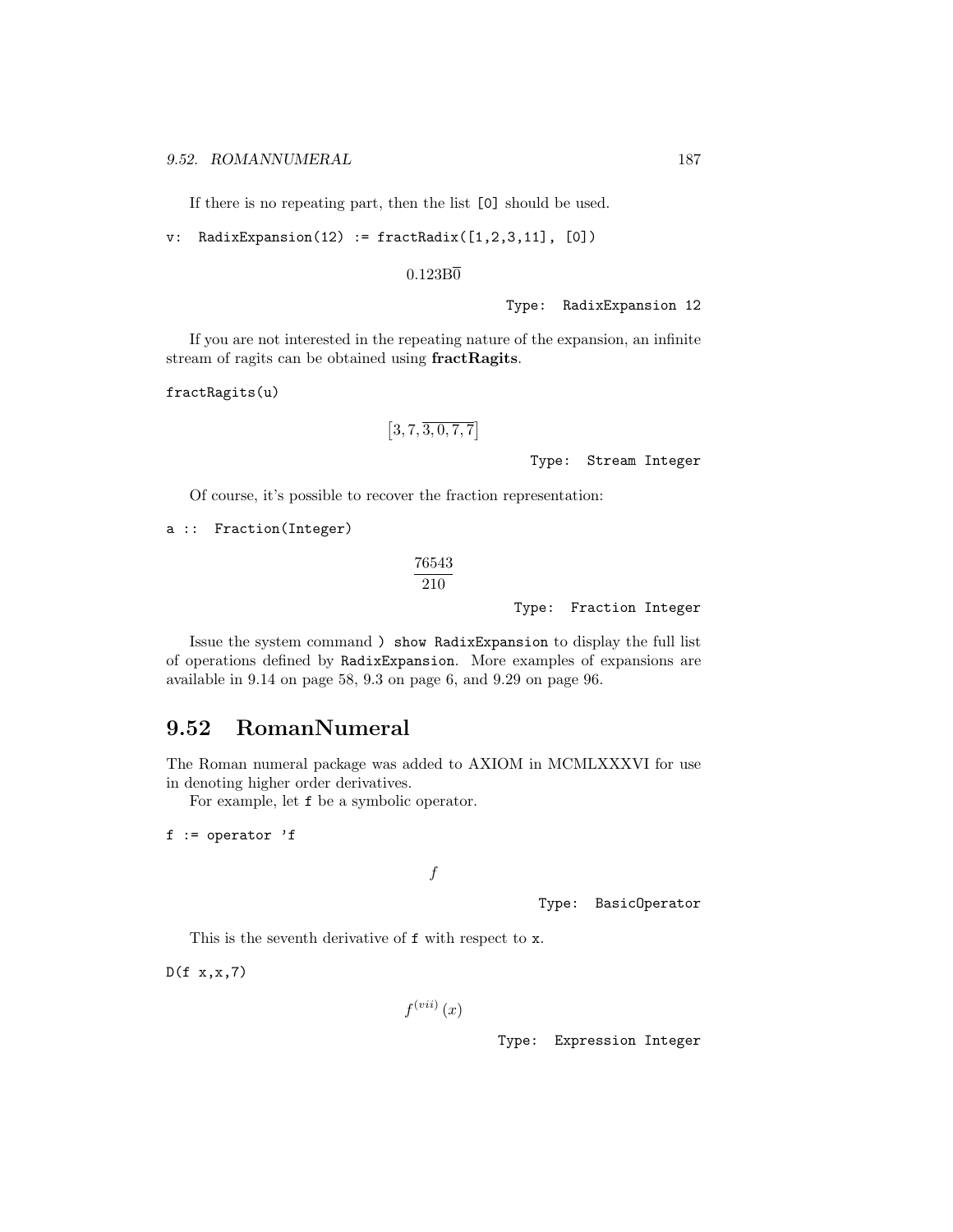You can have integers printed as Roman numerals by declaring variables to be of type RomanNumeral (abbreviation ROMAN).

 $a := \text{roman}(1978 - 1965)$ 

#### XIII

Type: RomanNumeral

This package now has a small but devoted group of followers that claim this domain has shown its efficacy in many other contexts. They claim that Roman numerals are every bit as useful as ordinary integers.

In a sense, they are correct, because Roman numerals form a ring and you can therefore construct polynomials with Roman numeral coefficients, matrices over Roman numerals, etc..

 $x : UTS(ROMAN, 'x, 0) := x$ 

x

Type: UnivariateTaylorSeries(RomanNumeral,x,0)

Was Fibonacci Italian or ROMAN?

 $recip(1 - x - x**2)$ 

 $I + x + II x^2 + III x^3 + V x^4 + VIII x^5 + XIII x^6 + XXI x^7 + O(x^8)$ 

Type: Union(UnivariateTaylorSeries(RomanNumeral,x,0),...)

You can also construct fractions with Roman numeral numerators and denominators, as this matrix Hilberticus illustrates.

m : MATRIX FRAC ROMAN

Void

 $m := matrix$  [  $[1/(i + j)$  for i in 1..3] for j in 1..3]

$$
\left[\begin{array}{cc} \frac{I}{II} & \frac{I}{II'} & \frac{I}{I'}\\ \frac{II}{IV} & \frac{IV}{V} & \frac{V}{V}\\ \frac{IV}{IV} & \frac{V}{V} & \frac{I}{VI} \end{array}\right]
$$

Type: Matrix Fraction RomanNumeral

Note that the inverse of the matrix has integral ROMAN entries.

inverse m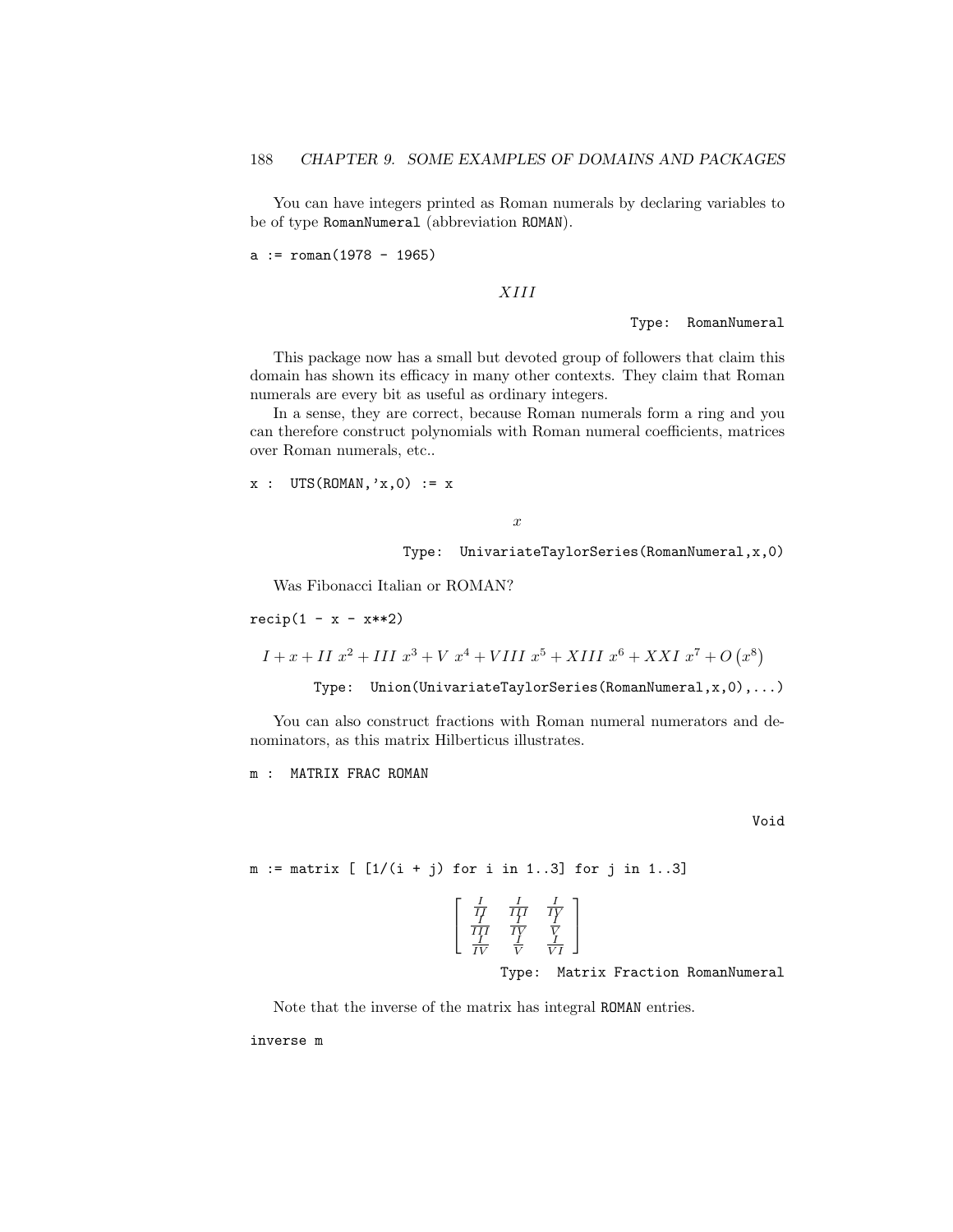$$
\left[\begin{array}{ccc} LXXII & -CCXL & CLXXX \\ -CCXL & CM & -DCCXX \\ CLXXX & -DCCXX & DC \end{array}\right].
$$

Type: Union(Matrix Fraction RomanNumeral,...)

Unfortunately, the spoil-sports say that the fun stops when the numbers get big—mostly because the Romans didn't establish conventions about representing very large numbers.

y := factorial 10

#### 3628800

Type: PositiveInteger

You work it out!

roman y

$$
((((I))))((((I))))((((I))))((((I)))(((I)))(((I)))(((I)))(((I)))(((I)))((I))((I))\\ \text{MMMMMMMIDCCC}
$$

Type: RomanNumeral

Issue the system command )show RomanNumeral to display the full list of operations defined by RomanNumeral.

## 9.53 Segment

The Segment domain provides a generalized interval type.

Segments are created using the ".." construct by indicating the (included) end points.

 $s := 3..10$ 

### 3..10

Type: Segment PositiveInteger

The first end point is called the lo and the second is called hi.

lo s

Type: PositiveInteger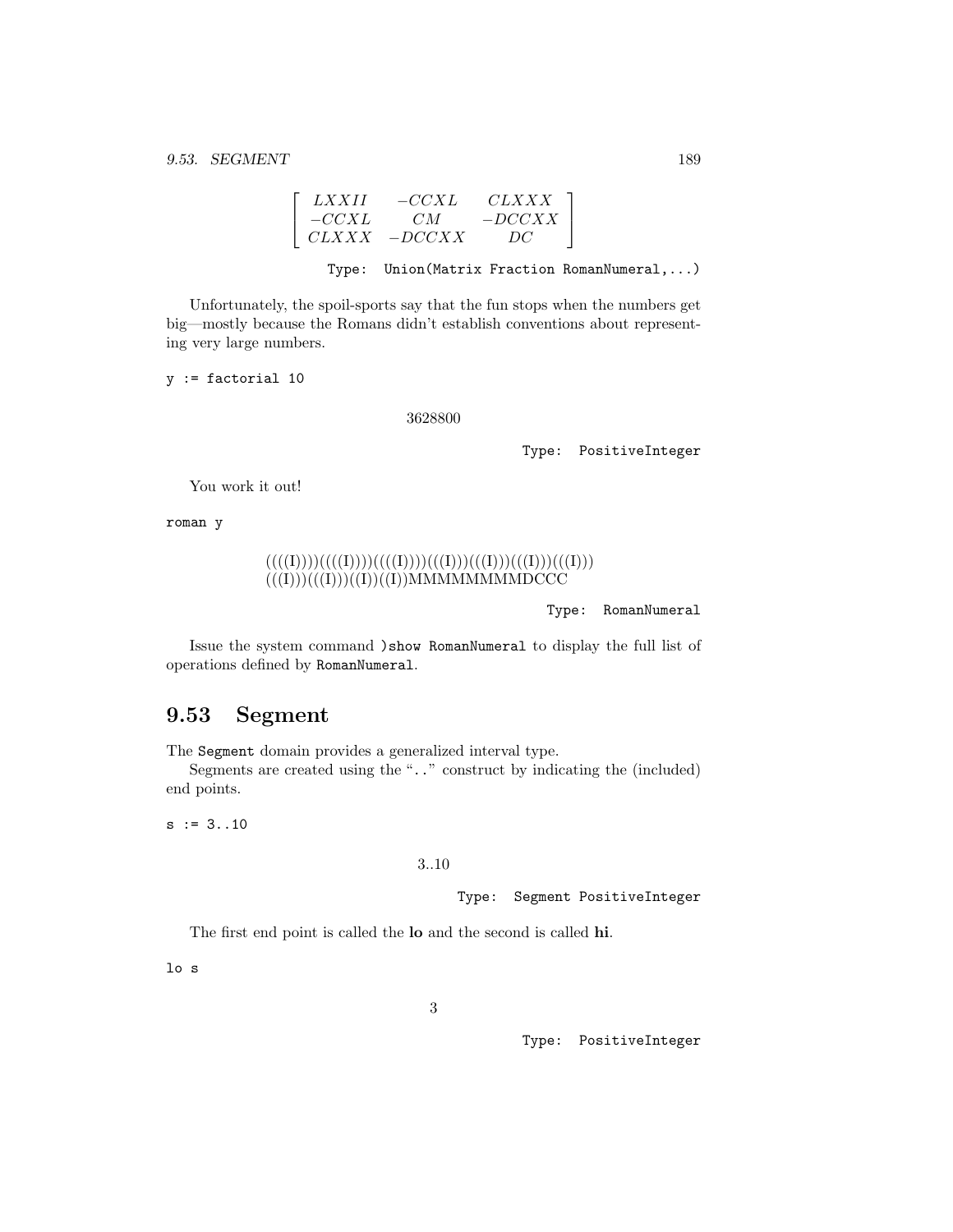These names are used even though the end points might belong to an unordered set.

hi s

10

Type: PositiveInteger

In addition to the end points, each segment has an integer "increment." An increment can be specified using the "by" construct.

 $t := 10..3$  by  $-2$ 

 $10..3$  by  $-2$ 

Type: Segment PositiveInteger

This part can be obtained using the incr function.

incr s

1

Type: PositiveInteger

Unless otherwise specified, the increment is 1.

incr t

−2

Type: Integer

A single value can be converted to a segment with equal end points. This happens if segments and single values are mixed in a list.

 $l := [1..3, 5, 9, 15..11$  by  $-1]$ 

 $[1..3, 5..5, 9..9, 15..11$ by − 1]

Type: List Segment PositiveInteger

If the underlying type is an ordered ring, it is possible to perform additional operations. The expand operation creates a list of points in a segment.

expand s

$$
[3, 4, 5, 6, 7, 8, 9, 10]
$$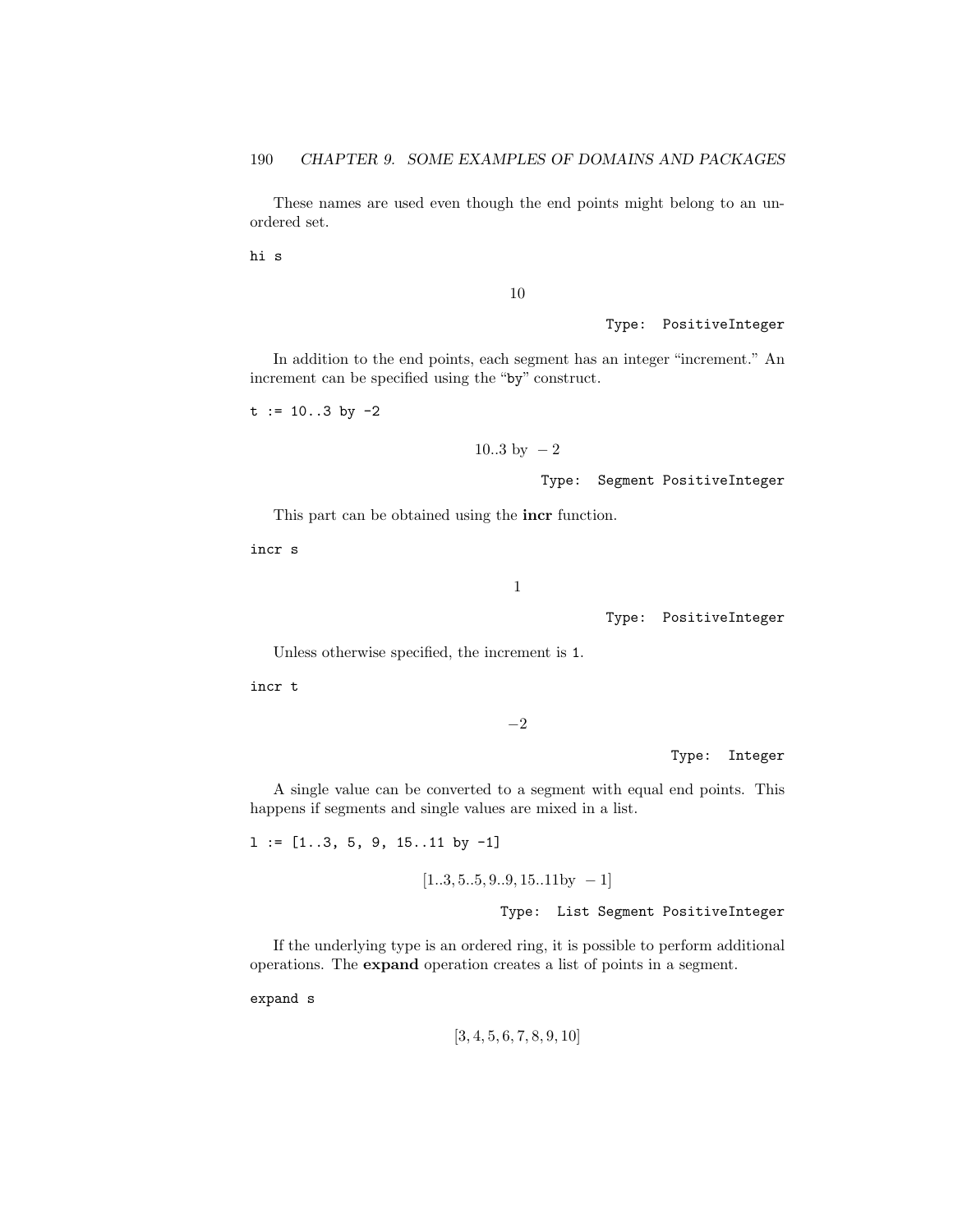Type: List Integer

If  $k > 0$ , then expand(1..h by k) creates the list [1, 1+k, ..., 1N] where  $\text{LN} \leq h \leq \text{LN}+k$ . If  $k \leq 0$ , then  $\text{LN} \geq h \geq \text{LN}+k$ .

expand t

```
[10, 8, 6, 4]
```
Type: List Integer

It is also possible to expand a list of segments. This is equivalent to appending lists obtained by expanding each segment individually.

expand l

$$
\left[1, 2, 3, 5, 9, 15, 14, 13, 12, 11\right]
$$

Type: List Integer

For more information on related topics, see 9.54 on page 191 and 9.68 on page 232. Issue the system command )show Segment to display full list of operations defined by Segment.

## 9.54 SegmentBinding

The SegmentBinding type is used to indicate a range for a named symbol. First give the symbol, then an "=" and finally a segment of values.

 $x = a \cdot b$ 

```
x = a.b
```
Type: SegmentBinding Symbol

This is used to provide a convenient syntax for arguments to certain operations.

 $sum(i**2, i = 0..n)$ 

$$
\frac{2 n^3 + 3 n^2 + n}{6}
$$
  
Type: Fraction Polynomial Integer

The draw operation uses a SegmentBuilding argument as a range of coordinates. This is an example of a two-dimensional parameterized plot; other draw options use more than one SegmentBuilding argument.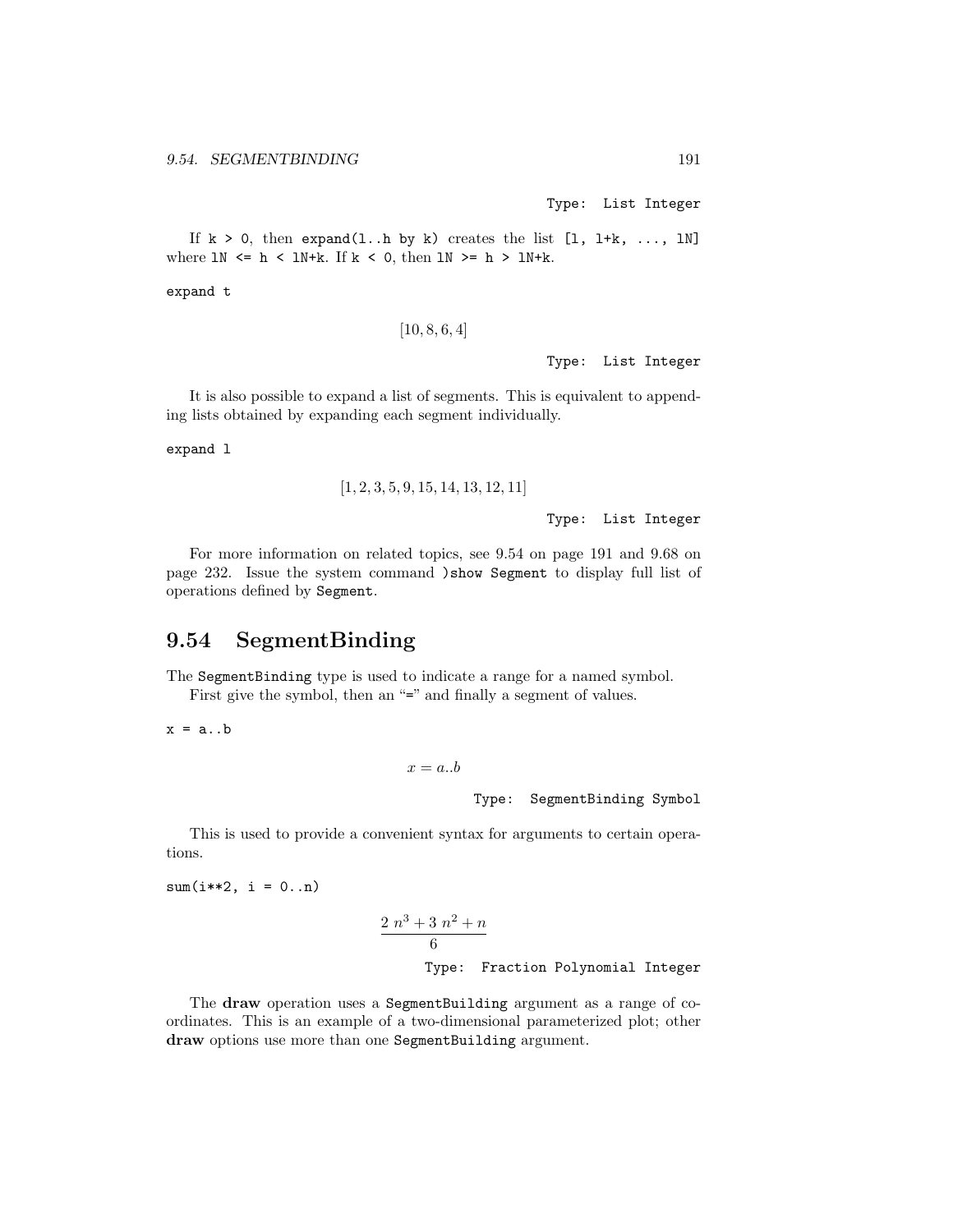draw(x\*\*2,  $x = -2.12$ )

The left-hand side must be of type Symbol but the right-hand side can be a segment over any type.

$$
sb := y = 1/2..3/2
$$

$$
y = \left(\frac{1}{2}\right) \cdot \left(\frac{3}{2}\right)
$$

Type: SegmentBinding Fraction Integer

The left- and right-hand sides can be obtained using the variable and segment operations.

```
variable(sb)
```

```
\boldsymbol{y}
```
Type: Symbol

segment(sb)



Type: Segment Fraction Integer

Issue the system command )show SegmentBinding to display the full list of operations defined by SegmentBinding. For more information on related topics, see 9.53 on page 189 and 9.68 on page 232.

### 9.55 Set

The Set domain allows one to represent explicit finite sets of values. These are similar to lists, but duplicate elements are not allowed.

Sets can be created by giving a fixed set of values . . .

```
s := set [x**2-1, y**2-1, z**2-1]
```

```
{x<sup>2</sup> - 1, y<sup>2</sup> - 1, z<sup>2</sup> - 1}
```
Type: Set Polynomial Integer

or by using a collect form, just as for lists. In either case, the set is formed from a finite collection of values.

 $t := set [x**i - i+1 for i in 2..10 | prime? i]$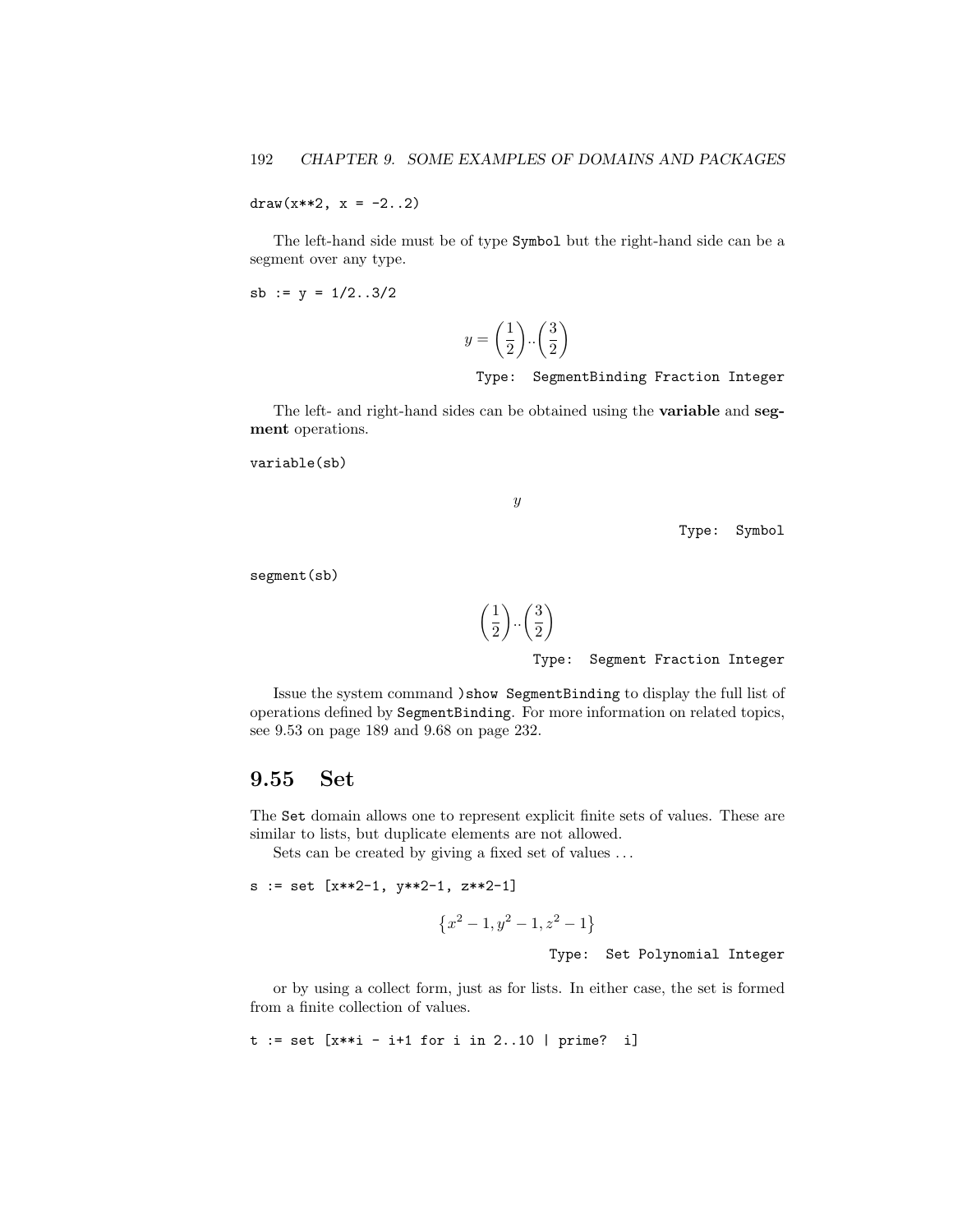9.55. SET 193

$$
\{x^2 - 1, x^3 - 2, x^5 - 4, x^7 - 6\}
$$
  
Type: Set Polynomial Integer

The basic operations on sets are intersect, union, difference, and symmetricDifference.

 $i :=$  intersect(s,t)

 ${x^2 - 1}$ Type: Set Polynomial Integer

 $u :=$ union $(s,t)$ 

$$
\{x^2 - 1, x^3 - 2, x^5 - 4, x^7 - 6, y^2 - 1, z^2 - 1\}
$$

Type: Set Polynomial Integer

The set difference( $s, t$ ) contains those members of  $s$  which are not in  $t$ .

difference(s,t)

$$
{y2 - 1, z2 - 1}
$$
  
Type: Set Polynomial Integer

The set symmetricDifference(s,t) contains those elements which are in s or t but not in both.

symmetricDifference(s,t)

$$
\{x^3 - 2, x^5 - 4, x^7 - 6, y^2 - 1, z^2 - 1\}
$$

Type: Set Polynomial Integer

Set membership is tested using the member? operation.

member?(y, s)

false

Type: Boolean

 $member?((y+1)*(y-1), s)$ 

true

Type: Boolean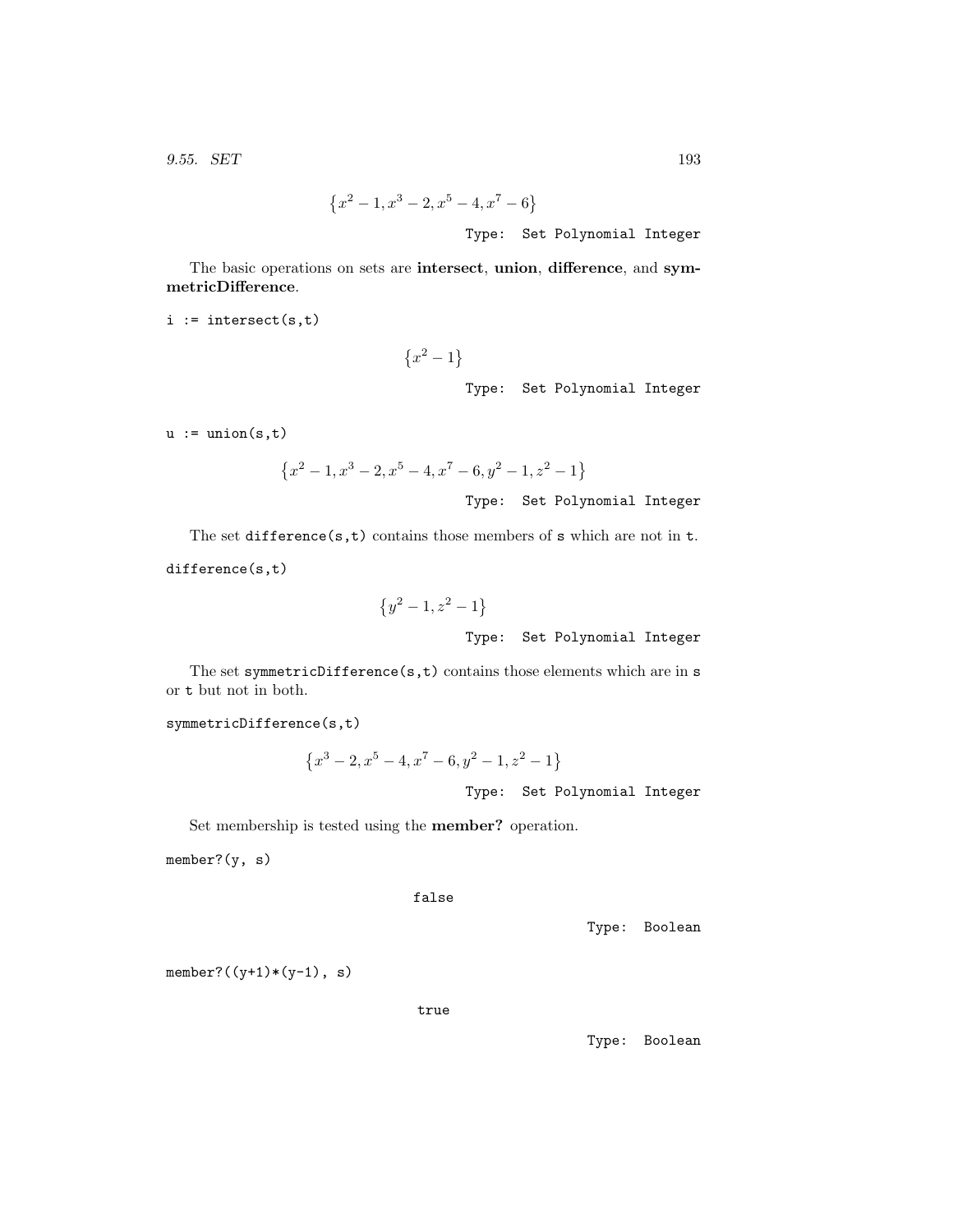The subset? function determines whether one set is a subset of another. subset?(i, s)

true

Type: Boolean

subset?(u, s)

false

Type: Boolean

When the base type is finite, the absolute complement of a set is defined. This finds the set of all multiplicative generators of PrimeField 11—the integers mod 11.

gs := set [g for i in 1..11 | primitive?(g := i::PF 11)]

 ${2, 6, 7, 8}$ 

Type: Set PrimeField 11

The following values are not generators.

complement gs

$$
\{1,3,4,5,9,10,0\}
$$

Type: Set PrimeField 11

Often the members of a set are computed individually; in addition, values can be inserted or removed from a set over the course of a computation.

There are two ways to do this:

a := set [i\*\*2 for i in 1..5]

 ${1, 4, 9, 16, 25}$ 

Type: Set PositiveInteger

One is to view a set as a data structure and to apply updating operations.

insert!(32, a)

```
{1, 4, 9, 16, 25, 32}
```
Type: Set PositiveInteger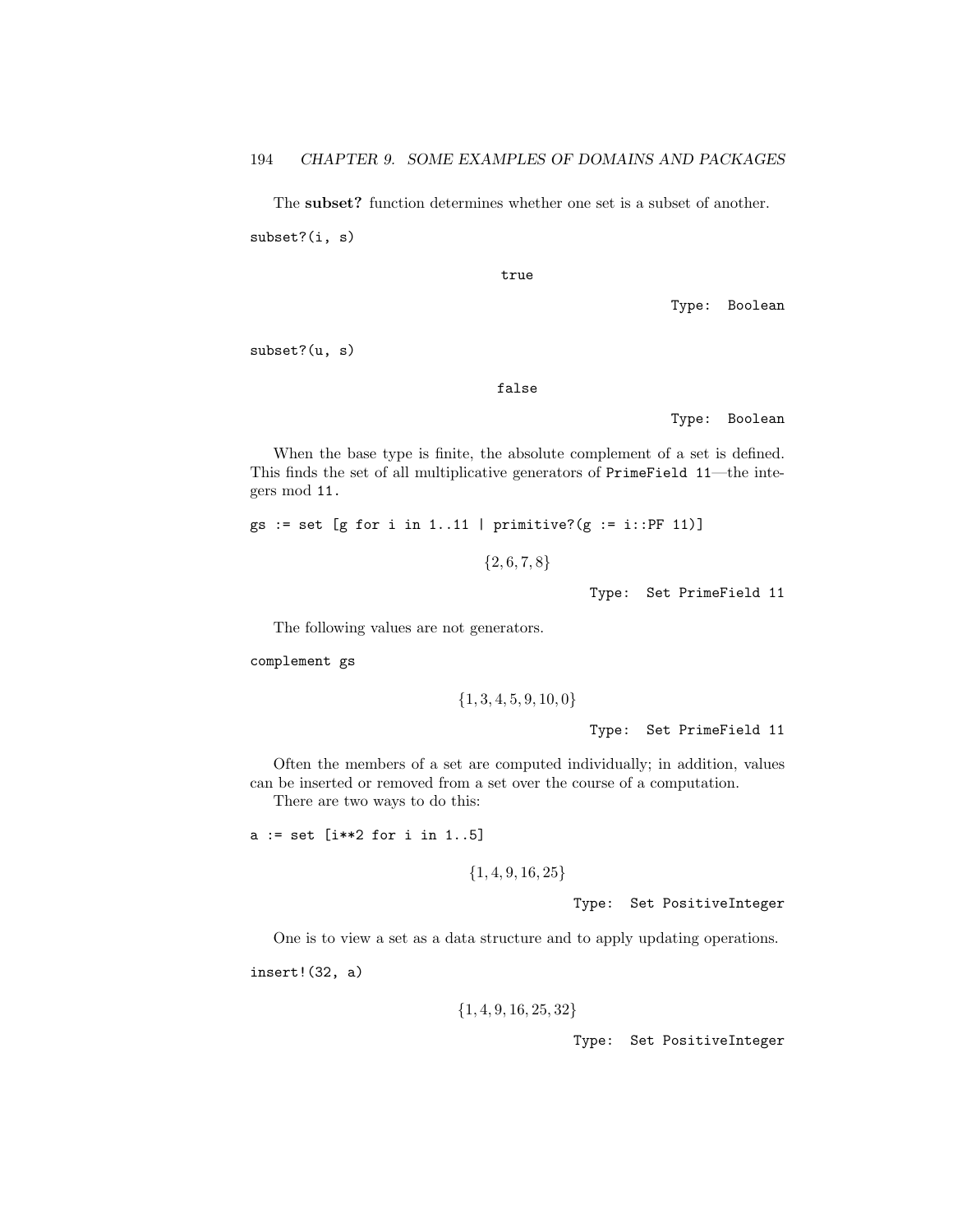9.55. SET 195

remove!(25, a)

```
{1, 4, 9, 16, 32}
```
Type: Set PositiveInteger

a

$$
\{1,4,9,16,32\}
$$

Type: Set PositiveInteger

The other way is to view a set as a mathematical entity and to create new sets from old.

 $b := b0 := set$  [i\*\*2 for i in 1..5]

```
{1, 4, 9, 16, 25}
```
Type: Set PositiveInteger

b := union(b, {32})

```
{1, 4, 9, 16, 25, 32}
```
Type: Set PositiveInteger

 $b := difference(b, {25})$ 

```
{1, 4, 9, 16, 32}
```
Type: Set PositiveInteger

b0

```
{1, 4, 9, 16, 25}
```
Type: Set PositiveInteger

For more information about lists, see 9.36 on page 129. Issue the system command )show Set to display the full list of operations defined by Set.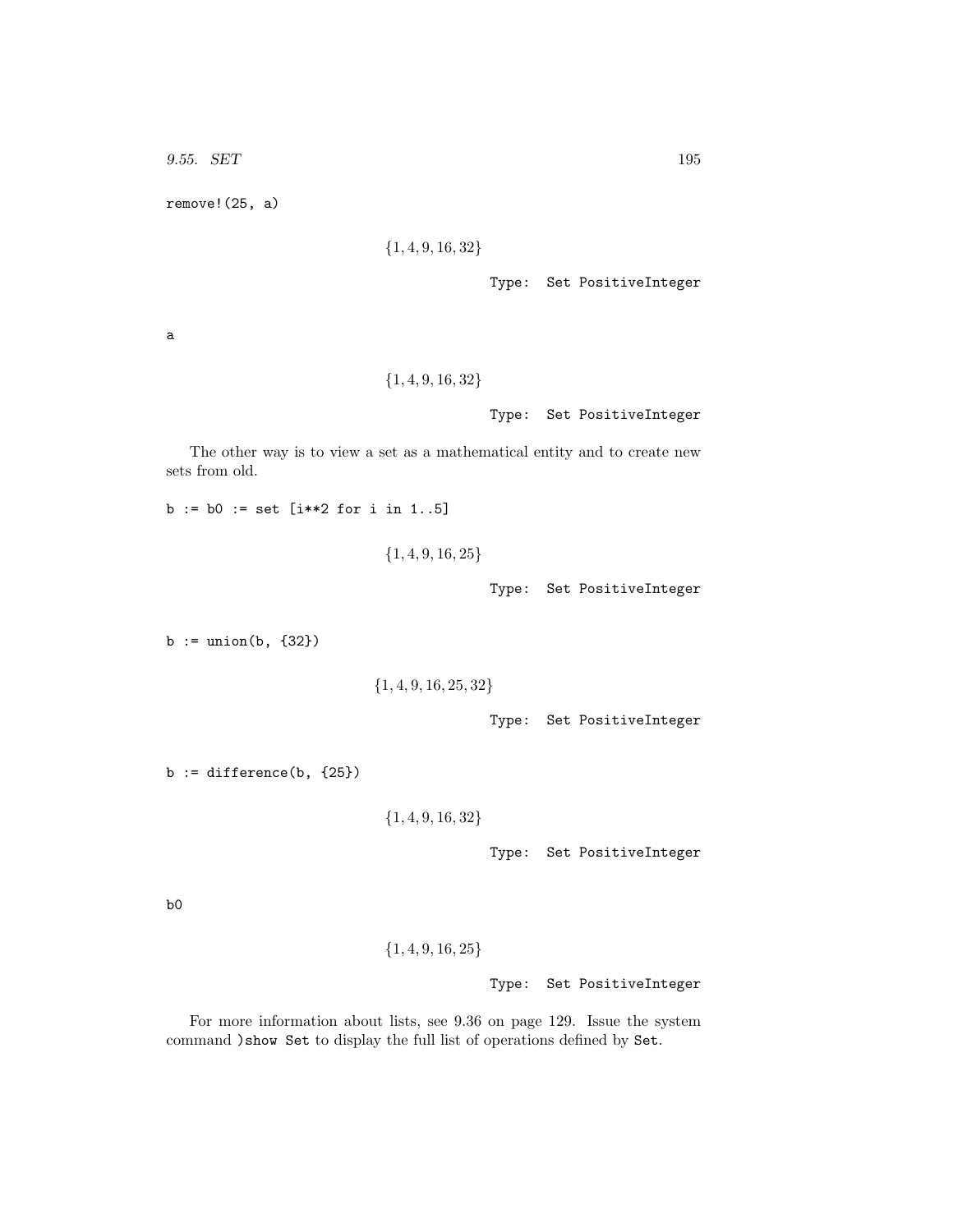# 9.56 SmallFloat

AXIOM provides two kinds of floating point numbers. The domain Float (abbreviation FLOAT) implements a model of arbitrary precision floating point numbers. The domain SmallFloat (abbreviation SF) is intended to make available hardware floating point arithmetic in AXIOM. The actual model of floating point SmallFloat that provides is system-dependent. For example, on the IBM system 370 AXIOM uses IBM double precision which has fourteen hexadecimal digits of precision or roughly sixteen decimal digits. Arbitrary precision floats allow the user to specify the precision at which arithmetic operations are computed. Although this is an attractive facility, it comes at a cost. Arbitraryprecision floating-point arithmetic typically takes twenty to two hundred times more time than hardware floating point.

Th usual arithmetic and elementary functions are available for SmallFloat. Use )show SmallFloat to get a list of operations or the HyperDoc Browse facility to get more extensive documentation about SmallFloat.

By default, floating point numbers that you enter into AXIOM are of type Float.

2.71828

#### 2.71828

Type: Float

You must therefore tell AXIOM that you want to use **SmallFloat** values and operations. The following are some conservative guidelines for getting AXIOM to use SmallFloat.

To get a value of type SmallFloat, use a target with "@",...

2.71828@SmallFloat

2.71828

Type: SmallFloat

a conversion, ...

2.71828 :: SmallFloat

Type: SmallFloat

or an assignment to a declared variable. It is more efficient if you use a target rather than an explicit or implicit conversion.

eApprox : SmallFloat := 2.71828

2.71828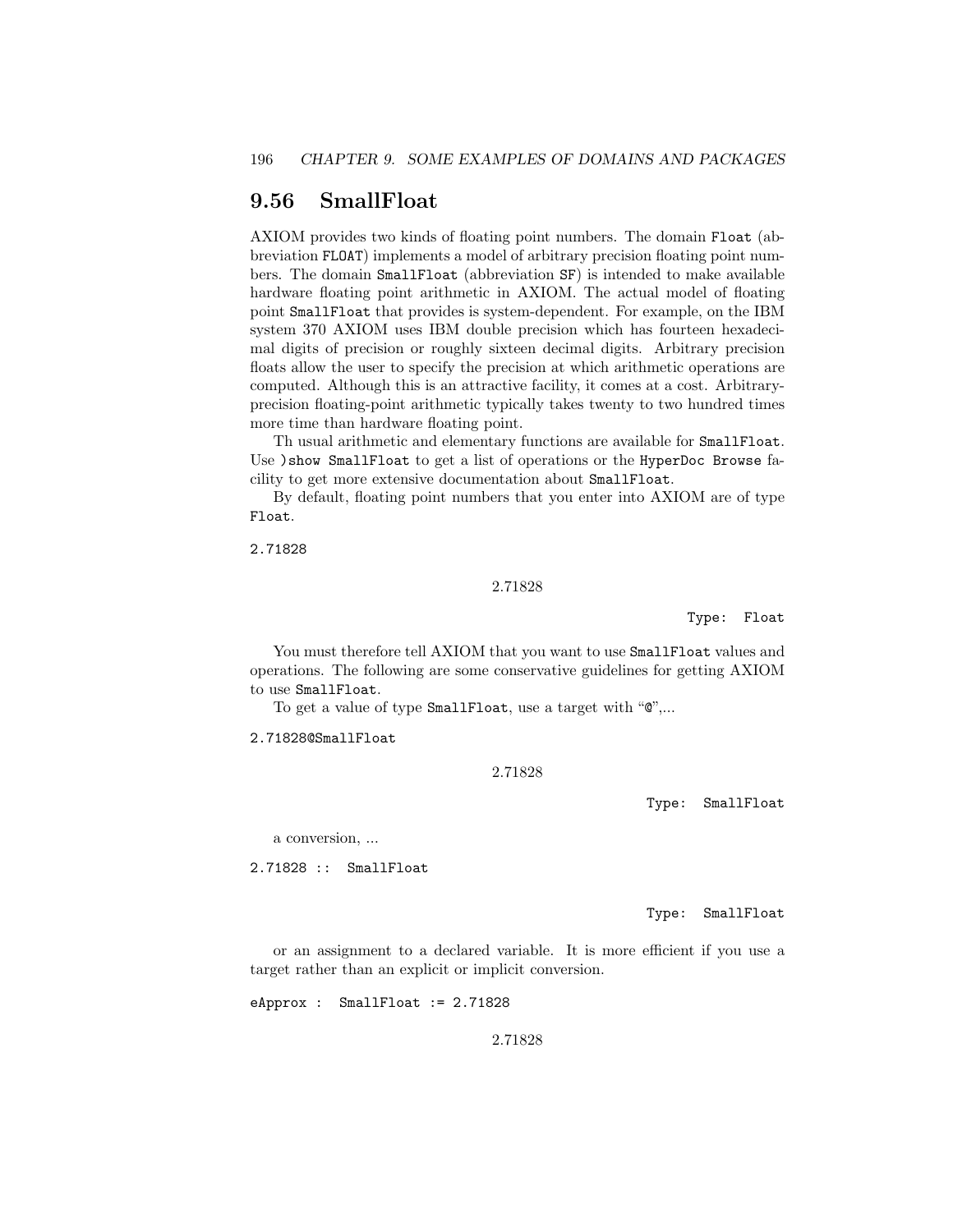Type: SmallFloat

You also need to declare functions that work with SmallFloat.

avg : List SmallFloat -> SmallFloat

Type: Void

avg  $1 ==$ 

empty? => 0 :: SmallFloat

reduce (\_+,1) / #1

Type: Void

avg []

Compiling function avg with type List SmallFloat -> SmallFloat

0.0

Type: SmallFloat

avg [3.4,9.7,-6.8]

2.1000000000000001

Use package calling for operations from SmallFloat unless the arguments themselves are already of type SmallFloat.

cos(3.1415926)\$SmallFloat

−0.99999999999999856

Type: SmallFloat

cos(3.1415926 :: SmallFloat)

−0.99999999999999856

Type: SmallFloat

By far, the most common usage of SmallFloat is for functions to be graphed. For more information about AXIOM's numerical and graphical facilities, see Section 9.24 on page 82.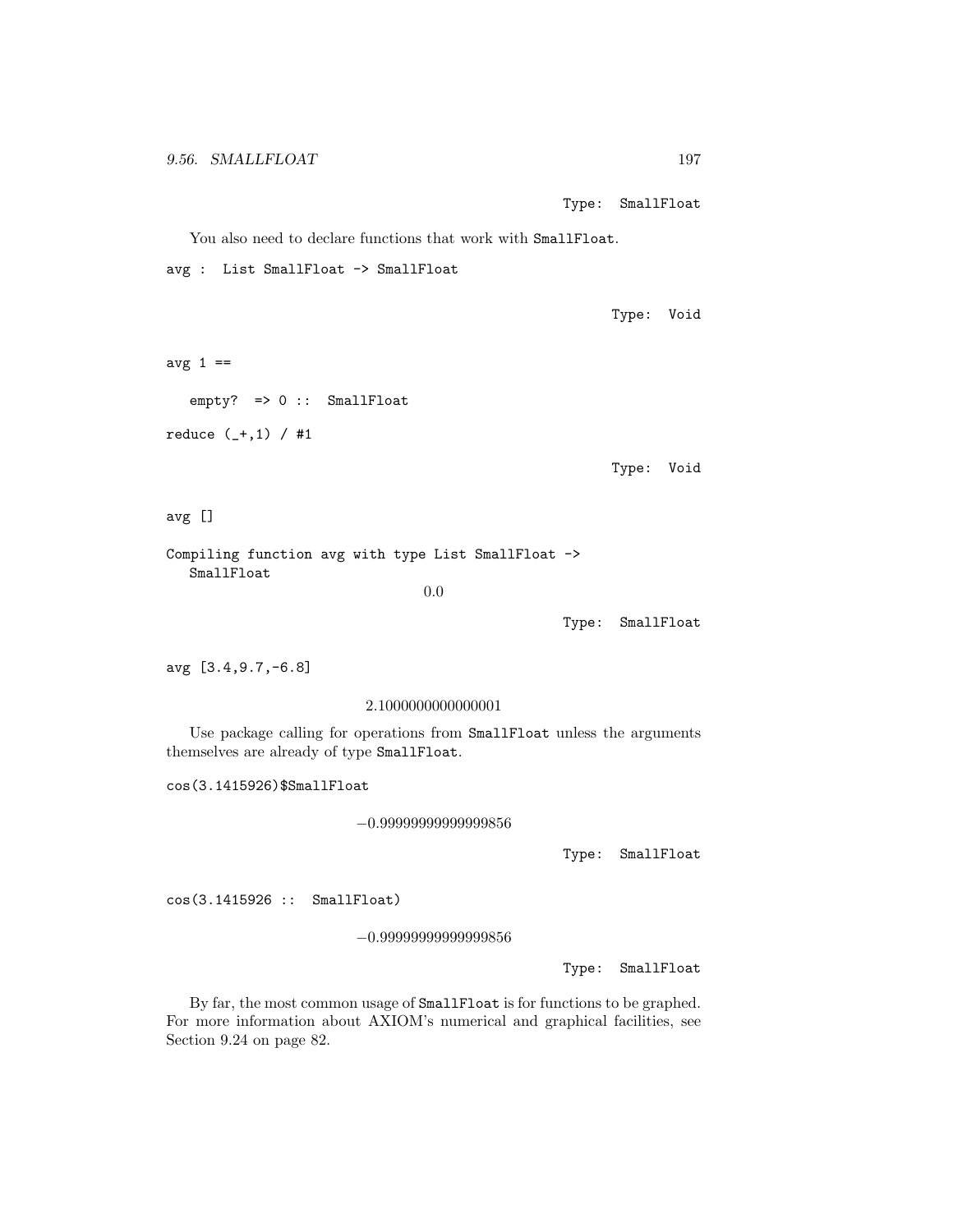## 9.57 SmallInteger

The SmallInteger domain is intended to provide support in AXIOM for machine integer arithmetic. It is generally much faster than (bignum) Integer arithmetic but suffers from a limited range of values. Since AXIOM can be implemented on top of varios aspects of Lisp, the actual representation of small integers may not correspond exactly to the host machines integer representation.

Under AKCL on the IBM RISC System/6000, small integers are restricted to the range  $-2^{26}$  to  $2^{26} - 1$ , allowing 1 bit for overflow detection.

You can discover the minimum and maximum values in your implementation by using min and max.

min()\$SmallInteger

−2147483648

Type: SmallInteger

max()\$SmallInteger

2147483647

Type: SmallInteger

To avoid confusion with Integer, which is the default type for integers, you usually need to work with declared variables ...

a := 1234 :: SmallInteger

1234

Type: SmallInteger

or use package calling.

b := 124\$SmallInteger

124

Type: SmallInteger

You can add, multiply and subtract SmallInteger objects, and ask for the greatest common divisor (gcd).

gcd(a,b)

Type: SmallInteger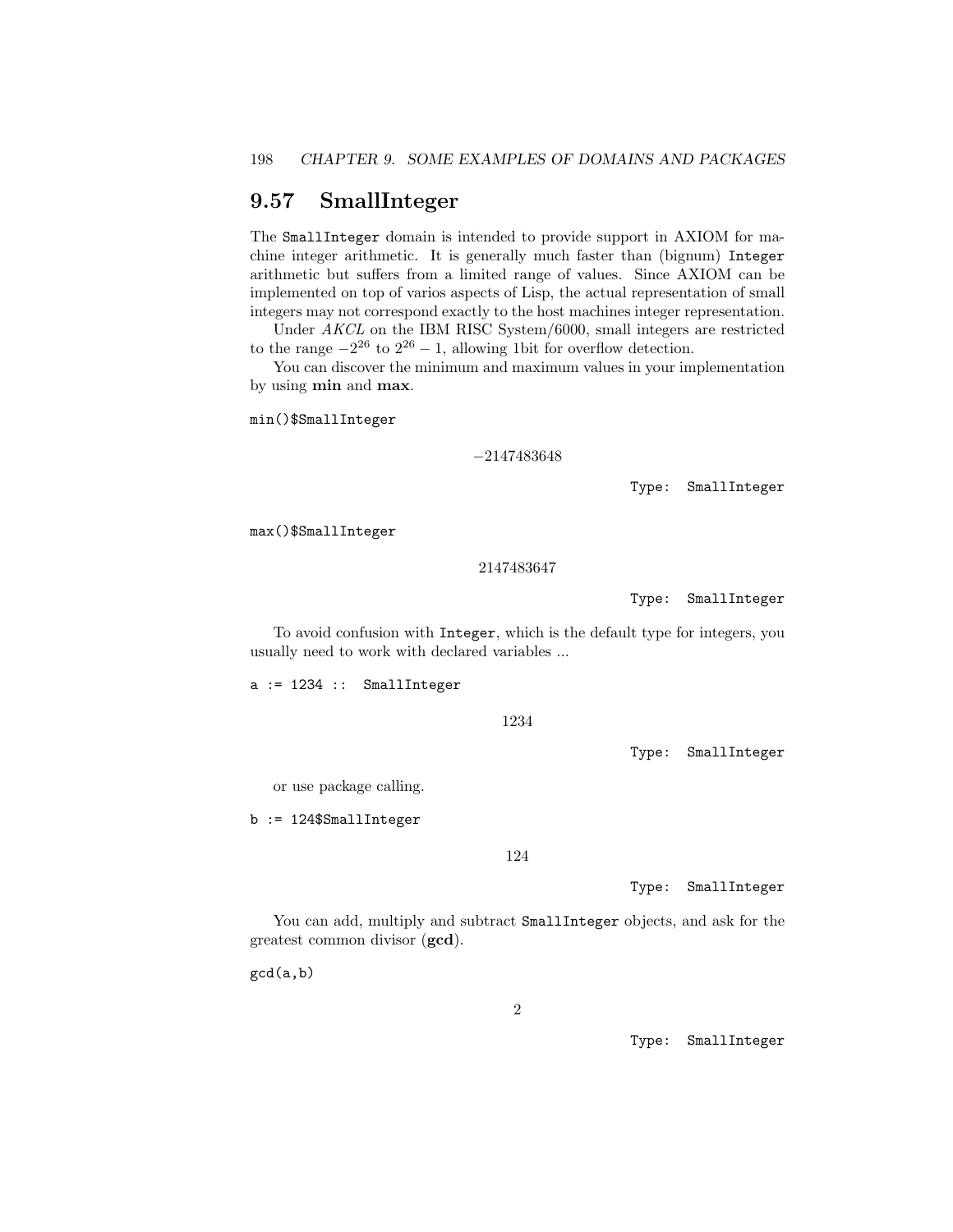The least common multiple (lcm) is also available.

 $lcm(a,b)$ 

76508

Type: SmallInteger

Operations nullmod, addmod, submod and invmod are similar - they provide arithmetic modulo a given small integer. Here is 5 \* 6 mod 13.

mulmod(5,6,13)\$SmallInteger

4

Type: SmallInteger

To reduce a small integer modulo a prime, use positiveRemainder.

positiveRemainder(37,13)\$SmallInteger

11

Type: SmallInteger

Operations And, Or, xor, and Not provide bit level operations on small integers.

And (3,4)\$SmallInteger

0

Type: SmallInteger

Use shift (int,numToShift) to shift bits, where i is shifted left if numTo Shift is positive, right if negative.

shift(1,4)\$SmallInteger

16

Type: SmallInteger

shift(31,-1)\$SmallInteger

15

Type: SmallInteger

Many other operations are available for small integers, including many of those provided for Integer. To see the other operations, use the Browse HyperDoc facility. Issue the system command )show SmallInteger to display the full list of operations defined by SmallInteger.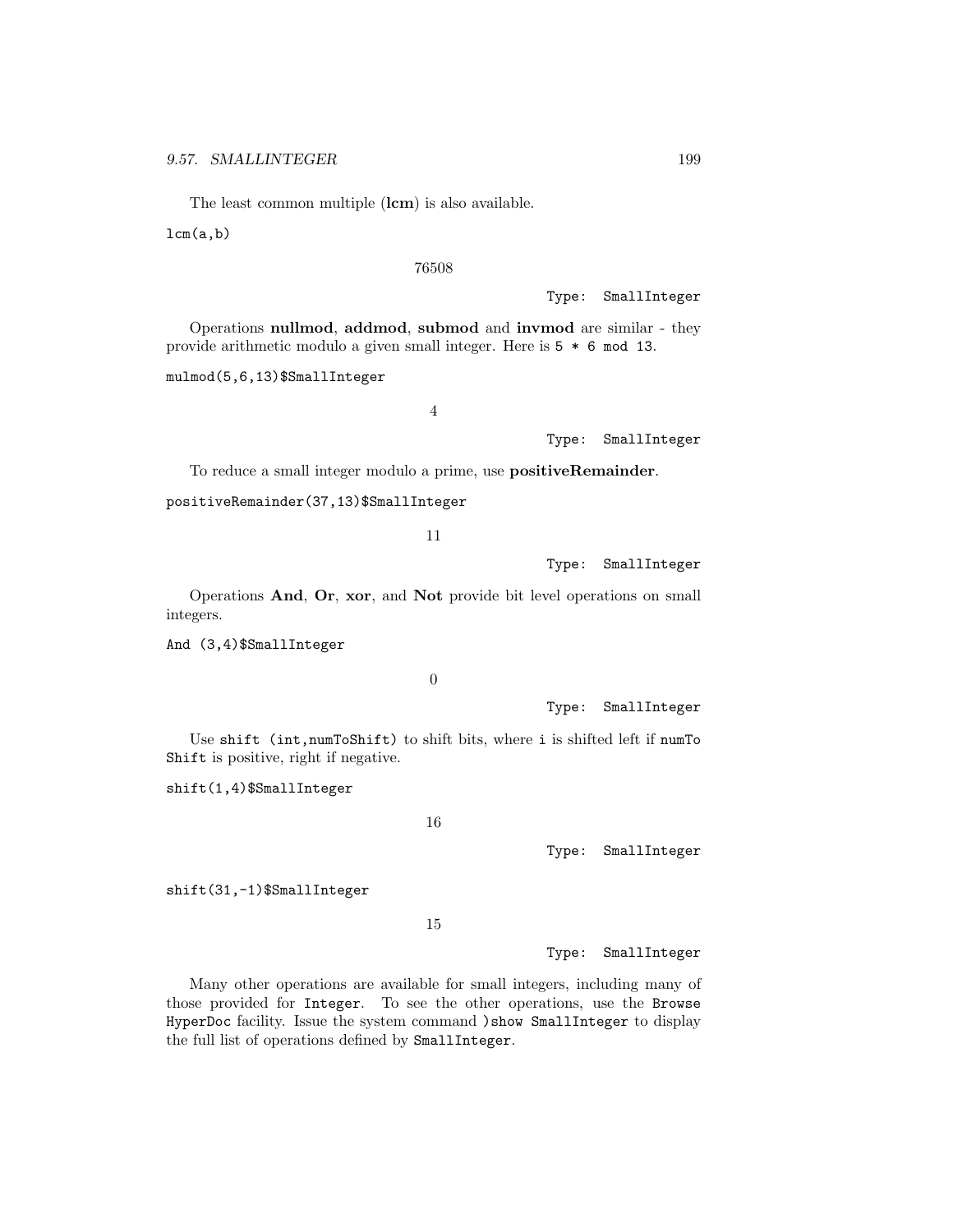# 9.58 SparseTable

The SparseTable domain provides a general purpose table type with default entries.

Here we create a table to save strings under integer keys. The value "Try again!" is returned if no other value has been stored for a key.

t: SparseTable(Integer, String, "Try again!") := table()

table()

Type: SparseTable(Integer,String,Try again!)

Entries can be stored in the table.

t.3 := "Number three"

"Number three"

Type: String

t.4 := "Number four"

"Number four"

Type: String

These values can be retrieved as usual, but if a look up fails the default entry will be returned.

t.3

"Number three"

Type: String

t.2

"Try again!"

Type: String

To see which values are explicitly stored, the keys and entries functions can be used.

keys t

[4, 3]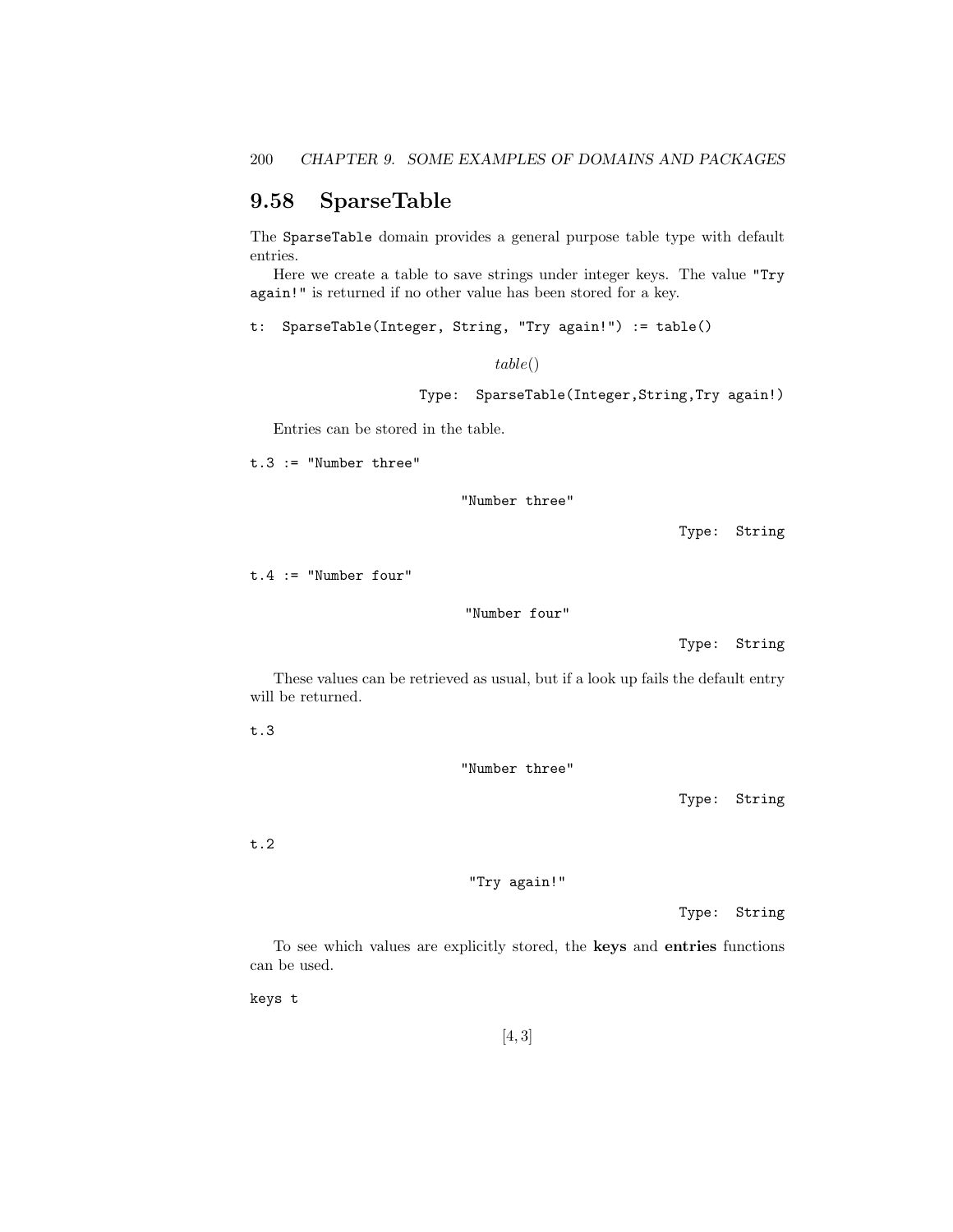Type: List Integer

entries t

["Number four", "Number three"]

Type: List String

If a specific table representation is required, the GeneralSparseTable constructor should be used. The domain SparseTable(K, E, dflt) is equivalent to GeneralSparseTable(K,E,Table(K,E), dflt). For more information, see 9.64 on page 215 and 9.26 on page 91. Issue the system command )show SparseTable to display the full list of operations defined by SparseTable.

## 9.59 SquareMatrix

The top level matrix type in AXIOM is Matrix (see 9.39 on page 142), which provides basic arithmetic and linear algebra functions. However, since the matrices can be of any size it is not true that any pair can be added or multiplied. Thus Matrix has little algebraic structure.

Sometimes you want to use matrices as coefficients for polynomials or in other algebraic contexts. In this case, SquareMatrix should be used. The domain SquareMatrix(n,R) gives the ring of n by n square matrices over R.

Since SquareMatrix is not normally exposed at the top level, you must expose it before it can be used.

)set expose add constructor SquareMatrix

SquareMatrix is now explicitly exposed in frame G1077

Once SQMATRIX has been exposed, values can be created using the square-Matrix function.

 $m := squareMatrix [ [1, -\%i], [\%i, 4] ]$ 

$$
\left[\begin{array}{cc} 1 & -\%i \\ \%i & 4 \end{array}\right]
$$

Type: SquareMatrix(2,Complex Integer)

The usual arithmetic operations are available.

 $m*m - m$ 

$$
\left[\begin{array}{cc} 1 & -4 \ \% i \\ 4 \ \% i & 13 \end{array}\right]
$$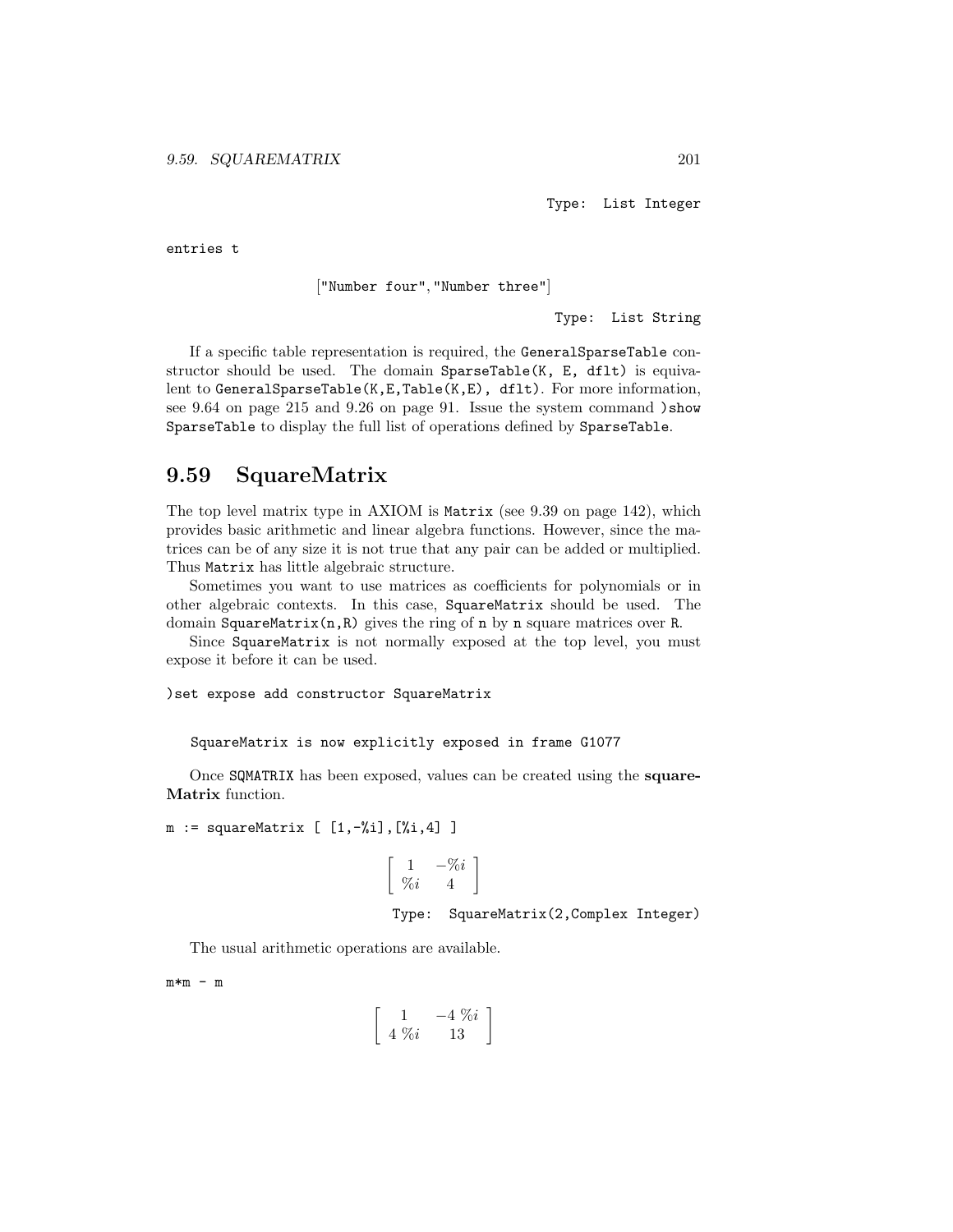### Type: SquareMatrix(2,Complex Integer)

Square matrices can be used where ring elements are required. For example, here is a matrix with matrix entries.

```
mm := squareMatrix [ [m, 1], [1-m, m**2] ]
```

| $\bullet$<br>'0l        |            |       |  |
|-------------------------|------------|-------|--|
|                         |            |       |  |
| $\bullet$<br>$\sqrt{0}$ |            | $\%i$ |  |
| –ა                      | $\%i$<br>b |       |  |

Type: SquareMatrix(2,SquareMatrix(2,Complex Integer))

Or you can construct a polynomial with square matrix coefficients.

$$
p := (x + m) \cdot *2
$$

$$
x^2+\left[\begin{array}{cc}2 & -2\,\,\%i\\ 2\,\,\%i & 8\end{array}\right]\,x+\left[\begin{array}{cc}2 & -5\,\,\%i\\ 5\,\,\%i & 17\end{array}\right]
$$

Type: Polynomial SquareMatrix(2,Complex Integer)

This value can be converted to a square matrix with polynomial coefficients.

p::SquareMatrix(2, ?)

$$
\begin{bmatrix} x^2 + 2x + 2 & -2 \n\% x - 5 \n\% y \\
2 \n\% x + 5 \n\% y & x^2 + 8 \n\% x + 17 \n\end{bmatrix}
$$
\nType: SquareMatrix(2, Polynomial Complex Integer)

For more information on related topics, see Section 9.39 on page 142. Issue the system command )show SquareMatrix to display the full list of operations defined by SquareMatrix.

## 9.60 Stream

A Stream object is represented as a list whose last element contains the wherewithal to create the next element, should it ever be required.

Let ints be the infinite stream of non-negative integers.

ints := [i for i in 0..]

$$
[0, 1, 2, 3, 4, 5, 6, \ldots]
$$

Type: Stream NonNegativeInteger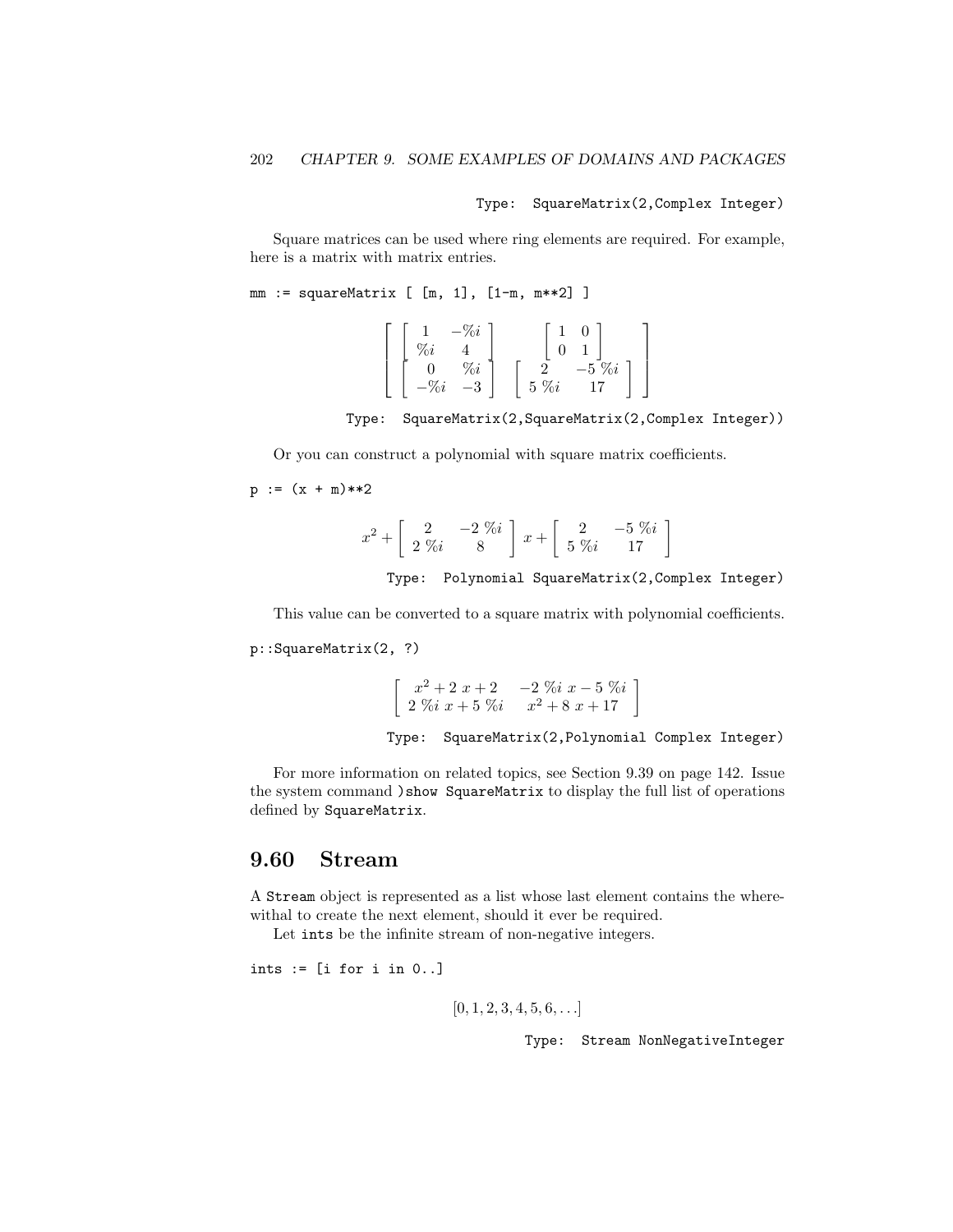By default, ten stream elements are calculated. This number may be changed to something else by the system command )set streams calculate. For the display purposes of this book, we have chosen a smaller value.

More generally, you can construct a stream by specifying its initial value and a function which, when given an element, creates the next element.

f : List INT -> List INT

Void

 $f \ x == [x.1 + x.2, x.1]$ 

Void

```
fibs := [i.2 for i in [generate(f, [1,1])]]
```
Compiling function f with type List Integer -> List Integer

 $[1, 1, 2, 3, 5, 8, 13, \ldots]$ 

Type: Stream Integer

You can create the stream of odd non-negative integers by either filtering them from the integers, or by evaluating an expression for each integer.

[i for i in ints | odd? i]

```
[1, 3, 5, 7, 9, 11, 13, \ldots]Type: Stream NonNegativeInteger
```
odds  $:=$   $[2* i+1$  for i in ints]

```
[1, 3, 5, 7, 9, 11, 13, \ldots]
```
Type: Stream NonNegativeInteger

You can accumulate the initial segments of a stream using the scan operation.

scan(0,+,odds)

 $[1, 4, 9, 16, 25, 36, 49, \ldots]$ 

Type: Stream NonNegativeInteger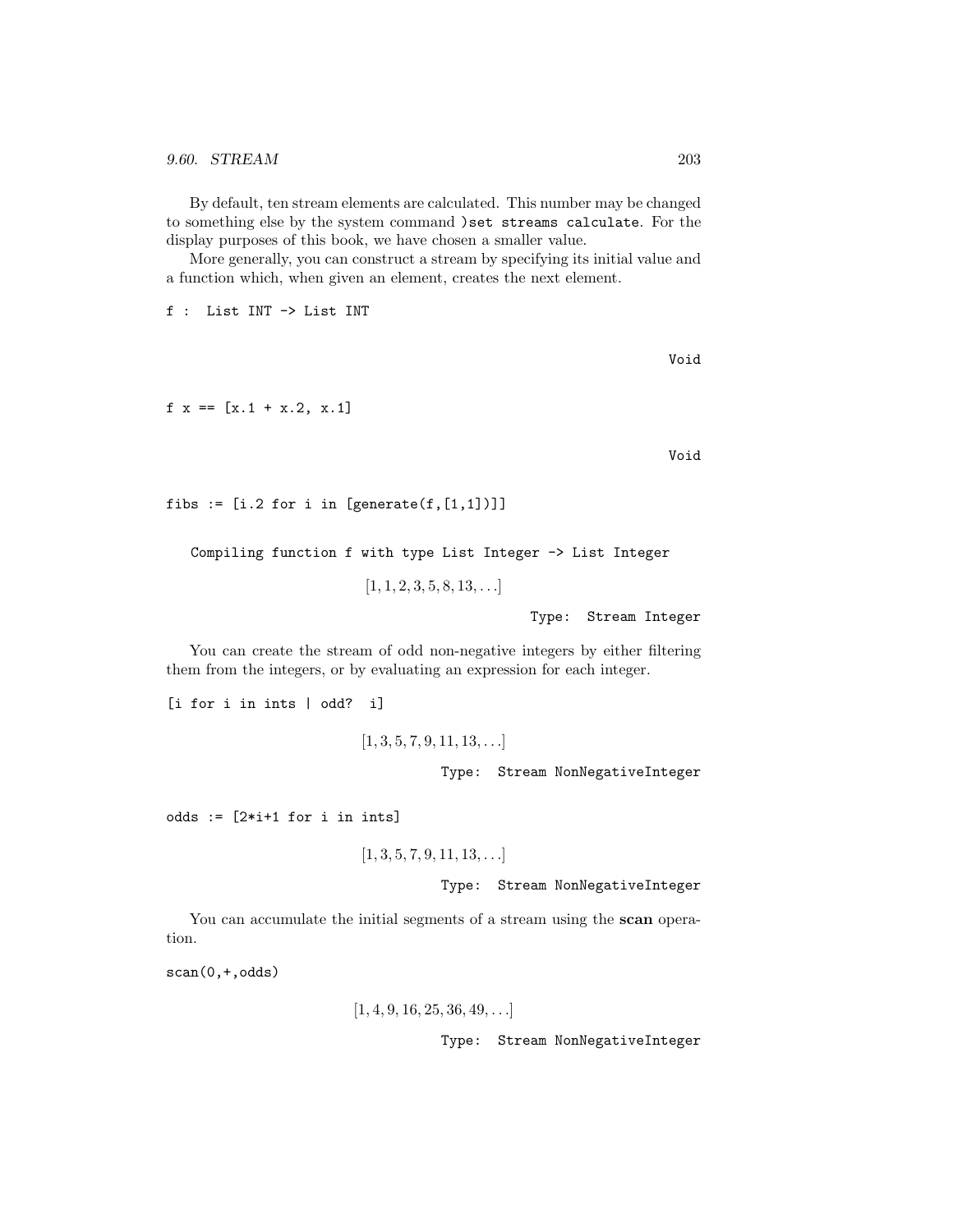The corresponding elements of two or more streams can be combined in this way.

[i\*j for i in ints for j in odds]

 $[0, 3, 10, 21, 36, 55, 78, \ldots]$ 

Type: Stream NonNegativeInteger

map(\*,ints,odds)

```
[0, 3, 10, 21, 36, 55, 78, \ldots]
```
Type: Stream NonNegativeInteger

Many operations similar to those applicable to lists are available for streams.

first ints

0

Type: NonNegativeInteger

rest ints

 $[1, 2, 3, 4, 5, 6, 7, \ldots]$ 

Type: Stream NonNegativeInteger

fibs 20

6765

Type: PositiveInteger

The packages StreamFunctions1, StreamFunctions2 and StreamFunctions3 export some useful stream manipulation operations. For more information, see Section 9.11 on page 37, and 9.36 on page 129. Issue the system command )show Stream to display the full list of operations defined by Stream.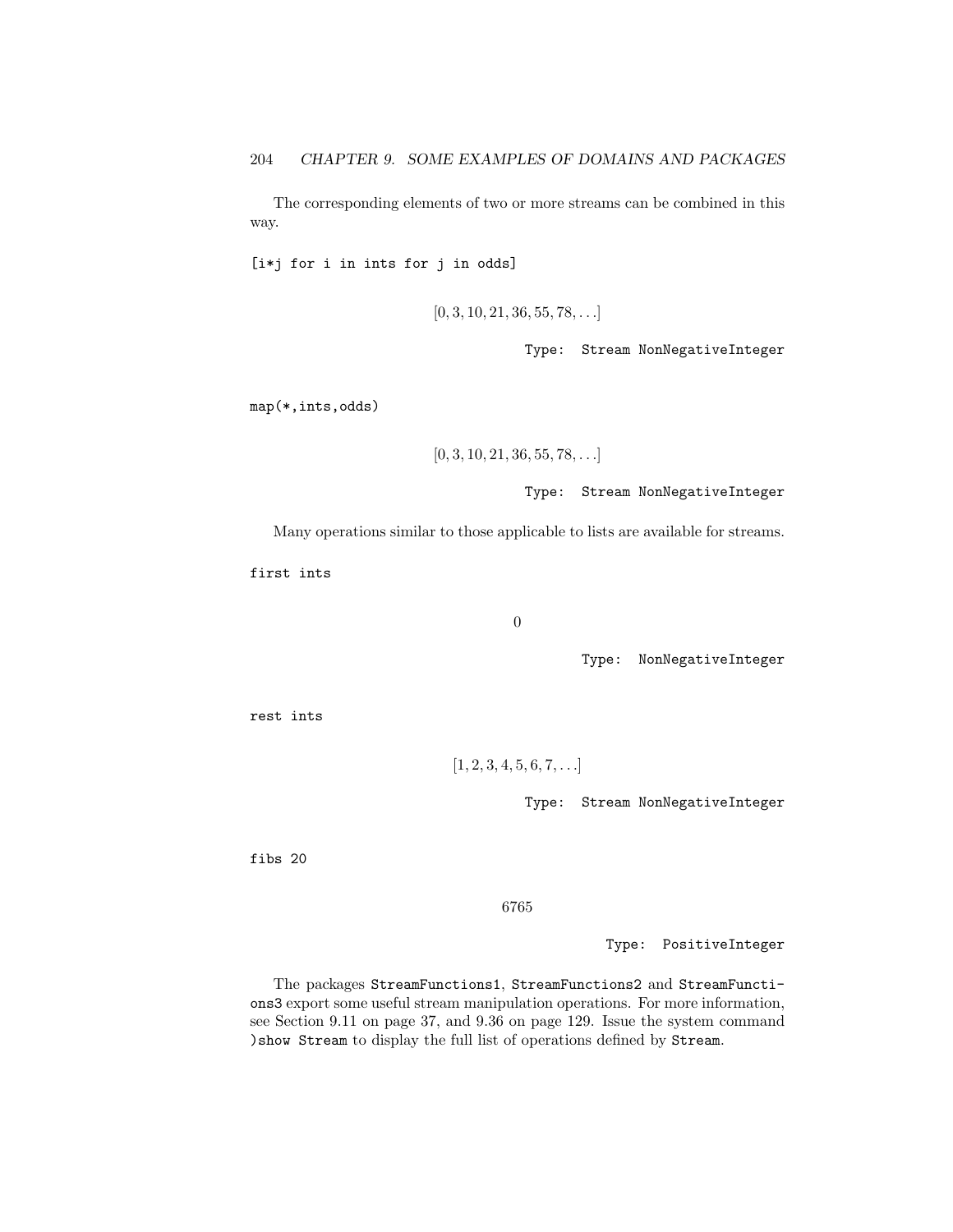9.61. STRING 205

## 9.61 String

The type String provides character strings. Character strings provide all the operations for a one-dimensional array of characters, plus additional operations for manipulating text. For more information on related topics, see 9.7 on page 23 and 9.8 on page 25. You can also issue the system command )show String to display the full list of operations defined by String.

String values can be created using double quotes.

hello := "Hello, I'm AXIOM!"

```
"Hello, I'm AXIOM!"
```
Type: String

Note, however, that double quotes and underscores must be preceded by an extra underscore.

said := "Jane said, \_"Look!\_""

"Jane said, "Look!""

Type: String

saw := "She saw exactly one underscore: \_\_."

```
"She saw exactly one underscore: _."
```
Type: String

It is also possible to use new to create a string of any size filled with a given character. Since there are many new functions it is necessary to indicate the desired type.

gasp: String  $:= new(32, char "x")$ 

"xxxxxxxxxxxxxxxxxxxxxxxxxxxxxxxx"

Type: String

The length of a string is given by "#".

#gasp

32

Type: PositiveInteger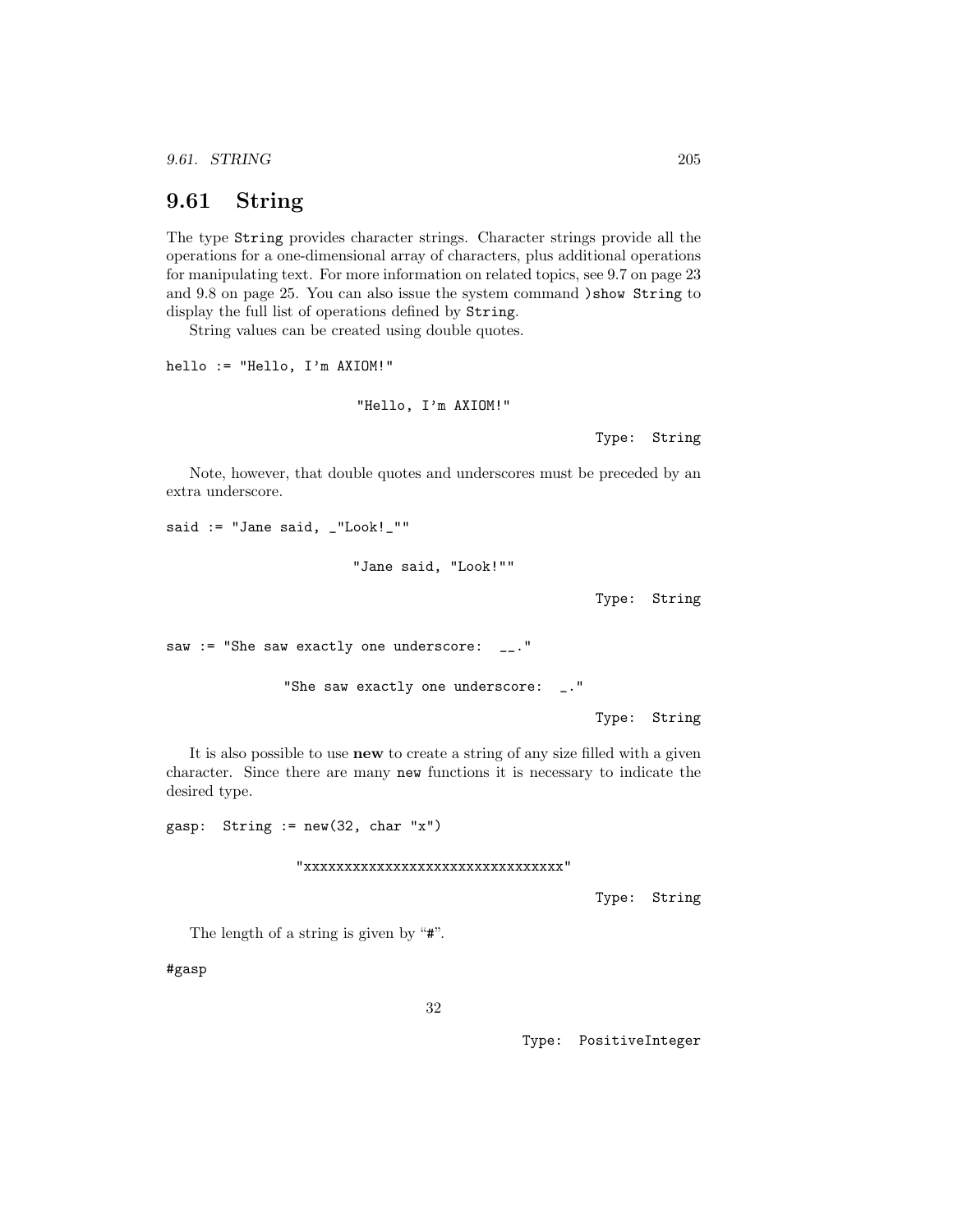Indexing operations allow characters to be extracted or replaced in strings. For any string s, indices lie in the range 1..#s.

hello.2

e

Type: Character

Indexing is really just the application of a string to a subscript, so any application syntax works.

 $\boldsymbol{e}$ 

hello 2

Type: Character

hello(2)

e

Type: Character

If it is important not to modify a given string, it should be copied before any updating operations are used.

hullo := copy hello

"Hello, I'm AXIOM!"

Type: String

hullo.2 := char "u"; [hello, hullo]

["Hello, I'm AXIOM!", "Hullo, I'm AXIOM!"]

Type: List String

Operations are provided to split and join strings. The concat operation allows several strings to be joined together.

saidsaw := concat ["alpha","--","omega"]

"alpha--omega"

Type: String

There is a version of concat that works with two strings.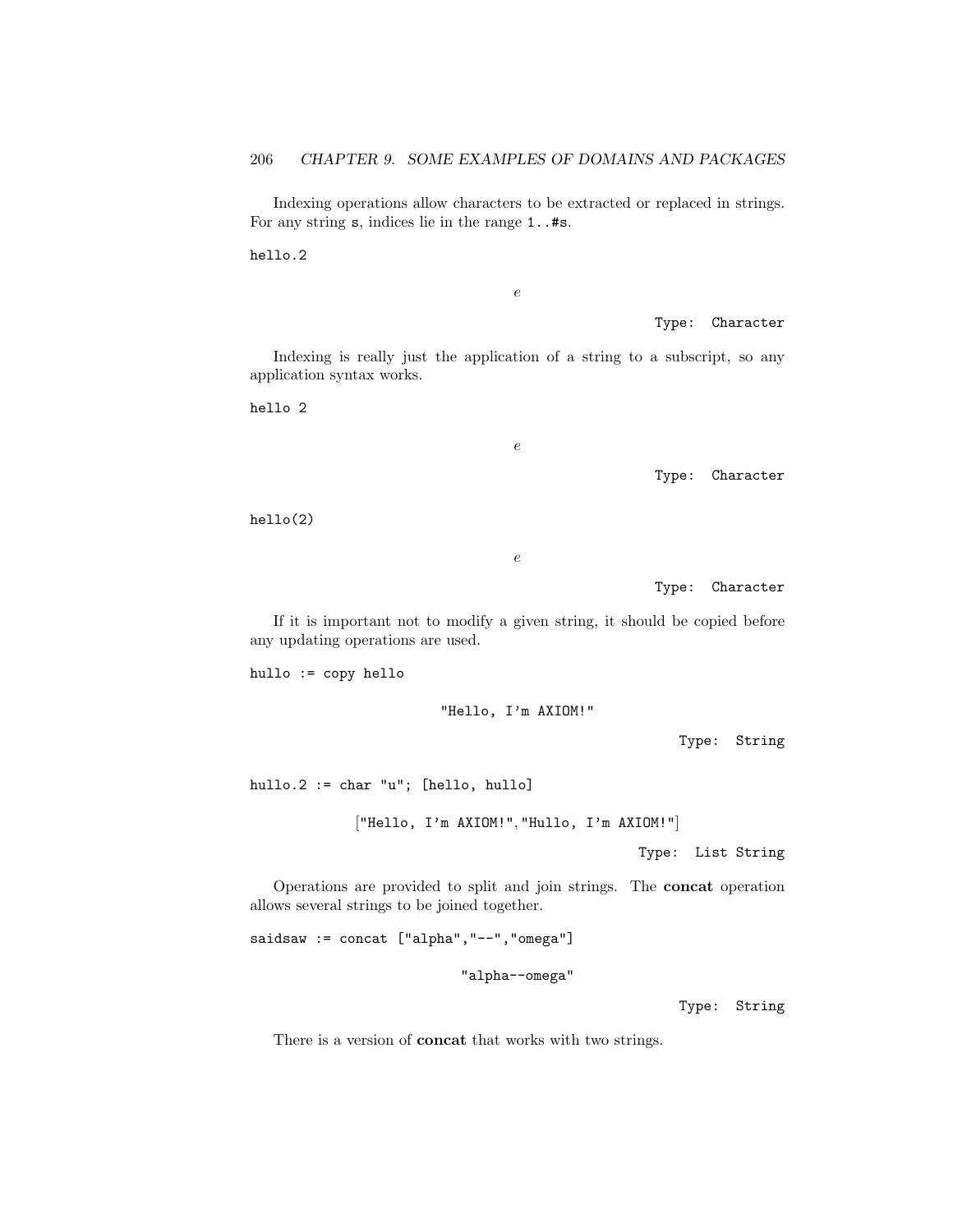```
concat("hello ","goodbye")
```
"hello goodbye"

Type: String

Juxtaposition can also be used to concatenate strings.

"This " "is " "several " "strings " "concatenated."

"This is several strings concatenated."

Type: String

Substrings are obtained by giving an index range.

 $h$ ello $(1..5)$ 

```
"Hello"
```
Type: String

hello(8..)

"I'm AXIOM!"

```
Type: String
```
A string can be split into several substrings by giving a separation character or character class.

split(hello, char " ")

```
["Hello,", "I'm", "AXIOM!"]
```
Type: List String

other := complement alphanumeric();

Type: CharacterClass

split(saidsaw, other)

["alpha", "omega"]

Type: List String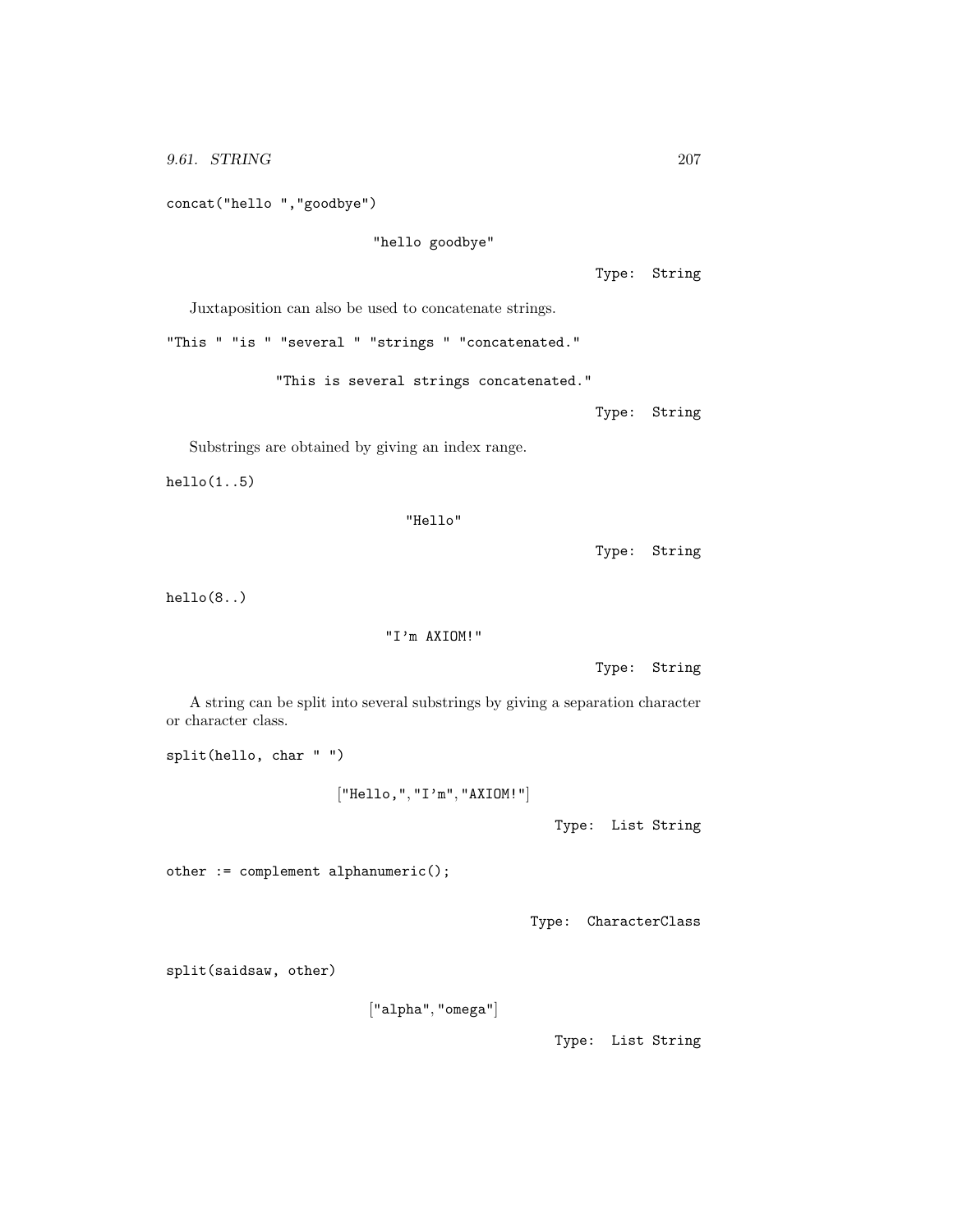Unwanted characters can be trimmed from the beginning or end of a string using the operations trim, leftTrim and rightTrim.

trim("## ++ relax ++ ##", char "#")

" ++ relax ++ "

Type: String

Each of these functions takes a string and a second argument to specify the characters to be discarded.

 $trim("## + + relax ++ ##", other)$ 

"relax"

Type: String

The second argument can be given either as a single character or as a character class.

leftTrim ("## ++ relax ++ ##", other)

"relax ++ ##"

Type: String

rightTrim("## ++ relax ++ ##", other)

"## ++ relax"

Type: String

Strings can be changed to upper case or lower case using the operations upperCase, upperCase, lowerCase and lowerCase.

upperCase hello

"HELLO, I'M AXIOM!"

Type: String

The versions with the exclamation mark change the original string, while the others produce a copy.

lowerCase hello

"hello, i'm axiom!"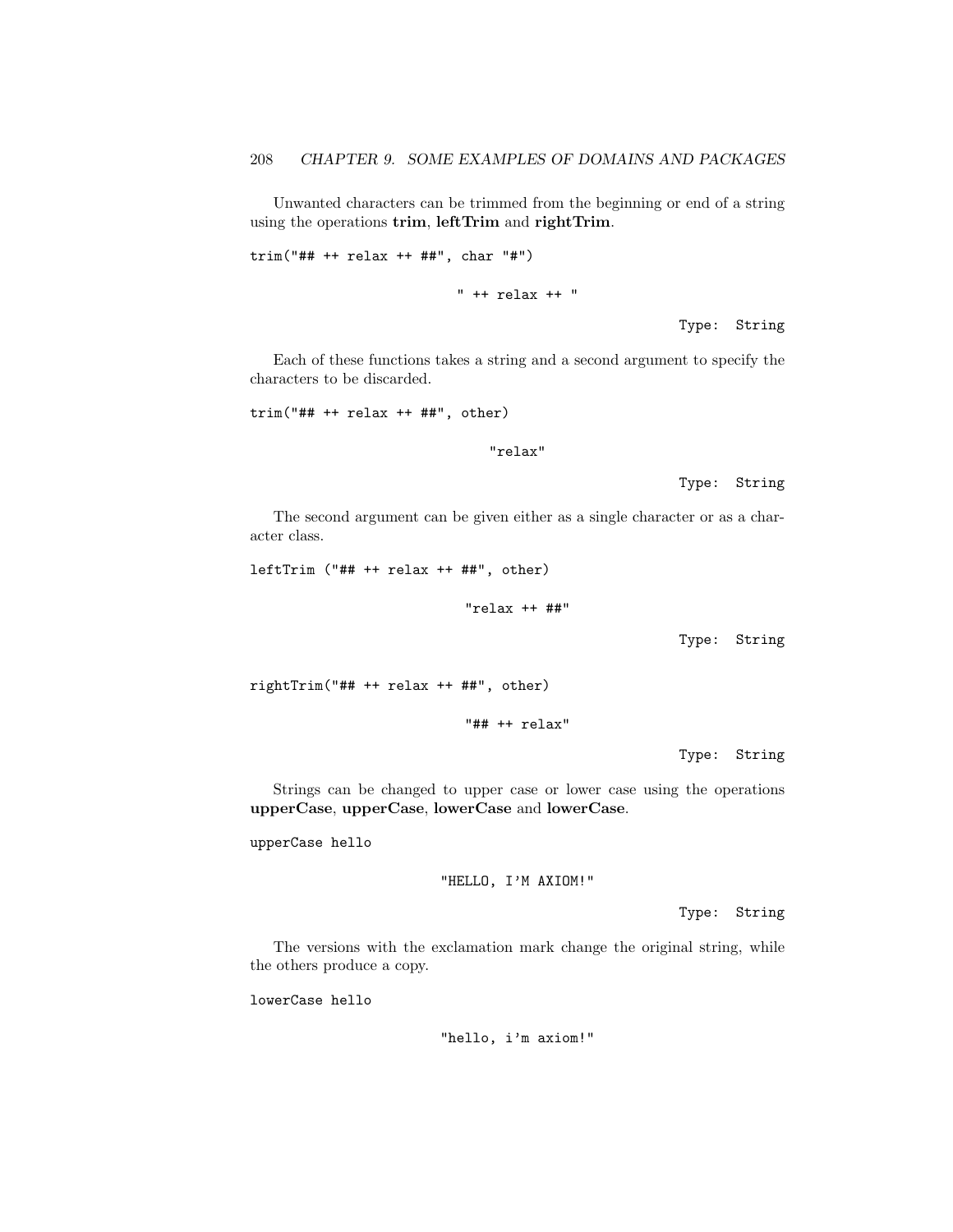Type: String

Some basic string matching is provided. The function prefix? tests whether one string is an initial prefix of another.

prefix?("He", "Hello") true Type: Boolean prefix?("Her", "Hello") false Type: Boolean A similar function, suffix?, tests for suffixes. suffix?("", "Hello") true Type: Boolean suffix?("LO", "Hello") false Type: Boolean The function substring? tests for a substring given a starting position. substring?("ll", "Hello", 3) true Type: Boolean substring?("ll", "Hello", 4) false

Type: Boolean

A number of position functions locate things in strings. If the first argument to position is a string, then  $position(s, t, i)$  finds the location of s as a substring of t starting the search at position i.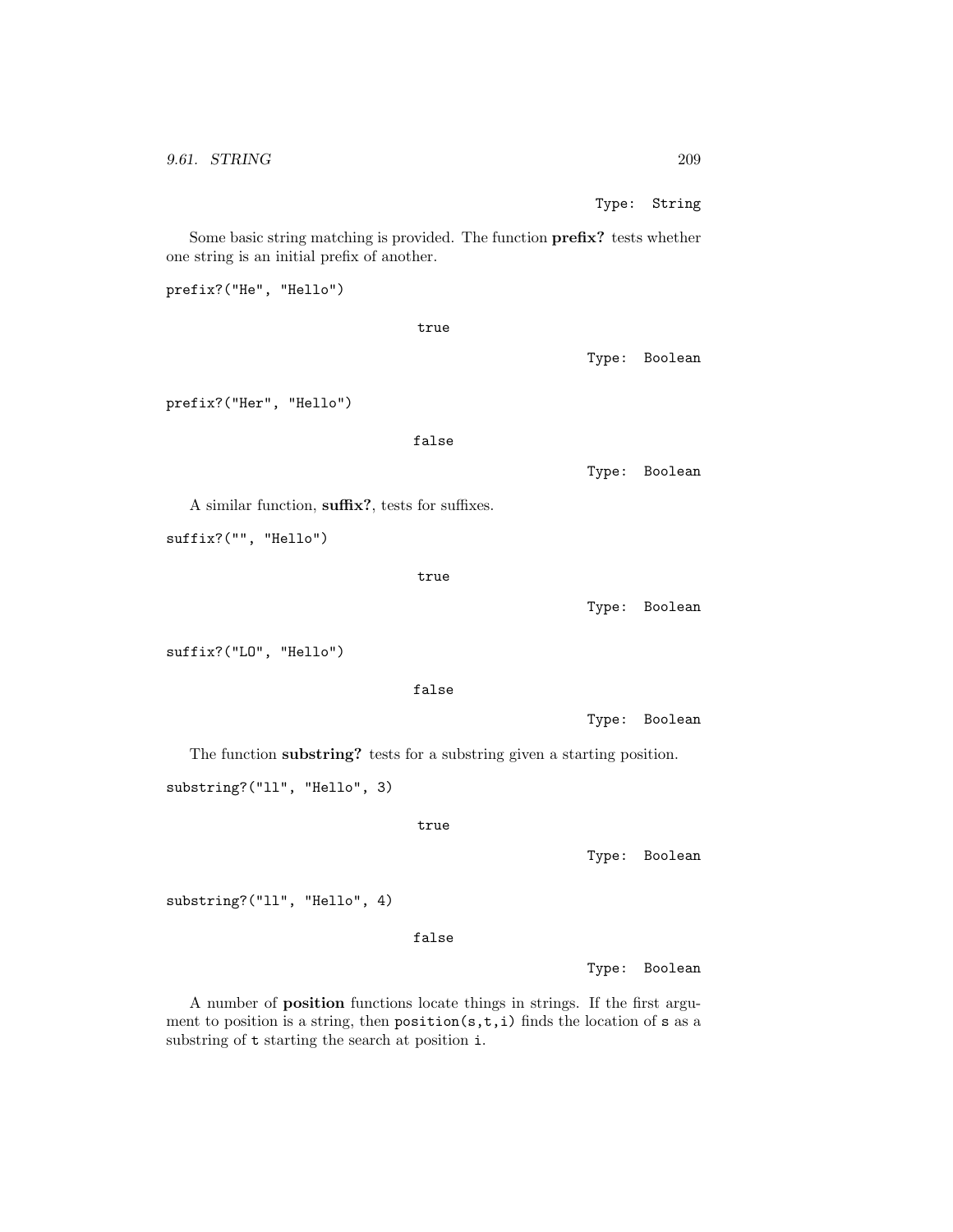n := position("nd", "underground", 1)

2

Type: PositiveInteger

n := position("nd", "underground", n+1)

10

Type: PositiveInteger

If s is not found, then 0 is returned (minIndex(s)-1 in IndexedString).

n := position("nd", "underground", n+1)

0

Type: NonNegativeInteger

To search for a specific character or a member of a character class, a different first argument is used.

position(char "d", "underground", 1)

```
3
```
Type: PositiveInteger

position(hexDigit(), "underground", 1)

3

Type: PositiveInteger

### 9.62 StringTable

This domain provides a table type in which the keys are known to be strings so special techniques can be used. Other than performance, the type StringTable (S) should behave exactly the same way as Table(String,S). See 9.64 on page 215 for general information about tables. Issue the system command )show StringTable to display the full list of operations defined by StringTable.

This creates a new table whose keys are strings.

```
t: StringTable(Integer) := table()
```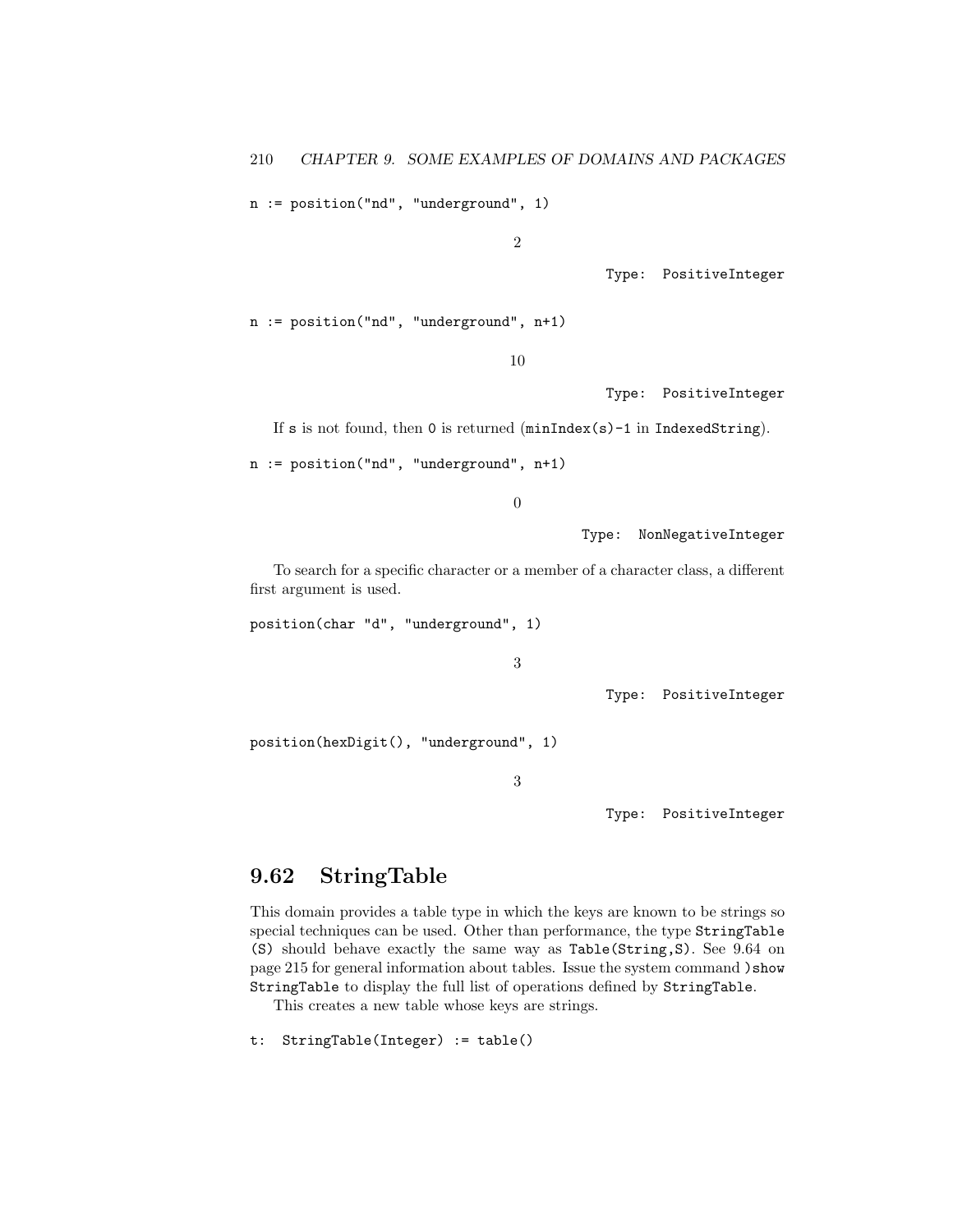table()

Type: StringTable Integer

The value associated with each string key is the number of characters in the string.

for s in split("My name is Ian Watt.",char " ") repeat  $t.s := #s$ 

Type: Void

for key in keys t repeat output [key, t.key]

["Ian",3] ["My",2] ["Watt.",5] ["name",4] ["is",2]

Type: Void

# 9.63 Symbol

Symbols are one of the basic types manipulated by AXIOM. The Symbol domain provides ways to create symbols of many varieties. Issue the system command )show Symbol to display the full list of operations defined by Symbol.

The simplest way to create a symbol is to "single quote" an identifier.

 $X: Symbol := 'x$ 

x

Type: Symbol

This gives the symbol even if x has been assigned a value. If x has not been assigned a value, then it is possible to omit the quote.

XX: Symbol := x

x

Type: Symbol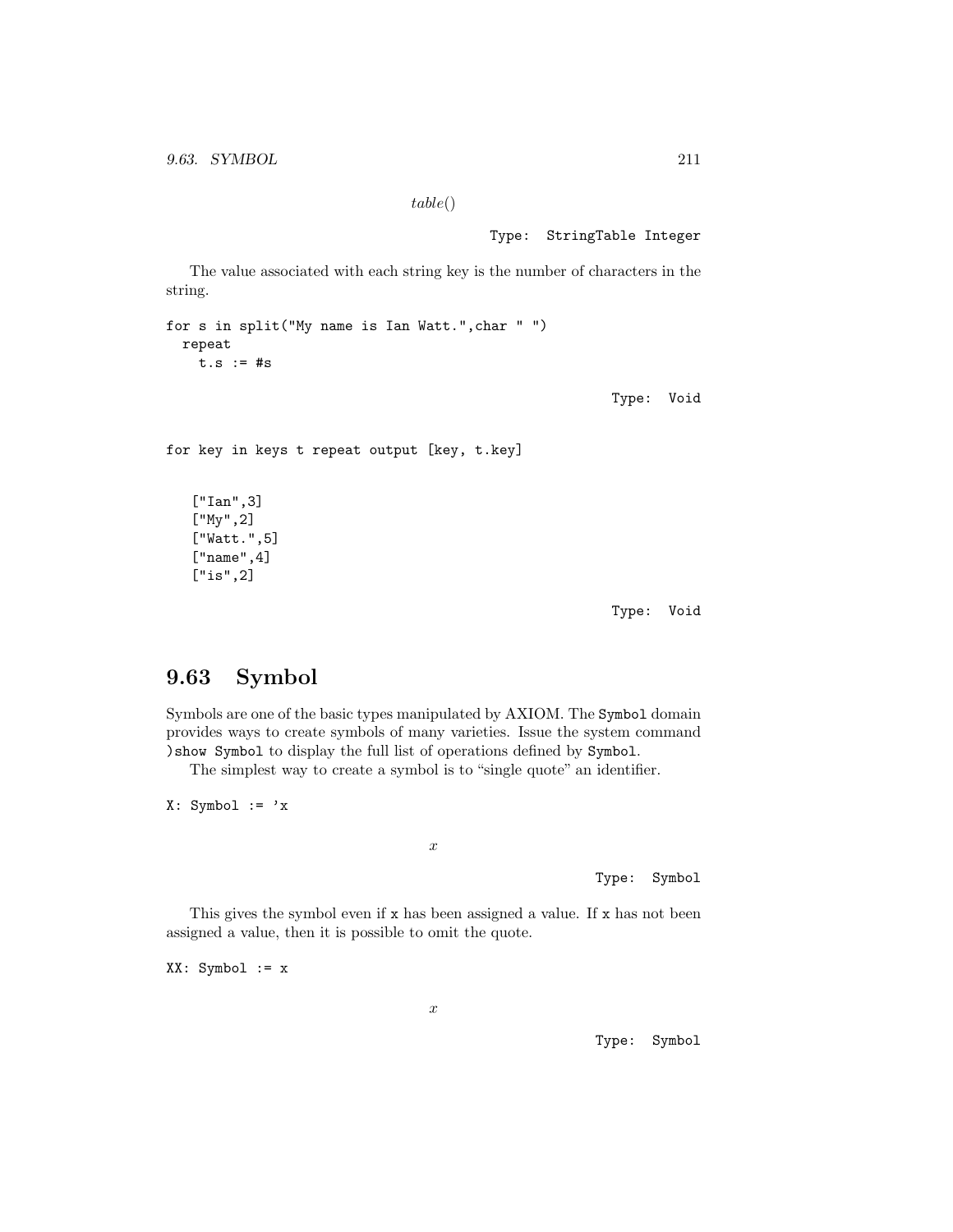Declarations must be used when working with symbols, because otherwise the interpreter tries to place values in a more specialized type Variable.

 $A := 'a$ 

 $\boldsymbol{a}$ 

Type: Variable a

 $B := b$ 

b

Type: Variable b

The normal way of entering polynomials uses this fact.

x\*\*2 + 1

```
x^2 + 1
```
Type: Polynomial Integer

Another convenient way to create symbols is to convert a string. This is useful when the name is to be constructed by a program.

"Hello"::Symbol

Hello

Type: Symbol

Sometimes it is necessary to generate new unique symbols, for example, to name constants of integration. The expression new() generates a symbol starting with %.

new()\$Symbol

 $\%A$ 

Type: Symbol

Successive calls to new produce different symbols.

new()\$Symbol

 $%B$ 

Type: Symbol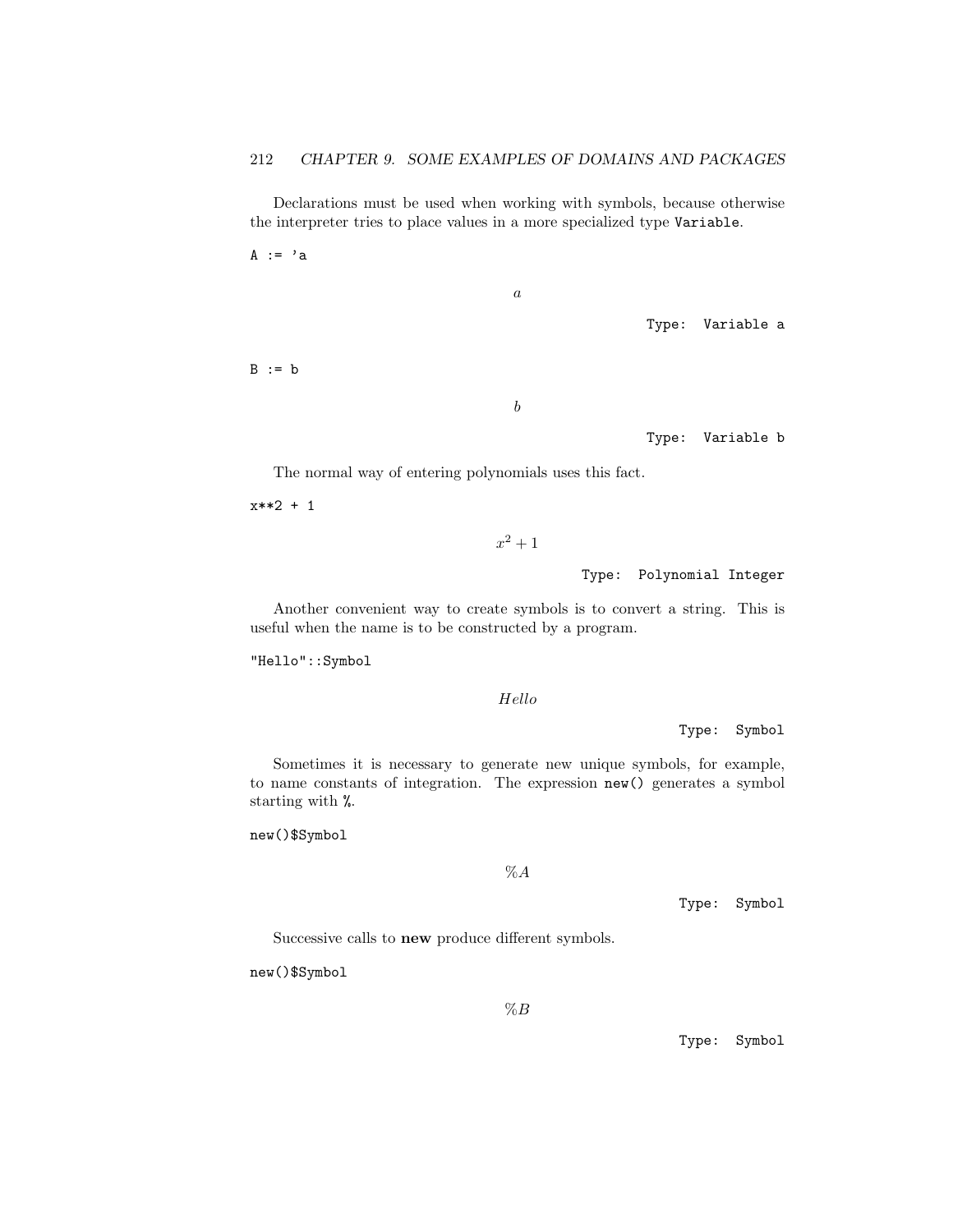new("xyz")\$Symbol

 $\%xyz0$ 

Type: Symbol

A symbol can be adorned in various ways. The most basic thing is applying a symbol to a list of subscripts.

X[i,j]

 $x_{i,j}$ 

Type: Symbol

Somewhat less pretty is to attach subscripts, superscripts or arguments.

 $U :=$  subscript(u,  $[1, 2, 1, 2]$ )

 $u_{1,2,1,2}$ 

 $V := superscript(v, [n])$ 

 $v^n$ 

Type: Symbol

Type: Symbol

 $P := \text{argscript}(p, [t])$ 

 $p(t)$ 

Type: Symbol

It is possible to test whether a symbol has scripts using the scripted? test. scripted? U

true

Type: Boolean

scripted? X

false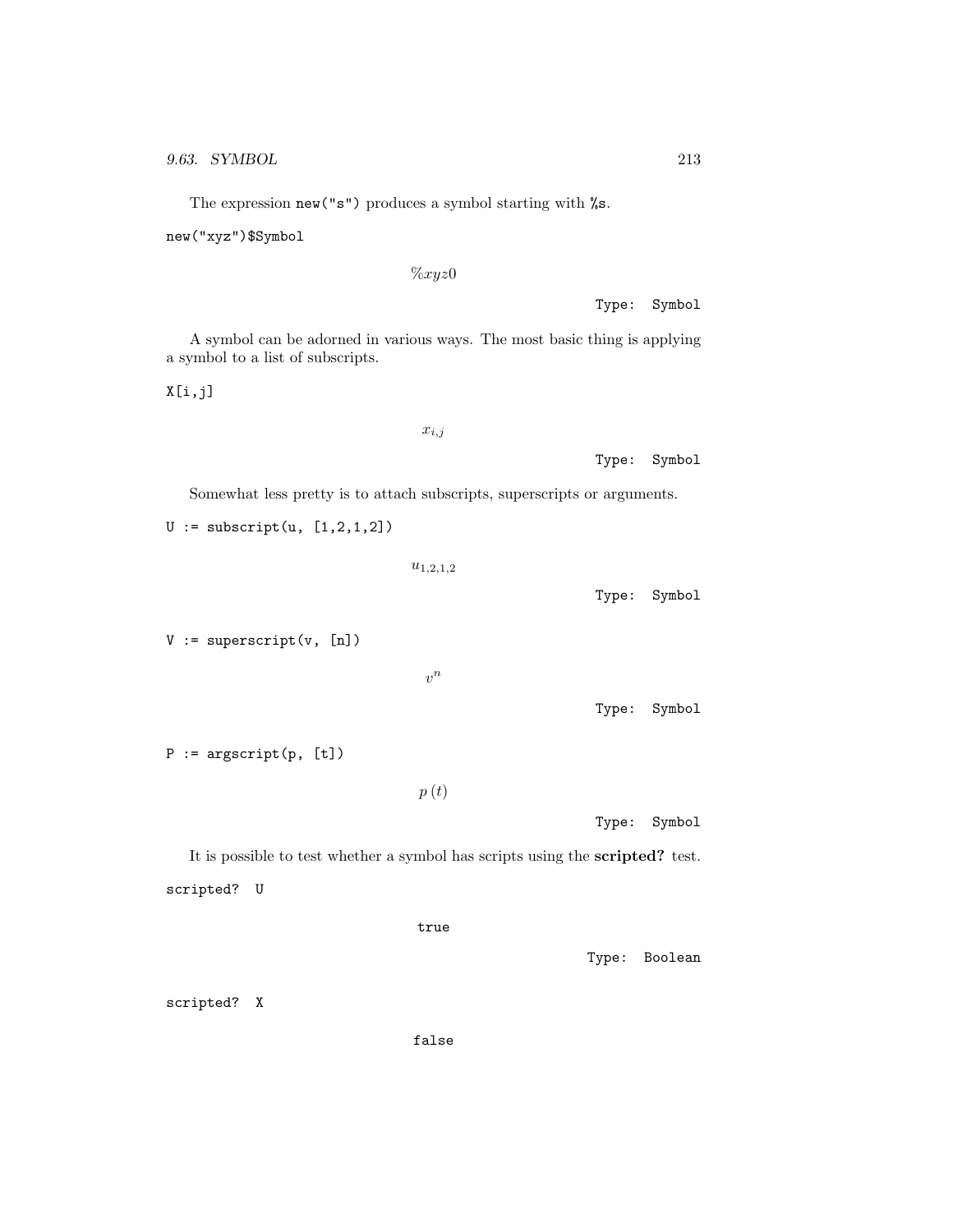Type: Boolean

If a symbol is not scripted, then it may be converted to a string.

string X

 $"x"$ 

Type: String

The basic parts can always be extracted using the name and scripts operations.

name U

u

Type: Symbol

scripts U

 $[sub = [1, 2, 1, 2], sup =[], presup =[], presub =[], args = []]$ 

Type: Record( sub: List OutputForm, sup: List OutputForm, presup: List OutputForm, presub: List OutputForm, args: List OutputForm)

name X

x

Type: Symbol

scripts X

$$
sub =[], sup =[], pressup =[], pressub =[], args = []]
$$

Type: Record( sub: List OutputForm, sup: List OutputForm, presup: List OutputForm, presub: List OutputForm, args: List OutputForm)

The most general form is obtained using the script operation. This operation takes an argument which is a list containing, in this order, lists of subscripts, superscripts, presuperscripts, presubscripts and arguments to a symbol.

 $M := script(Mammoth, [ [i,j], [k,l], [0,1], [2], [u,v,w]] )$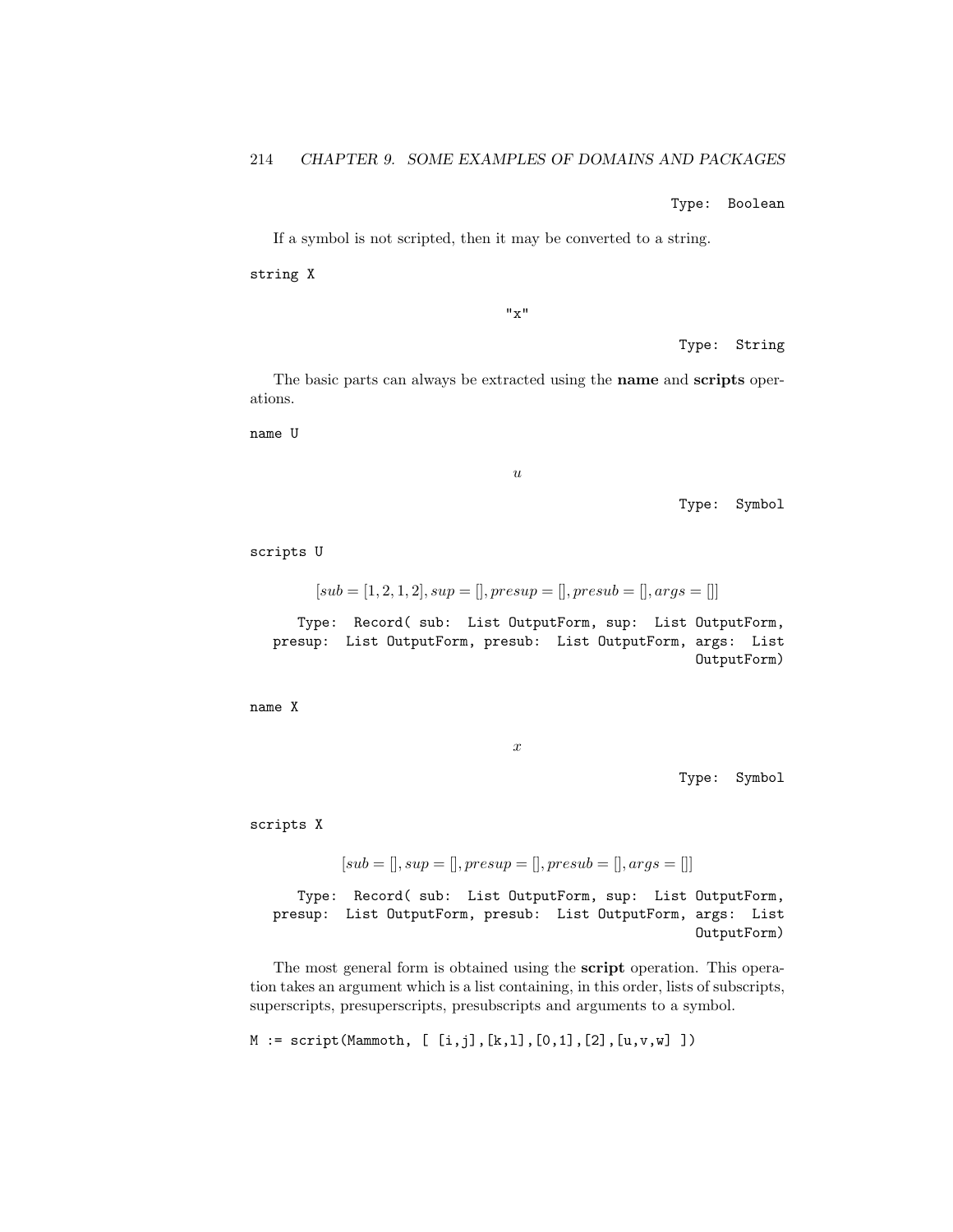$_{2}^{0,1}Mammoth_{i,j}^{k,l}\left( u,v,w\right)$ 

Type: Symbol

scripts M

 $[sub = [i, j], sup = [k, l], presup = [0, 1], presub = [2], args = [u, v, w]$ 

Type: Record( sub: List OutputForm, sup: List OutputForm, presup: List OutputForm, presub: List OutputForm, args: List OutputForm)

If trailing lists of scripts are omitted, they are assumed to be empty.

 $N := \text{script(Nut}, [ [i,j], [k,l], [0,1]] )$ 

$$
^{0,1}Nut_{i,j}^{k,l}
$$

Type: Symbol

scripts N

$$
[sub = [i, j], sup = [k, l], presup = [0, 1], presub = [] , args = []]
$$

Type: Record( sub: List OutputForm, sup: List OutputForm, presup: List OutputForm, presub: List OutputForm, args: List OutputForm)

### 9.64 Table

The Table constructor provides a general structure for associative storage. This type provides hash tables in which data objects can be saved according to keys of any type. For a given table, specific types must be chosen for the keys and entries.

In this example the keys to the table are polynomials with integer coefficients. The entries in the table are strings.

```
t: Table(Polynomial Integer, String) := table()
```
table()

Type: Table(Polynomial Integer,String)

To save an entry in the table, the setelt operation is used. This can be called directly, giving the table a key and an entry.

 $setelt(t, x**2 - 1, "Easy to factor")$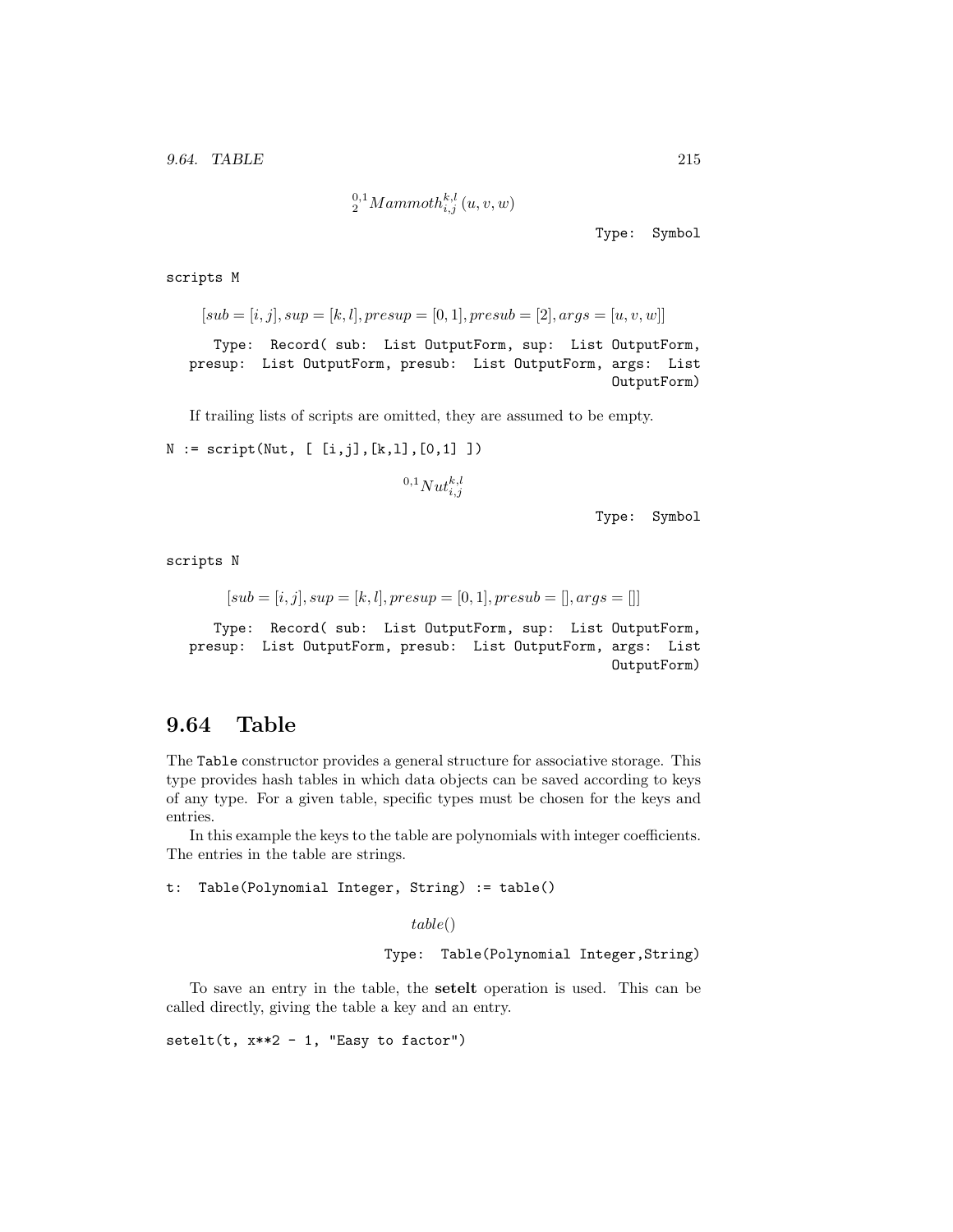#### "Easy to factor"

Type: String

Alternatively, you can use assignment syntax.

 $t(x**3 + 1)$  := "Harder to factor"

"Harder to factor"

Type: String

 $t(x)$  := "The easiest to factor"

"The easiest to factor"

Type: String

Entries are retrieved from the table by calling the elt operation.

 $elt(t, x)$ 

"The easiest to factor"

Type: String

This operation is called when a table is "applied" to a key using this or the following syntax.

t.x

"The easiest to factor"

Type: String

t x

"The easiest to factor"

Type: String

Parentheses are used only for grouping. They are needed if the key is an infixed expression.

 $t.(x**2 - 1)$ 

"Easy to factor"

Type: String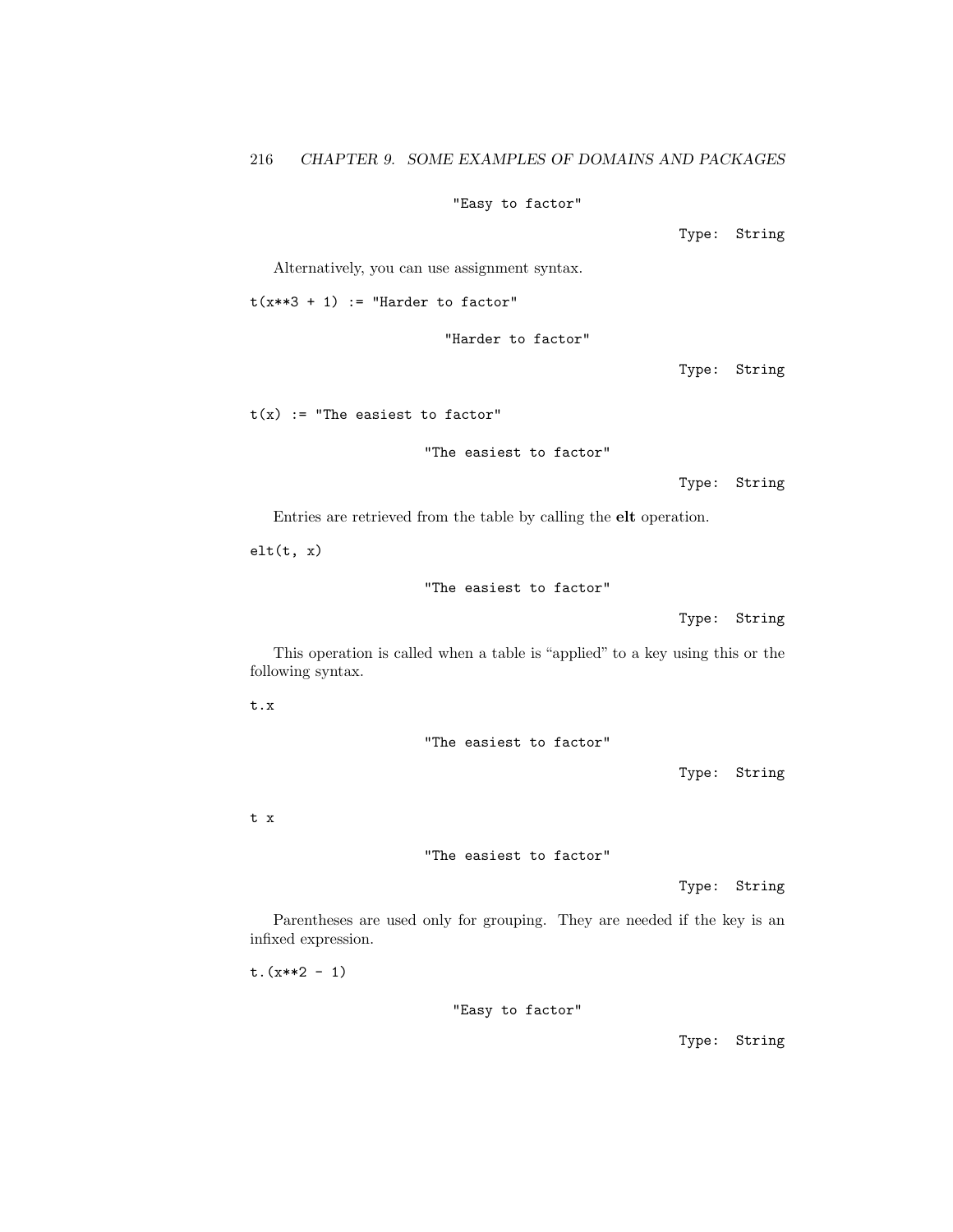Note that the elt operation is used only when the key is known to be in the table—otherwise an error is generated.

t (x\*\*3 + 1)

"Harder to factor"

Type: String

You can get a list of all the keys to a table using the **keys** operation.

keys t

$$
[x, x^3 + 1, x^2 - 1]
$$
  
Type: List Polynomial Integer

If you wish to test whether a key is in a table, the search operation is used. This operation returns either an entry or "failed".

search(x, t)

```
"The easiest to factor"
```
Type: Union(String,...)

search(x\*\*2, t)

#### "failed"

Type: Union("failed",...)

The return type is a union so the success of the search can be tested using case.

search(x\*\*2, t) case "failed"

true

Type: Boolean

The remove operation is used to delete values from a table.

remove!(x\*\*2-1, t)

"Easy to factor"

Type: Union(String,...)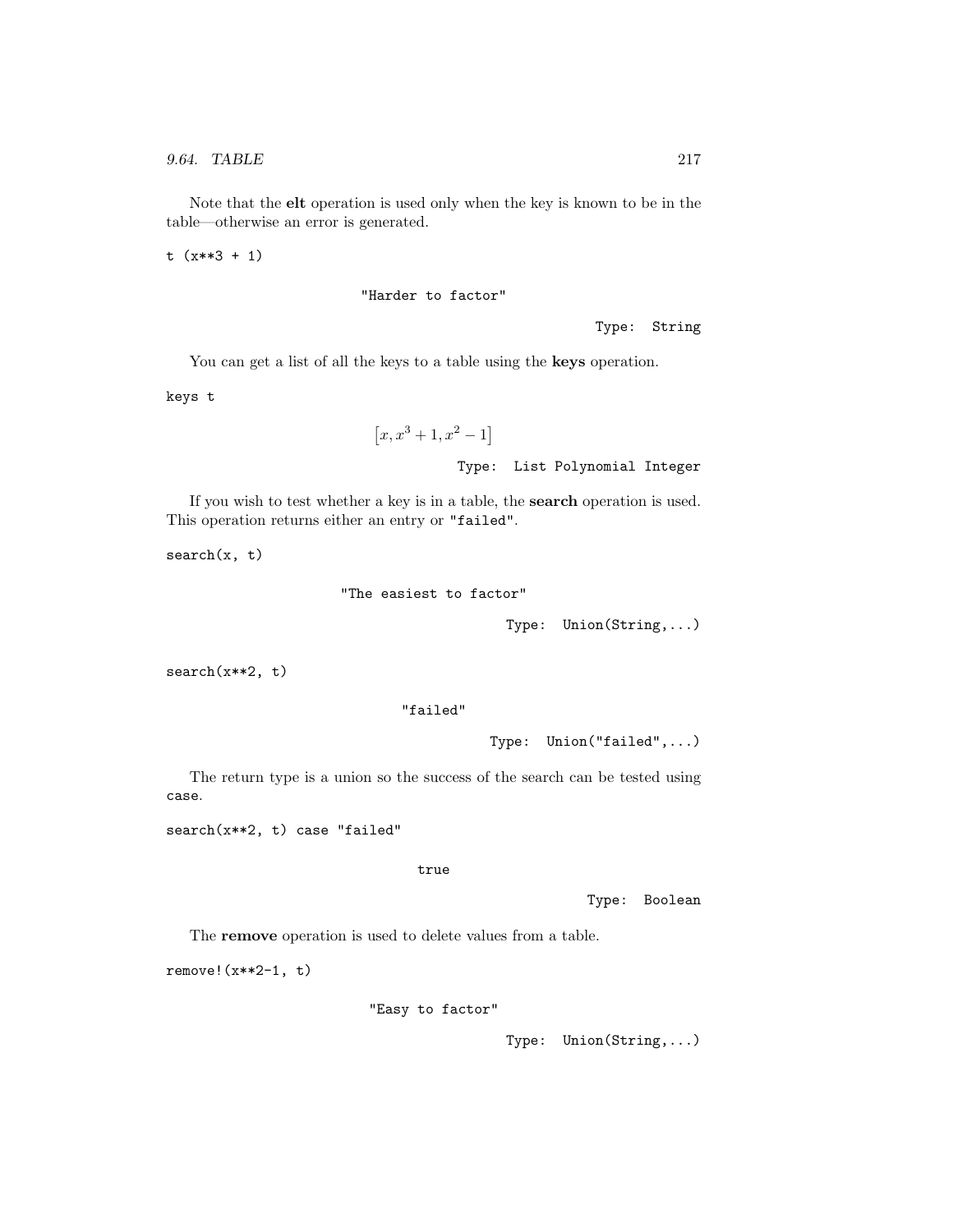If an entry exists under the key, then it is returned. Otherwise remove returns "failed".

 $remove!(x-1, t)$ 

#### "failed"

Type: Union("failed",...)

The number of key-entry pairs can be found using the  $\#$  operation.

#t

2

Type: PositiveInteger

Just as keys returns a list of keys to the table, a list of all the entries can be obtained using the members operation.

members t

```
["The easiest to factor", "Harder to factor"]
```
Type: List String

A number of useful operations take functions and map them on to the table to compute the result. Here we count the entries which have "Hard" as a prefix.

count(s: String +-> prefix?("Hard", s), t)

1

Type: PositiveInteger

Other table types are provided to support various needs.

AssociationList gives a list with a table view. This allows new entries to be appended onto the front of the list to cover up old entries. This is useful when table entries need to be stacked or when frequent list traversals are required. See 9.1 on page 1 for more information.

EqTable gives tables in which keys are considered equal only when they are in fact the same instance of a structure. See 9.16 on page 61 for more information.

StringTable should be used when the keys are known to be strings. See 9.62 on page 210 for more information.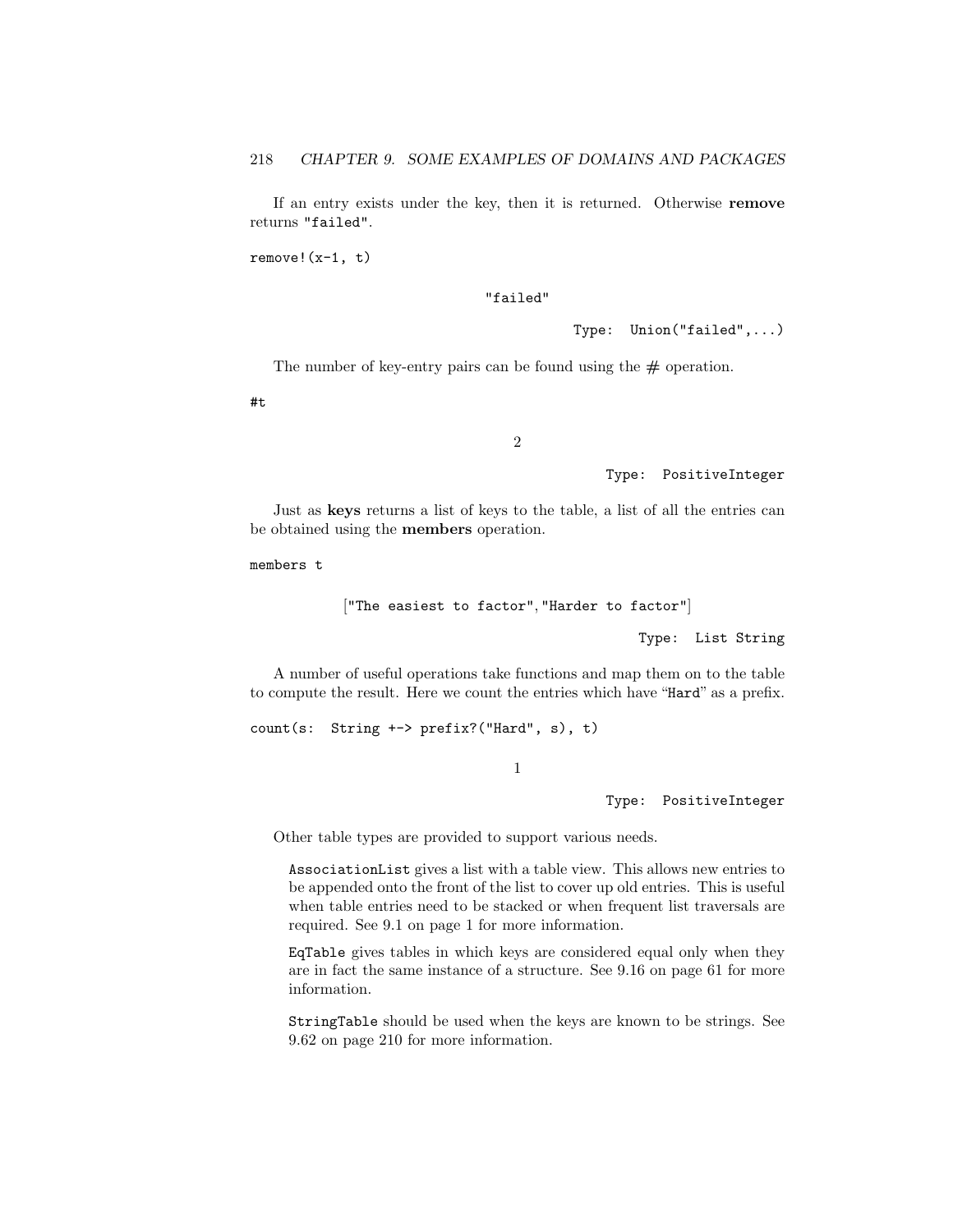SparseTable provides tables with default entries, so lookup never fails. The GeneralSparseTable constructor can be used to make any table type behave this way. See 9.58 on page 200 for more information.

KeyedAccessFile allows values to be saved in a file, accessed as a table. See 9.33 on page 112 for more information.

Issue the system command )show Table to display the full list of operations defined by Table.

## 9.65 TextFile

The domain TextFile allows AXIOM to read and write character data and exchange text with other programs. This type behaves in AXIOM much like a File of strings, with additional operations to cause new lines. We give an example of how to produce an upper case copy of a file.

This is the file from which we read the text.

```
f1: TextFile := open("/etc/motd", "input")
```

```
"/etc/motd"
```
Type: TextFile

This is the file to which we write the text.

```
f2: TextFile := open("/tmp/MOTD", "output")
```

```
"/tmp/MOTD"
```
Type: TextFile

Entire lines are handled using the readLine and writeLine operations.

l := readLine! f1

"Risc System/6000 Model 320H: pascal"

Type: String

writeLine!(f2, upperCase l)

"RISC SYSTEM/6000 MODEL 320H: PASCAL"

Type: String

Use the endOfFile? operation to check if you have reached the end of the file.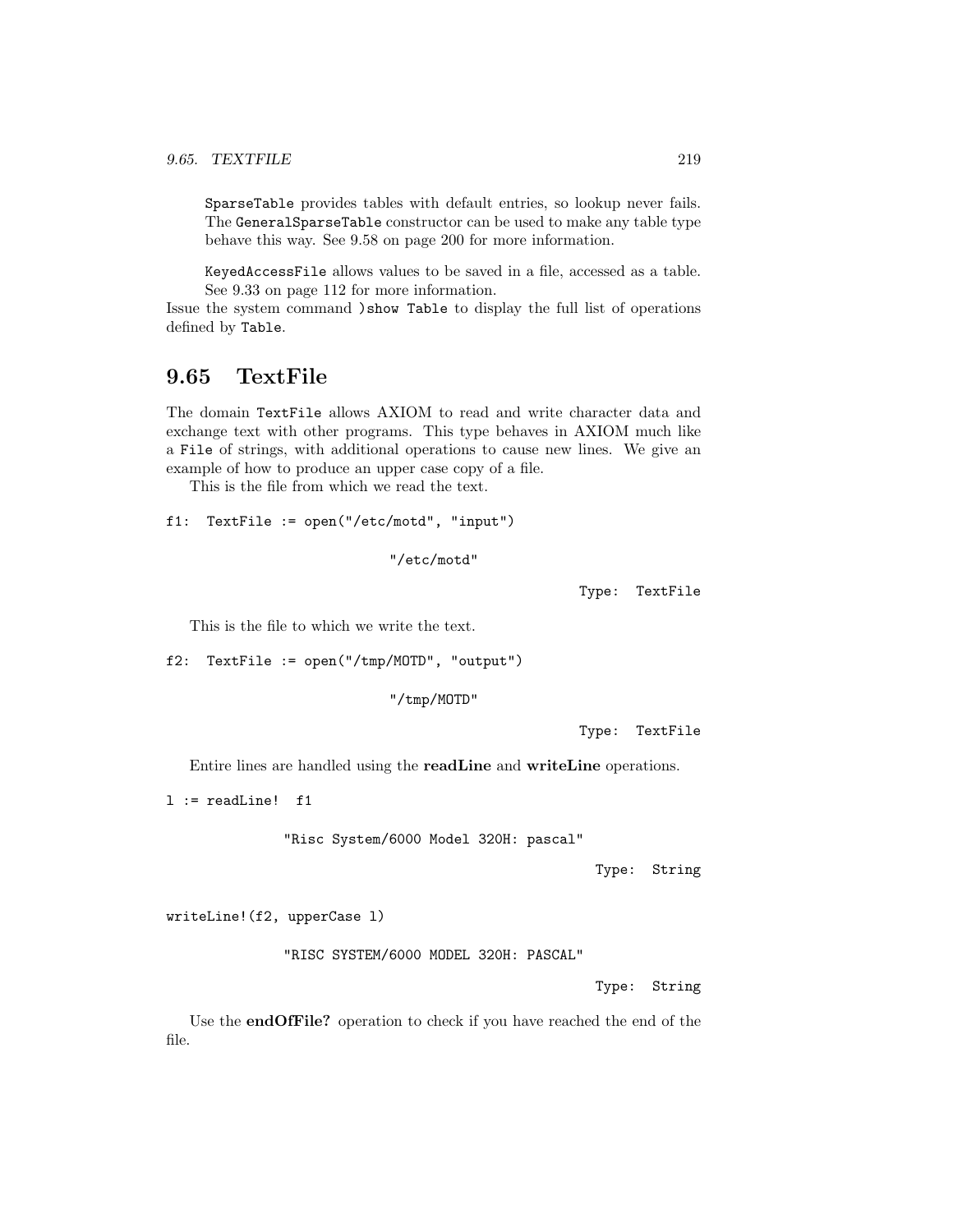while not endOfFile? f1 repeat s := readLine! f1 writeLine!(f2, upperCase s)

Type: Void

The file f1 is exhausted and should be closed.

close! f1

"/etc/motd"

Type: TextFile

It is sometimes useful to write lines a bit at a time. The write operation allows this.

write!(f2, "-The-")

"-The-"

Type: String

write!(f2, "-End-")

"-End-"

Type: String

This ends the line. This is done in a machine-dependent manner.

writeLine! f2

 $"$ "

Type: String

close! f2

"/tmp/MOTD"

Type: TextFile

Finally, clean up.

)system rm /tmp/MOTD

For more information on related topics, see 9.21 on page 74, 9.33 on page 112, and 9.34 on page 116. Issue the system command )show TextFile to display the full list of operations defined by TextFile.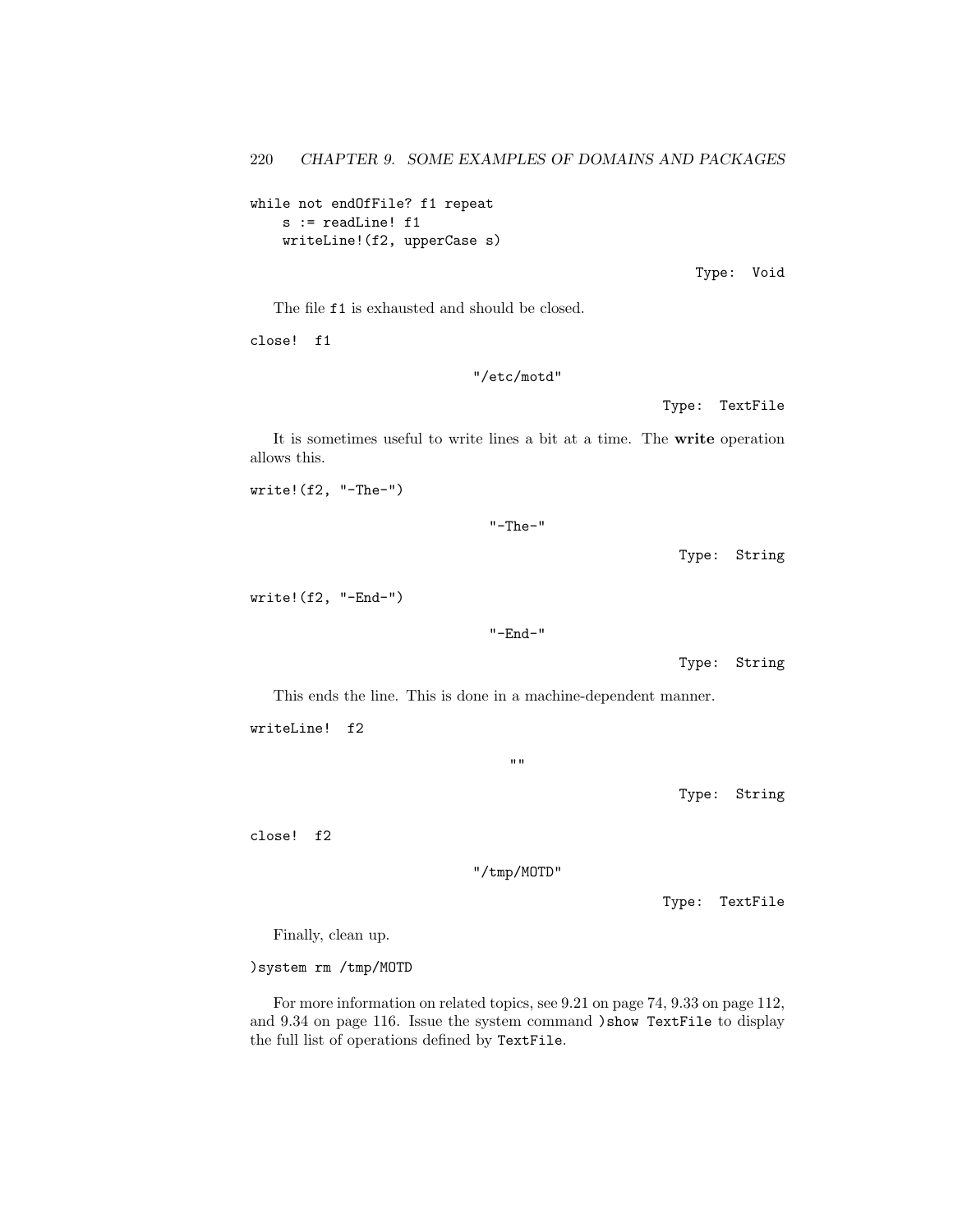## 9.66 TwoDimensionalArray

The TwoDimensionalArray domain is used for storing data in a two dimensional data structure indexed by row and by column. Such an array is a homogeneous data structure in that all the entries of the array must belong to the same AXIOM domain. Each array has a fixed number of rows and columns specified by the user and arrays are not extensible. In AXIOM, the indexing of twodimensional arrays is one-based. This means that both the "first" row of an array and the "first" column of an array are given the index 1. Thus, the entry in the upper left corner of an array is in position (1,1).

The operation new creates an array with a specified number of rows and columns and fills the components of that array with a specified entry. The arguments of this operation specify the number of rows, the number of columns, and the entry.

This creates a five-by-four array of integers, all of whose entries are zero.

#### $arr : ARRAY2 INT := new(5, 4, 0)$

$$
\left[\begin{array}{cccc} 0 & 0 & 0 & 0 \\ 0 & 0 & 0 & 0 \\ 0 & 0 & 0 & 0 \\ 0 & 0 & 0 & 0 \\ 0 & 0 & 0 & 0 \\ 0 & 0 & 0 & 0 \end{array}\right]
$$

Type: TwoDimensionalArray Integer

The entries of this array can be set to other integers using the operation setelt.

Issue this to set the element in the upper left corner of this array to 17.

setelt(arr,1,1,17)

17

Type: PositiveInteger

Now the first element of the array is 17.

arr

$$
\begin{bmatrix} 17 & 0 & 0 & 0 \\ 0 & 0 & 0 & 0 \\ 0 & 0 & 0 & 0 \\ 0 & 0 & 0 & 0 \\ 0 & 0 & 0 & 0 \end{bmatrix}
$$

Type: TwoDimensionalArray Integer

Likewise, elements of an array are extracted using the operation elt.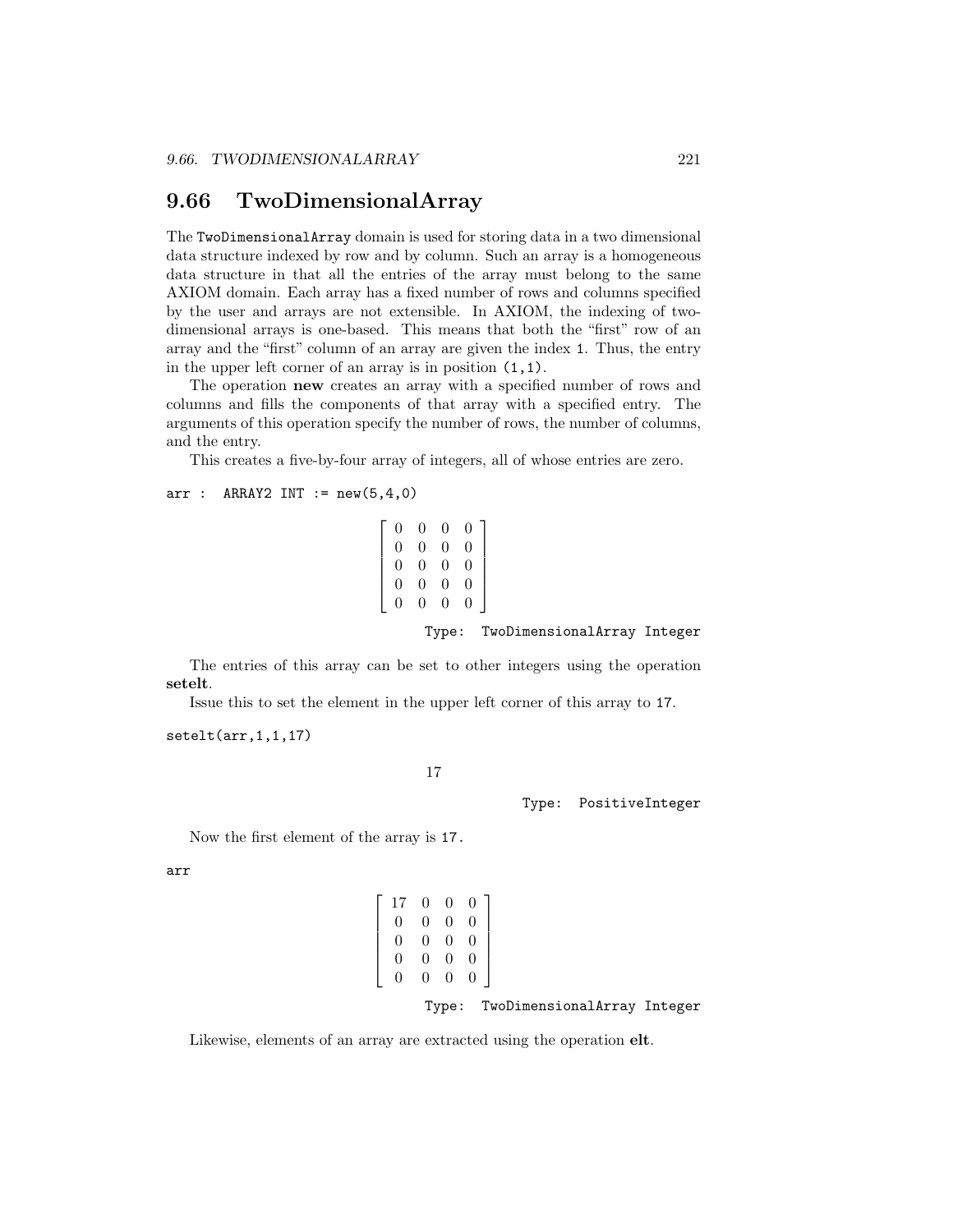$elt(arr, 1, 1)$ 

### 17

#### Type: PositiveInteger

Another way to use these two operations is as follows. This sets the element in position (3,2) of the array to 15.

 $arr(3,2) := 15$ 

15

Type: PositiveInteger

This extracts the element in position (3,2) of the array.

arr(3,2)

15

Type: PositiveInteger

The operations elt and setelt come equipped with an error check which verifies that the indices are in the proper ranges. For example, the above array has five rows and four columns, so if you ask for the entry in position  $(6,2)$ with  $arr(6,2)$  AXIOM displays an error message. If there is no need for an error check, you can call the operations qelt and qsetelt which provide the same functionality but without the error check. Typically, these operations are called in well-tested programs.

The operations row and column extract rows and columns, respectively, and return objects of OneDimensionalArray with the same underlying element type.

row(arr,1)

#### $[17, 0, 0, 0]$

Type: OneDimensionalArray Integer

column(arr,1)

 $[17, 0, 0, 0, 0]$ 

#### Type: OneDimensionalArray Integer

You can determine the dimensions of an array by calling the operations nrows and ncols, which return the number of rows and columns, respectively.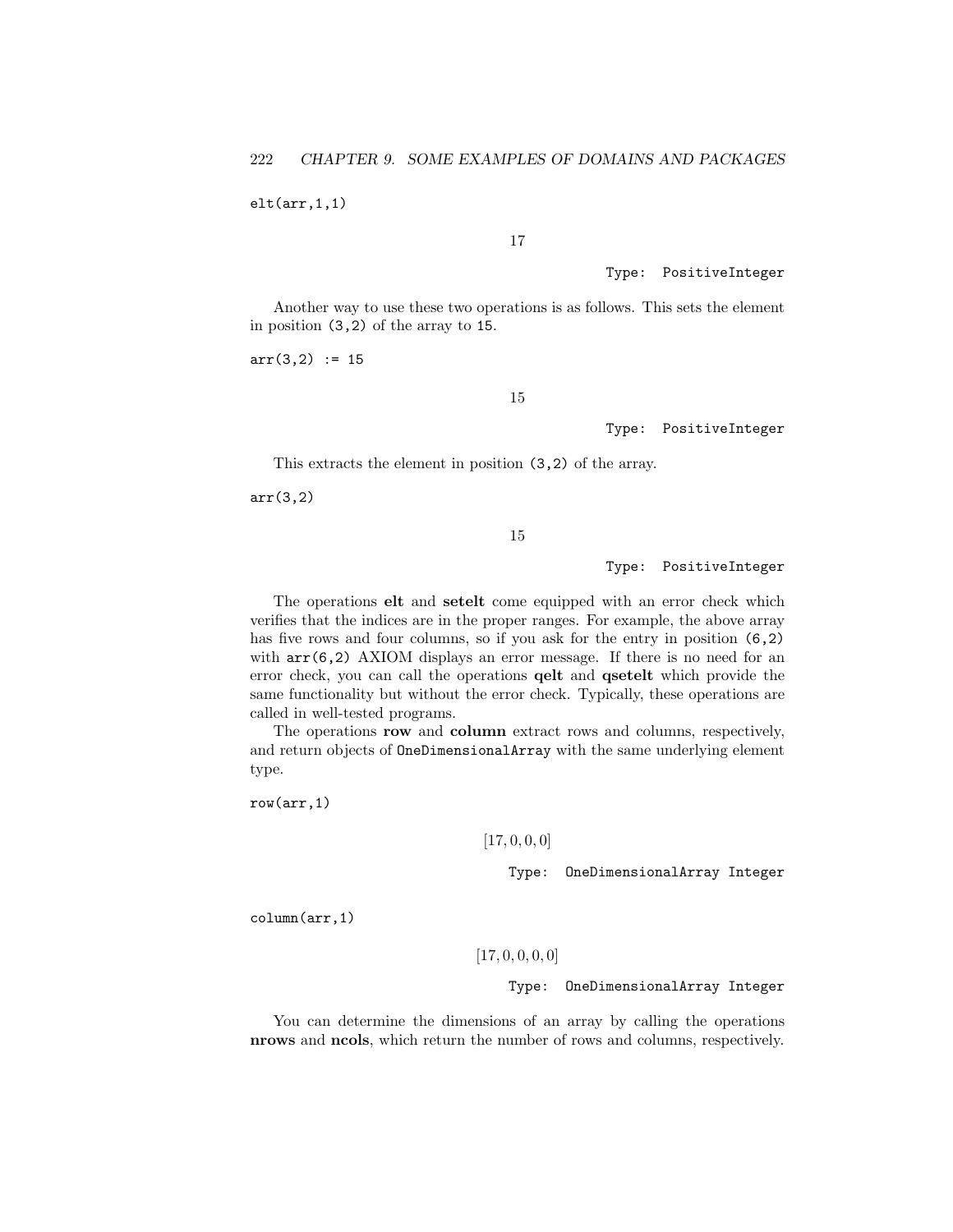nrows(arr)

5

Type: PositiveInteger

ncols(arr)

4

Type: PositiveInteger

To apply an operation to every element of an array, use map. This creates a new array. This expression negates every element.

map(-,arr)

| $\left[ \begin{array}{cccc} -17 & 0 & 0 & 0 \ 0 & 0 & 0 & 0 \ 0 & -15 & 0 & 0 \ 0 & 0 & 0 & 0 \ 0 & 0 & 0 & 0 \end{array} \right]$ |  |                                   |  |
|------------------------------------------------------------------------------------------------------------------------------------|--|-----------------------------------|--|
|                                                                                                                                    |  | Type: TwoDimensionalArray Integer |  |

This creates an array where all the elements are doubled.

 $\lceil$  $\overline{1}$  $\overline{1}$  $\overline{1}$  $\overline{1}$  $\overline{1}$ 

 $map((x \leftrightarrow x + x), arr)$ 

| 34             |                                                                                                     |  |  |
|----------------|-----------------------------------------------------------------------------------------------------|--|--|
| $\overline{0}$ |                                                                                                     |  |  |
| $\overline{0}$ |                                                                                                     |  |  |
| $\overline{0}$ |                                                                                                     |  |  |
| $\Omega$       | $\begin{array}{cccc} 0 & 0 & 0 \\ 0 & 0 & 0 \\ 30 & 0 & 0 \\ 0 & 0 & 0 \\ 0 & 0 & 0 \\ \end{array}$ |  |  |
|                |                                                                                                     |  |  |

Type: TwoDimensionalArray Integer

To change the array destructively, use map instead of map. If you need to make a copy of any array, use copy.

 $arrc := copy(arr)$ 

| $\left[ \begin{array}{cccc} 17 & 0 & 0 & 0 \ 0 & 0 & 0 & 0 \ 0 & 15 & 0 & 0 \ 0 & 0 & 0 & 0 \ 0 & 0 & 0 & 0 \end{array} \right]$ |  |                                   |  |
|----------------------------------------------------------------------------------------------------------------------------------|--|-----------------------------------|--|
|                                                                                                                                  |  | Type: TwoDimensionalArray Integer |  |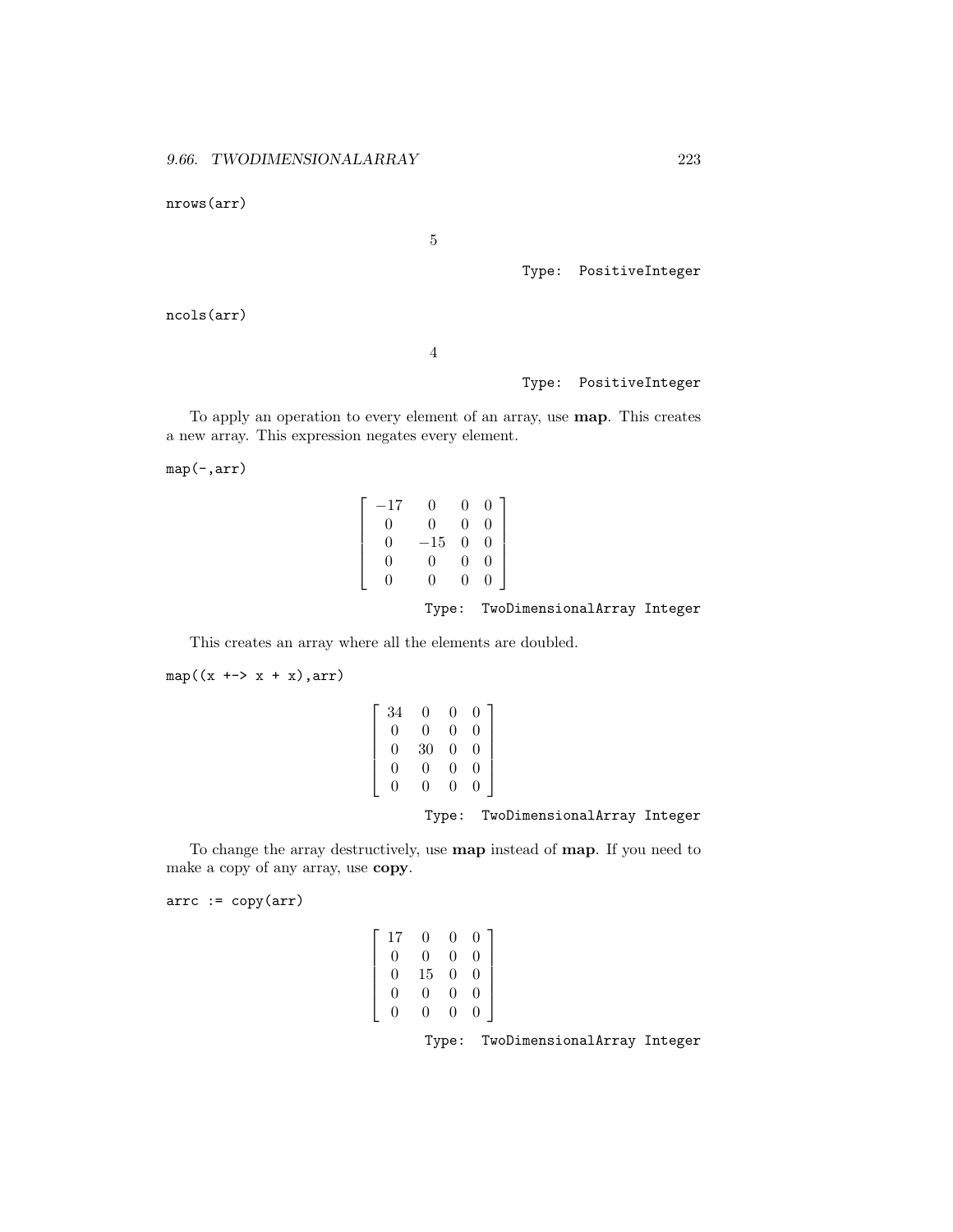map!(-,arrc)

$$
\left[\begin{array}{cccc} -17 & 0 & 0 & 0 \\ 0 & 0 & 0 & 0 \\ 0 & -15 & 0 & 0 \\ 0 & 0 & 0 & 0 \\ 0 & 0 & 0 & 0 \end{array}\right]
$$

Type: TwoDimensionalArray Integer

arrc

$$
\left[\begin{array}{cccc} -17 & 0 & 0 & 0\\ 0 & 0 & 0 & 0\\ 0 & -15 & 0 & 0\\ 0 & 0 & 0 & 0\\ 0 & 0 & 0 & 0 \end{array}\right]
$$

Type: TwoDimensionalArray Integer

arr

| 17 | 0                 | 0        | 0 |
|----|-------------------|----------|---|
| 0  | 0                 | $\Omega$ | 0 |
| 0  | 15                | $\Omega$ | 0 |
| 0  | 0                 | $\Omega$ | 0 |
| 0  | $\mathbf{\Omega}$ | O        | 0 |

Type: TwoDimensionalArray Integer

Use member? to see if a given element is in an array.

member?(17,arr)

true

Type: Boolean

member?(10317,arr)

false

Type: Boolean

To see how many times an element appears in an array, use count.

count(17,arr)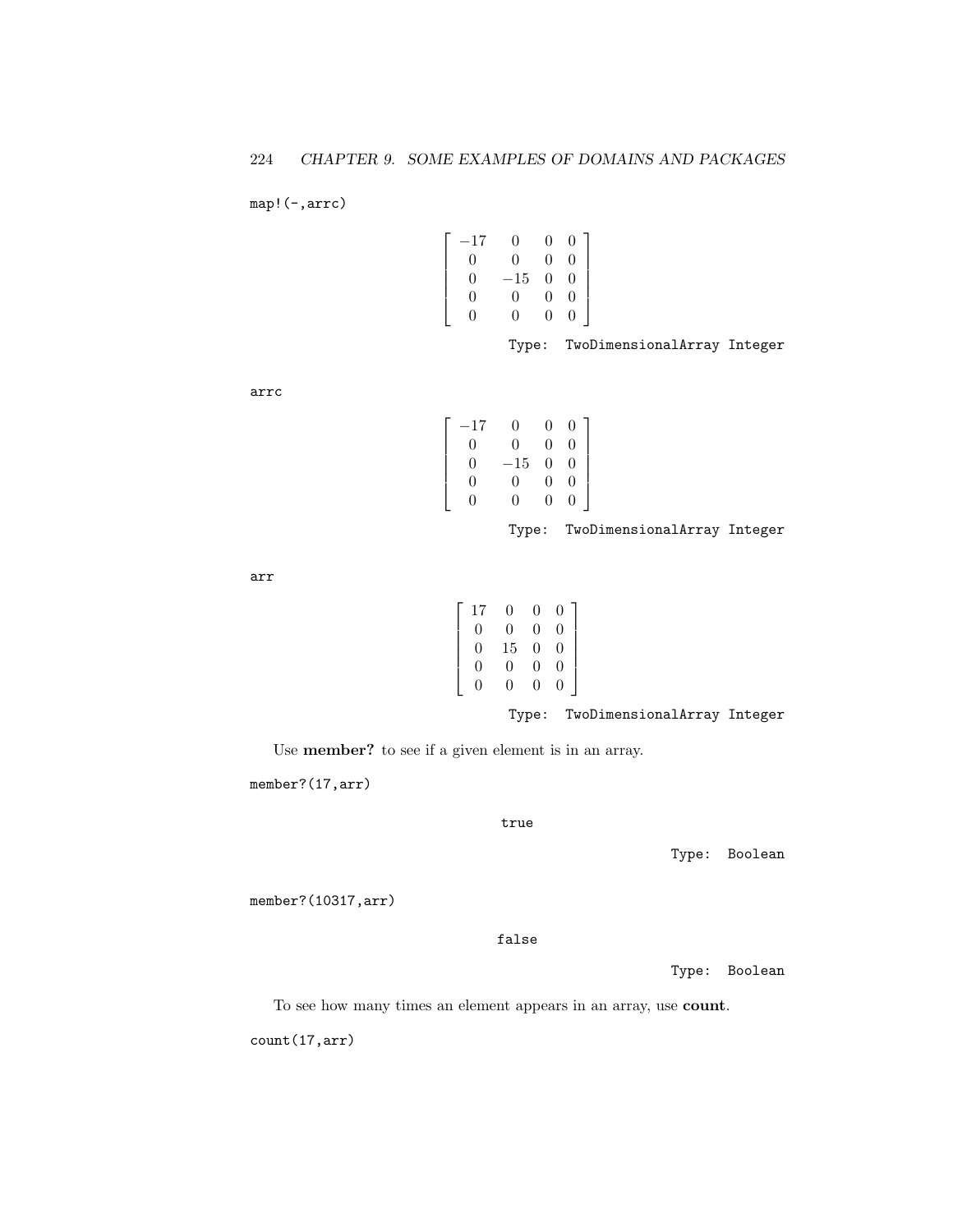1

Type: PositiveInteger

count(0,arr)

18

Type: PositiveInteger

For more information about the operations available for TwoDimensional Array, issue )show TwoDimensionalArray. For information on related topics, see 9.39 on page 142 and 9.44 on page 158.

## 9.67 UnivariatePolynomial

The domain constructor UnivariatePolynomial (abbreviated UP) creates domains of univariate polynomials in a specified variable. For example, the domain UP(a1,POLY FRAC INT) provides polynomials in the single variable a1 whose coefficients are general polynomials with rational number coefficients.

## Restriction:

.

AXIOM does not allow you to create types where UnivariatePolynomial is contained in the coefficient type of Polynomial. Therefore, UP(x,POLY INT) is legal but POLY UP (x,INT) is not.

 $UP(x, INT)$  is the domain of polynomials in the single variable x with integer coefficients.

 $(p,q)$  : UP $(x, INT)$ 

Type: Void

 $p := (3*x-1)*2 * (2*x + 8)$ 

$$
18 x^3 + 60 x^2 - 46 x + 8
$$

Type: UnivariatePolynomial(x,Integer)

 $q := (1 - 6*x + 9*x*x2)*2$ 

```
81 x^4 - 108x^3 + 54x^2 - 12x + 1
```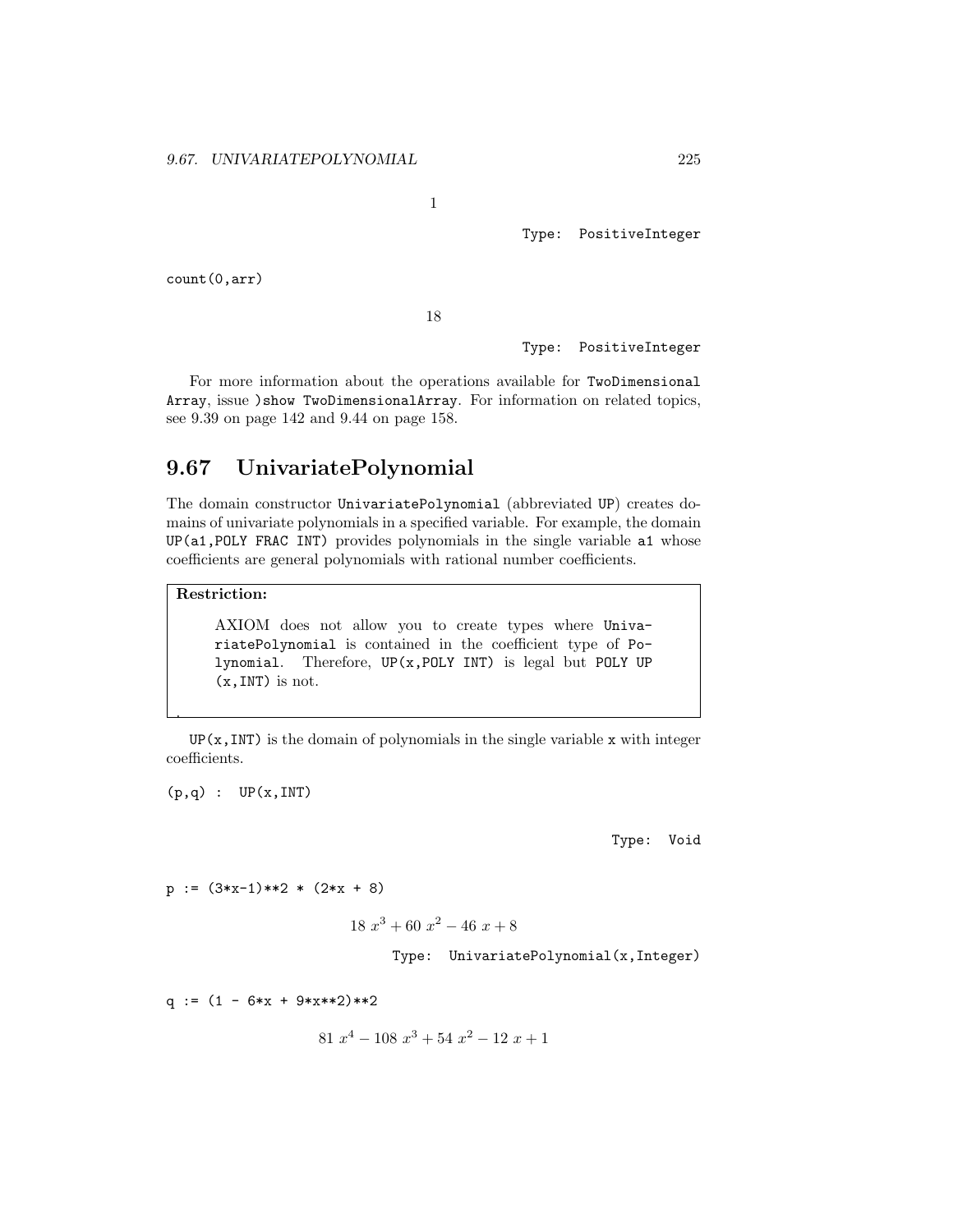Type: UnivariatePolynomial(x,Integer)

The usual arithmetic operations are available for univariate polynomials.

p\*\*2 + p\*q

1458 
$$
x^7 + 3240x^6 - 7074x^5 + 10584x^4 - 9282x^3 + 4120x^2 - 878x + 72
$$
  
Type: UnivariatePolynomial(x, Integer)

The operation leadingCoefficient extracts the coefficient of the term of highest degree.

leadingCoefficient p

18

Type: PositiveInteger

The operation degree returns the degree of the polynomial. Since the polynomial has only one variable, the variable is not supplied to operations like degree.

degree p

3

Type: PositiveInteger

The reductum of the polynomial, the polynomial obtained by subtracting the term of highest order, is returned by reductum.

reductum p

60  $x^2 - 46x + 8$ 

Type: UnivariatePolynomial(x,Integer)

The operation gcd computes the greatest common divisor of two polynomials.

gcd(p,q)

 $9x^2-6x+1$ 

Type: UnivariatePolynomial(x,Integer)

The operation lcm computes the least common multiple.

 $lcm(p,q)$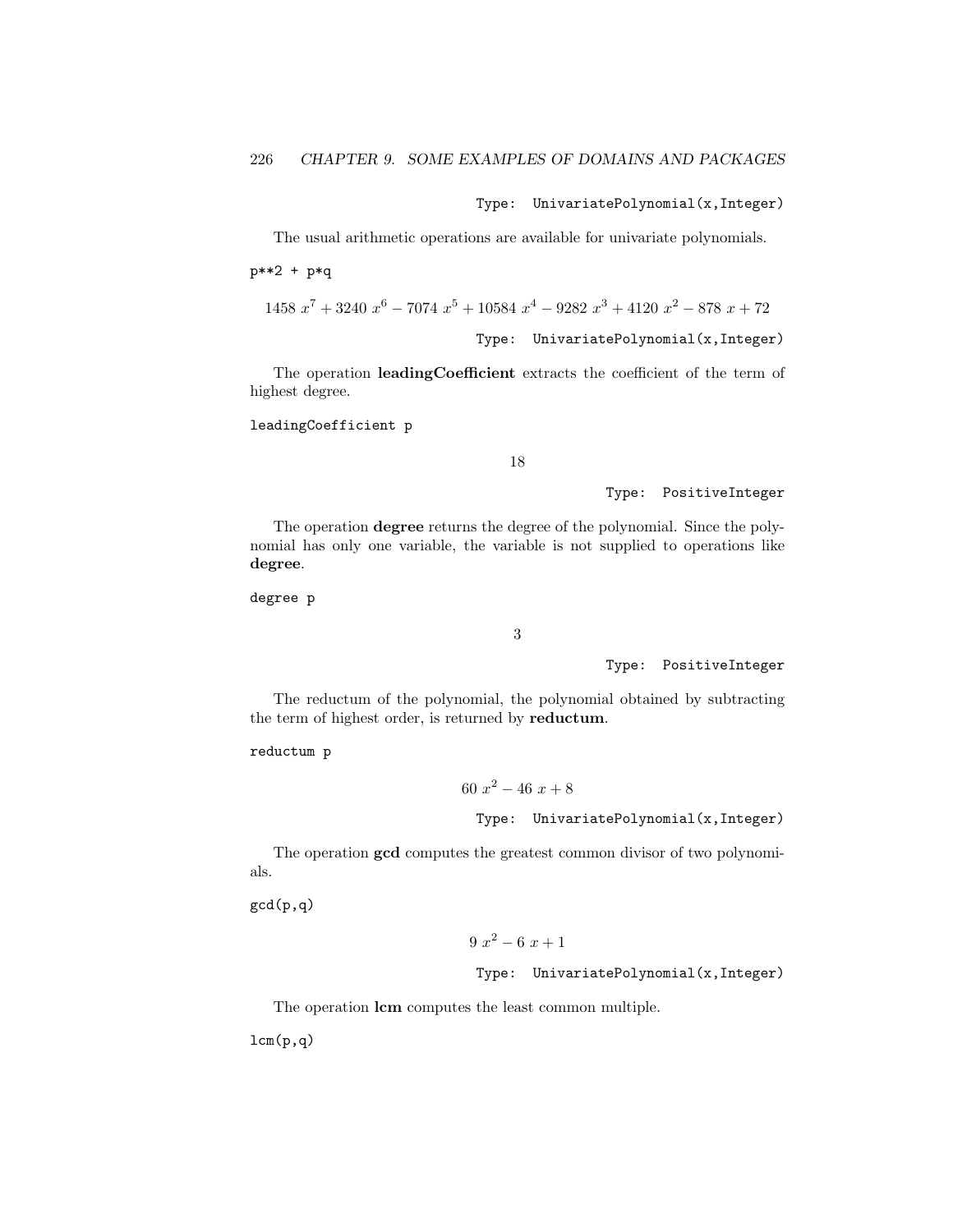$162 x<sup>5</sup> + 432 x<sup>4</sup> - 756 x<sup>3</sup> + 408 x<sup>2</sup> - 94 x + 8$ 

Type: UnivariatePolynomial(x,Integer)

The operation resultant computes the resultant of two univariate polynomials. In the case of p and q, the resultant is 0 because they share a common root.

resultant(p,q)

0

#### Type: NonNegativeInteger

To compute the derivative of a univariate polynomial with respect to its variable, use D.

D p

 $54\ x^2 + 120\ x - 46$ Type: UnivariatePolynomial(x,Integer)

Univariate polynomials can also be used as if they were functions. To evaluate a univariate polynomial at some point, apply the polynomial to the point.

p(2)

300

Type: PositiveInteger

The same syntax is used for composing two univariate polynomials, i.e. substituting one polynomial for the variable in another. This substitutes q for the variable in p.

 $p(q)$ 

$$
9565938\ x^{12} - 38263752\ x^{11} + 70150212\ x^{10} - 77944680\ x^9 + 58852170\ x^8 -
$$

32227632  $x^7 + 13349448 x^6 - 4280688 x^5 + 1058184 x^4$ 

192672  $x^3 + 23328 \ x^2 - 1536 \ x + 40$ 

### Type: UnivariatePolynomial(x,Integer)

This substitutes p for the variable in q.

 $q(p)$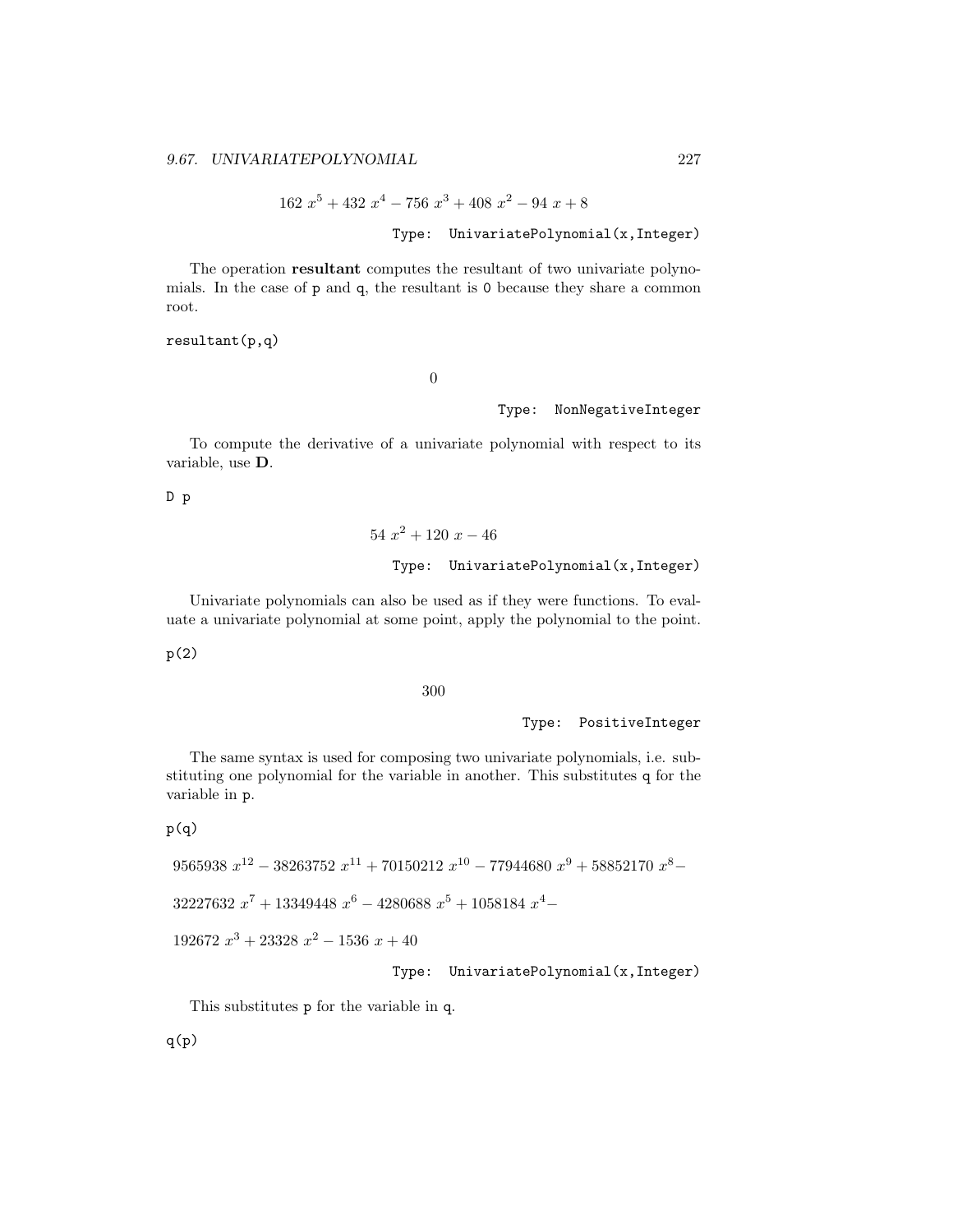```
8503056 x^{12} + 113374080 x^{11} + 479950272 x^{10} + 404997408 x^9 -
```

```
1369516896 x^8 - 626146848 x^7 + 2939858712 x^6 - 2780728704 x^5 +
```

```
1364312160 x^4 - 396838872 x^3 + 69205896 x^2 - 6716184 x + 279841
```

```
Type: UnivariatePolynomial(x,Integer)
```
To obtain a list of coefficients of the polynomial, use coefficients.

l := coefficients p

$$
\left[18,60,-46,8\right]
$$

Type: List Integer

From this you can use gcd and reduce to compute the content of the polynomial.

reduce(gcd,l)

2

Type: PositiveInteger

Alternatively (and more easily), you can just call content.

content p

2

Type: PositiveInteger

Note that the operation coefficients omits the zero coefficients from the list. Sometimes it is useful to convert a univariate polynomial to a vector whose i-th position contains the degree i-1 coefficient of the polynomial.

ux :=  $(x**4+2*x+3)$ : UP $(x, INT)$ 

 $x^4 + 2x + 3$ Type: UnivariatePolynomial(x,Integer)

To get a complete vector of coefficients, use the operation vectorise, which takes a univariate polynomial and an integer denoting the length of the desired vector.

vectorise(ux,5)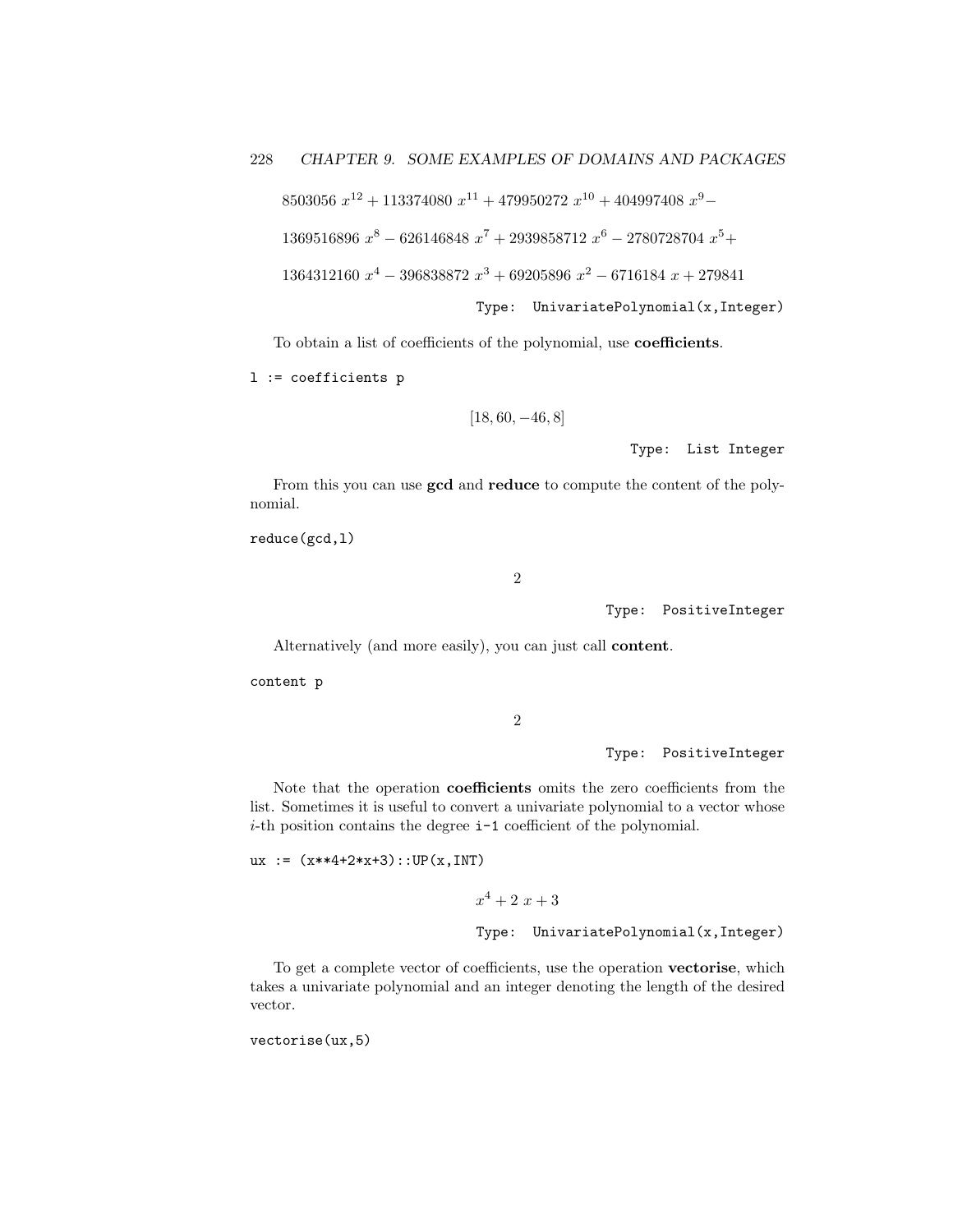```
[3, 2, 0, 0, 1]
```
Type: Vector Integer

It is common to want to do something to every term of a polynomial, creating a new polynomial in the process.

This is a function for iterating across the terms of a polynomial, squaring each term.

```
squareTerms(p) == reduce(+, [t**2 for t in monomials p])
```
Type: Void

Recall what p looked like.

p

$$
18x^3 + 60x^2 - 46x + 8
$$

Type: UnivariatePolynomial(x,Integer)

We can demonstrate squareTerms on p.

squareTerms p

```
Compiling function squareTerms with type
UnivariatePolynomial(x,Integer) ->
 UnivariatePolynomial(x,Integer)
```
 $324\ x^6 + 3600\ x^4 + 2116\ x^2 + 64$ 

## Type: UnivariatePolynomial(x,Integer)

When the coefficients of the univariate polynomial belong to a field,<sup>7</sup> it is possible to compute quotients and remainders.

 $(r,s)$  :  $UP(a1, FRAC INT)$ 

Type: Void

 $r := a1**2 - 2/3$ 

<sup>7</sup>For example, when the coefficients are rational numbers, as opposed to integers. The important property of a field is that non-zero elements can be divided and produce another element. The quotient of the integers 2 and 3 is not another integer.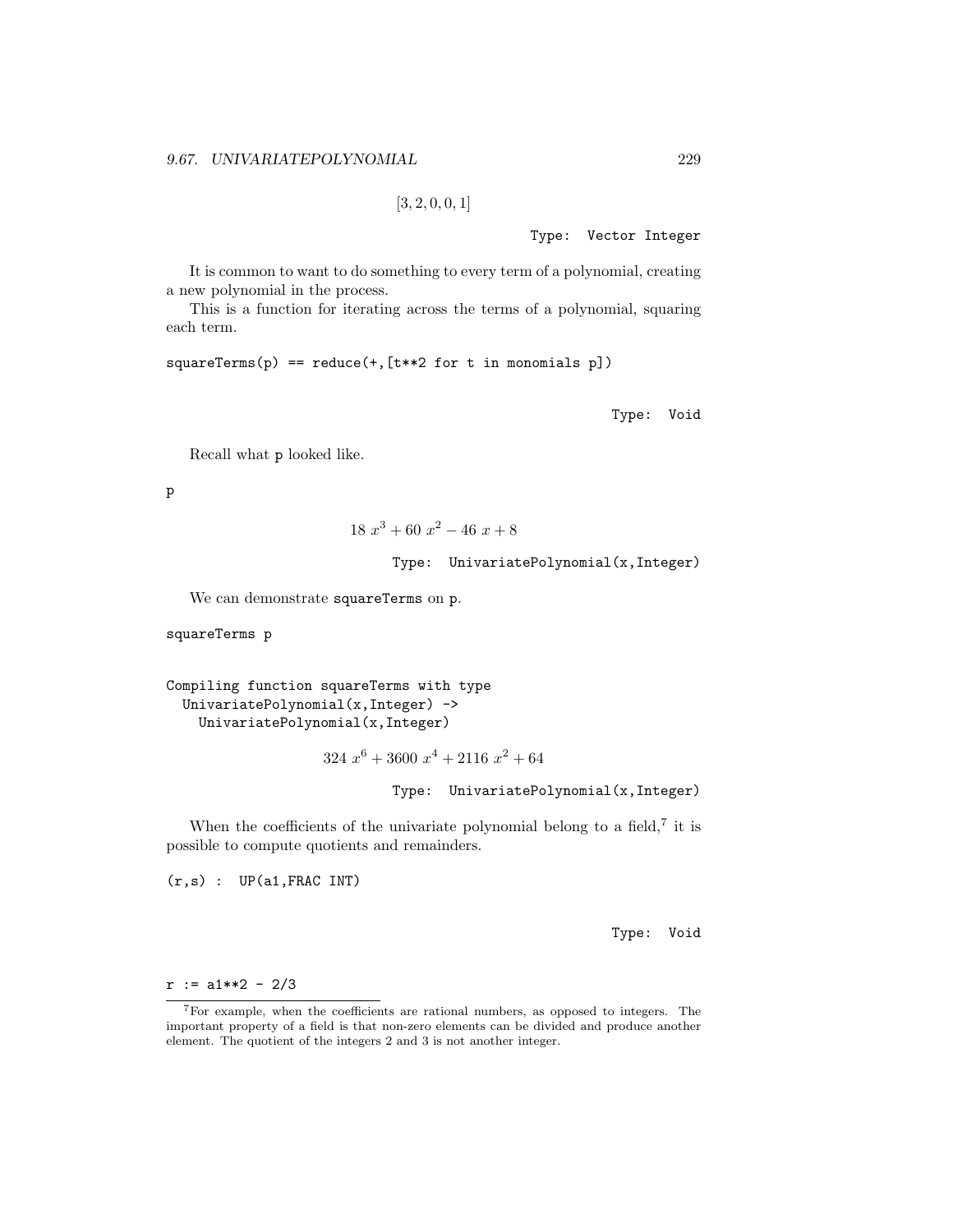$$
a1^2-\frac{2}{3}
$$

Type: UnivariatePolynomial(a1,Fraction Integer)

 $s := a1 + 4$ 

 $a1 + 4$ 

### Type: UnivariatePolynomial(a1,Fraction Integer)

When the coefficients are rational numbers or rational expressions, the operation quo computes the quotient of two polynomials.

r quo s

```
a1-4
```

```
Type: UnivariatePolynomial(a1,Fraction Integer)
```
The operation rem computes the remainder.

r rem s

$$
\frac{46}{3}
$$
\nType: UnivariatePolynomial(a1, Fraction Integer)

The operation divide can be used to return a record of both components.

 $d := \text{divide}(r, s)$ 

$$
\left[ quotient = a1 - 4, remainder = \frac{46}{3} \right]
$$

Type: Record( quotient: UnivariatePolynomial(a1,Fraction Integer), remainder: UnivariatePolynomial(a1,Fraction Integer))

Now we check the arithmetic!

 $r - (d.quotient * s + d.remainder)$ 

0

Type: UnivariatePolynomial(a1,Fraction Integer)

It is also possible to integrate univariate polynomials when the coefficients belong to a field.

integrate r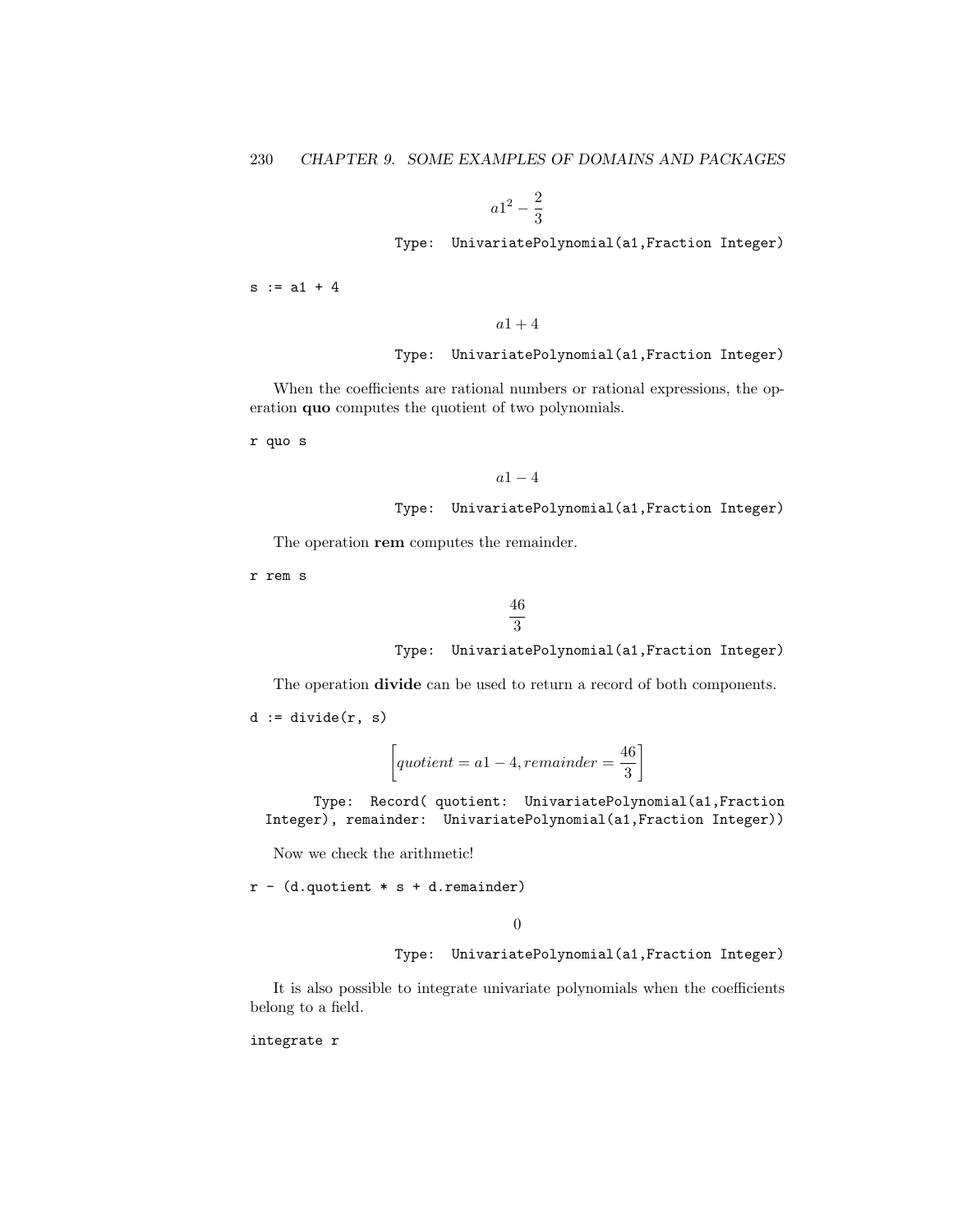$$
\frac{1}{3} a1^3 - \frac{2}{3} a1
$$
  
Type: UnivariatePolynomial(a1, Fraction Integer)

integrate s

$$
\frac{1}{2} a1^2 + 4 a1
$$

Type: UnivariatePolynomial(a1,Fraction Integer)

One application of univariate polynomials is to see expressions in terms of a specific variable.

We start with a polynomial in a1 whose coefficients are quotients of polynomials in b1 and b2.

t : UP(a1,FRAC POLY INT)

Type: Void

Since in this case we are not talking about using multivariate polynomials in only two variables, we use Polynomial. We also use Fraction because we want fractions.

 $t := a1**2 - a1/b2 + (b1**2-b1)/(b2+3)$ 

$$
a1^2 - \frac{1}{b2} a1 + \frac{b1^2 - b1}{b2 + 3}
$$

Type: UnivariatePolynomial(a1,Fraction Polynomial Integer)

We push all the variables into a single quotient of polynomials.

u : FRAC POLY INT := t

$$
\frac{a1^2 b2^2 + (b1^2 - b1 + 3 a1^2 - a1) b2 - 3 a1}{b2^2 + 3 b2}
$$
  
Type: Fraction Polynomial Integer

Alternatively, we can view this as a polynomial in the variable This is a modedirected conversion: you indicate as much of the structure as you care about and let AXIOM decide on the full type and how to do the transformation.

 $u : : UP(b1,?)$ 

$$
\frac{1}{b2+3} b1^2 - \frac{1}{b2+3} b1 + \frac{a1^2 b2 - a1}{b2}
$$
  
Type: UnivariatePolynomial (b1, Fraction Polynomial Integer)

For more information on related topics, see 9.49 on page 174, 9.41 on page 153, and 9.15 on page 59. Issue the system command )show UnivariatePolynomial to display the full list of operations defined by UnivariatePolynomial.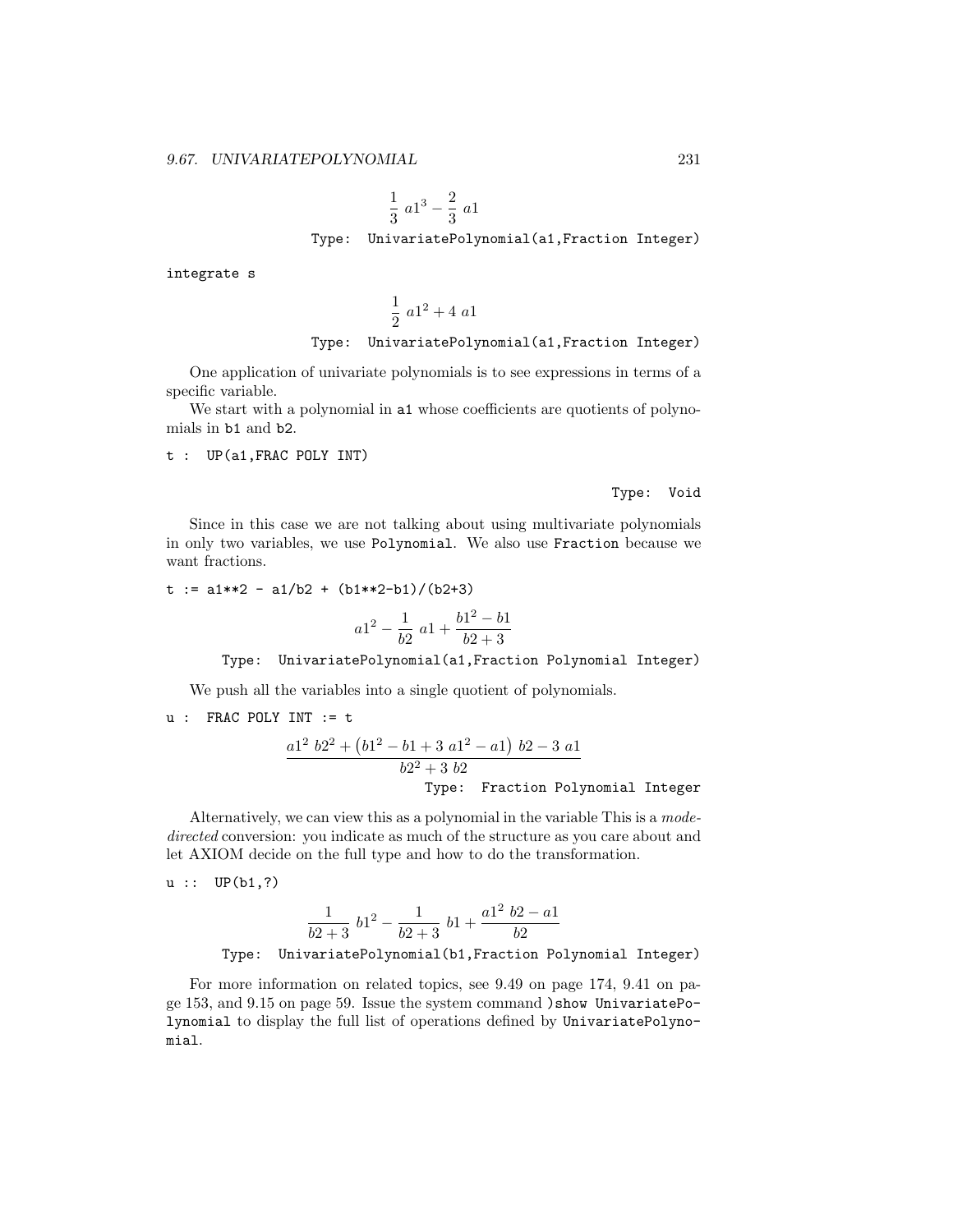## 9.68 UniversalSegment

The UniversalSegment domain generalizes Segment by allowing segments without a "hi" end point.

pints  $:= 1.$ .

1..

Type: UniversalSegment PositiveInteger

nevens  $:= (0, .)$  by  $-2$ 

 $0.$ by  $-2$ 

Type: UniversalSegment NonNegativeInteger

Values of type Segment are automatically converted to type UniversalSegment when appropriate.

useg: UniversalSegment(Integer) := 3..10

3..10

Type: UniversalSegment Integer

The operation hasHi is used to test whether a segment has a hi end point.

hasHi pints

false

Type: Boolean

hasHi nevens

false

Type: Boolean

hasHi useg

true

Type: Boolean

All operations available on type Segment apply to UniversalSegment, with the proviso that expansions produce streams rather than lists. This is to accommodate infinite expansions.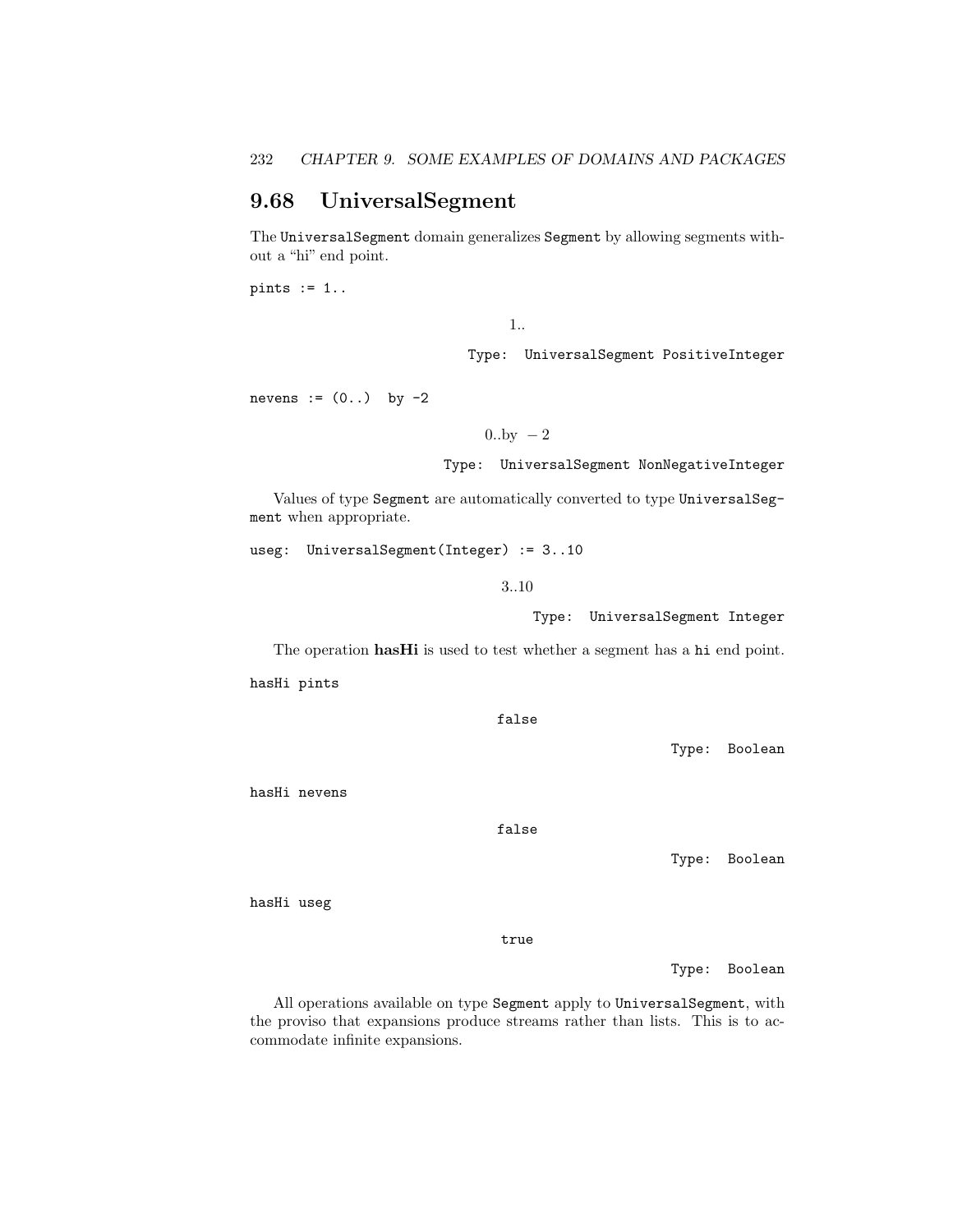expand pints

$$
[1, 2, 3, 4, 5, 6, 7, \ldots]
$$

Type: Stream Integer

expand nevens

$$
[0, -2, -4, -6, -8, -10, -12, \ldots]
$$

Type: Stream Integer

expand [1, 3, 10..15, 100..]

 $[1, 3, 10, 11, 12, 13, 14, \ldots]$ 

Type: Stream Integer

For more information on related topics, see 9.53 on page 189, 9.54 on page 191, 9.36 on page 129, and 9.60 on page 202. Issue the system command )show UniversalSegment to display the full list of operations defined by Universal Segment.

## 9.69 Vector

The Vector domain is used for storing data in a one-dimensional indexed data structure. A vector is a homogeneous data structure in that all the components of the vector must belong to the same AXIOM domain. Each vector has a fixed length specified by the user; vectors are not extensible. This domain is similar to the OneDimensionalArray domain, except that when the components of a Vector belong to a Ring, arithmetic operations are provided. For more examples of operations that are defined for both Vector and OneDimensionalArray, see 9.44 on page 158.

As with the OneDimensionalArray domain, a Vector can be created by calling the operation new, its components can be accessed by calling the operations elt and qelt, and its components can be reset by calling the operations setelt and qsetelt.

This creates a vector of integers of length 5 all of whose components are 12.

 $u:$  VECTOR INT  $:=$  new(5,12)

```
[12, 12, 12, 12, 12]
```
Type: Vector Integer

This is how you create a vector from a list of its components.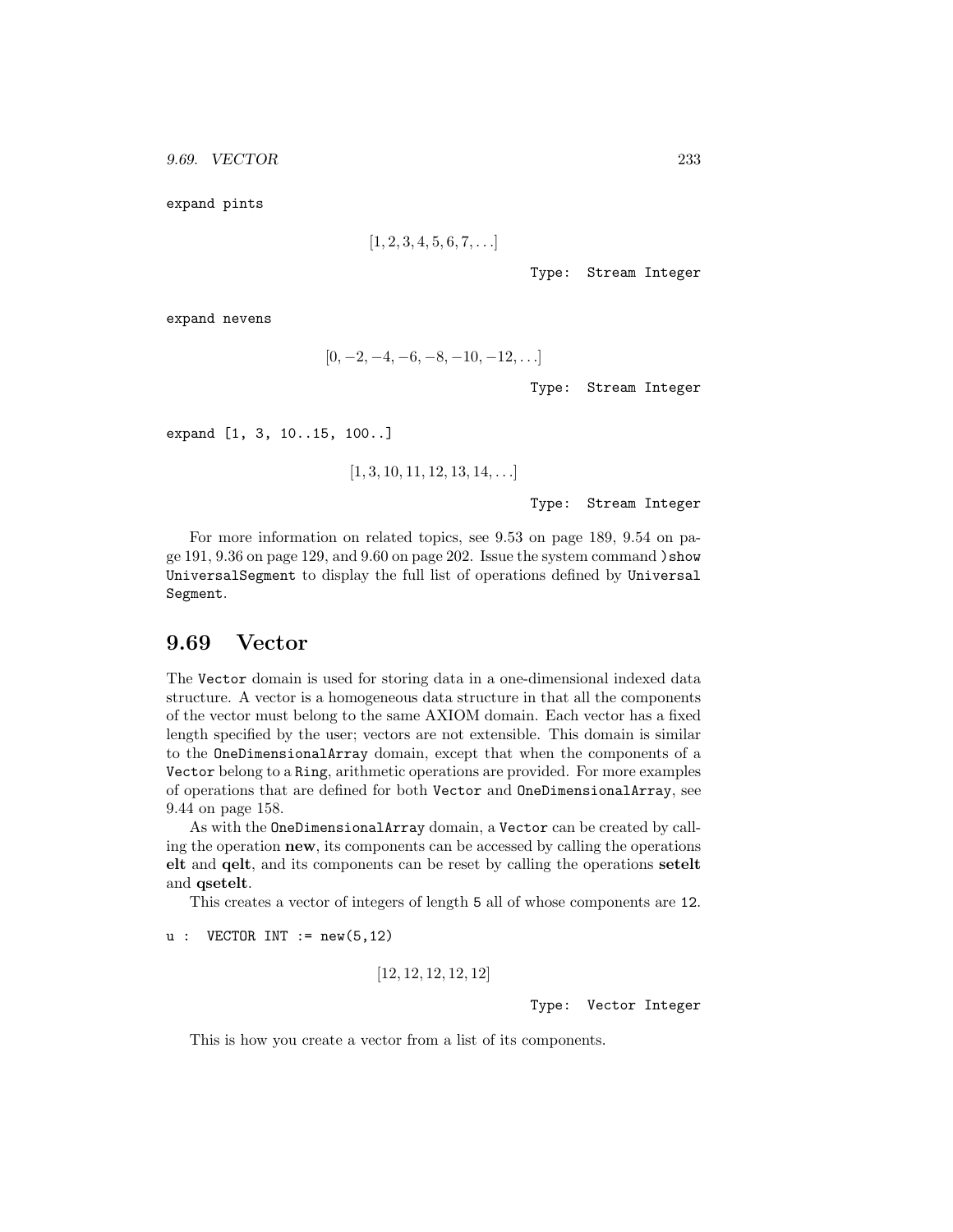$v :$  VECTOR INT := vector( $[1, 2, 3, 4, 5]$ )

 $[1, 2, 3, 4, 5]$ 

Type: Vector Integer

Indexing for vectors begins at 1. The last element has index equal to the length of the vector, which is computed by "#".

#(v)

5

### Type: PositiveInteger

This is the standard way to use elt to extract an element. Functionally, it is the same as if you had typed  $elt(v,2)$ .

v.2

2

### Type: PositiveInteger

This is the standard way to use setelt to change an element. It is the same as if you had typed  $\text{setelt}(v,3,99)$ .

 $v.3 := 99$ 

99

Type: PositiveInteger

Now look at v to see the change. You can use **qelt** and **qsetelt** (instead of elt and setelt, respectively) but only when you know that the index is within the valid range.

v

## $[1, 2, 99, 4, 5]$

Type: Vector Integer

When the components belong to a Ring, AXIOM provides arithmetic operations for Vector. These include left and right scalar multiplication.

5 \* v

[5, 10, 495, 20, 25]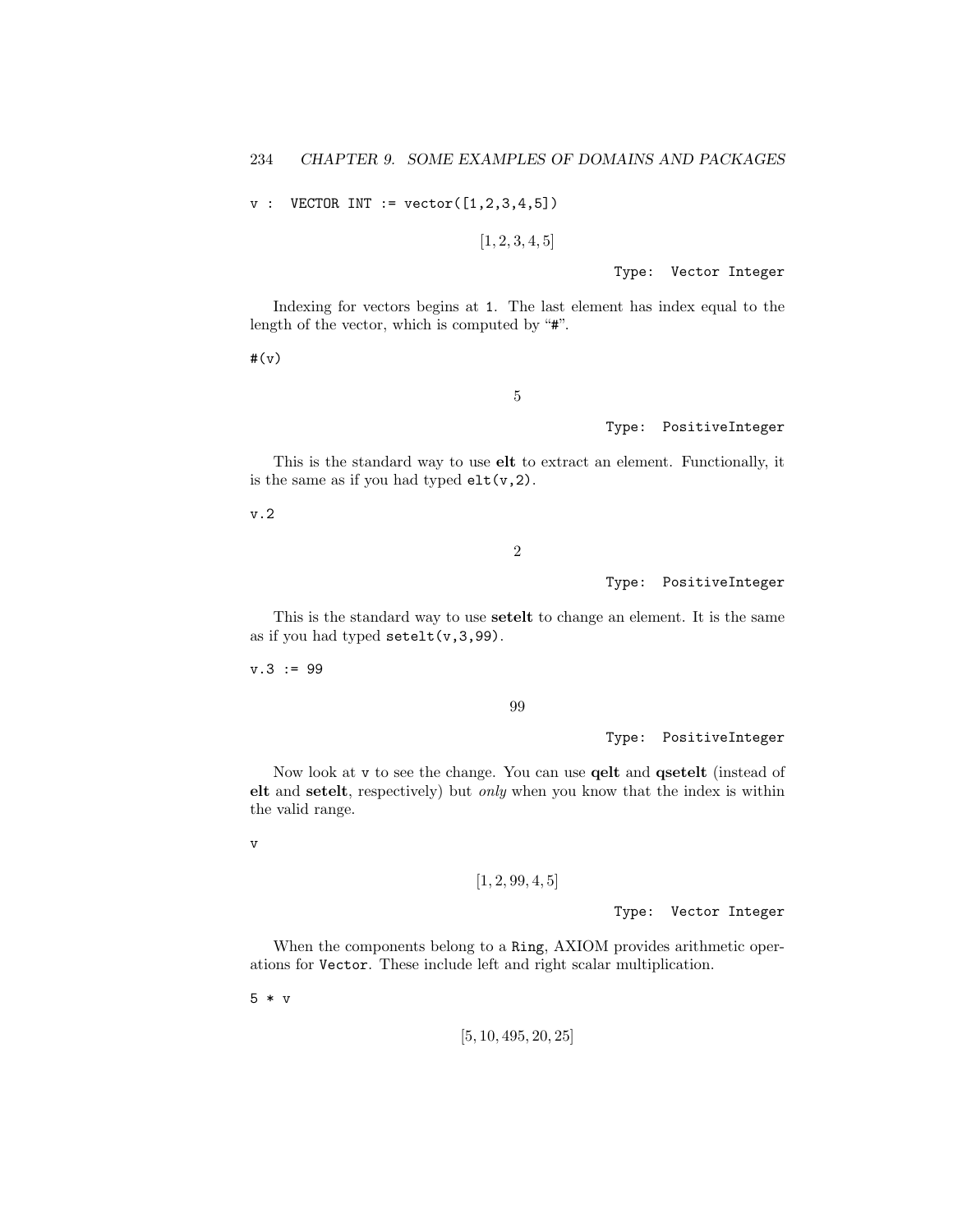v \* 7

```
[7, 14, 693, 28, 35]
```
Type: Vector Integer

 $w :$  VECTOR INT := vector( $[2,3,4,5,6]$ )

 $[2, 3, 4, 5, 6]$ 

Type: Vector Integer

Addition and subtraction are also available.

v + w

```
[3, 5, 103, 9, 11]
```
Type: Vector Integer

Of course, when adding or subtracting, the two vectors must have the same length or an error message is displayed.

 $v - w$ 

$$
\begin{aligned}[-1,-1,95,-1,-1] \\ \text{Type: Vector Integer} \end{aligned}
$$

For more information about other aggregate domains, see the following: 9.36 on page 129, 9.39 on page 142, 9.44 on page 158, 9.55 on page 192, 9.64 on page 215, and 9.66 on page 221. Issue the system command )show Vector to display the full list of operations defined by Vector.

# 9.70 Void

When an expression is not in a value context, it is given type Void. For example, in the expression

 $r := (a; b; if c then d else e; f)$ 

values are used only from the subexpressions c and f: all others are thrown away. The subexpressions a, b, d and e are evaluated for side-effects only and have type Void. There is a unique value of type Void.

You will most often see results of type Void when you declare a variable.